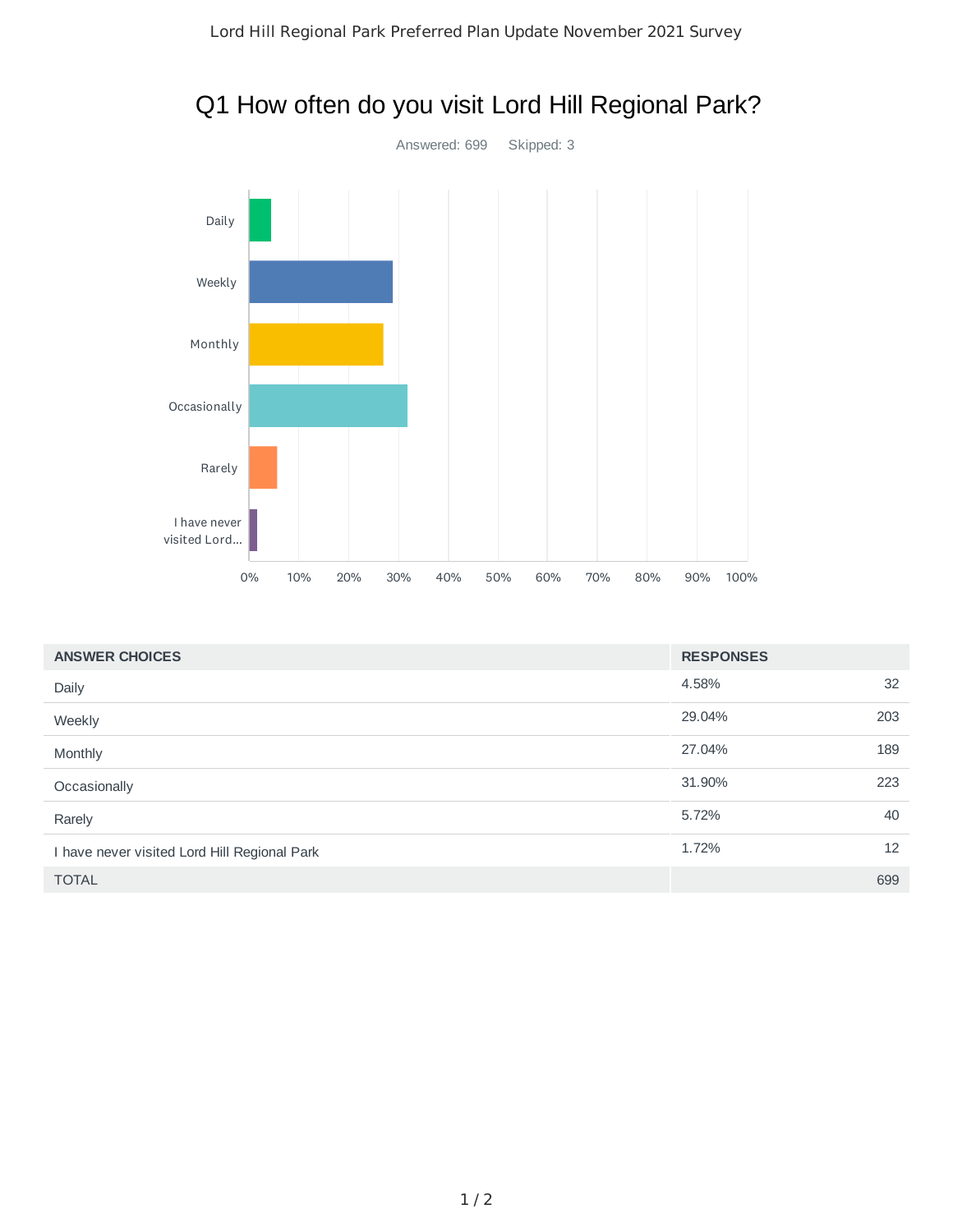# Q2 How do you use Lord Hill Regional Park (check all that apply)?



| <b>ANSWER CHOICES</b>        | <b>RESPONSES</b> |     |
|------------------------------|------------------|-----|
| Hiking                       | 55.63%           | 390 |
| <b>Trail Running</b>         | 13.55%           | 95  |
| Trail Riding (Equestrian)    | 41.08%           | 288 |
| Trail Riding (Mountain Bike) | 26.96%           | 189 |
| <b>Bird Watching</b>         | 21.83%           | 153 |
| Native Plant Observation     | 17.83%           | 125 |
| Orienteering                 | 2.00%            | 14  |
| Fishing                      | 1.57%            | 11  |
| Other (please specify)       | 5.99%            | 42  |
| Total Respondents: 701       |                  |     |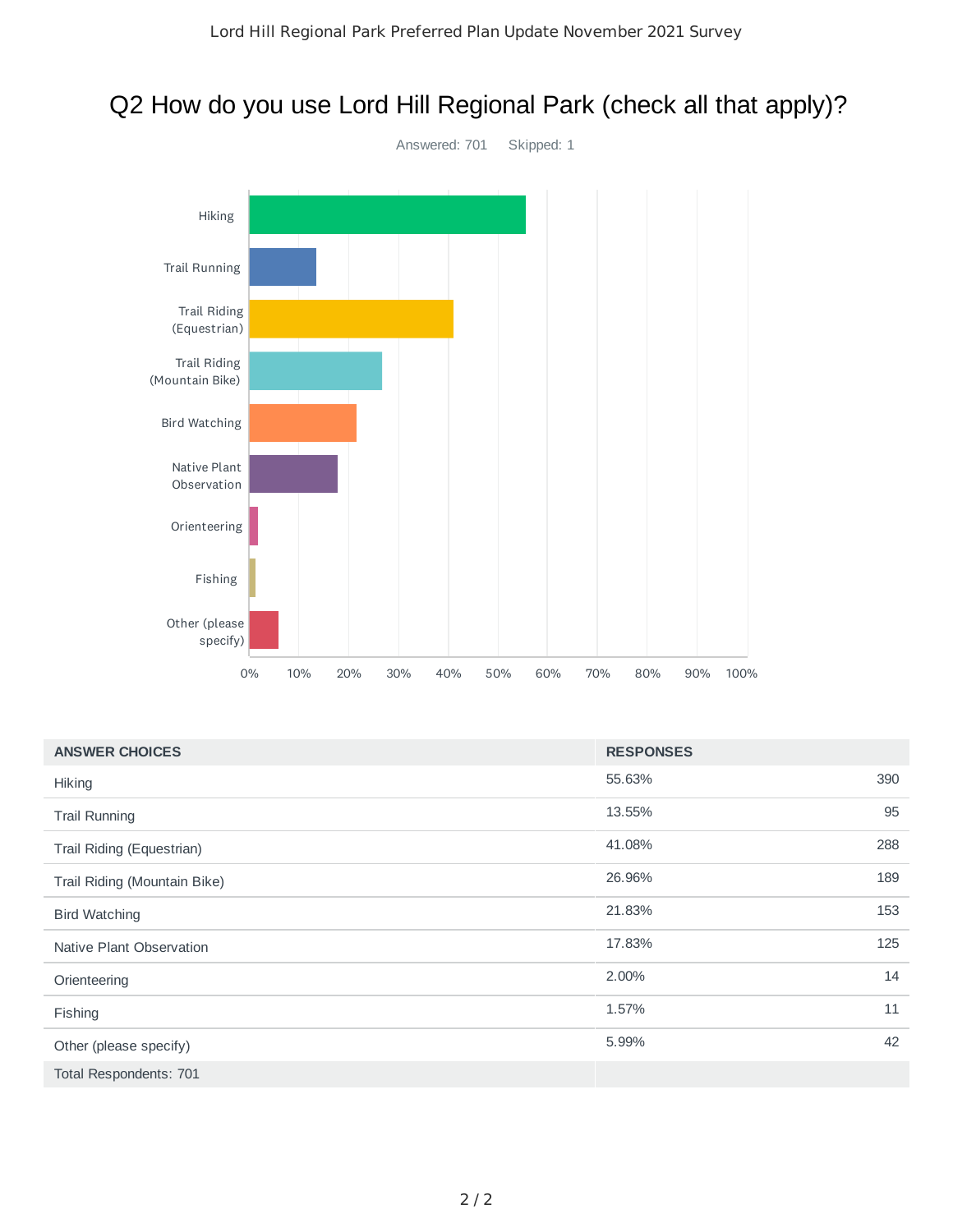# Q3 How do you feel the zone approach meets the goals for the Preferred Plan development process? How do you feel implementing zones does or does not address your concerns?

Answered: 405 Skipped: 297

| #              | <b>RESPONSES</b>                                                                                                                                                                                                                                                                                                                                                                                                                                                                                                                       | <b>DATE</b>         |
|----------------|----------------------------------------------------------------------------------------------------------------------------------------------------------------------------------------------------------------------------------------------------------------------------------------------------------------------------------------------------------------------------------------------------------------------------------------------------------------------------------------------------------------------------------------|---------------------|
| 1              | Zones are a good idea as it reduces conflict and keeps designated trails in good riding<br>conditions suited for the intended rider- horse and bike.                                                                                                                                                                                                                                                                                                                                                                                   | 12/11/2021 7:12 PM  |
| 2              | There is no place for high speed mountain bikes at Lord Hill. They cause erosion, disrupt<br>wildlife, cause accidents. I am not talking about kids on bicycles. We do not need steep<br>bicycle trails. We need ranger supervision to preserve trails and safety.                                                                                                                                                                                                                                                                     | 12/11/2021 8:37 AM  |
| 3              | The zones aren't the problem. It's the type of bike trails that are causing problems. Bikers are<br>speeding throughout the park. This place is becoming extremely dangerous.                                                                                                                                                                                                                                                                                                                                                          | 12/10/2021 10:42 PM |
| 4              | Please improve safety by reducing irresponsible and dangerous mountain bike behavior on the<br>trails.                                                                                                                                                                                                                                                                                                                                                                                                                                 | 12/10/2021 9:10 PM  |
| 5              | Seems a little small for equestrian                                                                                                                                                                                                                                                                                                                                                                                                                                                                                                    | 12/10/2021 6:44 PM  |
| 6              | I do not support the zone approach. The character of this park has been historically a multi-<br>user park. Historically the park has been used by all users in a positive way with minimal<br>conflict. As a hiker, I want to have access to all parts of the park without restrictions other than<br>restrictions to preserve the natural integrity of the park. As a homeowner who lives off 127th<br>Avenue SE, I am concerned if the capacity of the parking lots are expanded the road is not<br>safe for the increased traffic. | 12/10/2021 5:49 PM  |
| $\overline{7}$ | I think separating the park into recreational type zones could help decrease conflict between<br>the horses and MTB's. I agree with the MTB Zone area.                                                                                                                                                                                                                                                                                                                                                                                 | 12/10/2021 4:37 PM  |
| 8              | This doesn't address the concerns of equestrians and 4H users enough.                                                                                                                                                                                                                                                                                                                                                                                                                                                                  | 12/10/2021 4:02 PM  |
| 9              | My concern is safety for "slow" users as well as preserving habitat. Zoning effectively makes<br>the park significantly smaller for all users. If it is zoned, enforcement will be needed. Would<br>like hikers to feel safe everywhere in the park.                                                                                                                                                                                                                                                                                   | 12/10/2021 3:45 PM  |
| 10             | Looks good.                                                                                                                                                                                                                                                                                                                                                                                                                                                                                                                            | 12/10/2021 10:12 AM |
| 11             | OK, but the area east of the pipeline should be reserved for hikers and equestrians. Also,<br>where are the hiking zones?                                                                                                                                                                                                                                                                                                                                                                                                              | 12/10/2021 10:11 AM |
| 12             | I feel fine about it. As a former horse owner I like the idea of having having a park for people to<br>ride. There are so few these days. I always bring my dog with me and everyone is always very<br>courteous. We all need our green spaces!                                                                                                                                                                                                                                                                                        | 12/10/2021 7:13 AM  |
| 13             | I have not experienced any confilcts with the way the park is being shared currently. I have<br>found most all users are respectful. Usually when something is fixed that is not broken it is not<br>better.                                                                                                                                                                                                                                                                                                                           | 12/10/2021 5:48 AM  |
| 14             | Interesting and looks okay so far.                                                                                                                                                                                                                                                                                                                                                                                                                                                                                                     | 12/10/2021 5:15 AM  |
| 15             | Preferred plan chosen by parks does not address my concerns. LH is a public park. all trails<br>should be open to all compatible users. NO specific user only zones or trails except parking<br>areas. Reduce conflict interactions between user groups by Enforcement.                                                                                                                                                                                                                                                                | 12/10/2021 1:40 AM  |
| 16             | This seems like a good way to provide a safer recreational experience for all, as long as it's<br>enforced                                                                                                                                                                                                                                                                                                                                                                                                                             | 12/9/2021 11:34 PM  |
| 17             | The drainage in the park has deteriorated with increased bike usage. Trails are rutted, have<br>standing water, and naturally occurring tree falls have been chain-sawed to allow for bicycles.                                                                                                                                                                                                                                                                                                                                        | 12/9/2021 9:21 PM   |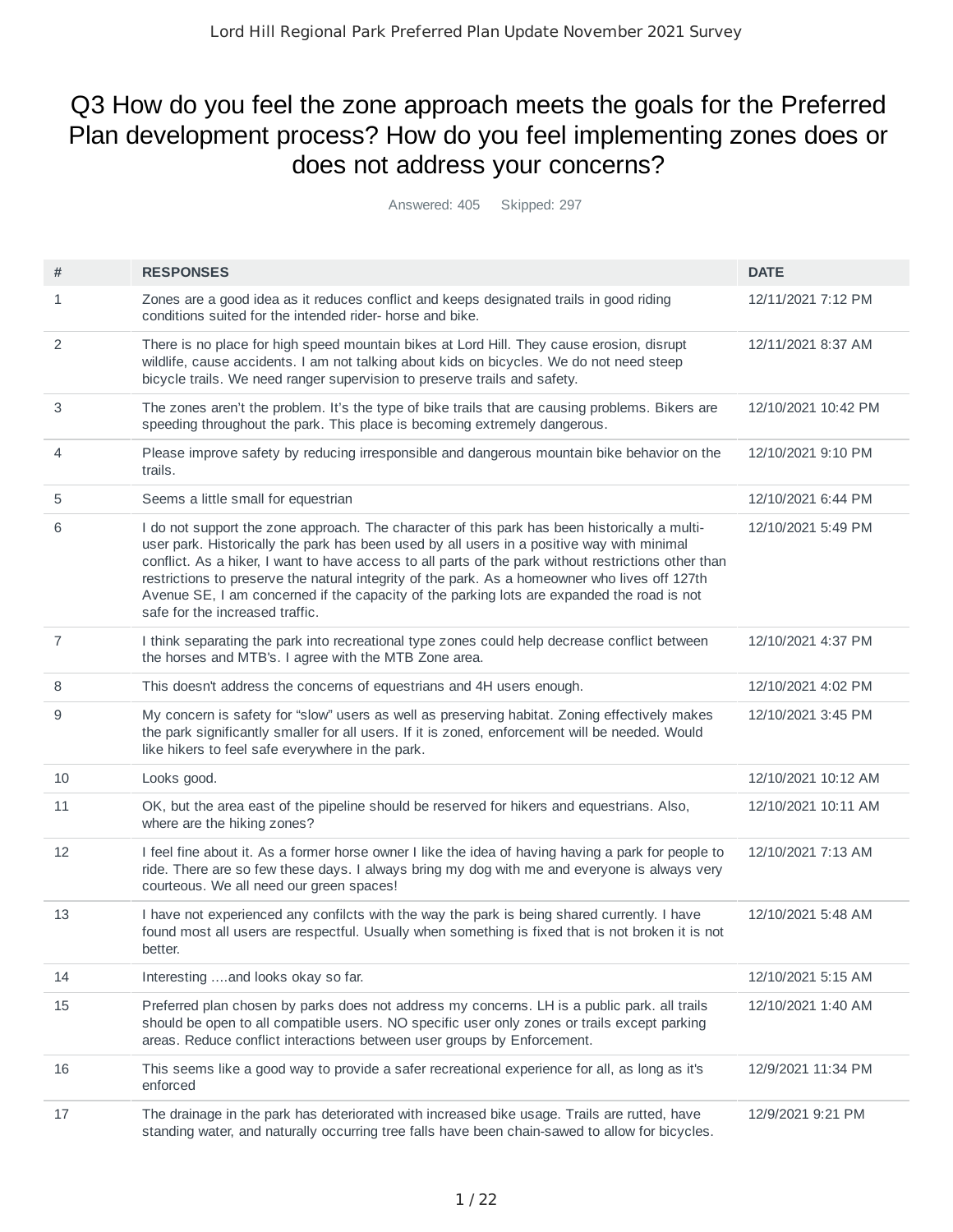|    | Non-County people have been given gate keys by a county employee who is sympathetic to                                                                                                                                                                                                                                                                                                                                                                                                                                                                                                                                                                                                                                                                                                                 |                    |
|----|--------------------------------------------------------------------------------------------------------------------------------------------------------------------------------------------------------------------------------------------------------------------------------------------------------------------------------------------------------------------------------------------------------------------------------------------------------------------------------------------------------------------------------------------------------------------------------------------------------------------------------------------------------------------------------------------------------------------------------------------------------------------------------------------------------|--------------------|
|    | the bicycle groups in order to create new bike trails. Why is this being overlooked and allowed?                                                                                                                                                                                                                                                                                                                                                                                                                                                                                                                                                                                                                                                                                                       |                    |
| 18 | Hello, this zone approach is better but I am seeing, lots of biking, not much equestrian area,<br>but it could work if the horses could get to the yellow zone without, bikers using same<br>trailyou would have to enlarge the yellow zone larger                                                                                                                                                                                                                                                                                                                                                                                                                                                                                                                                                     | 12/9/2021 9:05 PM  |
| 19 | The proposed zoning restricts me from enjoying many trails in the NW portion of LHRP that I<br>have hiked on for more than 20 years. Many of the trails i.e. Upper and Lower Springboard<br>have been modified from very pleasant and peaceful non directional walking/equestrian trails<br>into groomed, banked curve one way high speed MB tracks that are no longer conducive for<br>the multi-user group use. I do not feel safe walking down these trails with my back to<br>oncoming MB traffic.                                                                                                                                                                                                                                                                                                 | 12/9/2021 7:41 PM  |
| 20 | Narrows use for everyone Not a fan of it.                                                                                                                                                                                                                                                                                                                                                                                                                                                                                                                                                                                                                                                                                                                                                              | 12/9/2021 7:38 PM  |
| 21 | I don't believe this will solve anything because the high speed down hill bikers will still be<br>there. They are a danger to anyone that is hiking, running or riding a horse.                                                                                                                                                                                                                                                                                                                                                                                                                                                                                                                                                                                                                        | 12/9/2021 7:32 PM  |
| 22 | Bikers need to be kept AWAY from hikers and horses.                                                                                                                                                                                                                                                                                                                                                                                                                                                                                                                                                                                                                                                                                                                                                    | 12/9/2021 5:32 PM  |
| 23 | I think it addresses the special needs of all users and gives them freedom and room to<br>recreate as they would like. I believe the parking situation has caused a great deal of the<br>friction between all users. It should be addressed asap and should be expanded as planned<br>and then some. It has always been an issue and should have been taken care of when the<br>equestrian parking was built. Meaning the current car/hiking parking is very poorly designed<br>and the access for disabled/kids has always been difficult. Please fix that asap as the<br>beginning of the experience at Lords Hill starts with the parking of your vehicle and that tone.<br>Many times is has been a source of frusration and resentment as we have heard over and<br>over                          | 12/9/2021 4:27 PM  |
| 24 | The zone approach as described seems fair and equitable to all user groups.                                                                                                                                                                                                                                                                                                                                                                                                                                                                                                                                                                                                                                                                                                                            | 12/9/2021 3:54 PM  |
| 25 | Meets goals                                                                                                                                                                                                                                                                                                                                                                                                                                                                                                                                                                                                                                                                                                                                                                                            | 12/9/2021 2:06 PM  |
| 26 | Park should be for pedestrian and equestrian use only. Bikes degrade the park and we provide<br>ample opportunities for bike riders else where.                                                                                                                                                                                                                                                                                                                                                                                                                                                                                                                                                                                                                                                        | 12/9/2021 1:12 PM  |
| 27 | This directly addresses my concerns. As a mountain biker, the pink zone covers the trails I<br>enjoy using. I am highly in favor of a plan that makes bike usage more sustainable and keeps<br>equestrian riders and hikers happy.                                                                                                                                                                                                                                                                                                                                                                                                                                                                                                                                                                     | 12/9/2021 12:49 PM |
| 28 | The PROPOSED zoning helps separate bikers and equestrians as long as all user groups<br>adhere to it. However, everything east of the pipeline should be reserved for equestrians and<br>hikers.                                                                                                                                                                                                                                                                                                                                                                                                                                                                                                                                                                                                       | 12/9/2021 11:10 AM |
| 29 | I feel the zoned approach eliminates the most frequent users (pedestrians) from significant<br>mileage. No trails should be off limits to hikers/pedestrians. Zoning also creates an<br>environment for rogue trail building as there is less casual oversight by other user groups in<br>restricted trails/specialty use zones.                                                                                                                                                                                                                                                                                                                                                                                                                                                                       | 12/9/2021 11:08 AM |
| 30 | Zone approach seems to be a good plan.                                                                                                                                                                                                                                                                                                                                                                                                                                                                                                                                                                                                                                                                                                                                                                 | 12/9/2021 10:07 AM |
| 31 | The plan does not address safety. Trail designs and signs help but don't solve the problem<br>since many bikers IGNORE the signs.                                                                                                                                                                                                                                                                                                                                                                                                                                                                                                                                                                                                                                                                      | 12/9/2021 9:32 AM  |
| 32 | A Fantastic idea !!!                                                                                                                                                                                                                                                                                                                                                                                                                                                                                                                                                                                                                                                                                                                                                                                   | 12/9/2021 6:39 AM  |
| 33 | It's a good idea. Reduces conflicts between different user groups                                                                                                                                                                                                                                                                                                                                                                                                                                                                                                                                                                                                                                                                                                                                      | 12/9/2021 5:51 AM  |
| 34 | I don't like zones, because historically bikers go where they want yet horse people seem to<br>follow the rules more often. This means bikers will be using more than their "area". As well as<br>the fact the bike area is right by the equestrian lot. Already bikes come thru there spooking<br>horses. Is the goal to scare enough equestrians away that the park can become biker only?<br>And why should there be bike only trails? There are no horse only trails. The hikers/walkers<br>should be free to roam the entire park. Safely. Instead they are being pushed out of areas. Isn't<br>the goal of the park to be enjoyed by all? I enjoy the beauty of the different areas, as a runner,<br>and don't understand why some of the trails are being made with jumps and obviously terrain | 12/8/2021 10:41 PM |

changing berms, etc specifically for bikes.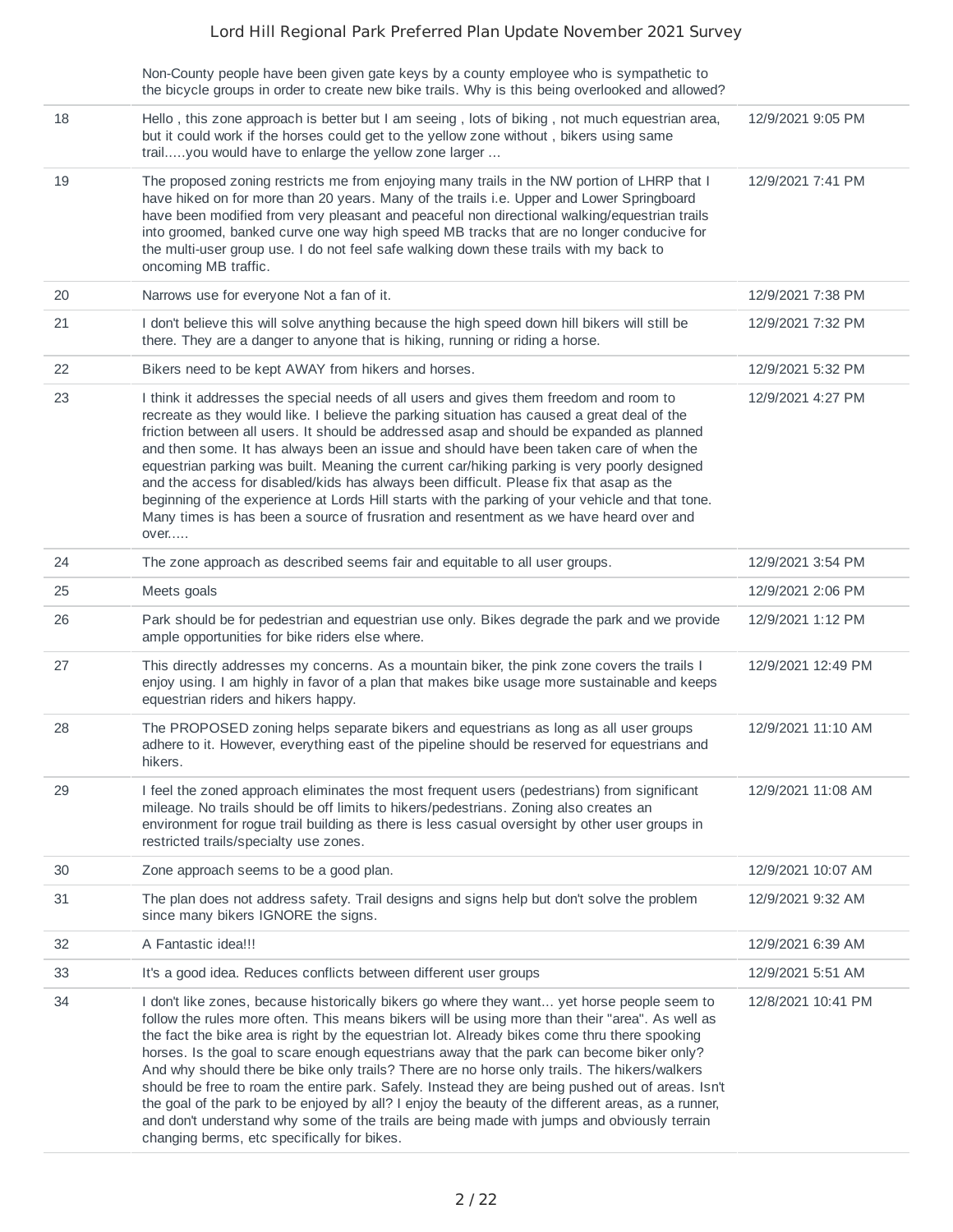| 35 | ALL trails should be open to hikers and people on foot. The current horse trailer parking lot<br>needs to be kept free of bike traffic and unleashed dogs. Trails need to be patrolled.                                                                                                                                                                                                                                                                                                                                                                                                                                                                                                                                                                                                                                                                                                                                                                                                                                                                                                                            | 12/8/2021 8:54 PM  |
|----|--------------------------------------------------------------------------------------------------------------------------------------------------------------------------------------------------------------------------------------------------------------------------------------------------------------------------------------------------------------------------------------------------------------------------------------------------------------------------------------------------------------------------------------------------------------------------------------------------------------------------------------------------------------------------------------------------------------------------------------------------------------------------------------------------------------------------------------------------------------------------------------------------------------------------------------------------------------------------------------------------------------------------------------------------------------------------------------------------------------------|--------------------|
| 36 | The park will not be able to survive as the park it was if the park is zoned for use. It will<br>become an entertainment center and the animals and the habitat are not included directly in<br>this plan. I think that trying to please everybody takes a huge amount of time and ultimately<br>turns the park into a competition center which relies on the respect and honesty of its users,<br>which is problematic at best. Trying to meet the demands of such a variety of users may be an<br>ambitious goal, but ultimately it will not work for anyone. Over time it will become 3 parks. Why<br>not address the loss of open land, that the county continually allows with its development<br>policies for home development. The park is supposed to provide benefit for all when in fact, for<br>example, the areas for mountain biking are disappearing due to development.                                                                                                                                                                                                                             | 12/8/2021 7:21 PM  |
| 37 | the bikes only trails will significantly change the character of the park, as do the high speed<br>bike trails                                                                                                                                                                                                                                                                                                                                                                                                                                                                                                                                                                                                                                                                                                                                                                                                                                                                                                                                                                                                     | 12/8/2021 4:14 PM  |
| 38 | I disagree with zoned approach. Trails should be shared and multi-use.                                                                                                                                                                                                                                                                                                                                                                                                                                                                                                                                                                                                                                                                                                                                                                                                                                                                                                                                                                                                                                             | 12/8/2021 3:15 PM  |
| 39 | I agree with the zone approach                                                                                                                                                                                                                                                                                                                                                                                                                                                                                                                                                                                                                                                                                                                                                                                                                                                                                                                                                                                                                                                                                     | 12/8/2021 12:45 PM |
| 40 | I don't think zones are necessary                                                                                                                                                                                                                                                                                                                                                                                                                                                                                                                                                                                                                                                                                                                                                                                                                                                                                                                                                                                                                                                                                  | 12/8/2021 7:17 AM  |
| 41 | Would be worth trying for a specified period of time, eg. 3 years. Then reevaluate how effective<br>this is. Main concern is biker-equestrian conflicts.                                                                                                                                                                                                                                                                                                                                                                                                                                                                                                                                                                                                                                                                                                                                                                                                                                                                                                                                                           | 12/7/2021 7:31 PM  |
| 42 | I think it's perfectly reasonable considering the county is making an effort to serve all the<br>different focuses of recreation in the park. People need to respect the authority of the county<br>with this decision I feel.                                                                                                                                                                                                                                                                                                                                                                                                                                                                                                                                                                                                                                                                                                                                                                                                                                                                                     | 12/7/2021 7:30 PM  |
| 43 | Need more equestrian trails and less bike trails                                                                                                                                                                                                                                                                                                                                                                                                                                                                                                                                                                                                                                                                                                                                                                                                                                                                                                                                                                                                                                                                   | 12/7/2021 6:32 PM  |
| 44 | Concept seems good, but main trails throughout park should be multi use.                                                                                                                                                                                                                                                                                                                                                                                                                                                                                                                                                                                                                                                                                                                                                                                                                                                                                                                                                                                                                                           | 12/7/2021 1:41 PM  |
| 45 | Zones will be ignored. The only two compatible groups are hikers/joggers and horses. Bikers at<br>Paradise Valley Conservation center have ruined the peaceful hiking experience there. Find<br>another place for bikers and all eliminate the conflict and eliminate the safety concerns.                                                                                                                                                                                                                                                                                                                                                                                                                                                                                                                                                                                                                                                                                                                                                                                                                         | 12/7/2021 11:38 AM |
| 46 | Would like more equestrian trails- no bikes                                                                                                                                                                                                                                                                                                                                                                                                                                                                                                                                                                                                                                                                                                                                                                                                                                                                                                                                                                                                                                                                        | 12/7/2021 10:10 AM |
| 47 | Having used the park for years riding trails throughout the park that had been designated for<br>equestrian/hiker access then more recently having witnessed those very same trails change to<br>bikes only seemingly overnight without any discourse, other than the occasional meetings, I<br>am concerned that not everyone is being considered or some groups are being given more<br>"weight" than others who have enjoyed the park over decades as equestrian zones throughout<br>the park are being parced up. I don't like that trails that once were for horses are now bikes<br>only with signage added to reinforce it. The zoned approach is being pushed forward as the<br>only design being considered. While it does promote a safer environment for everyone, it is<br>sad that some parts of the park that I've enjoyed for years will become unavailable to<br>equestrians. To be honest, I feel that mountain bikes destroy trails extremely quickly,<br>contribute to faster erosion and create far more maintenance which increases costs to keep<br>this green space beautiful and pristine. | 12/7/2021 8:38 AM  |
| 48 | I would like to be able to ride to the river, as equestrians ALWAYS have. I do not think the<br>bikes should come close at all, to hikers or horses.                                                                                                                                                                                                                                                                                                                                                                                                                                                                                                                                                                                                                                                                                                                                                                                                                                                                                                                                                               | 12/6/2021 8:30 PM  |
| 49 | Good overall.                                                                                                                                                                                                                                                                                                                                                                                                                                                                                                                                                                                                                                                                                                                                                                                                                                                                                                                                                                                                                                                                                                      | 12/6/2021 8:08 PM  |
| 50 | Safety first for everyone!                                                                                                                                                                                                                                                                                                                                                                                                                                                                                                                                                                                                                                                                                                                                                                                                                                                                                                                                                                                                                                                                                         | 12/6/2021 6:31 PM  |
| 51 | I'm not sure                                                                                                                                                                                                                                                                                                                                                                                                                                                                                                                                                                                                                                                                                                                                                                                                                                                                                                                                                                                                                                                                                                       | 12/6/2021 6:06 PM  |
| 52 | How would these zones be enforced especially the sensitive areas                                                                                                                                                                                                                                                                                                                                                                                                                                                                                                                                                                                                                                                                                                                                                                                                                                                                                                                                                                                                                                                   | 12/6/2021 5:39 PM  |
| 53 | Zones look good on paper, but it's up to each person to respect the safe use of the area<br>especially for equestrian groups with specific safety needs.                                                                                                                                                                                                                                                                                                                                                                                                                                                                                                                                                                                                                                                                                                                                                                                                                                                                                                                                                           | 12/6/2021 3:46 PM  |
| 54 | it appears there are horse trails that are only accessible through biking and hiking only trails<br>rather confusing                                                                                                                                                                                                                                                                                                                                                                                                                                                                                                                                                                                                                                                                                                                                                                                                                                                                                                                                                                                               | 12/6/2021 3:33 PM  |
| 55 | In my opinion the zoned approach doesn't promote a positive, shared experience because you<br>start restricting people from trials they have used for years to meet the needs of bikers who                                                                                                                                                                                                                                                                                                                                                                                                                                                                                                                                                                                                                                                                                                                                                                                                                                                                                                                        | 12/6/2021 2:55 PM  |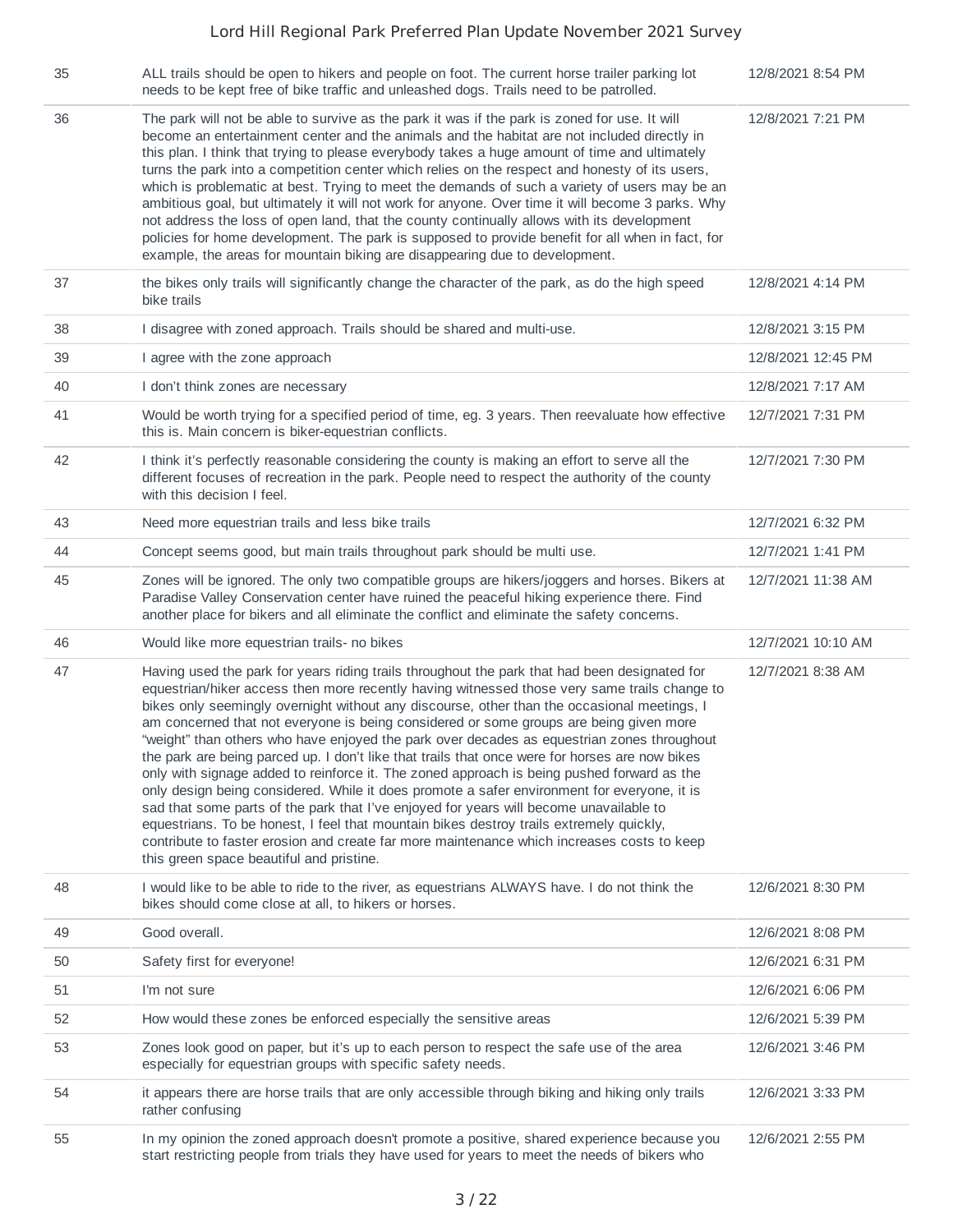don't want to follow the rules. The zoned approach doesn't respect the natural areas and character of the park which I would describe as somewhat rugged and free. In my estimation it will create an us vs. them mentality and lead to people being less observant and cautious. The zoned approach also doesn't do anything to improve way finding. This I believe is mainly due to incomplete maps and very small or non existent trial signs. By updating the park, it is important to preserve what is attractive about the park which is the natural beauty, the lack of crowds, and some challenging and variable terrain. My concern is for any users who are unaware and inconsiderate towards others. This could be handled better with enforcement vs. zoning.

| 56 | The Zone approach is good so all users are accommodated but it needs to ensure equal use<br>for all.                                                                                                                                                                                                                                                                                                                                                                                                                                                                                                                                                                                                                                                                                                                                                                                                                                                                                                                                                                                                                                                                                                                                   | 12/6/2021 12:39 PM |
|----|----------------------------------------------------------------------------------------------------------------------------------------------------------------------------------------------------------------------------------------------------------------------------------------------------------------------------------------------------------------------------------------------------------------------------------------------------------------------------------------------------------------------------------------------------------------------------------------------------------------------------------------------------------------------------------------------------------------------------------------------------------------------------------------------------------------------------------------------------------------------------------------------------------------------------------------------------------------------------------------------------------------------------------------------------------------------------------------------------------------------------------------------------------------------------------------------------------------------------------------|--------------------|
| 57 | Zones are helpful. I would prefer bikers only be allowed in bike specific trails. They are very<br>dangerous and frequently ride to fast when near me - especially concerning when I am with my<br>dog and children                                                                                                                                                                                                                                                                                                                                                                                                                                                                                                                                                                                                                                                                                                                                                                                                                                                                                                                                                                                                                    | 12/6/2021 10:29 AM |
| 58 | Yes. I think this seems reasonable. I want to see continued growth of the park and considerate<br>zoning.                                                                                                                                                                                                                                                                                                                                                                                                                                                                                                                                                                                                                                                                                                                                                                                                                                                                                                                                                                                                                                                                                                                              | 12/6/2021 8:57 AM  |
| 59 | More space needs to be allocated for cycling.                                                                                                                                                                                                                                                                                                                                                                                                                                                                                                                                                                                                                                                                                                                                                                                                                                                                                                                                                                                                                                                                                                                                                                                          | 12/6/2021 8:49 AM  |
| 60 | Sno County should leave the park as is. Zoning will not be adhered to and will only create hurt<br>feelings and conflict. How many rangers will be out enforcing the zoning? My guess is none. It<br>will only end up create conflict and acrimony amongst the users.                                                                                                                                                                                                                                                                                                                                                                                                                                                                                                                                                                                                                                                                                                                                                                                                                                                                                                                                                                  | 12/6/2021 7:37 AM  |
| 61 | Feel zones would help with safety. Have concerns about enforcement of rules.                                                                                                                                                                                                                                                                                                                                                                                                                                                                                                                                                                                                                                                                                                                                                                                                                                                                                                                                                                                                                                                                                                                                                           | 12/6/2021 7:23 AM  |
| 62 | I think the plan is a great start in the right direction to ensure park is shared and enjoyed by all<br>users.                                                                                                                                                                                                                                                                                                                                                                                                                                                                                                                                                                                                                                                                                                                                                                                                                                                                                                                                                                                                                                                                                                                         | 12/5/2021 10:16 PM |
| 63 | I don't see the point. No one will be there to enforce it.                                                                                                                                                                                                                                                                                                                                                                                                                                                                                                                                                                                                                                                                                                                                                                                                                                                                                                                                                                                                                                                                                                                                                                             | 12/5/2021 9:35 PM  |
| 64 | I do not like the zoned idea. It takes away from the freedom to explore and discover. I am a<br>hiker and mtn biker and have never had a negative experience as a biker. But as a hiker I have<br>multiple times a biker does NOT yield to the hiker. The bikers usually dominate and in doing so<br>it is not safe for the hiker. I hike with grandchildren who have almost been run over. The the<br>pink zone is closest to the main parking lot and easier for the hiker to get to. Makes no sense<br>to have the biking area take over this beautiful and quiet area. As a biker you can get on the<br>main road and out quite aways (in miles) before creating their zone. I have been a user for<br>since the beginning of the park 25 years ago and the only conflict is always with the biking<br>community. Pretty obvious that rules need to be enforced. Hard to picture this. Also, it would<br>be helpful to have a hotline, or email address to contact when strange occurrences happen. I<br>have called 911 when I have encountered naked people and they tell me that there is not much<br>they can do. With the amount of traffic in the park at least have a ranger in the main parking lot<br>on summer weekends. | 12/5/2021 9:22 PM  |
| 65 | Zones would help with my safety concerns regarding equestrians and hikers safety when<br>interacting with bikers. The park is a natural habitat for wildlife and birds and needs to be<br>maintained to protect their habitat. There is no need for speed at this park. It should be<br>maintained as a peaceful sanctuary for all user groups to enjoy nature and get away from the<br>stresses of daily life.                                                                                                                                                                                                                                                                                                                                                                                                                                                                                                                                                                                                                                                                                                                                                                                                                        | 12/5/2021 9:06 PM  |
| 66 | Ok                                                                                                                                                                                                                                                                                                                                                                                                                                                                                                                                                                                                                                                                                                                                                                                                                                                                                                                                                                                                                                                                                                                                                                                                                                     | 12/5/2021 8:05 PM  |
| 67 | Keep the trails hiker/ equestrian only. No bikes.                                                                                                                                                                                                                                                                                                                                                                                                                                                                                                                                                                                                                                                                                                                                                                                                                                                                                                                                                                                                                                                                                                                                                                                      | 12/5/2021 6:05 PM  |
| 68 | The park is poorly marked as it is. Users won't stop utilizing areas they want to regardless of<br>zone. Who's going to stop them? Bikers in particular will go where they want especially if their<br>designated trails are too busy                                                                                                                                                                                                                                                                                                                                                                                                                                                                                                                                                                                                                                                                                                                                                                                                                                                                                                                                                                                                  | 12/5/2021 4:08 PM  |
| 69 | Closer. I like everyone being able to access all parts of the park. :) The trials are still Being<br>degraded at a accelerated level. I think dividing the park maybe by days of weeks and limiting<br>trail access during muddy seasons (spring and fall) by omitting 2 days a week with no access.<br>Then have a 1 days dedicated each other activity hiking, biking, horses, and 2 free days.<br>Boom! The rest of the seasons can be free days with one day of trail rest. Forest restoration<br>and trail maintained will be easier and the degradation will be less over time. (My experience/<br>avid outdoorswoman, manager for trail maintenance crew, dual degree with ecology bachelors<br>degree) thanks for this wonderful survey and please reach out if you have more questions!                                                                                                                                                                                                                                                                                                                                                                                                                                       | 12/5/2021 3:59 PM  |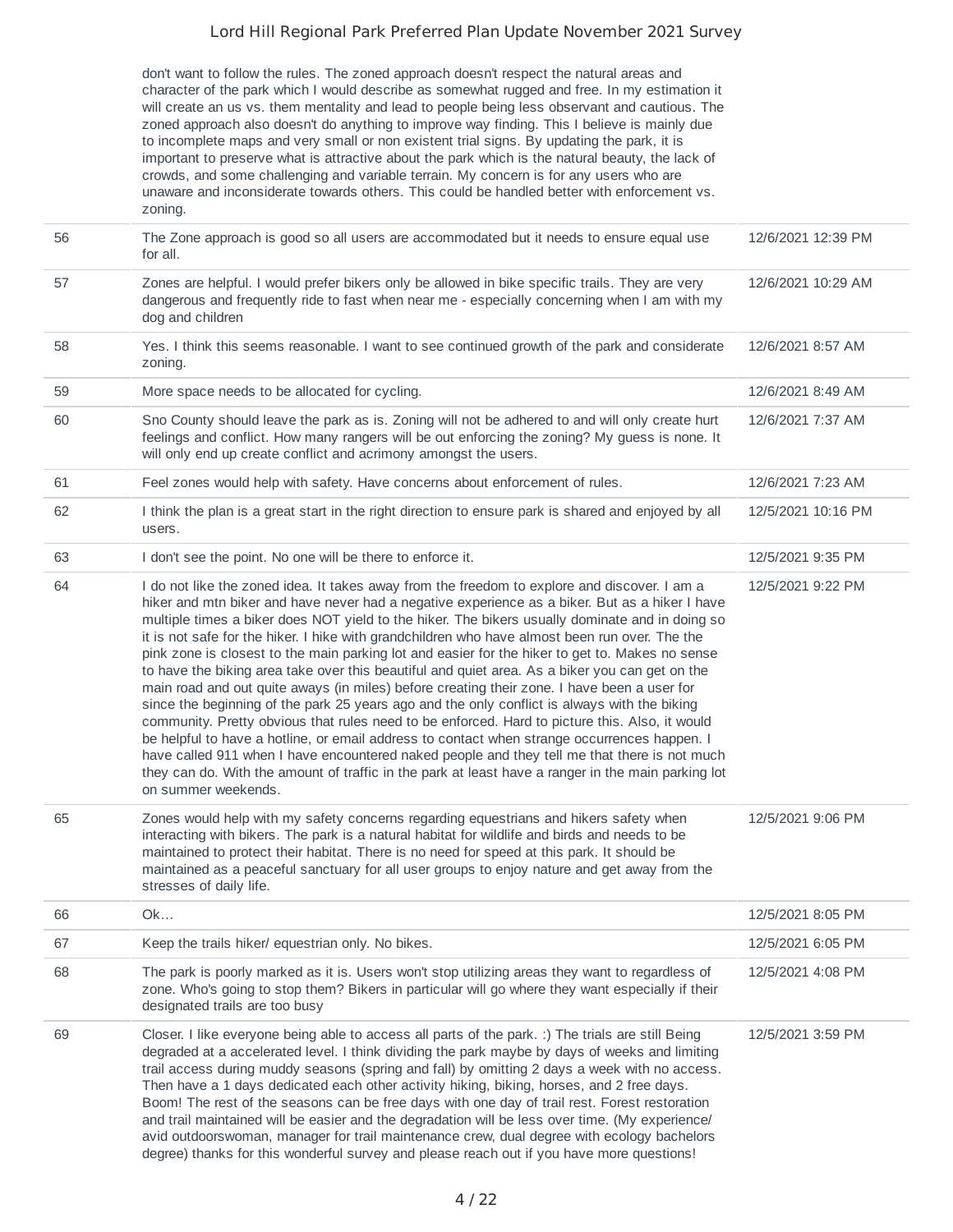| 70 | Does not address safety high speed bike versus horse issues.                                                                                                                                                                                                                                                                                                                                                                                                                                                                                                                                                                                                                                                                                                                                                                                                                                                                                                                                                                                                                                                                                                                                                                                                 | 12/5/2021 1:46 PM  |
|----|--------------------------------------------------------------------------------------------------------------------------------------------------------------------------------------------------------------------------------------------------------------------------------------------------------------------------------------------------------------------------------------------------------------------------------------------------------------------------------------------------------------------------------------------------------------------------------------------------------------------------------------------------------------------------------------------------------------------------------------------------------------------------------------------------------------------------------------------------------------------------------------------------------------------------------------------------------------------------------------------------------------------------------------------------------------------------------------------------------------------------------------------------------------------------------------------------------------------------------------------------------------|--------------------|
| 71 | I don't approve of bikes on horse trails. There is no oversight and no enforcement of bike<br>speeds.                                                                                                                                                                                                                                                                                                                                                                                                                                                                                                                                                                                                                                                                                                                                                                                                                                                                                                                                                                                                                                                                                                                                                        | 12/5/2021 11:28 AM |
| 72 | I really feel like all the trail conflicts are a result of a really small group of really loud<br>complainers. It's pretty rare is see people riding horses our there. I think the NW zone should<br>be mtb only and everything else should be shared use.                                                                                                                                                                                                                                                                                                                                                                                                                                                                                                                                                                                                                                                                                                                                                                                                                                                                                                                                                                                                   | 12/5/2021 11:20 AM |
| 73 | I just want to feel safe riding my horse.                                                                                                                                                                                                                                                                                                                                                                                                                                                                                                                                                                                                                                                                                                                                                                                                                                                                                                                                                                                                                                                                                                                                                                                                                    | 12/5/2021 9:42 AM  |
| 74 | Unsure                                                                                                                                                                                                                                                                                                                                                                                                                                                                                                                                                                                                                                                                                                                                                                                                                                                                                                                                                                                                                                                                                                                                                                                                                                                       | 12/5/2021 9:41 AM  |
| 75 | I feel the plan to section off parts of the park to different user groups is taking an "easy" way of<br>action in making the park user friendly to all groups. The answer isn't breaking the park apart<br>for any one user group. The answer should be to make all trails safe for all users to use. No<br>one should feel like they "aren't allowed to use that trail." Different user groups are only opting<br>to have their "own" trails because they feel unsafe on the trail when it's being used by other<br>user groups and that is because the focus is misdirecting the user groups to believe that they<br>will be safer using certain parts of the park, rather than making all parts safe for all users and<br>enforcing the rules of trail etiquette and courtesy. Dogs need to be on leashes and it needs to<br>be enforced. Bikers need to yield to hikers and equestrians and it needs to be enforced, if we<br>are going to properly share the park equally, speeding needs to enforced, signage needs to be<br>implemented, trail footing need to be made safe. If an area isn't safe for one group, then it<br>really isn't safe for any group. Implementing zones just allows any one group to not address<br>the needs of all groups. | 12/5/2021 8:09 AM  |
| 76 | It's really hard to tell, the colors don't seem to match up to the legend. As an equestrian, I<br>have no problem sharing trails, but I want everyone to be safe. Flying bikes with riders in<br>headphones are not safe for anyone.                                                                                                                                                                                                                                                                                                                                                                                                                                                                                                                                                                                                                                                                                                                                                                                                                                                                                                                                                                                                                         | 12/5/2021 8:07 AM  |
| 77 | The zoning is not my concern but rather the large number of people blatantly ignoring signage<br>and rules. There is no oversight. The off leash dog problem is horrible. If someone would issue<br>tickets and warnings just inside of the two entrances you could make a HUGE impact. These<br>two areas is where all rule breaking begins.                                                                                                                                                                                                                                                                                                                                                                                                                                                                                                                                                                                                                                                                                                                                                                                                                                                                                                                | 12/5/2021 6:05 AM  |
| 78 | It doesn't. Just like the use of signs, there won't be any enforcement. Enforcement needs to be<br>implemented. E.G. A ranger based around the entrances as a physical presence (first step of<br>escalation of force), administer tickets, and to receive input of violations.                                                                                                                                                                                                                                                                                                                                                                                                                                                                                                                                                                                                                                                                                                                                                                                                                                                                                                                                                                              | 12/5/2021 6:02 AM  |
| 79 | No. Zoned areas will not work. People do not observe rules now so this effort is mute.                                                                                                                                                                                                                                                                                                                                                                                                                                                                                                                                                                                                                                                                                                                                                                                                                                                                                                                                                                                                                                                                                                                                                                       | 12/5/2021 5:28 AM  |
| 80 | I don't think you can overcome the entitled attitudes of bikers by zoning.                                                                                                                                                                                                                                                                                                                                                                                                                                                                                                                                                                                                                                                                                                                                                                                                                                                                                                                                                                                                                                                                                                                                                                                   | 12/4/2021 9:00 PM  |
| 81 | I think designating bike zones is a nice way to promote safety on trails.                                                                                                                                                                                                                                                                                                                                                                                                                                                                                                                                                                                                                                                                                                                                                                                                                                                                                                                                                                                                                                                                                                                                                                                    | 12/4/2021 8:49 PM  |
| 82 | Yes it does                                                                                                                                                                                                                                                                                                                                                                                                                                                                                                                                                                                                                                                                                                                                                                                                                                                                                                                                                                                                                                                                                                                                                                                                                                                  | 12/4/2021 8:35 PM  |
| 83 | It seems like a good idea                                                                                                                                                                                                                                                                                                                                                                                                                                                                                                                                                                                                                                                                                                                                                                                                                                                                                                                                                                                                                                                                                                                                                                                                                                    | 12/4/2021 6:51 PM  |
| 84 | The zone approach may work as long as there is proper signage throughout the park.                                                                                                                                                                                                                                                                                                                                                                                                                                                                                                                                                                                                                                                                                                                                                                                                                                                                                                                                                                                                                                                                                                                                                                           | 12/4/2021 6:45 PM  |
| 85 | Ok                                                                                                                                                                                                                                                                                                                                                                                                                                                                                                                                                                                                                                                                                                                                                                                                                                                                                                                                                                                                                                                                                                                                                                                                                                                           | 12/4/2021 6:38 PM  |
| 86 | I believe that zones are the most easily understood and the safest way to keep everyone safe<br>and able to enjoy the trails. Sharing space requires social skills that not everyone can navigate<br>and with bikes and horse, miscalculation or indifference can lead to tragedy.                                                                                                                                                                                                                                                                                                                                                                                                                                                                                                                                                                                                                                                                                                                                                                                                                                                                                                                                                                           | 12/4/2021 6:37 PM  |
| 87 | We are very happy with the zone approach. Giving every group a space to recreate and reduce<br>conflict by good design.                                                                                                                                                                                                                                                                                                                                                                                                                                                                                                                                                                                                                                                                                                                                                                                                                                                                                                                                                                                                                                                                                                                                      | 12/4/2021 6:27 PM  |
| 88 | all the zones are needed, but a much larger zone additionally to the plan is for off limits for<br>nature to be. We have spotted owls, eagles, hawks, bobcats, bears. They need space. We<br>need more open natural space off limet to people                                                                                                                                                                                                                                                                                                                                                                                                                                                                                                                                                                                                                                                                                                                                                                                                                                                                                                                                                                                                                | 12/4/2021 5:38 PM  |
| 89 | Bikes and horses can co-exist with consideration and good manners.                                                                                                                                                                                                                                                                                                                                                                                                                                                                                                                                                                                                                                                                                                                                                                                                                                                                                                                                                                                                                                                                                                                                                                                           | 12/4/2021 5:20 PM  |
| 90 | I am happy to share this amazing space and have found everyone considerate. Just wish the<br>equestrian users would pick up their poop!                                                                                                                                                                                                                                                                                                                                                                                                                                                                                                                                                                                                                                                                                                                                                                                                                                                                                                                                                                                                                                                                                                                      | 12/4/2021 5:06 PM  |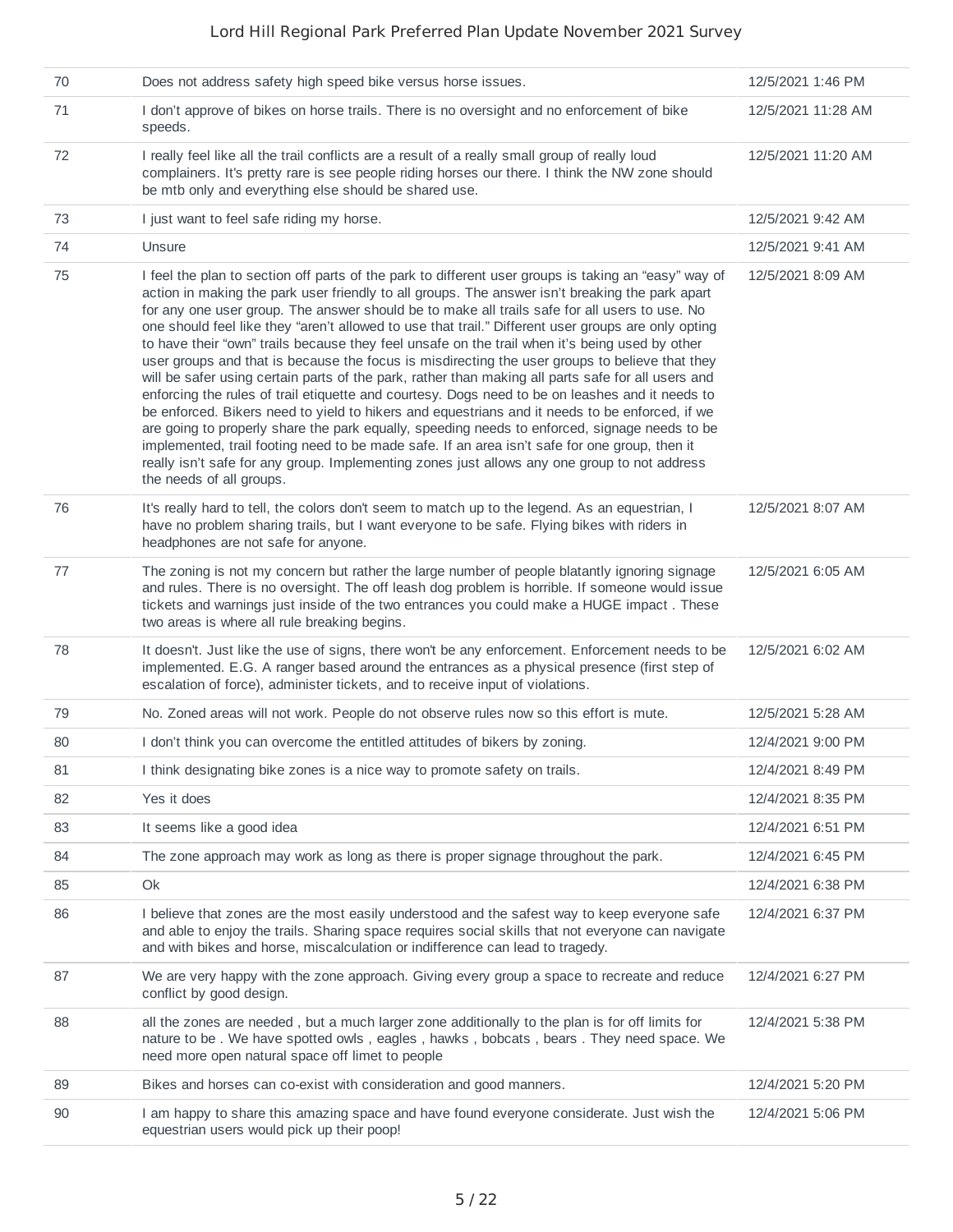| 91  | I would prefer more mountain biking allotted.                                                                                                                                                                                                                                                                                                                                                                                                                                                                                                                          | 12/4/2021 4:21 PM  |
|-----|------------------------------------------------------------------------------------------------------------------------------------------------------------------------------------------------------------------------------------------------------------------------------------------------------------------------------------------------------------------------------------------------------------------------------------------------------------------------------------------------------------------------------------------------------------------------|--------------------|
| 92  | I think the zones clearly define and allow all types of users access.                                                                                                                                                                                                                                                                                                                                                                                                                                                                                                  | 12/4/2021 3:47 PM  |
| 93  | Sounds great. However we can keep mountain bikes a part of the trail system.                                                                                                                                                                                                                                                                                                                                                                                                                                                                                           | 12/4/2021 3:14 PM  |
| 94  | No comment                                                                                                                                                                                                                                                                                                                                                                                                                                                                                                                                                             | 12/4/2021 2:42 PM  |
| 95  | No zones                                                                                                                                                                                                                                                                                                                                                                                                                                                                                                                                                               | 12/4/2021 2:39 PM  |
| 96  | Address safety. Still have to share area. Bikes are so fast they are a hazard to hikers and<br>equestrians. Especially when they wear headphones. Still have to cross their "zone" from<br>equestrian parking to get to riding zone. By the time we get there we are out of time. Unless<br>you want running horses.                                                                                                                                                                                                                                                   | 12/4/2021 1:36 PM  |
| 97  | The biggest problem is fast-moving bikes. They do NOT belong in Lord Hill Park! This one<br>thing is creating huge problems for the rest of us, hikers, equestrians, families, birders, etc.<br>Please listen to us and our concerns!!                                                                                                                                                                                                                                                                                                                                 | 12/4/2021 9:26 AM  |
| 98  | I agree with the zone approach                                                                                                                                                                                                                                                                                                                                                                                                                                                                                                                                         | 12/4/2021 9:18 AM  |
| 99  | Does not slow down bikers which makes trails dangerous. Abandon plan to reroute ADA/ main<br>trail along the equestrian lot.                                                                                                                                                                                                                                                                                                                                                                                                                                           | 12/4/2021 8:48 AM  |
| 100 | My concern is there is nothing to stop bikes on horse trails                                                                                                                                                                                                                                                                                                                                                                                                                                                                                                           | 12/4/2021 6:57 AM  |
| 101 | There should be NO bike only trails. There also needs to be two way trails not just one way.<br>The horses and hikers share so why are the bikers being so careless                                                                                                                                                                                                                                                                                                                                                                                                    | 12/4/2021 6:38 AM  |
| 102 | Concern would be how to enforce the zones. What will keep the bikers/equestrian conflict to a<br>minimum.                                                                                                                                                                                                                                                                                                                                                                                                                                                              | 12/4/2021 5:28 AM  |
| 103 | The equestrian trails aren't all connected. The park has become a dangerous place to ride. It's<br>close to home but rather drive farther to have a peaceful ride.                                                                                                                                                                                                                                                                                                                                                                                                     | 12/3/2021 9:13 PM  |
| 104 | Bad Idea. All uses should be allowed throughout the Park                                                                                                                                                                                                                                                                                                                                                                                                                                                                                                               | 12/3/2021 7:49 PM  |
| 105 | The trail needs to be safer for equestrians. Speeding bikes and charging dogs ARE A HUGE<br>DANGER to anyone and everyone involved. Slow down the bikers, keeps dogs leashed and<br>away from entryway for horses.                                                                                                                                                                                                                                                                                                                                                     | 12/3/2021 8:04 AM  |
| 106 | Zones are so important for safety                                                                                                                                                                                                                                                                                                                                                                                                                                                                                                                                      | 12/2/2021 6:20 PM  |
| 107 | I think it's fine. As long as we can still bike of it helps the overall use management of the park<br>to create zones that's fine. We will need help with signs to clearly mark what's MTB only<br>equestrian only etc.                                                                                                                                                                                                                                                                                                                                                | 12/2/2021 5:00 PM  |
| 108 | Definitely worth trying. Cannot think of a better solution.                                                                                                                                                                                                                                                                                                                                                                                                                                                                                                            | 12/2/2021 2:39 PM  |
| 109 | Needs to be safer for horses                                                                                                                                                                                                                                                                                                                                                                                                                                                                                                                                           | 12/2/2021 4:39 AM  |
| 110 | Helps keep horses and bikes apart                                                                                                                                                                                                                                                                                                                                                                                                                                                                                                                                      | 12/1/2021 10:19 PM |
| 111 | The zoned approach is a good start. As an equestrian who has mountain bike riders in the<br>same family we believe the area should be shared with some areas dedicated. There does<br>need to be enforced speed limits on multiuse trails where bikes and equestrians share. The<br>bikers often go too fast. There should be dedicated parking for equestrians to accommodate<br>trailers and protect the sanity of horses.                                                                                                                                           | 12/1/2021 9:28 PM  |
| 112 | I think the zone approach is OK, but there should not be able bike-only trails. Make some<br>bike/hike and some horse/hike, but not take any trails away from hikers. If you need some<br>trails exclusive to bikes, then parallel trails might be an option. But there are great trails you<br>propose taking away from hikers, that I disagree with.                                                                                                                                                                                                                 | 12/1/2021 4:05 PM  |
| 113 | "Zones" are wishful thinking. Expanding high speed mountain biking trails will inevitably<br>increase environmental and wildlife impact. Historically LHRP was set aside to preserve<br>natural features of Snohomish County not to increase out of county tourism. In my experience,<br>many mountain bikers do not respect restrictions on trail use. Unless there is funding for a full<br>time ranger with law enforcement capacity, all trails will be abused by mountain bikers with<br>resulting negative effects on other users, wildlife and the environment. | 12/1/2021 3:30 PM  |
| 114 | The zones are clear and so that's good. As a hiker, this works well. As a mountain biker, it's                                                                                                                                                                                                                                                                                                                                                                                                                                                                         | 12/1/2021 11:52 AM |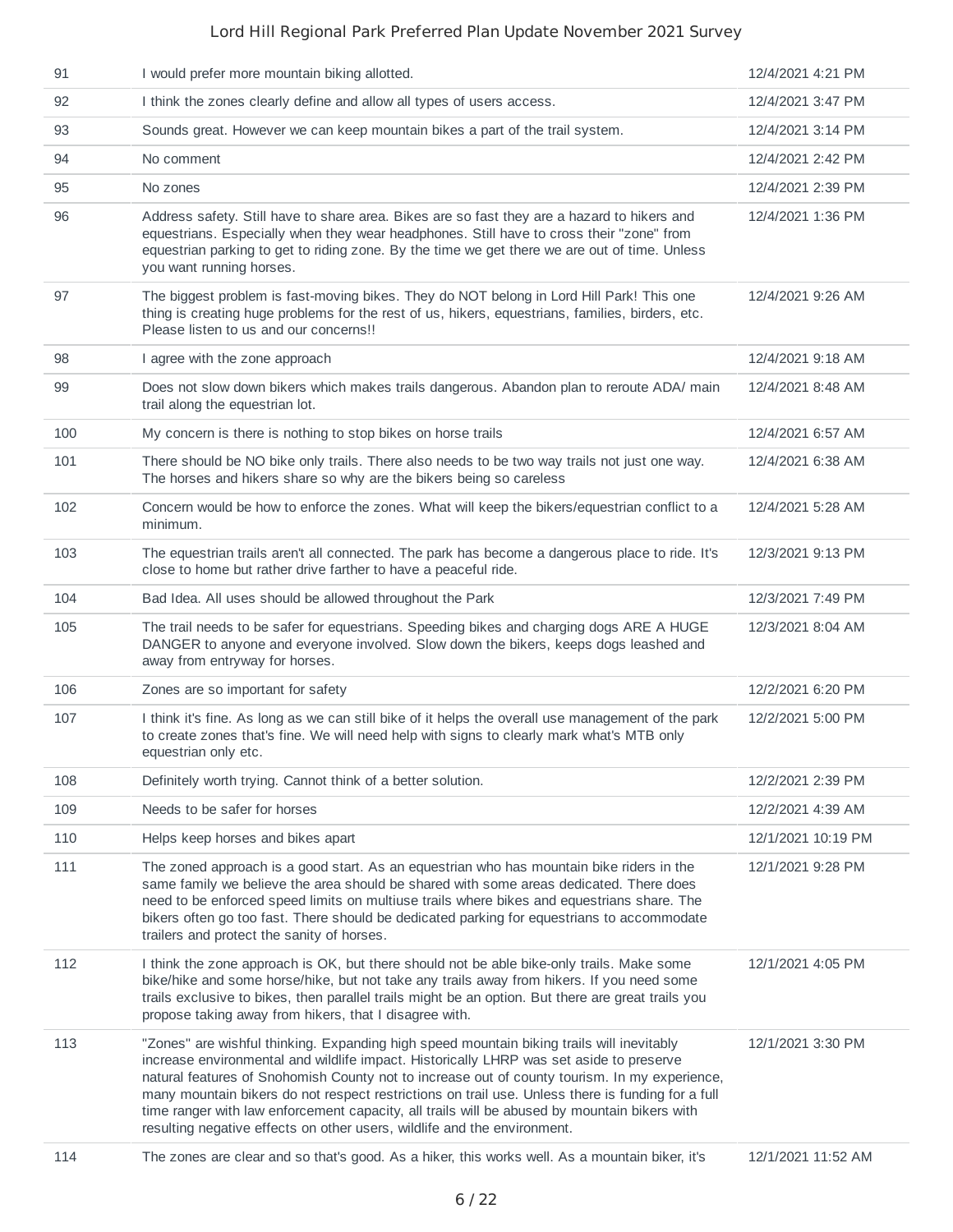not so great. I like to bike for exercise and travel around the park, not necessarily just for the thrill of downhill jumps, etc. The zones cuts down my range for biking quite a bit. There aren't that many horses on the trails, particularly on the East side which is going to be focused on them. I'm pretty sure there's just a few equestrians that use it. I should know since I live over there. If you're going to make that into a equestrian-focused area, you should advertise this somehow so that it at least gets used, because as it is, I literally know of two people who use it. As an aside, it annoys me that this even has to be addressed. Bikers should know to watch for horses, stop when they see one, get off their bike, and get off the trail to let them pass. Maybe the real solution is more education and courtesy.

| 115 | Should help.                                                                                                                                                                                                                                                                                                                                                                                                                             | 12/1/2021 10:28 AM  |
|-----|------------------------------------------------------------------------------------------------------------------------------------------------------------------------------------------------------------------------------------------------------------------------------------------------------------------------------------------------------------------------------------------------------------------------------------------|---------------------|
| 116 | Zones is overall a great idea. Also one-way bike only trails do a lot to reduce conflicts and<br>improve safety. There, however, need to be more trails in the pink zone. There also need to be<br>a couple longer 2-way loops outside the pink zone that remain multi-use.                                                                                                                                                              | 12/1/2021 8:19 AM   |
| 117 | Zones are fine if they are actual zones. If the zones are not actually separating the trails,<br>which in the showed map they are not, then it is literally exactly the same problems as<br>currently with unsafe intersections and interactions. If you want to do zones then it has to be<br>legitimately zoned with no bikes allowed in one zone on any trail and no horses allowed in one<br>zone on any trail with real enforcement | 12/1/2021 7:42 AM   |
| 118 | It's helpful but does not address the out-of-control speed of bikers careening through the trails.                                                                                                                                                                                                                                                                                                                                       | 12/1/2021 6:36 AM   |
| 119 | I believe that zones are a good approach to increase safety in the park                                                                                                                                                                                                                                                                                                                                                                  | 12/1/2021 5:23 AM   |
| 120 | I think the zone approach will help provide a better experience for all trail users. I love getting<br>exercise at Lord Hill on my bike and think that implementing the zones will reduce conflict and<br>provide everyone with an enjoyable opportunity to explore the outdoors.                                                                                                                                                        | 11/30/2021 9:02 PM  |
| 121 | I believe zoned areas are the best was to go, but I think the plan disproportionately prefers<br>equestrian use to mountain bike use. The zone locations should be considered in where the<br>main user groups would be accessing from.                                                                                                                                                                                                  | 11/30/2021 7:45 PM  |
| 122 | I feel that it is a good idea to separate areas. I would also like to slow down the bikers speed in<br>the park                                                                                                                                                                                                                                                                                                                          | 11/30/2021 3:30 PM  |
| 123 | As a resident of Lord Hill Park, except it keeps bikers out of a considerable amount of trails<br>near my house. Does this mean I have to drive to the other side of the park to ride?                                                                                                                                                                                                                                                   | 11/30/2021 2:36 PM  |
| 124 | I do not believe that the County will have the means or will to restraing the mountain bike users<br>to the trails reserved for them. I also believe that mountain bikes will become motorized and<br>there will be no way to police it.                                                                                                                                                                                                 | 11/30/2021 2:11 PM  |
| 125 | The zones unfortunately restrict varied and beautiful areas of the park to certain groups.<br>Certainly, hikers are the lowest impact, and restricting hikers from any section of the park<br>seems a bit sad. It would be nice to see several multi-use trails throughout the various zones<br>so that the exceptional beauty and varied habitats in the park can be enjoyed by all.                                                    | 11/30/2021 2:03 PM  |
| 126 | looks good                                                                                                                                                                                                                                                                                                                                                                                                                               | 11/30/2021 12:45 PM |
| 127 | The zoning does not make sense to me, with the possible exception of bike use. The beauty<br>of the park is it's size and ability to enjoy it as a whole, not in part. Bikes may be different<br>because they are uniquely disruptive to the experience of other uses. While I like the idea of<br>segregating some bike use because danger/disruption to other uses, I do not favor making the<br>park smaller for all other users.     | 11/30/2021 12:39 PM |
| 128 | It meets the committees goals but not mine - it gives the best areas of the park with the most<br>views to the bikers exclusively. All but the most obscure or a single dedicated loop should be<br>fully accessible to hikers as well                                                                                                                                                                                                   | 11/30/2021 12:19 PM |
| 129 | I support zones, as a hiker and mountain biker, I prefer horses to be kept off certain trails for<br>safety and erosion (horses chatter and crap on trails). Directional trails are beneficial for<br>steeper bike trails                                                                                                                                                                                                                | 11/29/2021 9:14 PM  |
| 130 | How would zones be enforced? In particular, how does a hiker stop a biker who is in the wrong<br>zone?                                                                                                                                                                                                                                                                                                                                   | 11/29/2021 1:11 PM  |
| 131 | It should work if enforcement is in place                                                                                                                                                                                                                                                                                                                                                                                                | 11/29/2021 11:56 AM |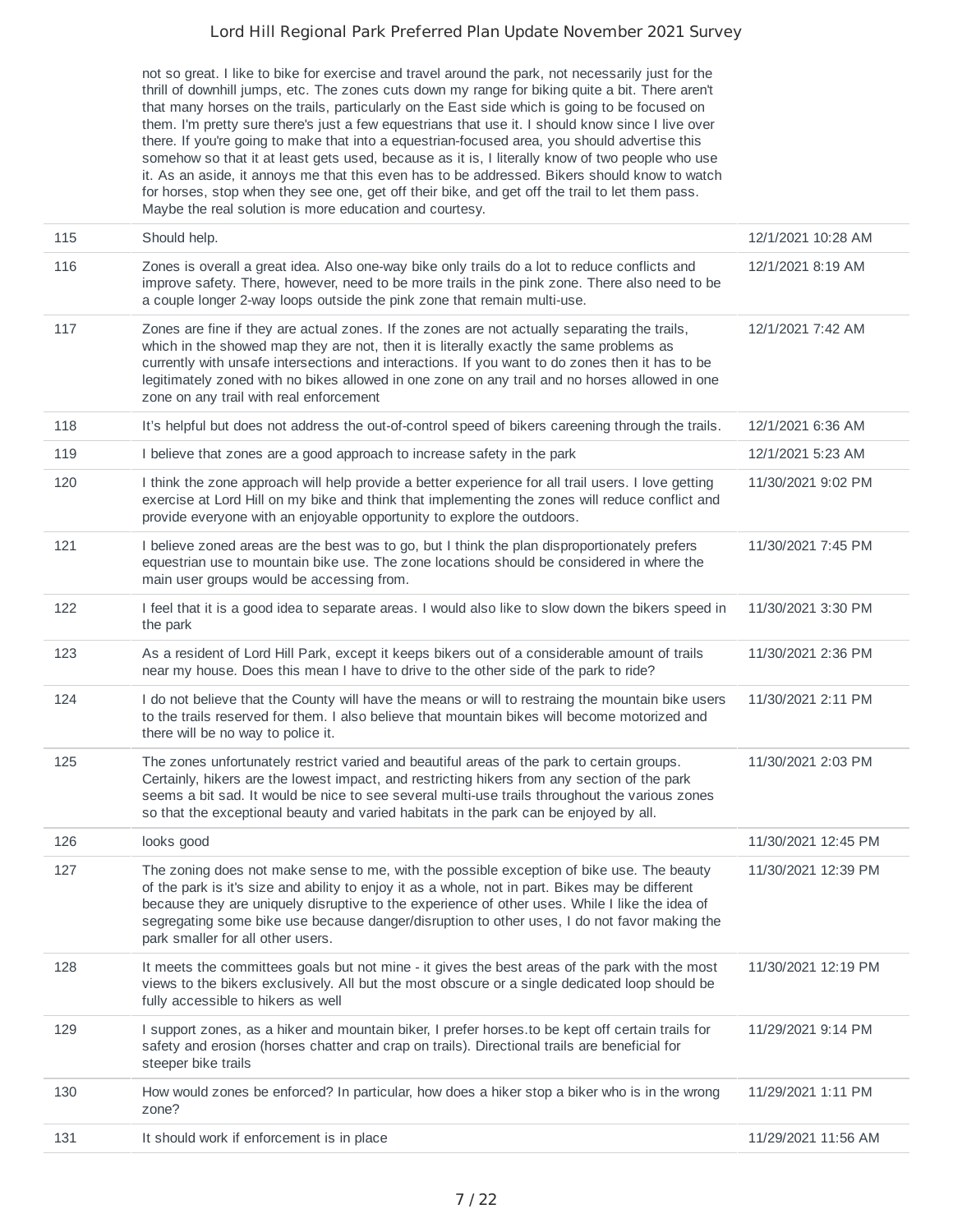| 132 | Zones should be helpful                                                                                                                                                                                                                                                                                                                                                                                                                                                                                                                                                                                                                                                                                                                                                                                                                               | 11/29/2021 9:45 AM  |
|-----|-------------------------------------------------------------------------------------------------------------------------------------------------------------------------------------------------------------------------------------------------------------------------------------------------------------------------------------------------------------------------------------------------------------------------------------------------------------------------------------------------------------------------------------------------------------------------------------------------------------------------------------------------------------------------------------------------------------------------------------------------------------------------------------------------------------------------------------------------------|---------------------|
| 133 | Be sure to provide safe interactions for all users                                                                                                                                                                                                                                                                                                                                                                                                                                                                                                                                                                                                                                                                                                                                                                                                    | 11/29/2021 5:52 AM  |
| 134 | Works                                                                                                                                                                                                                                                                                                                                                                                                                                                                                                                                                                                                                                                                                                                                                                                                                                                 | 11/28/2021 11:07 PM |
| 135 | The zone approach seems a very fair approach. However, trails must be clearly marked in<br>order for this approach to succeed. My concerns about the park have nothing to do with trail<br>use and are focused instead on the increasing number of people failing to leash their dogs.                                                                                                                                                                                                                                                                                                                                                                                                                                                                                                                                                                | 11/28/2021 9:47 PM  |
| 136 | I wish it wasn't necessary to split up the park this way, but it may be best with the safety<br>issues of shared trails between hikers, bikers and horses.                                                                                                                                                                                                                                                                                                                                                                                                                                                                                                                                                                                                                                                                                            | 11/28/2021 4:25 PM  |
| 137 | The zoned approach still does not address mountain bike aggression on shared-use trails.<br>Every time I have visited the park in the past 5 years, I have been forced off the trail by a<br>mountain biker.                                                                                                                                                                                                                                                                                                                                                                                                                                                                                                                                                                                                                                          | 11/28/2021 2:17 PM  |
| 138 | The zone approach makes sense. But when you have the mountain bike area between the<br>equestrian parking and equestrian zone you are asking for accidents. Equestrians should have<br>a clear mountain bike free path to their zone.                                                                                                                                                                                                                                                                                                                                                                                                                                                                                                                                                                                                                 | 11/28/2021 1:40 PM  |
| 139 | Slow bikers down around multi-use areas, equestrian parking areas and trail entrances. Post<br>stiff penalty fines for off leash dogs! Make clear pull off points for bikers and horses on multi<br>use trails for safe passing. Will bikers be required to stop for equestrians to pass on multi use<br>trails?                                                                                                                                                                                                                                                                                                                                                                                                                                                                                                                                      | 11/28/2021 10:57 AM |
| 140 | I feel like the park works well already not sure it needs zoning as its not that heavily used<br>yet                                                                                                                                                                                                                                                                                                                                                                                                                                                                                                                                                                                                                                                                                                                                                  | 11/27/2021 10:29 PM |
| 141 | This proposal does not meet the above goals. A significant portion of the park should be left in<br>its natural, undeveloped state without any trails to protect wildlife habitat. The remainder<br>should be available for safe enjoyment by hikers, equestrians, and other low-impact users. The<br>trails should be multi-use, although it may make sense to retain the hiker-only section near the<br>river. It is unfortunate that the County allowed the unauthorized construction of high-speed<br>mountain bike trails, with no public input or environmental review. This behavior should not be<br>rewarded by retroactive legitimization (again, without environmental review). These high-speed<br>trails endanger wildlife and plant life, and should be restored to multi-use, with mountain biker<br>speeds restricted to safe levels. | 11/27/2021 9:13 PM  |
| 142 | I am not sure where the best nd highest viewpoints are, but it would be nice if those were in<br>the hiking zone.                                                                                                                                                                                                                                                                                                                                                                                                                                                                                                                                                                                                                                                                                                                                     | 11/27/2021 3:53 PM  |
| 143 | I think most users of any use will want the use of the whole park. Users must know who has<br>the right of way and priority clearly posted.                                                                                                                                                                                                                                                                                                                                                                                                                                                                                                                                                                                                                                                                                                           | 11/27/2021 2:35 PM  |
| 144 | Have been using LH park for trail running for 7 years. I believe the biggest conflicts are<br>between equestrian users and MTB users. Would like to see hiking/trail running open in<br>all/most areas. Equestrian use seems to be low, but perhaps this will change.                                                                                                                                                                                                                                                                                                                                                                                                                                                                                                                                                                                 | 11/27/2021 1:46 PM  |
| 145 | Bikers and hikers on the same trail will not work. I have seen hikers run over by bikers and<br>because this is a novice mountain biker area, I can see this happening more frequently in the<br>combined use trails. Hikers and equestrian combined trails will work much better. Enforcement<br>of trail usage is a concern for me as I can see rogue users going anywhere they want without<br>consequence.                                                                                                                                                                                                                                                                                                                                                                                                                                        | 11/27/2021 10:27 AM |
| 146 | Zones are a good idea to accommodate different user groups                                                                                                                                                                                                                                                                                                                                                                                                                                                                                                                                                                                                                                                                                                                                                                                            | 11/27/2021 9:24 AM  |
| 147 | I like the zones but the shared trails are dangerous because aggressive bikers weave in and<br>out of park users without stopping or following trail etiquette. Lord Hill is no longer a relaxing<br>experience.                                                                                                                                                                                                                                                                                                                                                                                                                                                                                                                                                                                                                                      | 11/27/2021 9:09 AM  |
| 148 | The zoned approached on paper sounds fair and good. However, this does not address the<br>high speed bike use. More policing of park use rules is what is currently needed. As well as<br>more education of shared use expectations from all users. It only takes a few to ruin it for all!<br>Safety is a concern when riding an equine at LH Park.                                                                                                                                                                                                                                                                                                                                                                                                                                                                                                  | 11/27/2021 8:43 AM  |
| 149 | As long as it's fair, I think a zoned approach is a reasonable compromise. The only user group<br>not compatible with the majority of users is the high speed bikers and keeping them from<br>hurting others needs to be the primary objective                                                                                                                                                                                                                                                                                                                                                                                                                                                                                                                                                                                                        | 11/27/2021 8:38 AM  |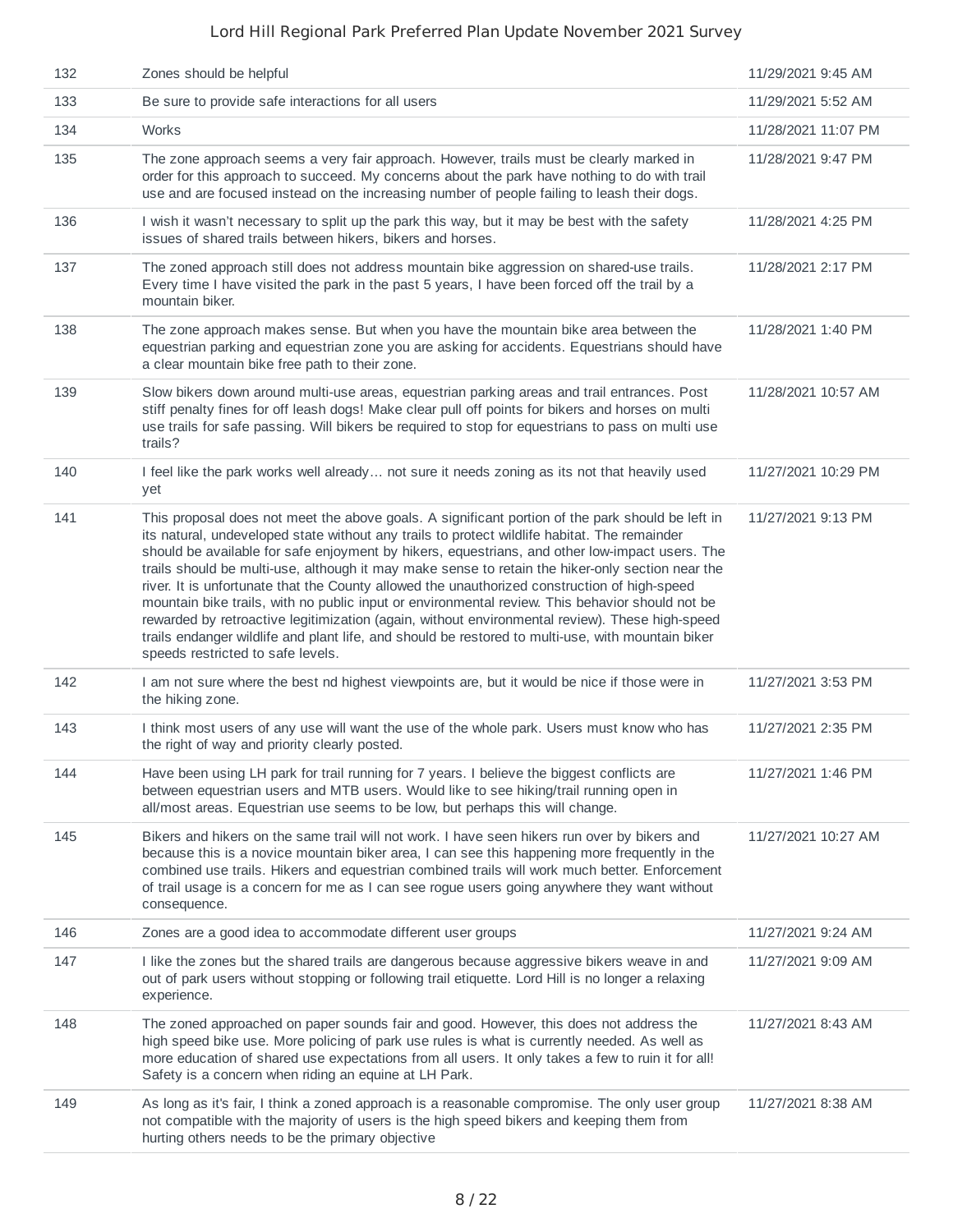| 150 | Doesn't                                                                                                                                                                                                                                                                                                                                                                                                                                                                                                                                                                                                                                                                                                                                                                                                                                                  | 11/26/2021 9:02 PM  |
|-----|----------------------------------------------------------------------------------------------------------------------------------------------------------------------------------------------------------------------------------------------------------------------------------------------------------------------------------------------------------------------------------------------------------------------------------------------------------------------------------------------------------------------------------------------------------------------------------------------------------------------------------------------------------------------------------------------------------------------------------------------------------------------------------------------------------------------------------------------------------|---------------------|
| 151 | Seems well thought out. I enjoy Paradise Valley and their zones are well thought out, too.                                                                                                                                                                                                                                                                                                                                                                                                                                                                                                                                                                                                                                                                                                                                                               | 11/26/2021 7:59 PM  |
| 152 | Zones are a little are a litte disappointing. More hikers should have access to entire park.                                                                                                                                                                                                                                                                                                                                                                                                                                                                                                                                                                                                                                                                                                                                                             | 11/26/2021 7:57 PM  |
| 153 | Should be able to do all activities in all areas. Maybe seperate trails in some areas and then<br>zones that focus on an activity.                                                                                                                                                                                                                                                                                                                                                                                                                                                                                                                                                                                                                                                                                                                       | 11/26/2021 7:49 PM  |
| 154 | While I agree the Zone approach is necessary, it can only be adequate if the community follow<br>such guidelines. Rather than restrict access to some trails for hikers, especially Rogue Knight<br>and Spring Board, in the NW section, alternate days when it can be hiker/biker and other days<br>it's biker only. This could be even/odds, weekends, etc.                                                                                                                                                                                                                                                                                                                                                                                                                                                                                            | 11/26/2021 7:38 PM  |
| 155 | Seems to lean toward bike use                                                                                                                                                                                                                                                                                                                                                                                                                                                                                                                                                                                                                                                                                                                                                                                                                            | 11/26/2021 5:36 PM  |
| 156 | I feel that the zones are a good solution and they would leave adequate space for<br>hiking/running at Lord Hill.                                                                                                                                                                                                                                                                                                                                                                                                                                                                                                                                                                                                                                                                                                                                        | 11/26/2021 1:28 PM  |
| 157 | Zones, without enforcement, rely on the visitor to monitor their actions. That is not happening<br>now. Why do you think it will change? There will still be areas of conflict between the mountain<br>bikers and the rest of the park visitors. Hikers do not scare horses. Horses do not scare<br>hikers. Mountain bikers scare horses and hikers when traveling fast or suddenly appear. As the<br>biker in the Zoom meeting said, 19 mph on a mountain bike is not fast. And to a biker, that is<br>probably true. To hikers and to horses, that is not true. But that person will continue to ride at<br>19 mph because he is comfortable doing it, is blissfully unaware that it is too fast around<br>horses and hikers and will bring more bikers to the park to ride at 19 mph. Unless there is<br>enforcement, I do not see anything changing. | 11/26/2021 1:21 PM  |
| 158 | Zone approach seems the best way forward. Would like to reduce shared trails with mountain<br>bikes and hikers, as this has been problematic for hikers.                                                                                                                                                                                                                                                                                                                                                                                                                                                                                                                                                                                                                                                                                                 | 11/26/2021 12:58 PM |
| 159 | I feel this is the best and safest approach for everyone to fully enjoy the experience at this<br>beautiful, natural, regional park.                                                                                                                                                                                                                                                                                                                                                                                                                                                                                                                                                                                                                                                                                                                     | 11/26/2021 12:27 PM |
| 160 | It seems sensible.                                                                                                                                                                                                                                                                                                                                                                                                                                                                                                                                                                                                                                                                                                                                                                                                                                       | 11/26/2021 12:14 PM |
| 161 | I think the zoning is a good decision.                                                                                                                                                                                                                                                                                                                                                                                                                                                                                                                                                                                                                                                                                                                                                                                                                   | 11/26/2021 11:04 AM |
| 162 | Too high a proportion of bike only trails compared to equestrian only. Keep any bike trails away<br>from the equestrian parking area                                                                                                                                                                                                                                                                                                                                                                                                                                                                                                                                                                                                                                                                                                                     | 11/26/2021 10:23 AM |
| 163 | It seems to increase the safety of horses and riders, which is the overarching concern.                                                                                                                                                                                                                                                                                                                                                                                                                                                                                                                                                                                                                                                                                                                                                                  | 11/26/2021 9:09 AM  |
| 164 | Zones must be safe for users and well marked. I am an equestrian, and I must be able to keep<br>hikers safe, as well as be safe from high speed bikes.                                                                                                                                                                                                                                                                                                                                                                                                                                                                                                                                                                                                                                                                                                   | 11/26/2021 7:36 AM  |
| 165 | The trail should be open to everyone and we all to be respectful with each other. There isn't<br>enough area to ride horses out on the trails and parking is tough for truck and trailer. The tester<br>rd area would be a great place for horse people to park rigs plus there should be more gravel in<br>that location to fix the massive pot holes. Like I said the park should be open to everyone to<br>use. As to mt bike speed hill racing should not be aloud in the park as someone will get<br>serious hurt. There should be a special area for that but not Lord hill.                                                                                                                                                                                                                                                                       | 11/26/2021 4:50 AM  |
| 166 | Segregating the horse people and their trail damage will be helpful, I don't come here as often<br>because of their conflict                                                                                                                                                                                                                                                                                                                                                                                                                                                                                                                                                                                                                                                                                                                             | 11/25/2021 11:53 PM |
| 167 | Looks like too many bike trails to me                                                                                                                                                                                                                                                                                                                                                                                                                                                                                                                                                                                                                                                                                                                                                                                                                    | 11/25/2021 10:19 PM |
| 168 | Zones don't really work for my group as we often exit to our buddy's home via English pond.<br>Just don't understand why we can't get along                                                                                                                                                                                                                                                                                                                                                                                                                                                                                                                                                                                                                                                                                                              | 11/25/2021 8:54 PM  |
| 169 | Depending on how it is reinforced it should happen as long as everyone can still go to all areas<br>it's just not recommended                                                                                                                                                                                                                                                                                                                                                                                                                                                                                                                                                                                                                                                                                                                            | 11/25/2021 8:51 PM  |
| 170 | I knew this eventually would come to this, zones for bikers. I have ridden Lords Hill since 1970<br>when it was DNR property. My friends and I made most of the trail for riding our horses. It was<br>a beautiful place, as is now. I don't approve of zoning, especially for bikers. Our land is<br>precious, and should be preserved for observing the quietness of the wilderness. As far as I<br>can reason, the bikers are out there for competition purposes. I am not in favor of zoning.                                                                                                                                                                                                                                                                                                                                                        | 11/25/2021 8:30 PM  |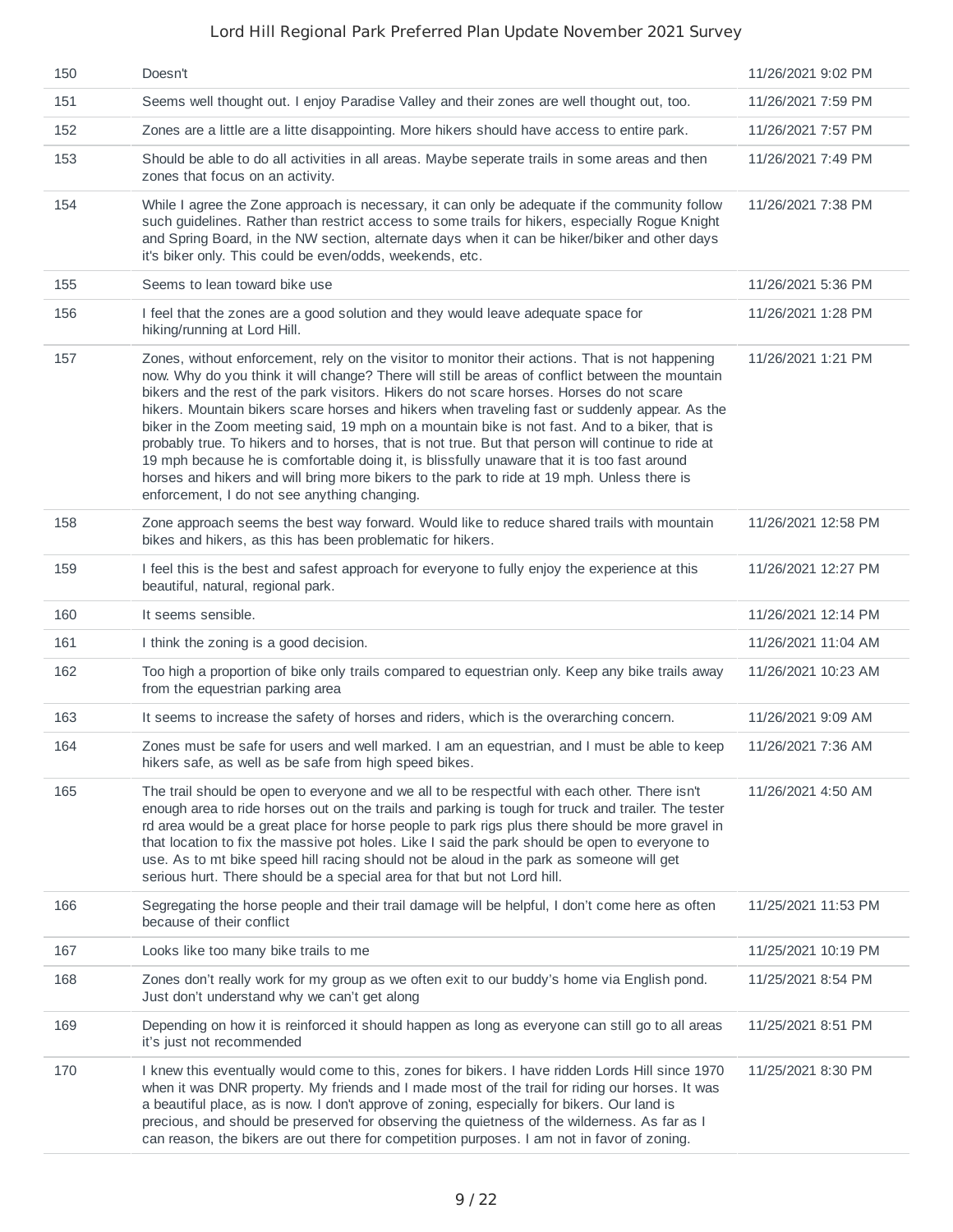| 171 | Need more horse riding areas in zone area looks for mostly bike riding                                                                                                                                                                                                                                                                                                                                                                                                                                                                                                                                                                                                                                                                                                                                                                                                                                                                                                                                                                                                                                                                                                                                                                                                                                                                                                                                                                  | 11/25/2021 8:11 PM  |
|-----|-----------------------------------------------------------------------------------------------------------------------------------------------------------------------------------------------------------------------------------------------------------------------------------------------------------------------------------------------------------------------------------------------------------------------------------------------------------------------------------------------------------------------------------------------------------------------------------------------------------------------------------------------------------------------------------------------------------------------------------------------------------------------------------------------------------------------------------------------------------------------------------------------------------------------------------------------------------------------------------------------------------------------------------------------------------------------------------------------------------------------------------------------------------------------------------------------------------------------------------------------------------------------------------------------------------------------------------------------------------------------------------------------------------------------------------------|---------------------|
| 172 | I like it. I am one of the nice Mtn bikers who always stops for hikers and horses so I can make<br>almost any config work                                                                                                                                                                                                                                                                                                                                                                                                                                                                                                                                                                                                                                                                                                                                                                                                                                                                                                                                                                                                                                                                                                                                                                                                                                                                                                               | 11/25/2021 7:05 PM  |
| 173 | Lord Hill is for horseback riding and should stay that way.                                                                                                                                                                                                                                                                                                                                                                                                                                                                                                                                                                                                                                                                                                                                                                                                                                                                                                                                                                                                                                                                                                                                                                                                                                                                                                                                                                             | 11/25/2021 5:11 PM  |
| 174 | Looks good                                                                                                                                                                                                                                                                                                                                                                                                                                                                                                                                                                                                                                                                                                                                                                                                                                                                                                                                                                                                                                                                                                                                                                                                                                                                                                                                                                                                                              | 11/25/2021 4:38 PM  |
| 175 | Open it to ebikes                                                                                                                                                                                                                                                                                                                                                                                                                                                                                                                                                                                                                                                                                                                                                                                                                                                                                                                                                                                                                                                                                                                                                                                                                                                                                                                                                                                                                       | 11/25/2021 2:31 PM  |
| 176 | As a person who has done horseback riding, hiking and mountain biking I feel like education is<br>better than closing off trails to other uses. This proposal would eliminate many mountain bike<br>trails that I ride on every time I visit the park. From my own observations, most visitors are<br>hiking, followed closely by biking and a distant third is horseback riding. I have never had a<br>bad interaction with anyone. I get off my bike and let the horses pass. I don't see any signage<br>that explains good etiquette for others like always let the person going uphill pass on the trail.                                                                                                                                                                                                                                                                                                                                                                                                                                                                                                                                                                                                                                                                                                                                                                                                                           | 11/25/2021 2:10 PM  |
| 177 | As a house hold of both a rider of bikes and horses, would be opposed to any form of<br>segregation between people. Improved signage, working with users & clubs on proper<br>communication and etiquette between people would go a long way to improve conditions.<br>Speed cameras on the road would help reduce speeding and find improvements to the park.                                                                                                                                                                                                                                                                                                                                                                                                                                                                                                                                                                                                                                                                                                                                                                                                                                                                                                                                                                                                                                                                          | 11/25/2021 12:37 PM |
| 178 | Looks equitable                                                                                                                                                                                                                                                                                                                                                                                                                                                                                                                                                                                                                                                                                                                                                                                                                                                                                                                                                                                                                                                                                                                                                                                                                                                                                                                                                                                                                         | 11/25/2021 12:29 PM |
| 179 | It sounds well thought out. I only go to Lorde Hill to mountain bike and so obviously that is<br>what is most important to me. But, it sounds like hiker, biker, and equestrian use is all being<br>considered thoughtfully, which is the important part.                                                                                                                                                                                                                                                                                                                                                                                                                                                                                                                                                                                                                                                                                                                                                                                                                                                                                                                                                                                                                                                                                                                                                                               | 11/25/2021 11:47 AM |
| 180 | Fuck that it's bullshit                                                                                                                                                                                                                                                                                                                                                                                                                                                                                                                                                                                                                                                                                                                                                                                                                                                                                                                                                                                                                                                                                                                                                                                                                                                                                                                                                                                                                 | 11/25/2021 10:23 AM |
| 181 | I don't like not being able to hike trails in the bike zone. I usually hike when there aren't many<br>people around; I think I've seen two bikers in my last five trips out. I really enjoy running down<br>the bike-groomed trails. I'm fine with one-way trails for safety, too. I do have concerns where<br>the bike trails intersect main trails- needs to be much more clear that people are ahead, and<br>obstacles do no one flies out and hits someone. Need to keep the north horse parking lot<br>separated from biker/hiker lot, too, for safety.                                                                                                                                                                                                                                                                                                                                                                                                                                                                                                                                                                                                                                                                                                                                                                                                                                                                            | 11/25/2021 10:03 AM |
| 182 | I feel the zone approach addresses the needs properly. Emphasize that shared trails that<br>include bikes should be low speed and design them as such. Maybe even post speed limit<br>signs to remind riders that there might will be other users on this trail.                                                                                                                                                                                                                                                                                                                                                                                                                                                                                                                                                                                                                                                                                                                                                                                                                                                                                                                                                                                                                                                                                                                                                                        | 11/25/2021 10:00 AM |
| 183 | As a mountain biker I am concerned of the lack of courtesy between mountain bikers and<br>horse riders. I feel an area where equestrians can feel safe is necessary. I feel the hiker and<br>equestrian separation isn't as necessary. Mountain bikers who need to "send it" need their own<br>area for safety reasons. Hikers and equestrians could be hurt by bikers that come around a<br>blind corner way to fast.                                                                                                                                                                                                                                                                                                                                                                                                                                                                                                                                                                                                                                                                                                                                                                                                                                                                                                                                                                                                                  | 11/25/2021 9:02 AM  |
| 184 | I am just now learning about this park and didn't know it existed! My own experience as a hiker<br>encountering equestrian riders, runners, and bikers is that runners and bikers are not respectful<br>of others and not respectful of the trail. They cause a lot of damage -- runners cut switchbacks<br>and they cut vegetation to create landmarks because they're not willing to slow down and look<br>at maps, and bikers just want a straight line in order to go fast. I have been hit by bikes on<br>Tiger Mountain, in an area where bikes are not allowed. Every week I encounter bike tracks<br>and erosion on trails on Squak and Cougar that are not intended for bikes. It doesn't matter<br>whether you use a zone approach or not, bikers and runners will go where they want to. IF you<br>use the zone approach, you must lay down logs and place chicanes and gates to slow bikes in<br>areas where they are not allowed. In the Issaquah Alps, these slow-down systems have been<br>removed and it has caused problems for the trails and for hikers. I am miserable when I am<br>hiking there. I don't know how an equestrian rider can stay calm and keep their horse calm<br>when there are unexpected zoomers around any corner possible. Some of us want a quiet<br>contemplative experience and we don't like people running over us, shouting at us to move to<br>the side, or physically running into us. | 11/25/2021 8:50 AM  |
| 185 | It focuses too much on the north hillier area for biking. That is great trail hiking ground and<br>bikers are not compatible with hiking due too their speed. Bikers are not there to enjoy nature,<br>but rather the speed and physical challenge. Give them a few dedicated narrow, longer<br>corridors that are not shared by hikers and horses.                                                                                                                                                                                                                                                                                                                                                                                                                                                                                                                                                                                                                                                                                                                                                                                                                                                                                                                                                                                                                                                                                     | 11/25/2021 8:42 AM  |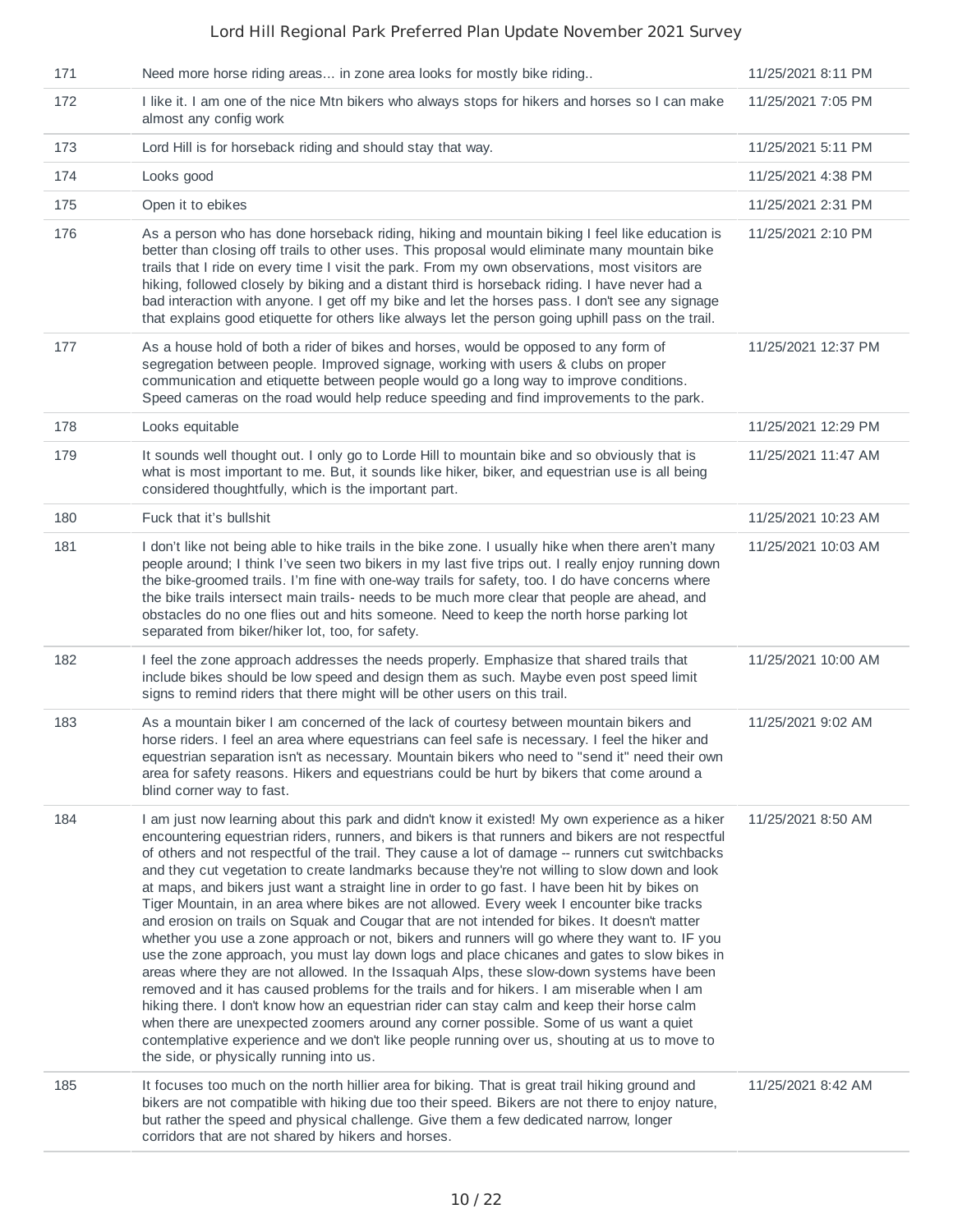| 186 | I believe that allowing high speed mountain bike trails goes against everything that the park is<br>supposed to stand for.                                                                                                                                                                                                                                                                                   | 11/25/2021 5:45 AM  |
|-----|--------------------------------------------------------------------------------------------------------------------------------------------------------------------------------------------------------------------------------------------------------------------------------------------------------------------------------------------------------------------------------------------------------------|---------------------|
| 187 | It looks like an equitable arrangement with safety and multiuser taken into account                                                                                                                                                                                                                                                                                                                          | 11/24/2021 11:21 PM |
| 188 | Hard to say. I've ridden there for years and don't really understand the need to change<br>anything. All interaction I've experienced has been positive.                                                                                                                                                                                                                                                     | 11/24/2021 10:45 PM |
| 189 | I am a mountain bikers and I believe the zoned approach will meet my needs and allow all user<br>groups to enjoy the trails with minimal conflict.                                                                                                                                                                                                                                                           | 11/24/2021 10:38 PM |
| 190 | Please maintain horse use trails and ask bikers to always dismount. Any biker who passes a<br>horse without permission to ride by or asking if they need to stop or if they can dismount and<br>walk by should be penalized for endangering rider and horse safety                                                                                                                                           | 11/24/2021 9:43 PM  |
| 191 | Bikers need to use caution when in multi-used trails. There's been too many incidence where<br>bikes have come racing around corners with no care to others especially the equestrians. I've<br>been in one of those situations and thankfully no one was hurt.                                                                                                                                              | 11/24/2021 7:49 PM  |
| 192 | It does a great job allowing a space for mountain bikers to ride and build more bike only trails.                                                                                                                                                                                                                                                                                                            | 11/24/2021 6:53 PM  |
| 193 | There shouldn't be bike/horse only trails. All trails should be open to all users.                                                                                                                                                                                                                                                                                                                           | 11/24/2021 5:18 PM  |
| 194 | I feel the zones will be very helpful to a harmonious coexistence between the diverse users.                                                                                                                                                                                                                                                                                                                 | 11/24/2021 5:14 PM  |
| 195 | I like the idea of zones, however I feel that allowing large mountain biking events would be<br>detrimental due to road traffic and parking. Recreational use is great, but competitive events<br>would be a different story. 4-H events could be allowed due to smaller size and safety<br>measures in place.                                                                                               | 11/24/2021 4:34 PM  |
| 196 | "Separate but Equal" is a failed philosophy. High-speed single-track MTB use is incompatible<br>with this park. Without it 90 percent of the trails could be compatible, mixed-use SHARED<br>areas which would increase use without destroyed more habitat.                                                                                                                                                  | 11/24/2021 4:00 PM  |
| 197 | There are not enough horse trails. Bikes can go other places, horse trails are extremely limited                                                                                                                                                                                                                                                                                                             | 11/24/2021 3:23 PM  |
| 198 | How is access to the zones achieved? Multi-use trails?                                                                                                                                                                                                                                                                                                                                                       | 11/24/2021 3:07 PM  |
| 199 | I would prefer that hikers would be allowed on all trails, and that the use of bikes be limited to<br>what can be accommodated safely in a multi-use trail context.                                                                                                                                                                                                                                          | 11/24/2021 1:39 PM  |
| 200 | I like the zoned approach very much. I don't think bikes and horses belong on the same trails.<br>Bikers can spook horses and horse hooves can tear up bike trails. And if they're downhill trails,<br>I don't think hikers and bikes should share them. But I do think there should be at least one<br>trial for the different types of users, that they can use to get from one parking area to the other. | 11/24/2021 1:31 PM  |
| 201 | I think the zones are a great tool to keep everyone safe.                                                                                                                                                                                                                                                                                                                                                    | 11/24/2021 1:21 PM  |
| 202 | Totally wrong! get rid of those bike sections! I hike there.                                                                                                                                                                                                                                                                                                                                                 | 11/24/2021 1:14 PM  |
| 203 | ok                                                                                                                                                                                                                                                                                                                                                                                                           | 11/24/2021 1:00 PM  |
| 204 | I support the zone approach                                                                                                                                                                                                                                                                                                                                                                                  | 11/24/2021 12:06 PM |
| 205 | I like the zoned approach and as a hiker, primarily only use the southern section.                                                                                                                                                                                                                                                                                                                           | 11/24/2021 11:53 AM |
| 206 | Zone approach is a great solution to enable use for all user groups.                                                                                                                                                                                                                                                                                                                                         | 11/24/2021 11:43 AM |
| 207 | if that is what it takes to keep peace within all user groups, then I am OK with it. as long as<br>the mtb community is allowed to build more trails within the pink zone.                                                                                                                                                                                                                                   | 11/24/2021 11:41 AM |
| 208 | I feel like this is catering to a few vocal users who have not learned to share. Excluding many<br>users from much of the park does not seem like a good solution                                                                                                                                                                                                                                            | 11/24/2021 11:40 AM |
| 209 | I think zones are a good idea to breakup the different activities and reduce interactions. Also,<br>people need to act like adults when it comes to sharing the park.                                                                                                                                                                                                                                        | 11/24/2021 11:23 AM |
| 210 | I believe bicycles should have their own trails that do not mix with horses and pedestrians.<br>Horses and pedestrians can share trails, they do not endanger each other, go too fast, act<br>rude, and come up behind each other without talking or introducing themselves.                                                                                                                                 | 11/24/2021 11:17 AM |
| 211 | Zones seem like a good idea to limit interaction and since the park is so large it makes sense.                                                                                                                                                                                                                                                                                                              | 11/24/2021 11:12 AM |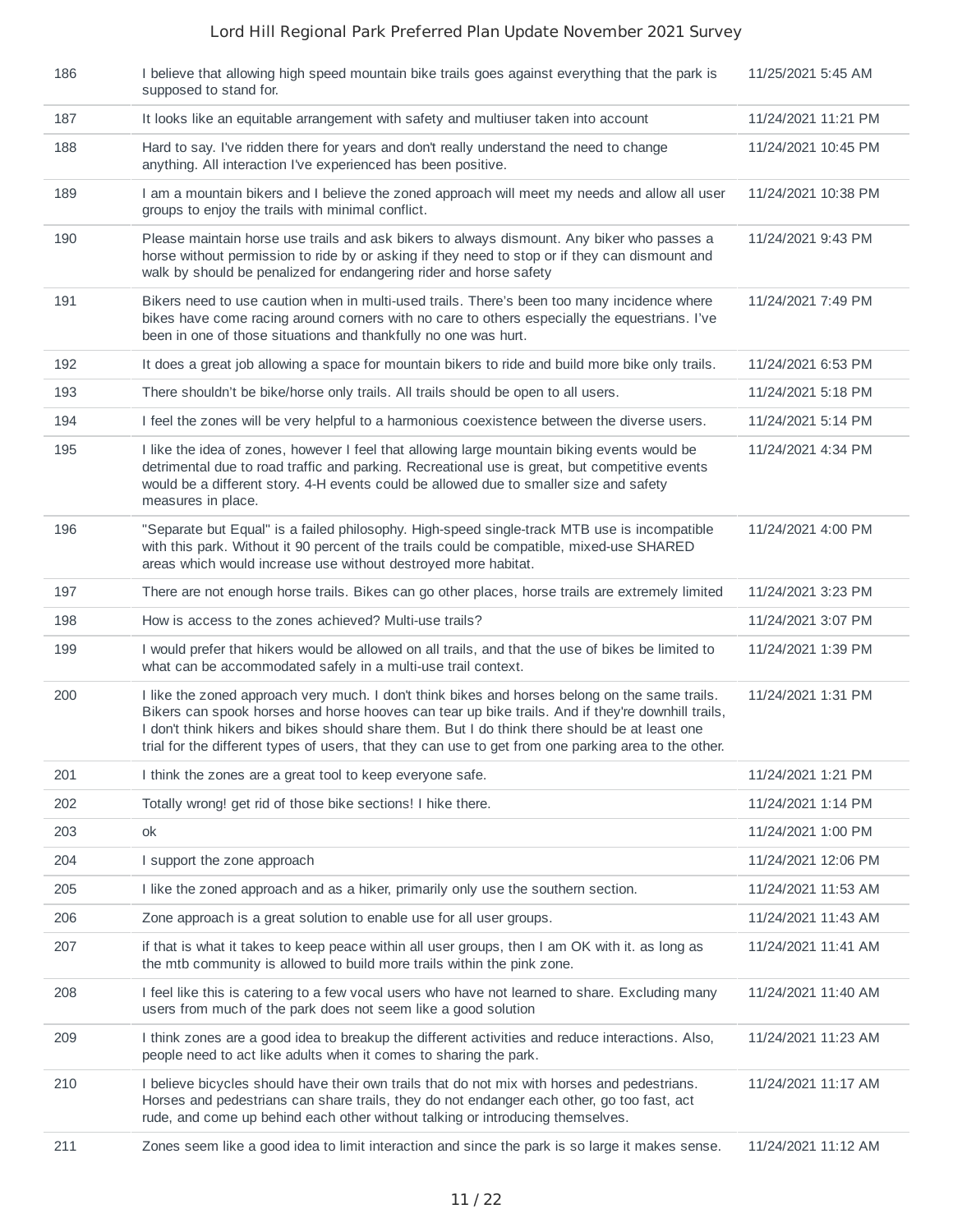|     | Also, I think everyone needs to act like an adult when it comes to sharing the park.                                                                                                                                                                                                                                                                                                                                                                                                                                                                                                                                                                                                                                                                                                                                                                                                                                                                                                                                                                                                                                                                                                                                                                                                                                                                                                                                                                                                                                                                                                                                                                                                                             |                     |
|-----|------------------------------------------------------------------------------------------------------------------------------------------------------------------------------------------------------------------------------------------------------------------------------------------------------------------------------------------------------------------------------------------------------------------------------------------------------------------------------------------------------------------------------------------------------------------------------------------------------------------------------------------------------------------------------------------------------------------------------------------------------------------------------------------------------------------------------------------------------------------------------------------------------------------------------------------------------------------------------------------------------------------------------------------------------------------------------------------------------------------------------------------------------------------------------------------------------------------------------------------------------------------------------------------------------------------------------------------------------------------------------------------------------------------------------------------------------------------------------------------------------------------------------------------------------------------------------------------------------------------------------------------------------------------------------------------------------------------|---------------------|
| 212 | The zone approach seems sensible and accommodating.                                                                                                                                                                                                                                                                                                                                                                                                                                                                                                                                                                                                                                                                                                                                                                                                                                                                                                                                                                                                                                                                                                                                                                                                                                                                                                                                                                                                                                                                                                                                                                                                                                                              | 11/24/2021 9:46 AM  |
| 213 | less horses pooping al over the trails                                                                                                                                                                                                                                                                                                                                                                                                                                                                                                                                                                                                                                                                                                                                                                                                                                                                                                                                                                                                                                                                                                                                                                                                                                                                                                                                                                                                                                                                                                                                                                                                                                                                           | 11/24/2021 9:31 AM  |
| 214 | Zones seem appropriate, realistic                                                                                                                                                                                                                                                                                                                                                                                                                                                                                                                                                                                                                                                                                                                                                                                                                                                                                                                                                                                                                                                                                                                                                                                                                                                                                                                                                                                                                                                                                                                                                                                                                                                                                | 11/24/2021 9:30 AM  |
| 215 | The Zone approach will improve safety for park users. One way traffic. Bike only. Horse Only.<br>Hike Only.                                                                                                                                                                                                                                                                                                                                                                                                                                                                                                                                                                                                                                                                                                                                                                                                                                                                                                                                                                                                                                                                                                                                                                                                                                                                                                                                                                                                                                                                                                                                                                                                      | 11/24/2021 9:17 AM  |
| 216 | I think the plan is good . I think the entrance off the equestrian road for mountain bikers would<br>be awesome and would address safety concerns.                                                                                                                                                                                                                                                                                                                                                                                                                                                                                                                                                                                                                                                                                                                                                                                                                                                                                                                                                                                                                                                                                                                                                                                                                                                                                                                                                                                                                                                                                                                                                               | 11/24/2021 9:10 AM  |
| 217 | Not enough equestrian only trails                                                                                                                                                                                                                                                                                                                                                                                                                                                                                                                                                                                                                                                                                                                                                                                                                                                                                                                                                                                                                                                                                                                                                                                                                                                                                                                                                                                                                                                                                                                                                                                                                                                                                | 11/24/2021 9:06 AM  |
| 218 | I don't prefer your zone approach goals. I feel it segregates the park. Instead the goal should<br>be to educate (perhaps signage) people on how everyone can use the whole park responsibly<br>together.                                                                                                                                                                                                                                                                                                                                                                                                                                                                                                                                                                                                                                                                                                                                                                                                                                                                                                                                                                                                                                                                                                                                                                                                                                                                                                                                                                                                                                                                                                        | 11/24/2021 8:40 AM  |
| 219 | A-OK                                                                                                                                                                                                                                                                                                                                                                                                                                                                                                                                                                                                                                                                                                                                                                                                                                                                                                                                                                                                                                                                                                                                                                                                                                                                                                                                                                                                                                                                                                                                                                                                                                                                                                             | 11/24/2021 8:36 AM  |
| 220 | I don't think the mountain bikers should get a special place. They are obnoxious and should be<br>minimized to a couple short trails.                                                                                                                                                                                                                                                                                                                                                                                                                                                                                                                                                                                                                                                                                                                                                                                                                                                                                                                                                                                                                                                                                                                                                                                                                                                                                                                                                                                                                                                                                                                                                                            | 11/24/2021 8:19 AM  |
| 221 | Map is very complicated. Can only work with great directional signage, including maps at<br>intersections showing alternative routes.                                                                                                                                                                                                                                                                                                                                                                                                                                                                                                                                                                                                                                                                                                                                                                                                                                                                                                                                                                                                                                                                                                                                                                                                                                                                                                                                                                                                                                                                                                                                                                            | 11/24/2021 8:16 AM  |
| 222 | need to improve safety and the quality of the corridor for equestrians to get from equestrian<br>parking lot to equestrian trail area                                                                                                                                                                                                                                                                                                                                                                                                                                                                                                                                                                                                                                                                                                                                                                                                                                                                                                                                                                                                                                                                                                                                                                                                                                                                                                                                                                                                                                                                                                                                                                            | 11/24/2021 8:06 AM  |
| 223 | My concerns are that the planning isn't equine friendly. The bikers and dog walkers need to<br>know that the horses have the right away every time. Equestrian parks are being taken over by<br>other users which is fine if they follow the rules.                                                                                                                                                                                                                                                                                                                                                                                                                                                                                                                                                                                                                                                                                                                                                                                                                                                                                                                                                                                                                                                                                                                                                                                                                                                                                                                                                                                                                                                              | 11/24/2021 7:26 AM  |
| 224 | This should be a nature preserve first and foremost its been my experience that the<br>mountain bikes tear up the environment and are disruptive to wildlife                                                                                                                                                                                                                                                                                                                                                                                                                                                                                                                                                                                                                                                                                                                                                                                                                                                                                                                                                                                                                                                                                                                                                                                                                                                                                                                                                                                                                                                                                                                                                     | 11/24/2021 7:24 AM  |
| 225 | I suppose it is better than not having zones. I have hiked here for years and really like the<br>peacefulness that exists. Mostly I don't want to lose that.                                                                                                                                                                                                                                                                                                                                                                                                                                                                                                                                                                                                                                                                                                                                                                                                                                                                                                                                                                                                                                                                                                                                                                                                                                                                                                                                                                                                                                                                                                                                                     | 11/24/2021 6:15 AM  |
| 226 | I like the zone approach quite a lot and want to preserve the use of the park for all types of<br>users, which I think the approach does well.                                                                                                                                                                                                                                                                                                                                                                                                                                                                                                                                                                                                                                                                                                                                                                                                                                                                                                                                                                                                                                                                                                                                                                                                                                                                                                                                                                                                                                                                                                                                                                   | 11/24/2021 5:09 AM  |
| 227 | wildlife space doesn't seem to be considered                                                                                                                                                                                                                                                                                                                                                                                                                                                                                                                                                                                                                                                                                                                                                                                                                                                                                                                                                                                                                                                                                                                                                                                                                                                                                                                                                                                                                                                                                                                                                                                                                                                                     | 11/23/2021 11:27 PM |
| 228 | Implementing zones does not address issues or concerns. First there is still shared trails so I<br>am not sure of the point of zoning and what it is intending to do. Users will still be in shared<br>areas particularly at entrances and exist where the majority of the safety concerns have been<br>found so the zoning does not address the largest liability and safety concern. Also some users<br>groups are getting better quality trails which can be used all year round while other user groups<br>are getting zoning trails that are unusable only seasonally and the park is being taking away as<br>a community community use park. The zoning creates favoritism and even more discord<br>between different user groups and the safety concerns with shared trails are not being<br>addressed by creating zones. Just having a some separate trails does not take away the<br>shared trail crashes, or accidents, the highest traffic is around entrances and exits and those<br>areas are all still shared. Trails should be made in a way that prevents the incidents from<br>occurring to begin with (such as bumps to slow down speeds or adding switchbacks to trails<br>that are long steeply sloped, and straight). There are much more ways in which all users could<br>benefit and segregation of trails would create more discord between user groups and does not<br>solve any of the safety problems which will still occur, also who will be responsible for the<br>liability of accidents caused by zoning? If the trails are not clearly marked the park would be<br>liable for any accidents caused from zoning, which can be severe with any type of riding, bike<br>or equine. | 11/23/2021 11:08 PM |
| 229 | I object only to motorized bikes and vehicles. As for mountain bikestheir speed should be<br>strictly regulated.                                                                                                                                                                                                                                                                                                                                                                                                                                                                                                                                                                                                                                                                                                                                                                                                                                                                                                                                                                                                                                                                                                                                                                                                                                                                                                                                                                                                                                                                                                                                                                                                 | 11/23/2021 10:36 PM |
| 230 | I don't understand why there has to be separate areas. I have ridden so many places where we<br>can all share the trails. If bicyclists are careful and respectful there is no reason we can't all                                                                                                                                                                                                                                                                                                                                                                                                                                                                                                                                                                                                                                                                                                                                                                                                                                                                                                                                                                                                                                                                                                                                                                                                                                                                                                                                                                                                                                                                                                               | 11/23/2021 10:10 PM |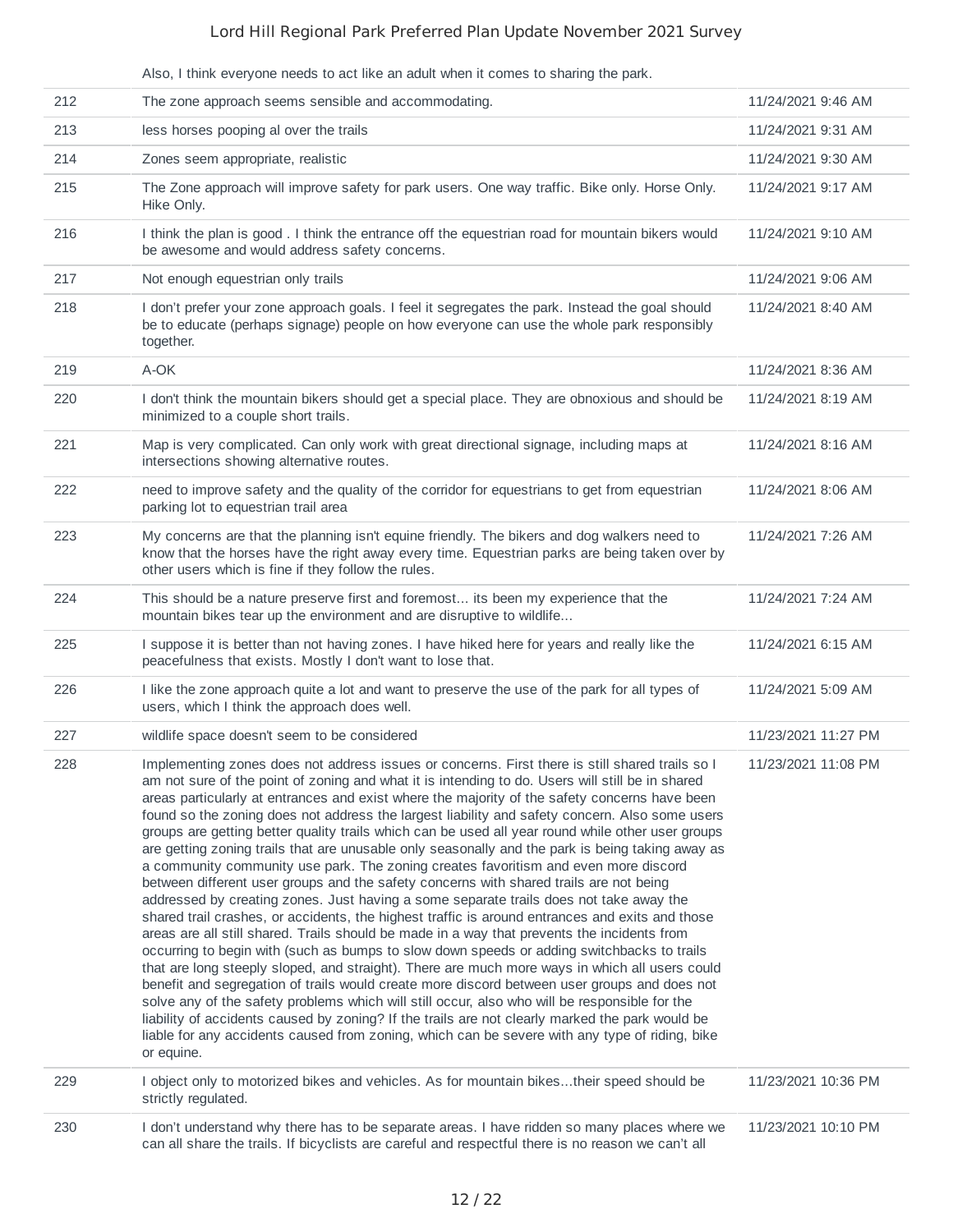|     | share.                                                                                                                                                                                                                                                                                                                                                                                                                                                                                                                                                                                                                                                                                                                                                                                                                                                                                   |                     |
|-----|------------------------------------------------------------------------------------------------------------------------------------------------------------------------------------------------------------------------------------------------------------------------------------------------------------------------------------------------------------------------------------------------------------------------------------------------------------------------------------------------------------------------------------------------------------------------------------------------------------------------------------------------------------------------------------------------------------------------------------------------------------------------------------------------------------------------------------------------------------------------------------------|---------------------|
| 231 | It does seem like the best approach to the challenges of providing access for all groups, but<br>my main concern would be a reduction in more natural areas for wildlife in any changes to the<br>park use.                                                                                                                                                                                                                                                                                                                                                                                                                                                                                                                                                                                                                                                                              | 11/23/2021 10:00 PM |
| 232 | I do not want mountain bikes to be in such a large area of the park. They make hiking and<br>walking more dangerous, because they go too fast. They often veer off trails, leading to trail<br>damage and greater erosion. They scare birds and wildlife. The amount of area they can use<br>should be reduced by 50% and reevaluated after they have been using the park.                                                                                                                                                                                                                                                                                                                                                                                                                                                                                                               | 11/23/2021 9:45 PM  |
| 233 | All trails should be open to hikers. It is cool to see that mountain biking is becoming a more<br>popular sport, but this should not be the hot spot. There are much better trail systems with<br>better geography to support high speed downhill rides than Lord Hill Park. Setting aside a<br>specific zone for mountain bikers will only encourage poor behavior and rude trail etiquette. It<br>is already bad enough as it is. Parking lot security and an active ranger on the trails would do<br>more good to the park than any lure of mountain biking ever will be. After all, fads pass, bikes<br>will evolve, but human feet will always stay the same. Make the park safer and more hikers<br>and equestrians will feel comfortable coming back, at least they wont loose interest in the<br>outdoors when the rest of the world finishes opening back up indoor activities. | 11/23/2021 9:41 PM  |
| 234 | the general idea is correct, but there need to be more separation of bike and hiker traffic.                                                                                                                                                                                                                                                                                                                                                                                                                                                                                                                                                                                                                                                                                                                                                                                             | 11/23/2021 9:17 PM  |
| 235 | Map is not usable. Colors in legend do not match trail route colors on any of my device<br>screens. And the hashed zones and zone borders are totally ignored in the legend. When will<br>you be publishing a more professional, usable map, please?                                                                                                                                                                                                                                                                                                                                                                                                                                                                                                                                                                                                                                     | 11/23/2021 9:17 PM  |
| 236 | I feel high speed mountain biking doesn't have a Ave invthe park.                                                                                                                                                                                                                                                                                                                                                                                                                                                                                                                                                                                                                                                                                                                                                                                                                        | 11/23/2021 8:40 PM  |
| 237 | I am not a fan of sharing the trails with bikes. I find the bikers to be loud and intrusive. I must<br>admit that I do not completely understand this map. I appreciate opening the park to multi use,<br>but have had issues with bikers being very loud as to hear one another.                                                                                                                                                                                                                                                                                                                                                                                                                                                                                                                                                                                                        | 11/23/2021 8:32 PM  |
| 238 | I think the zone approach will solve nothing as bikers have literally put in writing saying they<br>plan to do whatever they want after the chosen plan is implemented. By zoning it just means<br>the other two groups, hikers and equestrians, will try to follow the rules and be increasingly<br>frustrated when certain bikers continue to push boundaries. Also, most mountain bikers are<br>polite and cause no problems so the rare rude and extreme bad apples will still continue to act<br>dangerously in whatever part the park they want to.                                                                                                                                                                                                                                                                                                                                | 11/23/2021 8:31 PM  |
| 239 | There are WAAY to many trails in this park. Get rid of half of them.                                                                                                                                                                                                                                                                                                                                                                                                                                                                                                                                                                                                                                                                                                                                                                                                                     | 11/23/2021 7:43 PM  |
| 240 | I am concerned that having bike only zone trails will encourage increased speed carrying over<br>into the multi use trails that everyone needs to use to get to their zones. I feel this is a<br>problem specifically with the bikers- it's hard to go fast enough while hiking/running to scare<br>other users, and if you're galloping on a horse, other users will hear you coming. No so with<br>fast bikers.                                                                                                                                                                                                                                                                                                                                                                                                                                                                        | 11/23/2021 7:18 PM  |
| 241 | People racing through the environs of the park will disturb the birds and wildlife, even if those<br>trails are separated. Birds and wildlife do not read signs and zones are invisible to them.                                                                                                                                                                                                                                                                                                                                                                                                                                                                                                                                                                                                                                                                                         | 11/23/2021 7:17 PM  |
| 242 | If trails and areas are clearly marked the zones might work.                                                                                                                                                                                                                                                                                                                                                                                                                                                                                                                                                                                                                                                                                                                                                                                                                             | 11/23/2021 7:03 PM  |
| 243 | I prefer the zone concept, with clearly marked intersections when hikers/bikers/equestrian<br>cross paths or share.                                                                                                                                                                                                                                                                                                                                                                                                                                                                                                                                                                                                                                                                                                                                                                      | 11/23/2021 6:58 PM  |
| 244 | Zone approach fairly allocates for sections for usage and aligns with goals of Preferred Plan<br>development.                                                                                                                                                                                                                                                                                                                                                                                                                                                                                                                                                                                                                                                                                                                                                                            | 11/23/2021 6:50 PM  |
| 245 | I would feel much safer if I had the the option to ride in an Equestrian/Hiker zone                                                                                                                                                                                                                                                                                                                                                                                                                                                                                                                                                                                                                                                                                                                                                                                                      | 11/23/2021 6:44 PM  |
| 246 | How much staff hours will Snohomish county devote to enforcing the zones? Following rules<br>and being courteous to others does seem to be a priority in American culture these days. I<br>think there will be an inherent clash of users when one group wants to enjoy the quiet and<br>beauty of the natural environment, and the other group wants speed to race and churn up the<br>trails. The zones remind of Berlin after WWII. That did not work out so well. In Snohomish<br>County, green spaces are being mowed down left, right, and center. Preserving the<br>environment at Lord Hill should be the priority for the whole park.                                                                                                                                                                                                                                           | 11/23/2021 6:43 PM  |
| 247 | Need to slow down bikers. They can make it unsafe for walkers and horse riders                                                                                                                                                                                                                                                                                                                                                                                                                                                                                                                                                                                                                                                                                                                                                                                                           | 11/23/2021 6:41 PM  |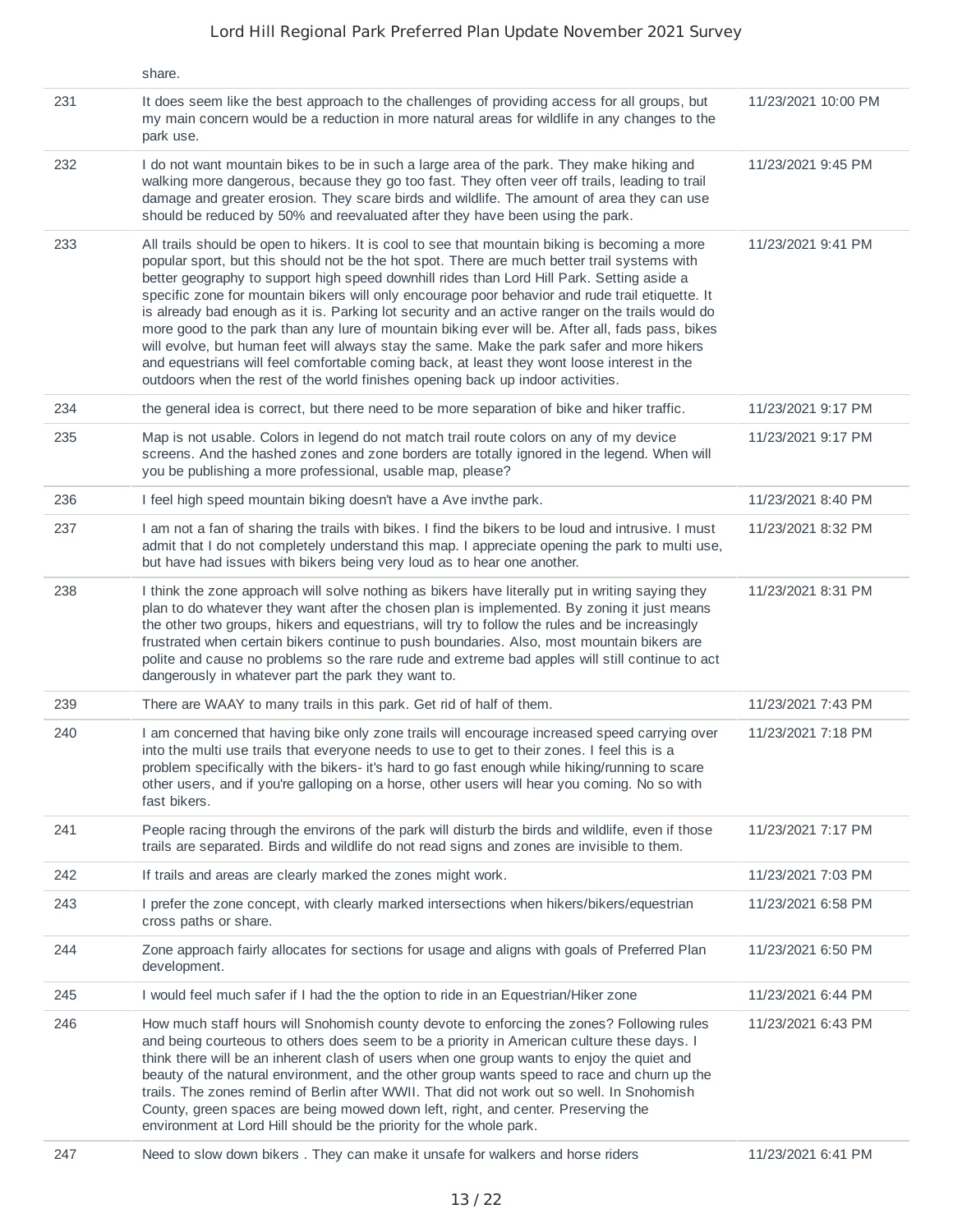| 248 | I like it                                                                                                                                                                                                                                                                                                                                                                                                                                      | 11/23/2021 6:37 PM  |
|-----|------------------------------------------------------------------------------------------------------------------------------------------------------------------------------------------------------------------------------------------------------------------------------------------------------------------------------------------------------------------------------------------------------------------------------------------------|---------------------|
| 249 | I would rather have less multi-use areas in the park. Birds are already leaving the area<br>because of high density. Bikers are a hazard for hikers Horses leave poop behind on the trails.                                                                                                                                                                                                                                                    | 11/23/2021 6:23 PM  |
| 250 | Doesn't address off leash dogs and their threat to horse riders. Bike riders are often not<br>respectful of any other trail users.                                                                                                                                                                                                                                                                                                             | 11/23/2021 6:16 PM  |
| 251 | I like it                                                                                                                                                                                                                                                                                                                                                                                                                                      | 11/23/2021 5:47 PM  |
| 252 | Not enough area for quiet enjoyment of nature                                                                                                                                                                                                                                                                                                                                                                                                  | 11/23/2021 5:40 PM  |
| 253 | Seems like a good plan                                                                                                                                                                                                                                                                                                                                                                                                                         | 11/23/2021 5:36 PM  |
| 254 | Sound like a good plan                                                                                                                                                                                                                                                                                                                                                                                                                         | 11/23/2021 5:34 PM  |
| 255 | It seems like a win win for everybody. My concerns are minimal disturbance of any park area<br>after March when birds begin nesting.                                                                                                                                                                                                                                                                                                           | 11/23/2021 5:28 PM  |
| 256 | Sounds OK, I am just concerned as a birder that there are not enough hiker-only trails --<br>horses and fast bikes make it hard to find birds by ear and the birds probably avoid being<br>around these activities.                                                                                                                                                                                                                            | 11/23/2021 5:22 PM  |
| 257 | Do not like positioning of hiker zone at south end. Very inconvenient                                                                                                                                                                                                                                                                                                                                                                          | 11/23/2021 5:19 PM  |
| 258 | Good                                                                                                                                                                                                                                                                                                                                                                                                                                           | 11/23/2021 5:09 PM  |
| 259 | I don't understand the implications. I prefer whatever keeps it forrested and recreational.                                                                                                                                                                                                                                                                                                                                                    | 11/23/2021 5:05 PM  |
| 260 | I don't know how you can ensure safety if mountain bikers and hikers share trails or zone.<br>Allowing mountain bike trails seems in direct conflict with respecting natural areas and<br>character.                                                                                                                                                                                                                                           | 11/23/2021 5:00 PM  |
| 261 | I rarely go to Lord Hill park because there are horses and bikes using precious habitat that<br>needs to be protected and restored. As a former 20th Century mountain biker I know that<br>mountain bikes are particularly destructive.                                                                                                                                                                                                        | 11/23/2021 4:56 PM  |
| 262 | It's a good plan                                                                                                                                                                                                                                                                                                                                                                                                                               | 11/23/2021 4:41 PM  |
| 263 | There should be NO bike-only trails. Bikes should share all trails with hikers, just as horses do.<br>Bike-only trails attract high speed traffic, which we do not want. Additionally, Ewe Tube and<br>12th Gear trails should be restored to multi-use.                                                                                                                                                                                       | 11/23/2021 4:40 PM  |
| 264 | The large zone of the park dedicated to bikers has violated the quiet use of the park that all<br>other user groups have enjoyed. Other groups have demanded required parts of the park for<br>their exclusive use.                                                                                                                                                                                                                            | 11/23/2021 3:05 PM  |
| 265 | It think it is fine                                                                                                                                                                                                                                                                                                                                                                                                                            | 11/23/2021 2:37 PM  |
| 266 | Seems to be a well thought out plan for sharing the park amongst the different interest groups.                                                                                                                                                                                                                                                                                                                                                | 11/23/2021 2:30 PM  |
| 267 | I would not use the park if I could not get to the river                                                                                                                                                                                                                                                                                                                                                                                       | 11/23/2021 11:48 AM |
| 268 | The problem w/ the zone approach is everyone loses. Everyone loses space. Essentially the<br>park got smaller for all 3 groups. Maybe this is the best solution for now since no one<br>complains about hikers or equestrians. Most complaints are about bikers going too fast, riding<br>where not allowed, and their rude attitudes. This is certainly not all bikers or even most, but it's<br>not one in a million or just the "outliers." | 11/23/2021 11:37 AM |
| 269 | The zones are great for the equestrians to have a place to themselves. A lot of biker's,<br>etchave been really rude to horse people                                                                                                                                                                                                                                                                                                           | 11/23/2021 11:25 AM |
| 270 | It doesn't slow down the bikers where they encounter pedestrians and horses on multi use<br>trails, hikers should be allowed on ALL trails in the park. The vast majority of the park should<br>be "on-leash" only. As avid dog lovers, we admit there are owners that don't or can't control<br>their animals. A sad incident happened only yesterday between a properly leashed and a free<br>running dog.                                   | 11/23/2021 11:00 AM |
| 271 | Yes                                                                                                                                                                                                                                                                                                                                                                                                                                            | 11/23/2021 10:39 AM |
| 272 | As a horse rider I have not had a problem with bikers. There are trails I will miss with this plan.                                                                                                                                                                                                                                                                                                                                            | 11/23/2021 10:36 AM |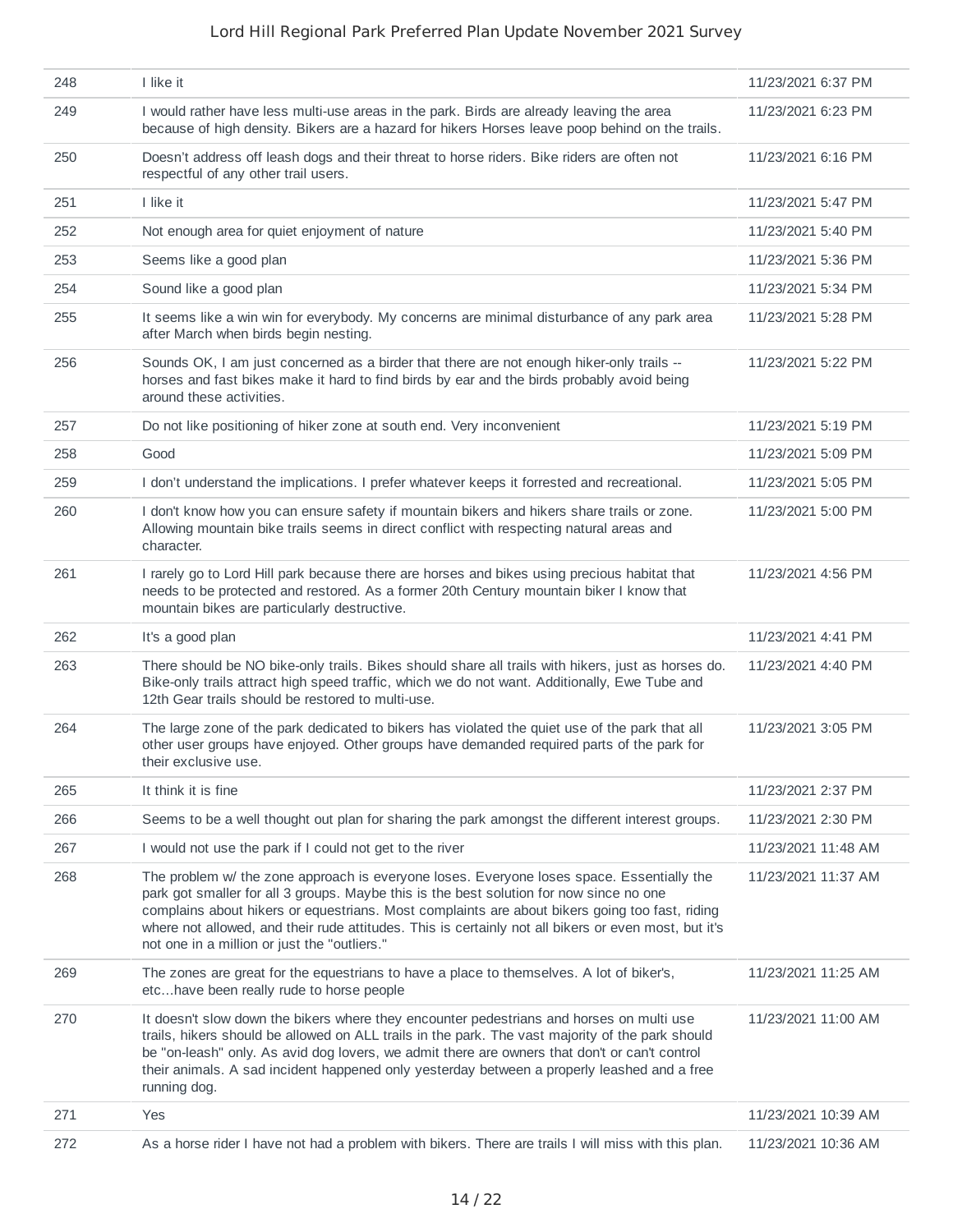There is a trail by Beaver Pond Lodge that has elevation gain that I enjoy going on with my horse. I have never seen a hiker on this trail. It looks like your going to make it a hiking trail only.

| 273 | I guess I'm still confused about the zones. As an equestrian, I still have access to other areas<br>or zones. So what is it's purpose other than you have proposed more trails in the equestrian<br>zone.                                                                                                                                                                                                                                                        | 11/23/2021 10:17 AM |
|-----|------------------------------------------------------------------------------------------------------------------------------------------------------------------------------------------------------------------------------------------------------------------------------------------------------------------------------------------------------------------------------------------------------------------------------------------------------------------|---------------------|
| 274 | I like the idea of zones. What I really want is less bike interaction with slower traffic casual<br>traffic: horses (me), and hikers.                                                                                                                                                                                                                                                                                                                            | 11/23/2021 9:36 AM  |
| 275 | I don't feel the zone idea is going to work. While it's a good attempt I believe this will allow<br>mountain bikes too much freedom and endangers hikers and equestrians mainly due to their<br>speed. Not only that it takes away from the equestrians and hikers. I think if they have their<br>own trails that it will allow them to be careless and speed and then start to use other trails in<br>the park.                                                 | 11/23/2021 9:36 AM  |
| 276 | As an equestrian, I use to mainly ride the trails in the mountain biking zone. I will miss them if<br>this plan goes through. One concern is bike speed. I don't see any speed limit signs for bikes.<br>Is there a speed limit for bikes? As equestrians we do not canter and gallop through the park<br>as it could potentially be unsafe for other users. I'm not against bikes at all but I think the<br>addition of high speed downhills are a mistake.     | 11/23/2021 9:06 AM  |
| 277 | Equestrian is very limited. There are no problems with hiker / equestrian sharing trails. Mt.<br>bikes can be very dangerous for both.                                                                                                                                                                                                                                                                                                                           | 11/23/2021 8:10 AM  |
| 278 | I like this idea and think it addresses many issues                                                                                                                                                                                                                                                                                                                                                                                                              | 11/23/2021 8:09 AM  |
| 279 | Well enough. Impossible to say without riding eliminating trails outside the equestrian zone.                                                                                                                                                                                                                                                                                                                                                                    | 11/23/2021 7:54 AM  |
| 280 | Improves safety for all users                                                                                                                                                                                                                                                                                                                                                                                                                                    | 11/23/2021 7:06 AM  |
| 281 | It is quite clear that you are catering to the biker's needs and pushing the nature lovers and<br>hikers out. I have lived on Lord Hill since 1990 and used to frequent the park before all the<br>trails were marked. Now the bikers have made it near unbearable to visit. No longer peaceful,<br>always looking over my shoulder for rude speeding vehicles. Hardly the paradise it once was.                                                                 | 11/23/2021 7:02 AM  |
| 282 | It remives several trails for horses with the decommission area as well as river access via<br>horseback.                                                                                                                                                                                                                                                                                                                                                        | 11/23/2021 6:51 AM  |
| 283 | The problem is that Bike riders think trails are Mt. Bike trails for going fast, too fast to be safe<br>for other riders. All trails should be safe for all users. including hikers, children, families,<br>equestrians.                                                                                                                                                                                                                                         | 11/23/2021 6:35 AM  |
| 284 | Lord Hill trails should multi-use throughout the park and high speed, reckless mountain bike<br>usage should be minimal.                                                                                                                                                                                                                                                                                                                                         | 11/23/2021 6:09 AM  |
| 285 | The park is no longer safe for hikers with children and equestrians. People won't stay in their<br>designated areas. Bikers typically have the 'I'm more important than anyone else attitude' and<br>think its funny if they cause harm to anyone else using the trail system. In your attempt to<br>include more activities on the trails you've made it exclusive for one sport and dangerous for<br>the environment and others that want to enjoy the trails. | 11/23/2021 1:33 AM  |
| 286 | While the zone approach would minimize collisions between equestrians and bikers, it would<br>significantly limit the areas that I enjoy by horseback.                                                                                                                                                                                                                                                                                                           | 11/22/2021 10:57 PM |
| 287 | I hate keep out signsI built most of these trail 20+ yrs ago and want to ride the whole park.<br>without screaming bikes rolling by me. Although my horse is used to bikes.                                                                                                                                                                                                                                                                                      | 11/22/2021 10:44 PM |
| 288 | Keep trying                                                                                                                                                                                                                                                                                                                                                                                                                                                      | 11/22/2021 10:37 PM |
| 289 | There doesn't seem to be much difference between current approach (signs indicating who is<br>allowed on each trail) and the zones approach. The areas seem to be the same, just adding<br>color                                                                                                                                                                                                                                                                 | 11/22/2021 10:26 PM |
| 290 | I guess that as one of the few places for equestrians to enjoy the park that was clearly left for<br>their use, I'm not sure why so little around the river would be open to them. I don't feel as if the<br>equestrians are being given enough of a priority here, and I don't mind sharing the trails at all<br>with hikers. Just my two cents.                                                                                                                | 11/22/2021 10:12 PM |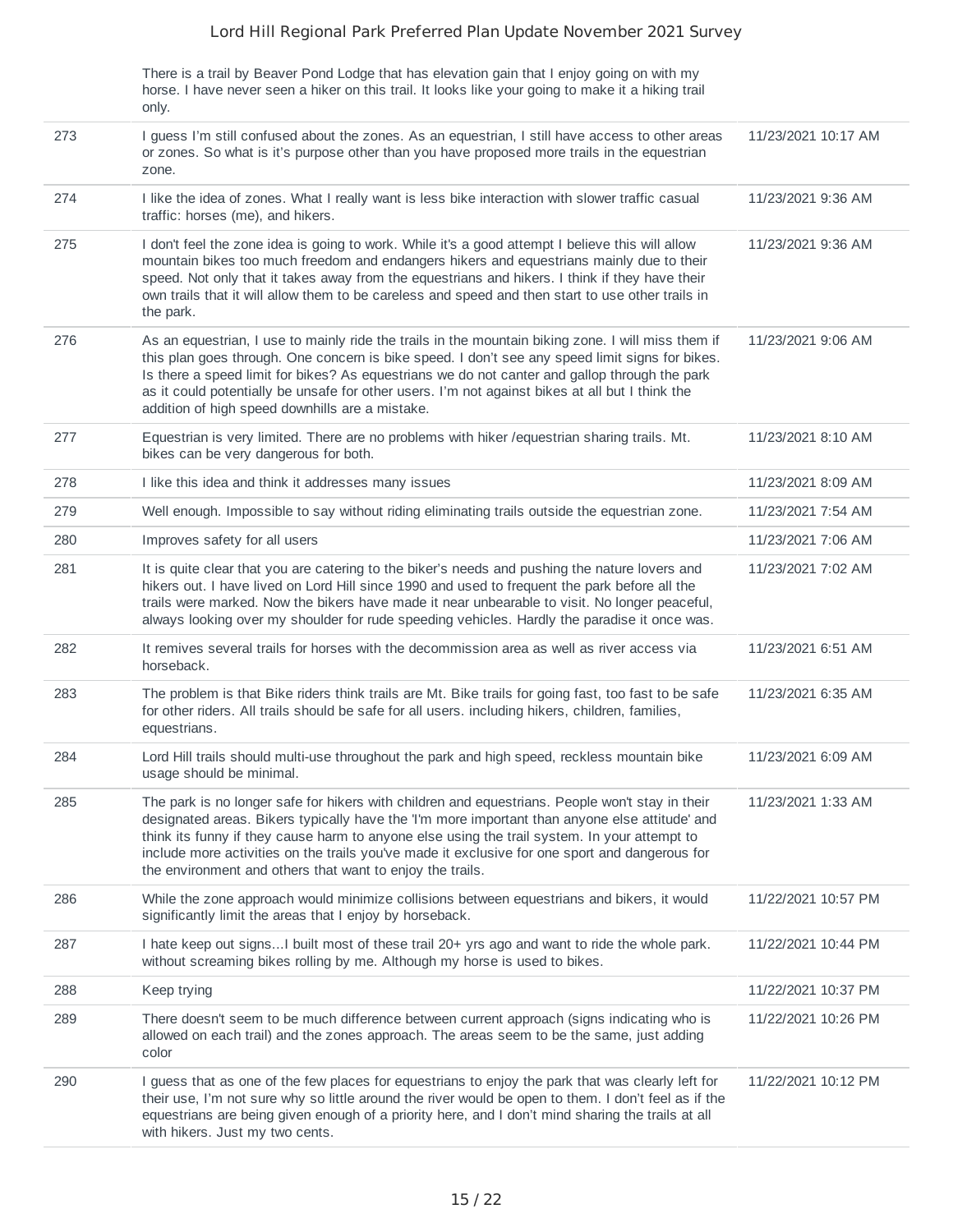| 291 | I feel it's a fair compromise                                                                                                                                                                                                                                                                                                                                                                                                                                                                                                                                                                                                                                                                                                                                                                                                                                                                                                                                                                                                                                                                                                                                                                                                                                                                                                                                                            | 11/22/2021 9:21 PM  |
|-----|------------------------------------------------------------------------------------------------------------------------------------------------------------------------------------------------------------------------------------------------------------------------------------------------------------------------------------------------------------------------------------------------------------------------------------------------------------------------------------------------------------------------------------------------------------------------------------------------------------------------------------------------------------------------------------------------------------------------------------------------------------------------------------------------------------------------------------------------------------------------------------------------------------------------------------------------------------------------------------------------------------------------------------------------------------------------------------------------------------------------------------------------------------------------------------------------------------------------------------------------------------------------------------------------------------------------------------------------------------------------------------------|---------------------|
| 292 | Implementing zones ensures safe use of focused trails for all uses. Users have tried the main<br>stem system for several years and still horse tracks can be found on hiker only and mountain<br>bike trails, and both horse and mountain bike tracks can still be found in sensitive areas,<br>including rogue stream and wetland crossings. Zoning the park will protect sensitive areas and<br>reduce the purposeful misuse of trails.                                                                                                                                                                                                                                                                                                                                                                                                                                                                                                                                                                                                                                                                                                                                                                                                                                                                                                                                                | 11/22/2021 9:12 PM  |
| 293 | Pushing the equine further away. Need to have more multi trails                                                                                                                                                                                                                                                                                                                                                                                                                                                                                                                                                                                                                                                                                                                                                                                                                                                                                                                                                                                                                                                                                                                                                                                                                                                                                                                          | 11/22/2021 8:39 PM  |
| 294 | Not at all. The bike only and trail enhancements developed over the last several years (jumps,<br>burms, etc.) encourage high speed bicyclists and are unsuitable for the "Beginner and<br>Intermediate" level riders we are told use the park. I've watch videos of bicyclists riding the<br>trails and they are NOT going slow and NOT yielding to hikers!                                                                                                                                                                                                                                                                                                                                                                                                                                                                                                                                                                                                                                                                                                                                                                                                                                                                                                                                                                                                                             | 11/22/2021 6:59 PM  |
| 295 | I worry about the bike zones cutting off access to hikers. Especially considering the proposed<br>bike zone is right where hikers would need to access to get to the rest of the park, if they park<br>in the main lot & not the equestrian lot in Monroe.                                                                                                                                                                                                                                                                                                                                                                                                                                                                                                                                                                                                                                                                                                                                                                                                                                                                                                                                                                                                                                                                                                                               | 11/22/2021 5:37 PM  |
| 296 | I am very unhappy with this proposal since I want quick access to hiking trails near the general<br>parking since I walk before work.                                                                                                                                                                                                                                                                                                                                                                                                                                                                                                                                                                                                                                                                                                                                                                                                                                                                                                                                                                                                                                                                                                                                                                                                                                                    | 11/22/2021 3:23 PM  |
| 297 | Shared use of trails with fast bikes and horses will never mix. Many bikers don't care about<br>rules and go as fast as they want, any time they want.                                                                                                                                                                                                                                                                                                                                                                                                                                                                                                                                                                                                                                                                                                                                                                                                                                                                                                                                                                                                                                                                                                                                                                                                                                   | 11/22/2021 3:04 PM  |
| 298 | Limitation of accessibility throughout the park will likely reduce the cross over but I imagine<br>people will travel outside the boundaries of their group.                                                                                                                                                                                                                                                                                                                                                                                                                                                                                                                                                                                                                                                                                                                                                                                                                                                                                                                                                                                                                                                                                                                                                                                                                             | 11/22/2021 2:50 PM  |
| 299 | I read a letter at the zoom meeting which expressed my concerns having lived 1 block from<br>the park since 1995. The mt bike people do NOT follow the rules about Horses Are #1! I've<br>fallen off my horse because a biker screamed by me and my horse got scared! The plan<br>doesn't address safety. Trail designs and signs help but don't solve the problem. Parks needs<br>to slow down bikers. Restore bike trails to USFS standards and continue to allow hikers on all<br>trails. No bike-only trails. No one-way trails. It's not acceptable that 4H equestrian children are<br>no longer safe on the trails because of dangerous bike encounters. The park needs to be safe<br>for 4H events to resume. The main trail entrance should be rerouted around the current steep<br>area and back to the boardwalks. There's ADA parking in the horse lot, and it's rarely used.<br>Abandon the plan to bring the main trail along the equestrian lot. It would result in dogs off<br>leash running around the fence and charging horses in the lot and on the trail. Dogs will charge<br>hi horses coming up the narrow equestrian bypass trail. Accidents have occurred in the park<br>from off-leash dogs running at horses. This plan also would exacerbate the problem of high-<br>speed bikes coming through the equestrian gate toward horses who are entering the trail. | 11/22/2021 2:05 PM  |
| 300 | Allowing and encouraging high speed mountain bikes reduces safety by increasing risk to<br>hikers and equestrians, removes the previous shared positive experience, destroys the<br>character of the park by turning it into an MTB playground and generates ecological damage to<br>the natural areas by the earth displacement and erosion enhanced by the berms, jumps and<br>high speed passage of the bike only trails.                                                                                                                                                                                                                                                                                                                                                                                                                                                                                                                                                                                                                                                                                                                                                                                                                                                                                                                                                             | 11/22/2021 11:49 AM |
| 301 | The zone plan is stupid I have been hiking this park for 23 years alone and with my kids. There<br>are areas in this nature park that I like to go that I would be very nervous to. I have also ridden<br>my mountain through out the park. There should be no high speed trails. no mater what<br>signage you put up people still get confused and turned around. More times than I can count<br>every year I have people come out of the park by my house and I have to explain to them how<br>to get back to where they want to go. I have also been around horses my whole life. Horses<br>are prey animals and no mater how experienced the rider is or well trained the horse they can<br>react in unpredictable ways to the oddest of things.                                                                                                                                                                                                                                                                                                                                                                                                                                                                                                                                                                                                                                     | 11/22/2021 11:30 AM |
| 302 | The equestrian parking seems to be a distance from the equestrian zone. Will access be via<br>multi-use trail?                                                                                                                                                                                                                                                                                                                                                                                                                                                                                                                                                                                                                                                                                                                                                                                                                                                                                                                                                                                                                                                                                                                                                                                                                                                                           | 11/22/2021 11:08 AM |
| 303 | The whole park should be for everyone who can safely share all the resources                                                                                                                                                                                                                                                                                                                                                                                                                                                                                                                                                                                                                                                                                                                                                                                                                                                                                                                                                                                                                                                                                                                                                                                                                                                                                                             | 11/22/2021 9:16 AM  |
| 304 | I think the biggest problems seem to be bikes and horses. I ride regularly and have found the<br>bikers to be friendly and polite but have been surprised once or twice by bikers flying around<br>corners. My biggest suggestion would be to give the bikers an area where they don't have to<br>worry about horses and the horses an area where they dont have to worry about bikers                                                                                                                                                                                                                                                                                                                                                                                                                                                                                                                                                                                                                                                                                                                                                                                                                                                                                                                                                                                                   | 11/22/2021 8:23 AM  |
| 305 | The plan does not address safety. Park needs to slow down bikers. Restore bike trails to US                                                                                                                                                                                                                                                                                                                                                                                                                                                                                                                                                                                                                                                                                                                                                                                                                                                                                                                                                                                                                                                                                                                                                                                                                                                                                              | 11/22/2021 8:12 AM  |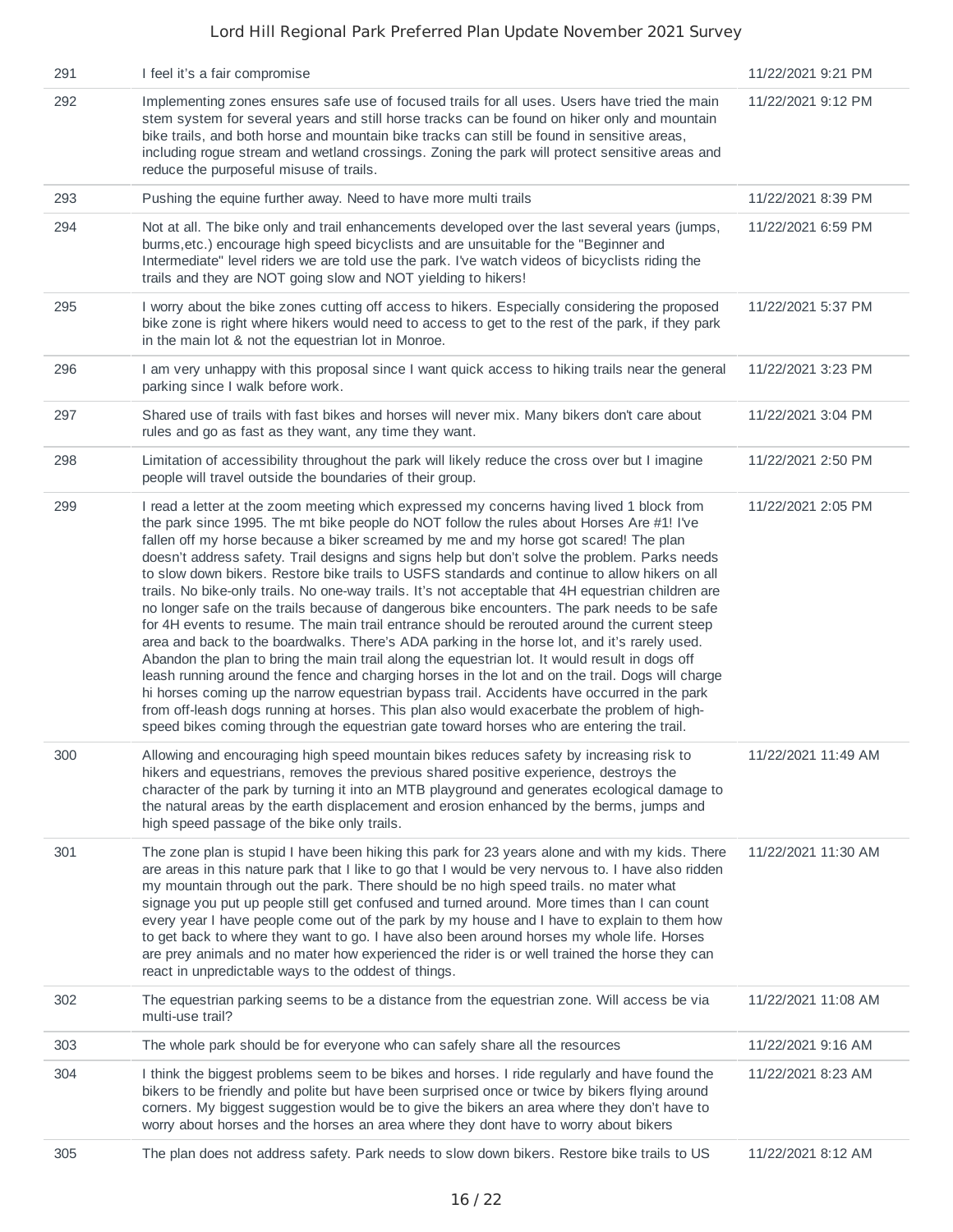|     | standards and continue to allow hikers on all trails. No bike only trails.                                                                                                                                                                                                                                                                                                                                                                                                                                                                                                                                                                                                                                                                                                                                                                                                                                                                                                                                                                                                                                                                                                                                                                                                                                                                                                                                                        |                     |
|-----|-----------------------------------------------------------------------------------------------------------------------------------------------------------------------------------------------------------------------------------------------------------------------------------------------------------------------------------------------------------------------------------------------------------------------------------------------------------------------------------------------------------------------------------------------------------------------------------------------------------------------------------------------------------------------------------------------------------------------------------------------------------------------------------------------------------------------------------------------------------------------------------------------------------------------------------------------------------------------------------------------------------------------------------------------------------------------------------------------------------------------------------------------------------------------------------------------------------------------------------------------------------------------------------------------------------------------------------------------------------------------------------------------------------------------------------|---------------------|
| 306 | Why does it seem like LH is the only place that has this 'huge' problem between a few horse<br>people and a few mountain bikers that has become blown out of proportion?! Zone, no zone,<br>just do your best to try and get horses to stay off bike only trails and vice versa. Hikers okay<br>on horse trails. Hikers not okay on bike only trails.                                                                                                                                                                                                                                                                                                                                                                                                                                                                                                                                                                                                                                                                                                                                                                                                                                                                                                                                                                                                                                                                             | 11/21/2021 10:28 PM |
| 307 | I generally like it. I am concerned about encountering mountain bikes going fast when I'm<br>horseback- and especially concerned for kids in the same situation. Can we make sure that<br>bikes slow down before crossing horse/hiking trails? Using physical barriers rather than signs?<br>Thanks.                                                                                                                                                                                                                                                                                                                                                                                                                                                                                                                                                                                                                                                                                                                                                                                                                                                                                                                                                                                                                                                                                                                              | 11/21/2021 9:44 PM  |
| 308 | I'm worried about the nature of activities that people are participating in within the park. Fast<br>bicycling mixing with hikers and horseback riders. I'm wondering if activities should be situated<br>in certain areas of the park only?                                                                                                                                                                                                                                                                                                                                                                                                                                                                                                                                                                                                                                                                                                                                                                                                                                                                                                                                                                                                                                                                                                                                                                                      | 11/21/2021 9:28 PM  |
| 309 | It does for the most part. The hiker only trails are rarely used and could be better advertised. I<br>really like the one way trails with berms and jumps and wished there were more of them. I<br>avoid the roads as much as possible and wished that there were trails to go up so I could stay<br>off the roads.                                                                                                                                                                                                                                                                                                                                                                                                                                                                                                                                                                                                                                                                                                                                                                                                                                                                                                                                                                                                                                                                                                               | 11/21/2021 8:50 PM  |
| 310 | I feel like you are taking away a lot of the equestrian trails                                                                                                                                                                                                                                                                                                                                                                                                                                                                                                                                                                                                                                                                                                                                                                                                                                                                                                                                                                                                                                                                                                                                                                                                                                                                                                                                                                    | 11/21/2021 8:39 PM  |
| 311 | It will never make most of the park users happy. Too much exclusion with too little benefit.                                                                                                                                                                                                                                                                                                                                                                                                                                                                                                                                                                                                                                                                                                                                                                                                                                                                                                                                                                                                                                                                                                                                                                                                                                                                                                                                      | 11/21/2021 8:25 PM  |
| 312 | Fast bikes are a problem. Horses and hikers get along fine.                                                                                                                                                                                                                                                                                                                                                                                                                                                                                                                                                                                                                                                                                                                                                                                                                                                                                                                                                                                                                                                                                                                                                                                                                                                                                                                                                                       | 11/21/2021 8:12 PM  |
| 313 | I think limiting access to conflicting activities makes a safer environment                                                                                                                                                                                                                                                                                                                                                                                                                                                                                                                                                                                                                                                                                                                                                                                                                                                                                                                                                                                                                                                                                                                                                                                                                                                                                                                                                       | 11/21/2021 8:10 PM  |
| 314 | Would love no motored bikes                                                                                                                                                                                                                                                                                                                                                                                                                                                                                                                                                                                                                                                                                                                                                                                                                                                                                                                                                                                                                                                                                                                                                                                                                                                                                                                                                                                                       | 11/21/2021 8:01 PM  |
| 315 | I would prefer that there be a no-bikes trail to the river. Trails down to the river should be wider<br>if they are to include equestrians & hikers. The last time I rode down to the river & there were<br>hikers on the same trail, it was very tight & potentially dangerous                                                                                                                                                                                                                                                                                                                                                                                                                                                                                                                                                                                                                                                                                                                                                                                                                                                                                                                                                                                                                                                                                                                                                   | 11/21/2021 7:08 PM  |
| 316 | I love the idea of improved signs. I love to ride horses in the park. I have had positive<br>experiences with bikers in the park. Having some places where equestrians know they will not<br>encounter bikers would be helpful                                                                                                                                                                                                                                                                                                                                                                                                                                                                                                                                                                                                                                                                                                                                                                                                                                                                                                                                                                                                                                                                                                                                                                                                    | 11/21/2021 6:14 PM  |
| 317 | Zones are a great idea. There are certain activities that don't mix well, and as usage changes<br>over time with new activities coming around, the park should accommodate while still providing<br>for the traditional usages.                                                                                                                                                                                                                                                                                                                                                                                                                                                                                                                                                                                                                                                                                                                                                                                                                                                                                                                                                                                                                                                                                                                                                                                                   | 11/21/2021 5:41 PM  |
| 318 | Safety                                                                                                                                                                                                                                                                                                                                                                                                                                                                                                                                                                                                                                                                                                                                                                                                                                                                                                                                                                                                                                                                                                                                                                                                                                                                                                                                                                                                                            | 11/21/2021 5:38 PM  |
| 319 | My concerns are for any shared trails and where the trails intersect. Shared use could be ok.                                                                                                                                                                                                                                                                                                                                                                                                                                                                                                                                                                                                                                                                                                                                                                                                                                                                                                                                                                                                                                                                                                                                                                                                                                                                                                                                     | 11/21/2021 4:21 PM  |
| 320 | The entire Park should be available for ALL. Slowing down traffic for safety should be a priority                                                                                                                                                                                                                                                                                                                                                                                                                                                                                                                                                                                                                                                                                                                                                                                                                                                                                                                                                                                                                                                                                                                                                                                                                                                                                                                                 | 11/21/2021 4:07 PM  |
| 321 | I feel mostly ok with it. Equestrians are over-represented considering their proportion of the<br>user base, but I know they're the loudest. There are a couple trails proposed to become bike-<br>only. Already the park doesn't have enough trails for me, so I don't want any theoretically to be<br>removed from where I can run. But I'm not worried, I'll still run all over. I'm usually at the park<br>before other users.                                                                                                                                                                                                                                                                                                                                                                                                                                                                                                                                                                                                                                                                                                                                                                                                                                                                                                                                                                                                | 11/21/2021 3:58 PM  |
| 322 | The plan doesn't address safety. Trail designs and signs help but don't solve the problem.<br>Parks needs to slow down bikers. Restore bike trails to USFS standards and continue to allow<br>hikers on all trails. No bike-only trails. No one-way trails. As a hiker I have had bikers nearly<br>collide with me as they bomb down blind turns on the main trail as well as shorter side trails,<br>walking with my dog on leash they often come up so fast that I am unable to get us both<br>safely out of the way. It's not acceptable that 4H equestrian children are no longer safe on the<br>trails because of dangerous bike encounters. The park needs to be safe for 4H events to<br>resume. The main trail entrance should be rerouted around the current steep area and back to<br>the boardwalks. There's ADA parking in the horse lot, and it's rarely used. Abandon the plan to<br>bring the main trail along the equestrian lot. It would result in dogs off leash running around the<br>fence and charging horses in the lot and on the trail. Dogs will charge hi horses coming up the<br>narrow equestrian bypass trail. Accidents have occurred in the park from off-leash dogs<br>running at horses. This plan also would exacerbate the problem of high-speed bikes coming<br>through the equestrian gate toward horses who are entering the trail. Restore Ewe Tube and<br>12th Gear trails to multi-use. | 11/21/2021 3:15 PM  |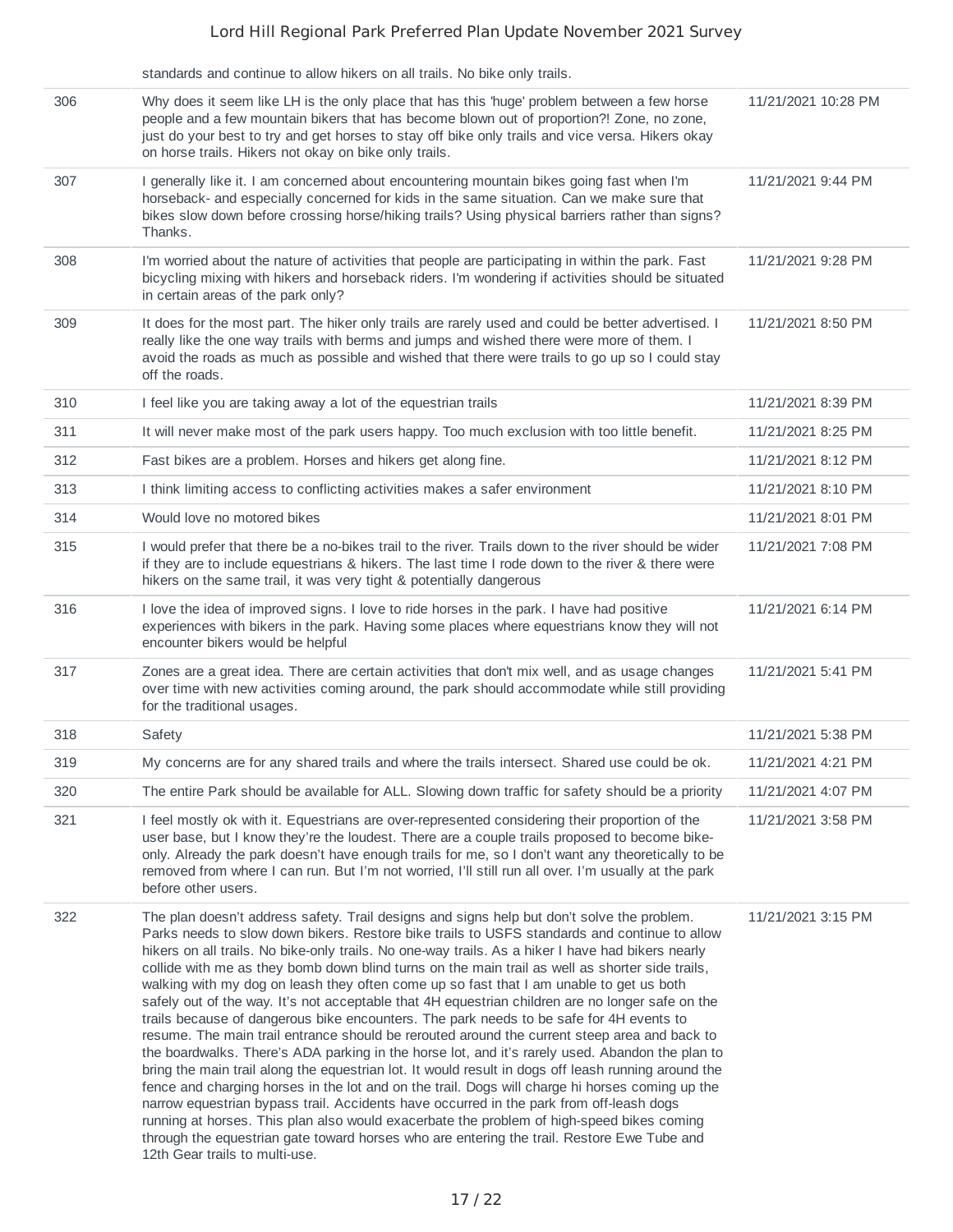| 323 | It looks pretty good. Hikers should be able to walk freely and safely on all trails.                                                                                                                                                                                                                                                                                                                                                                                                                                                                                                                                                                                                                                               | 11/21/2021 3:06 PM  |
|-----|------------------------------------------------------------------------------------------------------------------------------------------------------------------------------------------------------------------------------------------------------------------------------------------------------------------------------------------------------------------------------------------------------------------------------------------------------------------------------------------------------------------------------------------------------------------------------------------------------------------------------------------------------------------------------------------------------------------------------------|---------------------|
| 324 | There can't be zoning as hikers are the majority of all users. No bike use only trails and no new<br>flow Mt.bike trails. Bikes need to stop for horses and hikers at all trails. No new entrance trail<br>between equestrian parking lot and privat property. If boardwalk trail is too steep for bikes get<br>them moved to south parking lot.                                                                                                                                                                                                                                                                                                                                                                                   | 11/21/2021 2:10 PM  |
| 325 | As long as all groups respect the areas and are aware that those that might be new to the park<br>will not always be aware of the "zone" and interact with one another with "grace"                                                                                                                                                                                                                                                                                                                                                                                                                                                                                                                                                | 11/21/2021 1:48 PM  |
| 326 | I like the zone approach and giving everyone their own space for safety and enjoyment. As an<br>equestrian I prefer not to share the trails with bikers. It's too dangerous even if the trails are<br>wide enough and I always have anxiety about being ran into and can't fully enjoy the<br>experience. Likewise I think bikers need their own trails where they can enjoy themselves<br>without having to stop momentum for horses and the road apples. The multi-use trails are good<br>for connecting around the whole park and for those that don't mind sharing without grudges but<br>the zones are needed for those that need/want to be with the same style of recreation choice<br>whether on horseback, feet, or bike. | 11/21/2021 1:26 PM  |
| 327 | No, the zone approach will only embolden the current minority group of users to continue their<br>"me first" attitude without consequences, Because of the zones, it will be argued that dismount<br>"gates" at intersections are not needed, and this will allow the expansion of fast and dangerous<br>use by some at the expense of others safety and enjoyment. All trails should be open to all,<br>and all users should act appropriately. The inability to be able to identify dangerous riders (bike<br>or horse) as well as the increase off leash, and aggresive dogs requires a full time ranger at<br>the park                                                                                                         | 11/21/2021 1:17 PM  |
| 328 | The equestrian zone is too small and should include all the area east of the pipeline.                                                                                                                                                                                                                                                                                                                                                                                                                                                                                                                                                                                                                                             | 11/21/2021 1:16 PM  |
| 329 | We need one way trails and strict controls on dogs. Dogs need to be kept on leash to prevent<br>accidents. These accidents can involve bikes, horses and children and often are plain<br>unexpected by anybody involved.                                                                                                                                                                                                                                                                                                                                                                                                                                                                                                           | 11/21/2021 1:06 PM  |
| 330 | This does not provide safety for all users. High speed bikes are NOT ok!                                                                                                                                                                                                                                                                                                                                                                                                                                                                                                                                                                                                                                                           | 11/21/2021 1:00 PM  |
| 331 | Don't like the zoned approach at all. All trails should available and be safe for hikers and/or<br>equestrians. Dedicated trails for mountain bikes should not be in the park.                                                                                                                                                                                                                                                                                                                                                                                                                                                                                                                                                     | 11/21/2021 12:50 PM |
| 332 | It doesn't address controlling speed of bikes. You can not have downhill bike trails that cross<br>over equestrian/hiker trails and not eventually end up in a severe injury. I barely jumped off my<br>horse In time on one occasion. There is enough bike riders who totally disrespect equestrians<br>to the point of purposefully confronting equestrians by whizzing by. Sometimes yelling<br>obscenities.                                                                                                                                                                                                                                                                                                                    | 11/21/2021 12:49 PM |
| 333 | I like that it encourages similar speed activities, I.e. bikers are away from hikers, etc.                                                                                                                                                                                                                                                                                                                                                                                                                                                                                                                                                                                                                                         | 11/21/2021 12:34 PM |
| 334 | I think that there should be no biker or horse only trails for years before high speed bikes<br>where aloud we all got to use the trails . A lot of horse trails are just on the roads.                                                                                                                                                                                                                                                                                                                                                                                                                                                                                                                                            | 11/21/2021 12:10 PM |
| 335 | If it must be done to calm the nerves of some park users, I support. However, I'm not sure it's<br>entirely necessary.                                                                                                                                                                                                                                                                                                                                                                                                                                                                                                                                                                                                             | 11/21/2021 11:52 AM |
| 336 | Why is there a constant struggle at this park?                                                                                                                                                                                                                                                                                                                                                                                                                                                                                                                                                                                                                                                                                     | 11/21/2021 11:51 AM |
| 337 | I'm confused as to why the equestrian only area is so far from the equestrian parking. How will<br>these zones be enforced? Will there be rangers there to make sure bikers are moving slowly in<br>the multi use space (equestrian parking) and on the trails leading to the equestrian/hiker only<br>section? It seems like this plan doesn't address the interactions in the multi use areas.                                                                                                                                                                                                                                                                                                                                   | 11/21/2021 11:50 AM |
| 338 | This does not address the safety issue of sharing parking area. The miuntain bikers are always<br>flying by horses causing major safety issues.                                                                                                                                                                                                                                                                                                                                                                                                                                                                                                                                                                                    | 11/21/2021 11:45 AM |
| 339 | I do not agree that bikers should be given any preferential treatment at Lords Hill Park. The<br>park should be for hiking and equestrian use only. Bikers have plenty of other options in<br>Washington State to ride their bikes safely, while equestrians do not. Pedestrians are a neutral<br>party in this debate.                                                                                                                                                                                                                                                                                                                                                                                                            | 11/21/2021 11:40 AM |
| 340 | The zoned approach seems like a good way to avoid conflicts between different groups.                                                                                                                                                                                                                                                                                                                                                                                                                                                                                                                                                                                                                                              | 11/21/2021 10:08 AM |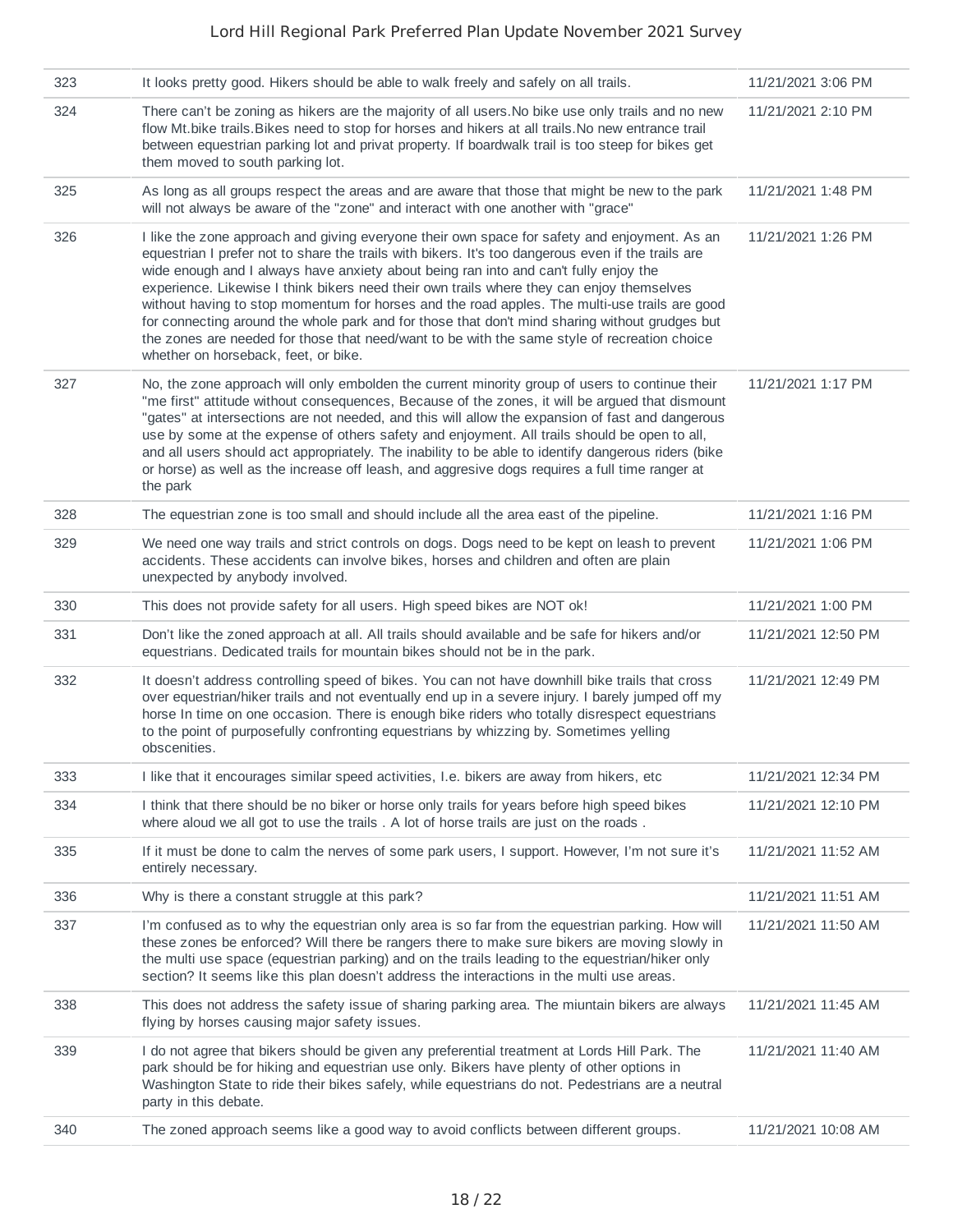| 341 | Thinking of safety as an equestrian it's to bad we need this type of approach but seems safer.<br>I ride in many multi use areas and Lords Hill seems to have the most problems along these<br>lines I may be wrong but it seems to me that here the difference is that we are dealing with the<br>extreme version of the mountain bike sport. I personally don't believe the general public is safe<br>around the extreme version of most sports. If you consider the consequences of someone<br>riding a bike at speed down hill on a trail around blind corners I think you can see it's no place<br>for the general public. Imagine small children Lord's Hill is a park not an Olympic training<br>ground. Equestrians of the Olympic levels would threaten safety in a park as well. But to the<br>best of my knowledge that is not what equestrians want. We simply want to enjoy the park<br>safety. Our Olympic contestants train in private                                                                                                                                                                                                                                                                                                                                                                                                                   | 11/21/2021 10:00 AM |
|-----|-------------------------------------------------------------------------------------------------------------------------------------------------------------------------------------------------------------------------------------------------------------------------------------------------------------------------------------------------------------------------------------------------------------------------------------------------------------------------------------------------------------------------------------------------------------------------------------------------------------------------------------------------------------------------------------------------------------------------------------------------------------------------------------------------------------------------------------------------------------------------------------------------------------------------------------------------------------------------------------------------------------------------------------------------------------------------------------------------------------------------------------------------------------------------------------------------------------------------------------------------------------------------------------------------------------------------------------------------------------------------|---------------------|
| 342 | The zones drastically restrict usage when smaller zone areas could meet the needs of specific<br>groups, like small dedicated bike obstacles areas or equestrian outdoor exercise arena. Park<br>culture education should be a priority with volunteer enforcement officers and high quality<br>mapping, informational and directional signage as opposed to usage restrictions.                                                                                                                                                                                                                                                                                                                                                                                                                                                                                                                                                                                                                                                                                                                                                                                                                                                                                                                                                                                        | 11/21/2021 9:45 AM  |
| 343 | Seems really complicated. My concern is that most users will ignore the intended user<br>guidelines.                                                                                                                                                                                                                                                                                                                                                                                                                                                                                                                                                                                                                                                                                                                                                                                                                                                                                                                                                                                                                                                                                                                                                                                                                                                                    | 11/21/2021 12:14 AM |
| 344 | Zones will not work because one of the user groups tolerates a significant number of<br>individuals who are wrecking the park. Bikers have proven they will ignore rules and do<br>whatever they want to do, wherever they want to do it. Zones will NOT contain them—as<br>proven by the construction of downhill speed trails with jumps and berms during the<br>moratorium, to the point that Tom Taigen's promises in 2016 of "no bike-only," and "no one-<br>ways" and "no black diamonds" all were swept aside. Why does Parks shrug off reality and talk<br>about equal share? Bikers have lost credibility and deserve to be kicked out altogether since<br>they were not content to share multiple use contour trails. Their rogue elements have no<br>intention of behaving and their fellow bikers cannot control them. They are an assault on what<br>has always been a quiet, slow, natural place—a place large enough to embrace many more<br>thousands of users if they are on foot or horseback because their speeds are similar. Bottom<br>line-downhill bike trails do not belong in Lord Hill. Bike use in high numbers are NOT<br>compatible with other users. Parks cannot both say that they care about preserving the natural<br>character of the park and at the same time allow the downhill bike element. One thing<br>contradicts the other. | 11/20/2021 11:59 PM |
| 345 | I am not sure that the zones are necessary. My only concerns are the equestrians. The horses<br>muck up the trails and leave manure behind (I can't fathom why we expect people to pick up<br>their dog poop, but not their horse's). I've crossed riders drinking alcohol, and others with<br>horses that are clearly not trained to be around people or dogs. I'd like to see their parking lot<br>turned into a multi-use parking lot.                                                                                                                                                                                                                                                                                                                                                                                                                                                                                                                                                                                                                                                                                                                                                                                                                                                                                                                               | 11/20/2021 11:12 PM |
| 346 | Helps to know where to go                                                                                                                                                                                                                                                                                                                                                                                                                                                                                                                                                                                                                                                                                                                                                                                                                                                                                                                                                                                                                                                                                                                                                                                                                                                                                                                                               | 11/20/2021 10:06 PM |
| 347 | Fine                                                                                                                                                                                                                                                                                                                                                                                                                                                                                                                                                                                                                                                                                                                                                                                                                                                                                                                                                                                                                                                                                                                                                                                                                                                                                                                                                                    | 11/20/2021 8:06 PM  |
| 348 | Seems similar to Paradise conservancy area. Hoping it doesn't decrease equestrian access<br>more than it is already.                                                                                                                                                                                                                                                                                                                                                                                                                                                                                                                                                                                                                                                                                                                                                                                                                                                                                                                                                                                                                                                                                                                                                                                                                                                    | 11/20/2021 8:03 PM  |
| 349 | Implementation of zones creates a loss of access to all areas of the parks for users. I'm not<br>sure shared trails leading to segregated areas provides improved safety.                                                                                                                                                                                                                                                                                                                                                                                                                                                                                                                                                                                                                                                                                                                                                                                                                                                                                                                                                                                                                                                                                                                                                                                               | 11/20/2021 7:56 PM  |
| 350 | Zones may be helpful (though a shame to see the park the carved up) but the mixed use<br>routes to get there seem problematic—unless a park ranger is able to ensure mountain bikers<br>don't zoom over people or horses, which is the current problem. I would be happy to pay a park<br>fee that would make staffing rangers possible.                                                                                                                                                                                                                                                                                                                                                                                                                                                                                                                                                                                                                                                                                                                                                                                                                                                                                                                                                                                                                                | 11/20/2021 6:29 PM  |
| 351 | Zones are fine. But the berms and jumps on bike flow trails are what's attracting fast bikers to<br>the park. Many of these bikers are endangering other users on shared trails.                                                                                                                                                                                                                                                                                                                                                                                                                                                                                                                                                                                                                                                                                                                                                                                                                                                                                                                                                                                                                                                                                                                                                                                        | 11/20/2021 3:48 PM  |
| 352 | This plan appears to keep my riding trails open. It appears as if I can get to different riding<br>areas using multi use trails. (Unless I am missing or not understanding something.)                                                                                                                                                                                                                                                                                                                                                                                                                                                                                                                                                                                                                                                                                                                                                                                                                                                                                                                                                                                                                                                                                                                                                                                  | 11/20/2021 2:13 PM  |
| 353 | Plan seems heavily skewed for bikes                                                                                                                                                                                                                                                                                                                                                                                                                                                                                                                                                                                                                                                                                                                                                                                                                                                                                                                                                                                                                                                                                                                                                                                                                                                                                                                                     | 11/20/2021 1:47 PM  |
| 354 | Sucks, all trails should be multi-use and people should look out for each other.                                                                                                                                                                                                                                                                                                                                                                                                                                                                                                                                                                                                                                                                                                                                                                                                                                                                                                                                                                                                                                                                                                                                                                                                                                                                                        | 11/20/2021 1:37 PM  |
| 355 | Dangerous for mountain bikers who move fast and quietly to share trails with hikers and<br>equestrians who could get hurt. Unfair for one group to make trails inaccessible for so many<br>others.                                                                                                                                                                                                                                                                                                                                                                                                                                                                                                                                                                                                                                                                                                                                                                                                                                                                                                                                                                                                                                                                                                                                                                      | 11/20/2021 1:19 PM  |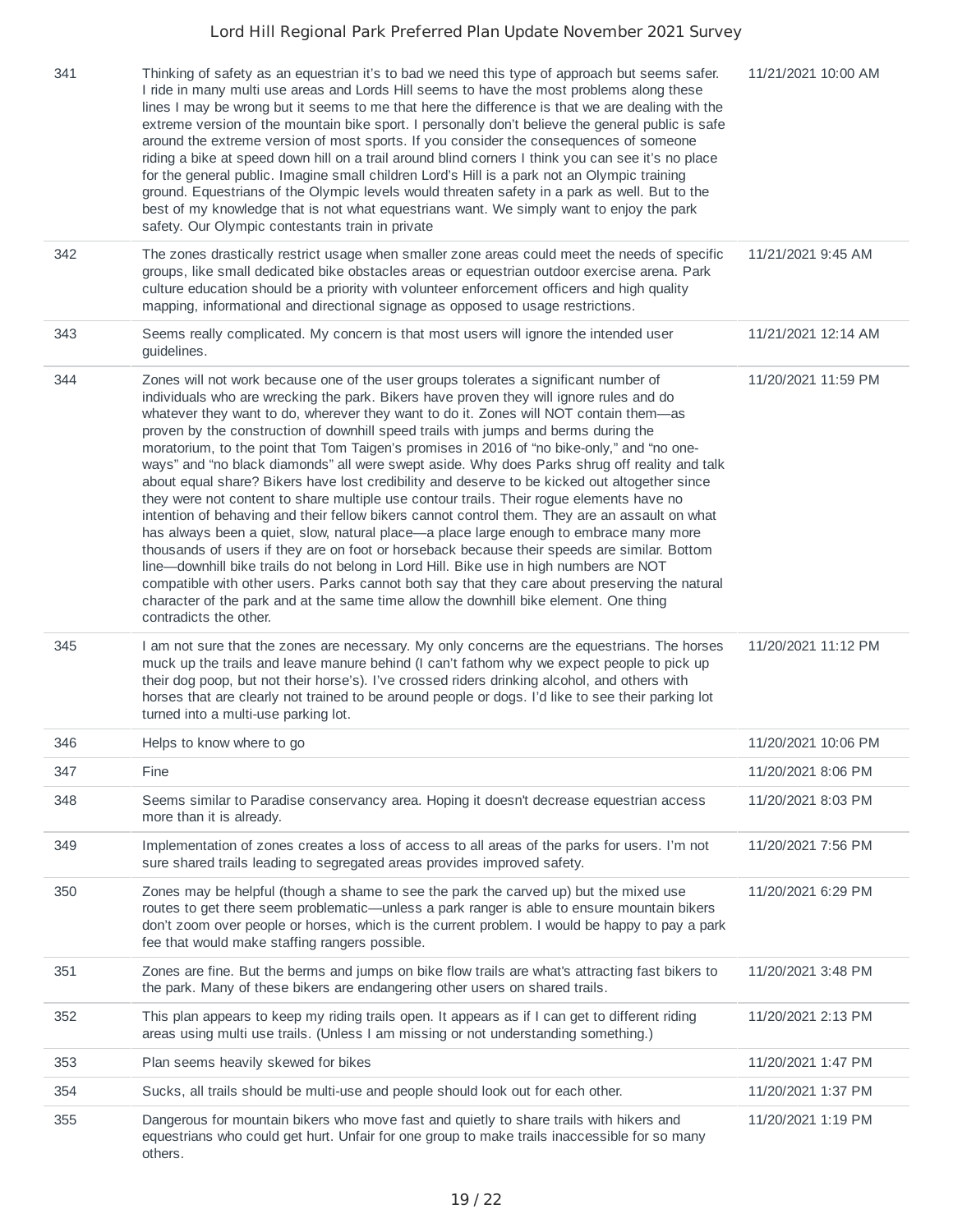| 356 | Need to have more signage on what trail you are on                                                                                                                                                                                                                                                                                                                                                                                                                                                                                                                                                                                                                                                                                                                                                                                                                                                                                                                                                                                                                                                                                                                                                                                                                                                                                                                                                                                                                                                                                                                               | 11/20/2021 1:18 PM  |
|-----|----------------------------------------------------------------------------------------------------------------------------------------------------------------------------------------------------------------------------------------------------------------------------------------------------------------------------------------------------------------------------------------------------------------------------------------------------------------------------------------------------------------------------------------------------------------------------------------------------------------------------------------------------------------------------------------------------------------------------------------------------------------------------------------------------------------------------------------------------------------------------------------------------------------------------------------------------------------------------------------------------------------------------------------------------------------------------------------------------------------------------------------------------------------------------------------------------------------------------------------------------------------------------------------------------------------------------------------------------------------------------------------------------------------------------------------------------------------------------------------------------------------------------------------------------------------------------------|---------------------|
| 357 | Worried that what little equestrian only trails are will be removed/changed to multi use.                                                                                                                                                                                                                                                                                                                                                                                                                                                                                                                                                                                                                                                                                                                                                                                                                                                                                                                                                                                                                                                                                                                                                                                                                                                                                                                                                                                                                                                                                        | 11/20/2021 1:10 PM  |
| 358 | Well                                                                                                                                                                                                                                                                                                                                                                                                                                                                                                                                                                                                                                                                                                                                                                                                                                                                                                                                                                                                                                                                                                                                                                                                                                                                                                                                                                                                                                                                                                                                                                             | 11/20/2021 1:08 PM  |
| 359 | The zones are ridiculous and the speed bike hills need to go. They cause erosion to the<br>hillside. Also the bikers are rude and slam their breaks on behind my horse spooking them on<br>the main trails. The bike trails have gotten out of control it used to be a nice mix of everyone<br>but the bikers have gotten the word out and the parking lot is full all the time now. Let them go<br>to tiger mountain.                                                                                                                                                                                                                                                                                                                                                                                                                                                                                                                                                                                                                                                                                                                                                                                                                                                                                                                                                                                                                                                                                                                                                           | 11/20/2021 12:59 PM |
| 360 | Mountain bikers not yielding, excessive speed, use if airhorns                                                                                                                                                                                                                                                                                                                                                                                                                                                                                                                                                                                                                                                                                                                                                                                                                                                                                                                                                                                                                                                                                                                                                                                                                                                                                                                                                                                                                                                                                                                   | 11/20/2021 12:54 PM |
| 361 | I'm kind of neutral on the zone concept.                                                                                                                                                                                                                                                                                                                                                                                                                                                                                                                                                                                                                                                                                                                                                                                                                                                                                                                                                                                                                                                                                                                                                                                                                                                                                                                                                                                                                                                                                                                                         | 11/20/2021 12:35 PM |
| 362 | From the meeting on Zoom to me it seems the bikes and their speeds are an issue for other<br>users of the park. Since it is a county park I think the bike folks need trails, but I feel that they<br>should be bike only trails very clearly marked. There are other places for them to ride at high<br>speeds and challenging trails in the area.                                                                                                                                                                                                                                                                                                                                                                                                                                                                                                                                                                                                                                                                                                                                                                                                                                                                                                                                                                                                                                                                                                                                                                                                                              | 11/20/2021 11:55 AM |
| 363 | Fine we need multiple areas for all bikes walkers horses                                                                                                                                                                                                                                                                                                                                                                                                                                                                                                                                                                                                                                                                                                                                                                                                                                                                                                                                                                                                                                                                                                                                                                                                                                                                                                                                                                                                                                                                                                                         | 11/20/2021 10:47 AM |
| 364 | I like it and feel it will reduce conflict. I wonder what trails will be shared in the pink zone with<br>hikers and bikers? I expect more uphill than downhill trails or ones with good visibility to<br>maintain safety                                                                                                                                                                                                                                                                                                                                                                                                                                                                                                                                                                                                                                                                                                                                                                                                                                                                                                                                                                                                                                                                                                                                                                                                                                                                                                                                                         | 11/20/2021 10:30 AM |
| 365 | Seems reasonable but unnecessary                                                                                                                                                                                                                                                                                                                                                                                                                                                                                                                                                                                                                                                                                                                                                                                                                                                                                                                                                                                                                                                                                                                                                                                                                                                                                                                                                                                                                                                                                                                                                 | 11/20/2021 10:18 AM |
| 366 | Are you accomodating some trails near the parking area for ADA folks or mobility impaired<br>walkers. I do not want to run down by mountain bikes.                                                                                                                                                                                                                                                                                                                                                                                                                                                                                                                                                                                                                                                                                                                                                                                                                                                                                                                                                                                                                                                                                                                                                                                                                                                                                                                                                                                                                               | 11/20/2021 10:18 AM |
| 367 | All trails should be multi-use, which will slow down the mountain bikers and keep the park as it<br>was originally designed to be, a slow safe park for all users.                                                                                                                                                                                                                                                                                                                                                                                                                                                                                                                                                                                                                                                                                                                                                                                                                                                                                                                                                                                                                                                                                                                                                                                                                                                                                                                                                                                                               | 11/20/2021 9:49 AM  |
| 368 | As a mountain biker I don't mind. Kinda a bummer for hikers to make the long haul just to<br>reach their trail systems. Perhaps a lower lot for them would be nice.                                                                                                                                                                                                                                                                                                                                                                                                                                                                                                                                                                                                                                                                                                                                                                                                                                                                                                                                                                                                                                                                                                                                                                                                                                                                                                                                                                                                              | 11/20/2021 9:22 AM  |
| 369 | This seems ridiculous. entire sections of park blocked off for access for one group or another<br>is not needed.                                                                                                                                                                                                                                                                                                                                                                                                                                                                                                                                                                                                                                                                                                                                                                                                                                                                                                                                                                                                                                                                                                                                                                                                                                                                                                                                                                                                                                                                 | 11/20/2021 9:15 AM  |
| 370 | I think it's a good idea                                                                                                                                                                                                                                                                                                                                                                                                                                                                                                                                                                                                                                                                                                                                                                                                                                                                                                                                                                                                                                                                                                                                                                                                                                                                                                                                                                                                                                                                                                                                                         | 11/20/2021 8:50 AM  |
| 371 | I wish we could all share but the zones seems like a workable solution.                                                                                                                                                                                                                                                                                                                                                                                                                                                                                                                                                                                                                                                                                                                                                                                                                                                                                                                                                                                                                                                                                                                                                                                                                                                                                                                                                                                                                                                                                                          | 11/20/2021 8:21 AM  |
| 372 | Each usergroup has its own goals and expectations for what recreating at Lord Hill should be<br>like, and thus each group has a different approach when it comes to building and designing<br>trails. Giving each group their own "chunk" of the park, while sharing important infrastructure<br>trails seems like a great way to accomplish this. As a mountain biker I understand that I'm not<br>in the "majority user group", so having the smallest total trail mileage seems fair to me - I'm<br>happy to see more resources allocated to hikers and equestrians, and am grateful to have the<br>wonderful bike-only trails that we already do. Some individuals have proposed removing<br>mountain-bike only trails and making them multi-use because they don't feel safe around<br>bikes. This argument doesn't make sense to me - it's like asking to remove the bike lane so<br>the bikes have to ride on the sidewalks. The safest place for bikes to be is on their own trails.<br>That being said, I really enjoy interacting with all individuals I come across at Lord Hill, even if<br>they're doing something different from me. If user groups were completely segregated the park<br>would feel way too empty. Learning to rub shoulders in positive ways with people different from<br>us seems like it's impossible in 2021, but it's desperately what we need to be able to learn right<br>now. The zoned approach seems like a great blend of mixed-use and use-specific trails, and<br>the most common-sense solution for all usergroups going forward. | 11/20/2021 7:35 AM  |
| 373 | Haven't explored enough of the park, esp east zone, to know what I might miss by not being<br>an equestrian.                                                                                                                                                                                                                                                                                                                                                                                                                                                                                                                                                                                                                                                                                                                                                                                                                                                                                                                                                                                                                                                                                                                                                                                                                                                                                                                                                                                                                                                                     | 11/20/2021 6:51 AM  |
| 374 | So the plan is to segregate where people can and cannot go based on the reason they are at<br>the park?                                                                                                                                                                                                                                                                                                                                                                                                                                                                                                                                                                                                                                                                                                                                                                                                                                                                                                                                                                                                                                                                                                                                                                                                                                                                                                                                                                                                                                                                          | 11/20/2021 6:12 AM  |
| 375 | I do not have any concerns. I have had zero issues with bikers or horses.                                                                                                                                                                                                                                                                                                                                                                                                                                                                                                                                                                                                                                                                                                                                                                                                                                                                                                                                                                                                                                                                                                                                                                                                                                                                                                                                                                                                                                                                                                        | 11/20/2021 6:12 AM  |
|     |                                                                                                                                                                                                                                                                                                                                                                                                                                                                                                                                                                                                                                                                                                                                                                                                                                                                                                                                                                                                                                                                                                                                                                                                                                                                                                                                                                                                                                                                                                                                                                                  |                     |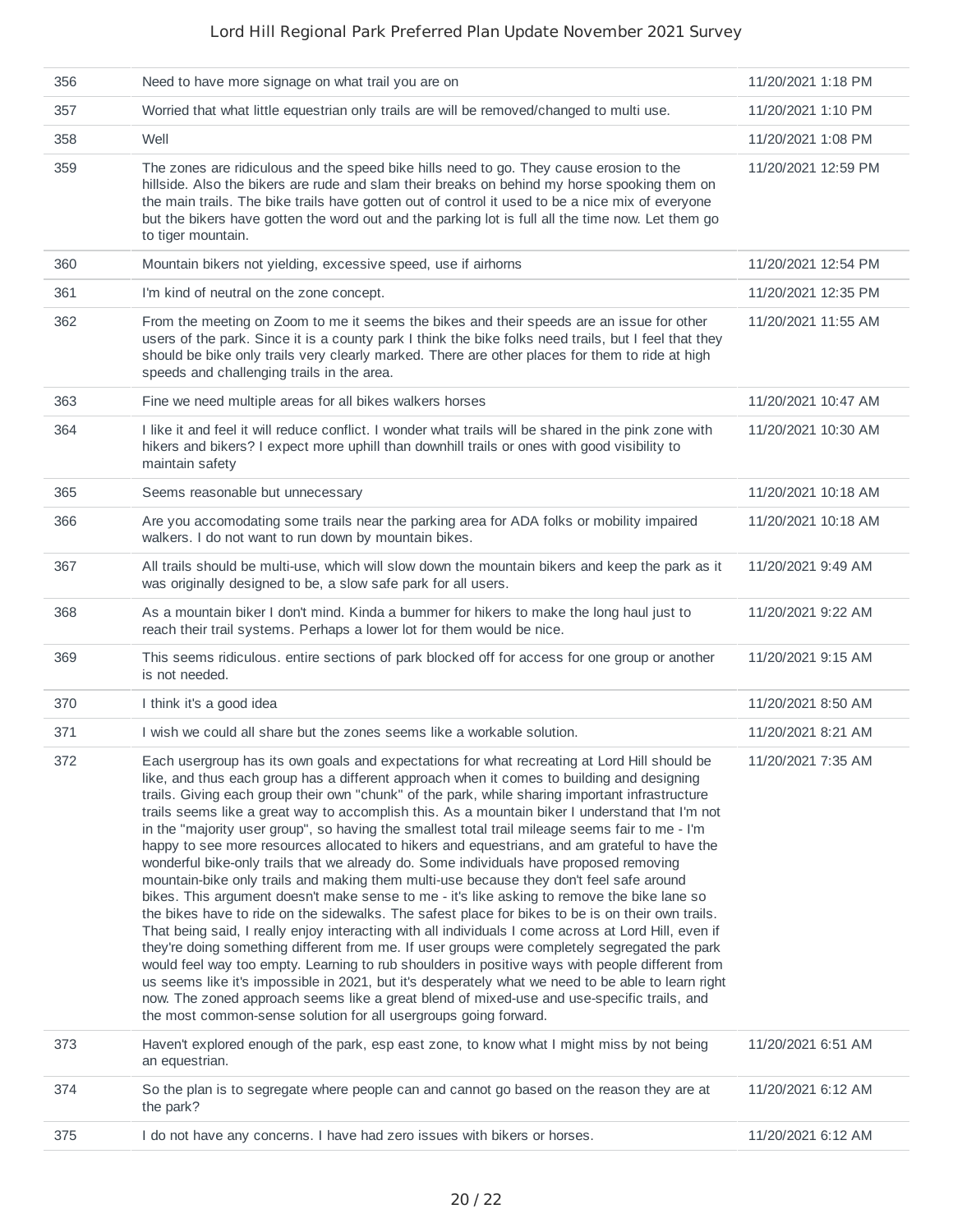| 376 | Multi use seems so much simpler model. The sound approach requires much more complexity<br>and ultimately will not solve much.                                                                                                                                                                                                                                                                   | 11/20/2021 5:50 AM  |
|-----|--------------------------------------------------------------------------------------------------------------------------------------------------------------------------------------------------------------------------------------------------------------------------------------------------------------------------------------------------------------------------------------------------|---------------------|
| 377 | Sounds about right for how people seem to use it. Is there any consideration for an off leash<br>dog area?                                                                                                                                                                                                                                                                                       | 11/19/2021 11:05 PM |
| 378 | I think it's a good compromise and really just want to see more mountain biking trails and<br>loops. I never ride horses and only very occasionally hike. I ride there weekly up until heavy<br>rain in November and start up again in march                                                                                                                                                     | 11/19/2021 10:19 PM |
| 379 | Seems like a good idea as long as groups respect the limits requested.                                                                                                                                                                                                                                                                                                                           | 11/19/2021 9:58 PM  |
| 380 | Looks good to me, as a MTB I want to work with all the other user to make sure we all have a<br>great experience in the park.                                                                                                                                                                                                                                                                    | 11/19/2021 9:19 PM  |
| 381 | All trails should be multi use. There shouldn't be any bike only trails. Bike only does not belong<br>in this park and never has, yet you continue to push this. Find another place for your bike park,<br>Lord Hill has always been meant to be a slow, quiet natural park. How many tax payer dollars<br>are you going to continue to waste on your "preferred plan" the majority do not want? | 11/19/2021 8:59 PM  |
| 382 | Looks like equestrians will get less area to use.                                                                                                                                                                                                                                                                                                                                                | 11/19/2021 8:41 PM  |
| 383 | These are great changes.                                                                                                                                                                                                                                                                                                                                                                         | 11/19/2021 8:07 PM  |
| 384 | I want to maintain accessibility, especially for foot traffic. I think most trails should be hiker-<br>friendly so everyone can enjoy them.                                                                                                                                                                                                                                                      | 11/19/2021 7:31 PM  |
| 385 | This plan looks fantastic - I will let you know - we have always been respectful to others as<br>mountain bikers. We have never had issues. I am OK with this proposal!                                                                                                                                                                                                                          | 11/19/2021 7:14 PM  |
| 386 | Seems to work. I've never had issues between mountain bikes and equestrians.                                                                                                                                                                                                                                                                                                                     | 11/19/2021 7:12 PM  |
| 387 | I'm fine with the horses and mountain bike separation ridding Areas and love lord hill's trails                                                                                                                                                                                                                                                                                                  | 11/19/2021 7:02 PM  |
| 388 | $\circledcirc$                                                                                                                                                                                                                                                                                                                                                                                   | 11/19/2021 7:00 PM  |
| 389 | Makes sense                                                                                                                                                                                                                                                                                                                                                                                      | 11/19/2021 6:58 PM  |
| 390 | The zone approach provides a safer experience for all. One of the reasons for my limited time<br>there is the lack of specified areas and poorly marked, unkept trails.                                                                                                                                                                                                                          | 11/19/2021 6:48 PM  |
| 391 | The zone approach seems to balance the needs of various user groups. As long as mountain<br>bikers have access to both parking lots and important locations like Beaver Lodge Pond and<br>Temple Pond.                                                                                                                                                                                           | 11/19/2021 6:40 PM  |
| 392 | I like the separation of zones. The growth of the area is going to require the park to evolve<br>safely- as much as I'd like for it to stay a complete sanctuary, the precedence is set for<br>recreational use.                                                                                                                                                                                 | 11/19/2021 6:39 PM  |
| 393 | Seems to be fair                                                                                                                                                                                                                                                                                                                                                                                 | 11/19/2021 6:36 PM  |
| 394 | The plan seems like a more than fair attempt to accommodate all user groups evenly even<br>though projected growth across all user groups is not likely to to equal. As a mountain biker it's<br>not ideal but I also don't expect it to get much better than this with the current conflicts<br>between user groups.                                                                            | 11/19/2021 6:35 PM  |
| 395 | I want fun mountain biking trails, and those are not a good place for horses, so separating<br>seems like the best option. Multi use trails for casual riding, exploring the park and getting to<br>the fun trails, where we can have one way downhill mountain bike trails.                                                                                                                     | 11/19/2021 6:33 PM  |
| 396 | Probably is the best approach.                                                                                                                                                                                                                                                                                                                                                                   | 11/19/2021 6:30 PM  |
| 397 | At a high level, I love the zoning philosophy. I think this empowers each user group to define<br>the recreational experience they want from the park.                                                                                                                                                                                                                                           | 11/19/2021 6:30 PM  |
| 398 | This is a good plan-it gives all users a chance to use the park in the way that they choose.                                                                                                                                                                                                                                                                                                     | 11/19/2021 6:26 PM  |
| 399 | If this means I won't crash because a horse is riding up Lower Springboard, great!                                                                                                                                                                                                                                                                                                               | 11/19/2021 6:18 PM  |
| 400 |                                                                                                                                                                                                                                                                                                                                                                                                  | 11/19/2021 6:17 PM  |
| 401 | It's a great idea to use zones to separate the groups! This way there can't be complaints from                                                                                                                                                                                                                                                                                                   | 11/19/2021 6:16 PM  |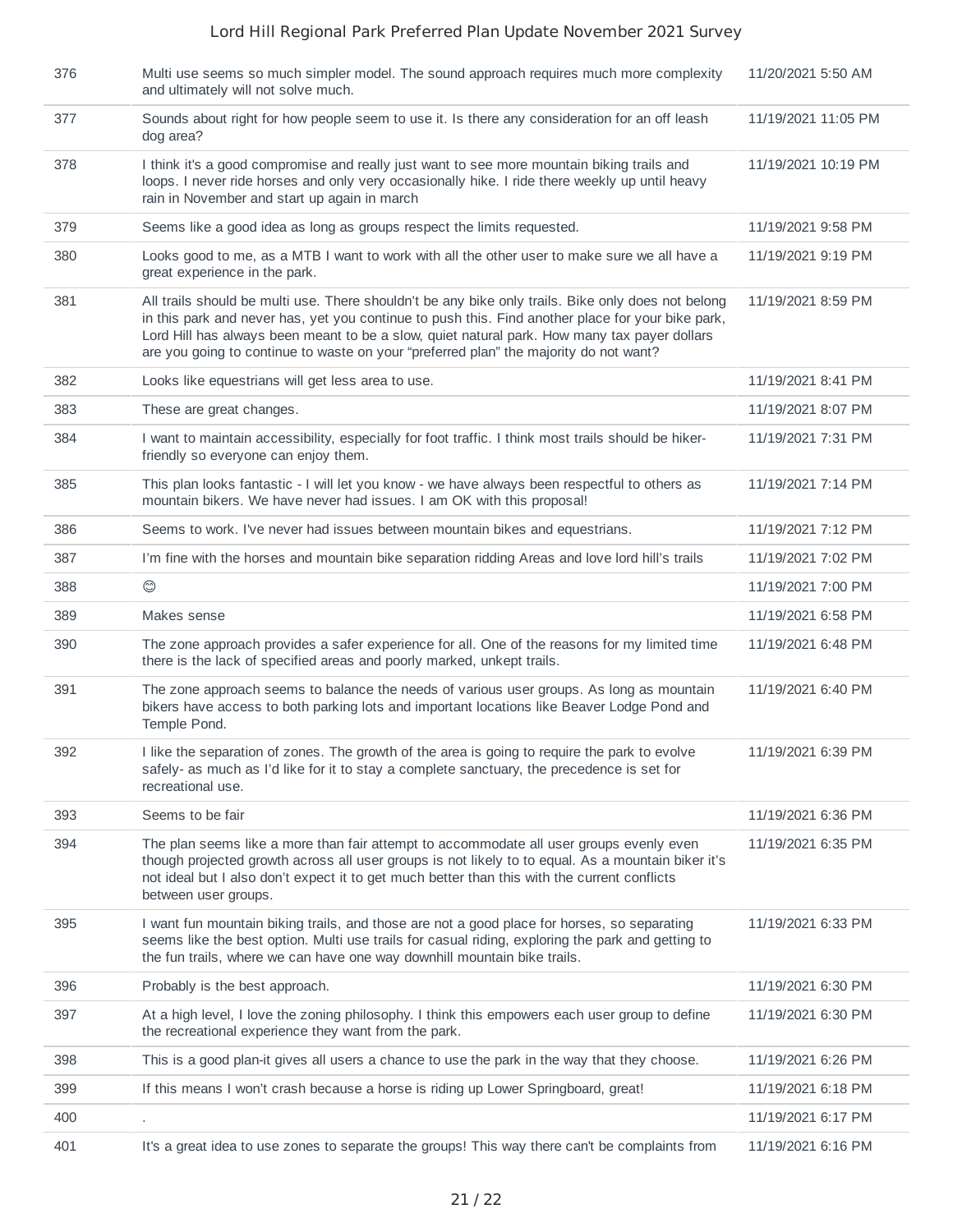|     | user groups                                                                                                                                                                                                                                                                                                                                                                                                                                                                                                                                                                                                                                                                                                                                                                                                                                                                           |                    |
|-----|---------------------------------------------------------------------------------------------------------------------------------------------------------------------------------------------------------------------------------------------------------------------------------------------------------------------------------------------------------------------------------------------------------------------------------------------------------------------------------------------------------------------------------------------------------------------------------------------------------------------------------------------------------------------------------------------------------------------------------------------------------------------------------------------------------------------------------------------------------------------------------------|--------------------|
| 402 | All zones should allow foot traffic. Don't believe parts if park should be restricted for people<br>who can't afford horses or expensive mountain bikes                                                                                                                                                                                                                                                                                                                                                                                                                                                                                                                                                                                                                                                                                                                               | 11/19/2021 5:52 PM |
| 403 | loved the zoned idea. I primarily hie right now, but also have a mountain bike and would like<br>to ride at Lord Hill. I'm a complete beginner and have been intimidated by the steep entrance to<br>the park, so I'm looking forward to the more gentle entrance that was talked about at the<br>meeting. I also like knowing the routes are intended to be for beginners and intermediate riders<br>and not some of the very advanced riding. I feel more comfortable trying it in zoned sections<br>where I know I won't run across any equestrian riders on certain trails since I will be distracted<br>trying to learn a new sport. When I'm on multi-use trails with equestrians I want to be able to<br>be aware that I may need to stop and adjust what I'm doing to be safe for for a horse & rider.<br>The separation of bikes & horses into zones makes that a lot easier | 11/19/2021 5:26 PM |
| 404 | Meh                                                                                                                                                                                                                                                                                                                                                                                                                                                                                                                                                                                                                                                                                                                                                                                                                                                                                   | 11/19/2021 5:24 PM |
| 405 | Too much mountain bike only                                                                                                                                                                                                                                                                                                                                                                                                                                                                                                                                                                                                                                                                                                                                                                                                                                                           | 11/19/2021 5:15 PM |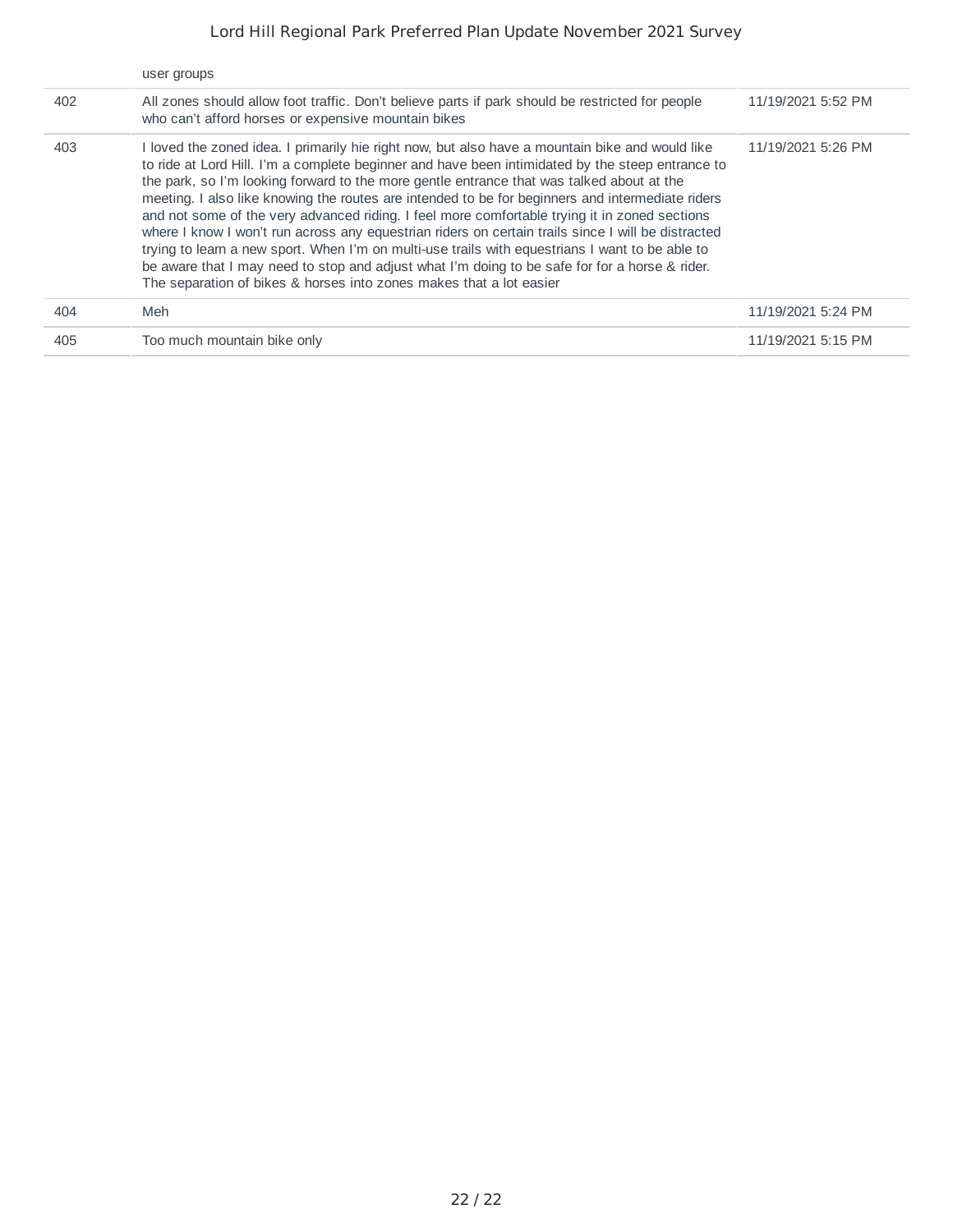# Q4 How do you feel the updated trail system meets the goals for the process? How do you feel the updated trail system does or does not address your concerns?

Answered: 336 Skipped: 366

| #  | <b>RESPONSES</b>                                                                                                                                                                                                                                                                                                                                                                                                                                                                                                                                                                                                                    | <b>DATE</b>         |
|----|-------------------------------------------------------------------------------------------------------------------------------------------------------------------------------------------------------------------------------------------------------------------------------------------------------------------------------------------------------------------------------------------------------------------------------------------------------------------------------------------------------------------------------------------------------------------------------------------------------------------------------------|---------------------|
| 1  | I believe the new system meets the goals. I would like to add there needs to be a safer way to<br>access the park for mountain bikers. The IMBA entrance that was worked on previously in<br>purple would be a good fit.                                                                                                                                                                                                                                                                                                                                                                                                            | 12/13/2021 8:36 AM  |
| 2  | Does not offer enough bike trails. Please involve Evergreen Mountain Bike Alliance.                                                                                                                                                                                                                                                                                                                                                                                                                                                                                                                                                 | 12/11/2021 7:14 PM  |
| 3  | The bike trails in the NW are steep and need to be restored to USFS trail standards. The<br>decommissioned hiker only trail (NW) near the white gate is a favorite with bicycles zooming<br>down into a more heavily used equestrian area. I would be a weekly equestrian rider instead of<br>an occasional due to safety concerns. More supervision is needed!                                                                                                                                                                                                                                                                     | 12/11/2021 8:45 AM  |
| 4  | It doesn't. Bikers are racing in the park and robbing the rest of us of our peaceful park. bikers<br>have taken away our trails and taken away our ability to safely enjoy the park.                                                                                                                                                                                                                                                                                                                                                                                                                                                | 12/10/2021 10:45 PM |
| 5  | It appears that not enough mountain bike only trails are being considered or planned for.                                                                                                                                                                                                                                                                                                                                                                                                                                                                                                                                           | 12/10/2021 4:41 PM  |
| 6  | It doesn't address off leash dogs or high speed bikers on equestrian trails. Our trails need to be<br>away from high use dog areas.                                                                                                                                                                                                                                                                                                                                                                                                                                                                                                 | 12/10/2021 4:03 PM  |
| 7  | I'm concerned about equestrian access. There are trails "proposed" for equestrian access, but<br>is there a time table for actually developing them? In the meantime, and perhaps forever,<br>equestrians would have to use multiuser trails which pose dangers at intersections etc.                                                                                                                                                                                                                                                                                                                                               | 12/10/2021 3:54 PM  |
| 8  | Looks good                                                                                                                                                                                                                                                                                                                                                                                                                                                                                                                                                                                                                          | 12/10/2021 10:14 AM |
| 9  | The bike trails have already been built, Parks needs to approve the construction and<br>maintenance of the hiking and equestrian trails,                                                                                                                                                                                                                                                                                                                                                                                                                                                                                            | 12/10/2021 10:12 AM |
| 10 | Keep the wild trails wild.                                                                                                                                                                                                                                                                                                                                                                                                                                                                                                                                                                                                          | 12/10/2021 7:15 AM  |
| 11 | Limiting the use of areas of the park beyond it's current state will reduce the enjoyment of Lord<br>Hill park.                                                                                                                                                                                                                                                                                                                                                                                                                                                                                                                     | 12/10/2021 5:54 AM  |
| 12 | Okay so far                                                                                                                                                                                                                                                                                                                                                                                                                                                                                                                                                                                                                         | 12/10/2021 5:17 AM  |
| 13 | Does not address my concerns. Trails taken over and re-constructed by bikers for their own<br>use, should not be awarded as bike only. Poached trails should be disassembled and returned<br>to multiuse without berms, jumps and attractions. When hiking, I don't need berms or jumps to<br>keep me safely walking on the trails. Many of these trails are now unrecognizable since<br>modification during the moratorium. "Equestrian" area has a lot of "proposed" mileage. Not<br>actual built trail.                                                                                                                          | 12/10/2021 1:45 AM  |
| 14 | It seems okay, as long as the insensitive high speed bikers stay on their designated trails and<br>STAY OUT OF THE EQUESTRIAN parking and designated areas. I have friends whose horses<br>have been terrorized, creating unsafe conditions for the horses AND their riders.                                                                                                                                                                                                                                                                                                                                                        | 12/9/2021 11:38 PM  |
| 15 | My primary concern is the unspoiled beauty and solitude of the park is being jeopardized by a<br>group of non-County residents who want to turn it into a bike park like they have done in<br>Redmond and other areas. Park officials have allowed their friends unfettered access to the<br>park that has been denied to others. There is an agenda here, please stop looking the other<br>way and take a walk in the park and see what is happening. Our local "treasure" is not up for<br>grabs to the highest bidder special interest group. I do not want to be segregated in a place<br>where ALL should be welcome and safe. | 12/9/2021 9:26 PM   |
| 16 | I do not like it. I have been hiking at LHRP for over 20 years. It used to be a very nice place to<br>get away for a few hours that is close by and convenient. It had that "wilderness" feeling to it.                                                                                                                                                                                                                                                                                                                                                                                                                             | 12/9/2021 8:02 PM   |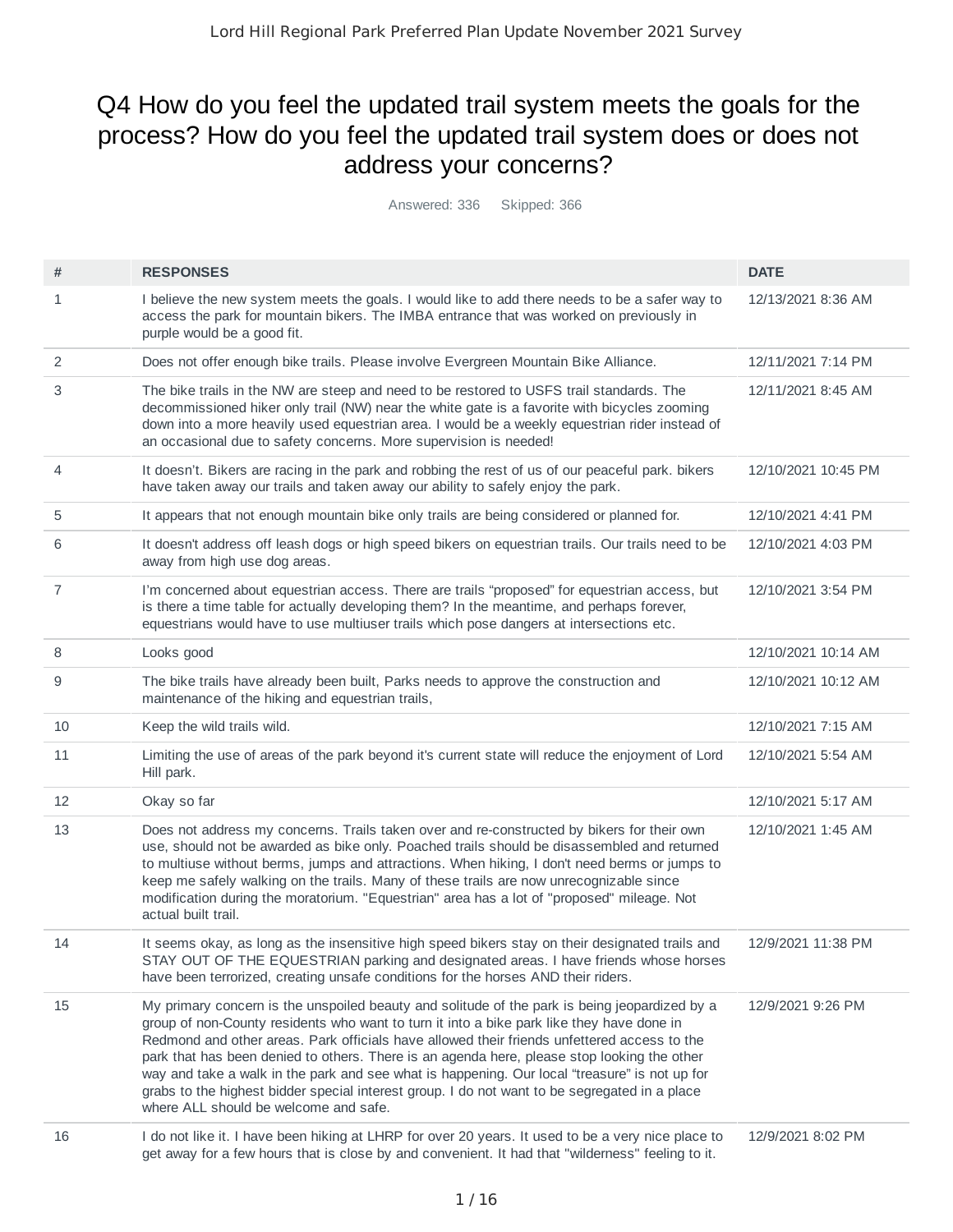Many trails that I particularly enjoyed, i.e. Upper and Lower Springboard in either direction. Narrow trails that used to wind and pass between trees (trees that have been removed to provide better access for bikes) but are now One Way groomed tracks that have banked curves and man- made jumps that are no longer particularly conducive for pedestrians. I do not feel safe walking with my back to approaching fast moving mountain bikes. I also do not appreciate the fact that areas of LHRP that I have enjoyed for many years have been taken away.

| 17 | The downhill bike trails need to be removed for safety reasons. All the users in this park<br>should be traveling at about the same speed. High speed bikes don't belong around the<br>families that hike here or horses. I have talked with parents that no longer use parts of the park<br>because they have had near misses with the bikes.                                                                                                                                                                                                                                                                                             | 12/9/2021 7:32 PM  |
|----|--------------------------------------------------------------------------------------------------------------------------------------------------------------------------------------------------------------------------------------------------------------------------------------------------------------------------------------------------------------------------------------------------------------------------------------------------------------------------------------------------------------------------------------------------------------------------------------------------------------------------------------------|--------------------|
| 18 | It needscto keep bikers away from hikers and horses. There needs to be open maintained<br>traiks to the tiver for hiking and fishing. Horses and bikes do not belong near the river                                                                                                                                                                                                                                                                                                                                                                                                                                                        | 12/9/2021 5:34 PM  |
| 19 | It is a great improvement to what is in place now.                                                                                                                                                                                                                                                                                                                                                                                                                                                                                                                                                                                         | 12/9/2021 4:29 PM  |
| 20 | I feel the updated trail system meets my concerns and the goals of the process                                                                                                                                                                                                                                                                                                                                                                                                                                                                                                                                                             | 12/9/2021 3:57 PM  |
| 21 | Meets goals                                                                                                                                                                                                                                                                                                                                                                                                                                                                                                                                                                                                                                | 12/9/2021 2:08 PM  |
| 22 | Gives bikes priority over pedestrian and equestrian uses                                                                                                                                                                                                                                                                                                                                                                                                                                                                                                                                                                                   | 12/9/2021 1:14 PM  |
| 23 | My concerns are addressed by the updated trail system.                                                                                                                                                                                                                                                                                                                                                                                                                                                                                                                                                                                     | 12/9/2021 12:50 PM |
| 24 | The limit of 32 miles of trails total for all user groups makes sense. Because the overall biker<br>trail mileage has already been constructed, the next priority MUST BE approval and<br>construction of the proposed equestrian and hiker trails to meet their agreed upon mileage.                                                                                                                                                                                                                                                                                                                                                      | 12/9/2021 11:18 AM |
| 25 | Bike only trails/jumps/berms should not be a part of the trail design. All trails should be<br>maintained in a way that is usable and accessible by the most common user - pedestrians.<br>High speed use by ANY user group should be discouraged/prevented by thoughtful trail design.                                                                                                                                                                                                                                                                                                                                                    | 12/9/2021 11:10 AM |
| 26 | Seems to meet the goals of the process and adequately addresses concerns (of preventing<br>too much radical mountain biking near hikers, horses, etc.).                                                                                                                                                                                                                                                                                                                                                                                                                                                                                    | 12/9/2021 10:10 AM |
| 27 | Once again-the plan does not solve the problem with of safety - we need to slow down the<br>bikers                                                                                                                                                                                                                                                                                                                                                                                                                                                                                                                                         | 12/9/2021 9:35 AM  |
| 28 | It will be a challenge to make ALL Groups, Individuals @ Happy!                                                                                                                                                                                                                                                                                                                                                                                                                                                                                                                                                                            | 12/9/2021 6:41 AM  |
| 29 | More trails are always good, but be able to maintain them is always a challenge.                                                                                                                                                                                                                                                                                                                                                                                                                                                                                                                                                           | 12/9/2021 5:54 AM  |
| 30 | I am concerned about safety. Why is there no ranger in the park enforcing the rules of the<br>trails? Numerous issues of bikes where they don't belong, off leash dogs, parking in equestrian<br>lot when shouldn't be, trail maintenance for safety/visability, bikes have trails that were not<br>built to standards, and being cultivated to add speed, which goes against what was to be the<br>nature of the park.                                                                                                                                                                                                                    | 12/8/2021 10:46 PM |
| 31 | I don't. All trails must be open to hikers. No bike only trails. Signs without enforcement don't<br>seem to be helping with safety in the park. The bike only trails are damaging the terrain and<br>creating hazards for hikers and wildlife.                                                                                                                                                                                                                                                                                                                                                                                             | 12/8/2021 9:00 PM  |
| 32 | It is an abstraction, and probably the best that can be done. However people do not behave<br>abstractly, they behave personally and often selfishly. Bikers have a mentality often that<br>precludes generosity. That is why they ride bikes instead of walking! You are overlooking the<br>personality types that are drawn to such activities. They conflict with hikers and horse riders.<br>Why not give them their own park. They are the reason for all of this trouble in the first place! If<br>there were no major biker interests in the park, would you even need to have this questionnaire<br>or this long planning process? | 12/8/2021 7:27 PM  |
| 33 | the high speed bike trails and the bike only trails will significantly change the character of the<br>park. I m not happy about that                                                                                                                                                                                                                                                                                                                                                                                                                                                                                                       | 12/8/2021 4:16 PM  |
| 34 | The plan doesn't address safety. Trail designs and signs help but don't solve the problem of<br>high-speed bikers who are not adjusting their speed or etiquette on shared trails. Restore bike<br>trails to USFS standards and continue to allow hikers on all trails. No bike-only trails. No one-<br>way trail The main trail entrance should be rerouted around the current steep area and back to<br>the boardwalks. There's ADA parking in the horse lot, and it's rarely used. Abandon the plan to                                                                                                                                  | 12/8/2021 3:19 PM  |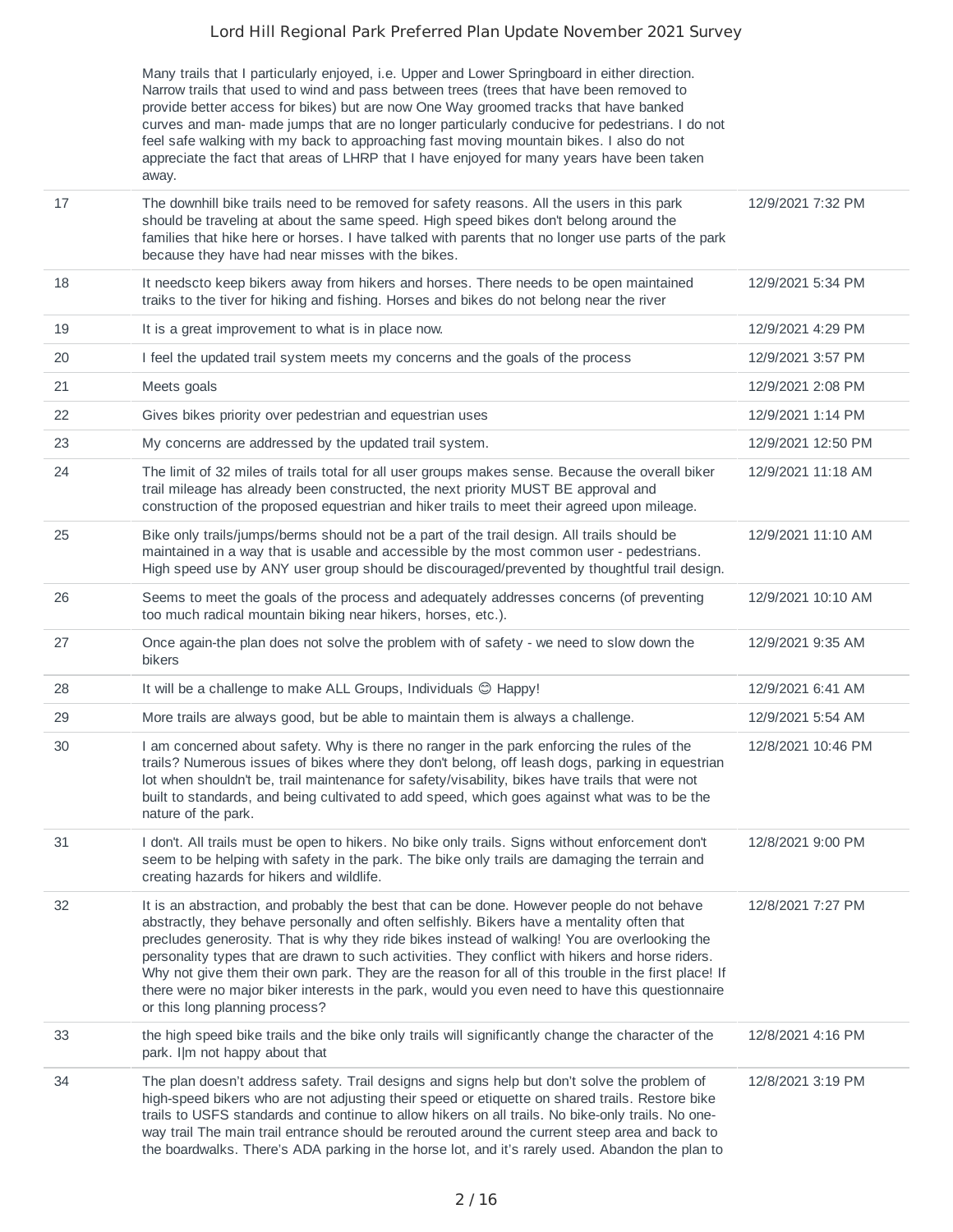bring the main trail along the equestrian lot. It would result in dogs off leash running around the fence and charging horses in the lot and on the trail. Dogs will charge horses coming up the narrow equestrian bypass trail. Accidents have occurred in the park from off-leash dogs running at horses. This plan also would exacerbate the problem of high-speed bikes coming through the equestrian gate toward horses who are entering the trail. Restore Ewe Tube, 12th Gear and a section of Red Barn to multi-use.

| 35 | I agree with the updated trail system as long as it meets the safety of all concerned.                                                                                                                                                                                                                                                                                                                                                                                                                                                                                                                                                                                                                                                                                                                                                                                                                                                                                                                                                                                                                                                                                            | 12/8/2021 12:47 PM |
|----|-----------------------------------------------------------------------------------------------------------------------------------------------------------------------------------------------------------------------------------------------------------------------------------------------------------------------------------------------------------------------------------------------------------------------------------------------------------------------------------------------------------------------------------------------------------------------------------------------------------------------------------------------------------------------------------------------------------------------------------------------------------------------------------------------------------------------------------------------------------------------------------------------------------------------------------------------------------------------------------------------------------------------------------------------------------------------------------------------------------------------------------------------------------------------------------|--------------------|
| 36 | Main concern in the past has been bikers "blowing thru" onto trails used by hikers, equestrians.                                                                                                                                                                                                                                                                                                                                                                                                                                                                                                                                                                                                                                                                                                                                                                                                                                                                                                                                                                                                                                                                                  | 12/7/2021 7:33 PM  |
| 37 | I feel there could be more wiggle room for "sanctioned only" trail projects for the recreational<br>groups that ask since only 75% of the park is being used.                                                                                                                                                                                                                                                                                                                                                                                                                                                                                                                                                                                                                                                                                                                                                                                                                                                                                                                                                                                                                     | 12/7/2021 7:33 PM  |
| 38 | Need equestrian access to river                                                                                                                                                                                                                                                                                                                                                                                                                                                                                                                                                                                                                                                                                                                                                                                                                                                                                                                                                                                                                                                                                                                                                   | 12/7/2021 6:34 PM  |
| 39 | Seems to meet the goals.                                                                                                                                                                                                                                                                                                                                                                                                                                                                                                                                                                                                                                                                                                                                                                                                                                                                                                                                                                                                                                                                                                                                                          | 12/7/2021 1:43 PM  |
| 40 | All groups except bikers are compatible and safe together. Biking should be prohibited in the<br>park.                                                                                                                                                                                                                                                                                                                                                                                                                                                                                                                                                                                                                                                                                                                                                                                                                                                                                                                                                                                                                                                                            | 12/7/2021 11:41 AM |
| 41 | It appears to be a good plan that addresses the safety concerns of bike/horse collisions.                                                                                                                                                                                                                                                                                                                                                                                                                                                                                                                                                                                                                                                                                                                                                                                                                                                                                                                                                                                                                                                                                         | 12/7/2021 8:51 AM  |
| 42 | Mtb trail down shouldn't allow hikers. Every time I ride on upper or lower springboard, I need to<br>do harsh braking to avoid hitting a hiker going up the hill. Also, I would like to see a no-horse<br>trail for going up to the trail beginning.                                                                                                                                                                                                                                                                                                                                                                                                                                                                                                                                                                                                                                                                                                                                                                                                                                                                                                                              | 12/6/2021 8:16 PM  |
| 43 | Meets the goals Meets my needs                                                                                                                                                                                                                                                                                                                                                                                                                                                                                                                                                                                                                                                                                                                                                                                                                                                                                                                                                                                                                                                                                                                                                    | 12/6/2021 6:13 PM  |
| 44 | I like the updated trail system. I think it promotes safety and a shared use of the park.                                                                                                                                                                                                                                                                                                                                                                                                                                                                                                                                                                                                                                                                                                                                                                                                                                                                                                                                                                                                                                                                                         | 12/6/2021 6:10 PM  |
| 45 | Feel that the bike riders are taking over & the other groups ie equestrians are getting the short<br>end of the deal.                                                                                                                                                                                                                                                                                                                                                                                                                                                                                                                                                                                                                                                                                                                                                                                                                                                                                                                                                                                                                                                             | 12/6/2021 5:42 PM  |
| 46 | Decommissioning pond loop doesn't make sense it can be hiker only with minimum<br>maintenance. Generally, I think that the proposal looks to increase density in the park which I<br>think will ultimately make it less and less appealing. You have dangerous intersections where<br>bike only loop intersects hiker trails. I do think that the proposed equestrian hiker trails toward<br>bald hill are a good idea because this part of the park is not overrun with trails yet, although<br>still has reasonable access for people with reasonable path finding skills. Aside from<br>maintaining bridges and downed trees, in general I believe there is far too much focus on<br>developing/building trails instead let the park stay more natural, let horses/bikes stay on the<br>bigger road like paths, and stop developing. Just to basic maintenance. Having spent time in<br>the park for the last 30 years, I would say this last period creating paths optimized for bikes is<br>the one that has detracted the most from the experience in the park. BTW, I love to take my<br>mountain bike there. This has gone too far and is removing the natural wild feel. | 12/6/2021 4:54 PM  |
| 47 | Concerns have been addressed, but implemented plans will be challenging.                                                                                                                                                                                                                                                                                                                                                                                                                                                                                                                                                                                                                                                                                                                                                                                                                                                                                                                                                                                                                                                                                                          | 12/6/2021 3:47 PM  |
| 48 | the trail system looks ok - how will it be monitored? how will parking be monitored? often the<br>equestrian parking area is full of single vehicles                                                                                                                                                                                                                                                                                                                                                                                                                                                                                                                                                                                                                                                                                                                                                                                                                                                                                                                                                                                                                              | 12/6/2021 3:43 PM  |
| 49 | I would reiterate the my belief that having biker only trials will reduce peoples awareness and<br>caution with other users. Part of the character of the park is mutual respect and enjoyment of<br>nature. We don't completely solve the issue of lack of respect by attempting to separate<br>people. By limiting certain groups to specific trails, it significantly reduces the route options for<br>people that use a large portion of the park and visit frequently enough to want some variety.                                                                                                                                                                                                                                                                                                                                                                                                                                                                                                                                                                                                                                                                           | 12/6/2021 3:02 PM  |
| 50 | Too many trails have been developed specifically for high speed biking. At least one trail,<br>called Rogue Knights, was built without County approval and runs through wetland. That trail<br>and other exclusively for hi speed biking should be reclaimed for multi use.                                                                                                                                                                                                                                                                                                                                                                                                                                                                                                                                                                                                                                                                                                                                                                                                                                                                                                       | 12/6/2021 12:43 PM |
| 51 | Too many multi-use trails. Bakers have shown they will not slow down to a safe speed when<br>near other people or horses, thus they should only be allowed on bike-only trails.                                                                                                                                                                                                                                                                                                                                                                                                                                                                                                                                                                                                                                                                                                                                                                                                                                                                                                                                                                                                   | 12/6/2021 10:31 AM |
| 52 | That changes should be implemented in stages. Working with public also.                                                                                                                                                                                                                                                                                                                                                                                                                                                                                                                                                                                                                                                                                                                                                                                                                                                                                                                                                                                                                                                                                                           | 12/6/2021 10:02 AM |
| 53 | I love options for cutting back if you feel that you've extended beyond your ability that day.                                                                                                                                                                                                                                                                                                                                                                                                                                                                                                                                                                                                                                                                                                                                                                                                                                                                                                                                                                                                                                                                                    | 12/6/2021 8:58 AM  |
| 54 | The amount of multi-use trail is good. There is enough multi-use trail to access the whole park<br>and to travel through the park end-to-end by bike, horse, or foot.                                                                                                                                                                                                                                                                                                                                                                                                                                                                                                                                                                                                                                                                                                                                                                                                                                                                                                                                                                                                             | 12/6/2021 8:54 AM  |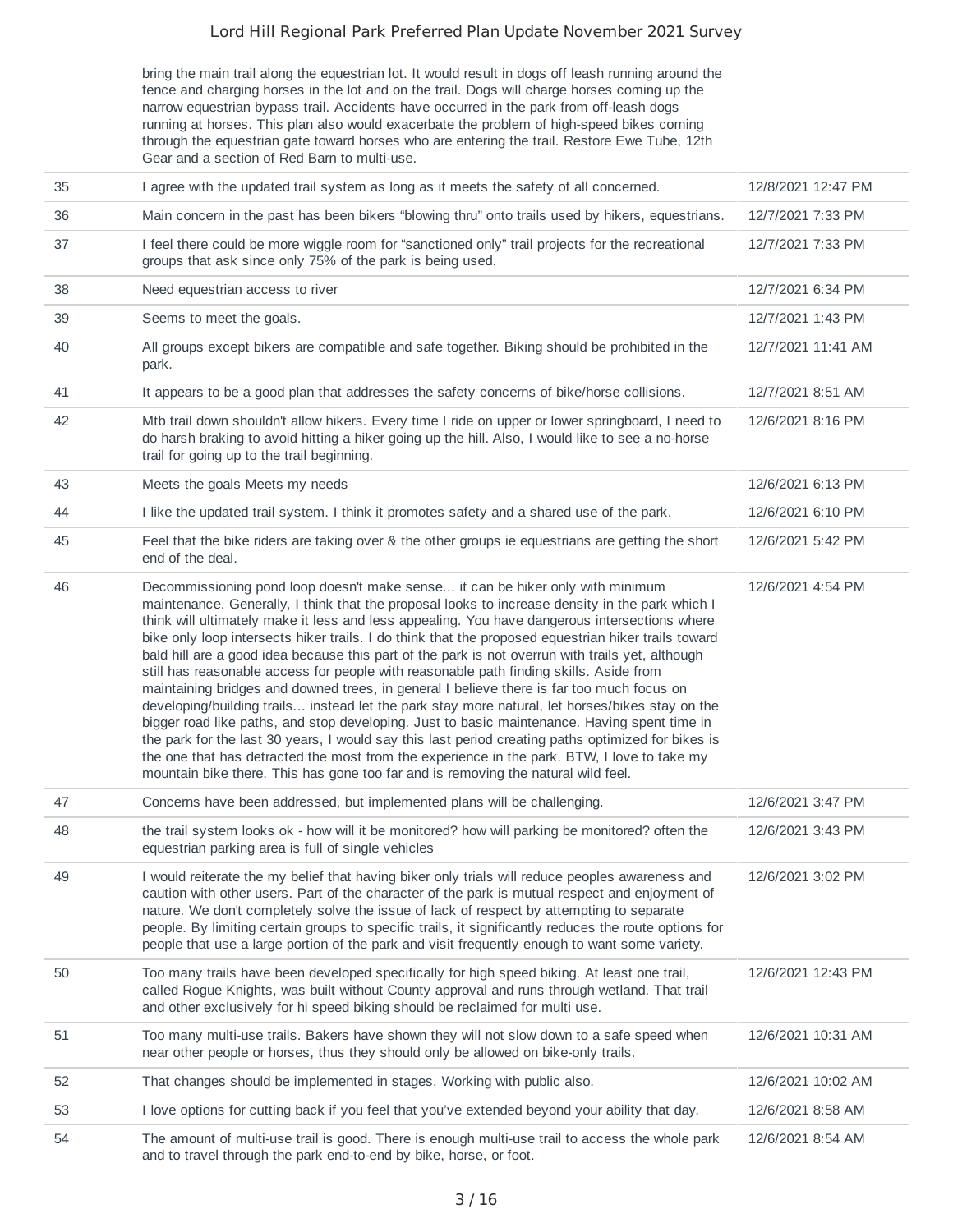| 55 | The dedicated hiking trails are given the least consideration. The updated trail system is wholly<br>inadequate.                                                                                                                                                                                                                                                                                                                                                                                                                                                                                                                                                                                                                                                                                                                                                                                                                                                                                                                                                                                                                                                                                                                                                                                                                                                                                                                                                                                                                                                                                                                                                                                                                                                                                                                                                                                         | 12/6/2021 7:38 AM  |
|----|----------------------------------------------------------------------------------------------------------------------------------------------------------------------------------------------------------------------------------------------------------------------------------------------------------------------------------------------------------------------------------------------------------------------------------------------------------------------------------------------------------------------------------------------------------------------------------------------------------------------------------------------------------------------------------------------------------------------------------------------------------------------------------------------------------------------------------------------------------------------------------------------------------------------------------------------------------------------------------------------------------------------------------------------------------------------------------------------------------------------------------------------------------------------------------------------------------------------------------------------------------------------------------------------------------------------------------------------------------------------------------------------------------------------------------------------------------------------------------------------------------------------------------------------------------------------------------------------------------------------------------------------------------------------------------------------------------------------------------------------------------------------------------------------------------------------------------------------------------------------------------------------------------|--------------------|
| 56 | I think it's great.                                                                                                                                                                                                                                                                                                                                                                                                                                                                                                                                                                                                                                                                                                                                                                                                                                                                                                                                                                                                                                                                                                                                                                                                                                                                                                                                                                                                                                                                                                                                                                                                                                                                                                                                                                                                                                                                                      | 12/5/2021 10:18 PM |
| 57 | Please leave the park as is. There is no reason to continually build more trails.                                                                                                                                                                                                                                                                                                                                                                                                                                                                                                                                                                                                                                                                                                                                                                                                                                                                                                                                                                                                                                                                                                                                                                                                                                                                                                                                                                                                                                                                                                                                                                                                                                                                                                                                                                                                                        | 12/5/2021 9:36 PM  |
| 58 | Improve safety through trail design and wayfinding (likely signs) be more specific on<br>emergency and safety issues being addressed. What are you going to do for emergency<br>services. Have a ranger on site? Have accountability to users who where attacked by off leash<br>dogs? How are you planning to do this? What new services will be put in place ?                                                                                                                                                                                                                                                                                                                                                                                                                                                                                                                                                                                                                                                                                                                                                                                                                                                                                                                                                                                                                                                                                                                                                                                                                                                                                                                                                                                                                                                                                                                                         | 12/5/2021 9:28 PM  |
| 59 | There definitely needs to be more signs and markers in order for users to know where they are<br>and articulate their location in case of an emergency.                                                                                                                                                                                                                                                                                                                                                                                                                                                                                                                                                                                                                                                                                                                                                                                                                                                                                                                                                                                                                                                                                                                                                                                                                                                                                                                                                                                                                                                                                                                                                                                                                                                                                                                                                  | 12/5/2021 9:21 PM  |
| 60 | Looks like way less bike trails and that's concerning.                                                                                                                                                                                                                                                                                                                                                                                                                                                                                                                                                                                                                                                                                                                                                                                                                                                                                                                                                                                                                                                                                                                                                                                                                                                                                                                                                                                                                                                                                                                                                                                                                                                                                                                                                                                                                                                   | 12/5/2021 8:07 PM  |
| 61 | Hiker/ equestrian only.                                                                                                                                                                                                                                                                                                                                                                                                                                                                                                                                                                                                                                                                                                                                                                                                                                                                                                                                                                                                                                                                                                                                                                                                                                                                                                                                                                                                                                                                                                                                                                                                                                                                                                                                                                                                                                                                                  | 12/5/2021 6:06 PM  |
| 62 | I don't think it will make any difference. People will get lost and on wrong trail, bikers will go<br>where they want due to trail limitation. Equestrians will likely be the only ones limiting their trail<br>usage in order to avoid bikers                                                                                                                                                                                                                                                                                                                                                                                                                                                                                                                                                                                                                                                                                                                                                                                                                                                                                                                                                                                                                                                                                                                                                                                                                                                                                                                                                                                                                                                                                                                                                                                                                                                           | 12/5/2021 4:13 PM  |
| 63 | This looks alright. Last question box I answered with more detail.                                                                                                                                                                                                                                                                                                                                                                                                                                                                                                                                                                                                                                                                                                                                                                                                                                                                                                                                                                                                                                                                                                                                                                                                                                                                                                                                                                                                                                                                                                                                                                                                                                                                                                                                                                                                                                       | 12/5/2021 4:00 PM  |
| 64 | How does this slow down high speed bicycles                                                                                                                                                                                                                                                                                                                                                                                                                                                                                                                                                                                                                                                                                                                                                                                                                                                                                                                                                                                                                                                                                                                                                                                                                                                                                                                                                                                                                                                                                                                                                                                                                                                                                                                                                                                                                                                              | 12/5/2021 1:47 PM  |
| 65 | I feel as though our opportunity to ride safely as an ADA rider is impacted by the use of high<br>speed bikers.                                                                                                                                                                                                                                                                                                                                                                                                                                                                                                                                                                                                                                                                                                                                                                                                                                                                                                                                                                                                                                                                                                                                                                                                                                                                                                                                                                                                                                                                                                                                                                                                                                                                                                                                                                                          | 12/5/2021 11:30 AM |
| 66 | Sure good fine.                                                                                                                                                                                                                                                                                                                                                                                                                                                                                                                                                                                                                                                                                                                                                                                                                                                                                                                                                                                                                                                                                                                                                                                                                                                                                                                                                                                                                                                                                                                                                                                                                                                                                                                                                                                                                                                                                          | 12/5/2021 11:20 AM |
| 67 | I don't like that I can't avoid bikes altogether. In order to access the equestrian trails, Ihave to<br>use the multi use trail.                                                                                                                                                                                                                                                                                                                                                                                                                                                                                                                                                                                                                                                                                                                                                                                                                                                                                                                                                                                                                                                                                                                                                                                                                                                                                                                                                                                                                                                                                                                                                                                                                                                                                                                                                                         | 12/5/2021 9:43 AM  |
| 68 | I think the updated trail system best addresses my concerns.                                                                                                                                                                                                                                                                                                                                                                                                                                                                                                                                                                                                                                                                                                                                                                                                                                                                                                                                                                                                                                                                                                                                                                                                                                                                                                                                                                                                                                                                                                                                                                                                                                                                                                                                                                                                                                             | 12/5/2021 9:42 AM  |
| 69 | I believe the plan is a start, but it doesn't address that ALL the trails be up to USFS standards<br>because it is allowing partitioning the trails for specific users which will inherently allow<br>bicyclists or equestrians to take it upon themselves to speed, and users to "unleash" a their<br>dogs, especially if rules are not enforced. What happens if, even with signage, someone gets<br>lost and the trail is not open to all user groups because it's only been made safe one user<br>type? Search party on bicycle or on horse might be helpful, but because the footing or the trail<br>wasn't "made safe" tor all user types, those kind of searches wouldn't be possible. Two<br>summers ago, some friends of mine had to call me to come find them because they were lost<br>and didn't know how to get back to the lot. I had to go on foot because I didn't know what part<br>of the trail they were on and my horse isn't allowed on some of those trails because it isn't<br>safe for that type of user. It was dark by the time I found them because I was on foot. They<br>had toddlers who needed to be carried and an older gentleman who was having difficulty<br>navigating in the dark. If I had been able to go on my horse and use all the trails I could have<br>found them faster and been able to lead my horses on foot, so they could carry Grandpa and<br>the Littles on horseback. Granted, they got lost because there wasn't adequate signage, but<br>the truth is, not everyone will be able to understand the signage and there is bound to be<br>someone who gets lost. It's important to make the trails accessible by all, if not for pleasure,<br>for at least necessity. And if we have to do it for necessity, why not open it up for all for<br>pleasure too. It will keep everyone accountable for doing their part and being responsible<br>users. | 12/5/2021 8:36 AM  |
| 70 | Can't really tell from the maps. As an equestrian, those high speed bike trails that intersect<br>equestrian/hiking trails scare the pants off me.                                                                                                                                                                                                                                                                                                                                                                                                                                                                                                                                                                                                                                                                                                                                                                                                                                                                                                                                                                                                                                                                                                                                                                                                                                                                                                                                                                                                                                                                                                                                                                                                                                                                                                                                                       | 12/5/2021 8:09 AM  |
| 71 | The updated trail system addresses the goals of the preferred plan process. Again, doesn't<br>address the issue of enforcement. One ranger station at the entrance would greatly reduce<br>violations and contribute to an increased enjoyment and sense of security by all users.<br>\$41,352 - \$74,604 should be easily absorbed by budgets due to increased county revenues.                                                                                                                                                                                                                                                                                                                                                                                                                                                                                                                                                                                                                                                                                                                                                                                                                                                                                                                                                                                                                                                                                                                                                                                                                                                                                                                                                                                                                                                                                                                         | 12/5/2021 6:09 AM  |
| 72 | It does not address any of my concerns. The LACK OF OVERSIGHT is the main problem.                                                                                                                                                                                                                                                                                                                                                                                                                                                                                                                                                                                                                                                                                                                                                                                                                                                                                                                                                                                                                                                                                                                                                                                                                                                                                                                                                                                                                                                                                                                                                                                                                                                                                                                                                                                                                       | 12/5/2021 6:07 AM  |
| 73 | The concerns are safety and no amount of segregation of activity will work in the same park.                                                                                                                                                                                                                                                                                                                                                                                                                                                                                                                                                                                                                                                                                                                                                                                                                                                                                                                                                                                                                                                                                                                                                                                                                                                                                                                                                                                                                                                                                                                                                                                                                                                                                                                                                                                                             | 12/5/2021 5:30 AM  |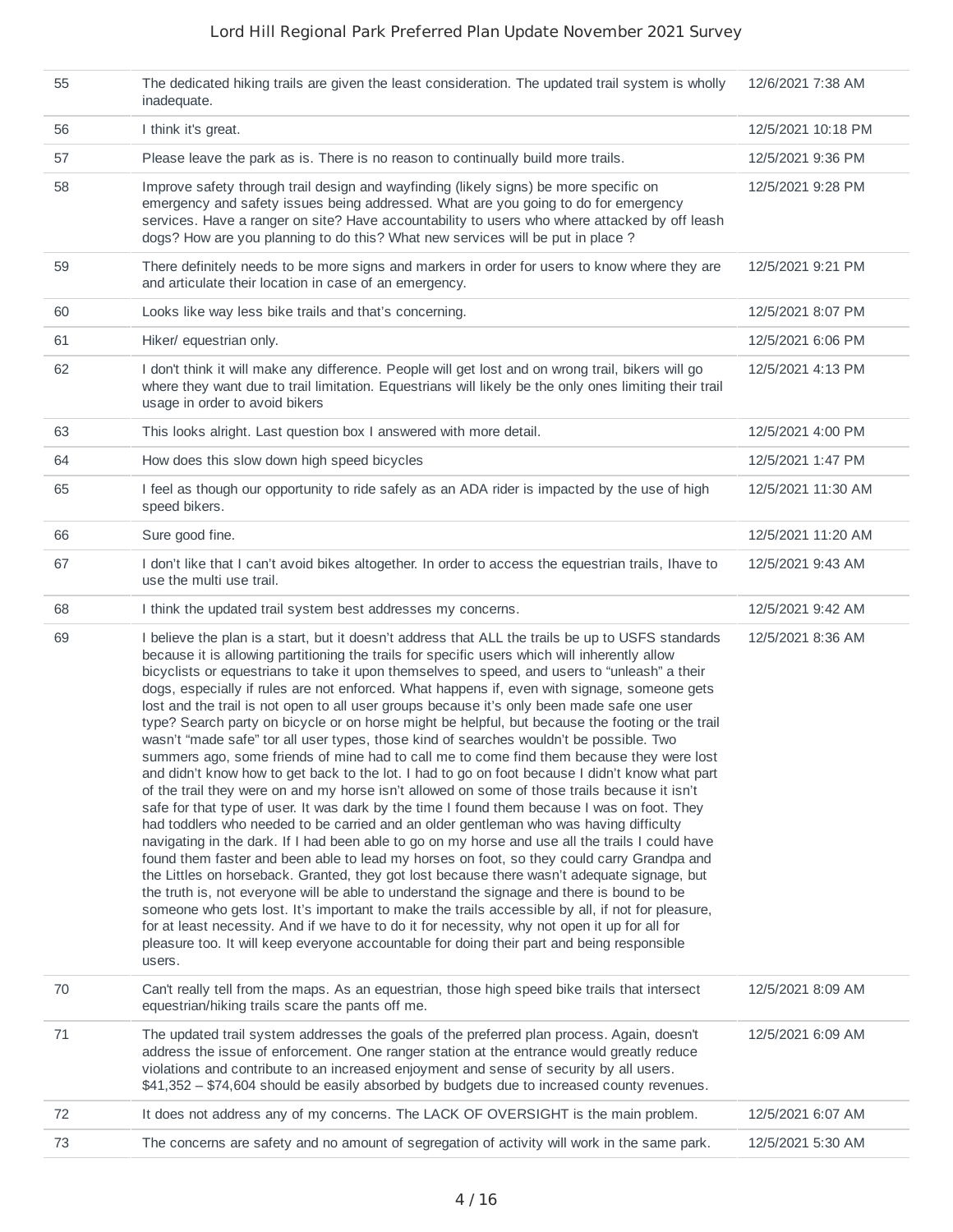| 74  | We have to share trails and be safe. Just keep it slow and open to all                                                                                                                                                                                                                                                                                                                                                                                                                                                                                                                     | 12/4/2021 9:28 PM  |
|-----|--------------------------------------------------------------------------------------------------------------------------------------------------------------------------------------------------------------------------------------------------------------------------------------------------------------------------------------------------------------------------------------------------------------------------------------------------------------------------------------------------------------------------------------------------------------------------------------------|--------------------|
| 75  | It's going to be difficult to address conflict without constant monitoring by park staff                                                                                                                                                                                                                                                                                                                                                                                                                                                                                                   | 12/4/2021 9:01 PM  |
| 76  | We can share the park as long as there is proper signage.                                                                                                                                                                                                                                                                                                                                                                                                                                                                                                                                  | 12/4/2021 6:47 PM  |
| 77  | Ok                                                                                                                                                                                                                                                                                                                                                                                                                                                                                                                                                                                         | 12/4/2021 6:40 PM  |
| 78  | I feel it does.                                                                                                                                                                                                                                                                                                                                                                                                                                                                                                                                                                            | 12/4/2021 6:39 PM  |
| 79  | Yes, it meets the goals laid out for the process and addresses my concerns.                                                                                                                                                                                                                                                                                                                                                                                                                                                                                                                | 12/4/2021 6:31 PM  |
| 80  | I think less trails, not more. Again we need to have space for nature and the wildlife such as<br>spotted owls and eagles                                                                                                                                                                                                                                                                                                                                                                                                                                                                  | 12/4/2021 5:40 PM  |
| 81  | $\mathsf C$                                                                                                                                                                                                                                                                                                                                                                                                                                                                                                                                                                                | 12/4/2021 5:21 PM  |
| 82  | As long as the signage is improved I am happy. It's not fun getting lost.                                                                                                                                                                                                                                                                                                                                                                                                                                                                                                                  | 12/4/2021 5:08 PM  |
| 83  | I would like more varied mountain bike paths that range from simple to black for all riders                                                                                                                                                                                                                                                                                                                                                                                                                                                                                                | 12/4/2021 4:22 PM  |
| 84  | I wonder about signage for the different zones.                                                                                                                                                                                                                                                                                                                                                                                                                                                                                                                                            | 12/4/2021 3:54 PM  |
| 85  | Is there any room for growth of mountain bike specific trails? It would be great to utilize the<br>land better.                                                                                                                                                                                                                                                                                                                                                                                                                                                                            | 12/4/2021 3:15 PM  |
| 86  | Still too many possibilities to encounter fast-moving bikes! PLEASE listen to our concerns and<br>remove ALL fast-moving bikes from our Park !!!                                                                                                                                                                                                                                                                                                                                                                                                                                           | 12/4/2021 9:31 AM  |
| 87  | Agree                                                                                                                                                                                                                                                                                                                                                                                                                                                                                                                                                                                      | 12/4/2021 9:20 AM  |
| 88  | Does not slow down bikers, off leash dogs.                                                                                                                                                                                                                                                                                                                                                                                                                                                                                                                                                 | 12/4/2021 8:48 AM  |
| 89  | There is nothing to stop fast traveling bikers on horse trails                                                                                                                                                                                                                                                                                                                                                                                                                                                                                                                             | 12/4/2021 6:58 AM  |
| 90  | The trails need to be two ways                                                                                                                                                                                                                                                                                                                                                                                                                                                                                                                                                             | 12/4/2021 6:38 AM  |
| 91  | The bikers need their own park                                                                                                                                                                                                                                                                                                                                                                                                                                                                                                                                                             | 12/3/2021 9:14 PM  |
| 92  | Hikers are biggest users. More trails for them are needed, such as the midway trail built by<br>Dave Aidan. Create MORE HIKER TRAILS everywhere.                                                                                                                                                                                                                                                                                                                                                                                                                                           | 12/3/2021 7:52 PM  |
| 93  | Not sure                                                                                                                                                                                                                                                                                                                                                                                                                                                                                                                                                                                   | 12/3/2021 8:04 AM  |
| 94  | It's fine. As a beginner mountain biker I really need easier trails and help building conditioning<br>with more mellow climbs.                                                                                                                                                                                                                                                                                                                                                                                                                                                             | 12/2/2021 5:01 PM  |
| 95  | Meets them well.                                                                                                                                                                                                                                                                                                                                                                                                                                                                                                                                                                           | 12/2/2021 2:39 PM  |
| 96  | Slow down bikes - minimize contact with dog bikes and horses                                                                                                                                                                                                                                                                                                                                                                                                                                                                                                                               | 12/2/2021 4:41 AM  |
| 97  | It looks safer for all                                                                                                                                                                                                                                                                                                                                                                                                                                                                                                                                                                     | 12/1/2021 10:22 PM |
| 98  | The equestrian only area is on the exact opposite side of the equestrian parking. That doesn't<br>increase the safety of equestrians. The bikers will continue to speed through the trails unless<br>you plan to plant a park ranger out there on a regular basis and we all know that isn't going to<br>happen. The plan would be ok if the trails were next to the parking.                                                                                                                                                                                                              | 12/1/2021 9:34 PM  |
| 99  | I disagree that the park doesn't need new trails. The park already has fewer trails than I wish it<br>had.                                                                                                                                                                                                                                                                                                                                                                                                                                                                                 | 12/1/2021 4:06 PM  |
| 100 | Except for the SE Corner virtually the entire park is open to mountain bikes. Calling them<br>"shared" does not limit the impact.                                                                                                                                                                                                                                                                                                                                                                                                                                                          | 12/1/2021 3:37 PM  |
| 101 | I think it's good, except that I don't agree that we have to keep the trails capped at such a<br>small amount. Narrow trails shouldn't have that much impact on wildlife so long as you're<br>reasonably careful where you put them. Some wildlife (e.g. deer and coyotes) use trails too. I<br>say that you look into making the park as enjoyable and accessible as possible to people so<br>that the park is always valued by citizens and protected for generations to come. I do think,<br>though, that you will need many more trail markers and maps so that people don't get lost. | 12/1/2021 12:00 PM |
| 102 | Seems fine                                                                                                                                                                                                                                                                                                                                                                                                                                                                                                                                                                                 | 12/1/2021 10:30 AM |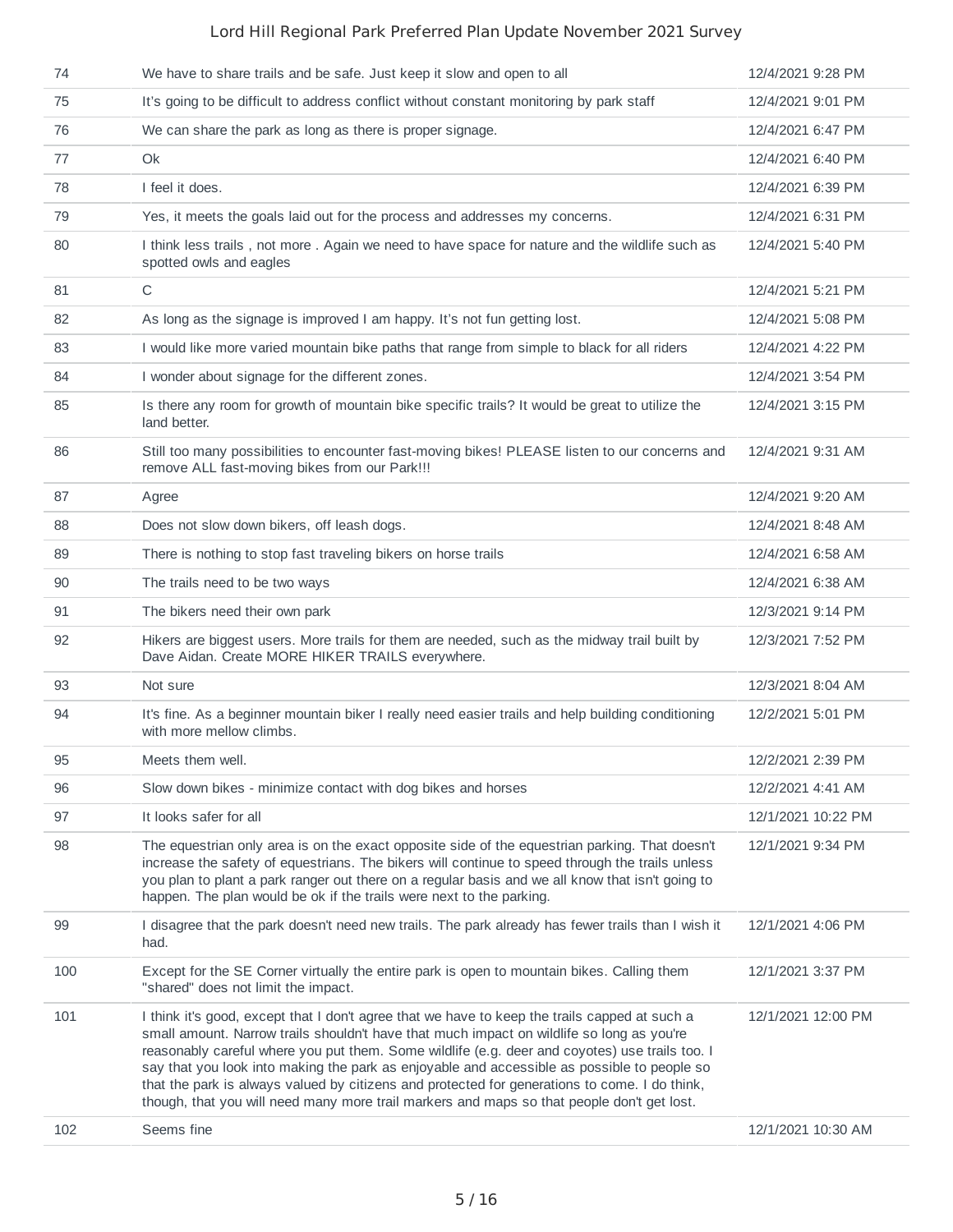| 103 | Meet Cutter really needs to be 1-way bikes only. I have seen issues with people coming up it<br>and bikes coming down. I would also like to see additional bike only trails added.                                                                                                                                                                                    | 12/1/2021 8:22 AM   |
|-----|-----------------------------------------------------------------------------------------------------------------------------------------------------------------------------------------------------------------------------------------------------------------------------------------------------------------------------------------------------------------------|---------------------|
| 104 | It looks better with this proposal. It does limit a lot of trail miles for equestrians leaving most<br>mileage for multi use and bikes. I'm also not sure how this actually gets enforced.                                                                                                                                                                            | 12/1/2021 7:45 AM   |
| 105 | There appears to be a lot more trails for bikers than equestrians. The equestrians built most of<br>the trails, they should have the "right" to ride safely on their own trails.                                                                                                                                                                                      | 12/1/2021 6:38 AM   |
| 106 | Seems like a good plan                                                                                                                                                                                                                                                                                                                                                | 12/1/2021 5:24 AM   |
| 107 | I think the updated trail system will work well to prevent rogue building of trails. Providing users<br>what they are looking for is the best way to ensure the natural areas remain natural. In this<br>way, trails can be intelligently planed to provide the best user experience while retaining the<br>natural landscape on the park.                            | 11/30/2021 9:04 PM  |
| 108 | This system seems to be more about limiting mountain bike access while maintaining the<br>most scenic areas for equestrian use, while allowing equestrian use in the majority of the park<br>still                                                                                                                                                                    | 11/30/2021 7:48 PM  |
| 109 | kind of disappointed in amount of biking trails are being added.                                                                                                                                                                                                                                                                                                      | 11/30/2021 4:14 PM  |
| 110 | I am quite concerned about the increasing traffic on 127th and would like this addressed as<br>well. The increased traffic is largely due to the park. Quite a few people walk on 127th and the<br>speed of drivers up and down from the park is an accident waiting to happen                                                                                        | 11/30/2021 3:35 PM  |
| 111 | That's a question I don't understand— and would be hard for me to judge                                                                                                                                                                                                                                                                                               | 11/30/2021 2:38 PM  |
| 112 | The plan is too complicated. I'm struggling to understand how horses, bikes and hikers can<br>share trails. In reality, hikers and bikers will go anywhere they want. It was a terrible idea to<br>add bikers to this park becuase it will spoil what was a predictable experience.                                                                                   | 11/30/2021 2:12 PM  |
| 113 | The updated trail system appears adequate. Lord Hill is such a beautiful park with such a<br>variety of terrain, native plants, and native animals that protecting the natural beauty while<br>allowing people to enjoy seems paramount.                                                                                                                              | 11/30/2021 2:06 PM  |
| 114 | Updated trail system is reasonable as proposed                                                                                                                                                                                                                                                                                                                        | 11/30/2021 12:20 PM |
|     |                                                                                                                                                                                                                                                                                                                                                                       |                     |
| 115 | Mountain bikes need to be part of the plan and to avoid conflicts, support one way or mountain<br>bike specific                                                                                                                                                                                                                                                       | 11/29/2021 9:16 PM  |
| 116 | I like the trails as mapped. I am concerned about speed of bikes, enforcement of rules for<br>offenders.                                                                                                                                                                                                                                                              | 11/29/2021 1:15 PM  |
| 117 | Worry about high speed bike activity especially in multi use areas                                                                                                                                                                                                                                                                                                    | 11/29/2021 11:57 AM |
| 118 | Thanks for including us                                                                                                                                                                                                                                                                                                                                               | 11/29/2021 5:53 AM  |
| 119 | No opinion.                                                                                                                                                                                                                                                                                                                                                           | 11/28/2021 9:50 PM  |
| 120 | I haven't been there enough to really rate this.                                                                                                                                                                                                                                                                                                                      | 11/28/2021 4:26 PM  |
| 121 | The updated trail system still does not address mountain biker aggression on shared-use trails.<br>They must be held accountable for going to fast and forcing hikers off trails when they go by.<br>They are rude and unsafe and frequently use hiker-only trails. They do not follow the exiting<br>rules and will not follow updated rules without accountability. | 11/28/2021 2:20 PM  |
| 122 | There is too much funneling of traffic towards the equestrian parking lot. This lot and the trails<br>from it should be equestrian only.                                                                                                                                                                                                                              | 11/28/2021 1:42 PM  |
| 123 | I think it looks good. Do as other trail systems do for multi use trail systems and build the<br>culture of trail etiquette. Maybe a permit users download that requires them to read and agree<br>to the rules and put on their dash?                                                                                                                                | 11/28/2021 11:01 AM |
| 124 | Not applicable to me                                                                                                                                                                                                                                                                                                                                                  | 11/27/2021 10:30 PM |
| 125 | See answer to previous question.                                                                                                                                                                                                                                                                                                                                      | 11/27/2021 9:16 PM  |
| 126 | I'm not sure. I hope the best and highest viewpoints in the park are accessible.                                                                                                                                                                                                                                                                                      | 11/27/2021 4:00 PM  |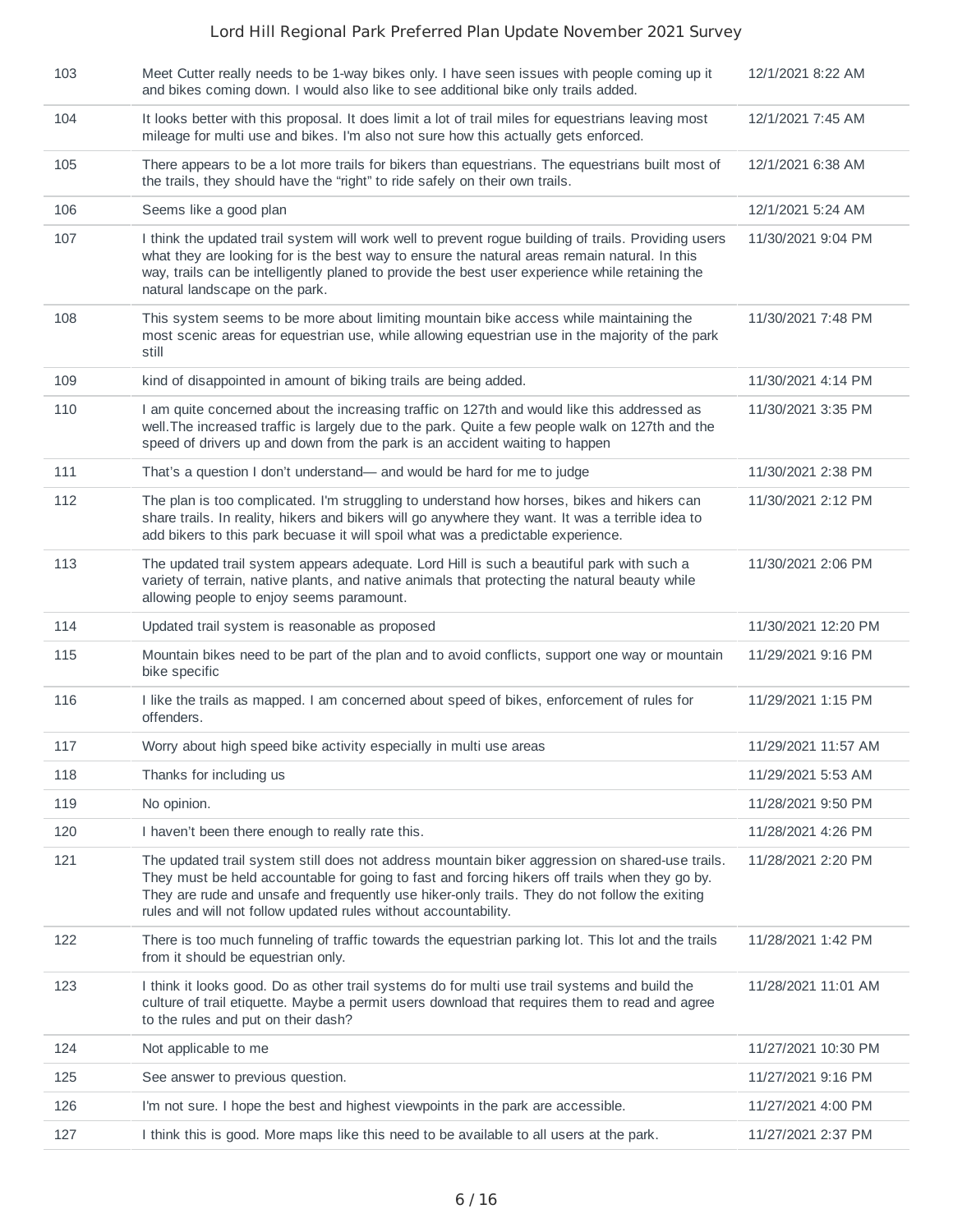| 128 | Usage that is planned will require easy to understand signage and enforcement of proper trail<br>usage. I do not agree with combined trails of hikers and mountain bikers as I stated in the last<br>question answered.                                                                                                                                                                                                                                                                                                                                                                                             | 11/27/2021 10:54 AM |
|-----|---------------------------------------------------------------------------------------------------------------------------------------------------------------------------------------------------------------------------------------------------------------------------------------------------------------------------------------------------------------------------------------------------------------------------------------------------------------------------------------------------------------------------------------------------------------------------------------------------------------------|---------------------|
| 129 | Looks good                                                                                                                                                                                                                                                                                                                                                                                                                                                                                                                                                                                                          | 11/27/2021 9:26 AM  |
| 130 | The plan embraces downhill mountain bikers and is ruining the natural, slow, peaceful integrity<br>of the park.                                                                                                                                                                                                                                                                                                                                                                                                                                                                                                     | 11/27/2021 9:13 AM  |
| 131 | No it does not meet the goals. More hiker/equestrian and multi use trails should be<br>adopted/created. There should be zero high speed bike use anywhere in the park. Would like to<br>see more trails made available to equestrians.                                                                                                                                                                                                                                                                                                                                                                              | 11/27/2021 8:45 AM  |
| 132 | It is wrong to dedicate existing multi use trails to a single user group.                                                                                                                                                                                                                                                                                                                                                                                                                                                                                                                                           | 11/27/2021 8:41 AM  |
| 133 | Doesn't                                                                                                                                                                                                                                                                                                                                                                                                                                                                                                                                                                                                             | 11/26/2021 9:05 PM  |
| 134 | Trail design should completely prohibit high speed bikers. Trails should not encroach on private<br>property. The Devils Butte Loop is pathetic should be removed. It is a problem waiting to<br>happen.                                                                                                                                                                                                                                                                                                                                                                                                            | 11/26/2021 8:02 PM  |
| 135 | Appropriately                                                                                                                                                                                                                                                                                                                                                                                                                                                                                                                                                                                                       | 11/26/2021 8:01 PM  |
| 136 | A nice climbing bike trail from the river up would be great with a downhill to return to the south<br>lot. that area doesnt seem to get used as much by the other groups.                                                                                                                                                                                                                                                                                                                                                                                                                                           | 11/26/2021 7:52 PM  |
| 137 | I believe this strikes a perfect balance between improving what's there, and protecting native<br>plant species. I would like to see quality of life improvement done to some trails to maintain<br>safety, such as; Reinforcing sections of Ridgeside, adding a bridge on south temple pound<br>loop; adding a bridge between Steam Shovel and Riverview to preent erosion of the west part<br>of Riverview Access (from Beaver Lodge Pond) into the creek.                                                                                                                                                        | 11/26/2021 7:42 PM  |
| 138 | Questioning lack of hiker and Equestrian only use                                                                                                                                                                                                                                                                                                                                                                                                                                                                                                                                                                   | 11/26/2021 5:39 PM  |
| 139 | Easy 8 and Red Barn trails should be multi-use trails to slow down bikers and to provide<br>additional routes for horses to access the equestrian trail system. What's the reason for a<br>short section of equestrian trail on the far west portion of the part near Westview Loops Pond?<br>There is no loop trail for the "multi-use" trail section near White Ox. This makes it a dead-end<br>trail for horses. There should be a multi-use trail back to the horse parking area. I also see that<br>many, if not all, of the unofficial bike trails are not shown on the map. Will they be left or<br>removed? | 11/26/2021 1:42 PM  |
| 140 | Improved signage will be essential to making this work. Getting bikers to respect hikers will<br>require focus.                                                                                                                                                                                                                                                                                                                                                                                                                                                                                                     | 11/26/2021 1:01 PM  |
| 141 | This is definitely moving in the right direction                                                                                                                                                                                                                                                                                                                                                                                                                                                                                                                                                                    | 11/26/2021 12:28 PM |
| 142 | For the growing population of mountain bikers in Snohomish county and the region, the number<br>of mountain bike dedicated trails are still quite low. This means that there will be more<br>mountain bikers on multi use trails. I hope the county will consider allowing more trails to be<br>built, especially partnering with Evergreen Mountain Bike Alliance, who has built hundreds of<br>miles of SUSTAINABLE trails which have lower environmental impact due to thoughtful design<br>such as considering drainage, slopes, etc.                                                                           | 11/26/2021 11:07 AM |
| 143 | From the map above, it appears that equestrians will still have to ride from the parking area to<br>the equestrian only trails via the multi-use trails, which strikes me as self-defeating.                                                                                                                                                                                                                                                                                                                                                                                                                        | 11/26/2021 9:13 AM  |
| 144 | Too much multi use trail. Equestrians need to be safe from bikers, hikers need to be safe from<br>all.                                                                                                                                                                                                                                                                                                                                                                                                                                                                                                              | 11/26/2021 7:37 AM  |
| 145 | There should be more trails for everyone                                                                                                                                                                                                                                                                                                                                                                                                                                                                                                                                                                            | 11/26/2021 4:50 AM  |
| 146 | It is good                                                                                                                                                                                                                                                                                                                                                                                                                                                                                                                                                                                                          | 11/25/2021 8:53 PM  |
| 147 | As most of us know the bikers made lots of these trails. So they are getting their way. I listen<br>in at your zoom meeting for 3 and one half hours. You folks have worked hard at composing<br>these trail. Your process is a multi user one. I still feel the bikers are getting an upper hand<br>with the Parks Dept. A lot of issues weren't addressed, mostly the safety of speed. I'm not too<br>fond of one way trails, because your always tense when riding by.                                                                                                                                           | 11/25/2021 8:39 PM  |
| 148 | It don't                                                                                                                                                                                                                                                                                                                                                                                                                                                                                                                                                                                                            | 11/25/2021 8:13 PM  |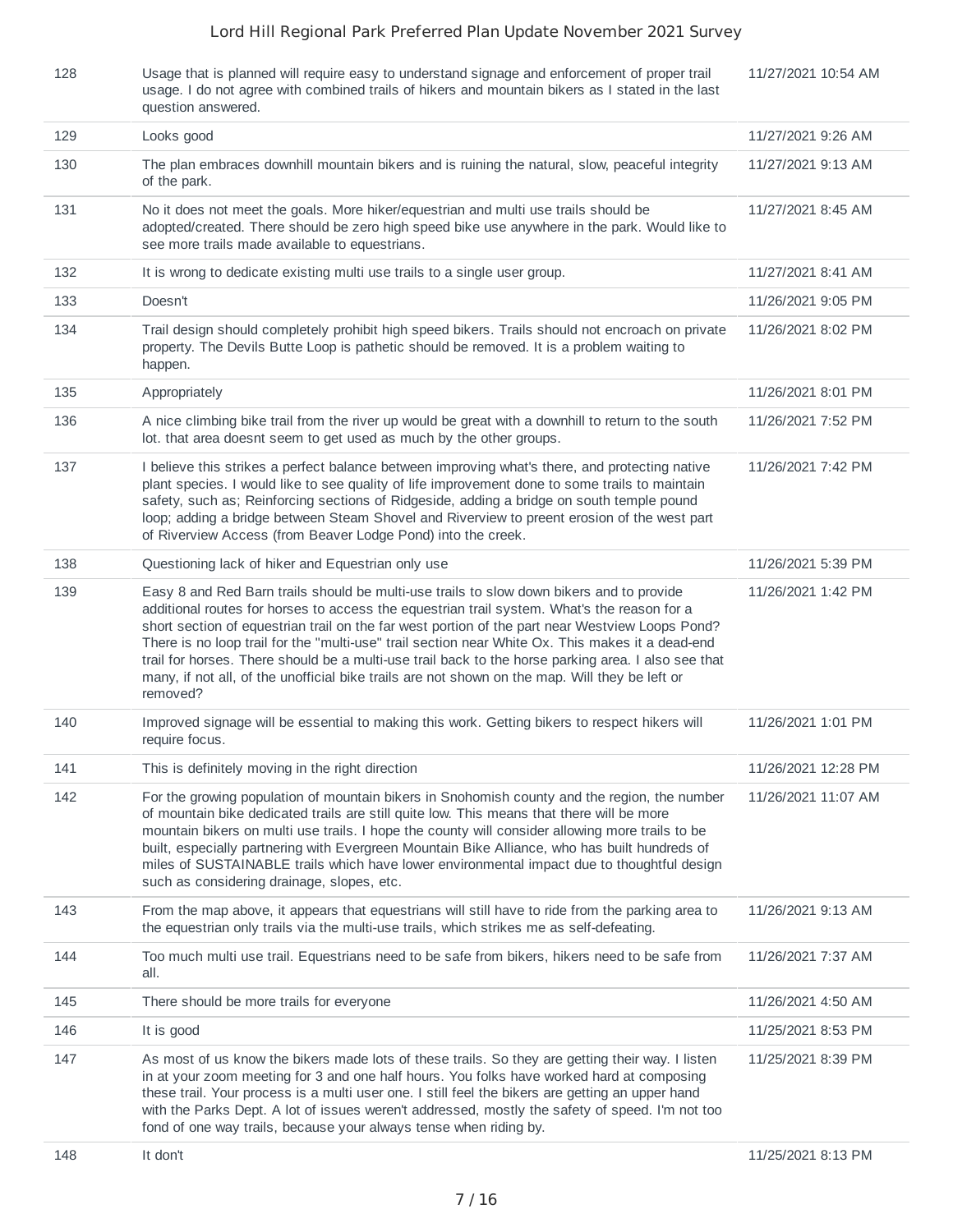| 149 | I like it. More Mtn bike loops would be great!                                                                                                                                                                                                                                                                                                                          | 11/25/2021 7:07 PM  |
|-----|-------------------------------------------------------------------------------------------------------------------------------------------------------------------------------------------------------------------------------------------------------------------------------------------------------------------------------------------------------------------------|---------------------|
| 150 | Open it to ebikes                                                                                                                                                                                                                                                                                                                                                       | 11/25/2021 2:32 PM  |
| 151 | I have no problem adding new trails for specific uses but taking away trails to only be used for<br>one use it going to limit the fun I have in the park and make it me consider other parks to visit<br>instead.                                                                                                                                                       | 11/25/2021 2:13 PM  |
| 152 | As a mountain biker, it would be awesome to see a few well made trails added to the trail<br>system.                                                                                                                                                                                                                                                                    | 11/25/2021 11:50 AM |
| 153 | I don't like it there are more bike trails than equestrian                                                                                                                                                                                                                                                                                                              | 11/25/2021 10:24 AM |
| 154 | The more mountain bike trails and access the better                                                                                                                                                                                                                                                                                                                     | 11/25/2021 10:14 AM |
| 155 | I n ver really had concerns, but it would be good to keep the north equestrian lot separate from<br>hikers/bikers for safety.                                                                                                                                                                                                                                           | 11/25/2021 10:14 AM |
| 156 | I feel the new system addresses the concerns of those having issues with bikes. As a biker,<br>I'm sad to lose Ear Therapy & the English Pond access. I'd love to see a bike specific trail<br>linking the south parking lot, to encourage more bikers to start there. I also feel that the South<br>Quarry is a DMZ that would beautifully serve as a bike skills area | 11/25/2021 10:08 AM |
| 157 | I feel bikers and equestrians need to be separated because the mountain bike culture now<br>involves going fast and doing jumps. This causes them to be out of control and if they cannot<br>slow down when they encounter multiuse trails.                                                                                                                             | 11/25/2021 9:06 AM  |
| 158 | I did not hear if you would be using landmarks such as gates, chicanes and downed logs to<br>slow down bike and pedestrian traffic. When trails are opened up for accessibility, all speed<br>increases and the noise and damage increase as well. I am not sure I agree with increasing<br>accessibility across all of the natural area.                               | 11/25/2021 8:53 AM  |
| 159 | Parks continues to ignore the viewpoint of users. I have answered numerous surveys and<br>questionnaires over the last 5 or 6 years. But when certain people don't see the results that<br>they want, they throw out the surveys instead of acting in favor of the majority.                                                                                            | 11/25/2021 5:52 AM  |
| 160 | The main issue is bikers speeding past equestrians. There's plenty of places bikes and hikers<br>can go to recreate, not so many safe well footed trails for horses                                                                                                                                                                                                     | 11/24/2021 9:44 PM  |
| 161 | I feel like there could be a lot more advanced bike only trails to keep the bikers off of the multi<br>use trails.                                                                                                                                                                                                                                                      | 11/24/2021 6:54 PM  |
| 162 | All trails should be open to all users.                                                                                                                                                                                                                                                                                                                                 | 11/24/2021 5:19 PM  |
| 163 | I feel the updates will be beneficial                                                                                                                                                                                                                                                                                                                                   | 11/24/2021 5:16 PM  |
| 164 | I like the updated trail system.                                                                                                                                                                                                                                                                                                                                        | 11/24/2021 4:34 PM  |
| 165 | Your solutions are not compatible with actual use. Planners are very deficient in real-time<br>experience in the park. Too much reliance on anecdotal information and special interest input.<br>Real lack of supporting data.                                                                                                                                          | 11/24/2021 4:04 PM  |
| 166 | It doesn't meet equestrian needs. Too many cross overs with bikes and horses. Hikers and<br>equestrians have long shared trails. Bicycles screaming down the trail and 1000+ Ib animals is<br>a recipe for disaster                                                                                                                                                     | 11/24/2021 3:26 PM  |
| 167 | <b>Tbd</b>                                                                                                                                                                                                                                                                                                                                                              | 11/24/2021 1:54 PM  |
| 168 | I would prefer that hikers would be allowed on all trails, and that the use of bikes be limited to<br>what can be accommodated safely in a multi-use trail context.                                                                                                                                                                                                     | 11/24/2021 1:39 PM  |
| 169 | I think there needs to be a bike skills area developed and have trails concentrated for bikers in<br>one or two main areas. I think there should be dedicated land within the park for biking only,<br>just like there should be dedicated land for equestrian use only.                                                                                                | 11/24/2021 1:33 PM  |
| 170 | Totally against this plan. Focus on hikers and equestions please!. there an many more places<br>for bikers to go, rather than ruin the best parks in Snohomish County                                                                                                                                                                                                   | 11/24/2021 1:16 PM  |
| 171 | оk                                                                                                                                                                                                                                                                                                                                                                      | 11/24/2021 1:05 PM  |
| 172 | I think it'll be good to have more trails for mountain bikes                                                                                                                                                                                                                                                                                                            | 11/24/2021 12:08 PM |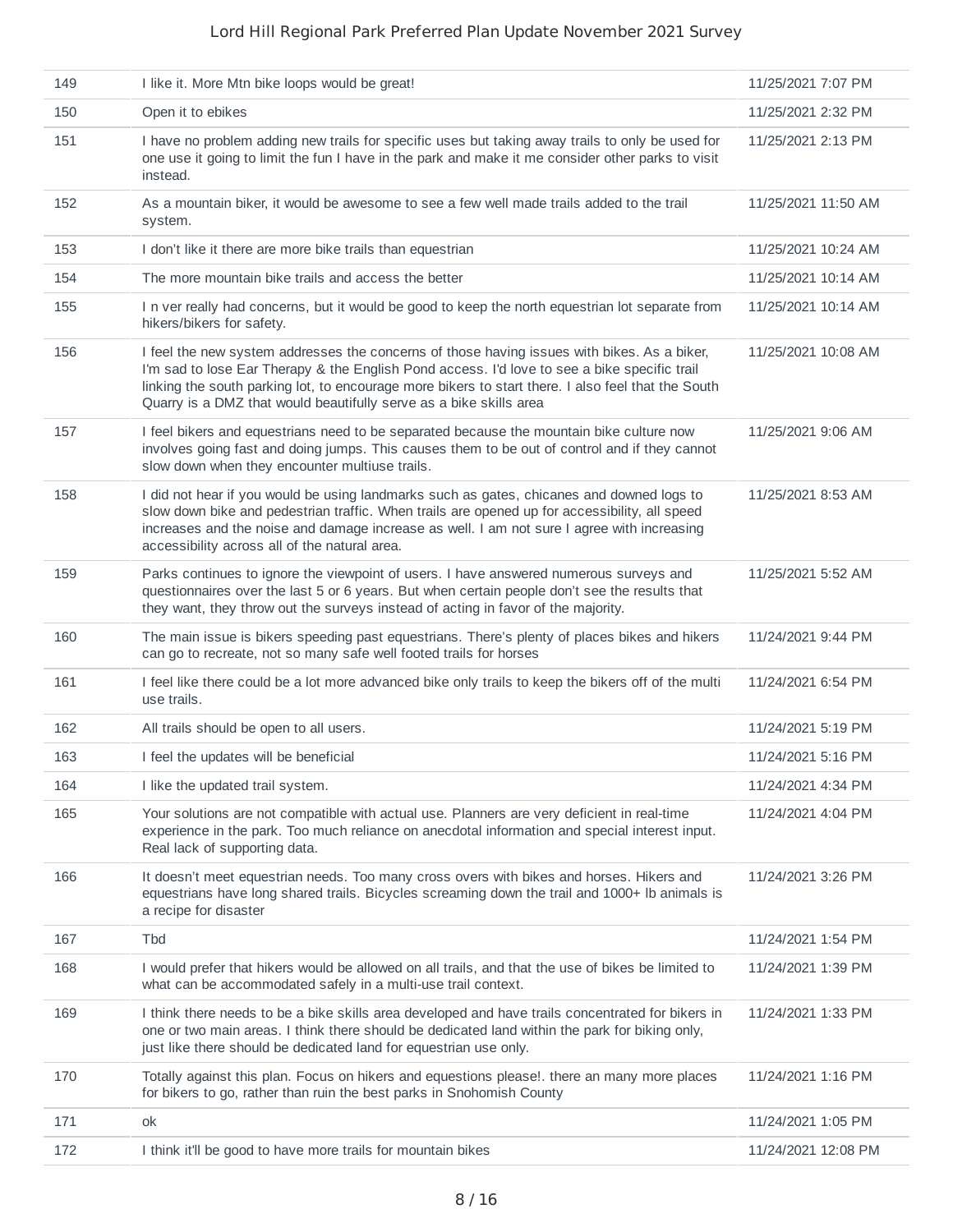| 173 | Great                                                                                                                                                                                                                                                                                                                                                                                                                                                                                                                                                                                               | 11/24/2021 11:44 AM |
|-----|-----------------------------------------------------------------------------------------------------------------------------------------------------------------------------------------------------------------------------------------------------------------------------------------------------------------------------------------------------------------------------------------------------------------------------------------------------------------------------------------------------------------------------------------------------------------------------------------------------|---------------------|
| 174 | if we are only allowed to bike in the pink zone, then we will need more trails inside that pink<br>zone.                                                                                                                                                                                                                                                                                                                                                                                                                                                                                            | 11/24/2021 11:43 AM |
| 175 | I'm colorblind and can't see your map. I'm concerned                                                                                                                                                                                                                                                                                                                                                                                                                                                                                                                                                | 11/24/2021 11:41 AM |
| 176 | There are no new mountain bike trails. Snohomish county is very limited when it comes to<br>mountain bike trails and I think this is something that needs to be address. Mountain biking is<br>becoming a lot more popular. Look at the success of Duthie. Riding a bike doesn't impact<br>nature any more than riding a horse or walking. People seem to be afraid of it because it is<br>new. I think we should focus on changing the culture to be respectful. Yes mountain bikes can<br>go fast down hill but that doesn't mean we cannot slow down and safely pass others on shared<br>trails. | 11/24/2021 11:30 AM |
| 177 | Too many multiuser trails that should either not allow bicycles or post in very big letters rules<br>of safety for bicycles. Rules that include speed limits when on multiuser trails, yield rules, and<br>penalty for not following rules.                                                                                                                                                                                                                                                                                                                                                         | 11/24/2021 11:19 AM |
| 178 | a lot of area for a few horses                                                                                                                                                                                                                                                                                                                                                                                                                                                                                                                                                                      | 11/24/2021 9:32 AM  |
| 179 | Wayfinding impacts me the most                                                                                                                                                                                                                                                                                                                                                                                                                                                                                                                                                                      | 11/24/2021 9:32 AM  |
| 180 | From a Mnt Bike perspective, LH is not "MY" ideal riding location. It is a good XC location. LH<br>does not and doubtfully will ever appeal to the single track downhill enthusiast.                                                                                                                                                                                                                                                                                                                                                                                                                | 11/24/2021 9:20 AM  |
| 181 | I think the updated plan addresses many of my concerns                                                                                                                                                                                                                                                                                                                                                                                                                                                                                                                                              | 11/24/2021 9:11 AM  |
| 182 | Not enough equestrian only trails                                                                                                                                                                                                                                                                                                                                                                                                                                                                                                                                                                   | 11/24/2021 9:07 AM  |
| 183 | I feel it segregates different groups into different parts of the park minimizing the usable area<br>each group gets. The focus should be on a complete multi use park for all.                                                                                                                                                                                                                                                                                                                                                                                                                     | 11/24/2021 8:45 AM  |
| 184 | Nobody wants to share a trail with crazy mountain bikers                                                                                                                                                                                                                                                                                                                                                                                                                                                                                                                                            | 11/24/2021 8:26 AM  |
| 185 | I think you map is pretty good but should close Dangerous intersections until they are rerouted<br>to stop high speed crossing. Many of the main muty-use trails are very rocky and need better<br>surfacing While trail names and wayfinding is nice for rescues it does not help lost people<br>figure out where they are. Bridle trails also uses a small map which displays trails and<br>orientation on low post which greatly improve understanding where one is and how to get where<br>one wants.                                                                                           | 11/24/2021 8:18 AM  |
| 186 | I think there should be section just just horses with no off leash dogs or bikers.                                                                                                                                                                                                                                                                                                                                                                                                                                                                                                                  | 11/24/2021 7:27 AM  |
| 187 | I think the preservation of the environment is most important the least invasive form of<br>access is crucial this is a wildlife habitat one of the few remaining in the area                                                                                                                                                                                                                                                                                                                                                                                                                       | 11/24/2021 7:26 AM  |
| 188 | As long as there are no motorized vehicles allowed, I am okay with this.                                                                                                                                                                                                                                                                                                                                                                                                                                                                                                                            | 11/24/2021 6:17 AM  |
| 189 | I think the trail system meets the goals admirably. As a former elected official, I think these<br>consultants did a great job of respecting all stakeholders with this system.                                                                                                                                                                                                                                                                                                                                                                                                                     | 11/24/2021 5:11 AM  |
| 190 | seems very crowded and busy with wildlife space neglected                                                                                                                                                                                                                                                                                                                                                                                                                                                                                                                                           | 11/23/2021 11:28 PM |
| 191 | The updated trial does not address any erosion concerns nor environmental concerns. The<br>trails are poorly made in terms of erosion and needs more switchbacks and water diversion<br>plans or the Park would be liable for landslides that would occur from the additional trails.                                                                                                                                                                                                                                                                                                               | 11/23/2021 11:12 PM |
| 192 | It seems to be better.                                                                                                                                                                                                                                                                                                                                                                                                                                                                                                                                                                              | 11/23/2021 10:38 PM |
| 193 | Regardless of whether you separate the groups my fear is that the bicyclists still have to<br>interact with hikers and equestrians at some point                                                                                                                                                                                                                                                                                                                                                                                                                                                    | 11/23/2021 10:20 PM |
| 194 | Same comment as for the previous answer                                                                                                                                                                                                                                                                                                                                                                                                                                                                                                                                                             | 11/23/2021 10:02 PM |
| 195 | Similar to my previous statement. Bike use should be reduced by 50% and reevaluated. They<br>make hiking less safe, cause damage to trails, disrupt wildlife.                                                                                                                                                                                                                                                                                                                                                                                                                                       | 11/23/2021 9:47 PM  |
| 196 | This will very likely serve as an adequate trial arrangement, until trail experiences and accident<br>statistics can be analyzed to fine tune this current map.                                                                                                                                                                                                                                                                                                                                                                                                                                     | 11/23/2021 9:42 PM  |
| 197 | The Temple Pond loop should be closed to bike traffic. The trail is too narrow for hikers to get                                                                                                                                                                                                                                                                                                                                                                                                                                                                                                    | 11/23/2021 9:20 PM  |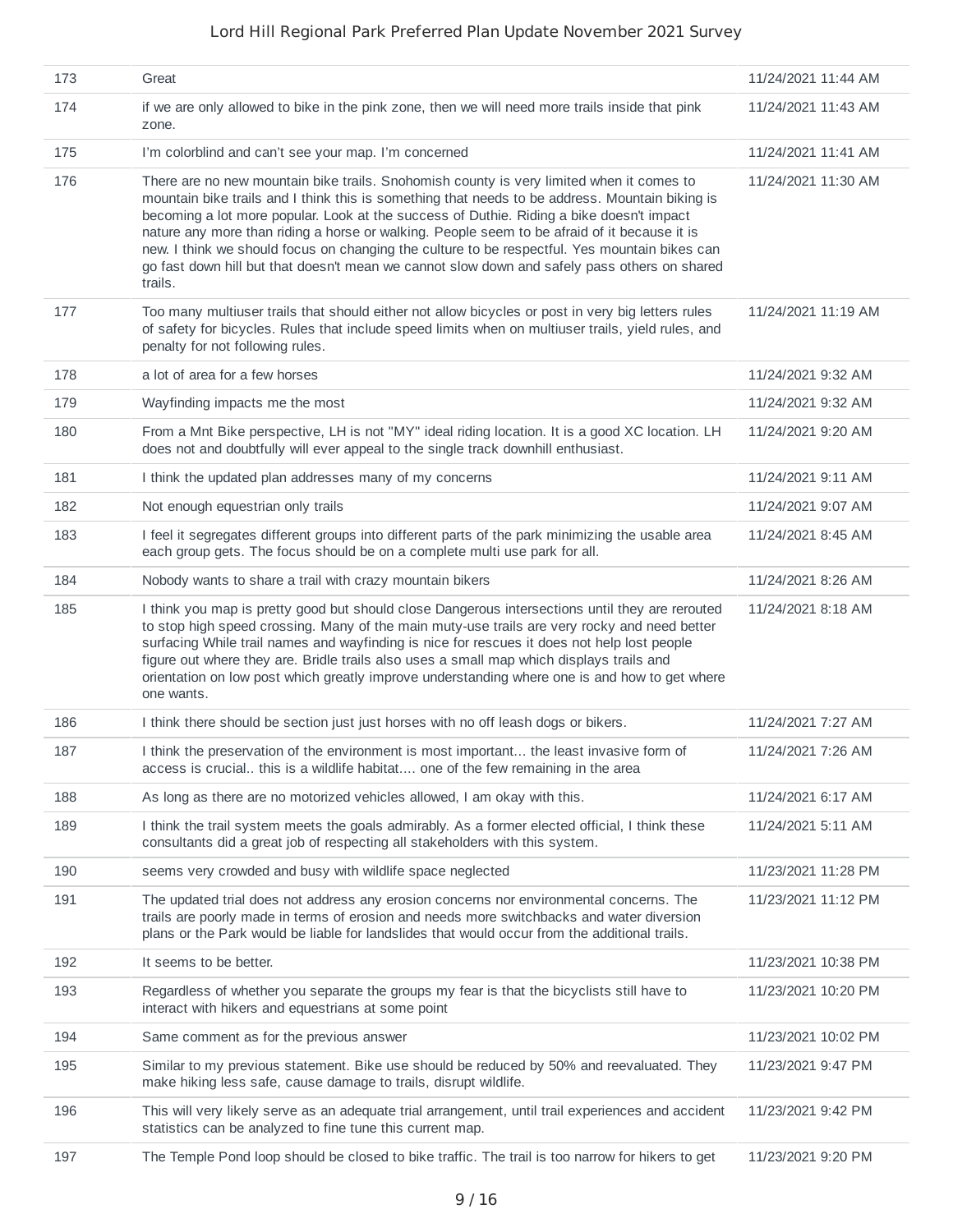out of the way of bikes and the trail surface is too soft for bikes. Bikes should enter by the equestrian lot and be barred from the steep trail from the hiking parking lot. It is too steep for combined bike and hikers to mix safely.

| 198 | I feel protecting the habitat for wild birds is not adequately addressed.                                                                                                                                                                                                                                                                                                                                                                                                                                                                                                                                                          | 11/23/2021 8:42 PM |
|-----|------------------------------------------------------------------------------------------------------------------------------------------------------------------------------------------------------------------------------------------------------------------------------------------------------------------------------------------------------------------------------------------------------------------------------------------------------------------------------------------------------------------------------------------------------------------------------------------------------------------------------------|--------------------|
| 199 | I feel those involved in making these decisions are making informed decisions and I trust this<br>process.                                                                                                                                                                                                                                                                                                                                                                                                                                                                                                                         | 11/23/2021 8:33 PM |
| 200 | It is important not to increase the overall percentage of development within the park but to<br>maximize the development that already exists. Make the best use of the existing trail<br>systems, segregating for different uses as applicable for enjoyment and safety.                                                                                                                                                                                                                                                                                                                                                           | 11/23/2021 8:15 PM |
| 201 | Too many trails.                                                                                                                                                                                                                                                                                                                                                                                                                                                                                                                                                                                                                   | 11/23/2021 7:43 PM |
| 202 | The trail system appears to be fine, I'm less concerned about equality of mileage, more<br>concerned about maintaining appropriate speeds and behavior on multiuse trails and at<br>intersections by all users.                                                                                                                                                                                                                                                                                                                                                                                                                    | 11/23/2021 7:27 PM |
| 203 | It does not meet the needs. Birds and wildlife do not read trail signs.                                                                                                                                                                                                                                                                                                                                                                                                                                                                                                                                                            | 11/23/2021 7:18 PM |
| 204 | not sure yet                                                                                                                                                                                                                                                                                                                                                                                                                                                                                                                                                                                                                       | 11/23/2021 7:04 PM |
| 205 | The updated trail system is very encouraging for cooperative, friendly, safe use.                                                                                                                                                                                                                                                                                                                                                                                                                                                                                                                                                  | 11/23/2021 7:01 PM |
| 206 | Clearly, hikers and bikers will continue to overlap and interact. I do not think this is safe. Nor<br>will it be relaxing to hike knowing that any minute bikes will come crashing through. I don't see<br>any pathway, that as a hiker I can take from the parking lots and through the park avoiding<br>multi use trails (bikers). My other concern about trails at Lord Hill park is poor directional signs<br>and "unofficial" paths. I would use Lord Hill Park more often if the trails were clearly marked,<br>throughout the park, and "unofficial" paths were blocked off and/or quickly blocked as soon as<br>they form. | 11/23/2021 6:54 PM |
| 207 | Zone approach fairly allocates for sections for usage and aligns with goals of Preferred Plan<br>development.                                                                                                                                                                                                                                                                                                                                                                                                                                                                                                                      | 11/23/2021 6:50 PM |
| 208 | I like the proposed updates                                                                                                                                                                                                                                                                                                                                                                                                                                                                                                                                                                                                        | 11/23/2021 6:45 PM |
| 209 | Safety is a huge issue. Of leash dogs and fast bikers can ruin the experience for everyone<br>else. This needs to be addressed.                                                                                                                                                                                                                                                                                                                                                                                                                                                                                                    | 11/23/2021 6:42 PM |
| 210 | does                                                                                                                                                                                                                                                                                                                                                                                                                                                                                                                                                                                                                               | 11/23/2021 6:39 PM |
| 211 | From the map, it looks like the multi-use trails intersect too often with the hiking trails                                                                                                                                                                                                                                                                                                                                                                                                                                                                                                                                        | 11/23/2021 6:24 PM |
| 212 | Bikes still need to obey the rules. I have been on my horse and they are coming at me at such<br>fast speed with their head down and not even knowing I was there. Very unsafe                                                                                                                                                                                                                                                                                                                                                                                                                                                     | 11/23/2021 6:10 PM |
| 213 | I'm okay with it                                                                                                                                                                                                                                                                                                                                                                                                                                                                                                                                                                                                                   | 11/23/2021 5:48 PM |
| 214 | Looks more accurate than current map                                                                                                                                                                                                                                                                                                                                                                                                                                                                                                                                                                                               | 11/23/2021 5:40 PM |
| 215 | It seemed transparent. Many chances for public input. I believe my concerns have been<br>addressed. I agree that the use will continue to increase!                                                                                                                                                                                                                                                                                                                                                                                                                                                                                | 11/23/2021 5:31 PM |
| 216 | Would prefer more hiker-only trails for birding!                                                                                                                                                                                                                                                                                                                                                                                                                                                                                                                                                                                   | 11/23/2021 5:23 PM |
| 217 | Excessive allowance of mountain bike use. Not conducive to protecting natural areas or hikers                                                                                                                                                                                                                                                                                                                                                                                                                                                                                                                                      | 11/23/2021 5:21 PM |
| 218 | Good                                                                                                                                                                                                                                                                                                                                                                                                                                                                                                                                                                                                                               | 11/23/2021 5:11 PM |
| 219 | I do not want to see it developed.                                                                                                                                                                                                                                                                                                                                                                                                                                                                                                                                                                                                 | 11/23/2021 5:06 PM |
| 220 | Additional signage is needed to improve Wayfinder.                                                                                                                                                                                                                                                                                                                                                                                                                                                                                                                                                                                 | 11/23/2021 5:06 PM |
| 221 | The priority for Lord Hill park needs to be placed squarely on the importance of preserving and<br>restoring scarce habitat resources needed by birds and other wildlife.                                                                                                                                                                                                                                                                                                                                                                                                                                                          | 11/23/2021 4:58 PM |
| 222 | Restore bike trails to USFS standards and continue to allow hikers on all trails. No bike-only<br>trails. No one-way trails. The main trail entrance should be rerouted around the current steep<br>area and back to the boardwalks. There's ADA parking in the horse lot, and it's rarely used.                                                                                                                                                                                                                                                                                                                                   | 11/23/2021 4:43 PM |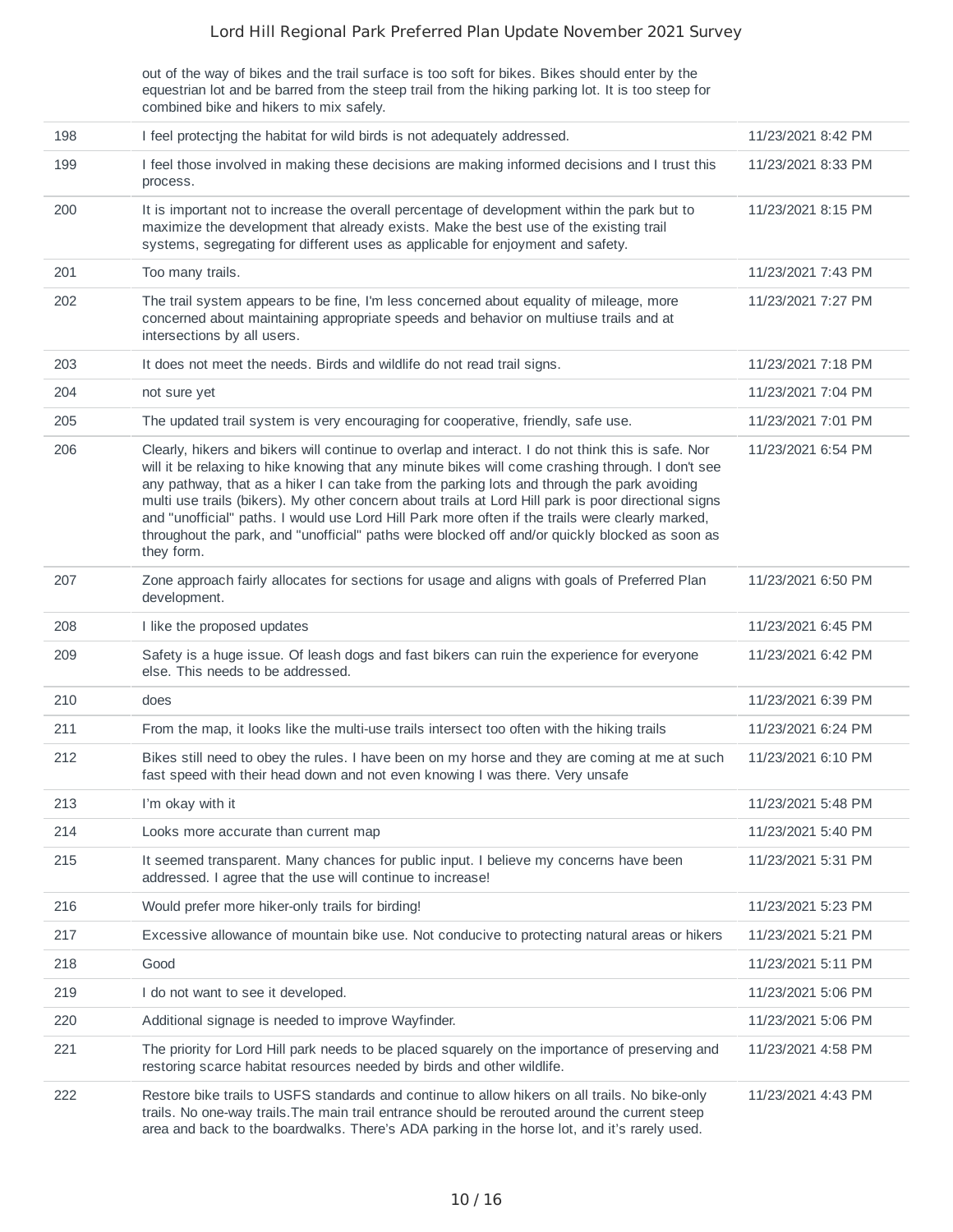Abandon the plan to bring the main trail along the equestrian lot. It would result in dogs off leash running around the fence and charging horses in the lot and on the trail.

| 223 | I feel it does meet those goals                                                                                                                                                                                                                                                                                                                                                                                                                                                                                                                                                                                                                                                                                                                                                                                                                                                                                                                                                                                                                                                                                                                                                                                                                                                                                                                                                                             | 11/23/2021 4:39 PM  |
|-----|-------------------------------------------------------------------------------------------------------------------------------------------------------------------------------------------------------------------------------------------------------------------------------------------------------------------------------------------------------------------------------------------------------------------------------------------------------------------------------------------------------------------------------------------------------------------------------------------------------------------------------------------------------------------------------------------------------------------------------------------------------------------------------------------------------------------------------------------------------------------------------------------------------------------------------------------------------------------------------------------------------------------------------------------------------------------------------------------------------------------------------------------------------------------------------------------------------------------------------------------------------------------------------------------------------------------------------------------------------------------------------------------------------------|---------------------|
| 224 | Again it removes large parts of the park from general use, a move not required by other users.<br>I am also concerned that heavy bike use will drive wild life out of the park and lessen th quiet<br>enjoyment of all other users. The bikes are different and have different requirements. The have<br>degraded the park for the rest of us. Their needs would be best met elsewhere. Barring that,<br>fairness would dictate that their footprint be smaller than the proposed plan.                                                                                                                                                                                                                                                                                                                                                                                                                                                                                                                                                                                                                                                                                                                                                                                                                                                                                                                     | 11/23/2021 3:12 PM  |
| 225 | It's a good plan for all                                                                                                                                                                                                                                                                                                                                                                                                                                                                                                                                                                                                                                                                                                                                                                                                                                                                                                                                                                                                                                                                                                                                                                                                                                                                                                                                                                                    | 11/23/2021 2:34 PM  |
| 226 | The Park should have the goal to get along with neighbors and respect private property<br>owners. The Devils Trail Loop is utterly disrespectful and should be decommissioned, as it is<br>too close to a private property line. This falls on deaf ears because it affects only 1 property<br>owner. It will become a future preventable problem, if not resolved. At Park meetings, everyone<br>agrees the park should be low speed for all users. The trail design should make high speed<br>impossible, not just prohibitive. Relying on "education" for bikers is naive considering the<br>biking culture is by nature rebellious. Trail design should dictate speed. This does not seem to<br>be the case, and I question if goal #1 (improving safety) is taken seriously.                                                                                                                                                                                                                                                                                                                                                                                                                                                                                                                                                                                                                           | 11/23/2021 12:13 PM |
| 227 | From our experience hikers, with and without dogs, have quite a good relationship with<br>equestrian riders. Aggressive bikers are our main issue, and they cause considerable conflict.                                                                                                                                                                                                                                                                                                                                                                                                                                                                                                                                                                                                                                                                                                                                                                                                                                                                                                                                                                                                                                                                                                                                                                                                                    | 11/23/2021 11:08 AM |
| 228 | As a horse rider I will be missing some of the trails being taken away from us. As a horse rider<br>I really like climbing hills. It's good for my horse.                                                                                                                                                                                                                                                                                                                                                                                                                                                                                                                                                                                                                                                                                                                                                                                                                                                                                                                                                                                                                                                                                                                                                                                                                                                   | 11/23/2021 10:40 AM |
| 229 | Vandalism is a big concern. Nothing has been addressed about this. Also, dogs off leash.<br>Several people still think they have the right to this option. How can we address this problem?<br>Most bikers are respectful. What can we do about those that refuse to comply to the rules of<br>the road?! I suggest taking photos of the offenders and reporting them to officials. "Slow down"<br>signs need to be placed well in advance to the intersection, not at the intersection. Park<br>received money's for signage several years ago. As a hiker and equestrian, I saw little new<br>signage. Many trails are not labeled. You say you have potential for 90 parking spots. Yet, you<br>have no plans to fill that number. Bikers have built trails w/o permission, yet you allow them to<br>continue to use them. Midway trial needs more work to make crossing waterways more<br>accessible. Thanks for your consideration.                                                                                                                                                                                                                                                                                                                                                                                                                                                                    | 11/23/2021 10:35 AM |
| 230 | I would like more horse exclusive trails, at least one going from equestrian parking to the main<br>horse zone.                                                                                                                                                                                                                                                                                                                                                                                                                                                                                                                                                                                                                                                                                                                                                                                                                                                                                                                                                                                                                                                                                                                                                                                                                                                                                             | 11/23/2021 9:39 AM  |
| 231 | Signage is always a great thing.                                                                                                                                                                                                                                                                                                                                                                                                                                                                                                                                                                                                                                                                                                                                                                                                                                                                                                                                                                                                                                                                                                                                                                                                                                                                                                                                                                            | 11/23/2021 9:38 AM  |
| 232 | My main concern is safety and addressing high speed usage.                                                                                                                                                                                                                                                                                                                                                                                                                                                                                                                                                                                                                                                                                                                                                                                                                                                                                                                                                                                                                                                                                                                                                                                                                                                                                                                                                  | 11/23/2021 9:09 AM  |
| 233 | Fill out the SnoCo Parks survey that explains the new plan for Lord Hill Park and asks for your<br>feedback. Many regular Lord Hill riders recommend these changes to the plan to restore the<br>park to slow and safe for all users and wildlife: The plan doesn't address safety. Trail designs<br>and signs help but don't solve the problem. Parks needs to slow down bikers. Restore bike<br>trails to USFS standards and continue to allow hikers on all trails. No bike-only trails. No one-<br>way trails. It's not acceptable that 4H equestrian children are no longer safe on the trails<br>because of dangerous bike encounters. The park needs to be safe for 4H events to resume.<br>The main trail entrance should be rerouted around the current steep area and back to the<br>boardwalks. There's ADA parking in the horse lot, and it's rarely used. Abandon the plan to<br>bring the main trail along the equestrian lot. It would result in dogs off leash running around the<br>fence and charging horses in the lot and on the trail. Dogs will charge horses coming up the<br>narrow equestrian bypass trail. Accidents have occurred in the park from off-leash dogs<br>running at horses. This plan also would exacerbate the problem of high-speed bikes coming<br>through the equestrian gate toward horses who are entering the trail. Restore Ewe Tube and<br>12th Gear trails | 11/23/2021 8:18 AM  |
| 234 | Mt bikers seem to have the preferred total of trails. Horses need more                                                                                                                                                                                                                                                                                                                                                                                                                                                                                                                                                                                                                                                                                                                                                                                                                                                                                                                                                                                                                                                                                                                                                                                                                                                                                                                                      | 11/23/2021 8:12 AM  |
| 235 | I don't look forward to riding my horses along trails wide enough for mountain bikers to speed<br>by.                                                                                                                                                                                                                                                                                                                                                                                                                                                                                                                                                                                                                                                                                                                                                                                                                                                                                                                                                                                                                                                                                                                                                                                                                                                                                                       | 11/23/2021 7:55 AM  |
| 236 | Clearly, the concerns for those in charge are for the bikers. Not the nature lovers. Not the<br>hikers. Not the horse riders. Not families. I have lives on Lord Hill for nearly 32 years. Lord Hill                                                                                                                                                                                                                                                                                                                                                                                                                                                                                                                                                                                                                                                                                                                                                                                                                                                                                                                                                                                                                                                                                                                                                                                                        | 11/23/2021 7:07 AM  |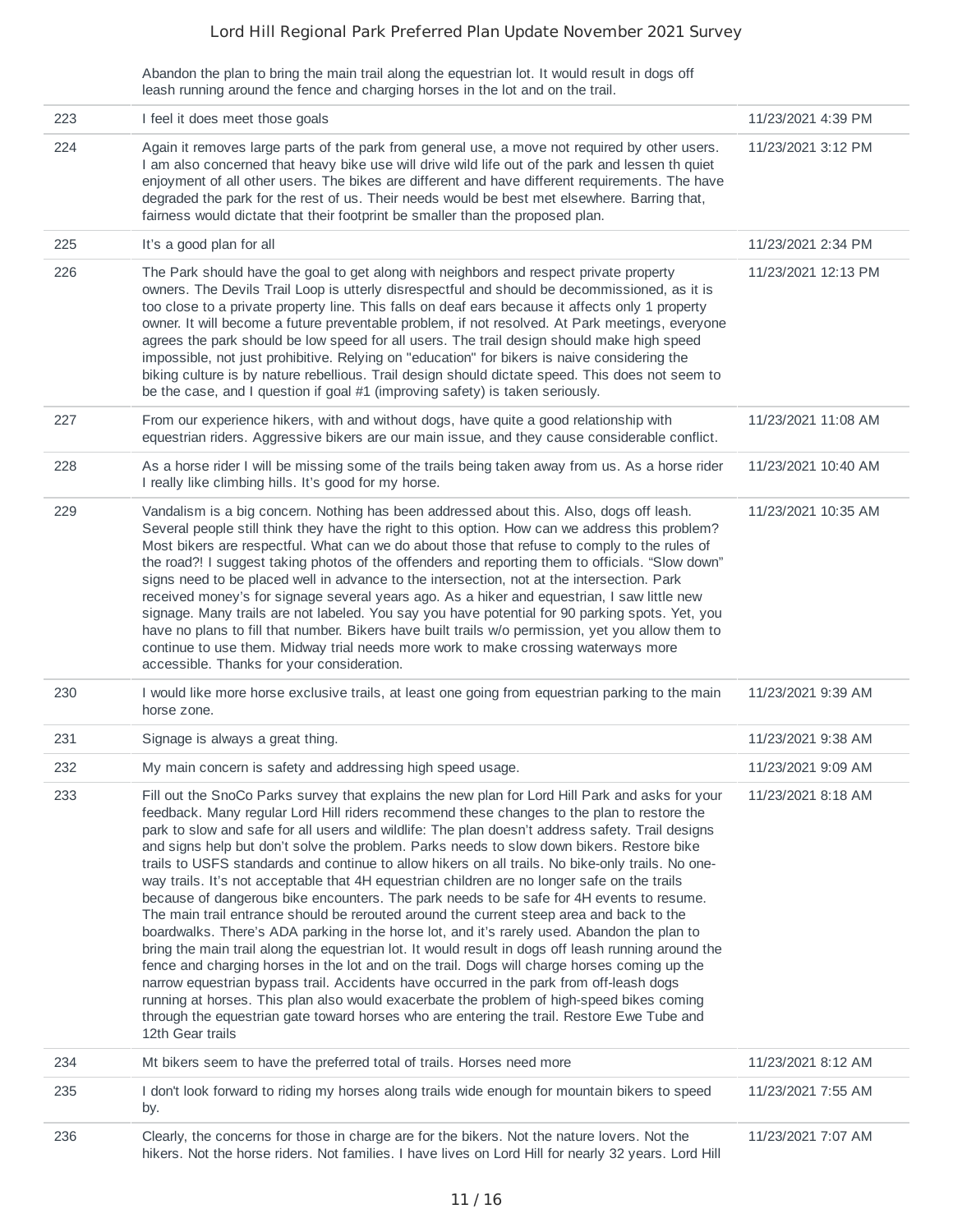Park used to be a serine, peaceful place. You felt safe there, one with nature. No more. Constantly looking over your shoulder lest you are surprised by some speeding bike - and when your heart rate begins to lower back to normal, along comes another! And another! And another!

| 237 | same as previous answer                                                                                                                                                                                                                                                                                                                                                                                                                                                                                                                                                                                                                                                                                                                                                                                                                                                                                                                                                                                                                                                                                                                                                                                                                                                                                                                                                                                                                                                                                                                                                                                                                                                                                                                                                                                                                                                                                                                                                                                                                                          | 11/23/2021 6:35 AM  |
|-----|------------------------------------------------------------------------------------------------------------------------------------------------------------------------------------------------------------------------------------------------------------------------------------------------------------------------------------------------------------------------------------------------------------------------------------------------------------------------------------------------------------------------------------------------------------------------------------------------------------------------------------------------------------------------------------------------------------------------------------------------------------------------------------------------------------------------------------------------------------------------------------------------------------------------------------------------------------------------------------------------------------------------------------------------------------------------------------------------------------------------------------------------------------------------------------------------------------------------------------------------------------------------------------------------------------------------------------------------------------------------------------------------------------------------------------------------------------------------------------------------------------------------------------------------------------------------------------------------------------------------------------------------------------------------------------------------------------------------------------------------------------------------------------------------------------------------------------------------------------------------------------------------------------------------------------------------------------------------------------------------------------------------------------------------------------------|---------------------|
| 238 | Maps look good - high speed biking should be limited to bike only trails - equestrian and hiker<br>vs bike wrecks are bound to occur if that isn't a park rule                                                                                                                                                                                                                                                                                                                                                                                                                                                                                                                                                                                                                                                                                                                                                                                                                                                                                                                                                                                                                                                                                                                                                                                                                                                                                                                                                                                                                                                                                                                                                                                                                                                                                                                                                                                                                                                                                                   | 11/23/2021 6:12 AM  |
| 239 | If all you want to do is eliminate a safe place for families to take children and equestrian riders<br>to haul horses to you've accomplished it.                                                                                                                                                                                                                                                                                                                                                                                                                                                                                                                                                                                                                                                                                                                                                                                                                                                                                                                                                                                                                                                                                                                                                                                                                                                                                                                                                                                                                                                                                                                                                                                                                                                                                                                                                                                                                                                                                                                 | 11/23/2021 1:34 AM  |
| 240 | I like that the updated trail system mitigates the environmental impact that park users make.                                                                                                                                                                                                                                                                                                                                                                                                                                                                                                                                                                                                                                                                                                                                                                                                                                                                                                                                                                                                                                                                                                                                                                                                                                                                                                                                                                                                                                                                                                                                                                                                                                                                                                                                                                                                                                                                                                                                                                    | 11/22/2021 11:00 PM |
| 241 | I will have to live with it.                                                                                                                                                                                                                                                                                                                                                                                                                                                                                                                                                                                                                                                                                                                                                                                                                                                                                                                                                                                                                                                                                                                                                                                                                                                                                                                                                                                                                                                                                                                                                                                                                                                                                                                                                                                                                                                                                                                                                                                                                                     | 11/22/2021 10:49 PM |
| 242 | I like that they are looking into additional equestrian trails. One concern I have always had was<br>the effect of the main (Beaver Lake Rd) Gravel road on horses feet. Horses must go on this<br>road to access the equestrian area and it hurts some horses feet                                                                                                                                                                                                                                                                                                                                                                                                                                                                                                                                                                                                                                                                                                                                                                                                                                                                                                                                                                                                                                                                                                                                                                                                                                                                                                                                                                                                                                                                                                                                                                                                                                                                                                                                                                                              | 11/22/2021 10:34 PM |
| 243 | The equestrians need to have access to the River.                                                                                                                                                                                                                                                                                                                                                                                                                                                                                                                                                                                                                                                                                                                                                                                                                                                                                                                                                                                                                                                                                                                                                                                                                                                                                                                                                                                                                                                                                                                                                                                                                                                                                                                                                                                                                                                                                                                                                                                                                | 11/22/2021 10:15 PM |
| 244 | I feel it is a fair compromise                                                                                                                                                                                                                                                                                                                                                                                                                                                                                                                                                                                                                                                                                                                                                                                                                                                                                                                                                                                                                                                                                                                                                                                                                                                                                                                                                                                                                                                                                                                                                                                                                                                                                                                                                                                                                                                                                                                                                                                                                                   | 11/22/2021 9:27 PM  |
| 245 | The future use plan is fair and equitable for all uses of the park. All non equestrian entrances<br>to the park are very steep and it is important to build the ADA entrance in order to increase<br>Regional Park accessibility to residents with mobility barriers.                                                                                                                                                                                                                                                                                                                                                                                                                                                                                                                                                                                                                                                                                                                                                                                                                                                                                                                                                                                                                                                                                                                                                                                                                                                                                                                                                                                                                                                                                                                                                                                                                                                                                                                                                                                            | 11/22/2021 9:15 PM  |
| 246 | What will happen to the proposed trail if they do not work out to be stable?                                                                                                                                                                                                                                                                                                                                                                                                                                                                                                                                                                                                                                                                                                                                                                                                                                                                                                                                                                                                                                                                                                                                                                                                                                                                                                                                                                                                                                                                                                                                                                                                                                                                                                                                                                                                                                                                                                                                                                                     | 11/22/2021 8:41 PM  |
| 247 | If all the trails are, indeed, at USFS standards of 3 or 4, it might meet my concerns. With a<br>"Black Diamond" level trail already built, I am concerned that the continued "enhancements"<br>will continue regardless of what the "plan" might be. I've read messages on Bike Facebook<br>pages that indicate they intend to add more miles by "sneaking" trail building.                                                                                                                                                                                                                                                                                                                                                                                                                                                                                                                                                                                                                                                                                                                                                                                                                                                                                                                                                                                                                                                                                                                                                                                                                                                                                                                                                                                                                                                                                                                                                                                                                                                                                     | 11/22/2021 7:03 PM  |
| 248 | I still have major concerns that the bike trails cross hiking only paths & are expected to use<br>multi use trails. They come through way too fast on those narrow trails & a bad accident is<br>bound to happen.                                                                                                                                                                                                                                                                                                                                                                                                                                                                                                                                                                                                                                                                                                                                                                                                                                                                                                                                                                                                                                                                                                                                                                                                                                                                                                                                                                                                                                                                                                                                                                                                                                                                                                                                                                                                                                                | 11/22/2021 5:40 PM  |
| 249 | I am not able to do the loop of hiking trails with the bikes only trails cutting me off. You need to<br>remove the bumps and restore trails back to the hikers. The bikers can go farther away from<br>the general parking- proposed hiker/Equestrian trails (too far from the general parking                                                                                                                                                                                                                                                                                                                                                                                                                                                                                                                                                                                                                                                                                                                                                                                                                                                                                                                                                                                                                                                                                                                                                                                                                                                                                                                                                                                                                                                                                                                                                                                                                                                                                                                                                                   | 11/22/2021 3:29 PM  |
| 250 | Frankly, high speed bikes should be banned from this entire park. TOO DANGEROUS!                                                                                                                                                                                                                                                                                                                                                                                                                                                                                                                                                                                                                                                                                                                                                                                                                                                                                                                                                                                                                                                                                                                                                                                                                                                                                                                                                                                                                                                                                                                                                                                                                                                                                                                                                                                                                                                                                                                                                                                 | 11/22/2021 3:09 PM  |
| 251 | I have no large concerns                                                                                                                                                                                                                                                                                                                                                                                                                                                                                                                                                                                                                                                                                                                                                                                                                                                                                                                                                                                                                                                                                                                                                                                                                                                                                                                                                                                                                                                                                                                                                                                                                                                                                                                                                                                                                                                                                                                                                                                                                                         | 11/22/2021 2:53 PM  |
| 252 | Here is my letter I read via zoom on November 16th: November 13, 2021 ATTENTION:<br>Snohomish County Parks Emily Griffith at emily.griffith@snoco.org. RE: Lord Hill Regional<br>Park I moved to Lord Hill in 1995 and Lord Hill Regional Park wasn't even open yet! I moved<br>here 26 years ago because I have horses and the idea of living on 5 acres and a block from a<br>1400+ acre park was beyond my wildest dreams. I rode my horses every week (or more often)<br>or just walked the trails with my son and/or my dogs. What has happened to "my" park is that it<br>has become extremely well known and now, it is dangerous for me to ride my horse there.<br>Many of the folks who ride mountain bikes at the park do not abide by the rules that horses are<br>considered #1. I have actually fallen off of my horse when a bike rider flew past me and scared<br>my horse to the point where he shy'd and I fell off. I don't know how those mountain bike trails<br>were even allowed, I would think they would have to go through permitting requirements and<br>meet the U.S. Forest Service standards. Additionally, I have been a member of Project<br>Feederwatch (which is operated by the Cornell Lab of Ornithology) for > 15 years. This<br>organization tracks birds every year in the U.S. & Canada from November to April and<br>monitors any changes in bird migration and habitat. I have posted my bird sightings from the<br>park as well as from my home and I support Pilchuck Audubon Society and have participated<br>in some of their bird-counting events. Probably the most amazing bird I saw at the park while<br>riding my horse at dusk, was a Great Horned Owl! That is an extremely rare sighting, and I<br>was blessed to be in the right place at the right time. I am a Seattle native, a veteran, and I will<br>turn 70 next month, when I will retire as a Registered Nurse having worked for 45 years. My<br>current hospital, where I have worked for 18 years is EvergreenHealth in Kirkland. This was the | 11/22/2021 2:07 PM  |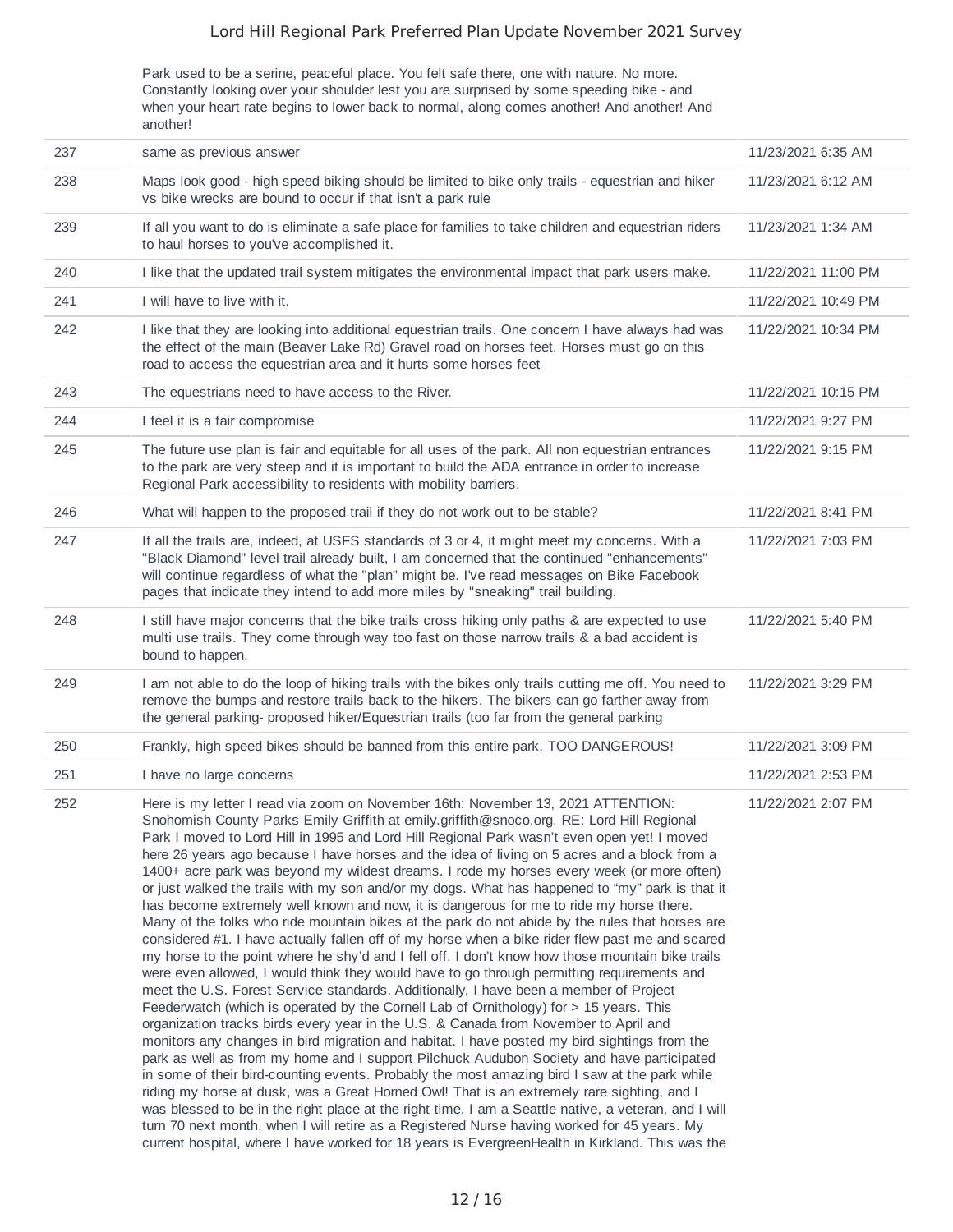first hospital in the United States to have Covid + patients in February 2020…and we STILL have them today and those of us in healthcare at the front lines are exhausted. So in looking forward to my retirement, my ideal day would be to either walk by myself or with my dogs or with my alpacas, or on my horse to Lord's Hill Park. I am begging you to protect Lord Hill Park and to please ensure that this park's primary focus is what it started out to be, that being an equestrian and walking park. Additionally, I would highly recommend a full-time park ranger at Lord Hill Regional Park to confirm rules are followed. Thank you for your consideration. Sincerely, Dianna Lynn Davis 13023 146th Place SE Snohomish, WA 98290 425.330-9431 (cell)

| 253 | As mentioned in the earlier text box, the high speed bike trails go contrary to all 4 of the goals<br>stated. You should be ashamed of yourself.                                                                                                                                                                                                                                                                                                                                                                                                                                                                                                                                                                         | 11/22/2021 11:51 AM |
|-----|--------------------------------------------------------------------------------------------------------------------------------------------------------------------------------------------------------------------------------------------------------------------------------------------------------------------------------------------------------------------------------------------------------------------------------------------------------------------------------------------------------------------------------------------------------------------------------------------------------------------------------------------------------------------------------------------------------------------------|---------------------|
| 254 | As long as equestrians can still use the multi-use trails so they are not restricted from over<br>50% of the park, I believe this will meet the goal.                                                                                                                                                                                                                                                                                                                                                                                                                                                                                                                                                                    | 11/22/2021 11:10 AM |
| 255 | Better than zones                                                                                                                                                                                                                                                                                                                                                                                                                                                                                                                                                                                                                                                                                                        | 11/22/2021 9:17 AM  |
| 256 | Plan does not address safety. Park needs to slow down bikers. The park needs to be safe for<br>4-h children.                                                                                                                                                                                                                                                                                                                                                                                                                                                                                                                                                                                                             | 11/22/2021 8:13 AM  |
| 257 | No to bikes                                                                                                                                                                                                                                                                                                                                                                                                                                                                                                                                                                                                                                                                                                              | 11/22/2021 7:01 AM  |
| 258 | Feel fairly good about it all. Biggest issue at hand is the growth Snohomish County is allowing.<br>Too many people and not enough green space or trails. Mt Biking is here to stay, it's only going<br>to get bigger. Not everyone has room to board a horse, let alone feed one. More people will be<br>purchasing bikes and wanting trails to use them on. If LH doesn't keep up with the demand for<br>that, it's a sad day. Thus more illegal trails will get built and more battles will happen. In the<br>meeting, one guy mentioned the closest place to his home in Edmonds to ride his bike was<br>LH. That's crazy! In traffic/after work, this guy likely has to drive an hour just to get to the<br>trails. | 11/21/2021 10:34 PM |
| 259 | I'm new to the park (just bought a horse right next to the park) so I'm not totally sure I can<br>answer your question, but I was sad to see that horses appear to be confined to about 1/3 of<br>the park. I'd heard that this was an equestrian park and was hopeful that this park would be a<br>refuge for horses and horseback riding. I grew up in Redmond riding horses, and there's very<br>little natural trail left there. There are a lot of hiking and biking trail systems in the area, I'd love<br>to see this protected for horses!                                                                                                                                                                       | 11/21/2021 10:06 PM |
| 260 | Yes, it does for the most part.                                                                                                                                                                                                                                                                                                                                                                                                                                                                                                                                                                                                                                                                                          | 11/21/2021 8:54 PM  |
| 261 | It looks good                                                                                                                                                                                                                                                                                                                                                                                                                                                                                                                                                                                                                                                                                                            | 11/21/2021 8:40 PM  |
| 262 | probably okay                                                                                                                                                                                                                                                                                                                                                                                                                                                                                                                                                                                                                                                                                                            | 11/21/2021 8:13 PM  |
| 263 | I am concerned about keeping areas near the equestrian parking lot SAFE. Adding areas with<br>higher bike traffic (or even hiker/dog traffic) near the equestrian lot would increase danger and<br>potentially negative interactions. Horses are often already nervous when they first arrive in a<br>trailer Minimizing the chances of conflict/injury should be a priority (and this can be done by<br>not routing bikes/hikers near this entrance)                                                                                                                                                                                                                                                                    | 11/21/2021 7:14 PM  |
| 264 | It is hard to look at a map and really get it for me. I don't want to be limited. If the number of<br>trails increase that would help take the sting out of loosing access to some trails                                                                                                                                                                                                                                                                                                                                                                                                                                                                                                                                | 11/21/2021 6:16 PM  |
| 265 | I feel it does accomplish the goals.                                                                                                                                                                                                                                                                                                                                                                                                                                                                                                                                                                                                                                                                                     | 11/21/2021 5:42 PM  |
| 266 | It meets the goals                                                                                                                                                                                                                                                                                                                                                                                                                                                                                                                                                                                                                                                                                                       | 11/21/2021 4:23 PM  |
| 267 | This will be confusing to first time users and more details on enforcement should be addressed                                                                                                                                                                                                                                                                                                                                                                                                                                                                                                                                                                                                                           | 11/21/2021 4:10 PM  |
| 268 | I just answered this                                                                                                                                                                                                                                                                                                                                                                                                                                                                                                                                                                                                                                                                                                     | 11/21/2021 3:58 PM  |
| 269 | I have some concerns that the bike only trails cut off the horse section from the equestrian<br>parking lot, so riders will have to ride through the bike section on multiuse trails where they will<br>likely encounter bikers.                                                                                                                                                                                                                                                                                                                                                                                                                                                                                         | 11/21/2021 3:18 PM  |
| 270 | It looks good. There are still some blank areas in the west and east of the park that have no<br>trails. How about adding trails there too? The more trails the better, because people get<br>dispersed more, right?. How about a trail or set of trails that goes completely around the park,<br>as close as possible to the perimeter of the park?                                                                                                                                                                                                                                                                                                                                                                     | 11/21/2021 3:10 PM  |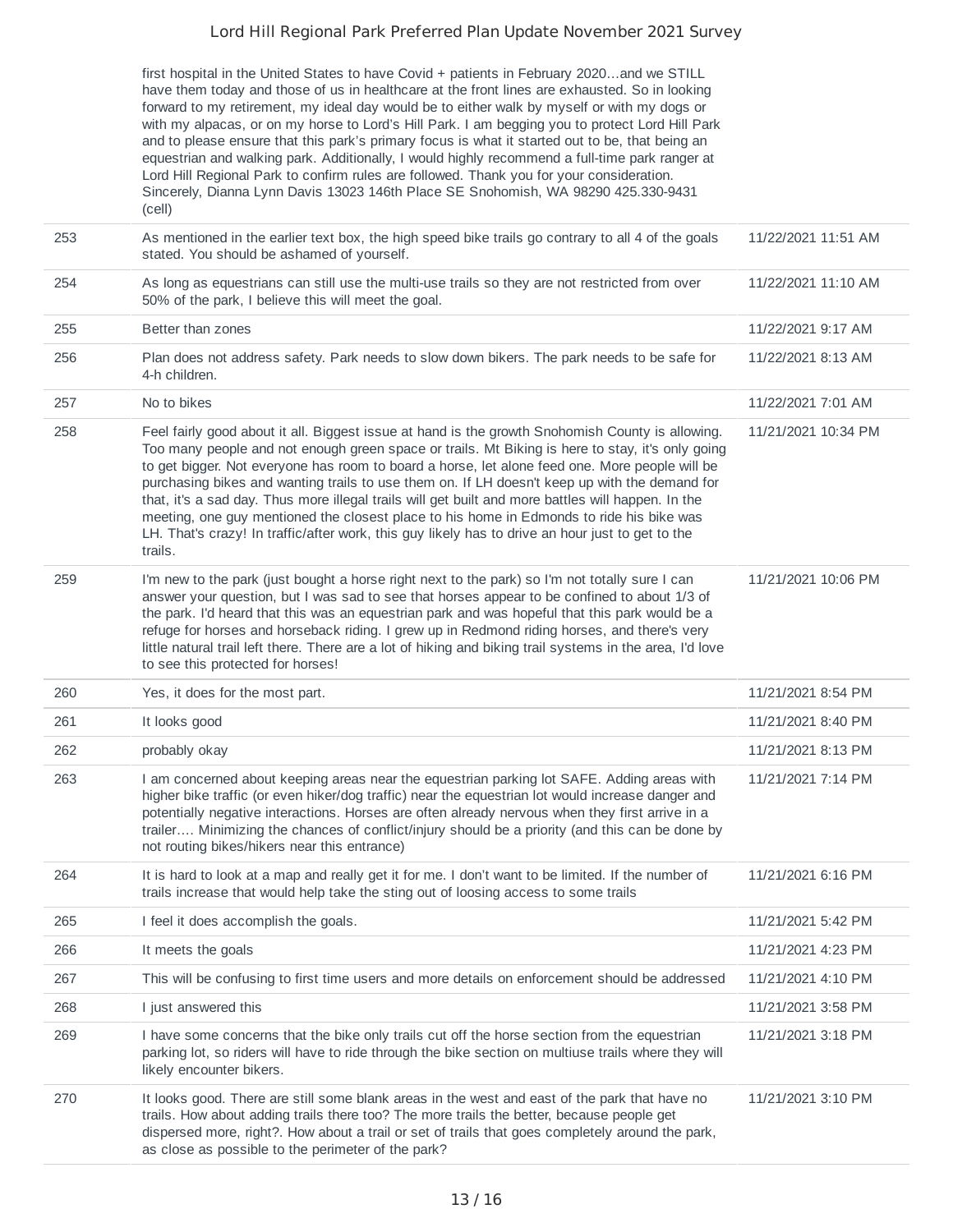| 271 | I feel there needs to closer access for horses to the equestrian only trails. This would lessen<br>the chance of bikers and horses coming into contact.                                                                                                                                                                                                                                                                                                                                                                                                                                                                           | 11/21/2021 1:54 PM  |
|-----|-----------------------------------------------------------------------------------------------------------------------------------------------------------------------------------------------------------------------------------------------------------------------------------------------------------------------------------------------------------------------------------------------------------------------------------------------------------------------------------------------------------------------------------------------------------------------------------------------------------------------------------|---------------------|
| 272 | mpre signage will need to be in place with more kisoks to show the trails. I personally like the<br>size of the trails and not too big of a fan making them that much wider.                                                                                                                                                                                                                                                                                                                                                                                                                                                      | 11/21/2021 1:52 PM  |
| 273 | The use of dedicated to a user group only trails will only encourage "rules don't apply to me"<br>group within that dedicated group to continue their inappropriate behavior, and most likely<br>expand that behavior into other parts of the park. Making all trails open to all users and<br>enforcing the trails rules for speed and right of way is the only way in which the park can be<br>safe and enjoyable for all users.                                                                                                                                                                                                | 11/21/2021 1:24 PM  |
| 274 | There should be additional equestrian trails in the equestrian zone.                                                                                                                                                                                                                                                                                                                                                                                                                                                                                                                                                              | 11/21/2021 1:17 PM  |
| 275 | Hikers should be able to use all trails. Equestrians should be able to use all trails that don't<br>interfere with erosion. Mountain bikes same as Equestrians. High speed travel on bikes or<br>horses should be eliminated!                                                                                                                                                                                                                                                                                                                                                                                                     | 11/21/2021 1:05 PM  |
| 276 | You have to get rid of the pirated trails that were commandeered and turned into bike only trails<br>with jumps and bumps and downhill fast runs to increase safety and protect the natural habitat<br>including the birds and animals                                                                                                                                                                                                                                                                                                                                                                                            | 11/21/2021 12:53 PM |
| 277 | Don't like the high-speed downhill bike-only trails, especially where they intersect with<br>hiker/equestrian trails.                                                                                                                                                                                                                                                                                                                                                                                                                                                                                                             | 11/21/2021 12:53 PM |
| 278 | I would like there to be no high speed bikes and no bike only trails I would like them to be open<br>up to equestrian also                                                                                                                                                                                                                                                                                                                                                                                                                                                                                                        | 11/21/2021 12:14 PM |
| 279 | The multi use areas are still an area of concern. Equestrians cannot just tell their horses to not<br>be spooked by a fast moving bike. I can see that a lot of work has gone into this plan and I<br>know there isn't an easy answer but without rangers to enforce the new trails/rules, you can't<br>ensure that any group will stay in the appropriate places at the appropriate speeds.                                                                                                                                                                                                                                      | 11/21/2021 11:54 AM |
| 280 | I like the new trail plans.                                                                                                                                                                                                                                                                                                                                                                                                                                                                                                                                                                                                       | 11/21/2021 11:53 AM |
| 281 | Bikers should not be permitted at Lords Hill. As a user of the park I am willing to PAY to use<br>the park.                                                                                                                                                                                                                                                                                                                                                                                                                                                                                                                       | 11/21/2021 11:42 AM |
| 282 | The updated trail system does seem to fit the goal.                                                                                                                                                                                                                                                                                                                                                                                                                                                                                                                                                                               | 11/21/2021 10:12 AM |
| 283 | The trail system offers extensive access to all with smaller exclusive trails for different groups.<br>Adding equestrian only trails will help mitigate conflict with bikes.                                                                                                                                                                                                                                                                                                                                                                                                                                                      | 11/21/2021 9:52 AM  |
| 284 | I'm concerned that mountain bikes will be allowed on the majority of the trails, which<br>significantly impacts the quality of experience for hikers. In my experience, it's always the<br>hikers who stay vigilant for bikers and move over to let them through. With two kids, I'd like to<br>be able to relax and not worry about them getting run into by bikers. Also, mountain bikes tear<br>up the trails.                                                                                                                                                                                                                 | 11/21/2021 12:18 AM |
| 285 | The trail system does not reflect that the downhill trails constructed during the moratorium<br>need to be returned to contour trails so that downhill bikers will quit coming to our slow natural<br>park. Any downhill bike trails are an attractive nuisance—they introduce a speed element that<br>is not compatible with other users or with the priceless natural ecosystem that is the whole<br>reason the park was created. It makes sense to have hiker-only trails in sensitive areas-<br>otherwise all trails should be multiple use—with NO downhill flow trails and no structural<br>elements that induce adrenalin. | 11/21/2021 12:12 AM |
| 286 | I'd like to see the horse trails eliminated or have them barred from the multi-use trails, and<br>have them have access directly to horse-only trails.                                                                                                                                                                                                                                                                                                                                                                                                                                                                            | 11/20/2021 11:17 PM |
| 287 | Helps ID the trails                                                                                                                                                                                                                                                                                                                                                                                                                                                                                                                                                                                                               | 11/20/2021 10:07 PM |
| 288 | I'll think it meets the goals. I like that bikes are not allowed on equestrian trails                                                                                                                                                                                                                                                                                                                                                                                                                                                                                                                                             | 11/20/2021 8:08 PM  |
| 289 | I have difficulty visualizing areas with out picturestherefore I am unable to make any<br>meaningful comments.                                                                                                                                                                                                                                                                                                                                                                                                                                                                                                                    | 11/20/2021 8:06 PM  |
| 290 | The shared trails are attractive to everyone and where I experienced a near disaster on my<br>horse due to an encounter with a high speed cyclist.                                                                                                                                                                                                                                                                                                                                                                                                                                                                                | 11/20/2021 8:05 PM  |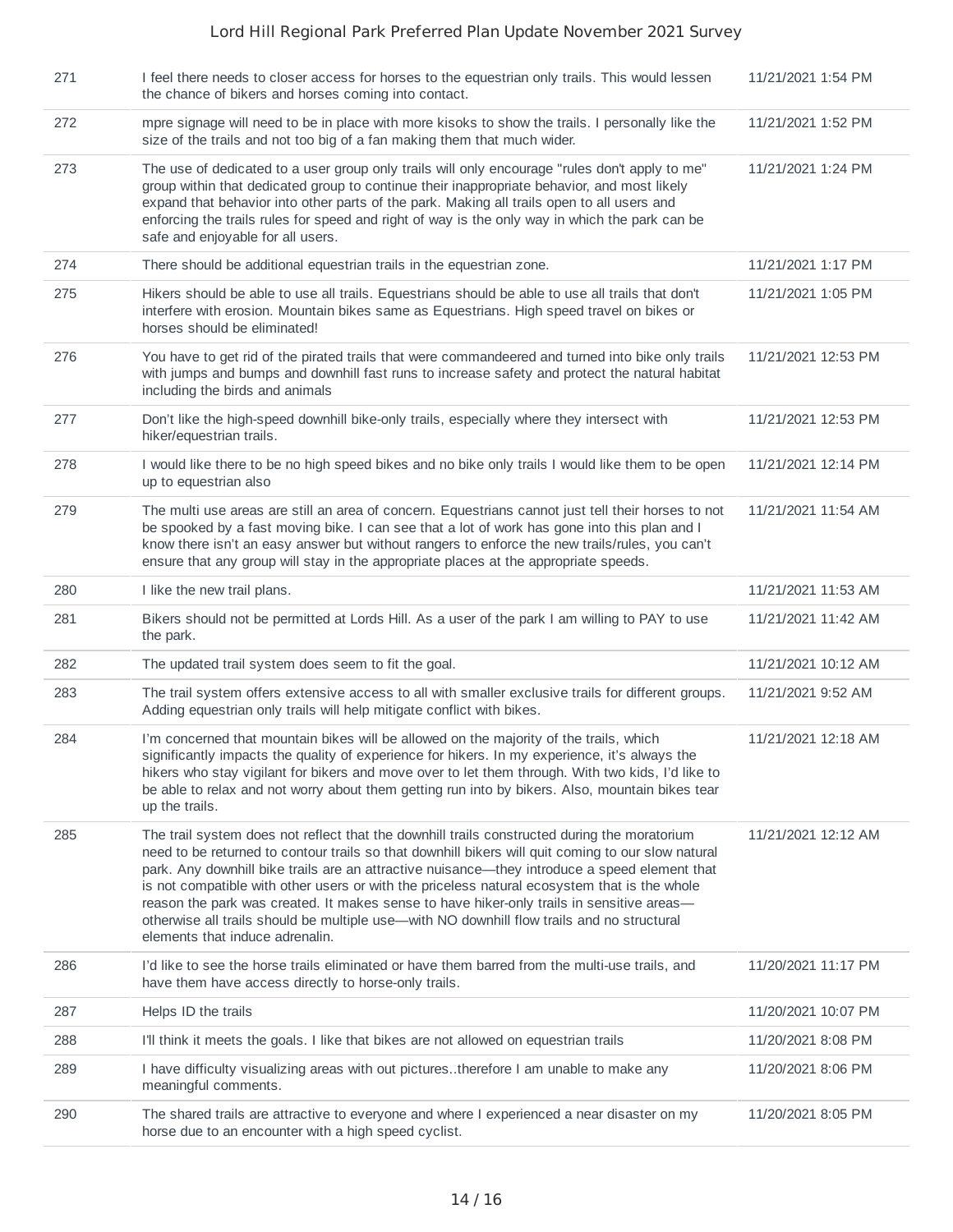| 291 | It is worrying to see the mountain bike loop so close to equestrian parking. How would that<br>work out in practice?                                                                                                                                                                                                                                                                                                                                                                                                                                                                                                                                                                                                                                                                                                                                                                                                                                                                                                                                                                                                                                                 | 11/20/2021 6:30 PM  |
|-----|----------------------------------------------------------------------------------------------------------------------------------------------------------------------------------------------------------------------------------------------------------------------------------------------------------------------------------------------------------------------------------------------------------------------------------------------------------------------------------------------------------------------------------------------------------------------------------------------------------------------------------------------------------------------------------------------------------------------------------------------------------------------------------------------------------------------------------------------------------------------------------------------------------------------------------------------------------------------------------------------------------------------------------------------------------------------------------------------------------------------------------------------------------------------|---------------------|
| 292 | The plan does not address the safety goal. Trail design and signs are a start. But the flow<br>trails that are attracting many aggressive riders to shared trails are what's causing the problem.<br>The plan does not address or acknowledge the real safety problem. The plan doesn't address<br>the other goals because there will be no enforcement. Parks pointed out that people's behavior<br>is getting worse and that's certainly true for many bikers at Lord Hill. If the flow bike trails are<br>to remain, full-time rangers will be necessary.                                                                                                                                                                                                                                                                                                                                                                                                                                                                                                                                                                                                         | 11/20/2021 4:09 PM  |
| 293 | What is the pink path running through equestrian parking? It's not on the legend.                                                                                                                                                                                                                                                                                                                                                                                                                                                                                                                                                                                                                                                                                                                                                                                                                                                                                                                                                                                                                                                                                    | 11/20/2021 2:48 PM  |
| 294 | It looks like we lose the East Beaver Lake Trail. The Easy 8 and Red Barn are valid go around<br>routes. Taking away the options reduces variety.                                                                                                                                                                                                                                                                                                                                                                                                                                                                                                                                                                                                                                                                                                                                                                                                                                                                                                                                                                                                                    | 11/20/2021 2:22 PM  |
| 295 | Why are bikes given existing trails and horse trails are "proposed"? Which may never hapoen.                                                                                                                                                                                                                                                                                                                                                                                                                                                                                                                                                                                                                                                                                                                                                                                                                                                                                                                                                                                                                                                                         | 11/20/2021 1:39 PM  |
| 296 | Should work.                                                                                                                                                                                                                                                                                                                                                                                                                                                                                                                                                                                                                                                                                                                                                                                                                                                                                                                                                                                                                                                                                                                                                         | 11/20/2021 1:18 PM  |
| 297 | Needs to be some equestrian only trails so riders can ride and Patrice speedier gaits without a<br>biker coming up.                                                                                                                                                                                                                                                                                                                                                                                                                                                                                                                                                                                                                                                                                                                                                                                                                                                                                                                                                                                                                                                  | 11/20/2021 1:11 PM  |
| 298 | Well                                                                                                                                                                                                                                                                                                                                                                                                                                                                                                                                                                                                                                                                                                                                                                                                                                                                                                                                                                                                                                                                                                                                                                 | 11/20/2021 1:08 PM  |
| 299 | Meets the goals                                                                                                                                                                                                                                                                                                                                                                                                                                                                                                                                                                                                                                                                                                                                                                                                                                                                                                                                                                                                                                                                                                                                                      | 11/20/2021 1:04 PM  |
| 300 | Some                                                                                                                                                                                                                                                                                                                                                                                                                                                                                                                                                                                                                                                                                                                                                                                                                                                                                                                                                                                                                                                                                                                                                                 | 11/20/2021 12:55 PM |
| 301 | Can you explain what the story is with the Red Barn trail? I'm not sure what color that is on the<br>map, but it looks like it might be brown (hiker biker only) yet there are equestrian trails on<br>either end of it. Could the section between Beaver Marsh Lake and the English Pond trail be<br>made multi-use (red) to form a loop for equestrians? Otherwise that little East Beaver Lake trail<br>is just a dead end for equestrians.                                                                                                                                                                                                                                                                                                                                                                                                                                                                                                                                                                                                                                                                                                                       | 11/20/2021 12:39 PM |
| 302 | Again, bike only trails not to mingle or cross over multi use trails.                                                                                                                                                                                                                                                                                                                                                                                                                                                                                                                                                                                                                                                                                                                                                                                                                                                                                                                                                                                                                                                                                                | 11/20/2021 11:56 AM |
|     |                                                                                                                                                                                                                                                                                                                                                                                                                                                                                                                                                                                                                                                                                                                                                                                                                                                                                                                                                                                                                                                                                                                                                                      |                     |
| 303 | Sane comment as before                                                                                                                                                                                                                                                                                                                                                                                                                                                                                                                                                                                                                                                                                                                                                                                                                                                                                                                                                                                                                                                                                                                                               | 11/20/2021 10:48 AM |
| 304 | Unsure and I have no concerns                                                                                                                                                                                                                                                                                                                                                                                                                                                                                                                                                                                                                                                                                                                                                                                                                                                                                                                                                                                                                                                                                                                                        | 11/20/2021 10:21 AM |
| 305 | Too much area devoted to mountain bikes. Sharing the road is not something many of them do<br>well.                                                                                                                                                                                                                                                                                                                                                                                                                                                                                                                                                                                                                                                                                                                                                                                                                                                                                                                                                                                                                                                                  | 11/20/2021 10:19 AM |
| 306 | I support the wayfinding signs as this will help users. However, all trails should be multi-use,<br>and the county needs to enforce safety by finding money in the county's budget for a park<br>ranger.                                                                                                                                                                                                                                                                                                                                                                                                                                                                                                                                                                                                                                                                                                                                                                                                                                                                                                                                                             | 11/20/2021 10:03 AM |
| 307 | Looks good                                                                                                                                                                                                                                                                                                                                                                                                                                                                                                                                                                                                                                                                                                                                                                                                                                                                                                                                                                                                                                                                                                                                                           | 11/20/2021 9:25 AM  |
| 308 | It might meet goals of certain group more so than others.                                                                                                                                                                                                                                                                                                                                                                                                                                                                                                                                                                                                                                                                                                                                                                                                                                                                                                                                                                                                                                                                                                            | 11/20/2021 9:19 AM  |
| 309 | I think that mountain biking is a lot more popular in the park then people are saying. I think<br>more of the park needs to be dedicated to mountain biking due to the growing population and<br>popularity of the sport.                                                                                                                                                                                                                                                                                                                                                                                                                                                                                                                                                                                                                                                                                                                                                                                                                                                                                                                                            | 11/20/2021 8:52 AM  |
| 310 | I think overall there isn't much change/impact to my use, and I'm good with that.                                                                                                                                                                                                                                                                                                                                                                                                                                                                                                                                                                                                                                                                                                                                                                                                                                                                                                                                                                                                                                                                                    | 11/20/2021 8:24 AM  |
| 311 | As a mountain biker, I'm of course excited about the small area for "potential mountain bike<br>loops" and am okay with no bike-specific new construction. The re-allocation of the start of<br>Upper Springboard to hiker&biker seems fine and fair. The start of this trail is slow and<br>perfectly reasonable to share, as long as the bike-only section starts as the grade drops into<br>the higher speed part of the trail. The only trail on the map I'd like to see become bike-only is<br>Ewe Tube. It's a short, easy, and simple trail, but also one of the most fast, fun, and flowy at<br>the entire park and while the grade isn't particularly steep, the undulating terrain allows bikers<br>to pump and pick up a lot of speed. It would definitely be safer as a bike-only trail, and it's<br>already built like one. There is already a hiker-only trail that crosses it in the same area. That<br>being said, I've literally never encountered a hiker on it, so it probably doesn't matter. Not a hill<br>I'd ever die on, but this definitely seems like an area of the park where there's more of a<br>potential for collision and conflict. | 11/20/2021 7:45 AM  |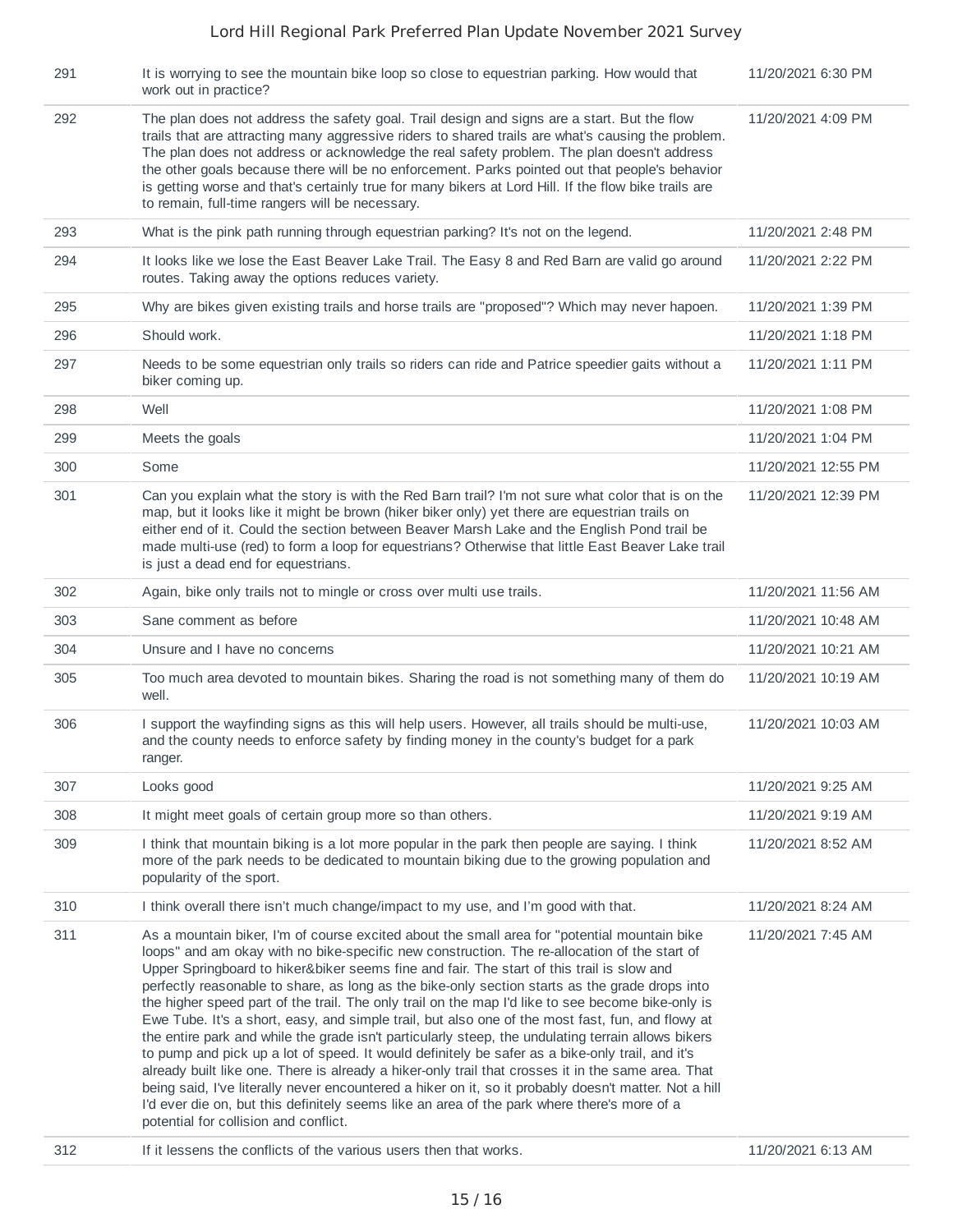| 313 | Keeping track of the zones and where you are will be a mental complex for people. Ultimately I<br>don't see how this will work, also will it be someone to enforce these rules. Without<br>enforcement the rules to seem arbitrary                                                                                                                                                                                                                                                                                                                          | 11/20/2021 5:51 AM  |
|-----|-------------------------------------------------------------------------------------------------------------------------------------------------------------------------------------------------------------------------------------------------------------------------------------------------------------------------------------------------------------------------------------------------------------------------------------------------------------------------------------------------------------------------------------------------------------|---------------------|
| 314 | Good                                                                                                                                                                                                                                                                                                                                                                                                                                                                                                                                                        | 11/19/2021 11:05 PM |
| 315 | I think it does an ok job. I would like to see more trails.                                                                                                                                                                                                                                                                                                                                                                                                                                                                                                 | 11/19/2021 10:21 PM |
| 316 | The park should have its limits. The area is growing faster and I hope you will make safety a<br>concern over increasing usage                                                                                                                                                                                                                                                                                                                                                                                                                              | 11/19/2021 10:01 PM |
| 317 | The new entrance trail is way over due. It keeps the horse riders and everyone else at a good<br>distance and let's other users get in and out of the park safely. I would love to help build it.                                                                                                                                                                                                                                                                                                                                                           | 11/19/2021 9:21 PM  |
| 318 | All trails should be multi use.                                                                                                                                                                                                                                                                                                                                                                                                                                                                                                                             | 11/19/2021 9:01 PM  |
| 319 | move cyclist off of the trails and give them their own park.                                                                                                                                                                                                                                                                                                                                                                                                                                                                                                | 11/19/2021 8:42 PM  |
| 320 | Looks good!                                                                                                                                                                                                                                                                                                                                                                                                                                                                                                                                                 | 11/19/2021 8:08 PM  |
| 321 | From what is being proposed - it appears to be a fair approach to all. Every user group must<br>compromise a little for the greater good!                                                                                                                                                                                                                                                                                                                                                                                                                   | 11/19/2021 7:16 PM  |
| 322 | I think a separate mountain bike access to the parking lot is necessary. The current<br>entrance/exit involves steep hills that result in higher speeds and conflicts with hikers.                                                                                                                                                                                                                                                                                                                                                                          | 11/19/2021 7:13 PM  |
| 323 | No I like the trail map update                                                                                                                                                                                                                                                                                                                                                                                                                                                                                                                              | 11/19/2021 7:04 PM  |
| 324 | Makes sense                                                                                                                                                                                                                                                                                                                                                                                                                                                                                                                                                 | 11/19/2021 6:58 PM  |
| 325 | I'm disappointed to see a majority of bike access being used on trails seldom ridden. Our most<br>popular trails according to Strava and Trailforks are the one way flow trails like Wishbone and<br>not the older cross country trails like Liquid Bread which are easier to convert into hiker only<br>trails. I feel like this holding these designations will restrict MTB growth if we hit the trail<br>mileage limit, and I suspect it will be hard to build a community of volunteers to maintain trails<br>they themselves aren't passionate about. | 11/19/2021 6:54 PM  |
| 326 | Based on what I see, this would definitely improve the safety and specificity of the trails.                                                                                                                                                                                                                                                                                                                                                                                                                                                                | 11/19/2021 6:49 PM  |
| 327 | Goldeneye should continue to be connected to the lower half of the trail. Perhaps a wooden<br>bridge over the intersecting trail can be built my volunteers to make the trail safer for cross<br>traffic hikers, but preserve a fun little mountain bike trail.                                                                                                                                                                                                                                                                                             | 11/19/2021 6:43 PM  |
| 328 | I think safety is well addressed. The gates are thoughtful- as much as like to have<br>uninterrupted Downhill fun, this is not the place for that. I come here with my little girls to teach<br>them to coexist in a multi use environment.                                                                                                                                                                                                                                                                                                                 | 11/19/2021 6:40 PM  |
| 329 | The mileage does not appear to allow for much growth. Future loops section for mtb means<br>taking away from other areas but at this point any plan is better than nothing so I still support<br>it. The Ada access would be a huge benefit to reducing congestion/conflicts between<br>hikers/bikes and horses/bikes with the existing access options and it would improve access<br>substantially for kids and for EMS in the event of emergencies.                                                                                                       | 11/19/2021 6:39 PM  |
| 330 | Ut does                                                                                                                                                                                                                                                                                                                                                                                                                                                                                                                                                     | 11/19/2021 6:37 PM  |
| 331 | I live in the Lord Hill neighborhood and enjoy riding from my house to the trails in the park. With<br>the multi use trails I'll be able to continue doing that.                                                                                                                                                                                                                                                                                                                                                                                            | 11/19/2021 6:35 PM  |
| 332 | Hopefully this means more bike trails can be built in the bike zone.                                                                                                                                                                                                                                                                                                                                                                                                                                                                                        | 11/19/2021 6:19 PM  |
| 333 | Can we make more trails than just the proposed or is it capped at 32 miles?                                                                                                                                                                                                                                                                                                                                                                                                                                                                                 | 11/19/2021 6:18 PM  |
| 334 | Love the updated trail system. Makes unexpected interactions that can be dangerous less<br>likely to happen                                                                                                                                                                                                                                                                                                                                                                                                                                                 | 11/19/2021 5:29 PM  |
| 335 | Ok                                                                                                                                                                                                                                                                                                                                                                                                                                                                                                                                                          | 11/19/2021 5:25 PM  |
| 336 | Seemed fine                                                                                                                                                                                                                                                                                                                                                                                                                                                                                                                                                 | 11/19/2021 5:16 PM  |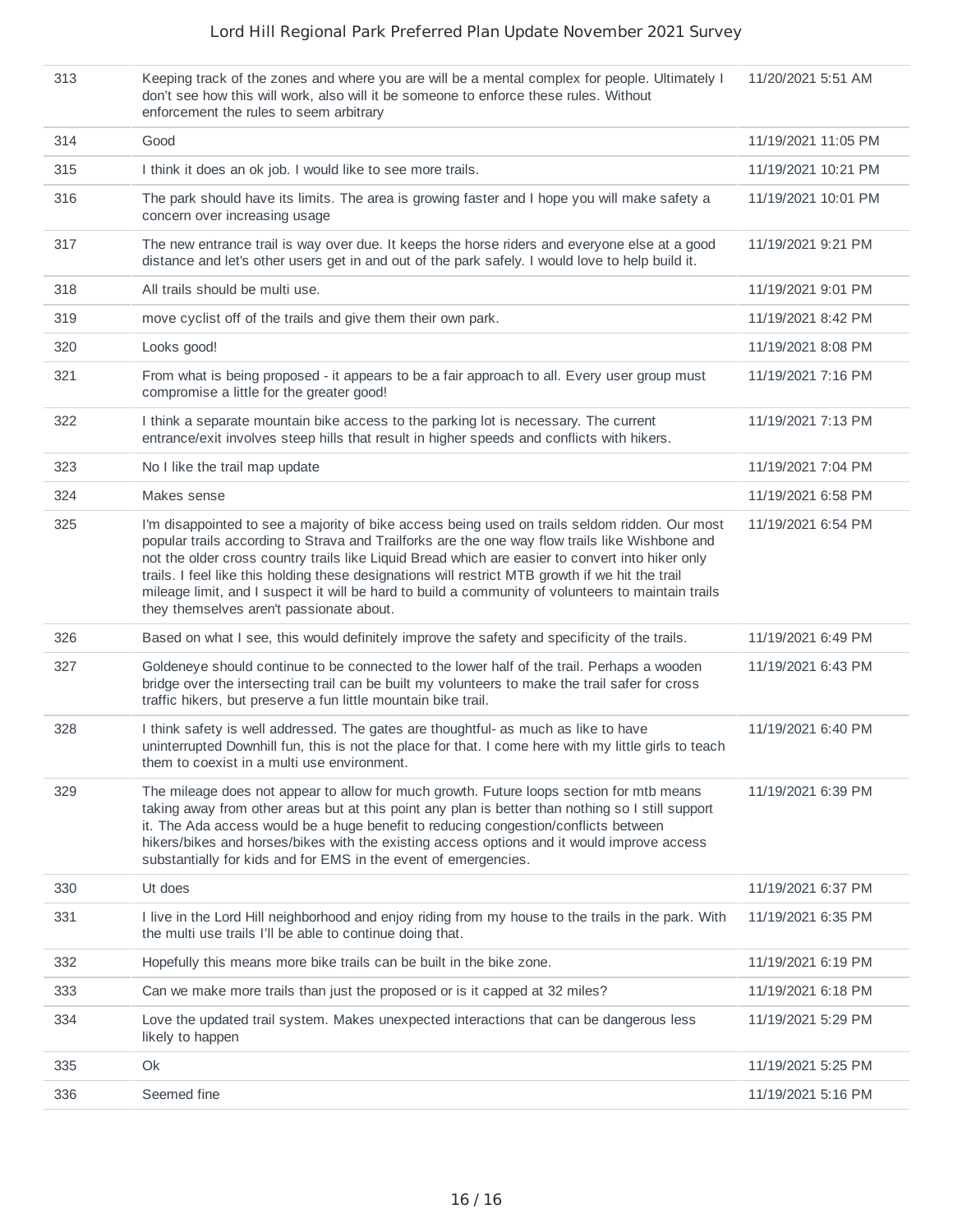# Q5 How do you feel the plan for signage, intersections and trail standards meets the goals for the process? How do you feel the plan for signage, intersections and trail standards does or does not address your concerns?

Answered: 336 Skipped: 366

| #              | <b>RESPONSES</b>                                                                                                                                                                                                                                                                                                                                                                                                                                                                                                                                                                                                                                                                                                                                                                                                                                 | <b>DATE</b>         |
|----------------|--------------------------------------------------------------------------------------------------------------------------------------------------------------------------------------------------------------------------------------------------------------------------------------------------------------------------------------------------------------------------------------------------------------------------------------------------------------------------------------------------------------------------------------------------------------------------------------------------------------------------------------------------------------------------------------------------------------------------------------------------------------------------------------------------------------------------------------------------|---------------------|
| 1              | It's fine. Safety should be top priority.                                                                                                                                                                                                                                                                                                                                                                                                                                                                                                                                                                                                                                                                                                                                                                                                        | 12/11/2021 7:17 PM  |
| 2              | Signs are great. They need to be secured so that people do not take them out. People who do<br>not obey signs should suffer consequences. A ranger in the area would help deter people from<br>breaking the law.                                                                                                                                                                                                                                                                                                                                                                                                                                                                                                                                                                                                                                 | 12/11/2021 8:48 AM  |
| 3              | Only good folks follow signs. I've talked with kids who ride bikes in the park and they say<br>they've never seen any signs. Trail designs and sign are not enough.                                                                                                                                                                                                                                                                                                                                                                                                                                                                                                                                                                                                                                                                              | 12/10/2021 10:48 PM |
| $\overline{4}$ | It works                                                                                                                                                                                                                                                                                                                                                                                                                                                                                                                                                                                                                                                                                                                                                                                                                                         | 12/10/2021 6:45 PM  |
| 5              | looks goof                                                                                                                                                                                                                                                                                                                                                                                                                                                                                                                                                                                                                                                                                                                                                                                                                                       | 12/10/2021 4:43 PM  |
| 6              | Unsure                                                                                                                                                                                                                                                                                                                                                                                                                                                                                                                                                                                                                                                                                                                                                                                                                                           | 12/10/2021 4:04 PM  |
| 7              | I like the signs, but they only go so far. Bikers need to slow down, the designs and barriers<br>might help. Again, enforcement is needed.                                                                                                                                                                                                                                                                                                                                                                                                                                                                                                                                                                                                                                                                                                       | 12/10/2021 3:59 PM  |
| 8              | Looks great                                                                                                                                                                                                                                                                                                                                                                                                                                                                                                                                                                                                                                                                                                                                                                                                                                      | 12/10/2021 10:18 AM |
| 9              | Signage is important, but bike intersections need to be signed and slow speed.                                                                                                                                                                                                                                                                                                                                                                                                                                                                                                                                                                                                                                                                                                                                                                   | 12/10/2021 10:14 AM |
| 10             | Great. Signs and maps do need updates. Several trails I use have no signs at all.                                                                                                                                                                                                                                                                                                                                                                                                                                                                                                                                                                                                                                                                                                                                                                | 12/10/2021 7:16 AM  |
| 11             | This alone would be the only improvement needed to maximize the use of the park for all<br>users. Fixing what is broken is always the preferred choice.                                                                                                                                                                                                                                                                                                                                                                                                                                                                                                                                                                                                                                                                                          | 12/10/2021 5:58 AM  |
| 12             | Sounds okay                                                                                                                                                                                                                                                                                                                                                                                                                                                                                                                                                                                                                                                                                                                                                                                                                                      | 12/10/2021 5:19 AM  |
| 13             | Signage is OK. Different styles of signs should also be used to help capture attention of those<br>who ignore the standard type park signs used. Examples: BIKERS YIELD to EVERYONE!<br>SLOW DOWN! DOGS MUST BE LEASHED AT ALL TIMES. DO NOT ALLOW YOUR DOG<br>TO RUN UNLEASHED AT ANY TIME! DOGS MUST ALWAYS BE ON A LEASH AND UNDER<br>CONTROL! VIOLATORS WILL BE TICKETED WITHOUT WARNING! INTERSECTIONS:<br>Fence barriers don't work. Skilled bikers still ride fast right through them onto main trails. Hi<br>speed bikers don't seem to comply with signage indicating approaching intersections with<br>hikers/horses. Reconfiguration of trail alignment approaching intersections as in the design<br>sketches/ USFS standards, ENFORCEMENT of park rules/regulations for Safety. Citations to<br>violators may encourage compliance. | 12/10/2021 1:45 AM  |
| 14             | I'm glad you're addressing the issue. Some intersections are currently a safety issue, allowing<br>high speed bikes to barrel through                                                                                                                                                                                                                                                                                                                                                                                                                                                                                                                                                                                                                                                                                                            | 12/9/2021 11:43 PM  |
| 15             | None of these things were needed prior to the bicyclists.                                                                                                                                                                                                                                                                                                                                                                                                                                                                                                                                                                                                                                                                                                                                                                                        | 12/9/2021 9:28 PM   |
| 16             | It looks good on paper but My experience at LHRP is that there are well documented<br>incidents of some patrons in the park who disregard posted signage and trail standards.<br>SCP&R does not have a favorable history of enforcement. Without enforcement and<br>consequences for violations, there is no incentive to follow the rules.                                                                                                                                                                                                                                                                                                                                                                                                                                                                                                      | 12/9/2021 8:23 PM   |
| 17             | well, does                                                                                                                                                                                                                                                                                                                                                                                                                                                                                                                                                                                                                                                                                                                                                                                                                                       | 12/9/2021 8:00 PM   |
| 18             | Those intersections are very dangerous. The bikes come flying across the trails with no regard<br>for hikers or horses. They must be fixed, better yet gotten rid of. More signage is needed.                                                                                                                                                                                                                                                                                                                                                                                                                                                                                                                                                                                                                                                    | 12/9/2021 7:32 PM   |
| 19             | Bikers must bd kept away from any trail with hikers and horses. Dogs must be leashed.                                                                                                                                                                                                                                                                                                                                                                                                                                                                                                                                                                                                                                                                                                                                                            | 12/9/2021 5:36 PM   |
|                |                                                                                                                                                                                                                                                                                                                                                                                                                                                                                                                                                                                                                                                                                                                                                                                                                                                  |                     |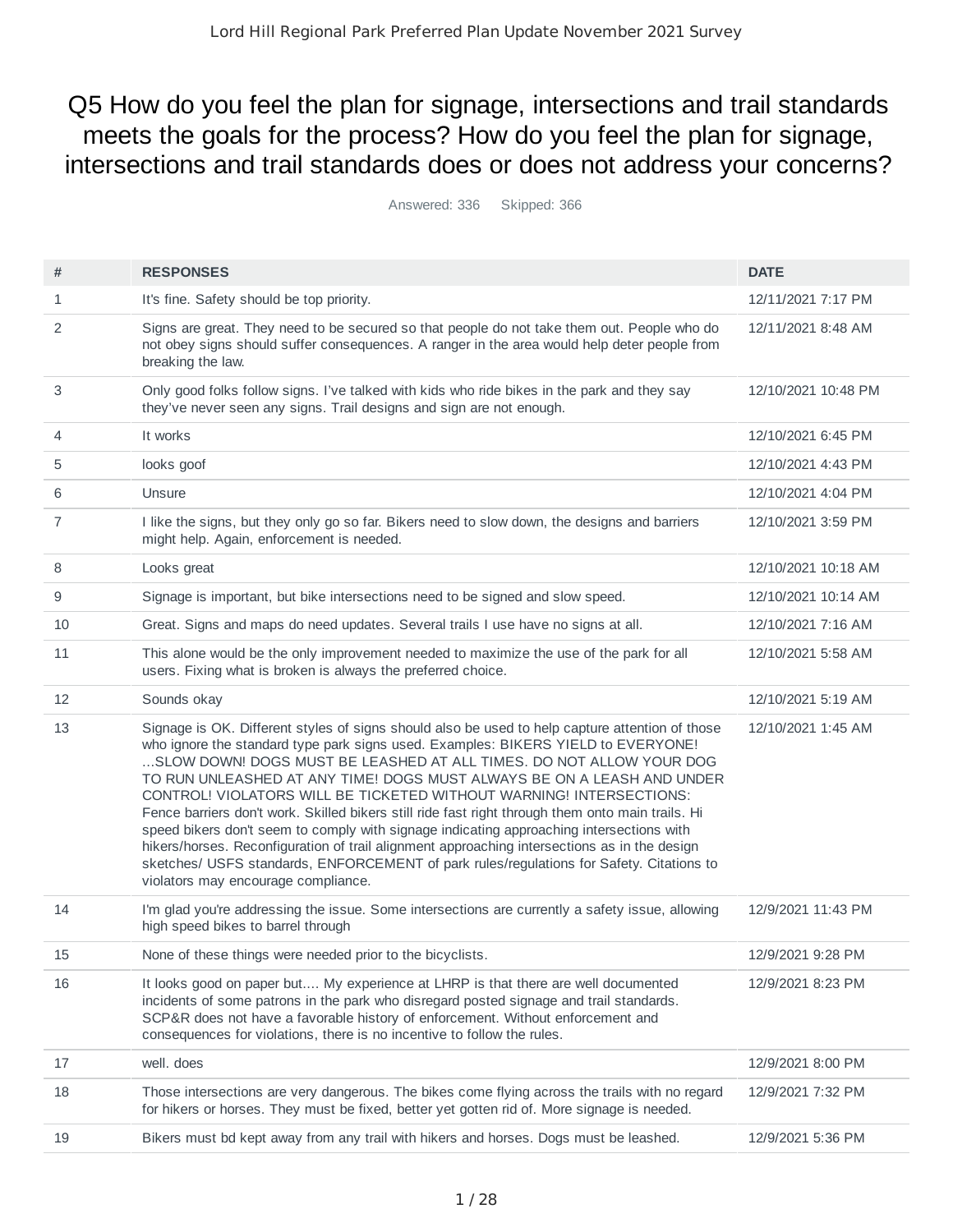20 There must be a way that all users make sure they have vision of trail ahead if slower users are on the trail. Speed and poor visibility is a real safety concern. Open trail areas where visibility is good are places for galloping horses, sprinting, and letting loose on the bicycle but the trail must be clear before cutting loose. Trail ettiquete. Everyone must yield to everyone for safety sake.

12/9/2021 4:37 PM

| 21 | very good design, clear and understandable                                                                                                                                                                                                                                                                                                                                                                                                      | 12/9/2021 3:59 PM  |
|----|-------------------------------------------------------------------------------------------------------------------------------------------------------------------------------------------------------------------------------------------------------------------------------------------------------------------------------------------------------------------------------------------------------------------------------------------------|--------------------|
| 22 | Meets goals                                                                                                                                                                                                                                                                                                                                                                                                                                     | 12/9/2021 2:11 PM  |
| 23 | Signage is ok                                                                                                                                                                                                                                                                                                                                                                                                                                   | 12/9/2021 1:15 PM  |
| 24 | Feels good                                                                                                                                                                                                                                                                                                                                                                                                                                      | 12/9/2021 12:51 PM |
| 25 | The PROPOSED signage plan is appropriate. At Lord Hill Regional Park, ALL TRAILS<br>SHOULD use the United States Forest Service standards as guidelines (which have detailed<br>guidelines for hiking, equestrian, and bicycle trails) to assure the safety of ALL USERS.                                                                                                                                                                       | 12/9/2021 11:24 AM |
| 26 | Barriers and gates are not currently designed in a way that prevents high-speed entrances to<br>intersections. Signage is regularly ignored by some users. Trail standards are not currently<br>being followed and roque trails/features continue to be installed without any consequences. I<br>don't believe this should be the focus since it has not worked thus far.                                                                       | 12/9/2021 11:14 AM |
| 27 | Plan regarding signage, intersections and trail standards appears to be a good overall plan.                                                                                                                                                                                                                                                                                                                                                    | 12/9/2021 10:12 AM |
| 28 | Having bike only trails still does not address the safety concerns of many users. Signage is<br>great except there are those that ignore the signs already.                                                                                                                                                                                                                                                                                     | 12/9/2021 9:38 AM  |
| 29 | Looks Good                                                                                                                                                                                                                                                                                                                                                                                                                                      | 12/9/2021 6:41 AM  |
| 30 | I really like the trail reroutes as they come to an intersection. It forces them to slow down<br>before entering the oncoming traffic.                                                                                                                                                                                                                                                                                                          | 12/9/2021 5:57 AM  |
| 31 | Signage means squat when there is no enforcement.                                                                                                                                                                                                                                                                                                                                                                                               | 12/8/2021 10:47 PM |
| 32 | Signs can help if people are interested if using the information. That has frequently not been<br>the case. We need solid barriers that the bike must be lifted over on bike trails that will cross<br>or enter multi use trails. ALL trails must be open to hikers so they can see/use the whole park.<br>The majority of park users that are making it work for everyone must be protected from the<br>users who abuse the rules and the park | 12/8/2021 9:10 PM  |
| 33 | It is the people not the signs that will work. You can only guess how they will actually react to<br>these. It is a good start, but ultimately again it is the bikers that have caused the necessity of<br>these signs because they move so much faster than hikers and horse riders. Why not install<br>radar to track the speeders on bikes. Isn't that really the issue? SPEED?                                                              | 12/8/2021 7:29 PM  |
| 34 | for their purposes these are probably good. They do not address my concerns                                                                                                                                                                                                                                                                                                                                                                     | 12/8/2021 4:23 PM  |
| 35 | I agree                                                                                                                                                                                                                                                                                                                                                                                                                                         | 12/8/2021 12:49 PM |
| 36 | The plan looks good. Certainly worth implementing.                                                                                                                                                                                                                                                                                                                                                                                              | 12/7/2021 7:42 PM  |
| 37 | On advanced black diamond MTB/hiking trails, the use of wooden bridges at intersections is a<br>very safe alternative to grade crossings. Built right, these features can last upwards of 10<br>years.                                                                                                                                                                                                                                          | 12/7/2021 7:38 PM  |
| 38 | Signage is good communication. Placement is key, in view and not a safety concern                                                                                                                                                                                                                                                                                                                                                               | 12/7/2021 6:38 PM  |
| 39 | appears that much thought has gone into signage. will be appreciated                                                                                                                                                                                                                                                                                                                                                                            | 12/7/2021 1:46 PM  |
| 40 | The plan does not meet my concerns as posted rules and signs will be ignored. That has been<br>my observation of the few posted rules currently at Lord Hill Park. Rules are ignored and there<br>is no enforcement.                                                                                                                                                                                                                            | 12/7/2021 11:47 AM |
| 41 | I especially like the traffic callers like the fences shown here                                                                                                                                                                                                                                                                                                                                                                                | 12/7/2021 8:56 AM  |
| 42 | Any signage and intersection barriers help, of course. But my experience with the bikers is that<br>they do not even slow when crossing an intersection with horses, as the bikers do not want to<br>lose momentum. As a horse rider, I have to be watching CONSTANTLY for discourteous<br>bikers. This makes for a very non-relaxed, tense ride.                                                                                               | 12/6/2021 8:39 PM  |
| 43 | Looks good                                                                                                                                                                                                                                                                                                                                                                                                                                      | 12/6/2021 8:17 PM  |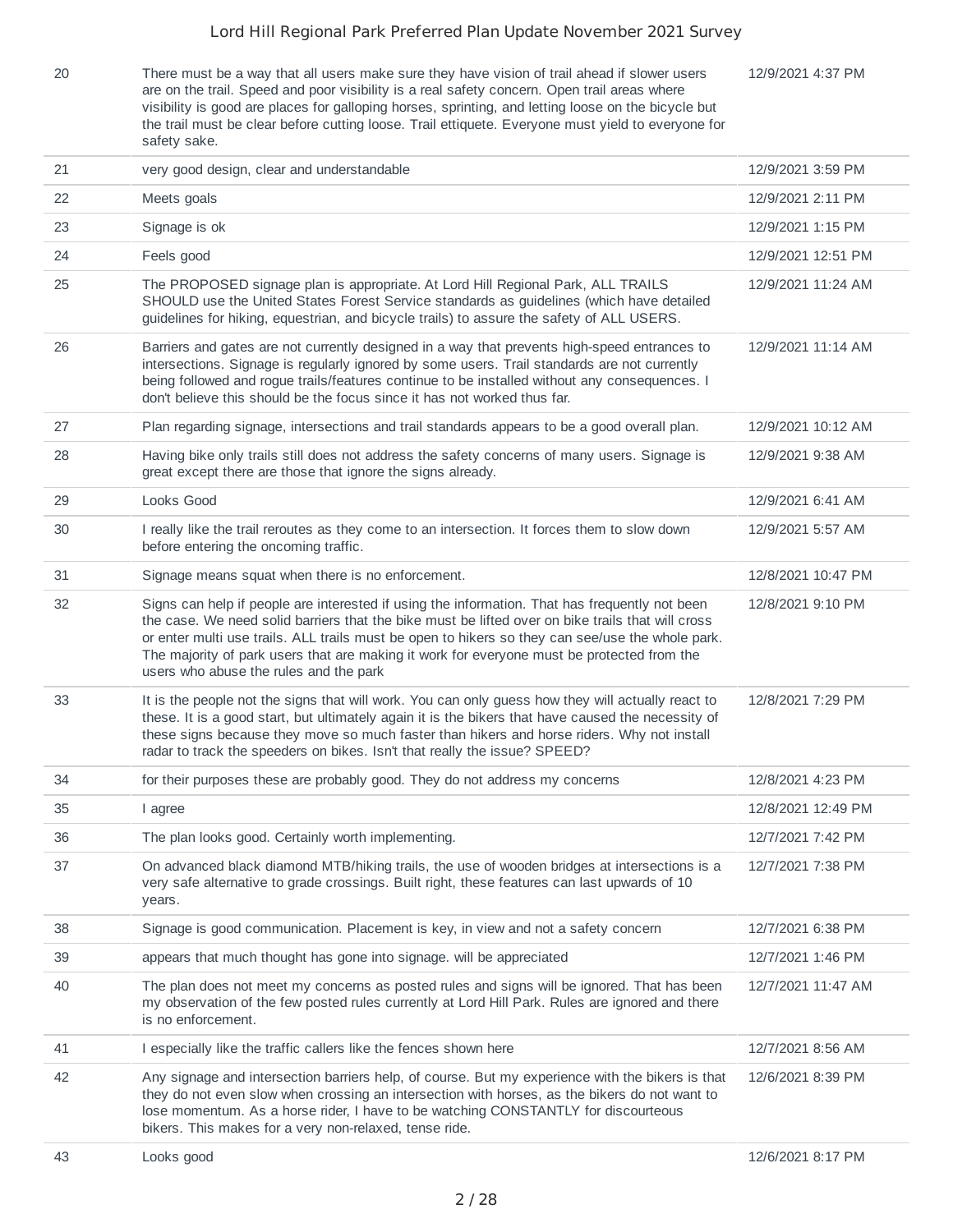| 44 | Well done Does meet my concerns                                                                                                                                                                                                                                                                                                                                                                                                                                                                                              | 12/6/2021 6:19 PM  |
|----|------------------------------------------------------------------------------------------------------------------------------------------------------------------------------------------------------------------------------------------------------------------------------------------------------------------------------------------------------------------------------------------------------------------------------------------------------------------------------------------------------------------------------|--------------------|
| 45 | The plan for improved signage is great and is critical for the safe and harmonious use of the<br>trails by various users.                                                                                                                                                                                                                                                                                                                                                                                                    | 12/6/2021 6:13 PM  |
| 46 | It is greatly appreciated to have signage, very needed!!!                                                                                                                                                                                                                                                                                                                                                                                                                                                                    | 12/6/2021 5:48 PM  |
| 47 | Most of this shouldn't be necessary. Ask yourself what needs to be done so you don't have the<br>intersection problems. You have brought this on yourself. Basic signage sure, it's always<br>been light but good enough. You're overbuilding and creating problems that now you are looking<br>for solutions.                                                                                                                                                                                                               | 12/6/2021 4:56 PM  |
| 48 | My greatest concerns are separating bikers and intersections where there is potential danger.                                                                                                                                                                                                                                                                                                                                                                                                                                | 12/6/2021 3:51 PM  |
| 49 | a better slow down system is to have the opening offset so that bikes cannot go straight<br>through but instead have to maneuver around the posts                                                                                                                                                                                                                                                                                                                                                                            | 12/6/2021 3:45 PM  |
| 50 | I think the update to trail signage would be most useful of the propositions. This will help<br>prevent people from getting lost or underestimating the length of a trail they are not prepared<br>for. Rating difficulty levels of trials my also be useful. I think changing trial intersections with<br>steeper downhill sections is a smarter way to avoid safety issues than restricting trails.<br>Requiring noise making devices may on bikes (e.g. bells) may also be useful for preventing<br>dangerous encounters. | 12/6/2021 3:07 PM  |
| 51 | Signage is not enuf to ensure safe interaction. Tjere should be a Ranger in the Park. Need to<br>independently assess impact of high speed biking.                                                                                                                                                                                                                                                                                                                                                                           | 12/6/2021 12:45 PM |
| 52 | I feel good about it. It will be nice to have a refresh and get better directional arrows                                                                                                                                                                                                                                                                                                                                                                                                                                    | 12/6/2021 11:16 AM |
| 53 | The more signage the better, and every intersection with bikes should have the barriers to<br>ensure they slow down                                                                                                                                                                                                                                                                                                                                                                                                          | 12/6/2021 10:34 AM |
| 54 | Signage is great but enforcement is also important. At last posting numbers to call for<br>assistance is important.                                                                                                                                                                                                                                                                                                                                                                                                          | 12/6/2021 10:04 AM |
| 55 | Signage and trail standards look good.                                                                                                                                                                                                                                                                                                                                                                                                                                                                                       | 12/6/2021 8:57 AM  |
| 56 | The trail standards are theoretical and will not be observed by the public. They will only create<br>conflict amongst users.                                                                                                                                                                                                                                                                                                                                                                                                 | 12/6/2021 7:39 AM  |
| 57 | It will help immensely.                                                                                                                                                                                                                                                                                                                                                                                                                                                                                                      | 12/5/2021 10:20 PM |
| 58 | The plan for this will make the park much safer                                                                                                                                                                                                                                                                                                                                                                                                                                                                              | 12/5/2021 9:48 PM  |
| 59 | I'm not in favor of more signage, with the exception of identifying trails. The park should feel<br>like you're in a natural setting; not a public roadway. Paradise Valley Park is a perfect example<br>of oversignage.                                                                                                                                                                                                                                                                                                     | 12/5/2021 9:39 PM  |
| 60 | For the first time users likely very helpful. On a regular basis I meet many hikers who have no<br>idea where they are Or how to exit the park. The intersections where downhill bikers are to<br>yield is an accident waiting to happen. Change this dangerous intersections. Should parallel<br>other trails and not intersect them especially on the downhill. I have seen too many close<br>calls.                                                                                                                       | 12/5/2021 9:33 PM  |
| 61 | Good                                                                                                                                                                                                                                                                                                                                                                                                                                                                                                                         | 12/5/2021 8:08 PM  |
| 62 | Any additional signage in the lark would be helpful.                                                                                                                                                                                                                                                                                                                                                                                                                                                                         | 12/5/2021 4:23 PM  |
| 63 | Feels good.                                                                                                                                                                                                                                                                                                                                                                                                                                                                                                                  | 12/5/2021 4:00 PM  |
| 64 | How does it slow down high speed bikes versus equestrian at interesections                                                                                                                                                                                                                                                                                                                                                                                                                                                   | 12/5/2021 1:48 PM  |
| 65 | Signs are ignored throughout the state, I see no difference here. It will take a tragedy before<br>this is taken seriously                                                                                                                                                                                                                                                                                                                                                                                                   | 12/5/2021 11:34 AM |
| 66 | Honestly think current signage is sufficient.                                                                                                                                                                                                                                                                                                                                                                                                                                                                                | 12/5/2021 11:21 AM |
| 67 | I feel the signage plan meets stated goals, and addresses my concerns                                                                                                                                                                                                                                                                                                                                                                                                                                                        | 12/5/2021 9:47 AM  |
| 68 | It does                                                                                                                                                                                                                                                                                                                                                                                                                                                                                                                      | 12/5/2021 9:46 AM  |
|    |                                                                                                                                                                                                                                                                                                                                                                                                                                                                                                                              |                    |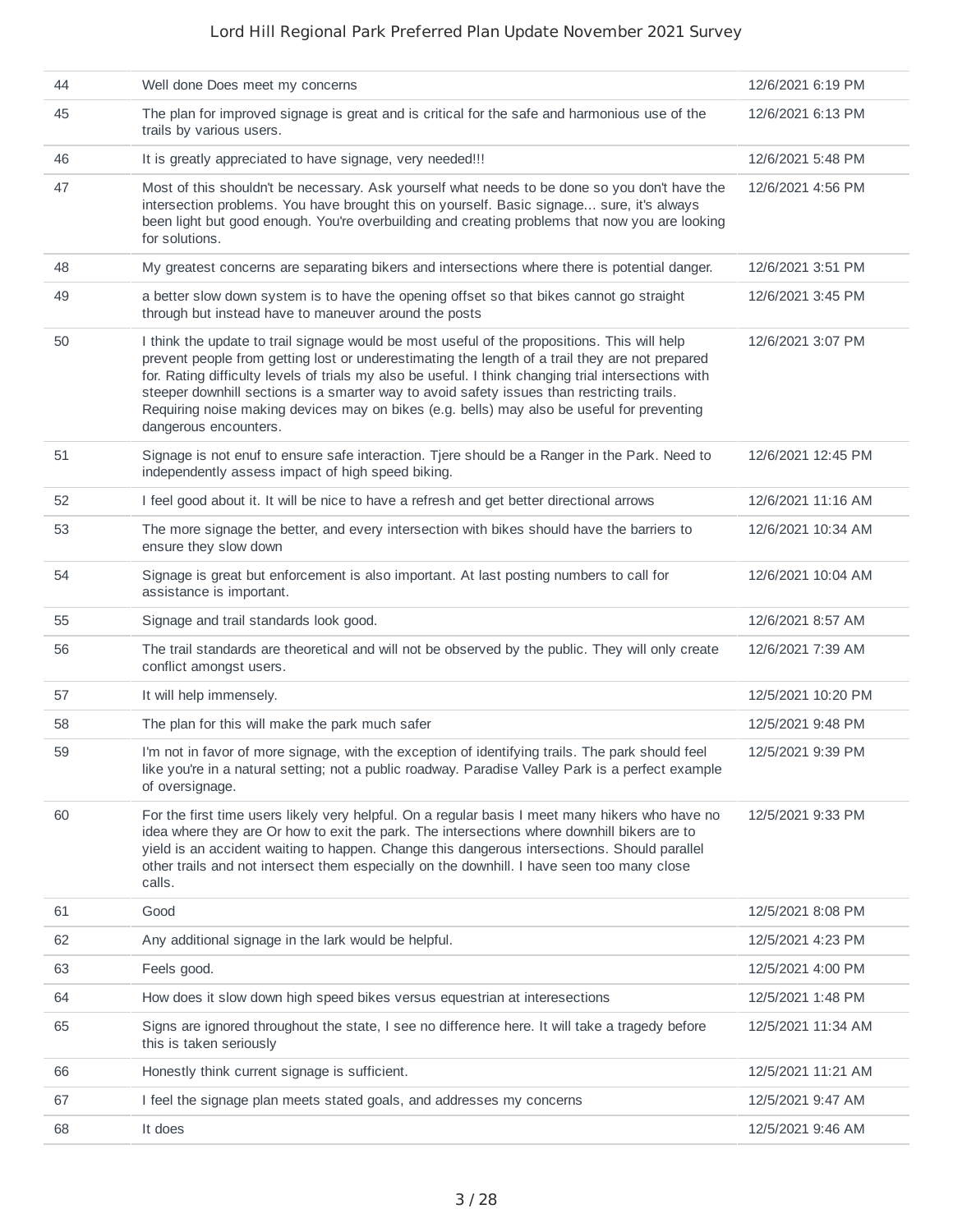| 69 | Will parks use the most stringent of both the IDMA and USFS standards? The intersection<br>barriers wouldn't be necessary if bicyclists weren't allowed to speed and the money could be<br>used in improving the trails for all users instead. My concern about the signage is that it blends<br>in too much, is easy to overlook, and difficult to understand. For example I don't even know<br>what "Waypoint 1A" means or how it relates to where I am or where I'm going. What if I'm a kid<br>or I don't know how to read? Is it intuitive where I can go to get back or where I'm allowed to<br>go? If the sign was colored and my mom said to me, "if you get lost, find a blue sign and stay<br>there," I might be able to be found a lot easier. I am also concerned that if the maps look<br>anything like what is posted on this survey or what I've seen at meetings, it will be no wonder<br>if people get lost and they will have to rely on the signs and trail markers to get back. I know<br>the park fairly well, but when I look at those maps I really have a difficult time figuring out what<br>it says. I know I would have difficulty, and I wouldn't be alone, navigating where I am if I had to<br>rely on the maps. If parks is going to stick with segregation, the markers should be color-<br>coded to match the maps for easier navigation. If all users could use all the trails, or at least<br>most of them, color-coded markers could be used to identify which trail one was on. So rather<br>than "Blue" meaning "hikers only" it might mean "Beaver Lake Trail" instead. So if you look on<br>the map you could easily see where the "Blue" trail is and if there was a tag that said "you are<br>here" one would easily be able to tell where they are on the map and where they are on the<br>trail. | 12/5/2021 9:01 AM |
|----|----------------------------------------------------------------------------------------------------------------------------------------------------------------------------------------------------------------------------------------------------------------------------------------------------------------------------------------------------------------------------------------------------------------------------------------------------------------------------------------------------------------------------------------------------------------------------------------------------------------------------------------------------------------------------------------------------------------------------------------------------------------------------------------------------------------------------------------------------------------------------------------------------------------------------------------------------------------------------------------------------------------------------------------------------------------------------------------------------------------------------------------------------------------------------------------------------------------------------------------------------------------------------------------------------------------------------------------------------------------------------------------------------------------------------------------------------------------------------------------------------------------------------------------------------------------------------------------------------------------------------------------------------------------------------------------------------------------------------------------------------------------------------------------------------------------------------------------------|-------------------|
| 70 | I also ride at the Redmond Watershed and appreciate the signage there. Signs do help (if<br>people read them).                                                                                                                                                                                                                                                                                                                                                                                                                                                                                                                                                                                                                                                                                                                                                                                                                                                                                                                                                                                                                                                                                                                                                                                                                                                                                                                                                                                                                                                                                                                                                                                                                                                                                                                               | 12/5/2021 8:10 AM |
| 71 | They will be effective for those that adhere to signage. Currently, people still park cars in the<br>equestrian lot, bikes still enter through the equestrian entrance, dogs still are off leash. e.g.<br>November 22 - German shepherd Mikey was lost in the park about 9 a.m. Monday after he was<br>attacked by an off-leash pitbull.                                                                                                                                                                                                                                                                                                                                                                                                                                                                                                                                                                                                                                                                                                                                                                                                                                                                                                                                                                                                                                                                                                                                                                                                                                                                                                                                                                                                                                                                                                     | 12/5/2021 6:17 AM |
| 72 | The signs are routinely ignored by all user groups. My last walk I observed 6 groups (mixed<br>users) FIVE ignored the signs and ignored the rules I don't think they work at all when<br>everyone knows there is ZERO enforcement. The pit bull attack recently in Wayne's world is s<br>good example of the laws that are broken CONSTANTLY in the park.                                                                                                                                                                                                                                                                                                                                                                                                                                                                                                                                                                                                                                                                                                                                                                                                                                                                                                                                                                                                                                                                                                                                                                                                                                                                                                                                                                                                                                                                                   | 12/5/2021 6:16 AM |
| 73 | No again, people do not read signs or follow rules and act as if they have a right to be there<br>without any regard to safety.                                                                                                                                                                                                                                                                                                                                                                                                                                                                                                                                                                                                                                                                                                                                                                                                                                                                                                                                                                                                                                                                                                                                                                                                                                                                                                                                                                                                                                                                                                                                                                                                                                                                                                              | 12/5/2021 5:33 AM |
| 74 | I think as long as there's some good flow barriers put up so cyclists can't merge onto multi-use<br>trails at high speeds it could work                                                                                                                                                                                                                                                                                                                                                                                                                                                                                                                                                                                                                                                                                                                                                                                                                                                                                                                                                                                                                                                                                                                                                                                                                                                                                                                                                                                                                                                                                                                                                                                                                                                                                                      | 12/4/2021 9:38 PM |
| 75 | The signage is a good idea, but getting people to care enough to abide by the rules is another<br>story.                                                                                                                                                                                                                                                                                                                                                                                                                                                                                                                                                                                                                                                                                                                                                                                                                                                                                                                                                                                                                                                                                                                                                                                                                                                                                                                                                                                                                                                                                                                                                                                                                                                                                                                                     | 12/4/2021 9:02 PM |
| 76 | Looks good                                                                                                                                                                                                                                                                                                                                                                                                                                                                                                                                                                                                                                                                                                                                                                                                                                                                                                                                                                                                                                                                                                                                                                                                                                                                                                                                                                                                                                                                                                                                                                                                                                                                                                                                                                                                                                   | 12/4/2021 6:50 PM |
| 77 | Not really sure. I would have to experience riding the intercections to know for sure. But the<br>plan looks good. If riders will be required to dismount their horses, this should be clearly<br>marked so dismounting can be avoided if desired. There should be mounting blocks provided.                                                                                                                                                                                                                                                                                                                                                                                                                                                                                                                                                                                                                                                                                                                                                                                                                                                                                                                                                                                                                                                                                                                                                                                                                                                                                                                                                                                                                                                                                                                                                 | 12/4/2021 6:48 PM |
| 78 | The signs look great. Along with the engineered intersections will control conflict.                                                                                                                                                                                                                                                                                                                                                                                                                                                                                                                                                                                                                                                                                                                                                                                                                                                                                                                                                                                                                                                                                                                                                                                                                                                                                                                                                                                                                                                                                                                                                                                                                                                                                                                                                         | 12/4/2021 6:46 PM |
| 79 | Good                                                                                                                                                                                                                                                                                                                                                                                                                                                                                                                                                                                                                                                                                                                                                                                                                                                                                                                                                                                                                                                                                                                                                                                                                                                                                                                                                                                                                                                                                                                                                                                                                                                                                                                                                                                                                                         | 12/4/2021 6:43 PM |
| 80 | some signs are good, too many might as well be in the city. Less is more.                                                                                                                                                                                                                                                                                                                                                                                                                                                                                                                                                                                                                                                                                                                                                                                                                                                                                                                                                                                                                                                                                                                                                                                                                                                                                                                                                                                                                                                                                                                                                                                                                                                                                                                                                                    | 12/4/2021 5:42 PM |
| 81 | X                                                                                                                                                                                                                                                                                                                                                                                                                                                                                                                                                                                                                                                                                                                                                                                                                                                                                                                                                                                                                                                                                                                                                                                                                                                                                                                                                                                                                                                                                                                                                                                                                                                                                                                                                                                                                                            | 12/4/2021 5:21 PM |
| 82 | Wonderful!                                                                                                                                                                                                                                                                                                                                                                                                                                                                                                                                                                                                                                                                                                                                                                                                                                                                                                                                                                                                                                                                                                                                                                                                                                                                                                                                                                                                                                                                                                                                                                                                                                                                                                                                                                                                                                   | 12/4/2021 5:08 PM |
| 83 | I think they work well                                                                                                                                                                                                                                                                                                                                                                                                                                                                                                                                                                                                                                                                                                                                                                                                                                                                                                                                                                                                                                                                                                                                                                                                                                                                                                                                                                                                                                                                                                                                                                                                                                                                                                                                                                                                                       | 12/4/2021 4:22 PM |
| 84 | I am excited about the clearly marked trails.                                                                                                                                                                                                                                                                                                                                                                                                                                                                                                                                                                                                                                                                                                                                                                                                                                                                                                                                                                                                                                                                                                                                                                                                                                                                                                                                                                                                                                                                                                                                                                                                                                                                                                                                                                                                | 12/4/2021 3:55 PM |
| 85 | Signs are great. Especially for maintaining flow and directing proper activity.                                                                                                                                                                                                                                                                                                                                                                                                                                                                                                                                                                                                                                                                                                                                                                                                                                                                                                                                                                                                                                                                                                                                                                                                                                                                                                                                                                                                                                                                                                                                                                                                                                                                                                                                                              | 12/4/2021 3:16 PM |
| 86 | There is to much sinage                                                                                                                                                                                                                                                                                                                                                                                                                                                                                                                                                                                                                                                                                                                                                                                                                                                                                                                                                                                                                                                                                                                                                                                                                                                                                                                                                                                                                                                                                                                                                                                                                                                                                                                                                                                                                      | 12/4/2021 2:42 PM |
| 87 | NO fast-moving bikes in our Park! The Park is a place for everyone to enjoy-it is NOT a place<br>for fast-moving bikes. Please listen to our concerns !!!                                                                                                                                                                                                                                                                                                                                                                                                                                                                                                                                                                                                                                                                                                                                                                                                                                                                                                                                                                                                                                                                                                                                                                                                                                                                                                                                                                                                                                                                                                                                                                                                                                                                                    | 12/4/2021 9:34 AM |
| 88 | Trail signs help but does not slow down bikers                                                                                                                                                                                                                                                                                                                                                                                                                                                                                                                                                                                                                                                                                                                                                                                                                                                                                                                                                                                                                                                                                                                                                                                                                                                                                                                                                                                                                                                                                                                                                                                                                                                                                                                                                                                               | 12/4/2021 8:51 AM |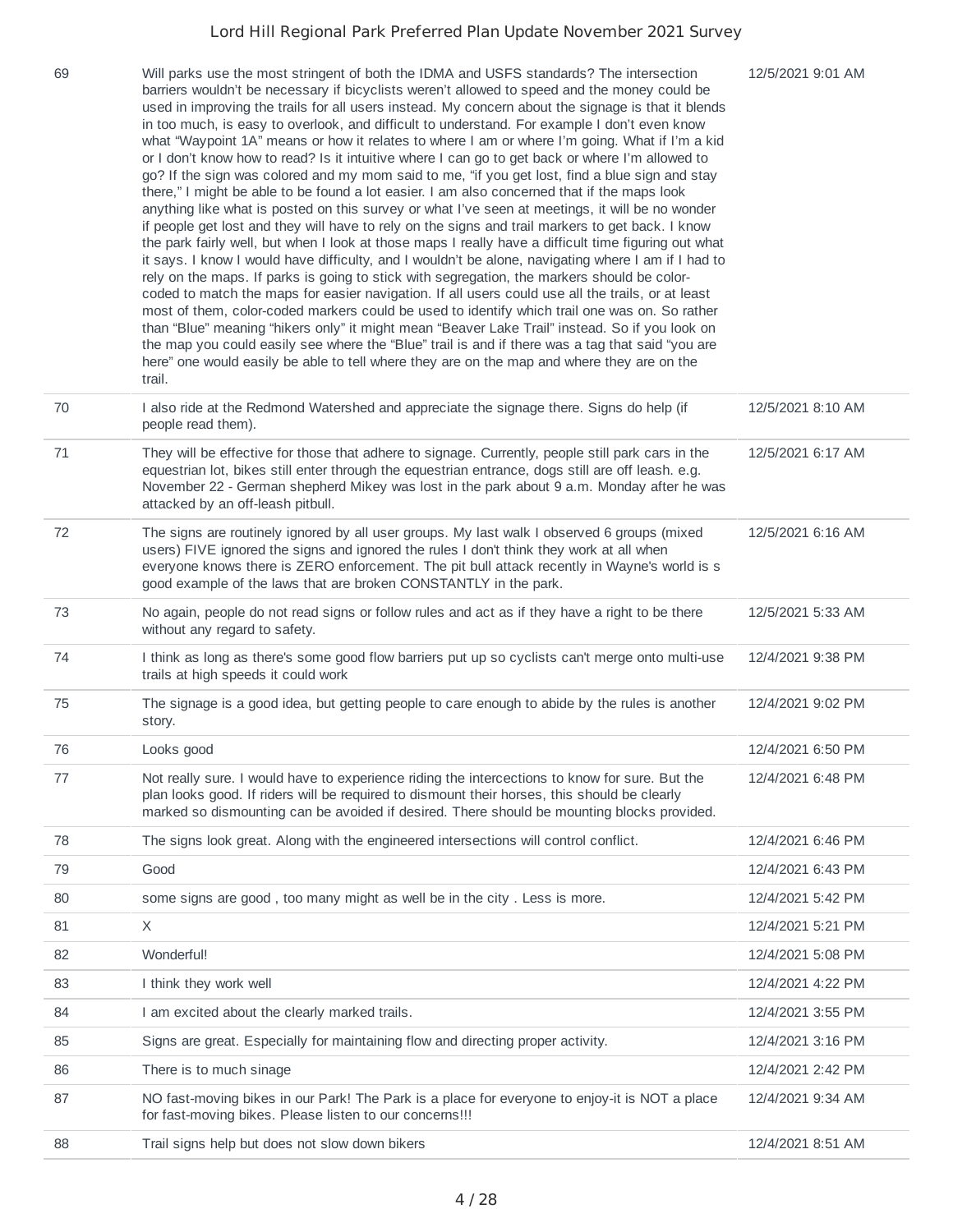| 89  | There's nothing to stop fast moving bikers from running over hikers and causing injuries for<br>equestrians                                                                                                                                                                                                                                                                                                                                                                                                                                            | 12/4/2021 7:00 AM   |
|-----|--------------------------------------------------------------------------------------------------------------------------------------------------------------------------------------------------------------------------------------------------------------------------------------------------------------------------------------------------------------------------------------------------------------------------------------------------------------------------------------------------------------------------------------------------------|---------------------|
| 90  | New signs will be very helpful                                                                                                                                                                                                                                                                                                                                                                                                                                                                                                                         | 12/4/2021 6:39 AM   |
| 91  | OK                                                                                                                                                                                                                                                                                                                                                                                                                                                                                                                                                     | 12/3/2021 7:53 PM   |
| 92  | Yes                                                                                                                                                                                                                                                                                                                                                                                                                                                                                                                                                    | 12/3/2021 8:05 AM   |
| 93  | I don't think barriers are necessary. Plenty of other trail systems get by without them. We will<br>manage just fine                                                                                                                                                                                                                                                                                                                                                                                                                                   | 12/2/2021 5:02 PM   |
| 94  | Hopefully this will work. So much of this is dependent upon the willingness of users to<br>cooperate with what is posted. Sadly, many do not.                                                                                                                                                                                                                                                                                                                                                                                                          | 12/2/2021 2:42 PM   |
| 95  | Signage makes a big difference. I like the idea of the slow down barriers.                                                                                                                                                                                                                                                                                                                                                                                                                                                                             | 12/1/2021 10:27 PM  |
| 96  | The blockades prevent horses from going up bike trails. What prevents bikes from speeding on<br>multi use areas? Most horses won't walk through those narrow gates so you can't gate all the<br>intersections. Once again, horses need an area near the equestrian parking that is equestrian<br>only.                                                                                                                                                                                                                                                 | 12/1/2021 9:51 PM   |
| 97  | The park definitely needs better signage. If you don't know the park it is very easy to get lost.<br>But I don't understand why better signage is even a question. To NOT address this safety<br>concern is irresponsible.                                                                                                                                                                                                                                                                                                                             | 12/1/2021 4:07 PM   |
| 98  | The attempts at traffic "calming" and signage at intersections admits that interactions between<br>high speed users of the park and the non-bikers are disruptive and hazardous. We need more<br>slow use.                                                                                                                                                                                                                                                                                                                                             | 12/1/2021 3:43 PM   |
| 99  | It looks good to me. I hope you get signage out to the more remote parts of the park too, like<br>the East Side, at least with markers labelling the trails so that we can orient ourselves.                                                                                                                                                                                                                                                                                                                                                           | 12/1/2021 12:07 PM  |
| 100 | Don't like the intersection change.                                                                                                                                                                                                                                                                                                                                                                                                                                                                                                                    | 12/1/2021 10:33 AM  |
| 101 | Looks good. Clear intersections and gates make a big difference.                                                                                                                                                                                                                                                                                                                                                                                                                                                                                       | 12/1/2021 8:23 AM   |
| 102 | Intersections from bike only trails to multi use trails need a physical barrier, period. There is no<br>other consistent way to slow those people down.                                                                                                                                                                                                                                                                                                                                                                                                | 12/1/2021 7:47 AM   |
| 103 | Yeah, don't want bikers injured on equestrian trails that they commandeered.                                                                                                                                                                                                                                                                                                                                                                                                                                                                           | 12/1/2021 6:40 AM   |
| 104 | I like the signs, they are working at Paradise                                                                                                                                                                                                                                                                                                                                                                                                                                                                                                         | 12/1/2021 5:25 AM   |
| 105 | I believe the plan for signage is crucial for preventing injuries and eliminating user group<br>conflicts. When out recreating it is very easy to become so lost in the wilderness so that it can<br>be surprising to come across other park users. By ensuring signage and trail design encourage<br>sight lines and reminds users of others we can reduce conflict and improve cohesiveness<br>between trail users.                                                                                                                                  | 11/30/2021 9:06 PM  |
| 106 | The signs are a great idea, and I am a big fan of the trail reroutes for smoother merging. The<br>bike barriers seem disrespectful and unnecessary. Use paradise as an example- they are<br>unneeded. Better signage of upcoming intersection, as well as clearing brush for better<br>visibility would be a more organic way to go about it. I have not seem them in use at other<br>public trail systems. If these were to be implemented- why not Also create barriers for<br>equestrian trail entrances for them to navigate? I see no difference. | 11/30/2021 7:55 PM  |
| 107 | I think it will be ok                                                                                                                                                                                                                                                                                                                                                                                                                                                                                                                                  | 11/30/2021 4:16 PM  |
| 108 | Good idea to have all the trails identified. It is easy to get lost currently                                                                                                                                                                                                                                                                                                                                                                                                                                                                          | 11/30/2021 3:37 PM  |
| 109 | I don't believe these barriers/re-routes will remove the risk to non-bikers. And once it's done, it<br>won't be reviewable or enforceable.                                                                                                                                                                                                                                                                                                                                                                                                             | 11/30/2021 2:16 PM  |
| 110 | It seems well thought out and adequate.                                                                                                                                                                                                                                                                                                                                                                                                                                                                                                                | 11/30/2021 2:07 PM  |
| 111 | All reasonable but it would be nice to leave short bunny trails for the hikers                                                                                                                                                                                                                                                                                                                                                                                                                                                                         | 11/30/2021 12:22 PM |
| 112 | Support. Paradise is an excellent example                                                                                                                                                                                                                                                                                                                                                                                                                                                                                                              | 11/29/2021 9:17 PM  |
| 113 | I think the barrier systems will work well                                                                                                                                                                                                                                                                                                                                                                                                                                                                                                             | 11/29/2021 1:16 PM  |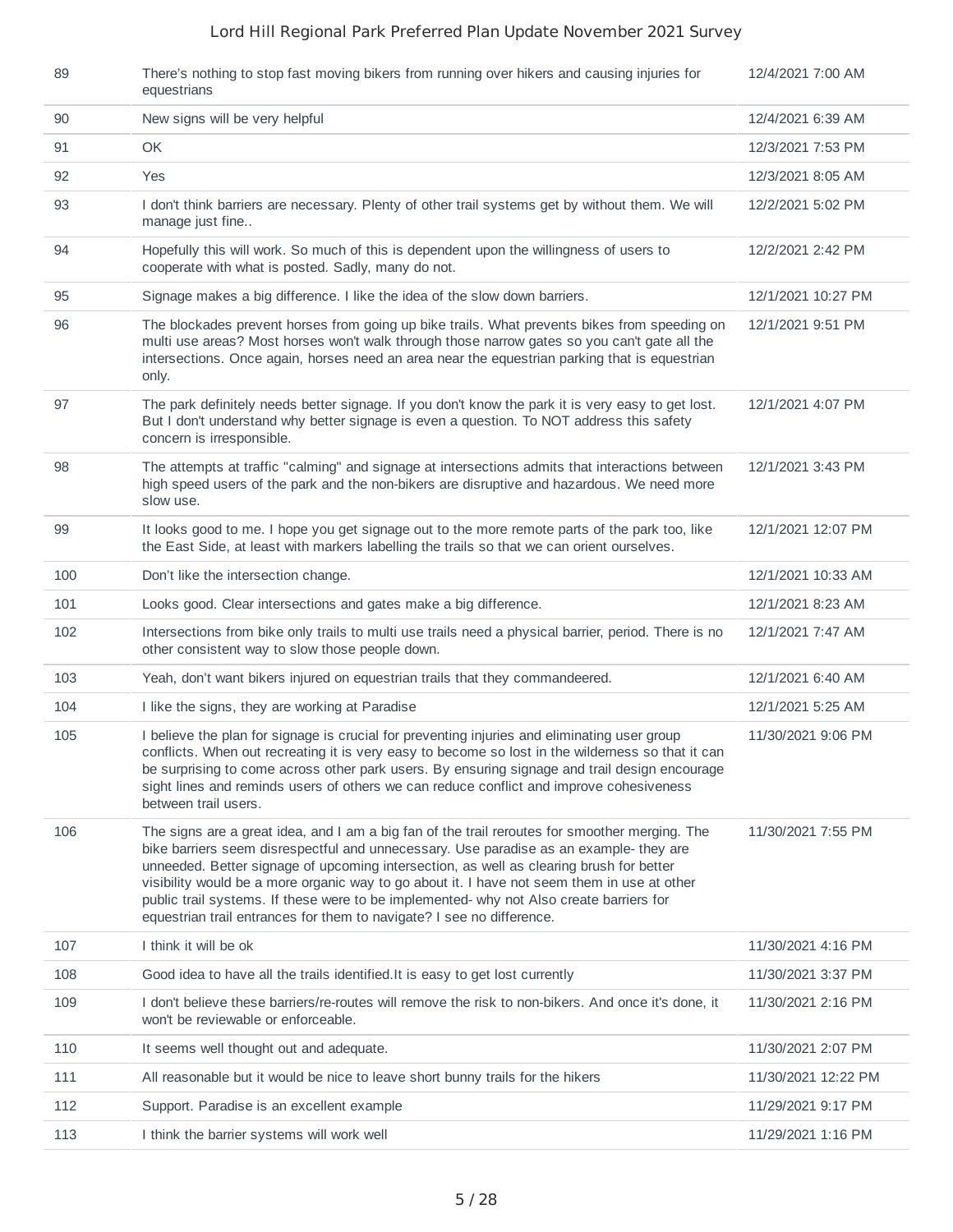| 114 | Should work                                                                                                                                                                                                                                                                                                                                                                                                                                                                                       | 11/29/2021 11:58 AM |
|-----|---------------------------------------------------------------------------------------------------------------------------------------------------------------------------------------------------------------------------------------------------------------------------------------------------------------------------------------------------------------------------------------------------------------------------------------------------------------------------------------------------|---------------------|
| 115 | Excellent                                                                                                                                                                                                                                                                                                                                                                                                                                                                                         | 11/29/2021 5:54 AM  |
| 116 | No physical barriers                                                                                                                                                                                                                                                                                                                                                                                                                                                                              | 11/28/2021 11:09 PM |
| 117 | Good plan.                                                                                                                                                                                                                                                                                                                                                                                                                                                                                        | 11/28/2021 9:53 PM  |
| 118 | It's fine. Nothing about E-bikes, though.                                                                                                                                                                                                                                                                                                                                                                                                                                                         | 11/28/2021 4:28 PM  |
| 119 | The plan for signage, intersections and trail standards may improve safety for hikers and<br>equestrians by slowing mountain bikers down at intersecting trails, but will only work for those<br>mountain bikers that already follow rules. The plans needs to include accountability for<br>mountain bikers that don't follow rules and create unsafe situations for other users.                                                                                                                | 11/28/2021 2:24 PM  |
| 120 | The plan for increased signage and changing the way trails merge is good. Now there are so<br>many more users that are not familiar with horses. Education is the most important for all<br>these different users to coexist.                                                                                                                                                                                                                                                                     | 11/28/2021 1:48 PM  |
| 121 | Good plan!                                                                                                                                                                                                                                                                                                                                                                                                                                                                                        | 11/28/2021 11:04 AM |
| 122 | It's hard to tell until I try out some trails. Previously, paths were not marked well and I couldn't<br>find the viewpoints.                                                                                                                                                                                                                                                                                                                                                                      | 11/27/2021 4:01 PM  |
| 123 | Looks good, will be well used                                                                                                                                                                                                                                                                                                                                                                                                                                                                     | 11/27/2021 2:39 PM  |
| 124 | Your signage plan and partial barriers looks good but you will always have those that do not<br>read the signs or challenge the barriers and rules.                                                                                                                                                                                                                                                                                                                                               | 11/27/2021 11:15 AM |
| 125 | looks great                                                                                                                                                                                                                                                                                                                                                                                                                                                                                       | 11/27/2021 9:27 AM  |
| 126 | These do not address safety. The bad apples will not follow signage. Children and others don't<br>read signs. We have examples of this. Trail design is good but most of the aggressive fast<br>biker problems are elsewhere on shared trails in the park.                                                                                                                                                                                                                                        | 11/27/2021 9:17 AM  |
| 127 | I think signage meets the minimum standards/goals. More educational signage could help, but<br>signs stating fines for misuse might be a good idea too, but of course they will need<br>enforcement in order for folks to actually heed them.                                                                                                                                                                                                                                                     | 11/27/2021 8:49 AM  |
| 128 | This is a very positive step. Trail intersections are the most dangerous parts of the park and<br>high speed bikers do not care about their impact to other users. Anything to slow them down in<br>trail transitions is a good thing. Improved signage is also good, but only to users who actually<br>look at signs                                                                                                                                                                             | 11/27/2021 8:45 AM  |
| 129 | Signage is informative but not enforceable. Safety should come from trail design, not<br>educational signage.                                                                                                                                                                                                                                                                                                                                                                                     | 11/26/2021 8:04 PM  |
| 130 | It will work well                                                                                                                                                                                                                                                                                                                                                                                                                                                                                 | 11/26/2021 8:03 PM  |
| 131 | Make em clear. See whats worked elsewhere. Don't reinvent the wheel.                                                                                                                                                                                                                                                                                                                                                                                                                              | 11/26/2021 7:53 PM  |
| 132 | Long over due, trail intersections should be numbered in a manner such as PVCA so allow for<br>route finding home, maps should be updated with these numbers.                                                                                                                                                                                                                                                                                                                                     | 11/26/2021 7:44 PM  |
| 133 | Not sure of this section                                                                                                                                                                                                                                                                                                                                                                                                                                                                          | 11/26/2021 5:41 PM  |
| 134 | It is a start, but unless there is enforcement, the rogue elements will ignore the signs, shortcut<br>the traffic calming re-routes and continue causing problems.                                                                                                                                                                                                                                                                                                                                | 11/26/2021 1:45 PM  |
| 135 | I think it will make it safer and easier to navigate                                                                                                                                                                                                                                                                                                                                                                                                                                              | 11/26/2021 1:30 PM  |
| 136 | Current signage is woefully inadequate. Taller posts for bikers and riders might be useful? More<br>signs have long been critically needed.                                                                                                                                                                                                                                                                                                                                                       | 11/26/2021 1:10 PM  |
| 137 | Signs and gates are helpful. I think gates and signs would be a much better decision than a<br>reroute on goldeneye.                                                                                                                                                                                                                                                                                                                                                                              | 11/26/2021 12:30 PM |
| 138 | I think the signage, gates and slope design are all good ideas. While I see the signage that<br>says "no mountain bikes" I do hope the county will also put signage that says "no horses" on<br>dedicated mountain bike trails. While the two communities - horse riders and mountain bikers -<br>are mostly respectful, a few horse riders ride on mountain bike downhill style trails which both<br>tears up the trail and increases risks of dangerous encounters for both types of riders. Of | 11/26/2021 11:13 AM |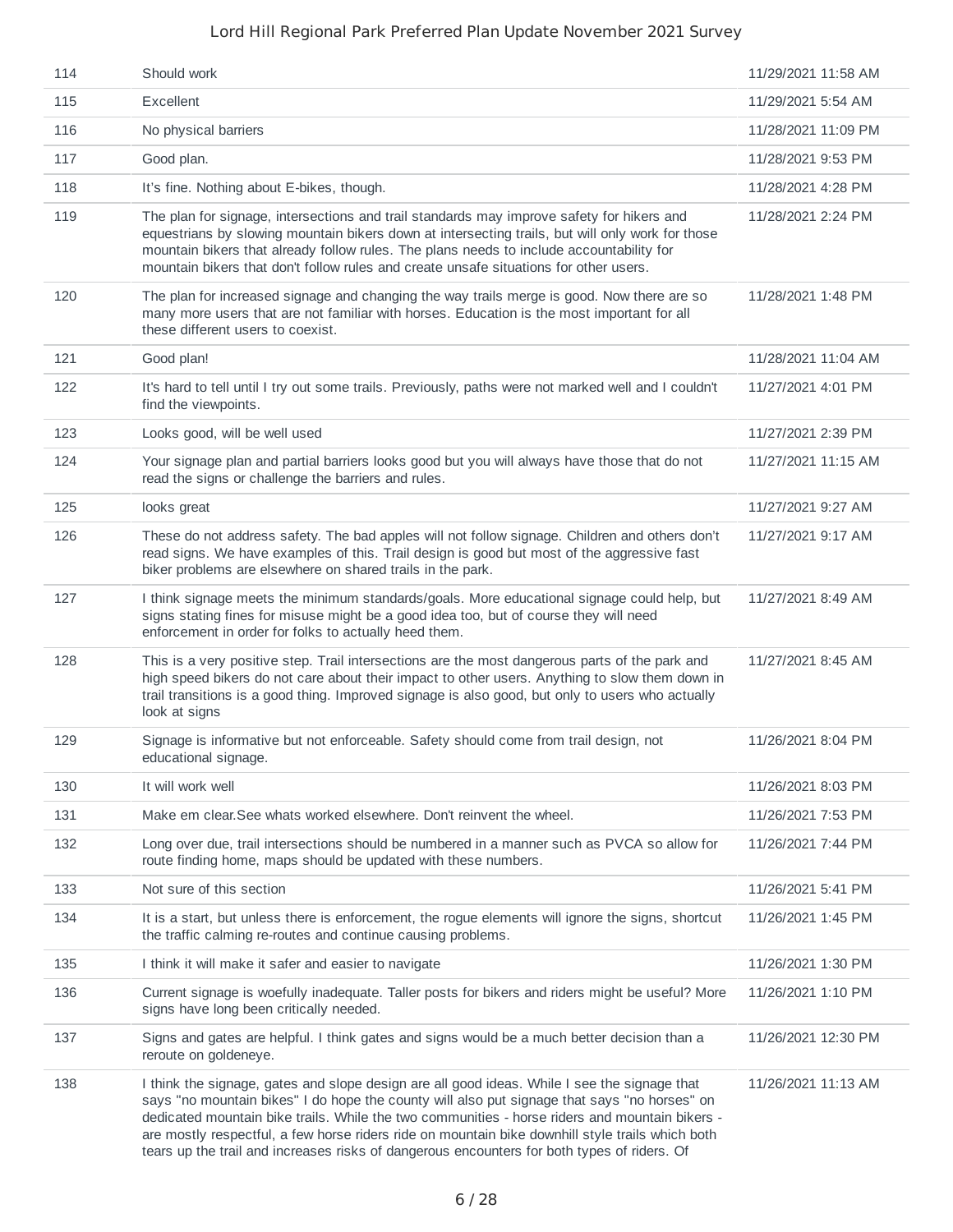|     | course, this goes both ways - it's fine to have signage that says no bikes on dedicated horse<br>trails. I've seen that type of sign, but not the other (no horses on MTB trails). Please consider<br>this signage as you develop the networks.                                                                                                                                                                                                                                                                                                                                                                                                                                                                                                                                                                                                                                                                       |                     |
|-----|-----------------------------------------------------------------------------------------------------------------------------------------------------------------------------------------------------------------------------------------------------------------------------------------------------------------------------------------------------------------------------------------------------------------------------------------------------------------------------------------------------------------------------------------------------------------------------------------------------------------------------------------------------------------------------------------------------------------------------------------------------------------------------------------------------------------------------------------------------------------------------------------------------------------------|---------------------|
| 139 | As long as people can be relied upon to heed the signs. And we all know that people are, in<br>general, not reliable. So what is the plan for enforcing adherence to the signs?                                                                                                                                                                                                                                                                                                                                                                                                                                                                                                                                                                                                                                                                                                                                       | 11/26/2021 9:16 AM  |
| 140 | Signage is fine, a more offset entry for traffic calming would help. Bikes can zoom right<br>through this, should be a stagger to require slowing.                                                                                                                                                                                                                                                                                                                                                                                                                                                                                                                                                                                                                                                                                                                                                                    | 11/26/2021 7:39 AM  |
| 141 | Signs will be a plus.                                                                                                                                                                                                                                                                                                                                                                                                                                                                                                                                                                                                                                                                                                                                                                                                                                                                                                 | 11/26/2021 4:53 AM  |
| 142 | It's good                                                                                                                                                                                                                                                                                                                                                                                                                                                                                                                                                                                                                                                                                                                                                                                                                                                                                                             | 11/25/2021 8:55 PM  |
| 143 | First of all thank you for all the surveys and meetings to address these plans. I realize my love<br>of Lords Hill is being flooded with signs and I just want it to be quiet and natural. And yes it is<br>multi use, but still when I see more signs, more one way trails it makes me shutter at what<br>else will take away from the natural way the wilderness looks. I also realize where there is<br>humans, rules need to take place.                                                                                                                                                                                                                                                                                                                                                                                                                                                                          | 11/25/2021 8:50 PM  |
| 144 | Look good if people follow them                                                                                                                                                                                                                                                                                                                                                                                                                                                                                                                                                                                                                                                                                                                                                                                                                                                                                       | 11/25/2021 8:15 PM  |
| 145 | Great ideas. Clear signage and forcing slow downs at junctions is prudent.                                                                                                                                                                                                                                                                                                                                                                                                                                                                                                                                                                                                                                                                                                                                                                                                                                            | 11/25/2021 7:09 PM  |
| 146 | It works very well                                                                                                                                                                                                                                                                                                                                                                                                                                                                                                                                                                                                                                                                                                                                                                                                                                                                                                    | 11/25/2021 4:39 PM  |
| 147 | This is a great idea. The trail signs are very outdated and many trails are unmarked, which<br>makes it difficult to know how to use it except for what you can find onlien                                                                                                                                                                                                                                                                                                                                                                                                                                                                                                                                                                                                                                                                                                                                           | 11/25/2021 2:15 PM  |
| 148 | Goog                                                                                                                                                                                                                                                                                                                                                                                                                                                                                                                                                                                                                                                                                                                                                                                                                                                                                                                  | 11/25/2021 11:51 AM |
| 149 | It's fine                                                                                                                                                                                                                                                                                                                                                                                                                                                                                                                                                                                                                                                                                                                                                                                                                                                                                                             | 11/25/2021 10:25 AM |
| 150 | I spend a lot of time at PVCA (working and recreating) and personally hate the signage there.<br>The trail names and distances are fine, but once you are in the middle somewhere, it's very<br>hard to decide which is the most appropriate way to continue based on your progress. Having a<br>full map at major intersections is much more helpful for deciding what route is best to continue<br>on. As far as bike signage, I think we really need to nail home that there will be inexperienced<br>horses and riders on the shared trails and that care must be taken around them. As I became<br>more aware of in the last meeting, there are a lot of new bike riders at Lord Hill with no horse<br>experience. Maybe we can even make Lord Hill a training ground (a blue print if you will) for<br>how to share the trails with equestrians. "Come to Lord Hill and learn about bike riding with<br>horses" | 11/25/2021 10:20 AM |
| 151 | Seems okay?                                                                                                                                                                                                                                                                                                                                                                                                                                                                                                                                                                                                                                                                                                                                                                                                                                                                                                           | 11/25/2021 10:17 AM |
| 152 | Works for me                                                                                                                                                                                                                                                                                                                                                                                                                                                                                                                                                                                                                                                                                                                                                                                                                                                                                                          | 11/25/2021 10:14 AM |
| 153 | This sounds great. It will also help people from getting lost. It is easy for new users to get<br>confused on how to get back to the parking lot.                                                                                                                                                                                                                                                                                                                                                                                                                                                                                                                                                                                                                                                                                                                                                                     | 11/25/2021 9:08 AM  |
| 154 | It looks great in theory as across all parks! It is just that people ignore the signs if you don't<br>also use blocking mechanisms and secondary signs. The Redmond Watershed, for example,<br>does not allow pets but I still encounter people with dogs who say they thought the sign said<br>dogs need to be on a leash. Signage needs to be in more than just intersections, there needs<br>to be secondary signage up each trail as a reminder. Runners don't ever look at signs. They<br>don't stop. I don't know about cyclists.                                                                                                                                                                                                                                                                                                                                                                               | 11/25/2021 8:56 AM  |
| 155 | It will only be successful if a particular element actually follows the rules and if people causing<br>problems are dealt with more severely than a slap on the hand.                                                                                                                                                                                                                                                                                                                                                                                                                                                                                                                                                                                                                                                                                                                                                 | 11/25/2021 5:58 AM  |
| 156 | Signs would be helpful to find trails when there are no signs                                                                                                                                                                                                                                                                                                                                                                                                                                                                                                                                                                                                                                                                                                                                                                                                                                                         | 11/24/2021 9:45 PM  |
| 157 | Based on my riding experience the best way to slow down bikers at a trail crossing is with two<br>tight back to back berms. This requires the rider to slow down, slow signs mostly do not work<br>and gates can be dangerous as them are unexpected in the middle of a trail.                                                                                                                                                                                                                                                                                                                                                                                                                                                                                                                                                                                                                                        | 11/24/2021 6:56 PM  |
| 158 | Looks fine                                                                                                                                                                                                                                                                                                                                                                                                                                                                                                                                                                                                                                                                                                                                                                                                                                                                                                            | 11/24/2021 5:20 PM  |
| 159 | I would prefer trail alignment adjustments rather than gates or narrow post and Fences as there<br>is chance of injury when bikers try to ride through, turns and uphill sections do better to slow                                                                                                                                                                                                                                                                                                                                                                                                                                                                                                                                                                                                                                                                                                                   | 11/24/2021 5:20 PM  |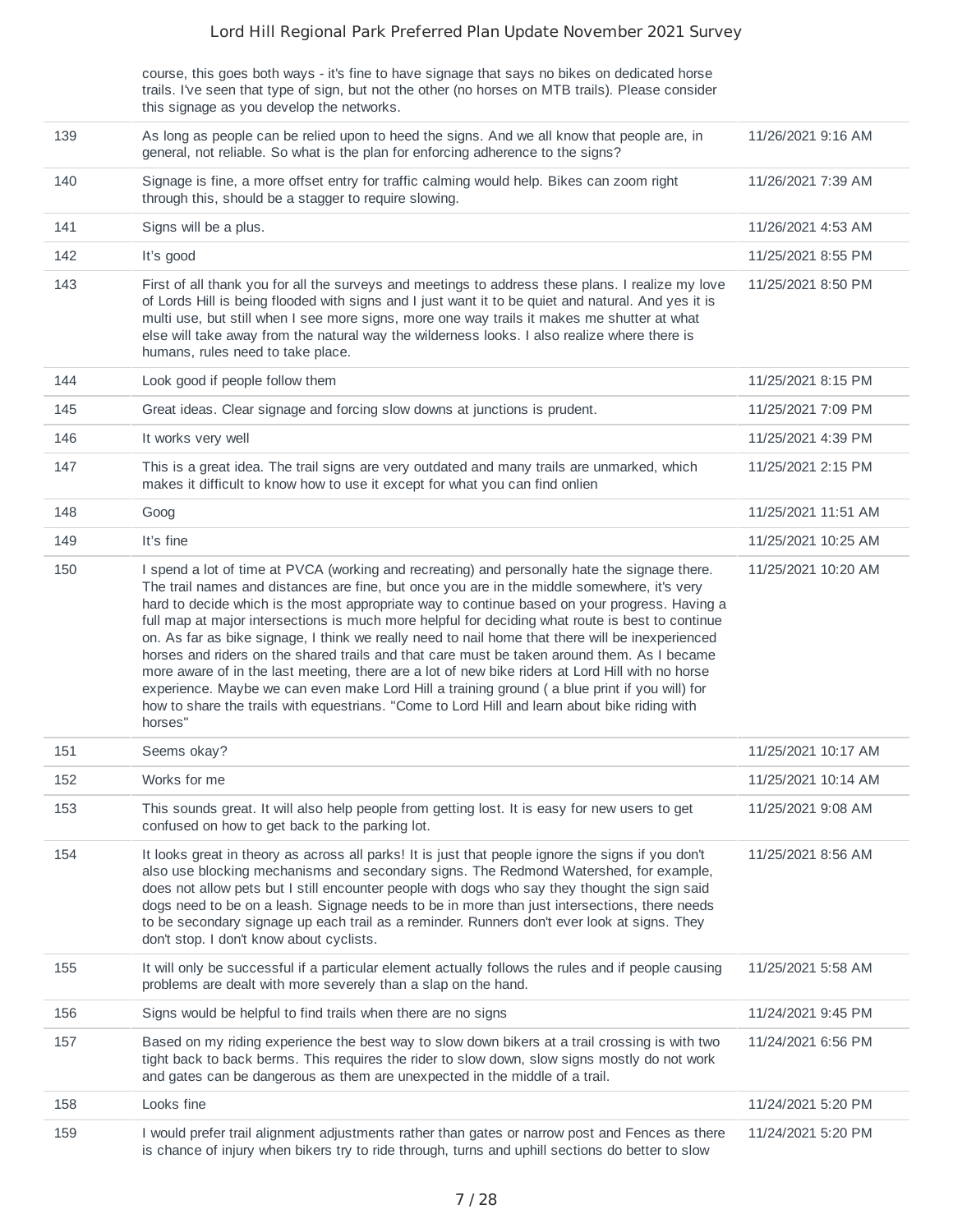|     | intersection approach speeds, especially for junior riders.                                                                                                                                                                                                                                                                                                                                                                                                                                        |                     |
|-----|----------------------------------------------------------------------------------------------------------------------------------------------------------------------------------------------------------------------------------------------------------------------------------------------------------------------------------------------------------------------------------------------------------------------------------------------------------------------------------------------------|---------------------|
| 160 | I LOVE the sign idea. I believe that educational signs will also be a positive addition. Many<br>non-equestrian users would benefit from understanding how and why horses / equines react the<br>way they do. Nobody wants to get hurt, be thrown, or have their bike trashed. Good verbal<br>communication between riders and hikers or mountain bikers should be encouraged.                                                                                                                     | 11/24/2021 4:41 PM  |
| 161 | No "One-Way" signs that really say "for Bike ONLY-all others Keep Out!" One should never be<br>forced to turn one's back to oncoming downhill-racing cyclists. Traffic "calming" tools should<br>include extensive use of chicanes for MTBs.                                                                                                                                                                                                                                                       | 11/24/2021 4:11 PM  |
| 162 | People don't read signs well. The most dangerous groups will ignore the signs                                                                                                                                                                                                                                                                                                                                                                                                                      | 11/24/2021 3:28 PM  |
| 163 | Fine                                                                                                                                                                                                                                                                                                                                                                                                                                                                                               | 11/24/2021 1:54 PM  |
| 164 | Your signage plan looks good.                                                                                                                                                                                                                                                                                                                                                                                                                                                                      | 11/24/2021 1:40 PM  |
| 165 | I think it's good - it makes me nervous when riding the downhill bike trails that cross a multi-<br>use trail, so I think we should look to limit that. Hence why I think different user groups should<br>have different areas of the park that most cater to them. I like the signs and believe it's<br>important for clarity.                                                                                                                                                                    | 11/24/2021 1:36 PM  |
| 166 | No. trail signage can be improved but why don't you ask people who actually use it? rather<br>than some company from CA. Again - do not address the main problem with your plan                                                                                                                                                                                                                                                                                                                    | 11/24/2021 1:18 PM  |
| 167 | ok                                                                                                                                                                                                                                                                                                                                                                                                                                                                                                 | 11/24/2021 1:05 PM  |
| 168 | I support this plan                                                                                                                                                                                                                                                                                                                                                                                                                                                                                | 11/24/2021 12:08 PM |
| 169 | I love this! I get lost on these trails and it would be great to know how far from the parking lot<br>you are like the signage at Paradise Lake trails.                                                                                                                                                                                                                                                                                                                                            | 11/24/2021 11:55 AM |
| 170 | Good work                                                                                                                                                                                                                                                                                                                                                                                                                                                                                          | 11/24/2021 11:44 AM |
| 171 | good. thanks                                                                                                                                                                                                                                                                                                                                                                                                                                                                                       | 11/24/2021 11:44 AM |
| 172 | Trail use etiquette signage reminding everyone to share is all that's needed                                                                                                                                                                                                                                                                                                                                                                                                                       | 11/24/2021 11:43 AM |
| 173 | Signage at the park is already good. If we really are having that many issues at trailer<br>intersections then a change should be made. I know I have gone fast through some trailer<br>intersections. I have yet to have any issue. It should be noted that both parties should be<br>responsible to avoid an issue. If a mountain biker is going down hill it more difficult for them to<br>stop. It is always easy for someone walking to stop at any time. Everyone needs to pay<br>attention. | 11/24/2021 11:37 AM |
| 174 | Seems well thought out                                                                                                                                                                                                                                                                                                                                                                                                                                                                             | 11/24/2021 9:34 AM  |
| 175 | ok                                                                                                                                                                                                                                                                                                                                                                                                                                                                                                 | 11/24/2021 9:33 AM  |
| 176 | Signage will help, BUT there will always be some level of confusion to those unfamiliar with<br>any NEW location. Having a mechanism to replace, repair, increase signage will be important.<br>Signs tend to "disappear".                                                                                                                                                                                                                                                                         | 11/24/2021 9:24 AM  |
| 177 | More signage for mt bikers to slow down and/or stop completely and yield to hikers and<br>horses.                                                                                                                                                                                                                                                                                                                                                                                                  | 11/24/2021 9:09 AM  |
| 178 | I feel the signage plan is the start of a good idea. Additionally signage explaining how bikers<br>should act around horse people could make things safer. Some bikers may not know that riding<br>by a horse for example could scare the horse and potentially injure the horse rider                                                                                                                                                                                                             | 11/24/2021 8:50 AM  |
| 179 | After multiple visits I still get lost directional signage improvements needed.                                                                                                                                                                                                                                                                                                                                                                                                                    | 11/24/2021 8:39 AM  |
| 180 | ok                                                                                                                                                                                                                                                                                                                                                                                                                                                                                                 | 11/24/2021 8:29 AM  |
| 181 | sound good if implemented. slow signs on bike trails are not effective, trails need to be turned<br>uphill to reduce speed before intersection and staggered for continuation. Also, there needs to<br>be "bike crossing" warning signs preceeding a crossing.                                                                                                                                                                                                                                     | 11/24/2021 8:26 AM  |
| 182 | The signage looks good this type of signage is generally adequately informative and<br>effective being certain that intersections are protective of all users is critical                                                                                                                                                                                                                                                                                                                          | 11/24/2021 7:31 AM  |
| 183 | More signs so ever user knows who has the right of way                                                                                                                                                                                                                                                                                                                                                                                                                                             | 11/24/2021 7:28 AM  |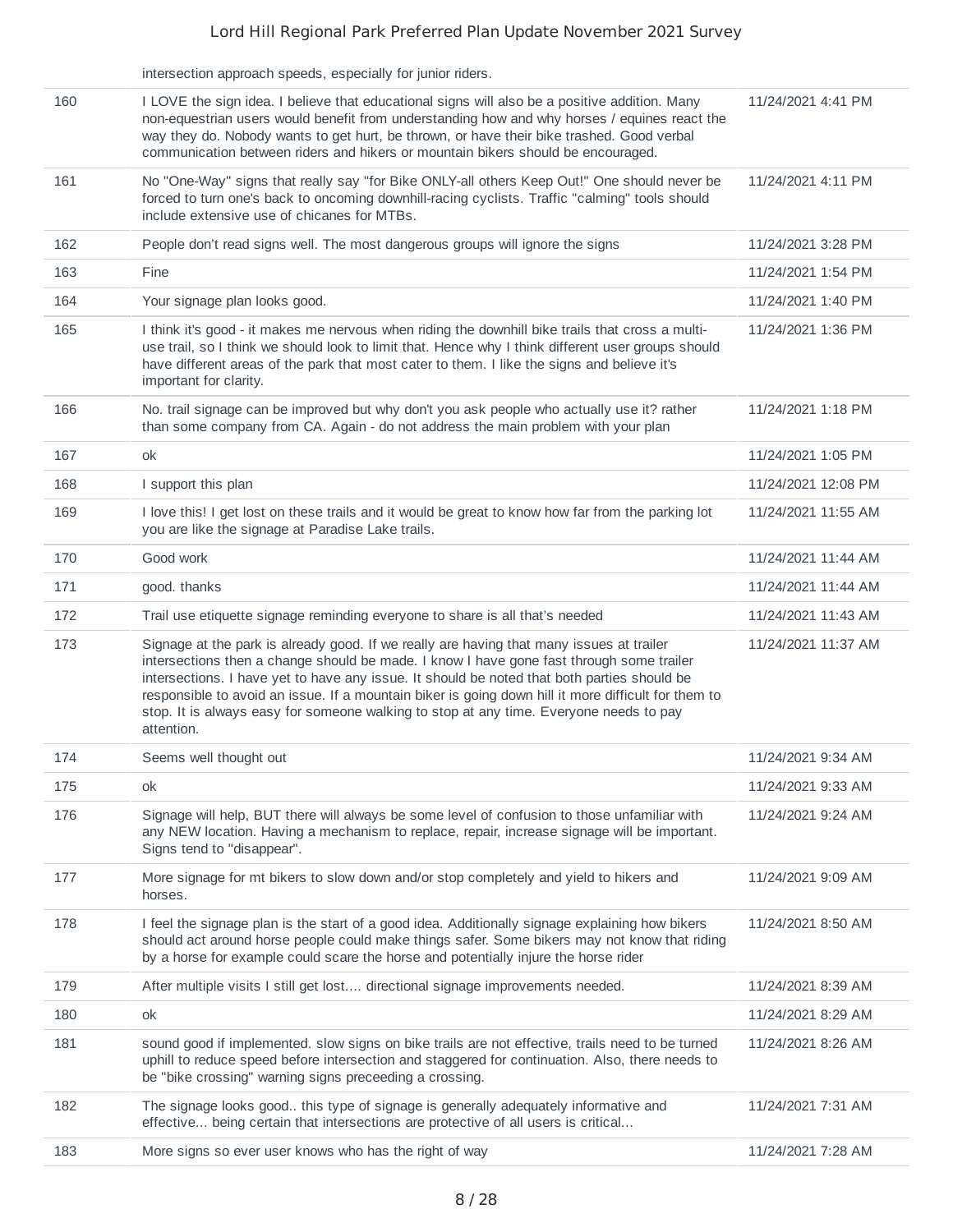| 184 | Looks good.                                                                                                                                                                                                                                                                                                                          | 11/24/2021 6:18 AM  |
|-----|--------------------------------------------------------------------------------------------------------------------------------------------------------------------------------------------------------------------------------------------------------------------------------------------------------------------------------------|---------------------|
| 185 | I'm most pleased with the way the signs and intersections should reduce conflict between<br>bikers and other users. I'm happy with this proposal.                                                                                                                                                                                    | 11/24/2021 5:13 AM  |
| 186 | wildlife space is neglected                                                                                                                                                                                                                                                                                                          | 11/23/2021 11:30 PM |
| 187 | The signage will be useful, however who will maintain the signage plans? Trees fall and there<br>is no plan for maintaining the signage or reviewing intersections to making sure signs are not<br>tampered with or changed by the storms.                                                                                           | 11/23/2021 11:18 PM |
| 188 | It is very clear.                                                                                                                                                                                                                                                                                                                    | 11/23/2021 10:40 PM |
| 189 | Fine                                                                                                                                                                                                                                                                                                                                 | 11/23/2021 10:21 PM |
| 190 | I think the ideas are quite reasonable to try and increase safety for all users of trails. I hope<br>that most users will obey the trail restrictions, but as with any group of people, there will be<br>those who decide the rules do not apply to them and will use trails they are not supposed to.                               | 11/23/2021 10:05 PM |
| 191 | it is acceptable                                                                                                                                                                                                                                                                                                                     | 11/23/2021 9:48 PM  |
| 192 | Some small few bikers will inevitably ride recklessly, no matter what the signs say. Accident<br>records need to be kept. A special license plate type tag on bikes of unruly riders could be<br>used to document the unsafe riders who WILL occur.                                                                                  | 11/23/2021 9:48 PM  |
| 193 | Better signs are needed where bikes and horse can and cannot go                                                                                                                                                                                                                                                                      | 11/23/2021 9:28 PM  |
| 194 | These would be good upgrades                                                                                                                                                                                                                                                                                                         | 11/23/2021 9:21 PM  |
| 195 | Signage, may slow dangerous intersections with slower moving hikers and hourses but m a y<br>not. It does nothing to protect the habitat for wild birds                                                                                                                                                                              | 11/23/2021 8:55 PM  |
| 196 | I much appreciate improved signage. Sometimes I do feel I may get lost in the park because I<br>do not have a good sense of direction.                                                                                                                                                                                               | 11/23/2021 8:34 PM  |
| 197 | Safety should be the main priority and modifications that meet this goal should be<br>implemented if not already in place.                                                                                                                                                                                                           | 11/23/2021 8:18 PM  |
| 198 | Ridiculously complicated. Eliminate half the trails.                                                                                                                                                                                                                                                                                 | 11/23/2021 7:44 PM  |
| 199 | All of these things are great and will help for the vast majority of users, however they do not<br>address the minority who won't or can't read them and even if they did won't obey them<br>anyway. If there are to be bike only trails intersecting with multi use, engineering in physical<br>speed control structures is a must. | 11/23/2021 7:34 PM  |
| 200 | Birds and wildlife do not read signs. This is fine to instruct people, but if they won't wear<br>masks I have little confidence they will respect these signs. Respect for boundaries has<br>eroded. These signs will help wayfinding but will not protect tranguility and the spaces for birds<br>and wildlife.                     | 11/23/2021 7:22 PM  |
| 201 | Signs to clearly mark should be adequate                                                                                                                                                                                                                                                                                             | 11/23/2021 7:05 PM  |
| 202 | Very positively. I'm glad you have referenced Paradise                                                                                                                                                                                                                                                                               | 11/23/2021 7:03 PM  |
| 203 | Upgrading the signage for direction and safety is desperately needed. Who is going to patrol<br>the park to ensure users are staying on designated trails? Barriers to slow bikers at<br>intersections are helpful, but conflict happens not just at intersections.                                                                  | 11/23/2021 7:00 PM  |
| 204 | For more aggressive mountain biking trails, consider signage requiring one way traffic.                                                                                                                                                                                                                                              | 11/23/2021 6:54 PM  |
| 205 | Good signage is critical                                                                                                                                                                                                                                                                                                             | 11/23/2021 6:47 PM  |
| 206 | I'm not sure people read signs that much                                                                                                                                                                                                                                                                                             | 11/23/2021 6:43 PM  |
| 207 | Yes                                                                                                                                                                                                                                                                                                                                  | 11/23/2021 6:40 PM  |
| 208 | Good                                                                                                                                                                                                                                                                                                                                 | 11/23/2021 6:25 PM  |
| 209 | No one way trails. All bikers must share the trails                                                                                                                                                                                                                                                                                  | 11/23/2021 6:11 PM  |
| 210 | I like the signage                                                                                                                                                                                                                                                                                                                   | 11/23/2021 5:50 PM  |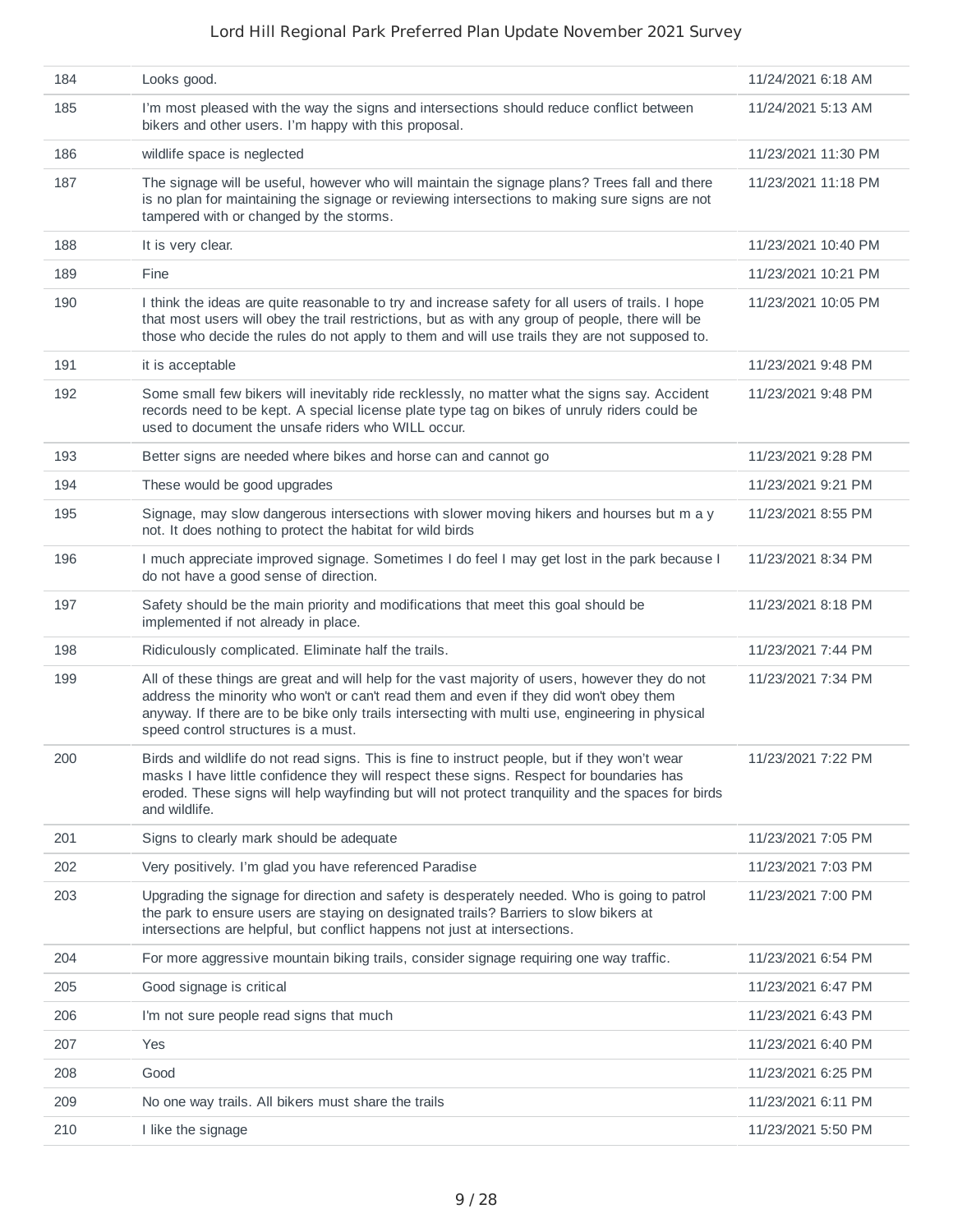| 211 | Absolutely need to redesign the intersections to slow down the bikers and prevent collisions.                                                                                                                                                                                                                                                                                                                                                                                           | 11/23/2021 5:46 PM  |
|-----|-----------------------------------------------------------------------------------------------------------------------------------------------------------------------------------------------------------------------------------------------------------------------------------------------------------------------------------------------------------------------------------------------------------------------------------------------------------------------------------------|---------------------|
| 212 | Really appreciate the intersection ideas for "traffic calming". More signs would be helpful, Lord<br>Hill can be confusing!                                                                                                                                                                                                                                                                                                                                                             | 11/23/2021 5:43 PM  |
| 213 | I am fine with using the standards chosen, I have no concerns                                                                                                                                                                                                                                                                                                                                                                                                                           | 11/23/2021 5:33 PM  |
| 214 | Like the man said at the Zoom meeting, bikers don't pay attention to signs. I see that all the<br>time on the streets (bikers failing to follow traffic laws) and would expect the same in an area<br>where they don't expect enforcement.                                                                                                                                                                                                                                              | 11/23/2021 5:26 PM  |
| 215 | Better signage is a must. Lack of adequate signage is a serious impediment to current use.<br>Easy to get lost                                                                                                                                                                                                                                                                                                                                                                          | 11/23/2021 5:23 PM  |
| 216 | Good. Like bikers to have their own area and to be forced to slow down when with others. Like<br>horses having their own area of poop and they are scary to come upon on a traili.do not like<br>it.                                                                                                                                                                                                                                                                                    | 11/23/2021 5:15 PM  |
| 217 | Difficult to understand details but improved signage is needed! Glad to see it being considered.                                                                                                                                                                                                                                                                                                                                                                                        | 11/23/2021 5:10 PM  |
| 218 | Great plan                                                                                                                                                                                                                                                                                                                                                                                                                                                                              | 11/23/2021 5:07 PM  |
| 219 | The no biking sign needs to apply to all bikes including e-bikes and mountain bikes                                                                                                                                                                                                                                                                                                                                                                                                     | 11/23/2021 4:59 PM  |
| 220 | Minimal is best. As with everything, there will be those who ignore it all.                                                                                                                                                                                                                                                                                                                                                                                                             | 11/23/2021 4:44 PM  |
| 221 | Needs additional designs to slow bikers down.                                                                                                                                                                                                                                                                                                                                                                                                                                           | 11/23/2021 4:44 PM  |
| 222 | I feel it does meet the stated goals                                                                                                                                                                                                                                                                                                                                                                                                                                                    | 11/23/2021 4:40 PM  |
| 223 | I would prefer discrete signs that do not clash with the environment.                                                                                                                                                                                                                                                                                                                                                                                                                   | 11/23/2021 3:14 PM  |
| 224 | Great plan for signage                                                                                                                                                                                                                                                                                                                                                                                                                                                                  | 11/23/2021 2:36 PM  |
| 225 | Trail design, more than signage, is the answer. I don't see any signage that makes it stupid-<br>proof to say low speed is required.                                                                                                                                                                                                                                                                                                                                                    | 11/23/2021 12:17 PM |
| 226 | The signs are fine, how do we slow down the inconsiderate bikers? I don't see your intersection<br>changes ultimately dissuading errant aggressive bikers.                                                                                                                                                                                                                                                                                                                              | 11/23/2021 11:15 AM |
| 227 | As I previously mentioned, we need more signage. Every connecting trail needs a sign at both<br>ends. Some you are allowed to enter as an equestrian trail, but at the other end it says no<br>equestrians! You received money for signage, but I saw little new signage added. I like the<br>fence at the end of bike trails to slow them down. Slow down signs need to placed well in<br>advance of intersections, so bikers have plenty of time to slow down without scaring horses. | 11/23/2021 10:44 AM |
| 228 | It's all good                                                                                                                                                                                                                                                                                                                                                                                                                                                                           | 11/23/2021 10:42 AM |
| 229 | That's the signage type used on the Anacortes trail system and they are excellent.                                                                                                                                                                                                                                                                                                                                                                                                      | 11/23/2021 10:41 AM |
| 230 | I like the idea.                                                                                                                                                                                                                                                                                                                                                                                                                                                                        | 11/23/2021 9:42 AM  |
| 231 | The signage and intersection looks good.                                                                                                                                                                                                                                                                                                                                                                                                                                                | 11/23/2021 9:41 AM  |
| 232 | The intersection mitigation looks good, that seems to be where most conflict would occur.                                                                                                                                                                                                                                                                                                                                                                                               | 11/23/2021 9:12 AM  |
| 233 | I do like this part, though as we know, people don't listenor follow rules anymore                                                                                                                                                                                                                                                                                                                                                                                                      | 11/23/2021 8:20 AM  |
| 234 | Seems to address safety                                                                                                                                                                                                                                                                                                                                                                                                                                                                 | 11/23/2021 8:14 AM  |
| 235 | Standard signage is great. I personally have no need for signs in the park.                                                                                                                                                                                                                                                                                                                                                                                                             | 11/23/2021 7:57 AM  |
| 236 | Not enough of the NO BIKES signs.                                                                                                                                                                                                                                                                                                                                                                                                                                                       | 11/23/2021 7:08 AM  |
| 237 | Shows improvement                                                                                                                                                                                                                                                                                                                                                                                                                                                                       | 11/23/2021 6:38 AM  |
| 238 | It has been my experience that clear signage stating "All users must yield to equestrians"<br>needs to be in place, otherwise there is confusion for non-equestrian users.                                                                                                                                                                                                                                                                                                              | 11/23/2021 6:17 AM  |
| 239 | Bikers just move bikes over blockages and don't care about the impacts on others.                                                                                                                                                                                                                                                                                                                                                                                                       | 11/23/2021 1:35 AM  |
| 240 | A few months ago, while hiking in the park, a mountain biker almost hit me - he was barreling<br>down a hill and lost control. Had I been on my horse, it is very likely that he would have                                                                                                                                                                                                                                                                                             | 11/22/2021 11:08 PM |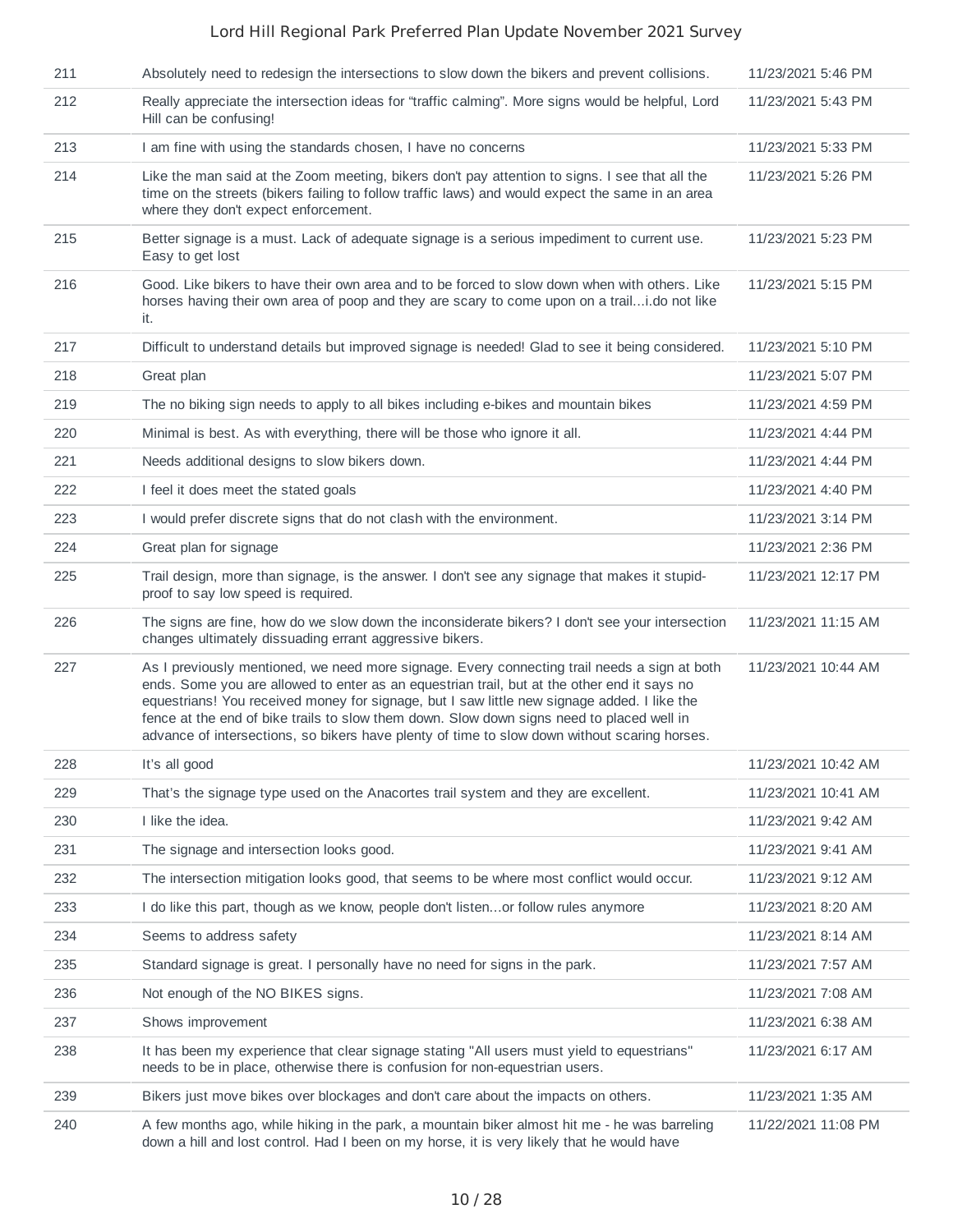spooked, and perhaps bolted. If zones for biking and other uses were to be implemented, I would recommend that signage be used at those intersections that reminded everyone to slow down and proceed with caution.

| 241 | Sign, signeverywhere a signdo thisdo that messing up my mind takes away from the<br>experience of nature.                                                                                                                                                                                                                                                                                                                                                                                                                                                                                           | 11/22/2021 10:52 PM |
|-----|-----------------------------------------------------------------------------------------------------------------------------------------------------------------------------------------------------------------------------------------------------------------------------------------------------------------------------------------------------------------------------------------------------------------------------------------------------------------------------------------------------------------------------------------------------------------------------------------------------|---------------------|
| 242 | I am not familiar enough with Mountain Biking to know if the diverted trail will help calm traffic<br>but do hope it works. I think signage of upcoming intersection, physical barrier as well as clear<br>signage at each intersection is great. Not sure if metal or wood sign would hold up better, I<br>have seen existing signs that are old and the "x" fell off making me believe it was now open to<br>equestrian when it really wasn't                                                                                                                                                     | 11/22/2021 10:43 PM |
| 243 | Ok                                                                                                                                                                                                                                                                                                                                                                                                                                                                                                                                                                                                  | 11/22/2021 10:38 PM |
| 244 | I like the goals of making the intersections VERY visible. The signs are fine                                                                                                                                                                                                                                                                                                                                                                                                                                                                                                                       | 11/22/2021 10:18 PM |
| 245 | The plan meets the goal. Meets my concerns                                                                                                                                                                                                                                                                                                                                                                                                                                                                                                                                                          | 11/22/2021 9:31 PM  |
| 246 | It is important to label trail uses and names in order for users to have an enjoyable and safe<br>experience. Reminding users of trail courtesy throughout the park makes the Share the Trails<br>concept clear and educates users into have a better experience. Lord Hill is a large park<br>accessed by differenct cities, so it is also important to include Wayfinder points for users in<br>emergencies, or when lost, so that the proper agency can quickly locate and find the best<br>response route.                                                                                      | 11/22/2021 9:20 PM  |
| 247 | There are signs now and the bikers ignore them now why would the care and follow new ones                                                                                                                                                                                                                                                                                                                                                                                                                                                                                                           | 11/22/2021 8:43 PM  |
| 248 | Signage for wayfinding is critical for safety and am glad it is being addressed Signage for bikes<br>to slow for intersections is wasted - they pay no attention to "slow" signs now. The physical<br>gates and reroutes are the only way to help make the park safer for horses and hikers.                                                                                                                                                                                                                                                                                                        | 11/22/2021 7:06 PM  |
| 249 | This looks OK, I do worry about people stopping to actually read them though, especially the<br>bike riders, as they are often going too fast to notice signs.                                                                                                                                                                                                                                                                                                                                                                                                                                      | 11/22/2021 5:41 PM  |
| 250 | Peds should go against bikers so they can see them & so One way only for bikers (not hikers)                                                                                                                                                                                                                                                                                                                                                                                                                                                                                                        | 11/22/2021 3:31 PM  |
| 251 | It is just isolated slow points that will not provide safety as soon as the point is crossed.<br>Unsafe speed will resume                                                                                                                                                                                                                                                                                                                                                                                                                                                                           | 11/22/2021 3:14 PM  |
| 252 | Signage is very important to ensure people can recreate at their agility levels as well as keep<br>out of other zones.                                                                                                                                                                                                                                                                                                                                                                                                                                                                              | 11/22/2021 2:56 PM  |
| 253 | Signage does NOT work, period! Mountain Bikers do NOT follow the instructions that horses<br>are $#1!$                                                                                                                                                                                                                                                                                                                                                                                                                                                                                              | 11/22/2021 2:08 PM  |
| 254 | High speed MTB users ignore signage. The intersections will simply be seen as obstacles to<br>be negotiated at maximum speed. This is a band aid that does NOT address the root cause<br>problem. The only way to solve the problem is no bike only trails.                                                                                                                                                                                                                                                                                                                                         | 11/22/2021 11:54 AM |
| 255 | I think they work well and are easy to understand therefore meet the goals                                                                                                                                                                                                                                                                                                                                                                                                                                                                                                                          | 11/22/2021 11:52 AM |
| 256 | Ok                                                                                                                                                                                                                                                                                                                                                                                                                                                                                                                                                                                                  | 11/22/2021 9:18 AM  |
| 257 | I have always thought the signage was adequate                                                                                                                                                                                                                                                                                                                                                                                                                                                                                                                                                      | 11/22/2021 8:25 AM  |
| 258 | Ok                                                                                                                                                                                                                                                                                                                                                                                                                                                                                                                                                                                                  | 11/22/2021 7:03 AM  |
| 259 | It's good. But the need to reroute some of the trails makes more sense then throwing a sign at<br>it. Bikers on the hunt for KOM's won't slow down And no matter what you do, there's always<br>going to be a few angry horse folks. Self regulation is key. With all the growth Snohomish<br>County is allowing and the taxes their collecting, you think they'd have enough money to pay a<br>ranger to be present. Rarely, have I ever seen a ranger at LH.                                                                                                                                      | 11/21/2021 10:37 PM |
| 260 | Thanks for including these thoughtful measures to slow traffic before an intersection. I'm<br>curious about multi-use trails and horse/ bike interactions. That seems the most bothersome to<br>me, with the most risk of collision. Is it possible to ride a horse through the park without ever<br>sharing a trail with a mountain bike? My interactions with biking folks is that they like speed,<br>which I understand but would love for them to do away from the hiking/ riding sections and<br>without much speed on the multi-use sections. I'm not sure that signage is going to work for | 11/21/2021 10:16 PM |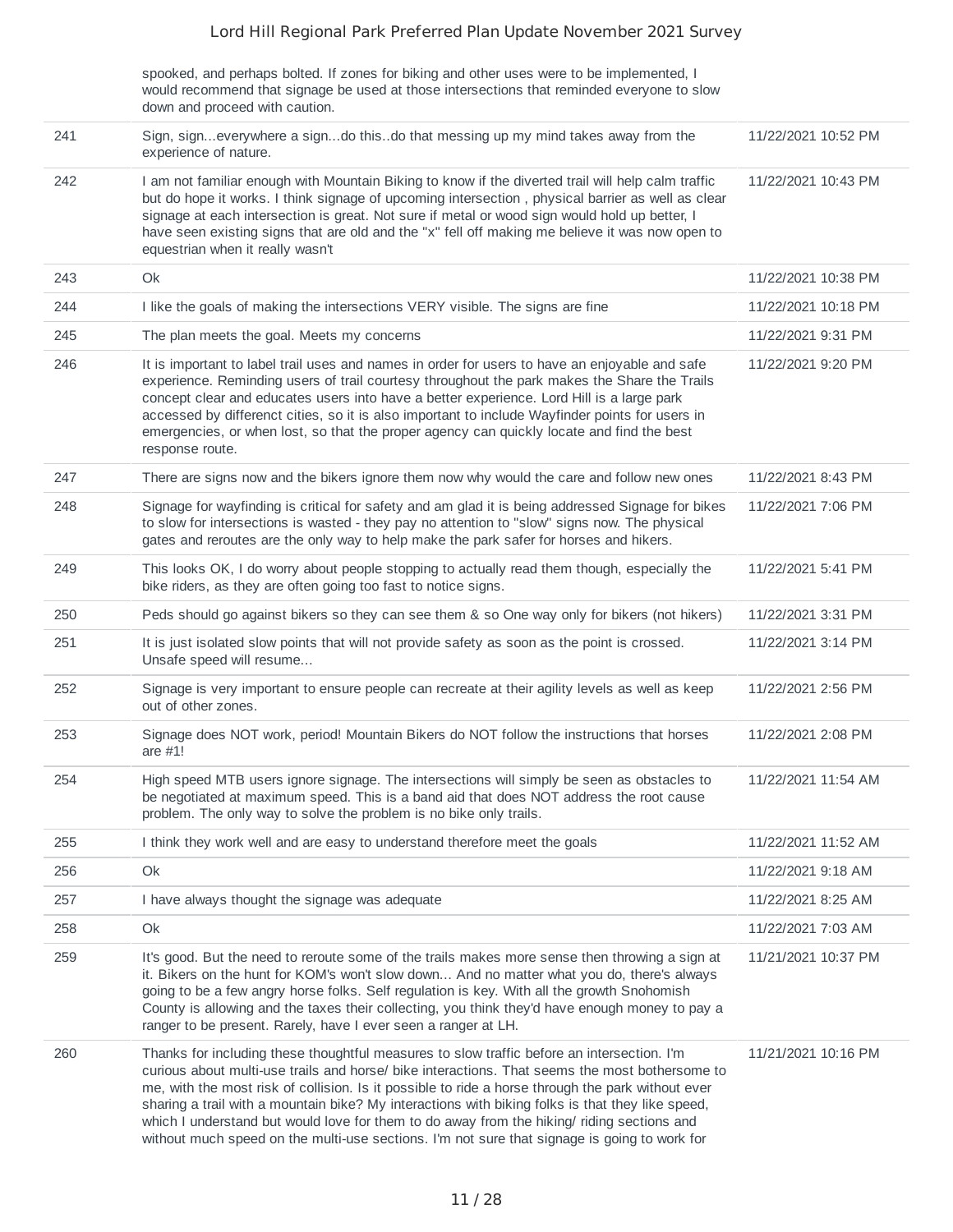this, since by the time a biker sees someone downstream, it's often hard to stop in time for everyone to get by each other peacefully (this has been my experience in other places)

| 261 | The signage will help the clueless and selfish person to agitate others less often.                                                                                                                                                                                                                                                                                             | 11/21/2021 8:58 PM  |
|-----|---------------------------------------------------------------------------------------------------------------------------------------------------------------------------------------------------------------------------------------------------------------------------------------------------------------------------------------------------------------------------------|---------------------|
| 262 | It looks good                                                                                                                                                                                                                                                                                                                                                                   | 11/21/2021 8:41 PM  |
| 263 | looks okay                                                                                                                                                                                                                                                                                                                                                                      | 11/21/2021 8:14 PM  |
| 264 | Good                                                                                                                                                                                                                                                                                                                                                                            | 11/21/2021 8:02 PM  |
| 265 | These look good. Please rely more on physical barriers & less on signs as these are not easy<br>to read at speed                                                                                                                                                                                                                                                                | 11/21/2021 7:17 PM  |
| 266 | The signs look great                                                                                                                                                                                                                                                                                                                                                            | 11/21/2021 6:19 PM  |
| 267 | They do meet my concerns                                                                                                                                                                                                                                                                                                                                                        | 11/21/2021 5:43 PM  |
| 268 | Strategies meet goals of multi use                                                                                                                                                                                                                                                                                                                                              | 11/21/2021 4:24 PM  |
| 269 | What are these questions? How is NOT proving safe and useful signage even an option?                                                                                                                                                                                                                                                                                            | 11/21/2021 3:59 PM  |
| 270 | Looks good. I'm glad that you're going to USFS standards; some of the trails go straight up<br>and down hills and thus are badly eroded.                                                                                                                                                                                                                                        | 11/21/2021 3:11 PM  |
| 271 | Signage is a good idea. Any bike trail which intersects with other trails should be made safe by<br>building barriers.                                                                                                                                                                                                                                                          | 11/21/2021 2:18 PM  |
| 272 | I feel that it meets with letting park users know what kind of trail they are currently on or might<br>be taking. I do feel the signs that tell users who yields to who need to be bigger to make sure<br>they are noticed.                                                                                                                                                     | 11/21/2021 2:18 PM  |
| 273 | more signs throughout the park with the names of the trails attached along the way will be<br>helpful                                                                                                                                                                                                                                                                           | 11/21/2021 1:54 PM  |
| 274 | Bikes at high speed are dangerous. There are bike parks and trails everywhere. High speed<br>limits safety. Responsible users will obey signageits the others that don't the only way<br>to prevent serious injury is to not allow access for extreme speed in what used to be a tranquil<br>park.                                                                              | 11/21/2021 1:36 PM  |
| 275 | There needs to be adequate signage so that emergency responders can be given guidance to<br>where help is needed. Trail intersections for different users must be so that bikes have to<br>stop/dismount before continuing otherwise you will have created a serious accident waiting to<br>happen.                                                                             | 11/21/2021 1:29 PM  |
| 276 | Trail intersections should be signed and slow, using grade reversals to ensure that bikes do not<br>cross intersections at high speed.                                                                                                                                                                                                                                          | 11/21/2021 1:19 PM  |
| 277 | The gates work great but signs are ignored. The most unsafe trails are the bike only trails. Of<br>they shared these with hikers it would make them slow down and be more cautious. Because<br>the responsibility of hitting a hiker can't be disputed where equestrians any bikers seem to be<br>incapable of sharing the trail                                                | 11/21/2021 1:01 PM  |
| 278 | More maps and direction signage is needed. "You are here" signs would be helpful.                                                                                                                                                                                                                                                                                               | 11/21/2021 12:55 PM |
| 279 | More and better signage is fantastic!!!                                                                                                                                                                                                                                                                                                                                         | 11/21/2021 11:56 AM |
| 280 | More signage is great. The gates at trailheads are okay. The proposal to change goldeneye is<br>bad.                                                                                                                                                                                                                                                                            | 11/21/2021 11:54 AM |
| 281 | If bikers are to be permitted on trails the tester road entrance should be exclusive to bikers<br>with NO intersecting trails. An entire corner of the park can be for bikes with no risk to<br>equestrian riders. Not just signage but barriers to keep them in their corner with no other<br>access to the park permitted by bikes.                                           | 11/21/2021 11:47 AM |
| 282 | These plans are the most important part of the project. Signs must be placed at every<br>intersection and be regularly maintained and updated. These plans address my biggest<br>concern about the park, which is how easy it is to get lost or confused. As it is now, only those<br>highly familiar with the park or with route finding skills can navigate many parts of it. | 11/21/2021 10:17 AM |
| 283 | Hopefully it will be be respected It should really help                                                                                                                                                                                                                                                                                                                         | 11/21/2021 10:07 AM |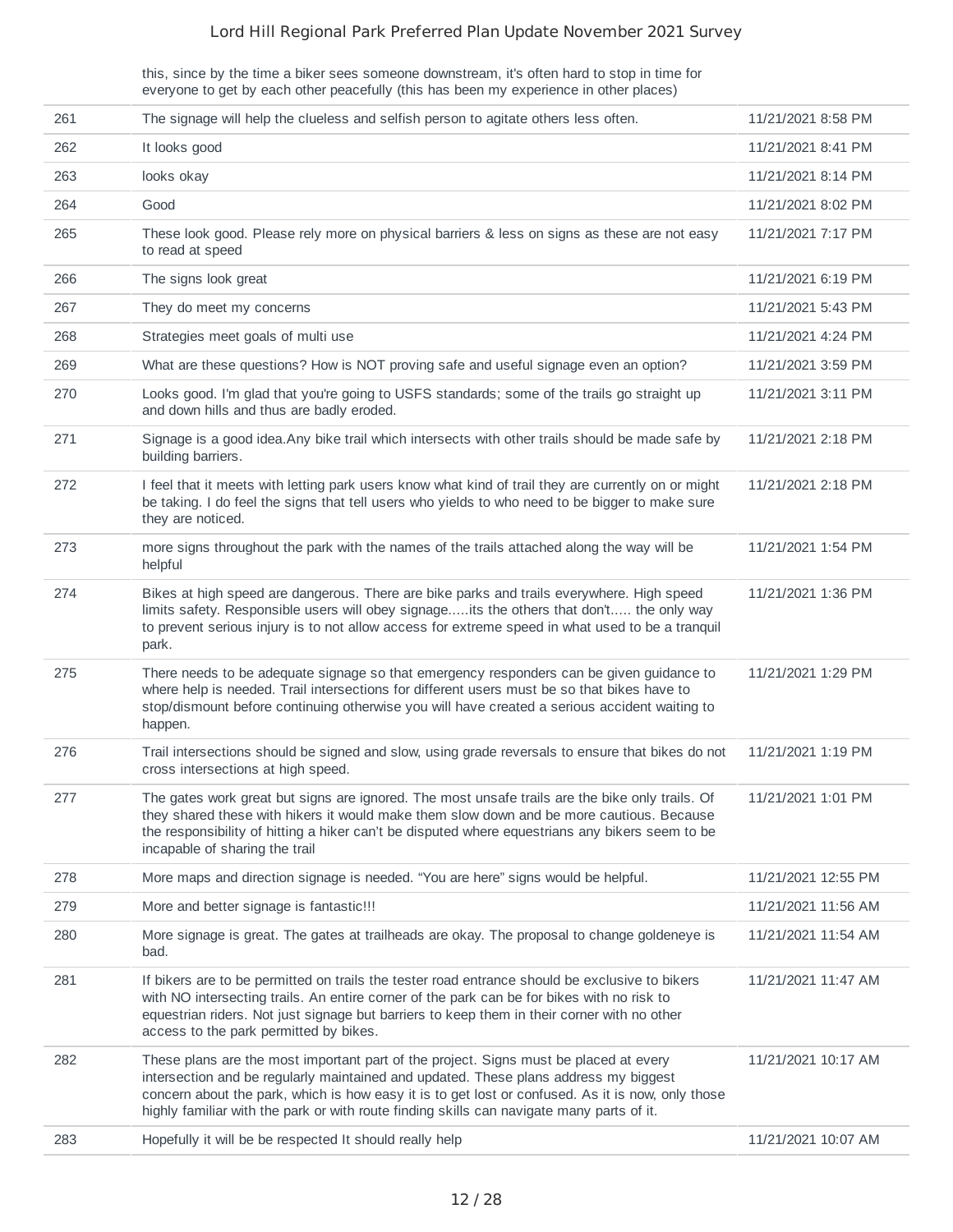| 284 | Good start. Add large whole park map signs and add park gps map that can be down loaded or<br>integrated into Google maps.                                                                                                                                                                                                                                                                                                                                                                                                                                                                                                                                                                                                                                                                                                                                                                                                                                                                                                                                                                                                                                                                                                                                                                                                                                                                                                                                                                                                                                                                                                                                                                                                                                                                                                                                                                                                                                                                                                                                                                                                                                                                                                                                                                                                                                                                                                                                                                                                                                                                                                                                                                                                                                                                                                                                                                                                                                                                                                                                                                                                                                                                                                                                                                                                                                                                                                                                                                                                                                                                                                            | 11/21/2021 9:55 AM  |
|-----|---------------------------------------------------------------------------------------------------------------------------------------------------------------------------------------------------------------------------------------------------------------------------------------------------------------------------------------------------------------------------------------------------------------------------------------------------------------------------------------------------------------------------------------------------------------------------------------------------------------------------------------------------------------------------------------------------------------------------------------------------------------------------------------------------------------------------------------------------------------------------------------------------------------------------------------------------------------------------------------------------------------------------------------------------------------------------------------------------------------------------------------------------------------------------------------------------------------------------------------------------------------------------------------------------------------------------------------------------------------------------------------------------------------------------------------------------------------------------------------------------------------------------------------------------------------------------------------------------------------------------------------------------------------------------------------------------------------------------------------------------------------------------------------------------------------------------------------------------------------------------------------------------------------------------------------------------------------------------------------------------------------------------------------------------------------------------------------------------------------------------------------------------------------------------------------------------------------------------------------------------------------------------------------------------------------------------------------------------------------------------------------------------------------------------------------------------------------------------------------------------------------------------------------------------------------------------------------------------------------------------------------------------------------------------------------------------------------------------------------------------------------------------------------------------------------------------------------------------------------------------------------------------------------------------------------------------------------------------------------------------------------------------------------------------------------------------------------------------------------------------------------------------------------------------------------------------------------------------------------------------------------------------------------------------------------------------------------------------------------------------------------------------------------------------------------------------------------------------------------------------------------------------------------------------------------------------------------------------------------------------------------|---------------------|
| 285 | It is absurd to say that USFS and IMBA standards have been guiding trail construction at the<br>park. IMBA specifically condemns bikers' poaching multiple-use trails as well as warns against<br>creating inappropriate structures or design particularly in multiuser settings. Yet here we are.<br>Neither organization condones digging hundreds of drainage pits just a few inches from the trail<br>tread-particularly under roots of trees. And neither organization would make an exception and<br>allow such drainage methods in a place where other users who've wandered astray at dusk or<br>in the rain or fog could then break a leg or a horse's neck. Signs and standards won't work for<br>bikers in this small park. The biking community is unable to rein in its members. They are an<br>assault on the park that no signs or standard will withstand. Example: Trail standards require<br>one to obey the half rule and also slant treads out so water flows over a trail, not down it. Ask<br>any environmental engineer to look at ANY of the bike trails. Not one passes muster. Why<br>does Parks believe the bikers will suddenly embrace standards and rules? They lied and said<br>they were doing maintenance— and gleefully reshaped the place to their own selfish designs.<br>Regarding educational signs: as a biker who almost hit my horse told me the other day, "the<br>trail is so steep I couldn't slow down if I wanted to. I like the old slow trails better." Signs<br>cannot slow down a bike. Horse education signs that include the words STOP and SPEAK<br>work well for hikers and even bikers in a contour trail setting—not in a downhill setting. There<br>is no need for downhill trails when contour trails work so well for everyone. The planned<br>reroutes at intersections will help in theory and are what should have been in place all along.<br>However, the bikers who built the trails as they are will be continuing to ride where and how<br>they want to. So yes, the intersection reroutes will fix a couple of the worst current problems—<br>but they cannot fix the constant problem of rogue bike trails appearing randomly as has been<br>the habit. Read the Lord Hill Riders page to see how they mock the current process and<br>discuss how they will bandit in more trails after the planning process is over. They even plan a<br>ski-lift and discuss how great it will be when they can create a "Duthie-esque" trail system.<br>They actually put this stuff into print! The bikers will not obey signs, and they will bandit in<br>more trails and ever increasingly challenging features. They will cause more and more angst<br>and wreck our beautiful park. Join and read their private FB sites where they congratulate one<br>another for sticking to the narrative about LH trail trails being being beginner level (untrue),<br>having no bad interactions (dismiss accounts to the contrary), emphasizing their nearly non-<br>existent kids, and making sure the few women bikers are appointed to speak so as to<br>misrepresent the make-up of their demographic of feisty young men. They don't mention the<br>black diamond trails, dismiss the many stories of terrible encounters with other users, and<br>show an utter lack of regard for the fact that many horseriders and families are becoming afraid<br>of coming to the park. USFS and IMBA Standards for multi-use settings will work. But if USFS<br>and IMBA standards for a mountain bike park are used, hikers and horseback riders will be<br>forced out of the park. | 11/21/2021 12:57 AM |

| 286 | Increased signage will be helpful.                                                                                                                                                                                                                                                                                                                                                                                                                                                                     | 11/21/2021 12:19 AM |
|-----|--------------------------------------------------------------------------------------------------------------------------------------------------------------------------------------------------------------------------------------------------------------------------------------------------------------------------------------------------------------------------------------------------------------------------------------------------------------------------------------------------------|---------------------|
| 287 | Signage looks great.                                                                                                                                                                                                                                                                                                                                                                                                                                                                                   | 11/20/2021 11:18 PM |
| 288 | Very clear. Before they were kind of confusing as to where they end up and who was allowed<br>on them.                                                                                                                                                                                                                                                                                                                                                                                                 | 11/20/2021 8:10 PM  |
| 289 | Unfortunately, signs are only useful if people bother the read them. Hopefully creating barriers<br>at intersections will help mitigate potential conflicts.                                                                                                                                                                                                                                                                                                                                           | 11/20/2021 8:10 PM  |
| 290 | Signage improvements are fine. Bike trails that intersect with horse trails need a physical<br>barrier that requires dismount AND visibility from afar (bikes flying up over a hill with no<br>warning = spook). I would not have thought all of that is necessary until having to be around<br>these bikers—they either don't understand or don't care how fast they are going.                                                                                                                       | 11/20/2021 6:35 PM  |
| 291 | Looks like a great improvement however it will never stop those that feel they don't care about<br>signage and safety.                                                                                                                                                                                                                                                                                                                                                                                 | 11/20/2021 6:23 PM  |
| 292 | Signs help but don't solve the problem. We have found video from bikers showing them flying<br>downhill past slow signs and even flying across the Rock Candy multi use trail with hikers and<br>a dog in the way. The hikers jump back as the biker blasts by them without slowing. We have<br>many videos showing how high-speed bikers are ignoring signs. The same for trail standards.<br>They help but many of the safety problems are on shared trails where bikers are riding way too<br>fast. | 11/20/2021 4:17 PM  |
| 293 | I support the slope up to discourage speeding through intersections. I'm in favor of intersection                                                                                                                                                                                                                                                                                                                                                                                                      | 11/20/2021 2:52 PM  |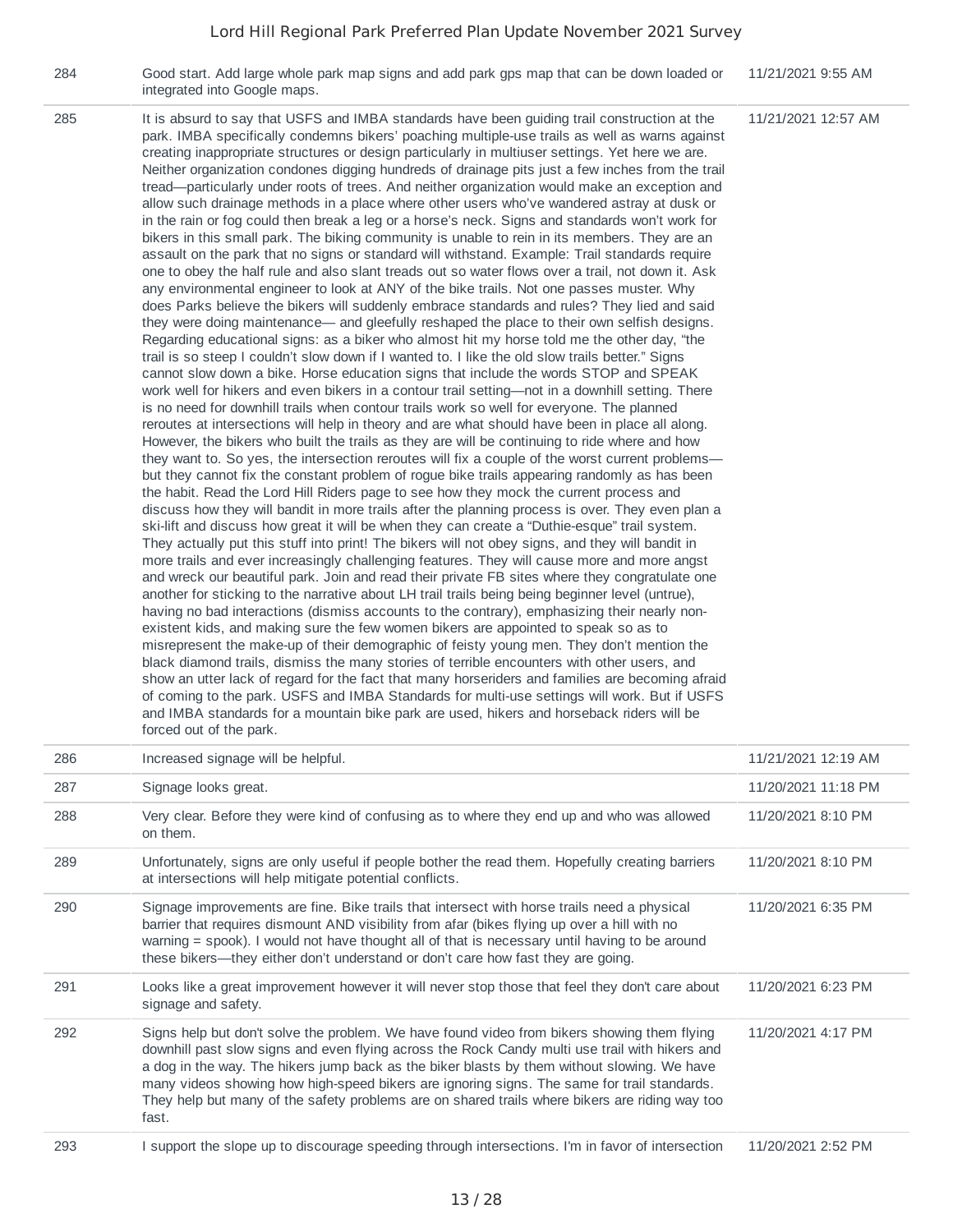barriers that would require bikers to slow or dismount but I would not support barriers that would require equestrians to dismount/remount.

| 294 | Signs are a good idea. Is this survey a disguised user education campaign?                                                                                                                                                                                                                                                                                                                                                                                                                                                                                                                                                                                                                                                                                                                                                                                                                                                                                                                                                                                                                                                                                                                                                                                                                                                                                                                                                                                                           | 11/20/2021 2:25 PM  |
|-----|--------------------------------------------------------------------------------------------------------------------------------------------------------------------------------------------------------------------------------------------------------------------------------------------------------------------------------------------------------------------------------------------------------------------------------------------------------------------------------------------------------------------------------------------------------------------------------------------------------------------------------------------------------------------------------------------------------------------------------------------------------------------------------------------------------------------------------------------------------------------------------------------------------------------------------------------------------------------------------------------------------------------------------------------------------------------------------------------------------------------------------------------------------------------------------------------------------------------------------------------------------------------------------------------------------------------------------------------------------------------------------------------------------------------------------------------------------------------------------------|---------------------|
| 295 | Sucks, again, bikes are being catered to.                                                                                                                                                                                                                                                                                                                                                                                                                                                                                                                                                                                                                                                                                                                                                                                                                                                                                                                                                                                                                                                                                                                                                                                                                                                                                                                                                                                                                                            | 11/20/2021 1:41 PM  |
| 296 | The signage for the yield to horses needs to be larger and bigger text. Most hikers and bikers<br>claim that the signs for equestrians are too small or because they are brown they weren't<br>"seen".                                                                                                                                                                                                                                                                                                                                                                                                                                                                                                                                                                                                                                                                                                                                                                                                                                                                                                                                                                                                                                                                                                                                                                                                                                                                               | 11/20/2021 1:13 PM  |
| 297 | Well                                                                                                                                                                                                                                                                                                                                                                                                                                                                                                                                                                                                                                                                                                                                                                                                                                                                                                                                                                                                                                                                                                                                                                                                                                                                                                                                                                                                                                                                                 | 11/20/2021 1:08 PM  |
| 298 | Looks good!                                                                                                                                                                                                                                                                                                                                                                                                                                                                                                                                                                                                                                                                                                                                                                                                                                                                                                                                                                                                                                                                                                                                                                                                                                                                                                                                                                                                                                                                          | 11/20/2021 1:06 PM  |
| 299 | Hopeful                                                                                                                                                                                                                                                                                                                                                                                                                                                                                                                                                                                                                                                                                                                                                                                                                                                                                                                                                                                                                                                                                                                                                                                                                                                                                                                                                                                                                                                                              | 11/20/2021 12:56 PM |
| 300 | I like the intersection traffic "calming" plans. Warning signs of upcoming intersections are also<br>good, not just signs right at the intersections.                                                                                                                                                                                                                                                                                                                                                                                                                                                                                                                                                                                                                                                                                                                                                                                                                                                                                                                                                                                                                                                                                                                                                                                                                                                                                                                                | 11/20/2021 12:41 PM |
| 301 | Signage is great but in m y experience most do not bother to read information at Kiosks or<br>read signs. They just do what they want.                                                                                                                                                                                                                                                                                                                                                                                                                                                                                                                                                                                                                                                                                                                                                                                                                                                                                                                                                                                                                                                                                                                                                                                                                                                                                                                                               | 11/20/2021 11:57 AM |
| 302 | Love it More signs are good.                                                                                                                                                                                                                                                                                                                                                                                                                                                                                                                                                                                                                                                                                                                                                                                                                                                                                                                                                                                                                                                                                                                                                                                                                                                                                                                                                                                                                                                         | 11/20/2021 10:24 AM |
| 303 | Signs are wonderful. The problem is that many people either do not read them or ignore them.<br>Initially there needs to be some enforcement prescence to encourage people to do the right<br>thing for using this shared space.                                                                                                                                                                                                                                                                                                                                                                                                                                                                                                                                                                                                                                                                                                                                                                                                                                                                                                                                                                                                                                                                                                                                                                                                                                                     | 11/20/2021 10:22 AM |
| 304 | All trail signage will be helpful. The best and easiest way (and probably less expensive way) to<br>keep trails safe is for all of the to be multi-use.                                                                                                                                                                                                                                                                                                                                                                                                                                                                                                                                                                                                                                                                                                                                                                                                                                                                                                                                                                                                                                                                                                                                                                                                                                                                                                                              | 11/20/2021 10:04 AM |
| 305 | Build the wooden zig zag exits that requires a dismount of the bike to walk it through. At least<br>for these high speed exits into shared trails. As much as I love my fellow bikers, while<br>zooming, they aren't reading                                                                                                                                                                                                                                                                                                                                                                                                                                                                                                                                                                                                                                                                                                                                                                                                                                                                                                                                                                                                                                                                                                                                                                                                                                                         | 11/20/2021 9:28 AM  |
| 306 | rank n file                                                                                                                                                                                                                                                                                                                                                                                                                                                                                                                                                                                                                                                                                                                                                                                                                                                                                                                                                                                                                                                                                                                                                                                                                                                                                                                                                                                                                                                                          | 11/20/2021 9:22 AM  |
| 307 | This is a great idea to help out with safety                                                                                                                                                                                                                                                                                                                                                                                                                                                                                                                                                                                                                                                                                                                                                                                                                                                                                                                                                                                                                                                                                                                                                                                                                                                                                                                                                                                                                                         | 11/20/2021 8:53 AM  |
| 308 | I think it suits everyone when tails are clearly marked for wayfinding and for allowed use.<br>Traffic calming measures at intersections are also needed and appropriate.                                                                                                                                                                                                                                                                                                                                                                                                                                                                                                                                                                                                                                                                                                                                                                                                                                                                                                                                                                                                                                                                                                                                                                                                                                                                                                            | 11/20/2021 8:27 AM  |
| 309 | More signage would be great - Coming to the park for the first time as a mountain biker was<br>very confusing, and I had to have someone else assist in creating a route to use on a trail app.<br>Anything is an improvement, but as it stands, I'm happy to stop and talk to folks that are lost<br>and point them in the right direction. It leads to a lot of good conversations and interactions.<br>The bike gates at Springboard should be at the start/end of every trail, probably. It's way too<br>easy to just carry all your speed into the multi-use roads at the bottom of the bike trails. While<br>I'm always riding at a speed where I know I'm in control, having a bike come shooting out of a<br>side trail would understandably be a startling experience if you're on foot or horseback, so I<br>think this would absolutely be a worthwhile improvement. I'm not excited about the proposed<br>changes for the Goldeneye intersection, as this trail currently all flows as one big trail, and re-<br>routing it for a slow trail crossing alters the way the trail rides significantly. I understand the<br>trail crossing now probably isn't as safe as it could be - I would argue that it's low enough<br>traffic that it doesn't matter. I've literally never come across anyone at this intersection before.<br>I'd much rather see a large wooden overpass bridge for bikes here, but I realize that's probably<br>out of the scope of Lord Hill haha. | 11/20/2021 7:55 AM  |
| 310 | looks good                                                                                                                                                                                                                                                                                                                                                                                                                                                                                                                                                                                                                                                                                                                                                                                                                                                                                                                                                                                                                                                                                                                                                                                                                                                                                                                                                                                                                                                                           | 11/20/2021 7:02 AM  |
| 311 | I think the signage etc at PVCA works really well, esp for first-time visitors.                                                                                                                                                                                                                                                                                                                                                                                                                                                                                                                                                                                                                                                                                                                                                                                                                                                                                                                                                                                                                                                                                                                                                                                                                                                                                                                                                                                                      | 11/20/2021 6:53 AM  |
| 312 | Perfect. I appreciate the consideration for "calming" before the intersections, and I am so<br>excited for signage.                                                                                                                                                                                                                                                                                                                                                                                                                                                                                                                                                                                                                                                                                                                                                                                                                                                                                                                                                                                                                                                                                                                                                                                                                                                                                                                                                                  | 11/20/2021 6:15 AM  |
| 313 | Signage is important to reduce the risk of injury to people and also helps them way find                                                                                                                                                                                                                                                                                                                                                                                                                                                                                                                                                                                                                                                                                                                                                                                                                                                                                                                                                                                                                                                                                                                                                                                                                                                                                                                                                                                             | 11/20/2021 6:14 AM  |
| 314 | Those signs may help a bit, ultimately folks need to have a reasonable sense of orientation to<br>get around the trail system like this                                                                                                                                                                                                                                                                                                                                                                                                                                                                                                                                                                                                                                                                                                                                                                                                                                                                                                                                                                                                                                                                                                                                                                                                                                                                                                                                              | 11/20/2021 5:52 AM  |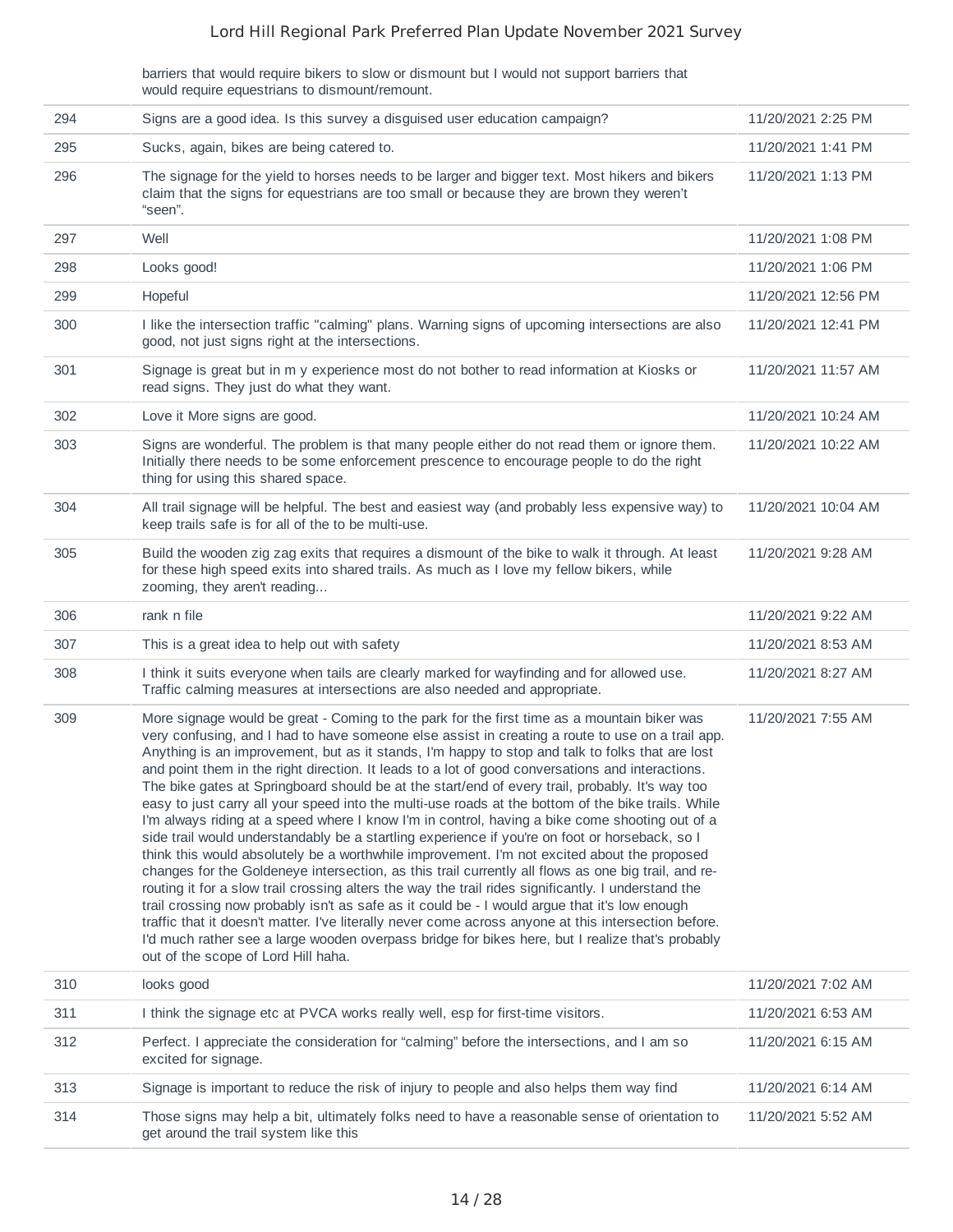| 315 | Good                                                                                                                                                                                                                                                                                                                                                                                                                                                                                                                                                                                                                                                                                                                                                                                                                                                                                   | 11/19/2021 11:07 PM |
|-----|----------------------------------------------------------------------------------------------------------------------------------------------------------------------------------------------------------------------------------------------------------------------------------------------------------------------------------------------------------------------------------------------------------------------------------------------------------------------------------------------------------------------------------------------------------------------------------------------------------------------------------------------------------------------------------------------------------------------------------------------------------------------------------------------------------------------------------------------------------------------------------------|---------------------|
| 316 | Great                                                                                                                                                                                                                                                                                                                                                                                                                                                                                                                                                                                                                                                                                                                                                                                                                                                                                  | 11/19/2021 10:45 PM |
| 317 | I think that is going to be great for the park. I love the calming ideas for trail intersections ot<br>will create safe trails and avoid conflicts and injuries. I love signs too.                                                                                                                                                                                                                                                                                                                                                                                                                                                                                                                                                                                                                                                                                                     | 11/19/2021 10:26 PM |
| 318 | Barriers preventing speeding are a great idea. Appreciate it                                                                                                                                                                                                                                                                                                                                                                                                                                                                                                                                                                                                                                                                                                                                                                                                                           | 11/19/2021 10:03 PM |
| 319 | Bikers have totally ignored signage for years. The Parks Dept, Tom Teigen, Emily Griffith and<br>Jeremy Husby are well aware of this yet Parks Dept continues to insist it works. There have<br>been multiple incidents with bikes. There is absolutely no enforcement of any Park rules. The<br>bikers are well aware of this. The people who actually care about this Park, hikers, birders,<br>equestrians, neighbors of the LH Park have been ignored and the bikers get what they want to<br>the point of destroying the habitat/environment. I have no faith in these people and the Parks<br>Dept to do anything other then whatever is on their agenda which has nothing to do with the<br>majority of the users of the Park.                                                                                                                                                  | 11/19/2021 9:37 PM  |
| 320 | New signs area again way past over due. I think smart trail design at trail crossings will work<br>better than signs. But support all the new signs. I want all user groups to have a great<br>experience at the park.                                                                                                                                                                                                                                                                                                                                                                                                                                                                                                                                                                                                                                                                 | 11/19/2021 9:23 PM  |
| 321 | cyclists go too fast to read signs                                                                                                                                                                                                                                                                                                                                                                                                                                                                                                                                                                                                                                                                                                                                                                                                                                                     | 11/19/2021 8:43 PM  |
| 322 | I love it                                                                                                                                                                                                                                                                                                                                                                                                                                                                                                                                                                                                                                                                                                                                                                                                                                                                              | 11/19/2021 8:08 PM  |
| 323 | I think this is fantastic!                                                                                                                                                                                                                                                                                                                                                                                                                                                                                                                                                                                                                                                                                                                                                                                                                                                             | 11/19/2021 7:17 PM  |
| 324 | I like the plans that have been drawn up                                                                                                                                                                                                                                                                                                                                                                                                                                                                                                                                                                                                                                                                                                                                                                                                                                               | 11/19/2021 7:07 PM  |
| 325 | I'm happy to see the signage is consistent with other parks like Paradise Valley where I've had<br>great experiences. The trail standards I think are a great safety improvement. My worry is<br>about trail experience. The trails we have here are short because they're often cut off by one of<br>the many multi use trails and doing this on every trail MTB downhill trail is pretty much making<br>two separate trails. One of which may become too short to really be enjoyable or worth riding.<br>Please let us get creative when we need to fix these issues. Maybe let us decommission trail<br>if we create a short upper or lower section or change the designation and gets miles elsewhere.<br>I feel like we are doing the right thing to be safe, but these grandfathered trails were built in a<br>different time and trying to modernize them doesn't always work. | 11/19/2021 7:05 PM  |
| 326 | I feel like the signage would meet the safety needs for all. Clear markings would definitely<br>make it a safer trail system.                                                                                                                                                                                                                                                                                                                                                                                                                                                                                                                                                                                                                                                                                                                                                          | 11/19/2021 6:51 PM  |
| 327 | The signage and gates are a great idea. The Goldeneye intersection idea isn't good. It cuts off<br>the lower half of the trail and the trail is already very short. A wooden bridge structure over the<br>intersection would be safe and much more fun. Mountain bike trail builders could probably get<br>this done with volunteer labor and donated supplies.                                                                                                                                                                                                                                                                                                                                                                                                                                                                                                                        | 11/19/2021 6:47 PM  |
| 328 | Answered the trail intersection piece separately. As for the signs. They either need to Stand<br>Out, or find a different solution. Earth tone signs are ineffective indicators.                                                                                                                                                                                                                                                                                                                                                                                                                                                                                                                                                                                                                                                                                                       | 11/19/2021 6:42 PM  |
| 329 | Signage is a waste of resources. Barriers and engineered intersections is the best way to<br>reduce conflicts at intersections. Signs at the park entrance about etiquette around horses<br>would be nice but signs within the park are not something I value when apps like trailforks<br>exist.                                                                                                                                                                                                                                                                                                                                                                                                                                                                                                                                                                                      | 11/19/2021 6:41 PM  |
| 330 | As a mountain biker, I am fine with adding gates at the end of fast downhill trails to prevent<br>high speed bikes from entering the multi use trails, or direction changes to slow us down. I<br>don't want to lose having fun trails, so changes that allow us to keep them, and make things<br>safer and more comfortable for other trail users is fine with me.                                                                                                                                                                                                                                                                                                                                                                                                                                                                                                                    | 11/19/2021 6:39 PM  |
| 331 | It does                                                                                                                                                                                                                                                                                                                                                                                                                                                                                                                                                                                                                                                                                                                                                                                                                                                                                | 11/19/2021 6:38 PM  |
| 332 | The park is in desperate need of updated signage. These improvements will improve the<br>overall safety + experience of the park.                                                                                                                                                                                                                                                                                                                                                                                                                                                                                                                                                                                                                                                                                                                                                      | 11/19/2021 6:31 PM  |
| 333 | Looks good to me!                                                                                                                                                                                                                                                                                                                                                                                                                                                                                                                                                                                                                                                                                                                                                                                                                                                                      | 11/19/2021 6:20 PM  |
| 334 | Good                                                                                                                                                                                                                                                                                                                                                                                                                                                                                                                                                                                                                                                                                                                                                                                                                                                                                   | 11/19/2021 6:18 PM  |
| 335 | Love the new signage for both wayfinding & educating about safely using multi use sections.                                                                                                                                                                                                                                                                                                                                                                                                                                                                                                                                                                                                                                                                                                                                                                                            | 11/19/2021 5:34 PM  |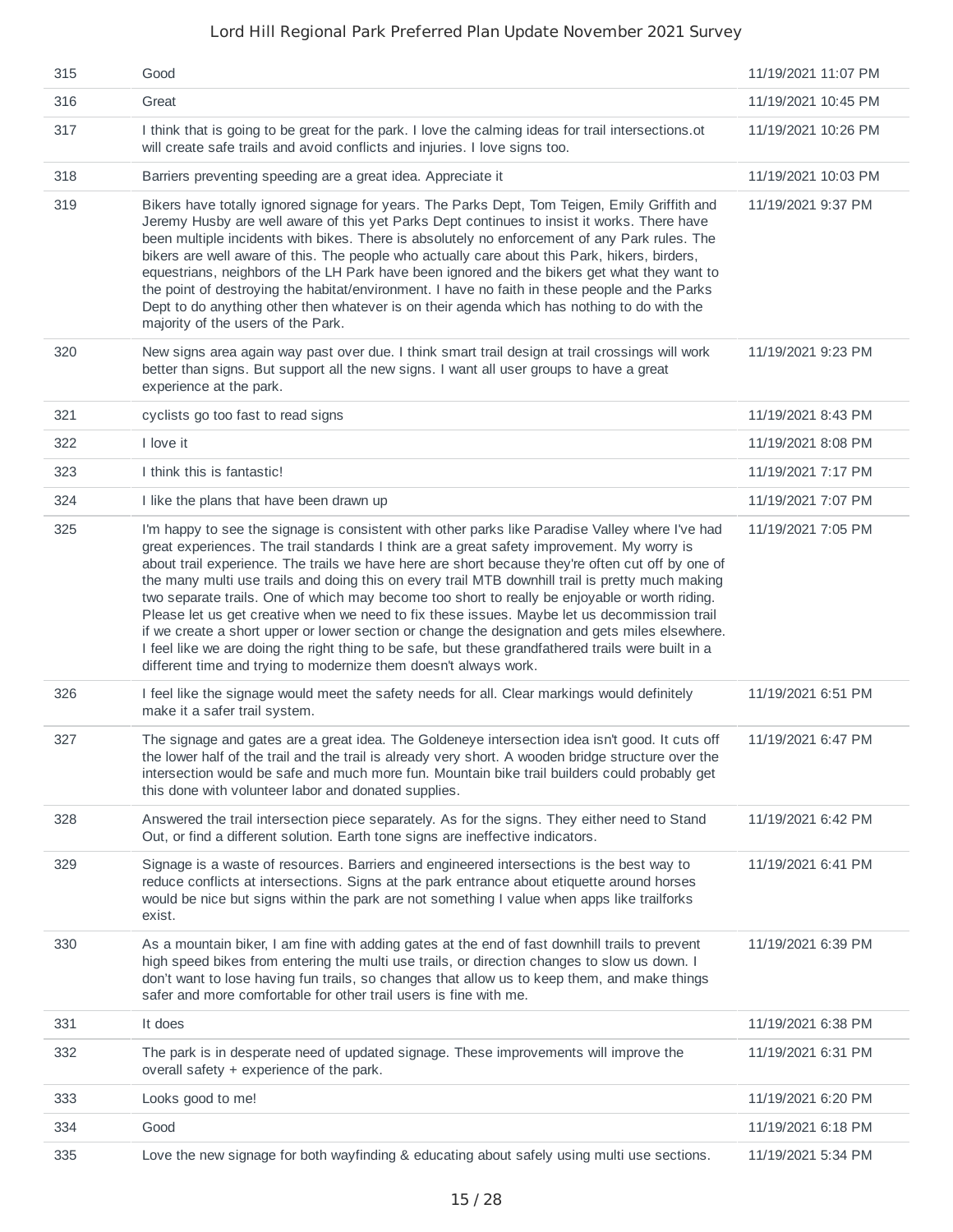My mom grew up riding horses & I was taught from a young age to be very still & quiet when you see a horse. A very kind equestrian at Lord Hill many years ago told us to move & talk so the horses knew we were humans. If that had been on signs at the park entrance or on the trails, it would have helped me a lot! We've also found ourselves a bit lost at Lord Hill in the past and wayfinding signage is a very welcome addition.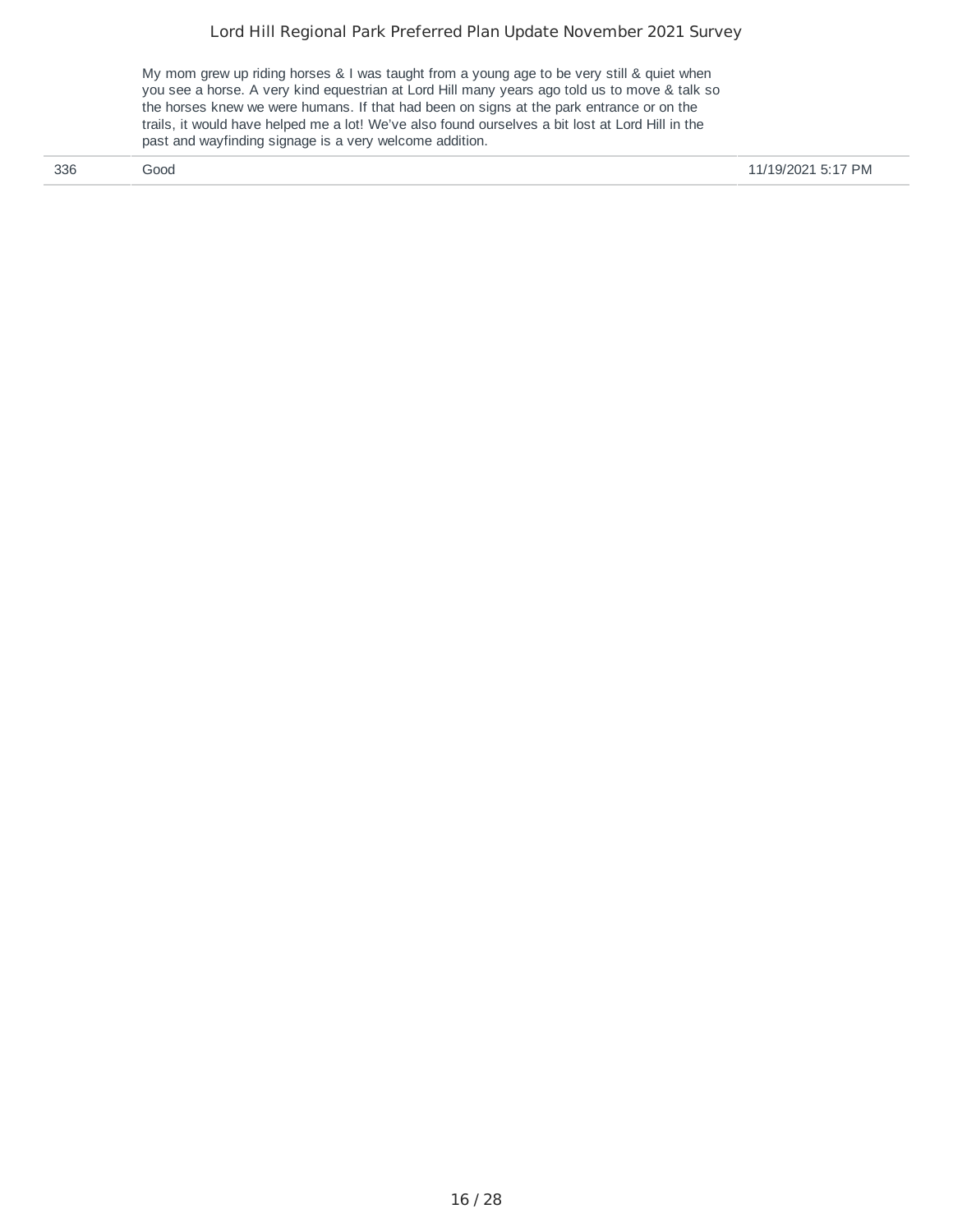# Q6 How do you feel the approach to the natural areas in the park meets the goals for the process? How do you feel the approach to natural areas in the park does or does not address your concerns?

Answered: 290 Skipped: 412

| #              | <b>RESPONSES</b>                                                                                                                                                                                                                                                                                                                                                          | <b>DATE</b>         |
|----------------|---------------------------------------------------------------------------------------------------------------------------------------------------------------------------------------------------------------------------------------------------------------------------------------------------------------------------------------------------------------------------|---------------------|
| 1              | Good approach. Take a balanced approach.                                                                                                                                                                                                                                                                                                                                  | 12/11/2021 7:19 PM  |
| 2              | I am pleased I can still ride my horse to Westview Loop, Temple Pond and the Snohomish<br>River. Thank you for caring for the critical areas without ruining horse access.                                                                                                                                                                                                | 12/11/2021 8:50 AM  |
| 3              | Why aren't the bike trails being reviewed for environmental standards. Bikers built miles of<br>illegal trails that were never permitted.                                                                                                                                                                                                                                 | 12/10/2021 10:49 PM |
| 4              | It meets it                                                                                                                                                                                                                                                                                                                                                               | 12/10/2021 6:46 PM  |
| 5              | I believe in preserving all of the natural ponds and streams for the associated wildlife. In the<br>Mountain bike zone I feel that all new trails should stay away from the ponds and streams and<br>utilize the natural terrain such as the ridges, slops, rocks, boulders, etc for one way traffic<br>down and plan to ride up on the already established utility roads | 12/10/2021 4:50 PM  |
| 6              | I think it is interesting that the 3 critical area purple circles are along a proposed equestrian trail<br>that may or may not be built. Why not keep equestrians on existing trails? Less impact to<br>"natural" areas.                                                                                                                                                  | 12/10/2021 4:06 PM  |
| $\overline{7}$ | Ok                                                                                                                                                                                                                                                                                                                                                                        | 12/10/2021 4:05 PM  |
| 8              | Unsure                                                                                                                                                                                                                                                                                                                                                                    | 12/10/2021 10:19 AM |
| 9              | The park needs to be quiet and natural. High speed bike trails are not appropriate.                                                                                                                                                                                                                                                                                       | 12/10/2021 10:16 AM |
| 10             | Agree with first three bullets above and with improving the safety of intersections. Do not agree<br>hikers should be restricted from any part of the park. Have never had a conflict in the current<br>state.                                                                                                                                                            | 12/10/2021 6:03 AM  |
| 11             | Sounds good                                                                                                                                                                                                                                                                                                                                                               | 12/10/2021 5:21 AM  |
| 12             | All CA studies seem to be in proposed EQ areas. What is parks plan if those areas are not<br>able to be permitted? Master Plan recommended a study on the impact of mountain bikes in<br>the park. This should be done, especially now that MB have increased in large numbers and<br>impact Hi speed MB groups that frequent LHRP.                                       | 12/10/2021 1:46 AM  |
| 13             | I sincerely hope that preserving natural areas continues to be a high priority                                                                                                                                                                                                                                                                                            | 12/9/2021 11:44 PM  |
| 14             | I find bike ruts on non-bike paths all of the time. Safety only became an issue with increased<br>bike usage. Conflicts only became an issue with more bike usage. Please stop ignoring the<br>fact that this park had little to no issues until a few years ago when a county employee allowed<br>her friends access to the park to create bike trails.                  | 12/9/2021 9:31 PM   |
| 15             | Bridge the stream crossings so no one will ride or walk through them.                                                                                                                                                                                                                                                                                                     | 12/9/2021 7:32 PM   |
| 16             | The most important aspect of this plan must protect habitat above everything ekse. That<br>should include limiting access to horses and bikers.                                                                                                                                                                                                                           | 12/9/2021 5:38 PM   |
| 17             | I feel that deferring to the experts is the key. Altering any land by putting trails/having people<br>visits changes the landscape - but it appears the plan has taken steps to minimize<br>changes/damage to the park character and sensitive areas.                                                                                                                     | 12/9/2021 4:42 PM   |
| 18             | I agree with this approach.                                                                                                                                                                                                                                                                                                                                               | 12/9/2021 4:01 PM   |
| 19             | Existing trails should be 'grandfathered' at locations                                                                                                                                                                                                                                                                                                                    | 12/9/2021 2:14 PM   |
| 20             | Park should be for pedestrian and equestrian usage only. Take a look at Bridal Trails in                                                                                                                                                                                                                                                                                  | 12/9/2021 1:16 PM   |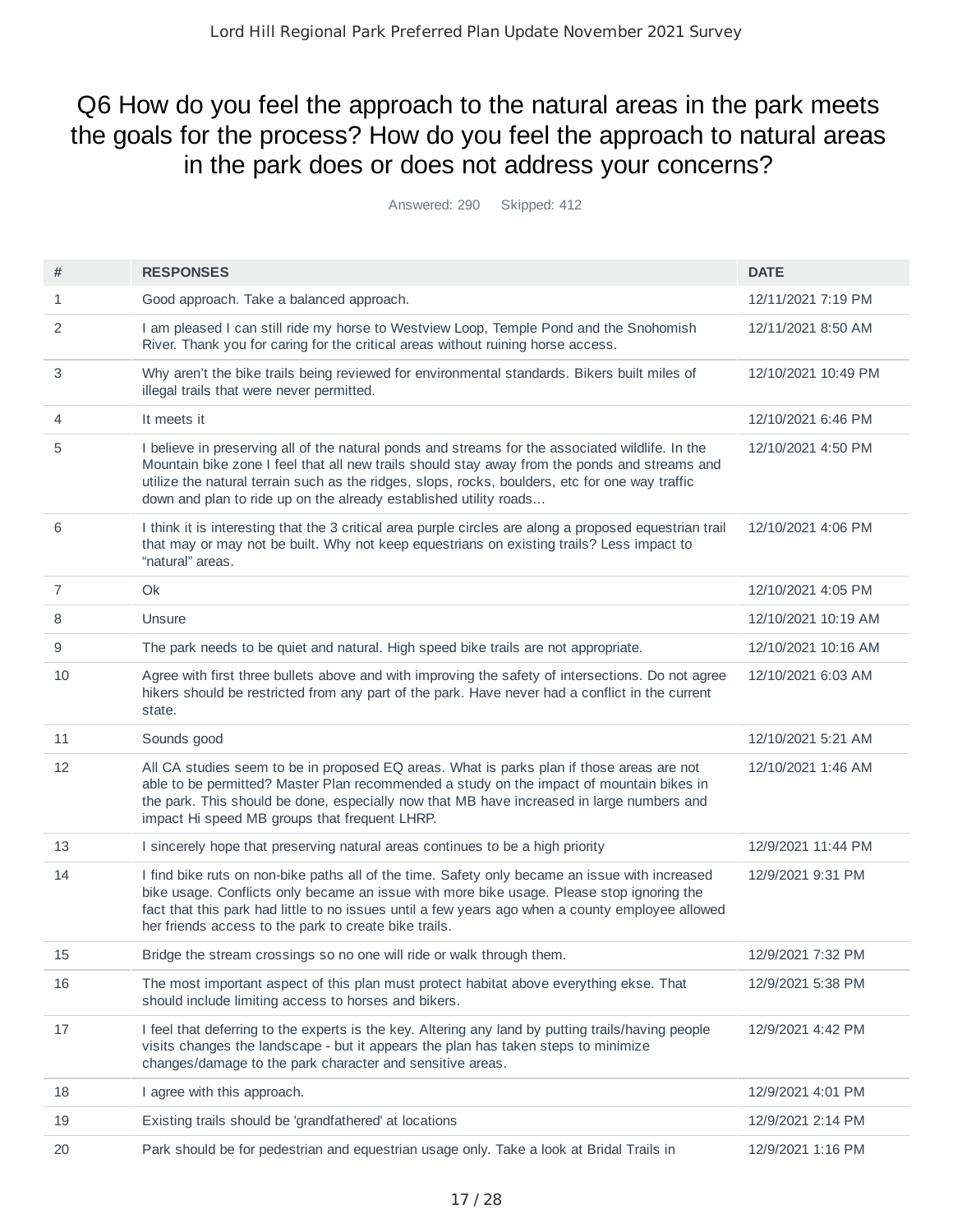|    | Bellevue for example!                                                                                                                                                                                                                                                                                                                                                                                                                                             |                    |
|----|-------------------------------------------------------------------------------------------------------------------------------------------------------------------------------------------------------------------------------------------------------------------------------------------------------------------------------------------------------------------------------------------------------------------------------------------------------------------|--------------------|
| 21 | Looks good                                                                                                                                                                                                                                                                                                                                                                                                                                                        | 12/9/2021 12:51 PM |
| 22 | It is important to preserve the quiet, natural, undeveloped nature of the park.                                                                                                                                                                                                                                                                                                                                                                                   | 12/9/2021 11:26 AM |
| 23 | I support maintaining the slow, natural environment of the park. I regularly see vehicles -<br>trucks, ATVs, etc. in the park that are not park ranger or park sanctioned. The dept needs to<br>do more to reduce the introduction of motor vehicles, unauthorized features, and maintain the<br>slow, quiet nature of the park.                                                                                                                                  | 12/9/2021 11:18 AM |
| 24 | The planned approach to the natural areas in the park seems to meet the goals for the process<br>and addresses my concerns (minimal impact on wildlife, including birds, mammals, etc.)                                                                                                                                                                                                                                                                           | 12/9/2021 10:14 AM |
| 25 | No comment                                                                                                                                                                                                                                                                                                                                                                                                                                                        | 12/9/2021 9:39 AM  |
| 26 | I like it!!! Yet some people will not                                                                                                                                                                                                                                                                                                                                                                                                                             | 12/9/2021 6:42 AM  |
| 27 | good job                                                                                                                                                                                                                                                                                                                                                                                                                                                          | 12/9/2021 5:58 AM  |
| 28 | It seems like the areas of concern may effect the horse/hiker trails. If the trails have to be<br>decommissioned, how long until new trails are in place? Bikers build new trails and nothing is<br>said. Yet the horse community has had to wait YEARS for any sort of trail approval.                                                                                                                                                                           | 12/8/2021 10:51 PM |
| 29 | the whole point of the park is that it is wild, I don't really care how many trails there are, but i<br>do care that it remains as unviolated as possible.                                                                                                                                                                                                                                                                                                        | 12/8/2021 7:31 PM  |
| 30 | The plan to natural areas is a good one and does address my concerns. I would like to see<br>more natural areas though.                                                                                                                                                                                                                                                                                                                                           | 12/8/2021 4:26 PM  |
| 31 | This approach does address my concerns for a positive shared experience and preservation of<br>the environment                                                                                                                                                                                                                                                                                                                                                    | 12/8/2021 12:52 PM |
| 32 | I appreciate that maintaining the integrity of the entire park's natural area is a priority. It will be<br>the entire user community's responsibility and privilege to be excellent stewards of this area.                                                                                                                                                                                                                                                        | 12/7/2021 7:48 PM  |
| 33 | Seems reasonable to me. I'd love to see allotments for MTB trails in the central MTB area of<br>the park not the just the northwest. I feel the central area allows for longer sustained runs and<br>better topography for developing double black trail options.                                                                                                                                                                                                 | 12/7/2021 7:46 PM  |
| 34 | Unkept areas with Holes and slime can be bike trails. Equestrian and hikers need Safe and<br>groomed trails with a destination such as the river and on top at the view point.                                                                                                                                                                                                                                                                                    | 12/7/2021 6:45 PM  |
| 35 | Natural areas are what make the park special. Care must be taken to prevent overuse.                                                                                                                                                                                                                                                                                                                                                                              | 12/7/2021 1:49 PM  |
| 36 | The assumption that signs will be obeyed is flawed. 90% of the dogs I encounter are off leash<br>and there are no consequences or enforcement. I do not see the 3 groups staying in their<br>designated areas.                                                                                                                                                                                                                                                    | 12/7/2021 11:51 AM |
| 37 | Seems hard to believe that only 3 critical areas have been identified. There should be more<br>thought and planning here to preserve the natural areas and prevent degradation of the land<br>especially from wear and tear from bikes and the ensuing erosion that will be unavoidable as<br>planned                                                                                                                                                             | 12/7/2021 9:08 AM  |
| 38 | Good                                                                                                                                                                                                                                                                                                                                                                                                                                                              | 12/6/2021 8:17 PM  |
| 39 | Guess we will have to wait and see if this approach works.                                                                                                                                                                                                                                                                                                                                                                                                        | 12/6/2021 6:26 PM  |
| 40 | The plan does a good job of protecting critical areas through study and reconnaissance.                                                                                                                                                                                                                                                                                                                                                                           | 12/6/2021 6:17 PM  |
| 41 | Don't understand why certain areas are considered critical, need to be explained more.                                                                                                                                                                                                                                                                                                                                                                            | 12/6/2021 6:00 PM  |
| 42 | Trails through the different sectors of the park are great, but the problem is you're building too<br>many in small areas rather than letting the whole area feel more wild by keeping them spread<br>out. The central/east area is ridiculous. On the other hand, basic trails to bald hill pond (which<br>already exist) are great. My feeling is that much of the park is overbuilt while other areas, esp<br>west, are about right and keep the natural feel. | 12/6/2021 5:02 PM  |
| 43 | The natural areas should be preserved and provide environmental habitats for local wildlife.                                                                                                                                                                                                                                                                                                                                                                      | 12/6/2021 3:53 PM  |
| 44 | it is important to maintain critical areas - perhaps certain times of the year these trails are<br>closed                                                                                                                                                                                                                                                                                                                                                         | 12/6/2021 3:47 PM  |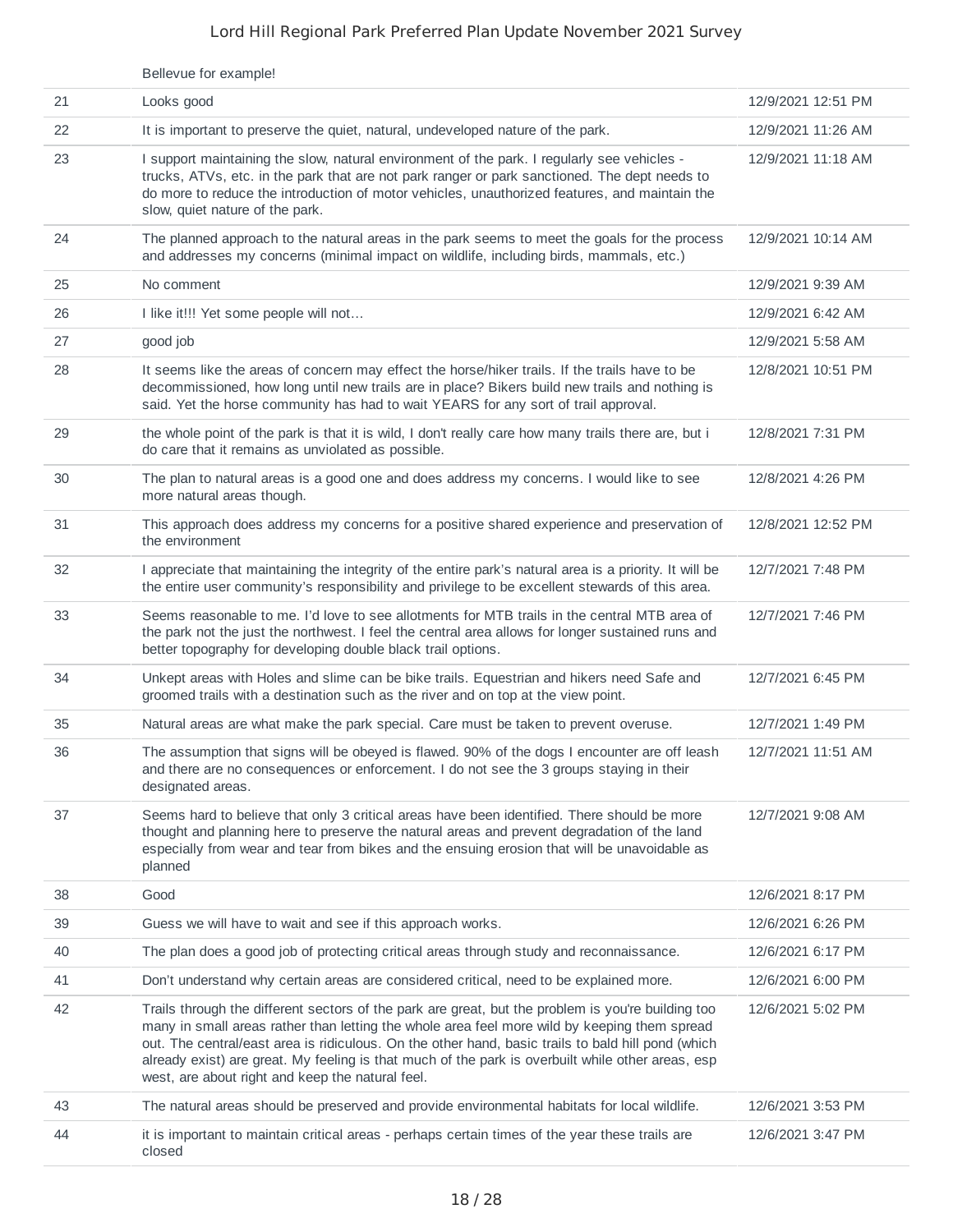| 45 | It is always wise to consider impacts of the trails and users to critical areas, but another<br>aspect of respecting natural areas is to prevent people from creating unauthorized trials and<br>keeping many of the existing trials small.                                                                                                                                                                                                                                                                                                                                                                                                                                                                                                                                                                                                                                                                                                                                                                                                                                                                                                                                                                                | 12/6/2021 3:21 PM  |
|----|----------------------------------------------------------------------------------------------------------------------------------------------------------------------------------------------------------------------------------------------------------------------------------------------------------------------------------------------------------------------------------------------------------------------------------------------------------------------------------------------------------------------------------------------------------------------------------------------------------------------------------------------------------------------------------------------------------------------------------------------------------------------------------------------------------------------------------------------------------------------------------------------------------------------------------------------------------------------------------------------------------------------------------------------------------------------------------------------------------------------------------------------------------------------------------------------------------------------------|--------------------|
| 46 | Too much acquiescence to biking interests.                                                                                                                                                                                                                                                                                                                                                                                                                                                                                                                                                                                                                                                                                                                                                                                                                                                                                                                                                                                                                                                                                                                                                                                 | 12/6/2021 12:46 PM |
| 47 | I am happy to keep the crossings through the natural areas to just hikers and horses, I will<br>hope for some basic pack it in pack it out signage and how that people don't leave wads of<br>toilet paper there.                                                                                                                                                                                                                                                                                                                                                                                                                                                                                                                                                                                                                                                                                                                                                                                                                                                                                                                                                                                                          | 12/6/2021 11:19 AM |
| 48 | Preserve and protect as much of this natural area as possible                                                                                                                                                                                                                                                                                                                                                                                                                                                                                                                                                                                                                                                                                                                                                                                                                                                                                                                                                                                                                                                                                                                                                              | 12/6/2021 10:36 AM |
| 49 | You've paid little attention to the natural aspects of the park, paying lip service only to the idea.                                                                                                                                                                                                                                                                                                                                                                                                                                                                                                                                                                                                                                                                                                                                                                                                                                                                                                                                                                                                                                                                                                                      | 12/6/2021 7:40 AM  |
| 50 | I like it.                                                                                                                                                                                                                                                                                                                                                                                                                                                                                                                                                                                                                                                                                                                                                                                                                                                                                                                                                                                                                                                                                                                                                                                                                 | 12/5/2021 10:21 PM |
| 51 | The natural areas are critical and need to be protected.                                                                                                                                                                                                                                                                                                                                                                                                                                                                                                                                                                                                                                                                                                                                                                                                                                                                                                                                                                                                                                                                                                                                                                   | 12/5/2021 9:52 PM  |
| 52 | Please leave the park in its current natural setting.                                                                                                                                                                                                                                                                                                                                                                                                                                                                                                                                                                                                                                                                                                                                                                                                                                                                                                                                                                                                                                                                                                                                                                      | 12/5/2021 9:40 PM  |
| 53 | I like it.                                                                                                                                                                                                                                                                                                                                                                                                                                                                                                                                                                                                                                                                                                                                                                                                                                                                                                                                                                                                                                                                                                                                                                                                                 | 12/5/2021 9:35 PM  |
| 54 | No concerns for the plan                                                                                                                                                                                                                                                                                                                                                                                                                                                                                                                                                                                                                                                                                                                                                                                                                                                                                                                                                                                                                                                                                                                                                                                                   | 12/5/2021 4:25 PM  |
| 55 | These areas could always be bigger and more diverse. Check out looking at lichen/spp that are<br>rare by getting a survey done and have larger margins :)                                                                                                                                                                                                                                                                                                                                                                                                                                                                                                                                                                                                                                                                                                                                                                                                                                                                                                                                                                                                                                                                  | 12/5/2021 4:01 PM  |
| 56 | <b>Does</b>                                                                                                                                                                                                                                                                                                                                                                                                                                                                                                                                                                                                                                                                                                                                                                                                                                                                                                                                                                                                                                                                                                                                                                                                                | 12/5/2021 1:49 PM  |
| 57 | There is nothing natural about knobby tires being dug into the forest floor. I firmly believe in a<br>foot hoof park in order to maintain habitat and esthetics.                                                                                                                                                                                                                                                                                                                                                                                                                                                                                                                                                                                                                                                                                                                                                                                                                                                                                                                                                                                                                                                           | 12/5/2021 11:37 AM |
| 58 | Looks good.                                                                                                                                                                                                                                                                                                                                                                                                                                                                                                                                                                                                                                                                                                                                                                                                                                                                                                                                                                                                                                                                                                                                                                                                                | 12/5/2021 11:21 AM |
| 59 | I definitely want natural areas protected.                                                                                                                                                                                                                                                                                                                                                                                                                                                                                                                                                                                                                                                                                                                                                                                                                                                                                                                                                                                                                                                                                                                                                                                 | 12/5/2021 9:51 AM  |
| 60 | I'm not sure                                                                                                                                                                                                                                                                                                                                                                                                                                                                                                                                                                                                                                                                                                                                                                                                                                                                                                                                                                                                                                                                                                                                                                                                               | 12/5/2021 9:46 AM  |
| 61 | I'm not sure I understand what this means m, but I think it might be helpful to have educational<br>stations nearby those critical natural areas so that users allowed in the vicinity could learn<br>what is special about those areas and how they can help, giving the user a better<br>understanding of how they can contribute to the preservation of that area with a positive<br>experience. If there will be restricted areas I'd rather see those kinds of stations rather than<br>signs that indicate restricted areas. I think being told I'm not allowed to be there has a negative<br>tone to it rather than being educated how I can help nature by not going further. Perhaps a<br>binocular station so people could see the nature "up close" would be a fun attraction for<br>families, youngsters, nature watchers, etc. Rather than feeling like they are missing out on<br>something if they aren't allowed to go in. I'm not sure if I am interpreting this question and the<br>situation here correctly, but I still think having education stations throughout the park and<br>binoculars would be exciting and fun and helpful to all the natural areas of the park not just the<br>critical ones. | 12/5/2021 9:16 AM  |
| 62 | Sensitive areas should be shut off. I always appreciate the seasonal signs on certain trails that<br>keep horses and bikes out, so our trails stay in good shape.                                                                                                                                                                                                                                                                                                                                                                                                                                                                                                                                                                                                                                                                                                                                                                                                                                                                                                                                                                                                                                                          | 12/5/2021 8:12 AM  |
| 63 | It addresses the natural areas but doesn't address my concerns.(enforcement) Please refer to<br>previous responses.                                                                                                                                                                                                                                                                                                                                                                                                                                                                                                                                                                                                                                                                                                                                                                                                                                                                                                                                                                                                                                                                                                        | 12/5/2021 6:20 AM  |
| 64 | It's a wonderful plan if we can assume people follow the rules. Unfortunately many do not.<br>Without ENFORCEMENT I don't believe any of these plans will make much impact.                                                                                                                                                                                                                                                                                                                                                                                                                                                                                                                                                                                                                                                                                                                                                                                                                                                                                                                                                                                                                                                | 12/5/2021 6:20 AM  |
| 65 | First eliminate the group that causes harm to othersbike riders!                                                                                                                                                                                                                                                                                                                                                                                                                                                                                                                                                                                                                                                                                                                                                                                                                                                                                                                                                                                                                                                                                                                                                           | 12/5/2021 5:36 AM  |
| 66 | It's a good approach                                                                                                                                                                                                                                                                                                                                                                                                                                                                                                                                                                                                                                                                                                                                                                                                                                                                                                                                                                                                                                                                                                                                                                                                       | 12/4/2021 9:40 PM  |
| 67 | There are still a lot of trails that allow bikes. That doesn't solve anything.                                                                                                                                                                                                                                                                                                                                                                                                                                                                                                                                                                                                                                                                                                                                                                                                                                                                                                                                                                                                                                                                                                                                             | 12/4/2021 9:03 PM  |
| 68 | Looks good                                                                                                                                                                                                                                                                                                                                                                                                                                                                                                                                                                                                                                                                                                                                                                                                                                                                                                                                                                                                                                                                                                                                                                                                                 | 12/4/2021 6:51 PM  |
| 69 | I support the plan to keep the current amount of development.                                                                                                                                                                                                                                                                                                                                                                                                                                                                                                                                                                                                                                                                                                                                                                                                                                                                                                                                                                                                                                                                                                                                                              | 12/4/2021 6:50 PM  |
| 70 | Respecting the natual areas of park only make sense.                                                                                                                                                                                                                                                                                                                                                                                                                                                                                                                                                                                                                                                                                                                                                                                                                                                                                                                                                                                                                                                                                                                                                                       | 12/4/2021 6:50 PM  |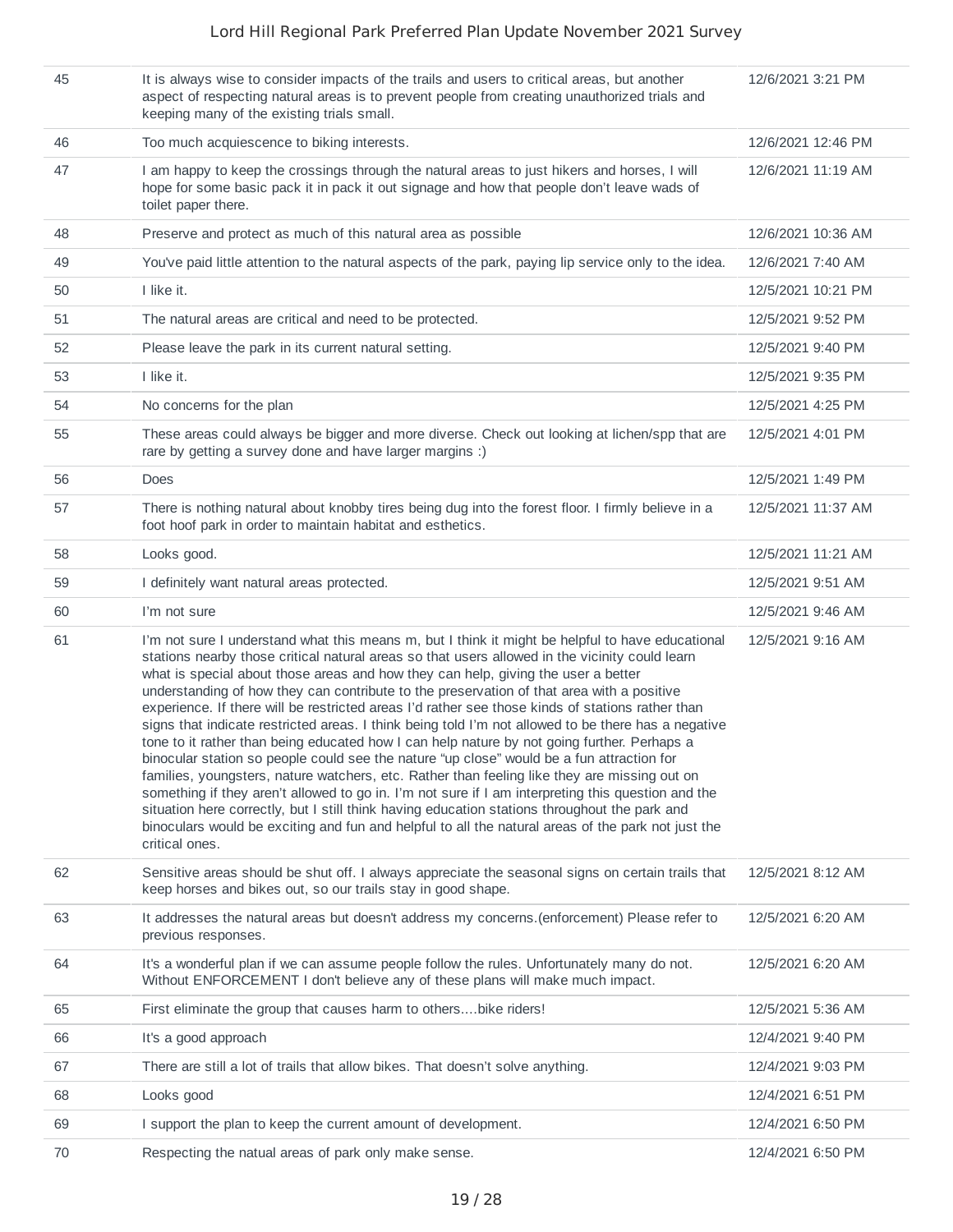| 71 | Good                                                                                                                                                                                                                                                                                                                                                                                                                              | 12/4/2021 6:44 PM   |
|----|-----------------------------------------------------------------------------------------------------------------------------------------------------------------------------------------------------------------------------------------------------------------------------------------------------------------------------------------------------------------------------------------------------------------------------------|---------------------|
| 72 | People do not stay on the trails, so the more trails the more encroachment into the natural<br>areas. Think if you are a animal living in the area . Less human use and more natural areas.                                                                                                                                                                                                                                       | 12/4/2021 5:45 PM   |
| 73 | S                                                                                                                                                                                                                                                                                                                                                                                                                                 | 12/4/2021 5:21 PM   |
| 74 | I am pleased that we are considering leaving so much space for natural growth. The feeling of<br>being lost in the woods is so magical.                                                                                                                                                                                                                                                                                           | 12/4/2021 5:10 PM   |
| 75 | As long as there is no destruction I'm happy                                                                                                                                                                                                                                                                                                                                                                                      | 12/4/2021 3:17 PM   |
| 76 | This does NOT address our concerns-we want NO fast-moving bikes. Why does this keep<br>being 'forced down our throats'? Please listen to the concerns of all of us-hikers, walkers,<br>equestrians, birders, families. We do NOT want fast-moving bikes in Lord Hill Park !!!!!                                                                                                                                                   | 12/4/2021 9:37 AM   |
| 77 | Nil                                                                                                                                                                                                                                                                                                                                                                                                                               | 12/4/2021 7:01 AM   |
| 78 | Natural areas could use hiking trails, which are the LEAST destructive to the landscape.<br>Horses WORST. Bicycles less BAD.                                                                                                                                                                                                                                                                                                      | 12/3/2021 7:58 PM   |
| 79 | Not sure                                                                                                                                                                                                                                                                                                                                                                                                                          | 12/3/2021 8:05 AM   |
| 80 | It's ok                                                                                                                                                                                                                                                                                                                                                                                                                           | 12/2/2021 5:02 PM   |
| 81 | Safety for horses and riders that use the park has to be the priority                                                                                                                                                                                                                                                                                                                                                             | 12/2/2021 4:43 AM   |
| 82 | The natural areas should be protected and having the trails go around them allows folks to<br>enjoy them without destroying these areas.                                                                                                                                                                                                                                                                                          | 12/1/2021 10:30 PM  |
| 83 | I can't make sense of your environmental plans. I don't believe they make any difference other<br>than to limit tax payer access to public areas. Does this plan also include removing the<br>homeless camps that are destroying the park and harboring the criminals that break into cars?<br>The gross homeless camps do 100 times more harm than the mountain bikers, hikers, or<br>equestrians. Your plan should start there. | 12/1/2021 9:57 PM   |
| 84 | Focusing on natural areas limits trail growth, and Lord Hill needs more trails. So I'm less<br>concerned about natural areas.                                                                                                                                                                                                                                                                                                     | 12/1/2021 4:08 PM   |
| 85 | 3 stream crossings are only a fraction of the environmental impact. Who will do the "study and<br>reconnaissance" to determine environmental impact?                                                                                                                                                                                                                                                                              | 12/1/2021 3:46 PM   |
| 86 | This looks good as far as I can tell.                                                                                                                                                                                                                                                                                                                                                                                             | 12/1/2021 12:09 PM  |
| 87 | Trails shouldnt go across Boggs or creaks                                                                                                                                                                                                                                                                                                                                                                                         | 12/1/2021 10:35 AM  |
| 88 | Seems fine                                                                                                                                                                                                                                                                                                                                                                                                                        | 12/1/2021 7:49 AM   |
| 89 | Equestrians generally respect natural areas. We ride horses to enjoy and marvel at nature.                                                                                                                                                                                                                                                                                                                                        | 12/1/2021 6:41 AM   |
| 90 | They seem reasonable                                                                                                                                                                                                                                                                                                                                                                                                              | 12/1/2021 5:26 AM   |
| 91 | I believe trails tend to get made where people want to travel. By providing the ability to travel in<br>these locations in the least impactful way we can maintain the natural beauty of the park and<br>prevent unauthorized trail development through these areas.                                                                                                                                                              | 11/30/2021 9:08 PM  |
| 92 | It is important to preserve these natural areas and keep water sources safe and undisturbed.<br>Horses defecate and can pollute these water sources. They also are very heavy and could<br>rapidly erode built up protections if not properly designed and reinforced.                                                                                                                                                            | 11/30/2021 7:58 PM  |
| 93 | I prefer as much left in natural areas as possible                                                                                                                                                                                                                                                                                                                                                                                | 11/30/2021 3:38 PM  |
| 94 | I don't think the approach will make a difference.                                                                                                                                                                                                                                                                                                                                                                                | 11/30/2021 2:19 PM  |
| 95 | Protecting natural areas and protecting native plants and animals is very important. A balance<br>should be preserved that allows people to experience the beauty of the park while protecting<br>the park. Excluding people from seeing the beauty and appreciating the animals would be a<br>sad event.                                                                                                                         | 11/30/2021 2:10 PM  |
| 96 | No opinion                                                                                                                                                                                                                                                                                                                                                                                                                        | 11/30/2021 12:23 PM |
| 97 | While I miss riding by the ponds, I support the goals.                                                                                                                                                                                                                                                                                                                                                                            | 11/29/2021 9:17 PM  |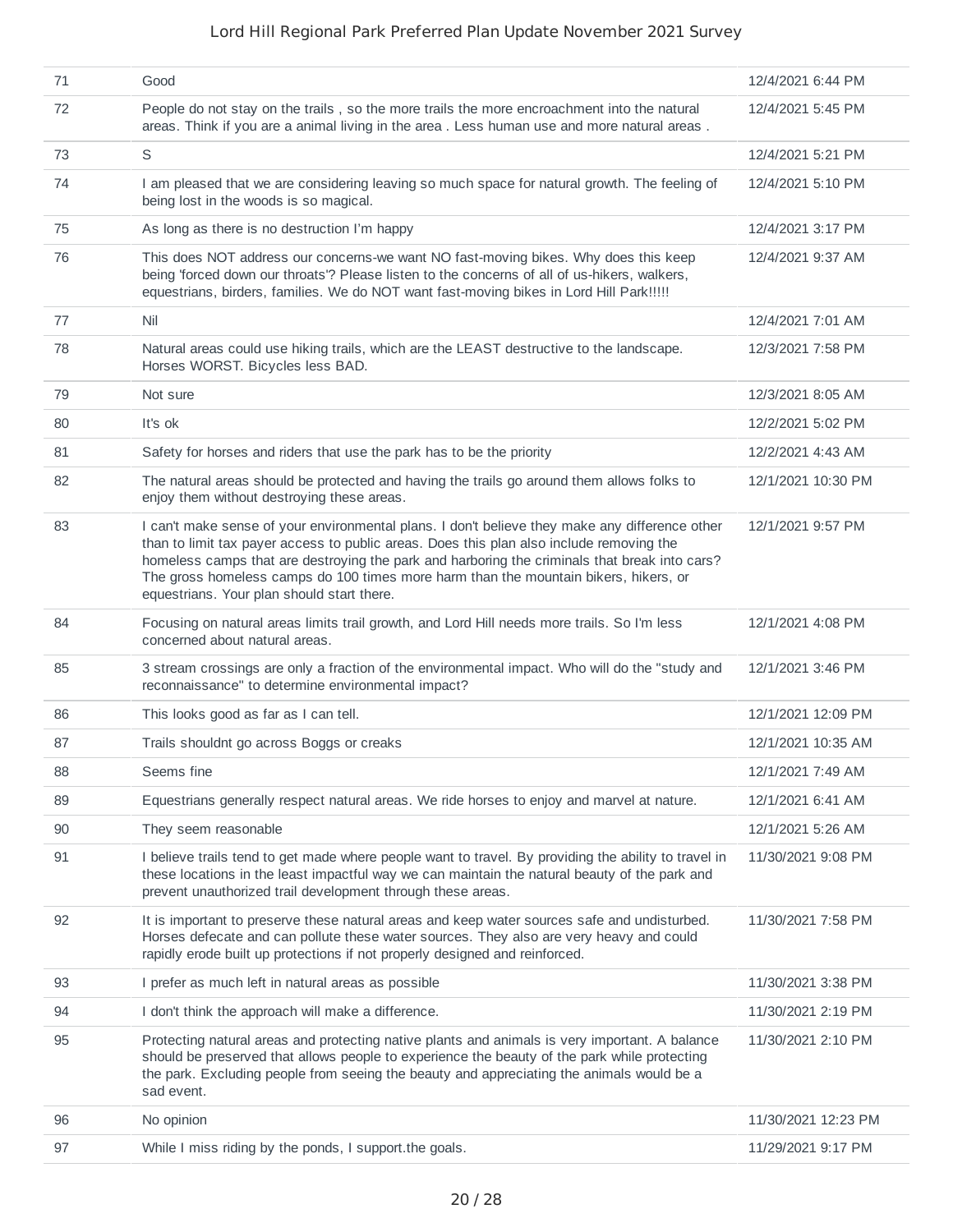| 98  | I'd like to see as much of the park left natural as possible                                                                                                                                                                                                                                                                                                           | 11/29/2021 1:17 PM  |
|-----|------------------------------------------------------------------------------------------------------------------------------------------------------------------------------------------------------------------------------------------------------------------------------------------------------------------------------------------------------------------------|---------------------|
| 99  | The approach should work but some common sense in trail design and implementation is<br>necessary                                                                                                                                                                                                                                                                      | 11/29/2021 11:59 AM |
| 100 | Happy                                                                                                                                                                                                                                                                                                                                                                  | 11/29/2021 5:54 AM  |
| 101 | Fine                                                                                                                                                                                                                                                                                                                                                                   | 11/28/2021 11:10 PM |
| 102 | Very good plan for increasing non-bike trails in a quiet area of the park.                                                                                                                                                                                                                                                                                             | 11/28/2021 9:54 PM  |
| 103 | I don't know. I just hope the park "improvements" don't end up increasing usage to the point<br>where it's detrimental to the wildlife and natural resources. Walking and birding are very low<br>impact uses. Biking and horses back riding are more impactful.                                                                                                       | 11/28/2021 4:31 PM  |
| 104 | Preserving the park and its natural resources is very important. Cutting down on the amount of<br>speeding mountain bikes that tear up the trails and off leash dogs that go crashing off trails<br>should help.                                                                                                                                                       | 11/28/2021 1:50 PM  |
| 105 | Good plan!                                                                                                                                                                                                                                                                                                                                                             | 11/28/2021 11:04 AM |
| 106 | The entire park should be mapped for Critical Areas and impacts on these areas evaluated.<br>Why is the riverfront not included?                                                                                                                                                                                                                                       | 11/27/2021 9:21 PM  |
| 107 | I think the approach meets them well. A concern of mine is how much of a risk is encountering<br>dangerous wild animals. It would be good to know how much of a risk this is.                                                                                                                                                                                          | 11/27/2021 4:07 PM  |
| 108 | I think they are good.                                                                                                                                                                                                                                                                                                                                                 | 11/27/2021 2:40 PM  |
| 109 | Why aren't environmental studies being done on the bike trails built two years ago through<br>wetlands. They added culverts and a foot bridge.                                                                                                                                                                                                                         | 11/27/2021 12:21 PM |
| 110 | Aside from the areas where you allow trails through the critical areas, there are too many trails<br>along side of the critical areas. I would like to know more about studies regarding the impact<br>on the birds and other wildlife of the trails close to the critical areas, if indeed, there are any<br>such studies.                                            | 11/27/2021 11:24 AM |
| 111 | Looks like a good approach. We need as many natural areas as we can get.                                                                                                                                                                                                                                                                                               | 11/27/2021 9:28 AM  |
| 112 | appreciate the efforts to keeping the park in its natural state as much as possible, keeping the<br>foot/hoof paths as mud free as possible. Bikes screaming through the park is not a natural<br>feature and should be avoided.                                                                                                                                       | 11/27/2021 8:51 AM  |
| 113 | I agree with the plan                                                                                                                                                                                                                                                                                                                                                  | 11/27/2021 8:46 AM  |
| 114 | Sounds really good                                                                                                                                                                                                                                                                                                                                                     | 11/26/2021 8:06 PM  |
| 115 | The Environment is best served by fewer trails.                                                                                                                                                                                                                                                                                                                        | 11/26/2021 8:05 PM  |
| 116 | Out there to be in the woods.                                                                                                                                                                                                                                                                                                                                          | 11/26/2021 7:55 PM  |
| 117 | I don't want to lose the proposed hiker/equestrian trails, but have already seen erosion due to<br>constant foot, hoove, and tire traffic.                                                                                                                                                                                                                             | 11/26/2021 7:46 PM  |
| 118 | On the right track for saving critical areas                                                                                                                                                                                                                                                                                                                           | 11/26/2021 5:43 PM  |
| 119 | As long as you realize that mountain bike tires will tear up the trail surfaces and create<br>sediment laden runoff I am in agreement with placing bridges over sensitive areas for the<br>equestrian trails. I would suggest having a practice bridge set up somewhere (parking area,<br>along the multi-use trail, etc.) to educate horses on how to cross a bridge. | 11/26/2021 1:49 PM  |
| 120 | I think this approach is a good way to make sure the trails and users of the park don't mess up<br>any sensitive areas.                                                                                                                                                                                                                                                | 11/26/2021 1:32 PM  |
| 121 | Meets goals. Does address my concerns, for preservation of natural areas and access for<br>hikers.                                                                                                                                                                                                                                                                     | 11/26/2021 1:14 PM  |
| 122 | Natural areas need to exist, though there is still room to expand without compromising the<br>impact.                                                                                                                                                                                                                                                                  | 11/26/2021 12:31 PM |
| 123 | I think this approach is good                                                                                                                                                                                                                                                                                                                                          | 11/26/2021 11:14 AM |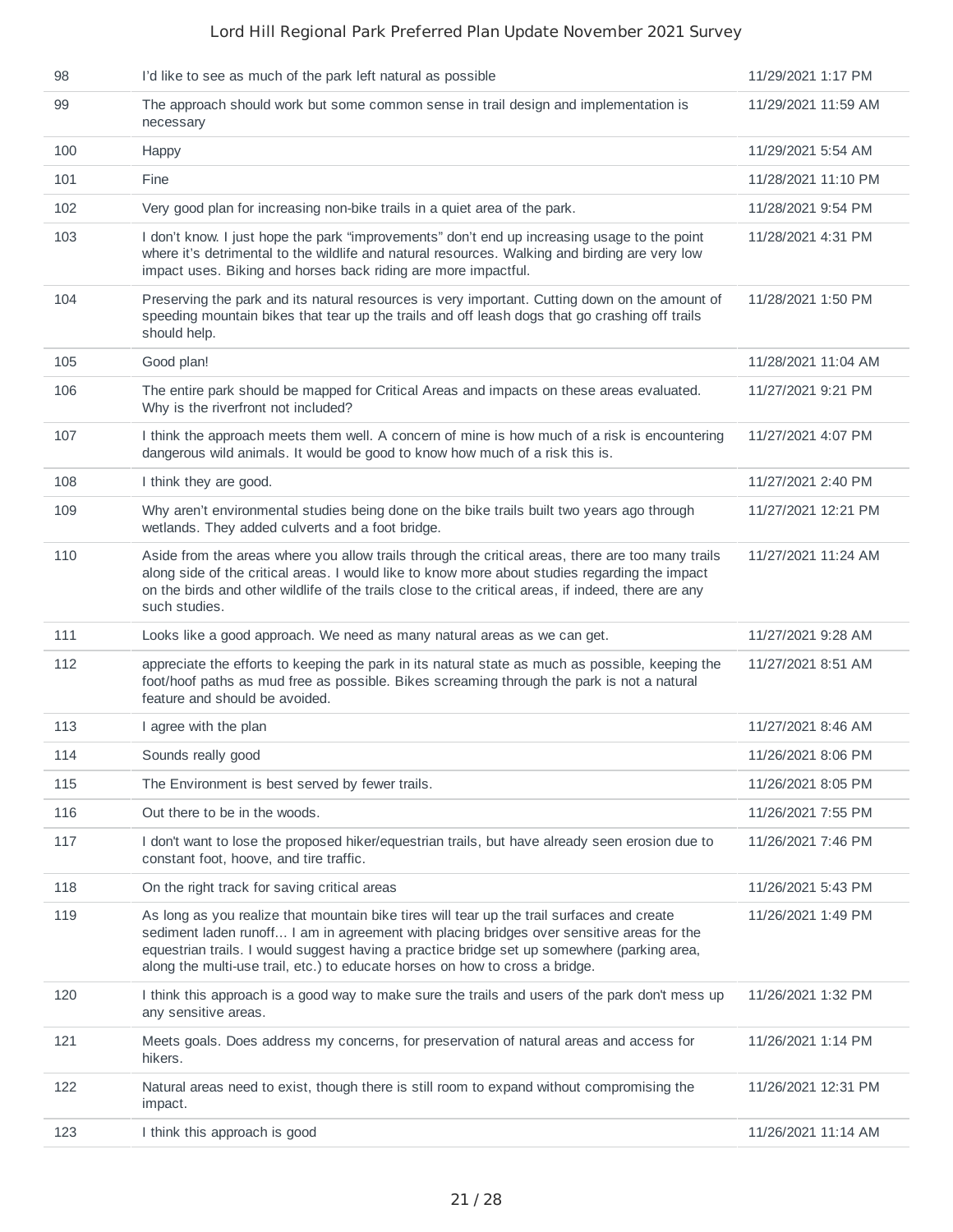| 124 | Seems good for the natural areas                                                                                                                                                                                                                                                                                                                                                                                                                                             | 11/26/2021 9:16 AM  |
|-----|------------------------------------------------------------------------------------------------------------------------------------------------------------------------------------------------------------------------------------------------------------------------------------------------------------------------------------------------------------------------------------------------------------------------------------------------------------------------------|---------------------|
| 125 | Good work. Keeping the nature of this space is paramount.                                                                                                                                                                                                                                                                                                                                                                                                                    | 11/26/2021 7:40 AM  |
| 126 | updating the park to accomodate everyone would be great but again we all need to get along                                                                                                                                                                                                                                                                                                                                                                                   | 11/26/2021 4:55 AM  |
| 127 | We should be able to make more trails or change the current trails freely                                                                                                                                                                                                                                                                                                                                                                                                    | 11/25/2021 8:57 PM  |
| 128 | I am glad our wildlife have a place to live without hunting. I have caught hunters baiting bear on<br>the trail down to the river years ago, but I believe they have given up due to the traffic in the<br>park. The natural areas are beautiful and yes you all have done a bang up job of trying to<br>preserve them.                                                                                                                                                      | 11/25/2021 8:56 PM  |
| 129 | I think any trails near sensitive areas should be eliminated. I am fine sacrificing some trails for<br>preserving the beauty of this park.                                                                                                                                                                                                                                                                                                                                   | 11/25/2021 7:12 PM  |
| 130 | Good                                                                                                                                                                                                                                                                                                                                                                                                                                                                         | 11/25/2021 4:40 PM  |
| 131 | Limiting all uses in sensitive areas is very important. Rerouting trails or adding infrastructure<br>would make it a better experience, especially in the winter when you may find a trail very<br>muddy and hard to navigate.                                                                                                                                                                                                                                               | 11/25/2021 2:17 PM  |
| 132 | No concerns                                                                                                                                                                                                                                                                                                                                                                                                                                                                  | 11/25/2021 12:56 PM |
| 133 | It's fine                                                                                                                                                                                                                                                                                                                                                                                                                                                                    | 11/25/2021 10:26 AM |
| 134 | I agree that we need to preserve sensitive areas and even make some completely off limits if<br>need be. I do wonder what happened to the Beaver Lake pond. Many years ago, it held water<br>and catered to ducks, but I haven't seen water in it for years now. Did the beaver move out?<br>Trails should also be built to be sustainable and avoid wet areas.                                                                                                              | 11/25/2021 10:25 AM |
| 135 | It's worked fine so far                                                                                                                                                                                                                                                                                                                                                                                                                                                      | 11/25/2021 10:18 AM |
| 136 | The more mountain bike trails and access the better                                                                                                                                                                                                                                                                                                                                                                                                                          | 11/25/2021 10:15 AM |
| 137 | Also I believe some trails should be seasonal as some trails are just too muddy in the wet<br>season.                                                                                                                                                                                                                                                                                                                                                                        | 11/25/2021 9:11 AM  |
| 138 | I guess I feel like preserving nature should be the first priority, rather than the third priority.<br>Education and helping people understand the importance of the natural world is key -- I don't<br>see any mention of respecting indigenous practices and/or respecting indigenous people in this<br>list of priorities. We were not the first people here and we're doing too much to have fun with<br>the environment and not take care of it because it deserves it. | 11/25/2021 8:59 AM  |
| 139 | Undecided                                                                                                                                                                                                                                                                                                                                                                                                                                                                    | 11/25/2021 6:00 AM  |
| 140 | The plan meets the requirements for natural preservation just fine.                                                                                                                                                                                                                                                                                                                                                                                                          | 11/24/2021 6:57 PM  |
| 141 | The approach seems to be appropriate.                                                                                                                                                                                                                                                                                                                                                                                                                                        | 11/24/2021 5:20 PM  |
| 142 | The approach and planning around the natural areas in the park is very important. Erosion<br>control is a primary concern due to trail use, gravity, and our rainy Northwest weather.                                                                                                                                                                                                                                                                                        | 11/24/2021 4:44 PM  |
| 143 | Agree with special emphasis on SHARED use.                                                                                                                                                                                                                                                                                                                                                                                                                                   | 11/24/2021 4:13 PM  |
| 144 | Natural areas are necessary, but I think they'll be abused by some groups                                                                                                                                                                                                                                                                                                                                                                                                    | 11/24/2021 3:29 PM  |
| 145 | Your approach to the natural areas is good.                                                                                                                                                                                                                                                                                                                                                                                                                                  | 11/24/2021 1:42 PM  |
| 146 | I think if there should be minimal "shared" spaces between the user groups - there seems to<br>be plenty of land to go around. I think if there's natural areas that need to be protected, then<br>that should be done, within reason.                                                                                                                                                                                                                                       | 11/24/2021 1:40 PM  |
| 147 | How do destructive bikes affect the park? do you address that? NO!                                                                                                                                                                                                                                                                                                                                                                                                           | 11/24/2021 1:20 PM  |
| 148 | as long as we are allowed to build more trails in the allowed areas, then everything is fine.<br>Looks like the problem areas are outside the pink zone                                                                                                                                                                                                                                                                                                                      | 11/24/2021 11:49 AM |
| 149 | Great                                                                                                                                                                                                                                                                                                                                                                                                                                                                        | 11/24/2021 11:45 AM |
| 150 | This is not a concern for me. As a society we demo everything in our way to build roads,<br>houses, and offices. Then we make a big deal about building a new trail. We have lots of                                                                                                                                                                                                                                                                                         | 11/24/2021 11:41 AM |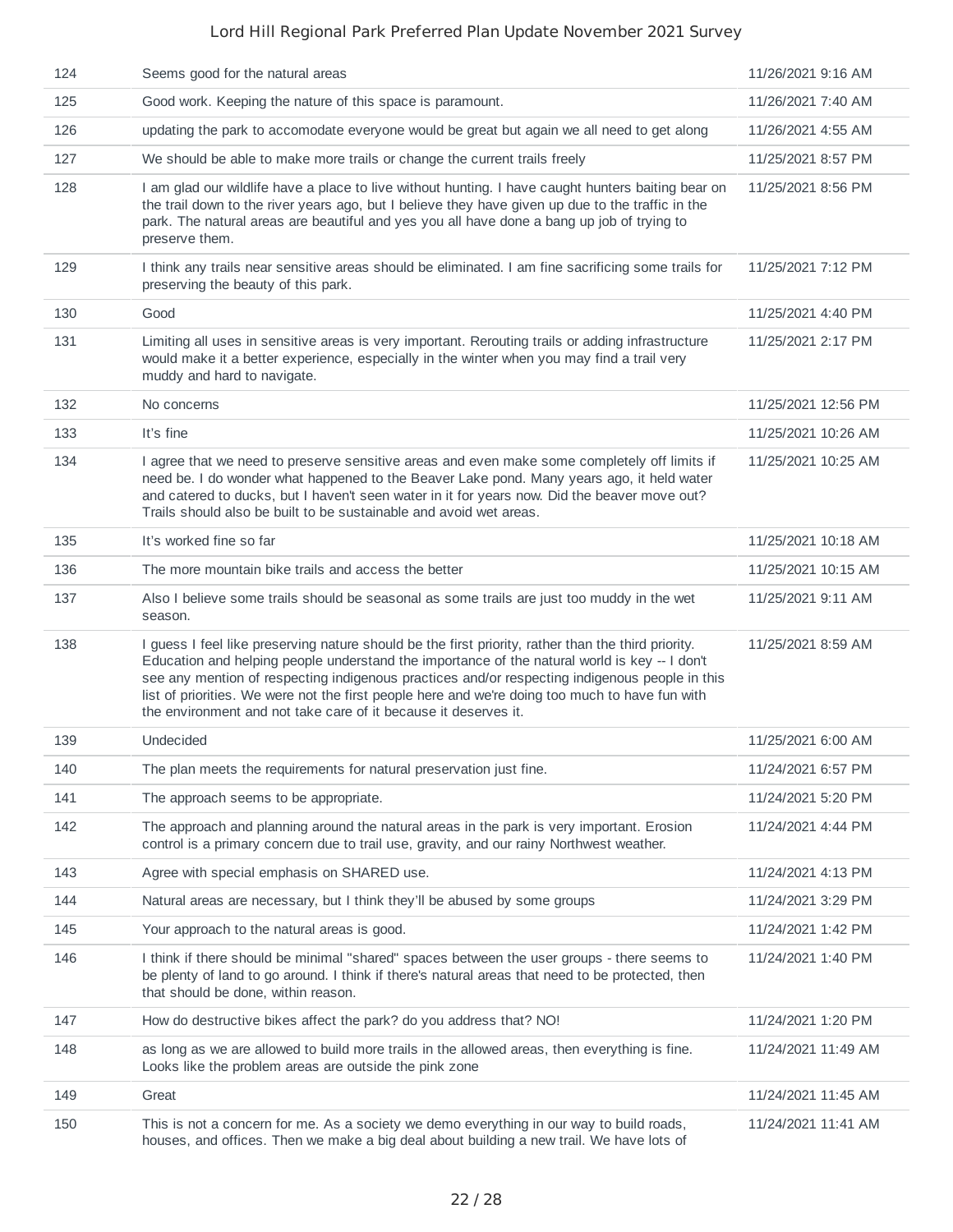natural areas in this state, we shouldn't be afraid to use it for recreational activities. If anything we should have more parks with more trails throughout the country for people to enjoy.

| 151 | I am for preserving natural areas and evaluating whether or not some areas need to be<br>reclaimed as natural and off limits.                                                                                                                                                                                                                              | 11/24/2021 9:38 AM  |
|-----|------------------------------------------------------------------------------------------------------------------------------------------------------------------------------------------------------------------------------------------------------------------------------------------------------------------------------------------------------------|---------------------|
| 152 | ok                                                                                                                                                                                                                                                                                                                                                         | 11/24/2021 9:33 AM  |
| 153 | The plan looks good.                                                                                                                                                                                                                                                                                                                                       | 11/24/2021 9:09 AM  |
| 154 | I feel it's a good plan                                                                                                                                                                                                                                                                                                                                    | 11/24/2021 8:51 AM  |
| 155 | There are too many trails that keep the area too full of people.                                                                                                                                                                                                                                                                                           | 11/24/2021 8:32 AM  |
| 156 | current bike trails are so steep that many can not even be walked and will cause erosion                                                                                                                                                                                                                                                                   | 11/24/2021 8:30 AM  |
| 157 | I'm not convinced that opening the area to bikers is compatible with stated goals. Some are<br>aware of their environments but I've seen the results of misuse and abuse by discourteous<br>bikers as well as huge amounts of damage by off trail misuse some are noisy, disruptive and<br>abusive I don't see compatibility with started goals and biking | 11/24/2021 7:37 AM  |
| 158 | More signs                                                                                                                                                                                                                                                                                                                                                 | 11/24/2021 7:29 AM  |
| 159 | As long as there is no additional noise, it looks good to me.                                                                                                                                                                                                                                                                                              | 11/24/2021 6:18 AM  |
| 160 | I'm satisfied with the approach to the natural areas.                                                                                                                                                                                                                                                                                                      | 11/24/2021 5:14 AM  |
| 161 | map looks very busy I'm worried about wildlife habitat and space                                                                                                                                                                                                                                                                                           | 11/23/2021 11:32 PM |
| 162 | My concerns are not addressed particularly in terms of the current seasonal use areas, they<br>are kept as seasonal use to preserve the area but the either zoning prevents this preservation<br>that is currently upheld or if the seasonal use is maintained it prevents an entire group of users<br>from using their designated zones in the park.      | 11/23/2021 11:21 PM |
| 163 | Fine                                                                                                                                                                                                                                                                                                                                                       | 11/23/2021 10:23 PM |
| 164 | If proper studies are carried out, this will help to inform decisions about trail location etc. and<br>may minimize or reduce the impact of the predicted increasing use, but I don't believe can ever<br>really fully and comprehensively document all the impacted species and know the impact of<br>any changes for the worse.                          | 11/23/2021 10:10 PM |
| 165 | Mountain bikes are dangerous to hikers, the trails and surround forest, and to birds and wildlife.<br>The amount of use by them should be reduced by 50% and reevaluated.                                                                                                                                                                                  | 11/23/2021 9:49 PM  |
| 166 | It's good you are making an effort to protect the natural areas. But are you doing enough?                                                                                                                                                                                                                                                                 | 11/23/2021 9:43 PM  |
| 167 | Good                                                                                                                                                                                                                                                                                                                                                       | 11/23/2021 9:22 PM  |
| 168 | I would like signs to address children and the management of their activities. I have watched<br>as parents do nothing when kids are damaging the environment.                                                                                                                                                                                             | 11/23/2021 8:36 PM  |
| 169 | Sensitive areas or critical habitat are just that - sensitive and critical - sorry, but development<br>must not occur within these areas.                                                                                                                                                                                                                  | 11/23/2021 8:19 PM  |
| 170 | How can you preserve the environment with all those trails. Lots of people lost and confused.<br>How is this going to impact the wildlife? Not as well as leaving it natural.                                                                                                                                                                              | 11/23/2021 7:50 PM  |
| 171 | I think the approach to natural areas is fine.                                                                                                                                                                                                                                                                                                             | 11/23/2021 7:35 PM  |
| 172 | Good                                                                                                                                                                                                                                                                                                                                                       | 11/23/2021 7:30 PM  |
| 173 | The whole park is a natural area, in a region rapidly losing natural areas, and opening it up for<br>activities that negatively impact birds and wildlife is damaging to our connection to nature.                                                                                                                                                         | 11/23/2021 7:24 PM  |
| 174 | No concerns.                                                                                                                                                                                                                                                                                                                                               | 11/23/2021 7:08 PM  |
| 175 | Be nice to leave natural areas.                                                                                                                                                                                                                                                                                                                            | 11/23/2021 7:06 PM  |
| 176 | I appreciate protecting these areas.                                                                                                                                                                                                                                                                                                                       | 11/23/2021 7:04 PM  |
| 177 | I like the proposed approach                                                                                                                                                                                                                                                                                                                               | 11/23/2021 6:48 PM  |
| 178 | Good                                                                                                                                                                                                                                                                                                                                                       | 11/23/2021 6:44 PM  |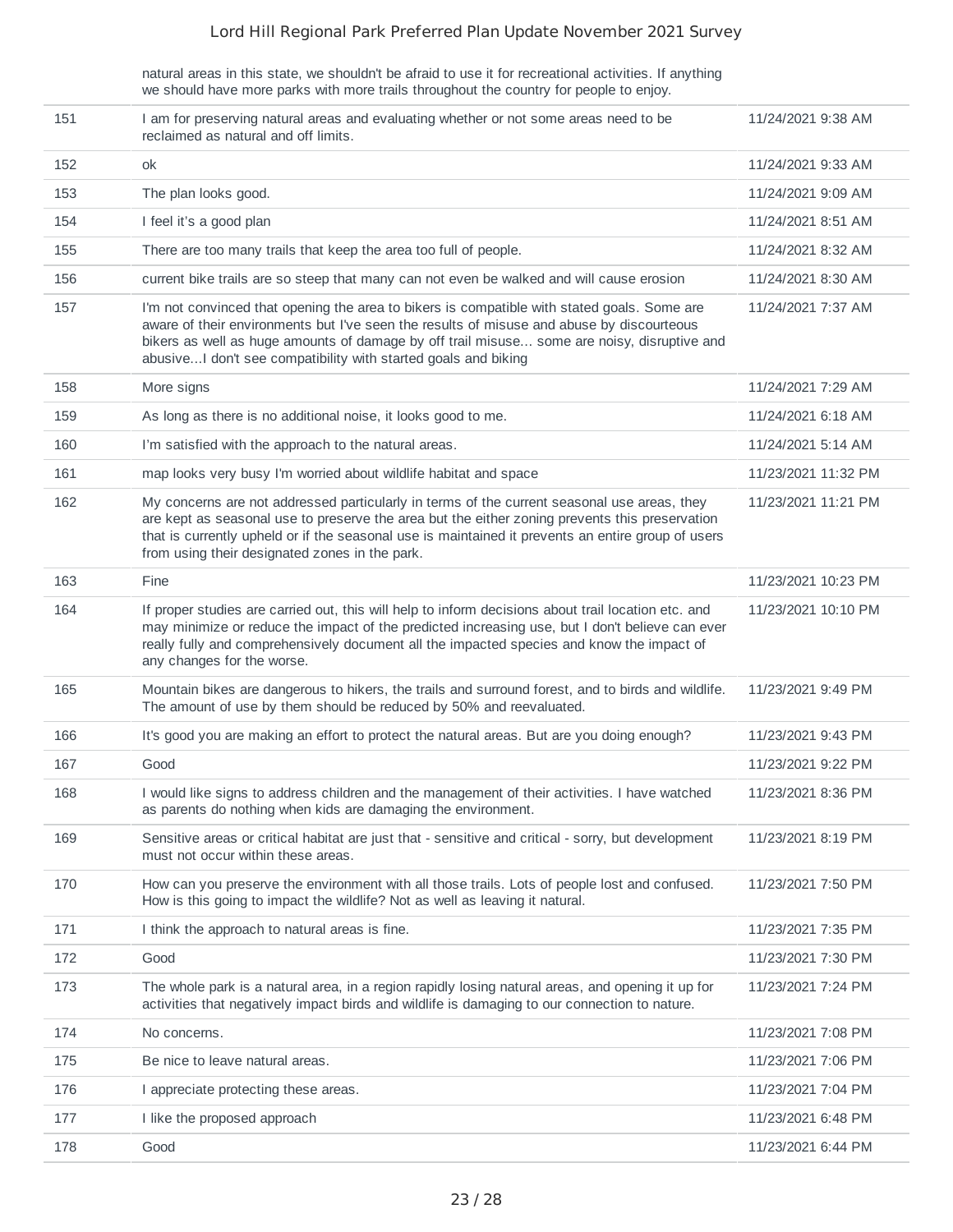| 179 | Not sure                                                                                                                                                                                                                               | 11/23/2021 6:26 PM  |
|-----|----------------------------------------------------------------------------------------------------------------------------------------------------------------------------------------------------------------------------------------|---------------------|
| 180 | I do not agree that the main trail entrance be combined with the horse entrance. Too many<br>people have their dogs off leash which charge horses. Someone will eventually get killed or<br>maimed. No one monitors the trails anymore | 11/23/2021 6:14 PM  |
| 181 | They look reasonable to me.                                                                                                                                                                                                            | 11/23/2021 5:51 PM  |
| 182 | Needs more emphasis on protecting and maintaining habitat.                                                                                                                                                                             | 11/23/2021 5:47 PM  |
| 183 | It is great the plan does not increase mileage of trails. There is some great habitat here                                                                                                                                             | 11/23/2021 5:45 PM  |
| 184 | Considering the challenges of protecting users from each other, protecting the resource from<br>users and protecting users from each other I think this is a reasonable end product                                                    | 11/23/2021 5:37 PM  |
| 185 | It looks like you did do due diligence, but I am still concerned about bikes and horses.                                                                                                                                               | 11/23/2021 5:27 PM  |
| 186 | Insufficient allocation of natural areas. More needed in NW and east sectors                                                                                                                                                           | 11/23/2021 5:25 PM  |
| 187 | Sounds good. Critical areas to be considered as park improvements are made.                                                                                                                                                            | 11/23/2021 5:12 PM  |
| 188 | Keep it a natural habitat.                                                                                                                                                                                                             | 11/23/2021 5:07 PM  |
| 189 | Obviously, I am at odds with the plans to further degrade and erode wild habitat. Hikers and<br>walkers and wheel chair/walkers should have the sole priority.                                                                         | 11/23/2021 5:01 PM  |
| 190 | Preserving undisturbed natural areas should continue to be a priority                                                                                                                                                                  | 11/23/2021 4:41 PM  |
| 191 | The critical areas identified are small. I'm concerned that the plan will degrade the wild life<br>habitat as a whole.                                                                                                                 | 11/23/2021 3:44 PM  |
| 192 | Good plan                                                                                                                                                                                                                              | 11/23/2021 2:37 PM  |
| 193 | I have a problem with the Devil Butte Loop weaving back and forth encroaching on private<br>property and taking up more surface area due to design. There are already trails in the area for<br>hikers.                                | 11/23/2021 12:20 PM |
| 194 | I think having hiker, equestrian only around streams a good idea.                                                                                                                                                                      | 11/23/2021 11:18 AM |
| 195 | I have no concerns                                                                                                                                                                                                                     | 11/23/2021 10:47 AM |
| 196 | Keeping motorized/bicycle type equipment away from equestrians is always a good plan                                                                                                                                                   | 11/23/2021 10:43 AM |
| 197 | It's all good                                                                                                                                                                                                                          | 11/23/2021 10:43 AM |
| 198 | Good, just a matter of making sure mountain bikers don't start making jumps and other things<br>that can destroy the environment                                                                                                       | 11/23/2021 9:44 AM  |
| 199 | Not a concern                                                                                                                                                                                                                          | 11/23/2021 9:43 AM  |
| 200 | More emphasis to keep dogs leashed.                                                                                                                                                                                                    | 11/23/2021 9:13 AM  |
| 201 | The bike riders don't care about the natural areas                                                                                                                                                                                     | 11/23/2021 8:27 AM  |
| 202 | Looks good                                                                                                                                                                                                                             | 11/23/2021 8:16 AM  |
| 203 | Again, it appears the bikers have won out. I wonder why that is? Could it be that those in<br>charge are bikers and not hikers?                                                                                                        | 11/23/2021 7:10 AM  |
| 204 | Good idea                                                                                                                                                                                                                              | 11/23/2021 6:38 AM  |
| 205 | Proposal seems reasonable                                                                                                                                                                                                              | 11/23/2021 6:19 AM  |
| 206 | It seems that the environment is no longer a concern.                                                                                                                                                                                  | 11/23/2021 1:37 AM  |
| 207 | I am in full support of approaches that protect the environment.                                                                                                                                                                       | 11/22/2021 11:11 PM |
| 208 |                                                                                                                                                                                                                                        |                     |
|     | no input                                                                                                                                                                                                                               | 11/22/2021 10:53 PM |
| 209 | Keep trying                                                                                                                                                                                                                            | 11/22/2021 10:39 PM |
| 210 | Same as previous answers.                                                                                                                                                                                                              | 11/22/2021 10:20 PM |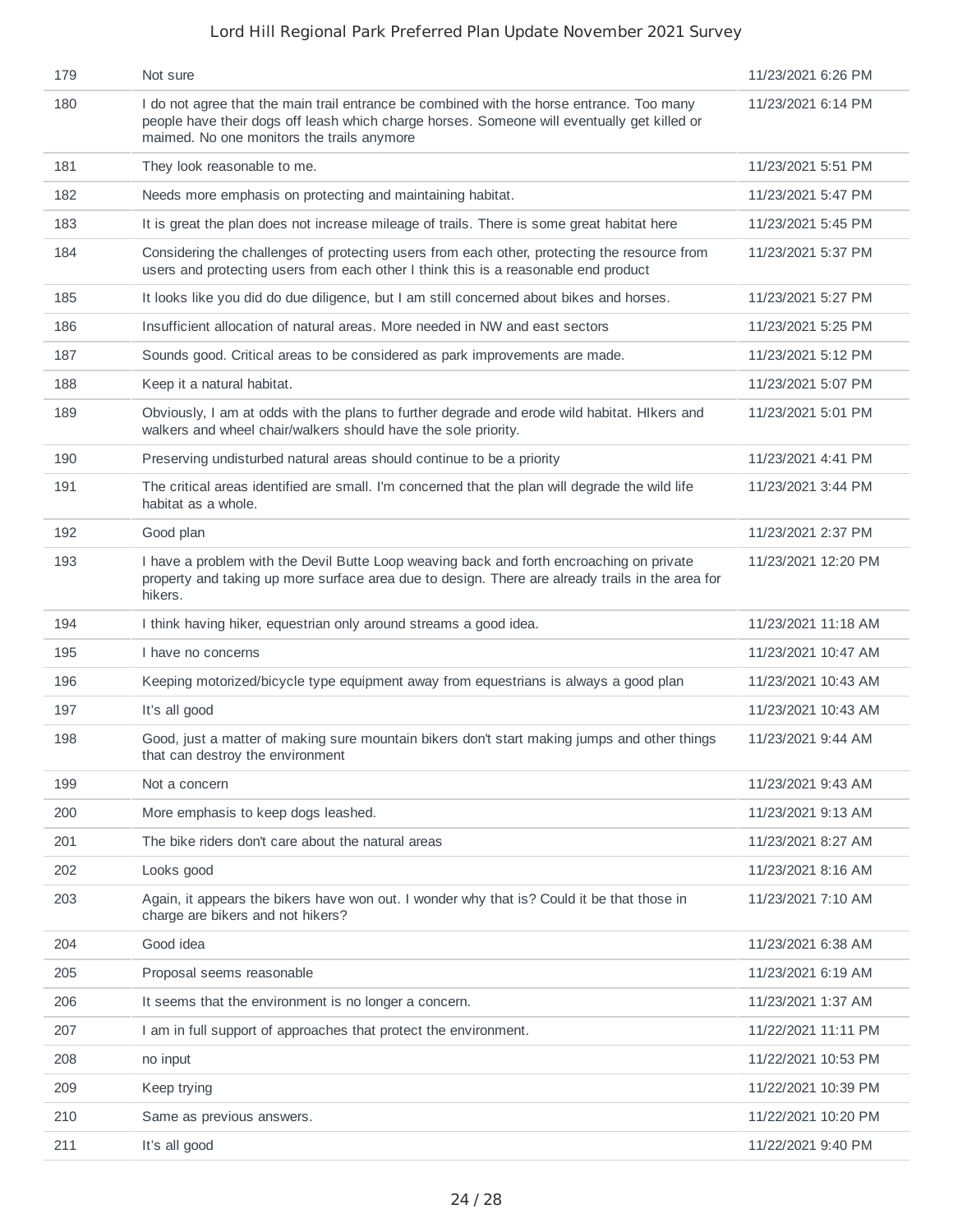| 212 | Lord Hill is a large park surrounded by developed neighborhoods, farmland and floodplain. The<br>natural areas provide habitat for native and migratory species, and rare fauna can be found in<br>some areas of the park. Preventing users from straying off trail utilizing natural and built<br>barriers, such as berms and post fencing keeps these areas from being disturbed. Large areas<br>of the park should be left untouched, and wildlife corridors should be considered. | 11/22/2021 9:24 PM  |
|-----|---------------------------------------------------------------------------------------------------------------------------------------------------------------------------------------------------------------------------------------------------------------------------------------------------------------------------------------------------------------------------------------------------------------------------------------------------------------------------------------|---------------------|
| 213 | As long as ALL trails are evaluated for environmental impact, I would feel good about the<br>effort. The Park needs to be a slow and quiet park for enjoyment and for the birds and animals<br>whose home it is.                                                                                                                                                                                                                                                                      | 11/22/2021 7:09 PM  |
| 214 | I agree with the approach.                                                                                                                                                                                                                                                                                                                                                                                                                                                            | 11/22/2021 5:42 PM  |
| 215 | Bike trails towards the tester road side to avoid parking conflicts in the general parking                                                                                                                                                                                                                                                                                                                                                                                            | 11/22/2021 3:33 PM  |
| 216 | None of the trail maps in the park are updated with newer trails. This is confusing for everyone.                                                                                                                                                                                                                                                                                                                                                                                     | 11/22/2021 3:18 PM  |
| 217 | To be determined                                                                                                                                                                                                                                                                                                                                                                                                                                                                      | 11/22/2021 2:59 PM  |
| 218 | I have already said this 10 times. This park was NEVER designed for Mountain Bike ridersit<br>was designed for hikers and equestriansperiod. I do NOT want to believe that you will<br>proceed (even though you've already hired an architect) when the majority of those who use<br>the park do NOT want Mountain Bikers.                                                                                                                                                            | 11/22/2021 2:10 PM  |
| 219 | You have ignored the damage done to the natural areas in the northwest section (and,<br>increasingly, center section) of the park by bootleg high speed bike trails. This damage needs<br>to be remediated and avoided in the future by disallowing single use trails.                                                                                                                                                                                                                | 11/22/2021 11:56 AM |
| 220 | I believe by re-zoning and knowing the overall capacity of the park and it's natural areas, it will<br>maintain the integrity it has had, therefore meet the goals of the process.                                                                                                                                                                                                                                                                                                    | 11/22/2021 11:55 AM |
| 221 | <b>Better</b>                                                                                                                                                                                                                                                                                                                                                                                                                                                                         | 11/22/2021 9:19 AM  |
| 222 | Neutral.                                                                                                                                                                                                                                                                                                                                                                                                                                                                              | 11/22/2021 8:15 AM  |
| 223 | Bikes will destroy habitat and are dangerous to walkers and horses                                                                                                                                                                                                                                                                                                                                                                                                                    | 11/22/2021 7:07 AM  |
| 224 | Back to the overgrowth of Snohomish County. You've pushed all the wildlife into the park, and<br>now you're saying there are too many users in the park hhmmmm Who's problem is this?<br>The animals. It's a shame. But what are you going to do? HOW ABOUT MAKE MORE GREEN<br>SPACE! Stop the overgrowth!                                                                                                                                                                            | 11/21/2021 10:38 PM |
| 225 | I appreciate the focus on protecting the forest, streams and pond. It seems like a good plan to<br>have creek crossings and trail placement.                                                                                                                                                                                                                                                                                                                                          | 11/21/2021 10:18 PM |
| 226 | I like it                                                                                                                                                                                                                                                                                                                                                                                                                                                                             | 11/21/2021 8:41 PM  |
| 227 | Horse area should be bigger                                                                                                                                                                                                                                                                                                                                                                                                                                                           | 11/21/2021 8:05 PM  |
| 228 | Looks good                                                                                                                                                                                                                                                                                                                                                                                                                                                                            | 11/21/2021 7:18 PM  |
| 229 | Natural areas should be protected so I am glad this is being considered                                                                                                                                                                                                                                                                                                                                                                                                               | 11/21/2021 6:20 PM  |
| 230 | It does address my concerns                                                                                                                                                                                                                                                                                                                                                                                                                                                           | 11/21/2021 5:44 PM  |
| 231 | Great                                                                                                                                                                                                                                                                                                                                                                                                                                                                                 | 11/21/2021 4:25 PM  |
| 232 | I'm not worried abut this                                                                                                                                                                                                                                                                                                                                                                                                                                                             | 11/21/2021 4:00 PM  |
| 233 | OK                                                                                                                                                                                                                                                                                                                                                                                                                                                                                    | 11/21/2021 3:13 PM  |
| 234 | As long as trail users abide how they are to be used I feel they meet the proposed approach.                                                                                                                                                                                                                                                                                                                                                                                          | 11/21/2021 2:49 PM  |
| 235 | what is so special about Lords HIII is the natural beauty. Keeping this as part of the plan is<br>very important                                                                                                                                                                                                                                                                                                                                                                      | 11/21/2021 1:55 PM  |
| 236 | It is a joke most equestrian areas are proposed! Maybe this should just be a bike park? The<br>city is taking over what is left of the country. How sad that this is allowed. The new Seattle.<br>How many parks are there in snohomish county that allow equestrian use and have room for<br>large trailers? How many allow bikes? Please let me know these numbers and tell me if the<br>numbers are equal!?                                                                        | 11/21/2021 1:43 PM  |
| 237 | The statement "an island of nature in the urban fabric of Snohomish County" is most accurate.                                                                                                                                                                                                                                                                                                                                                                                         | 11/21/2021 1:35 PM  |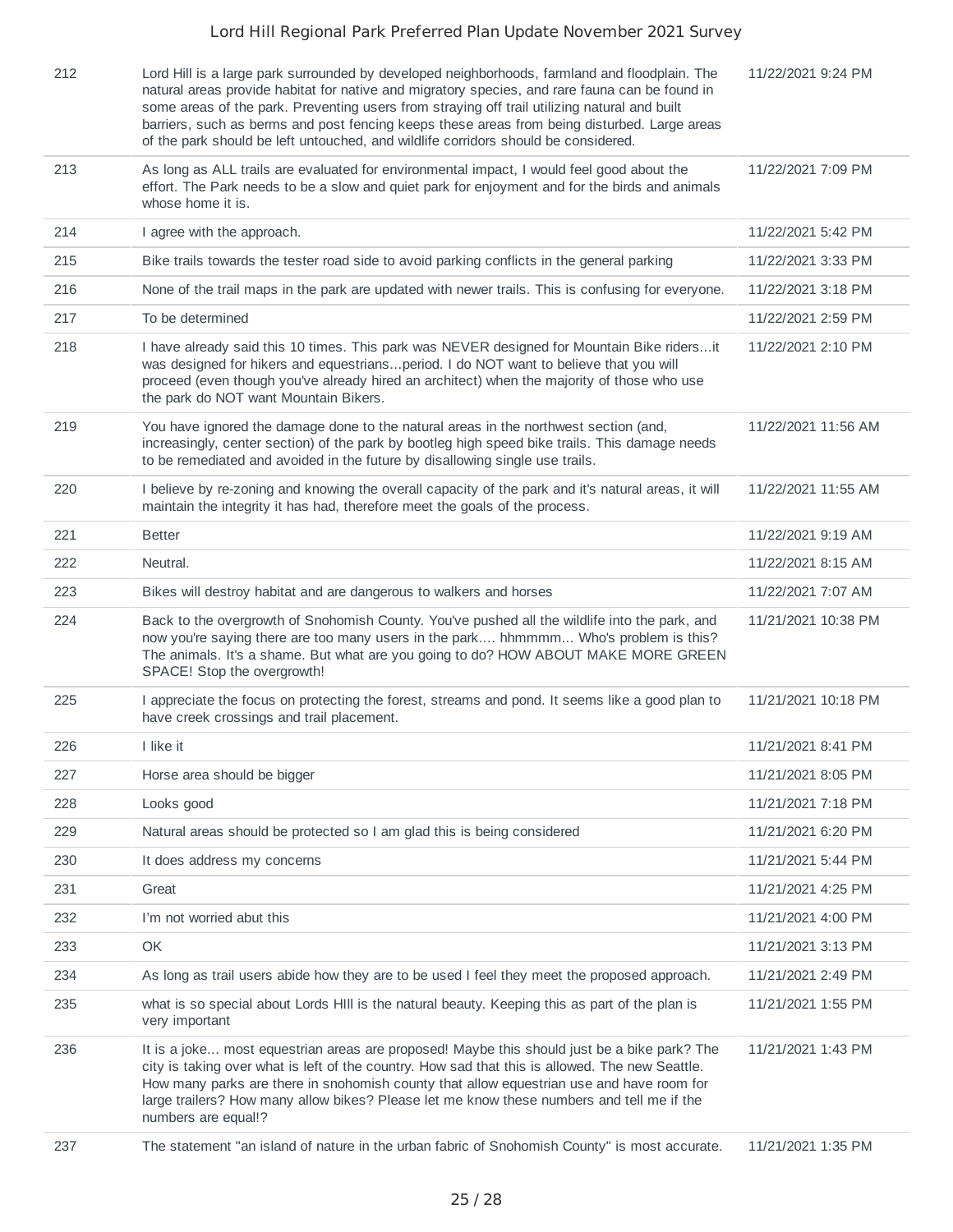Preserving this "island" should be paramount in all thoughts, ideas, and plans. Anything that is not compatible with maintaining this "island" should not be done. This means that all trails should be open to all, and be of slow-walk speed type, otherwise this island of nature will cease to exist

| 238 | It accomplishes this objective well except that it needs to review the rouge knights bike trail.                                                                                                                                                                                                                                                                                                                                                                                                                                                                                                                                                                                                                   | 11/21/2021 1:20 PM  |
|-----|--------------------------------------------------------------------------------------------------------------------------------------------------------------------------------------------------------------------------------------------------------------------------------------------------------------------------------------------------------------------------------------------------------------------------------------------------------------------------------------------------------------------------------------------------------------------------------------------------------------------------------------------------------------------------------------------------------------------|---------------------|
| 239 | I'm not sure as I don't feel qualified to understand the impact each user group has on trails                                                                                                                                                                                                                                                                                                                                                                                                                                                                                                                                                                                                                      | 11/21/2021 1:03 PM  |
| 240 | It's ok.                                                                                                                                                                                                                                                                                                                                                                                                                                                                                                                                                                                                                                                                                                           | 11/21/2021 12:57 PM |
| 241 | The natural areas are what makes this place so special. I'm glad you see that maintaining<br>them is part of this plan.                                                                                                                                                                                                                                                                                                                                                                                                                                                                                                                                                                                            | 11/21/2021 11:56 AM |
| 242 | I approve of these plans.                                                                                                                                                                                                                                                                                                                                                                                                                                                                                                                                                                                                                                                                                          | 11/21/2021 11:54 AM |
| 243 | Natural areas of the park should be protected. That topic is not relevant to the conflict between<br>equestrians and bikers.                                                                                                                                                                                                                                                                                                                                                                                                                                                                                                                                                                                       | 11/21/2021 11:48 AM |
| 244 | My concern is that people will make social trails to areas of interest, like the marshes and<br>ponds. While decommissioning the current trails is good in theory, it will only be a matter of<br>time before those (or other) trails are made by park users. An overlook or two to those areas of<br>interest may help prevent social trails from being created by users. Plus, one of the attractions<br>of the park is observations of wildlife, if specific viewing areas are created, users will be able<br>to observe without disturbing sensitive areas.                                                                                                                                                    | 11/21/2021 10:22 AM |
| 245 | Looks good                                                                                                                                                                                                                                                                                                                                                                                                                                                                                                                                                                                                                                                                                                         | 11/21/2021 10:10 AM |
| 246 | Proper trail construction can also mitigate environmental impacts. Stream erosion, trail runoff,<br>slope stabilization, etc.                                                                                                                                                                                                                                                                                                                                                                                                                                                                                                                                                                                      | 11/21/2021 10:01 AM |
| 247 | The zone approach necessitates more miles of trails overall. Were Parks to declare many<br>more trails Multi-Use, we would need far fewer trails overall and so would leave much more of<br>the natural areas at the park untouched. Converting downhill trails back to multiuse contour<br>trails and declaring all trails navigable to hikers would be the most elegant solution to problems<br>that didn't exist prior to 2016–back when the park had only slow users. An emphasis on multi-<br>user access means fewer negative effects on natural areas via slower speeds. The park can<br>absorb many new users, ar least four times as many, as long as speed is controlled through<br>proper trail design. | 11/21/2021 1:07 AM  |
| 248 | I'm glad that careful evaluation of critical areas is being conducted                                                                                                                                                                                                                                                                                                                                                                                                                                                                                                                                                                                                                                              | 11/21/2021 12:20 AM |
| 249 | Looks sensible.                                                                                                                                                                                                                                                                                                                                                                                                                                                                                                                                                                                                                                                                                                    | 11/20/2021 11:20 PM |
| 250 | Preserving the natural areas and wildlife habitat should be given the highest priority. My<br>concern is overdevelopment of trails and additional trails being developed. Protecting the Park<br>is paramount.                                                                                                                                                                                                                                                                                                                                                                                                                                                                                                     | 11/20/2021 8:16 PM  |
| 251 | It looks fine                                                                                                                                                                                                                                                                                                                                                                                                                                                                                                                                                                                                                                                                                                      | 11/20/2021 8:10 PM  |
| 252 | Horse riders will be respectful of natural areas.                                                                                                                                                                                                                                                                                                                                                                                                                                                                                                                                                                                                                                                                  | 11/20/2021 6:37 PM  |
| 253 | It doesn't seem that the approach to natural areas is looking at the unauthorized bike trails that<br>were recently developed. Rogue Knights goes through a wetlands of Devil's Club. Small<br>culverts were installed on several recent bike development project. Also a foot bridge was<br>installed on Goldeneye. Why isn't this unauthorized work being reviewed?                                                                                                                                                                                                                                                                                                                                              | 11/20/2021 4:26 PM  |
| 254 | I appreciate that your aim is to protect wildlife--my concern is that the critical areas circled<br>appear only on the equestrian trails. Should impacts to these areas need to be mitigated by<br>trail closure, the brunt is borne solely by equestrians.                                                                                                                                                                                                                                                                                                                                                                                                                                                        | 11/20/2021 2:58 PM  |
| 255 | Was that map supposed to show me natural areas? The park seems pretty natural to me.                                                                                                                                                                                                                                                                                                                                                                                                                                                                                                                                                                                                                               | 11/20/2021 2:27 PM  |
| 256 | Sucks, all trails should be multi-use. Teach people to care about each other. Horse trails are in                                                                                                                                                                                                                                                                                                                                                                                                                                                                                                                                                                                                                  | 11/20/2021 1:44 PM  |
|     | the worst part of the park. Flat and rooty.                                                                                                                                                                                                                                                                                                                                                                                                                                                                                                                                                                                                                                                                        |                     |
| 257 | Park land needs to be protected but also jauntier don't users can enjoy it.                                                                                                                                                                                                                                                                                                                                                                                                                                                                                                                                                                                                                                        | 11/20/2021 1:13 PM  |
| 258 | Well                                                                                                                                                                                                                                                                                                                                                                                                                                                                                                                                                                                                                                                                                                               | 11/20/2021 1:09 PM  |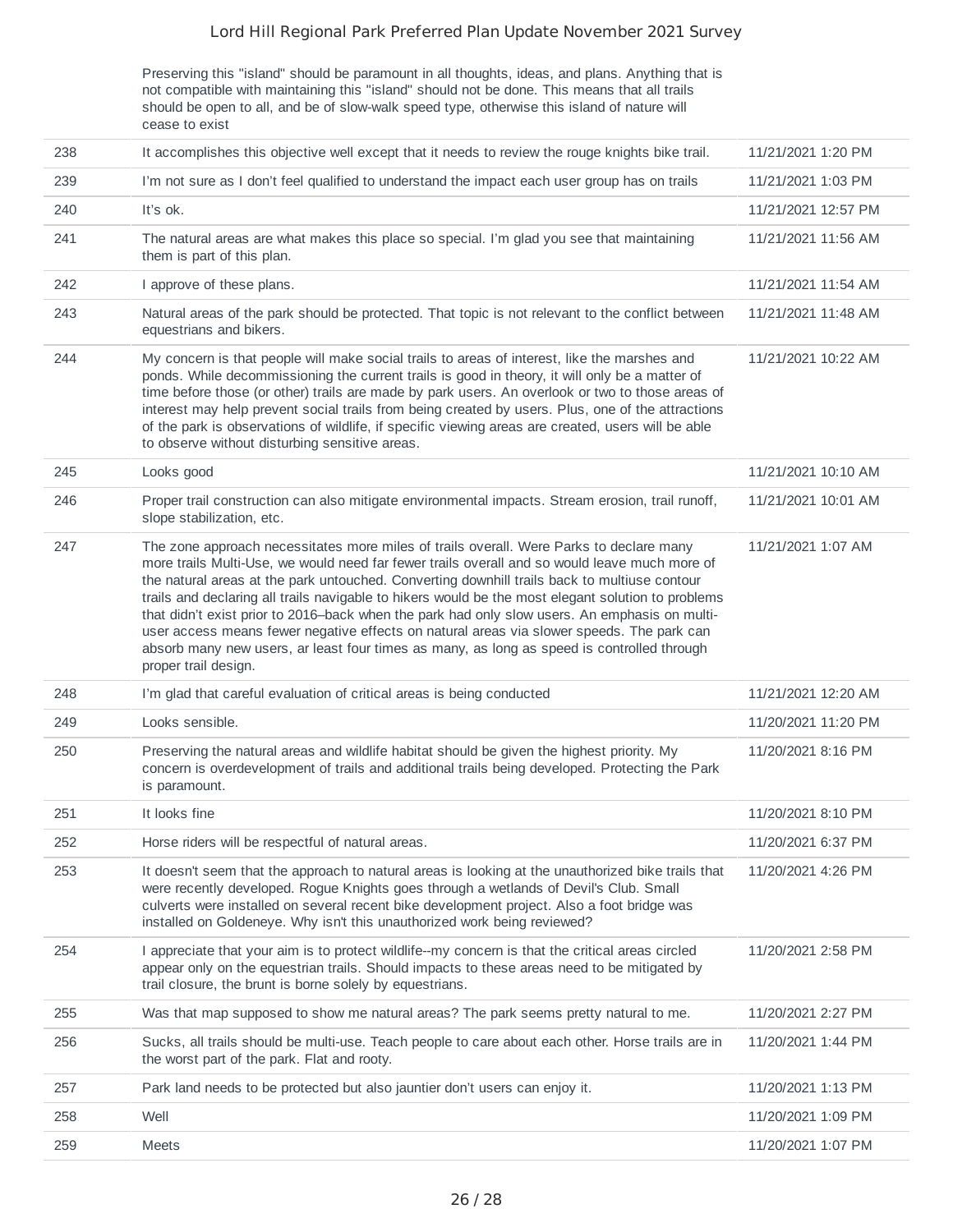| 260 | Somewhat                                                                                                                                                                                                                                                                                                                                                                                                                                                                       | 11/20/2021 12:57 PM |
|-----|--------------------------------------------------------------------------------------------------------------------------------------------------------------------------------------------------------------------------------------------------------------------------------------------------------------------------------------------------------------------------------------------------------------------------------------------------------------------------------|---------------------|
| 261 | I feel that areas of concern should be foot traffic only and on well defined trails to preserve the<br>eco system.                                                                                                                                                                                                                                                                                                                                                             | 11/20/2021 11:59 AM |
| 262 | Like it - no concerns                                                                                                                                                                                                                                                                                                                                                                                                                                                          | 11/20/2021 10:25 AM |
| 263 | This needs to be a priority for the park and all the users. Mitigation plans need to be done, so<br>that when needed at least a prototype can be pulled quickly forward, fine tuned and<br>implemented. There needs to be a priority for this rather than waiting months or years as Parks<br>has been known to do.                                                                                                                                                            | 11/20/2021 10:25 AM |
| 264 | The original Master Plan and its supplement required a bike impact study; this needs to be<br>completed. Bikes have a negative impact on the environment and bird and wildlife habitat.                                                                                                                                                                                                                                                                                        | 11/20/2021 10:05 AM |
| 265 | I like it. Keep the area beautiful. No impact to use on the study sites.                                                                                                                                                                                                                                                                                                                                                                                                       | 11/20/2021 9:29 AM  |
| 266 | keeping the park natural is $#1$ factor                                                                                                                                                                                                                                                                                                                                                                                                                                        | 11/20/2021 9:24 AM  |
| 267 | This is well thought out and I agree with it                                                                                                                                                                                                                                                                                                                                                                                                                                   | 11/20/2021 8:54 AM  |
| 268 | One of the best things about mountain biking in the PNW is being out in nature and preserving<br>that is important. It's great to have a lot of trails to choose from to keep rides varied, but it's<br>also important to not have so many that you loose the feel of being out in the woods.                                                                                                                                                                                  | 11/20/2021 8:30 AM  |
| 269 | Seems good - This type of issue is way above my head, and trust those knowledgeable in<br>conservation to do the right things here.                                                                                                                                                                                                                                                                                                                                            | 11/20/2021 7:59 AM  |
| 270 | I am glad to hear that only 25% of the park will remain developed. I would be unhappy if every<br>part of the park became trampled and ridden over.                                                                                                                                                                                                                                                                                                                            | 11/20/2021 6:17 AM  |
| 271 | Sounds good                                                                                                                                                                                                                                                                                                                                                                                                                                                                    | 11/20/2021 6:14 AM  |
| 272 | I think eliminating all trails in critical areas makes sense.                                                                                                                                                                                                                                                                                                                                                                                                                  | 11/20/2021 5:53 AM  |
| 273 | I think we should have bridges over streams thst don't impact the environment too much. I am<br>ok with the plan, I don't want to see too much restriction but we need to be responsible and<br>preserve the natural areas for wildlife                                                                                                                                                                                                                                        | 11/19/2021 10:29 PM |
| 274 | There has been a moratorium on building trails for a long time yet bikers have continued to<br>build with the Parks Dept. approval and there is nothing environmentally friendly about the<br>trails.                                                                                                                                                                                                                                                                          | 11/19/2021 9:48 PM  |
| 275 | I think we can still leave a vast major of the park natural and have a great experience for all<br>users.                                                                                                                                                                                                                                                                                                                                                                      | 11/19/2021 9:25 PM  |
| 276 | Who is going to patrol the park to ensure that natural areas are not disturbed?                                                                                                                                                                                                                                                                                                                                                                                                | 11/19/2021 8:44 PM  |
| 277 | Good                                                                                                                                                                                                                                                                                                                                                                                                                                                                           | 11/19/2021 8:09 PM  |
| 278 | Again - thankful for this process and I feel as a mountain biker - that all users are respected in<br>this process. There is something for everyone - I am excited about this!                                                                                                                                                                                                                                                                                                 | 11/19/2021 7:19 PM  |
| 279 | We love hiking and are glad that the character of the park will remain.                                                                                                                                                                                                                                                                                                                                                                                                        | 11/19/2021 7:15 PM  |
| 280 | I'd love to see mountain biking opened up west of Ridgeside, but it looks it's sensitive even<br>though it's not ponds/wetlands and contains minimal streams. To be fair though it's one of the<br>few large undisturbed areas though so I could understand if being blocked off. There is a great<br>opportunity to get a decent length mountain biker trail there, and I would think it would<br>eventually direct MTB traffic uphill on Meetcutter which would be safer.    | 11/19/2021 7:14 PM  |
| 281 | The natural areas are good                                                                                                                                                                                                                                                                                                                                                                                                                                                     | 11/19/2021 7:08 PM  |
| 282 | Yes                                                                                                                                                                                                                                                                                                                                                                                                                                                                            | 11/19/2021 6:51 PM  |
| 283 | It is good                                                                                                                                                                                                                                                                                                                                                                                                                                                                     | 11/19/2021 6:47 PM  |
| 284 | I want to keep fun mountain biking trails in the park, trails with burned corners, some jumps,<br>trails with good drainage that can be ridden all years. Makes sense to me that those are right<br>for some parts and f the park and some areas should be protected. I'm surprised that I haven't<br>heard much about the damage horses do to trails and wetlands, in someways I suspect well<br>built mountain bike trails do less damage to the environment than horses do. | 11/19/2021 6:45 PM  |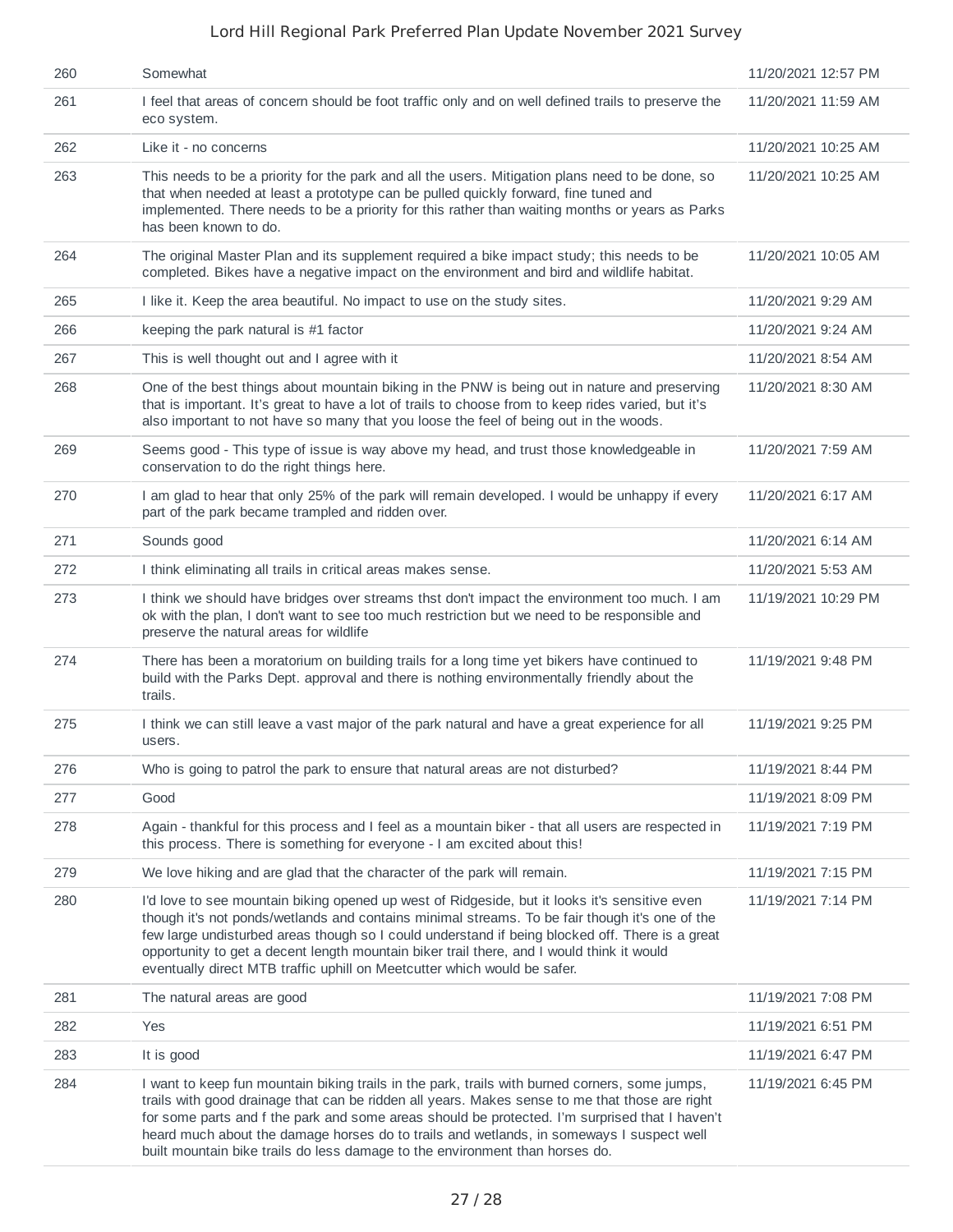| 285 | It sure would be great if we could somehow cut a trail through the southwest corner of the park.<br>understand this is conservation land but there must be some way of getting a decent length<br>trail in somewhere and this is the logical spot for it. | 11/19/2021 6:44 PM |
|-----|-----------------------------------------------------------------------------------------------------------------------------------------------------------------------------------------------------------------------------------------------------------|--------------------|
| 286 | It is a great balance considering the growth projections. Of course that would need to be<br>reevaluated as population levels increase.                                                                                                                   | 11/19/2021 6:43 PM |
| 287 | It does                                                                                                                                                                                                                                                   | 11/19/2021 6:39 PM |
| 288 | I'm sure it will be great.                                                                                                                                                                                                                                | 11/19/2021 6:21 PM |
| 289 | Good                                                                                                                                                                                                                                                      | 11/19/2021 6:19 PM |
| 290 | It's fine                                                                                                                                                                                                                                                 | 11/19/2021 5:17 PM |
|     |                                                                                                                                                                                                                                                           |                    |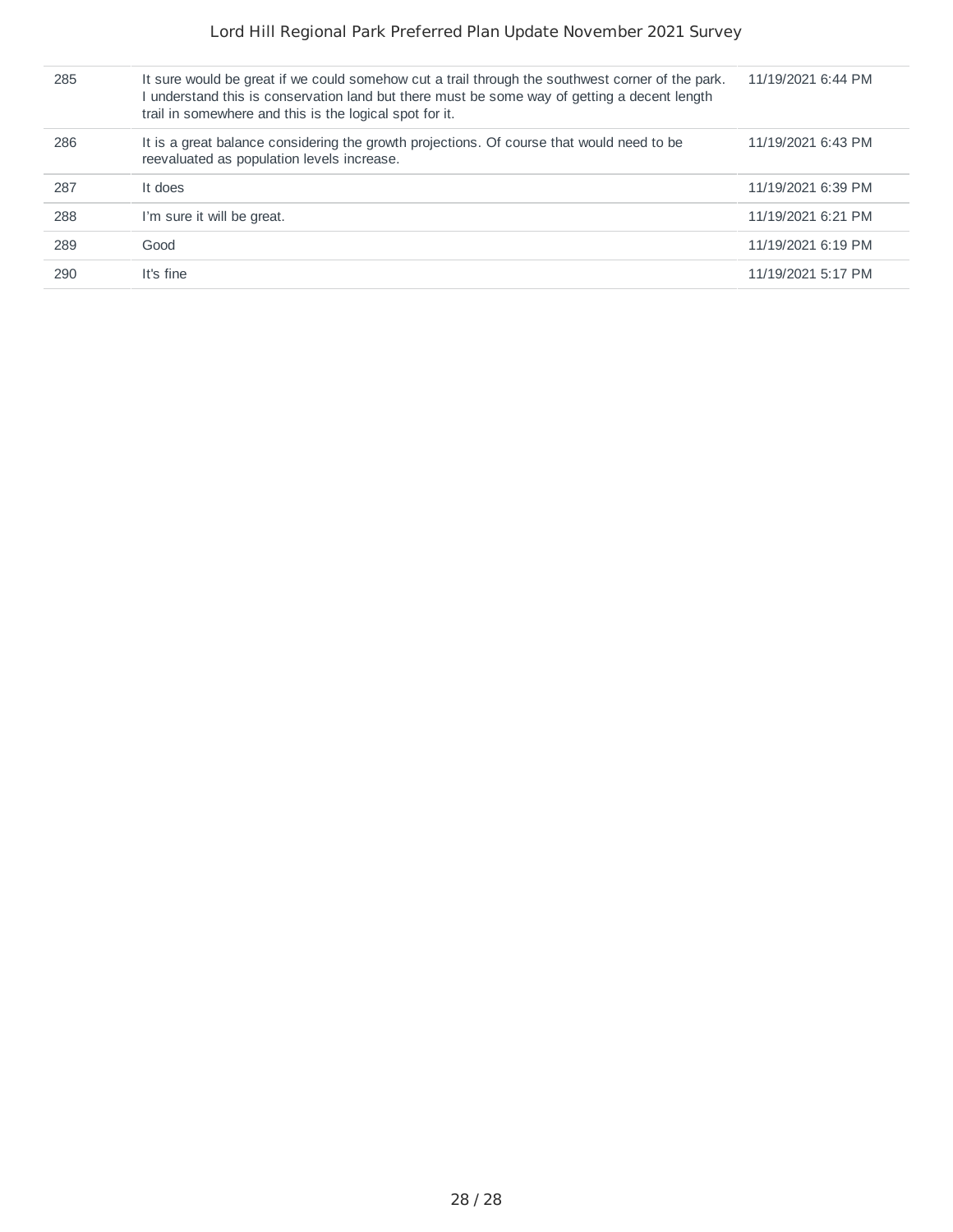# Q7 How do you feel the proposed accessible entrance trail meets the goals for the process? How do you feel the trail does or does not address your concerns?

Answered: 301 Skipped: 401

| #  | <b>RESPONSES</b>                                                                                                                                                                                                                                                                                                                                                                                                                                                                                                                                                                                                                                                                                                                         | <b>DATE</b>         |
|----|------------------------------------------------------------------------------------------------------------------------------------------------------------------------------------------------------------------------------------------------------------------------------------------------------------------------------------------------------------------------------------------------------------------------------------------------------------------------------------------------------------------------------------------------------------------------------------------------------------------------------------------------------------------------------------------------------------------------------------------|---------------------|
| 1  | Good plan. Fences make good neighbors.                                                                                                                                                                                                                                                                                                                                                                                                                                                                                                                                                                                                                                                                                                   | 12/11/2021 7:20 PM  |
| 2  | ADA Parking at the EQ lot is fine and seldom used. I have hiked from the N car parking area<br>down the steep trail and improvements need to be made. A serious well made trail needs to go<br>from the car parking (especially with the new car parking spaces) that does not allow bicycles<br>and strollers anywhere near the quiet EQ parking lot or their entrance to the main trail.                                                                                                                                                                                                                                                                                                                                               | 12/11/2021 8:57 AM  |
| 3  | The ADA entrance is misconceived. There's a gentler area around the other side of the 17<br>percent trail. Funneling all park traffic thru the horse lot creates many hazards for equestrians.<br>I've seen folks fall off their horses in the parking lot. Imagine how bad it will be with all that<br>added traffic and commotion. Dogs will run around the gate.                                                                                                                                                                                                                                                                                                                                                                      | 12/10/2021 10:54 PM |
| 4  | The rerouting poses safety issues with bikes and horses. There is currently ADA access which<br>could be expanded to several parking spaces. That would allow access while minimizing the<br>rest of the users interacting with the horse traffic. Very few users utilize the ADA access that<br>currently exists.                                                                                                                                                                                                                                                                                                                                                                                                                       | 12/10/2021 8:54 PM  |
| 5  | It addresses it thank you                                                                                                                                                                                                                                                                                                                                                                                                                                                                                                                                                                                                                                                                                                                | 12/10/2021 6:46 PM  |
| 6  | Great idea                                                                                                                                                                                                                                                                                                                                                                                                                                                                                                                                                                                                                                                                                                                               | 12/10/2021 4:51 PM  |
| 7  | This proposal should be abandoned. It will not solve the problems it attempts to address. Dogs<br>off leash charging horses and high-speed bikes coming thru the equestrian gate towards<br>horses entering the the trail are real possibilities.                                                                                                                                                                                                                                                                                                                                                                                                                                                                                        | 12/10/2021 4:11 PM  |
| 8  | Equestrian trail entrances need to be away from high use dig &. Bike areas                                                                                                                                                                                                                                                                                                                                                                                                                                                                                                                                                                                                                                                               | 12/10/2021 4:05 PM  |
| 9  | Looks good                                                                                                                                                                                                                                                                                                                                                                                                                                                                                                                                                                                                                                                                                                                               | 12/10/2021 10:23 AM |
| 10 | Bikes, hikers, and equestrians should have separate access trails, and the bikes need to be<br>separated from the equestrian access and trails.                                                                                                                                                                                                                                                                                                                                                                                                                                                                                                                                                                                          | 12/10/2021 10:18 AM |
| 11 | Parking can be terrible at times. Adding a new accessibility entrance would help. I usually use<br>the tester road access due to crowds these days.                                                                                                                                                                                                                                                                                                                                                                                                                                                                                                                                                                                      | 12/10/2021 7:19 AM  |
| 12 | Proposed accessible entrance is a good thing.                                                                                                                                                                                                                                                                                                                                                                                                                                                                                                                                                                                                                                                                                            | 12/10/2021 6:06 AM  |
| 13 | Fencing important at various bordering properties  okay                                                                                                                                                                                                                                                                                                                                                                                                                                                                                                                                                                                                                                                                                  | 12/10/2021 5:25 AM  |
| 14 | ADA /Accessible entrance trail could be re routed to another area instead of along the EQ<br>parking lot, converging at the gate where EQs enter trail system. Too many users, especially<br>the fast bikers, accessing in the same place. This is not a well thought plan. It poses a safety<br>hazard to all. How will parks provide safety for true ADA users? Families with young children,<br>Seniors, Slow walkers? Other areas for this type of trail should be investigated. How are bikers<br>considered ADA? There should not be fast moving anything on an ADA trail. There are 2<br>Handicap spaces in the EQ lot. Add a few more spaces for those permit/placard users. Easily<br>accessed from the entrance to the EQ lot. | 12/10/2021 1:46 AM  |
| 15 | Good idea                                                                                                                                                                                                                                                                                                                                                                                                                                                                                                                                                                                                                                                                                                                                | 12/9/2021 11:45 PM  |
| 16 | N/a                                                                                                                                                                                                                                                                                                                                                                                                                                                                                                                                                                                                                                                                                                                                      | 12/9/2021 9:31 PM   |
| 17 | Still, the horses have to be on multi, use trail with fast bikers to get to the yellow zone, is<br>there a different approach, it seems in the pictures, the horses are very protected from bikers,<br>but do the equestrian have enough room really because it looks like bikers do  I have been<br>several places, they switch weekends, motorcycles one weekend, and horses next it really                                                                                                                                                                                                                                                                                                                                            | 12/9/2021 9:23 PM   |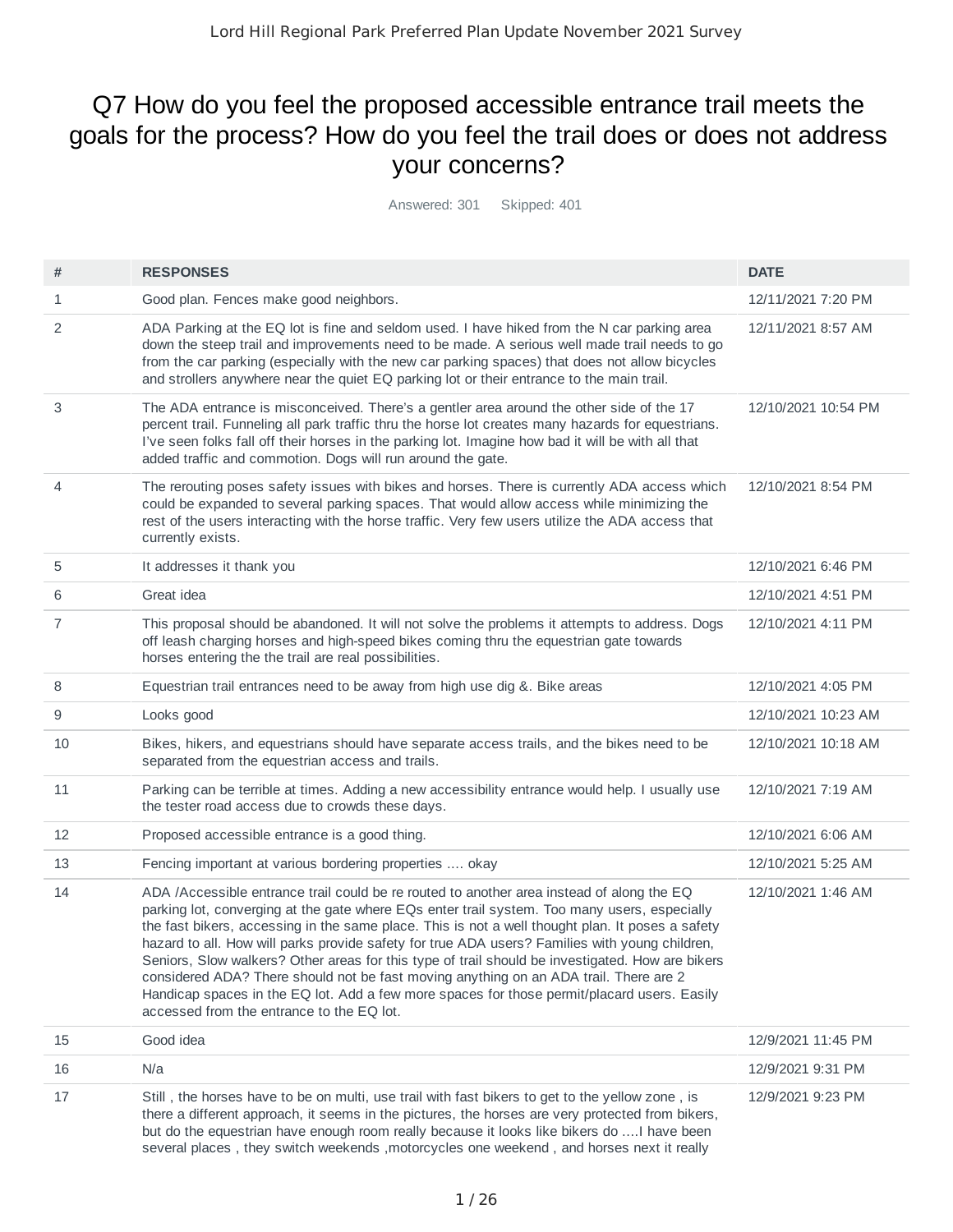| worked out, plus it allowed environment, rest, hikers can go but dogs have to be on leads |  |  |  |
|-------------------------------------------------------------------------------------------|--|--|--|
| thank you for trying to arrange these activities safely                                   |  |  |  |

| 18 | I am confused. The Americans with Disabilities Act (ADA) is intended to protect people with<br>disabilities from discrimination and provide access, in this application, to recreational<br>opportunities at LHRP. SCP&R has received numerous documented reports of unfavorable<br>encounters between aggressive, high speed bikers and other user groups. Bikes sharing an<br>ADA trail??? I am in favor of ADA trail for qualified users. Not for bikers that are too lazy to<br>ride up the hills. Don't call a lazy biker trail ADA. The two do not mix.                                                                                                            | 12/9/2021 9:02 PM  |
|----|--------------------------------------------------------------------------------------------------------------------------------------------------------------------------------------------------------------------------------------------------------------------------------------------------------------------------------------------------------------------------------------------------------------------------------------------------------------------------------------------------------------------------------------------------------------------------------------------------------------------------------------------------------------------------|--------------------|
| 19 | I would hope that adding an entrance trail would cut down on the amount of bikers that race<br>through the equestrian parking lot. they startle the horses, someone is going to get badly hurt.                                                                                                                                                                                                                                                                                                                                                                                                                                                                          | 12/9/2021 7:33 PM  |
| 20 | It needs to be very wide to safely accomodate all traffic.                                                                                                                                                                                                                                                                                                                                                                                                                                                                                                                                                                                                               | 12/9/2021 5:41 PM  |
| 21 | Parking "rage" has long been an issue at this and other parks (Paradise is a nightmare) and<br>should be taken care of right away. I think parking has been a cause of the<br>incapatability/resentment of the users. This is a good start. Though I am not certain the<br>number of parking spots available is enough. Agree with the accessibility - many folks use the<br>equestrian out of necessity as it is the easiest access for strollers/disability etc                                                                                                                                                                                                        | 12/9/2021 4:46 PM  |
| 22 | I have no concerns with this section.                                                                                                                                                                                                                                                                                                                                                                                                                                                                                                                                                                                                                                    | 12/9/2021 4:02 PM  |
| 23 | Important                                                                                                                                                                                                                                                                                                                                                                                                                                                                                                                                                                                                                                                                | 12/9/2021 2:17 PM  |
| 24 | Plan is ok if bike access is denied                                                                                                                                                                                                                                                                                                                                                                                                                                                                                                                                                                                                                                      | 12/9/2021 1:18 PM  |
| 25 | This seems like a great plan. I did not know I wanted this trail, but I really want this trail!                                                                                                                                                                                                                                                                                                                                                                                                                                                                                                                                                                          | 12/9/2021 12:52 PM |
| 26 | The proposed accessible entrance trail DOES NOT PROPERLY PROTECT riders and horses<br>in the Equestrian Parking lot.                                                                                                                                                                                                                                                                                                                                                                                                                                                                                                                                                     | 12/9/2021 11:28 AM |
| 27 | The ADA entrance is too close to the equestrian entrance and the intersection of the two<br>poses safety issues. I really can't even believe someone thought this was a good idea.                                                                                                                                                                                                                                                                                                                                                                                                                                                                                       | 12/9/2021 11:19 AM |
| 28 | N/A - Since I live adjacent to the park I do not use the main entrances.                                                                                                                                                                                                                                                                                                                                                                                                                                                                                                                                                                                                 | 12/9/2021 10:15 AM |
| 29 | Not a good plan- there is already ADA parking in the equestrian lot and I have only seen it<br>used twice in several years. Although dogs are to be leashed-they often are not and have<br>charged horses. Also, bikers RIDE through the equestrian lot and this won't solve that problem<br>either.                                                                                                                                                                                                                                                                                                                                                                     | 12/9/2021 9:42 AM  |
| 30 | Yes!!! Safety and convenience is Important!!!                                                                                                                                                                                                                                                                                                                                                                                                                                                                                                                                                                                                                            | 12/9/2021 6:43 AM  |
| 31 | Good idea, just keep the equestrian parking just for for equestrian traffic.                                                                                                                                                                                                                                                                                                                                                                                                                                                                                                                                                                                             | 12/9/2021 6:06 AM  |
| 32 | I think the new trail is an accident waiting to happen. Horses are a flight animal, and their<br>hearing is better than their vision. Now you'll have noises, but no line of sight for them to feel<br>safe. There will be wrecks with those on and off their animals. Loose dogs in the lot, and more<br>bikes than there already are. Why would you make it even MORE unsafe for equestrian kids,<br>which we should be encouraging to use the park, and allow bike kids to have easier access?<br>And a bike trail just outside the equestrian lot? Again seems like the "plan" is to make the<br>park less safe for the equestrians and allow the bikes full access. | 12/8/2021 10:56 PM |
| 33 | I agree that the entry to the park needs to be addressed. Horses need to be separated from<br>other users for the safety of all. The steep trail access for people on foot and bikes needs to<br>be changed. I have had many close calls with bikes speeding down the hill into the park. The<br>existing trail be made into a more gradual switchback and bike riders required to walk their<br>bikes into the park.                                                                                                                                                                                                                                                    | 12/8/2021 9:19 PM  |
| 34 | It is a waste of time to try to meet country standards, safety standards. It is a park for god's<br>sake not a disneyland style event                                                                                                                                                                                                                                                                                                                                                                                                                                                                                                                                    | 12/8/2021 7:33 PM  |
| 35 | that is a good idea                                                                                                                                                                                                                                                                                                                                                                                                                                                                                                                                                                                                                                                      | 12/8/2021 4:28 PM  |
| 36 | The main trail entrance should be rerouted around the current steep area and back to the<br>boardwalks. There's ADA parking in the horse lot, and it's rarely used. Abandon the plan to<br>bring the main trail along the equestrian lot. It would result in dogs off leash running around the<br>fence and charging horses in the lot and on the trail. Dogs will charge horses coming up the<br>narrow equestrian bypass trail. Accidents have occurred in the park from off-leash dogs                                                                                                                                                                                | 12/8/2021 3:22 PM  |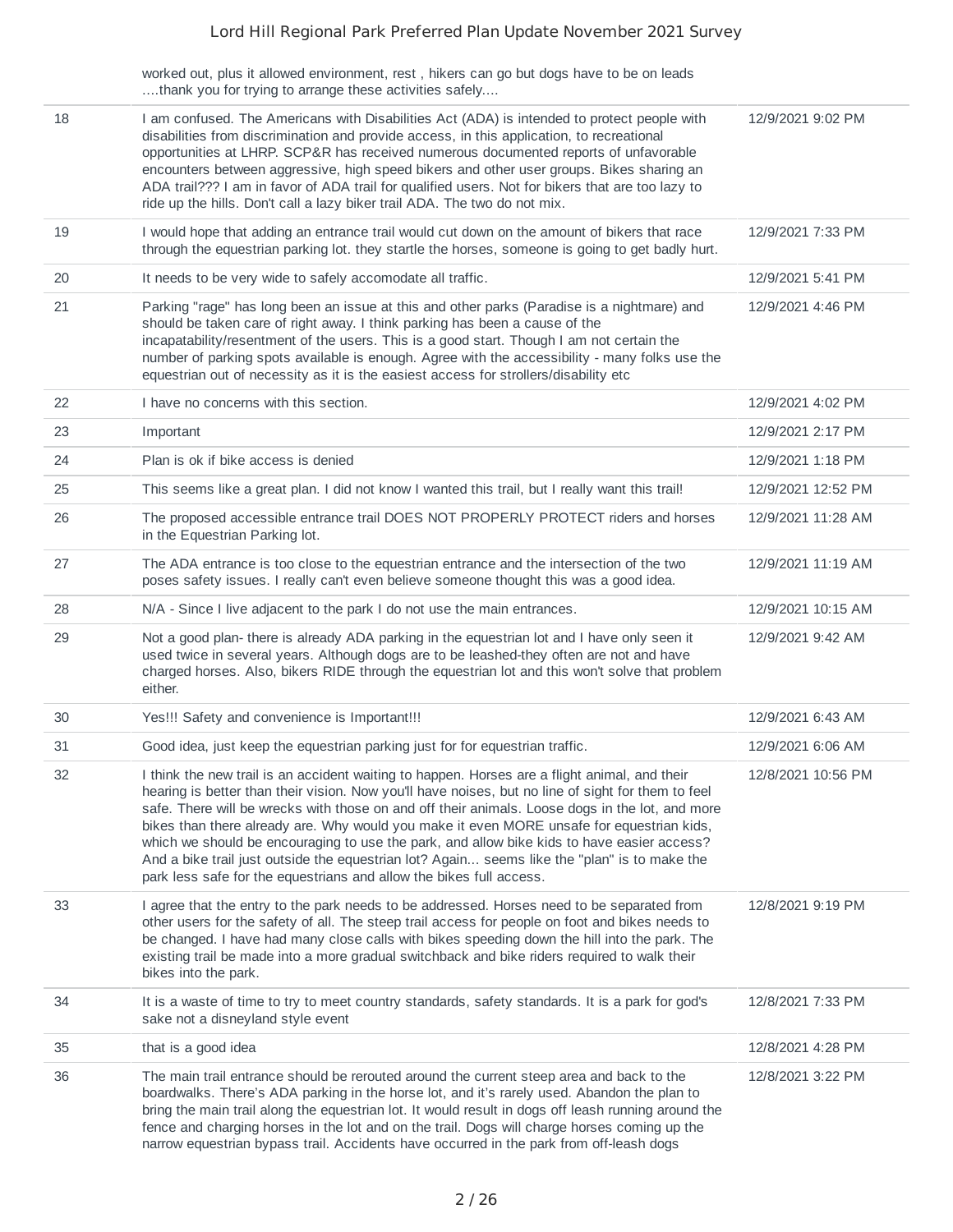running at horses. This plan also would exacerbate the problem of high-speed bikes coming through the equestrian gate toward horses who are entering the trail.

| 37 | I agree                                                                                                                                                                                                                                                                                                                                                                                                                                                                                                                                                                                                                                    | 12/8/2021 12:53 PM |
|----|--------------------------------------------------------------------------------------------------------------------------------------------------------------------------------------------------------------------------------------------------------------------------------------------------------------------------------------------------------------------------------------------------------------------------------------------------------------------------------------------------------------------------------------------------------------------------------------------------------------------------------------------|--------------------|
| 38 | Looks good!                                                                                                                                                                                                                                                                                                                                                                                                                                                                                                                                                                                                                                | 12/7/2021 7:58 PM  |
| 39 | I'm super impressed with this access trail plan. Well done, you guys. Such a good idea!                                                                                                                                                                                                                                                                                                                                                                                                                                                                                                                                                    | 12/7/2021 7:48 PM  |
| 40 | Horse trailers need adequate space to safely maneuver and unload                                                                                                                                                                                                                                                                                                                                                                                                                                                                                                                                                                           | 12/7/2021 6:52 PM  |
| 41 | It seems that the new entrance trail is quite long, may present problem for ADA users. Could<br>they possibly come in on the equestrian entrance road and have a parking lot to the north of<br>that closer to entrance?                                                                                                                                                                                                                                                                                                                                                                                                                   | 12/7/2021 1:55 PM  |
| 42 | Improving accessibility is a good thing                                                                                                                                                                                                                                                                                                                                                                                                                                                                                                                                                                                                    | 12/7/2021 11:53 AM |
| 43 | I agree that making the park ada accessible is important. However very clear parking<br>instructions must be a goal. The current parking availability in the equestrian lot is wide open<br>with plenty of room to navigate with a trailer. Other non equestrian parking in that lot could<br>potentially create headaches and conflict if not clearly marked, especially on weekends. Much<br>thought and consideration to the design is most important to avoid these potential conflicts                                                                                                                                                | 12/7/2021 9:18 AM  |
| 44 | I'm don't have disabilities, but steep grade to get back to the parking lot is definitely a fun<br>limiter.                                                                                                                                                                                                                                                                                                                                                                                                                                                                                                                                | 12/6/2021 8:20 PM  |
| 45 | I like the idea of making the hiking trail be more accessible by having a lower grade and having<br>it be fenced off from the equestrian lot.                                                                                                                                                                                                                                                                                                                                                                                                                                                                                              | 12/6/2021 6:21 PM  |
| 46 | Looking at the terrain, not suitable for ADA use.                                                                                                                                                                                                                                                                                                                                                                                                                                                                                                                                                                                          | 12/6/2021 6:03 PM  |
| 47 | I get the need for the ADA access. I don't see a need for equestrian only trails. Still feels like<br>you're on a path to go from a natural wild park to paving/graveling the thing.                                                                                                                                                                                                                                                                                                                                                                                                                                                       | 12/6/2021 5:06 PM  |
| 48 | I prefer a parking area that is out in the open to hopefully reduce theft.                                                                                                                                                                                                                                                                                                                                                                                                                                                                                                                                                                 | 12/6/2021 3:55 PM  |
| 49 | will it be wheelchair accessible?                                                                                                                                                                                                                                                                                                                                                                                                                                                                                                                                                                                                          | 12/6/2021 3:52 PM  |
| 50 | It would be helpful to have a slightly easier entrance point for certain groups. However, I have<br>heard concern that the proposed version comes to close to the existing equestrian entrance<br>and could create unwanted dog encounters even with a fence. It appears it would also be<br>possible to route a trial on the other side of the private property that leads down to the<br>boardwalks. This may not be 5% grade, but if someone struggles to get down a slightly<br>steeper grade they probably will struggle in other portions of the park. The boardwalks are in<br>great need of repairs as these are currently unsafe. | 12/6/2021 3:30 PM  |
| 51 | Appears okay.                                                                                                                                                                                                                                                                                                                                                                                                                                                                                                                                                                                                                              | 12/6/2021 12:46 PM |
| 52 | I think consideration is being shown for all and looking out and acting for accessibility is<br>admirable                                                                                                                                                                                                                                                                                                                                                                                                                                                                                                                                  | 12/6/2021 11:21 AM |
| 53 | Make a LOT of signage regarding need for dogs to be leashed. Maybe even put up a camera.<br>Have police drop in frequently to ticket any offenders. Having dogs off leash and running at<br>horses is dangerous so it would need to be very clear that horses are the priority here                                                                                                                                                                                                                                                                                                                                                        | 12/6/2021 10:39 AM |
| 54 | Yes                                                                                                                                                                                                                                                                                                                                                                                                                                                                                                                                                                                                                                        | 12/6/2021 10:08 AM |
| 55 | Adding a more accessible entrance is a very good idea. The current trail has both very steep<br>sections and rooted sections. The boardwalk section can be very slick when the temperatures<br>get below freezing. This is not a hike I can bring my 75 year old mother on as it is too<br>treacherous for her. It is also very difficult to navigate with a kid in a stroller.                                                                                                                                                                                                                                                            | 12/6/2021 9:06 AM  |
| 56 | I like it.                                                                                                                                                                                                                                                                                                                                                                                                                                                                                                                                                                                                                                 | 12/5/2021 10:22 PM |
| 57 | I think it is a good idea. The steep trail entrance is dangerous to hikers as bikers go downhill<br>with a sharp curve at the bottom. Too many close calls. Young familys will enjoy a new<br>access.                                                                                                                                                                                                                                                                                                                                                                                                                                      | 12/5/2021 10:02 PM |
| 58 | There definitely needs to be a better access trail from the main parking lot. I use the park as<br>an equestrian and it is dangerous for Bikers and people with dogs to come through the<br>Equestrian Parking lot when our horses are tied to the trailer and we are tacking them up.                                                                                                                                                                                                                                                                                                                                                     | 12/5/2021 9:57 PM  |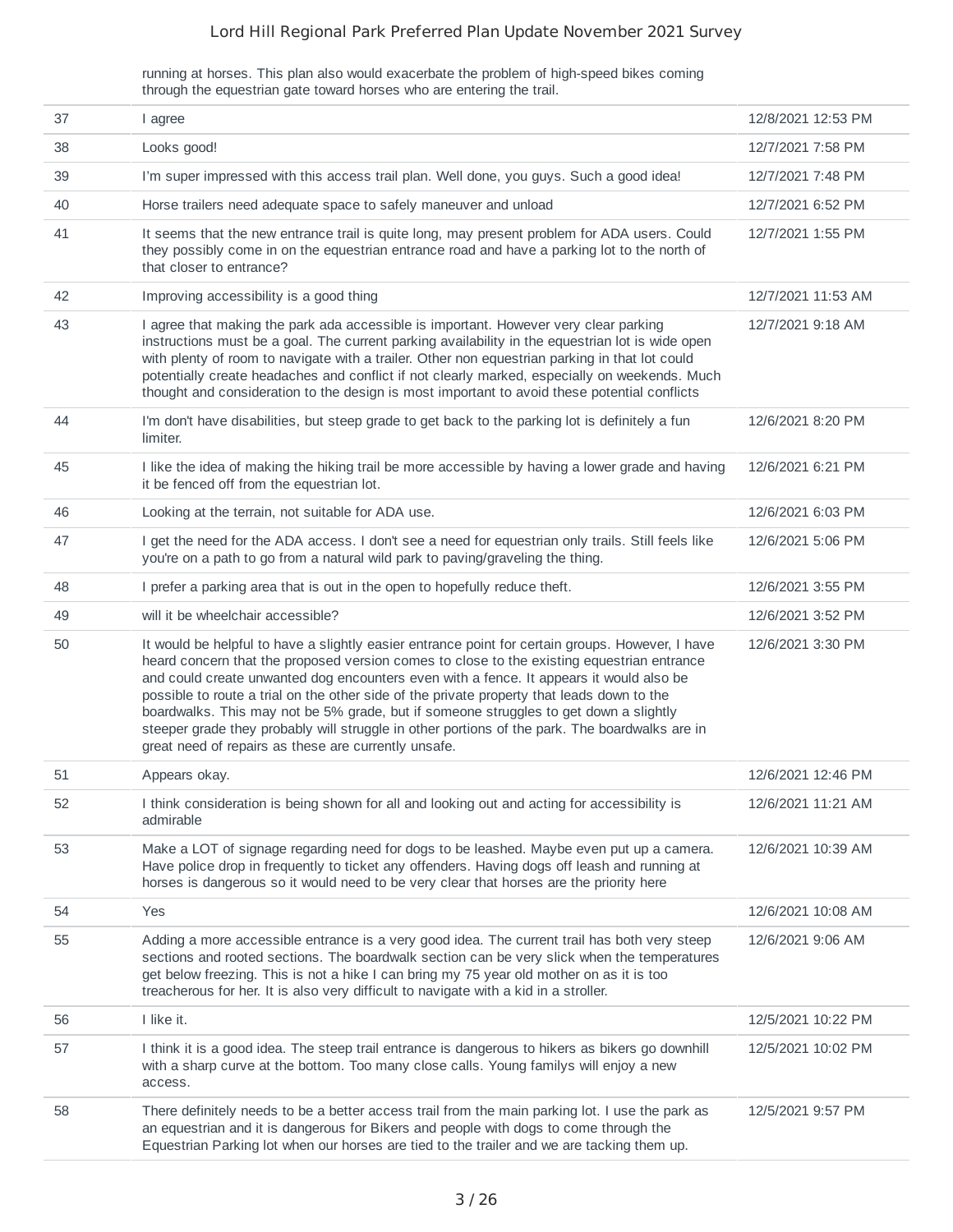| 59 | Does not apply to me. I have access to the park from the back of my property.                                                                                                                                                                                                                                                                                                                                                                                                                                                                                                                                                                                                                                                                                                                                                                                                                                                                                                                                                                                                                                                                                                                                                                                                                                                                                                                                                                                                                                                                                                                                                                                                                                                                                                                                                                                                                                                                                                                                                                                                                                                                                                                                                                                                                                                                                                                                                                                                                                                                                                                                                                                                                                                                                                                                                                                                                                                                                                                                                                                                                                                                                                                                                                                                                                                                                                                                                                                                                                                                                                                                                                                                                                                                                                                                                                                                                                                                                                                                                                                                                                                                                                                                                                                                                                                                                                                                                                                                                             | 12/5/2021 9:42 PM  |
|----|-----------------------------------------------------------------------------------------------------------------------------------------------------------------------------------------------------------------------------------------------------------------------------------------------------------------------------------------------------------------------------------------------------------------------------------------------------------------------------------------------------------------------------------------------------------------------------------------------------------------------------------------------------------------------------------------------------------------------------------------------------------------------------------------------------------------------------------------------------------------------------------------------------------------------------------------------------------------------------------------------------------------------------------------------------------------------------------------------------------------------------------------------------------------------------------------------------------------------------------------------------------------------------------------------------------------------------------------------------------------------------------------------------------------------------------------------------------------------------------------------------------------------------------------------------------------------------------------------------------------------------------------------------------------------------------------------------------------------------------------------------------------------------------------------------------------------------------------------------------------------------------------------------------------------------------------------------------------------------------------------------------------------------------------------------------------------------------------------------------------------------------------------------------------------------------------------------------------------------------------------------------------------------------------------------------------------------------------------------------------------------------------------------------------------------------------------------------------------------------------------------------------------------------------------------------------------------------------------------------------------------------------------------------------------------------------------------------------------------------------------------------------------------------------------------------------------------------------------------------------------------------------------------------------------------------------------------------------------------------------------------------------------------------------------------------------------------------------------------------------------------------------------------------------------------------------------------------------------------------------------------------------------------------------------------------------------------------------------------------------------------------------------------------------------------------------------------------------------------------------------------------------------------------------------------------------------------------------------------------------------------------------------------------------------------------------------------------------------------------------------------------------------------------------------------------------------------------------------------------------------------------------------------------------------------------------------------------------------------------------------------------------------------------------------------------------------------------------------------------------------------------------------------------------------------------------------------------------------------------------------------------------------------------------------------------------------------------------------------------------------------------------------------------------------------------------------------------------------------------------------------------|--------------------|
| 60 | No concerns                                                                                                                                                                                                                                                                                                                                                                                                                                                                                                                                                                                                                                                                                                                                                                                                                                                                                                                                                                                                                                                                                                                                                                                                                                                                                                                                                                                                                                                                                                                                                                                                                                                                                                                                                                                                                                                                                                                                                                                                                                                                                                                                                                                                                                                                                                                                                                                                                                                                                                                                                                                                                                                                                                                                                                                                                                                                                                                                                                                                                                                                                                                                                                                                                                                                                                                                                                                                                                                                                                                                                                                                                                                                                                                                                                                                                                                                                                                                                                                                                                                                                                                                                                                                                                                                                                                                                                                                                                                                                               | 12/5/2021 4:26 PM  |
| 61 | Being a wheelchair user, more access and better maintenance for mud will help immensely!                                                                                                                                                                                                                                                                                                                                                                                                                                                                                                                                                                                                                                                                                                                                                                                                                                                                                                                                                                                                                                                                                                                                                                                                                                                                                                                                                                                                                                                                                                                                                                                                                                                                                                                                                                                                                                                                                                                                                                                                                                                                                                                                                                                                                                                                                                                                                                                                                                                                                                                                                                                                                                                                                                                                                                                                                                                                                                                                                                                                                                                                                                                                                                                                                                                                                                                                                                                                                                                                                                                                                                                                                                                                                                                                                                                                                                                                                                                                                                                                                                                                                                                                                                                                                                                                                                                                                                                                                  | 12/5/2021 4:03 PM  |
| 62 | Is this going to be used?                                                                                                                                                                                                                                                                                                                                                                                                                                                                                                                                                                                                                                                                                                                                                                                                                                                                                                                                                                                                                                                                                                                                                                                                                                                                                                                                                                                                                                                                                                                                                                                                                                                                                                                                                                                                                                                                                                                                                                                                                                                                                                                                                                                                                                                                                                                                                                                                                                                                                                                                                                                                                                                                                                                                                                                                                                                                                                                                                                                                                                                                                                                                                                                                                                                                                                                                                                                                                                                                                                                                                                                                                                                                                                                                                                                                                                                                                                                                                                                                                                                                                                                                                                                                                                                                                                                                                                                                                                                                                 | 12/5/2021 1:49 PM  |
| 63 | Encountering bikes and speeding cars in a very narrow equestrian parking lot leaves little room<br>for error. Trucks, trailers and horses need more space without intrusion.                                                                                                                                                                                                                                                                                                                                                                                                                                                                                                                                                                                                                                                                                                                                                                                                                                                                                                                                                                                                                                                                                                                                                                                                                                                                                                                                                                                                                                                                                                                                                                                                                                                                                                                                                                                                                                                                                                                                                                                                                                                                                                                                                                                                                                                                                                                                                                                                                                                                                                                                                                                                                                                                                                                                                                                                                                                                                                                                                                                                                                                                                                                                                                                                                                                                                                                                                                                                                                                                                                                                                                                                                                                                                                                                                                                                                                                                                                                                                                                                                                                                                                                                                                                                                                                                                                                              | 12/5/2021 11:43 AM |
| 64 | Good.                                                                                                                                                                                                                                                                                                                                                                                                                                                                                                                                                                                                                                                                                                                                                                                                                                                                                                                                                                                                                                                                                                                                                                                                                                                                                                                                                                                                                                                                                                                                                                                                                                                                                                                                                                                                                                                                                                                                                                                                                                                                                                                                                                                                                                                                                                                                                                                                                                                                                                                                                                                                                                                                                                                                                                                                                                                                                                                                                                                                                                                                                                                                                                                                                                                                                                                                                                                                                                                                                                                                                                                                                                                                                                                                                                                                                                                                                                                                                                                                                                                                                                                                                                                                                                                                                                                                                                                                                                                                                                     | 12/5/2021 11:21 AM |
| 65 | I live in the property that borders the existing parking lot. Oftentimes, dogs are off leash run<br>onto my property. I also have a dog and have several horses. I am fortunate that none of the<br>dogs who have come onto our property have caused any issues with my horses or my dog, but<br>every time it happens I hold my breath with worry that something unfortunate will happen. I<br>would love to see the chain link fence get fixed and the rules be enforced about having loose<br>dogs. Another concern I have is having access to the park. I often enter the park by walking<br>down the park parking lot driveway to the equestrian entrance because I have a group of hikers<br>and horses with me as we trek down to the trail. I have had permission from the park ranger to<br>be able to do this as long as I pickup after the horses when done because it is safer for the<br>kids and the horses than going by way of my driveway and down the the road on 127th Ave<br>SE. I am always being stopped by people in the parking lot saying I am not supposed to be<br>there and I always have to explain the no-horse sign is intended for people who are parking<br>their horse trailers and wanting to ride their horses into the park at that trailhead. I am not riding<br>into the park, I am just trying to either get to the proper trailhead or get back home. Everyone<br>I've talked to has been kind and gracious once they know my intention and realize I'm not<br>breaking any rules, but it would be nice if I or the park could put in a sign that indicates local<br>equestrian crossing. Since I'm the only neighbor that this sign would help, I'm willing to find it if<br>necessary. I think it would help because one time I was heading home on my horse and a<br>person saw me and revved up their vehicle and my horse who is still learning and ordinarily is<br>fine with cars that are running or parked spooked, and I fell off and the person just sped off<br>instead of seeing if I was ok. Luckily my student who was new to trail riding was on a different<br>horse that didn't spook from the ill-intentioned revving, and luckily I didn't get seriously hurt,<br>just a little bruised and scraped. I was heading home to my property and perhaps that person<br>expressed his frustration because he thought I was heading that direction to enter the park. I<br>don't know, but a simple sign asking people to be understanding of passage to get to the<br>equestrian trail by locals would be greatly appreciated by me and my students, boarders,<br>campers, parents and I think would dissuade any ill feelings of other park users. Also, I have<br>heard complaints of hikers expecting that if they have to pick up their dog poop, we should<br>have to pick up our horse poop. What they don't realize is that the horse poop turns to dirt and<br>that would have to dismount their horses and remount them every time. I can understand their<br>complaint and I personally would remove my horses' poops off the main trails if there were<br>poop scoops that i could handle while still mounted on my horse. But having to dismount and<br>remount every time poses physical challenges as well as dangers for the horse and rider that I<br>think non-horse people do not realize. Loose dogs I think will always be a concern, so I don't<br>think the reroute will make that better or worse, but where the reroute concerns me is the<br>planting of the vegetation. Horses are fight or flight animals and their first instinct is that there<br>is a predator in the woods. The horses can hear and will probably know there's something out<br>there, but if the vegetation planted limits their visibility, it could make a difference in how a<br>horse responds. The beginning of a trail is usually when the horses are most excited and<br>anxious (if they're going to be) so having people behind the bushes to them might be like<br>monsters hiding in the closet to a child. If there's going to be a reroute, would it be safe for me<br>to use with my campers and hand led horses? Could it be an access point for me as a local so<br>I don't have to ride on the road or down the parking lot with my kids and my horses to get to<br>the equestrian trail head? That would be awesome if we could use it too. Then there wouldn't<br>be dirty looks from people who assume I'm breaking the rules. | 12/5/2021 10:20 AM |
| 66 | I think it meets the needs.                                                                                                                                                                                                                                                                                                                                                                                                                                                                                                                                                                                                                                                                                                                                                                                                                                                                                                                                                                                                                                                                                                                                                                                                                                                                                                                                                                                                                                                                                                                                                                                                                                                                                                                                                                                                                                                                                                                                                                                                                                                                                                                                                                                                                                                                                                                                                                                                                                                                                                                                                                                                                                                                                                                                                                                                                                                                                                                                                                                                                                                                                                                                                                                                                                                                                                                                                                                                                                                                                                                                                                                                                                                                                                                                                                                                                                                                                                                                                                                                                                                                                                                                                                                                                                                                                                                                                                                                                                                                               | 12/5/2021 9:47 AM  |
| 67 | I do appreciate an equestrians only parking lot - back when we all parked together, sometimes<br>it was not safe at all!                                                                                                                                                                                                                                                                                                                                                                                                                                                                                                                                                                                                                                                                                                                                                                                                                                                                                                                                                                                                                                                                                                                                                                                                                                                                                                                                                                                                                                                                                                                                                                                                                                                                                                                                                                                                                                                                                                                                                                                                                                                                                                                                                                                                                                                                                                                                                                                                                                                                                                                                                                                                                                                                                                                                                                                                                                                                                                                                                                                                                                                                                                                                                                                                                                                                                                                                                                                                                                                                                                                                                                                                                                                                                                                                                                                                                                                                                                                                                                                                                                                                                                                                                                                                                                                                                                                                                                                  | 12/5/2021 8:14 AM  |
| 68 | The new entrance trail will help with safety and improve access. There needs to be ample<br>room for pedestrians and bikers to ensure safety and respect.                                                                                                                                                                                                                                                                                                                                                                                                                                                                                                                                                                                                                                                                                                                                                                                                                                                                                                                                                                                                                                                                                                                                                                                                                                                                                                                                                                                                                                                                                                                                                                                                                                                                                                                                                                                                                                                                                                                                                                                                                                                                                                                                                                                                                                                                                                                                                                                                                                                                                                                                                                                                                                                                                                                                                                                                                                                                                                                                                                                                                                                                                                                                                                                                                                                                                                                                                                                                                                                                                                                                                                                                                                                                                                                                                                                                                                                                                                                                                                                                                                                                                                                                                                                                                                                                                                                                                 | 12/5/2021 6:23 AM  |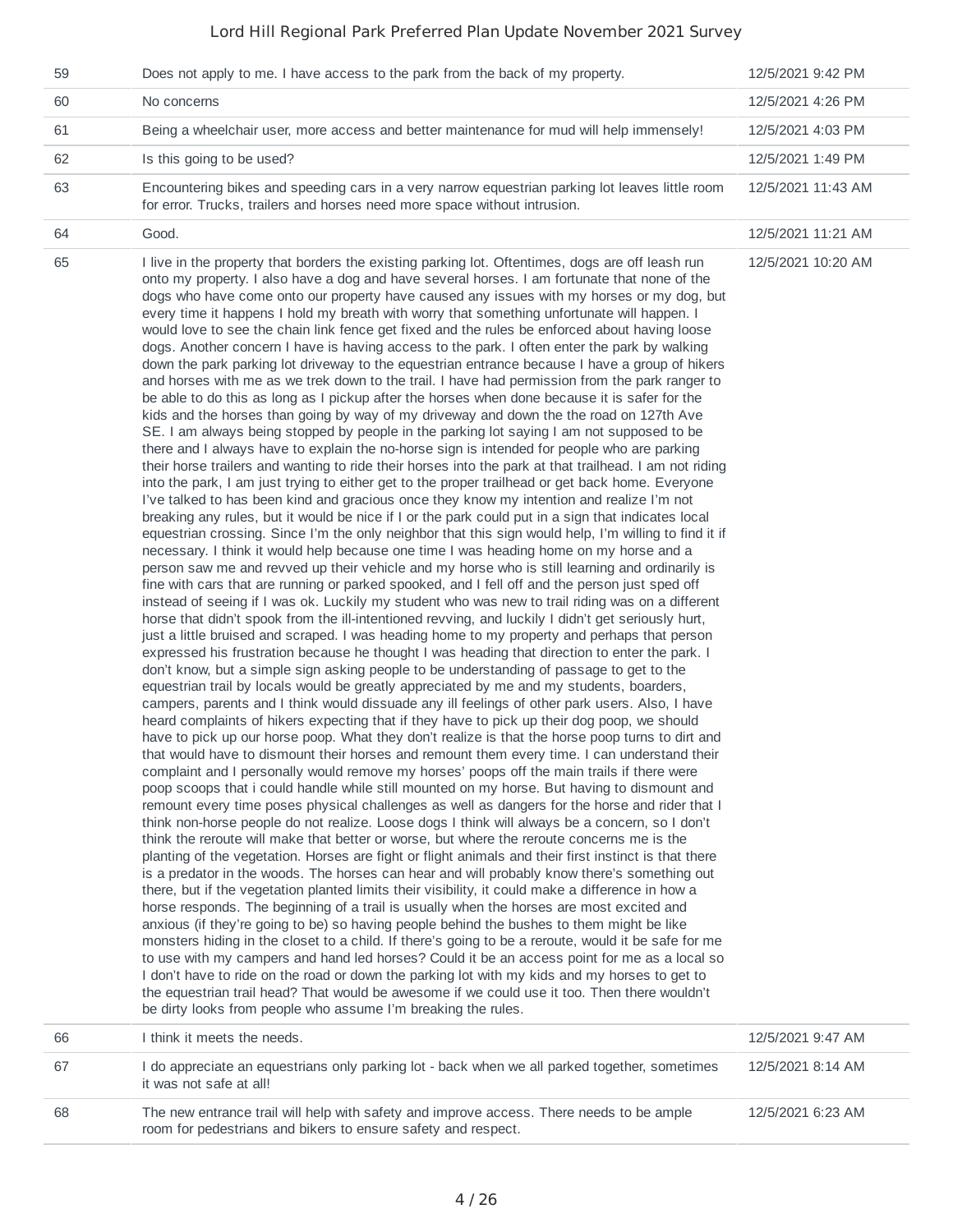| 69 | As a partially disabled person I think this is a Wonderful plan and I thank you!                                                                                                                                                                                                                                                | 12/5/2021 6:22 AM  |
|----|---------------------------------------------------------------------------------------------------------------------------------------------------------------------------------------------------------------------------------------------------------------------------------------------------------------------------------|--------------------|
| 70 | It doesn't matter how you put signs up for who, they will be ignored by bike riders that cause<br>dangerous situations for others.                                                                                                                                                                                              | 12/5/2021 5:39 AM  |
| 71 | Nice adjustment                                                                                                                                                                                                                                                                                                                 | 12/4/2021 9:46 PM  |
| 72 | It seems like a good idea                                                                                                                                                                                                                                                                                                       | 12/4/2021 9:04 PM  |
| 73 | The new entrance trail is a good improvement that makes the park equally accessible for all<br>users, the separation and keeps everyone far enough apart.                                                                                                                                                                       | 12/4/2021 6:57 PM  |
| 74 | I think the plan to provide better access to ADA users away from the equestrian parking and<br>entrance should work well.                                                                                                                                                                                                       | 12/4/2021 6:56 PM  |
| 75 | looks good                                                                                                                                                                                                                                                                                                                      | 12/4/2021 6:53 PM  |
| 76 | Ok                                                                                                                                                                                                                                                                                                                              | 12/4/2021 6:46 PM  |
| 77 | Think it is unreasonable to try and make a large wilderness areas assessable to handicap<br>people or such. A small area fine. There are lots of areas with parking and assess elsewhere.                                                                                                                                       | 12/4/2021 5:50 PM  |
| 78 | Ok                                                                                                                                                                                                                                                                                                                              | 12/4/2021 5:22 PM  |
| 79 | I think this is feasible and fair.                                                                                                                                                                                                                                                                                              | 12/4/2021 5:14 PM  |
| 80 | Sounds great.                                                                                                                                                                                                                                                                                                                   | 12/4/2021 3:17 PM  |
| 81 | Abandon the plan to bring ADA/main trail along equestrian lot.                                                                                                                                                                                                                                                                  | 12/4/2021 8:53 AM  |
| 82 | People park wherever they want to. In the equestrian parking hikers park. No one respects any<br>designated parking. There should never be an unleashed dog on these trails. They are<br>dangerous. I have been chased on a horse by a dog.                                                                                     | 12/4/2021 7:06 AM  |
| 83 | I do think this should be a priority fix the current problems before adding anymore foot traffic                                                                                                                                                                                                                                | 12/4/2021 6:41 AM  |
| 84 | Good! Although Rene Vogel will object!                                                                                                                                                                                                                                                                                          | 12/3/2021 8:00 PM  |
| 85 | Not sure                                                                                                                                                                                                                                                                                                                        | 12/3/2021 8:05 AM  |
| 86 | It's ok                                                                                                                                                                                                                                                                                                                         | 12/2/2021 5:03 PM  |
| 87 | Does not protect horses                                                                                                                                                                                                                                                                                                         | 12/2/2021 4:43 AM  |
| 88 | It is a great idea to keep both the riders and ADA users separate for the safety of both user<br>groups. Not all horses are comfortable with wheelchairs or walkers.                                                                                                                                                            | 12/1/2021 10:34 PM |
| 89 | I don't have an issue as long as equestrians don't lose trailer parking.                                                                                                                                                                                                                                                        | 12/1/2021 10:02 PM |
| 90 | It seems a great idea to make a new entrance, BUT there is a really nice non-sloped entrance<br>through the equestrian lot. Just use the Road! The idea for a new trail seems costly and<br>invasive to the neighbors, when a free option already exists.                                                                       | 12/1/2021 4:10 PM  |
| 91 | Sharing an ADA access with bikes seems preposterous.                                                                                                                                                                                                                                                                            | 12/1/2021 3:48 PM  |
| 92 | This looks great!                                                                                                                                                                                                                                                                                                               | 12/1/2021 12:10 PM |
| 93 | Great idea, much more safe then the original entrance                                                                                                                                                                                                                                                                           | 12/1/2021 10:36 AM |
| 94 | The accessible entrance looks great, but I would hope that anyone can use it? I would mark it<br>as a green trail and the current one as blue or black so that experienced vs novice users can<br>pick the appropriate route.                                                                                                   | 12/1/2021 8:26 AM  |
| 95 | Not sure how this really improves the accessibility of the park, seeing as most if not all trails<br>have a significant grade. Would seem that truly improving accessibility would require not only<br>an entrance with a lower grade but also a designated trail loop that has a lower grade which<br>seems unlikely to create | 12/1/2021 7:53 AM  |
| 96 | Unknown at this point.                                                                                                                                                                                                                                                                                                          | 12/1/2021 6:43 AM  |
| 97 | This is a great idea. Easier access for everyone                                                                                                                                                                                                                                                                                | 12/1/2021 5:28 AM  |
| 98 | I believe the proposed access plan will provide one of the biggest benefits of all the proposals                                                                                                                                                                                                                                | 11/30/2021 9:11 PM |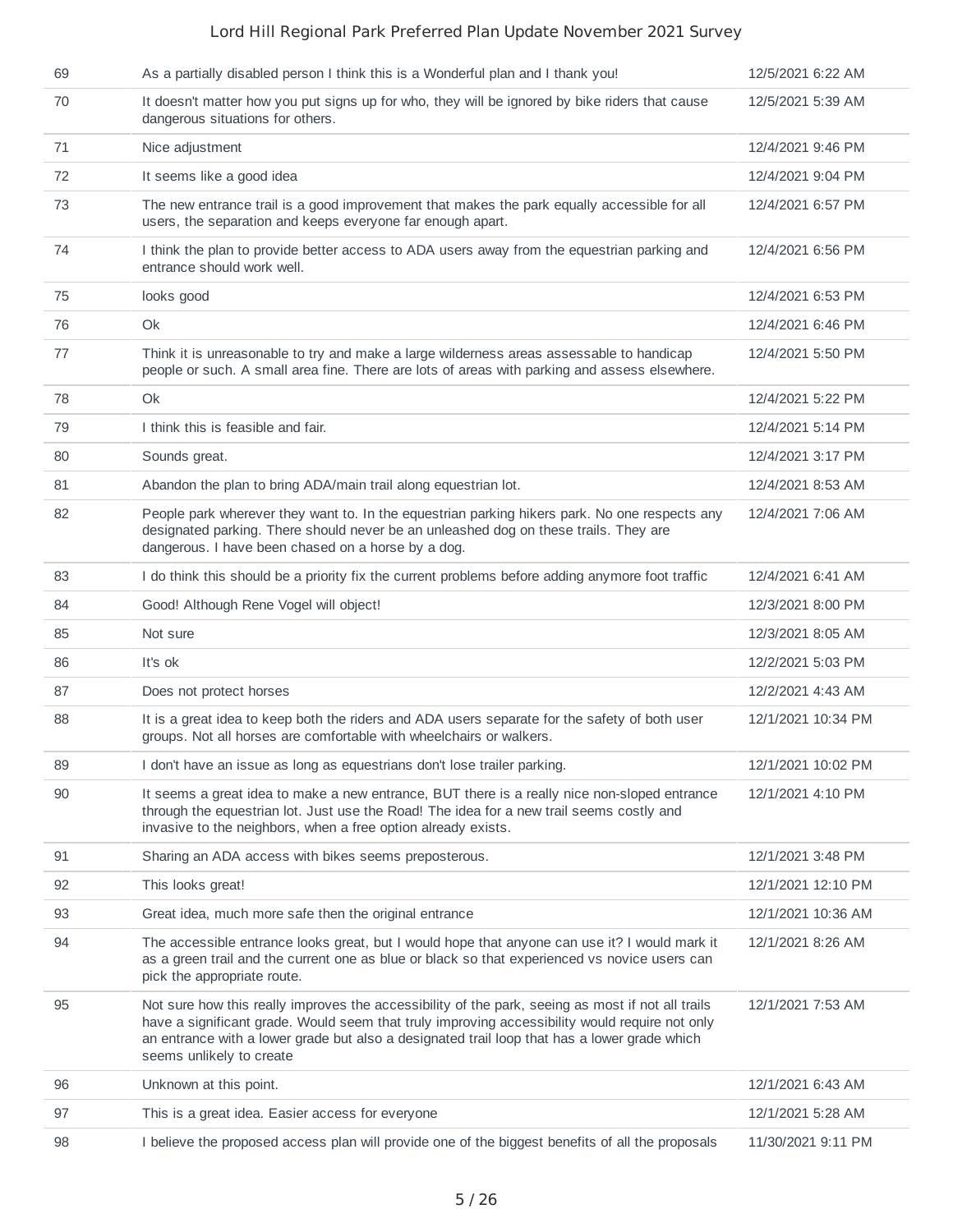at Lord Hill. Mixing high density of equestrian and other trail users is a recipe for trail conflict. Having ridden horses extensively I have a great appreciation for how easily a horse can get spooked. This is especially true when trying to load a horse into or out of a trailer, having separately designated areas makes so much sense and will reduce conflict that unintentionally occurs between equestrian and other trail users.

| 99  | These separated entrances are a good idea                                                                                                                                                                                                                                                                                                                                                                                                                                                                                                                                                                                                                                                                       | 11/30/2021 8:00 PM  |
|-----|-----------------------------------------------------------------------------------------------------------------------------------------------------------------------------------------------------------------------------------------------------------------------------------------------------------------------------------------------------------------------------------------------------------------------------------------------------------------------------------------------------------------------------------------------------------------------------------------------------------------------------------------------------------------------------------------------------------------|---------------------|
| 100 | I think this might help in some parking situations and allow for more space                                                                                                                                                                                                                                                                                                                                                                                                                                                                                                                                                                                                                                     | 11/30/2021 4:17 PM  |
| 101 | Again need to consider impacts on 127th due to increased traffic                                                                                                                                                                                                                                                                                                                                                                                                                                                                                                                                                                                                                                                | 11/30/2021 3:40 PM  |
| 102 | I don't understand the question.                                                                                                                                                                                                                                                                                                                                                                                                                                                                                                                                                                                                                                                                                | 11/30/2021 2:20 PM  |
| 103 | Seems fine                                                                                                                                                                                                                                                                                                                                                                                                                                                                                                                                                                                                                                                                                                      | 11/30/2021 2:12 PM  |
| 104 | Huge waste of money                                                                                                                                                                                                                                                                                                                                                                                                                                                                                                                                                                                                                                                                                             | 11/30/2021 12:24 PM |
| 105 | I belive there needs to be a better bike entrance (or biker hiker) as the current entrance is<br>steep and could cause conflicts                                                                                                                                                                                                                                                                                                                                                                                                                                                                                                                                                                                | 11/29/2021 9:19 PM  |
| 106 | As long as bike speeds are controlled, and off leash dogs are addressed it is good                                                                                                                                                                                                                                                                                                                                                                                                                                                                                                                                                                                                                              | 11/29/2021 1:18 PM  |
| 107 | I believe it will put horses and riders at risk. Need to look at better solutions.                                                                                                                                                                                                                                                                                                                                                                                                                                                                                                                                                                                                                              | 11/29/2021 12:01 PM |
| 108 | Happy                                                                                                                                                                                                                                                                                                                                                                                                                                                                                                                                                                                                                                                                                                           | 11/29/2021 5:55 AM  |
| 109 | Off leash not a concern                                                                                                                                                                                                                                                                                                                                                                                                                                                                                                                                                                                                                                                                                         | 11/28/2021 11:11 PM |
| 110 | This improvement is long overdue.                                                                                                                                                                                                                                                                                                                                                                                                                                                                                                                                                                                                                                                                               | 11/28/2021 9:57 PM  |
| 111 | It sounds reasonable.                                                                                                                                                                                                                                                                                                                                                                                                                                                                                                                                                                                                                                                                                           | 11/28/2021 4:32 PM  |
| 112 | The equestrian parking lot needs to be equestrian only. Keep other users out.                                                                                                                                                                                                                                                                                                                                                                                                                                                                                                                                                                                                                                   | 11/28/2021 1:52 PM  |
| 113 | Separating equestrian parking and trail access from hikers and bikers is essential for safety.<br>Slowing bikers down near equestrian parking is also essential along with good visibility. NO<br>DOGS OFF LEASH !!!                                                                                                                                                                                                                                                                                                                                                                                                                                                                                            | 11/28/2021 11:08 AM |
| 114 | I think it does well.                                                                                                                                                                                                                                                                                                                                                                                                                                                                                                                                                                                                                                                                                           | 11/27/2021 4:08 PM  |
| 115 | Looks good.                                                                                                                                                                                                                                                                                                                                                                                                                                                                                                                                                                                                                                                                                                     | 11/27/2021 2:41 PM  |
| 116 | The proposed entrance creates a dangerous situation for equestrians. It will funnel more bikes<br>through the horse lot where they will be intersecting with the horse bypass trail and the narrow<br>equestrian gate. Off leash dogs will run around the end of the fence and charge horses and<br>neighboring sheep. The ADA rep on the original stakeholders meetings confirmed there is no<br>demand for ADA access. The proposed trail is too difficult for ADA. A couple of ADA spaces<br>in the horse lot would be sufficient. Ray Dawson is the most frequent user of the current<br>space. It's rarely used by others. Why isn't the current trailhead rerouted to the right around the<br>steep hill? | 11/27/2021 12:30 PM |
| 117 | My only concern would be how much natural area would have to be cleared in order to<br>accomplish this                                                                                                                                                                                                                                                                                                                                                                                                                                                                                                                                                                                                          | 11/27/2021 11:29 AM |
| 118 | Good plan                                                                                                                                                                                                                                                                                                                                                                                                                                                                                                                                                                                                                                                                                                       | 11/27/2021 9:28 AM  |
| 119 | All efforts to keep the bikes moving slowly and predictably around the horses is appreciated.                                                                                                                                                                                                                                                                                                                                                                                                                                                                                                                                                                                                                   | 11/27/2021 8:55 AM  |
| 120 | I agree with the proposed plan. Hopefully this will reduce the amount of non-equestrian use of<br>the equestrian parking lot. This is one of the primary challenges with park access. Single cars<br>block the equestrian access making it impossible for a horse trailer to get througi                                                                                                                                                                                                                                                                                                                                                                                                                        | 11/27/2021 8:49 AM  |
| 121 | Positive                                                                                                                                                                                                                                                                                                                                                                                                                                                                                                                                                                                                                                                                                                        | 11/26/2021 8:08 PM  |
| 122 | Don't mixed equestrians with a bikers in parking lot and entrance. Make equestrain work safe<br>for kids on horses too.                                                                                                                                                                                                                                                                                                                                                                                                                                                                                                                                                                                         | 11/26/2021 8:07 PM  |
| 123 | Sounds good. Increase horse lot for ADA if possible as well. NO bike parking in horse lot.                                                                                                                                                                                                                                                                                                                                                                                                                                                                                                                                                                                                                      | 11/26/2021 7:59 PM  |
| 124 | Long overdue                                                                                                                                                                                                                                                                                                                                                                                                                                                                                                                                                                                                                                                                                                    | 11/26/2021 7:46 PM  |
| 125 | Your intended outcome, a less challenging route to the trail system, will encourage bikers to                                                                                                                                                                                                                                                                                                                                                                                                                                                                                                                                                                                                                   | 11/26/2021 1:54 PM  |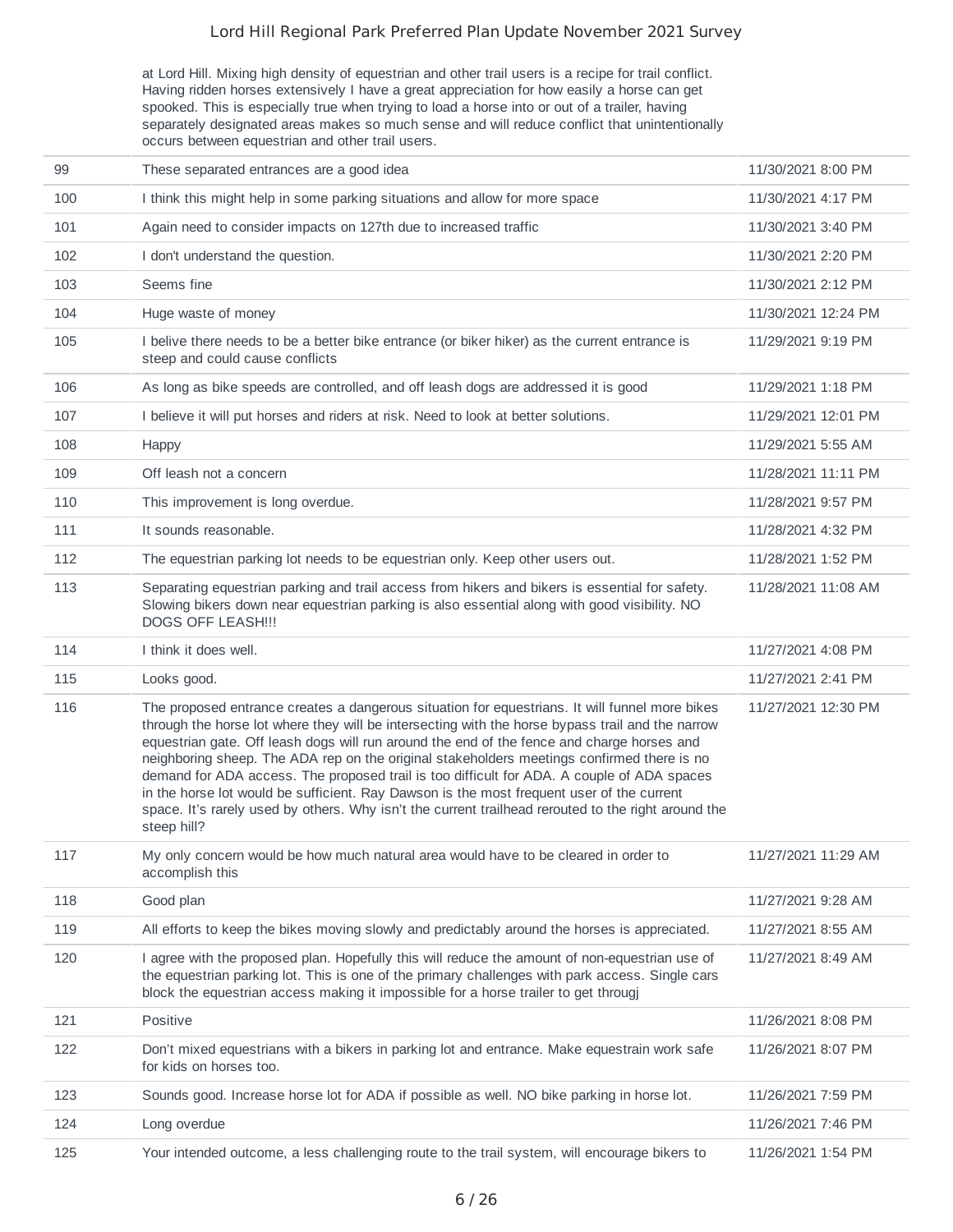ride faster. Fast moving "things" in the bushes or trees will spook horses in the horse parking area. Again, enforcement would help.

| 126 | I think this would be good because the current access trail is pretty steep in both directions<br>and it would nice to have a trail that bypasses the steep hills                                                                                                                                                                                                                                                                                                                                                                                                                                                                                  | 11/26/2021 1:33 PM  |
|-----|----------------------------------------------------------------------------------------------------------------------------------------------------------------------------------------------------------------------------------------------------------------------------------------------------------------------------------------------------------------------------------------------------------------------------------------------------------------------------------------------------------------------------------------------------------------------------------------------------------------------------------------------------|---------------------|
| 127 | Looks adequate.                                                                                                                                                                                                                                                                                                                                                                                                                                                                                                                                                                                                                                    | 11/26/2021 1:17 PM  |
| 128 | This is essential for more users of all ages and fitness levels to have access and also for<br>safety concerns as the single entrance/exit can get very congested.                                                                                                                                                                                                                                                                                                                                                                                                                                                                                 | 11/26/2021 12:32 PM |
| 129 | I am concerned that the ADA/biker/hiker trail is wide enough for safe passage of those with<br>disabilities and other park users.                                                                                                                                                                                                                                                                                                                                                                                                                                                                                                                  | 11/26/2021 11:16 AM |
| 130 | It's better than the current entrance trail                                                                                                                                                                                                                                                                                                                                                                                                                                                                                                                                                                                                        | 11/26/2021 9:18 AM  |
| 131 | If it improves accessibility, and controls for off-leash dogs who are apparently not under owner<br>control, I agree.                                                                                                                                                                                                                                                                                                                                                                                                                                                                                                                              | 11/26/2021 7:42 AM  |
| 132 | there isn't enough parking and dogs should be on leash at all times regardless how well<br>mannered they are.                                                                                                                                                                                                                                                                                                                                                                                                                                                                                                                                      | 11/26/2021 4:57 AM  |
| 133 | Sounds reasonable, I haven't had any concerns since you put in a parking place for trailers.<br>Something had to be done, and now once again I can see your new plans are though out well<br>with the help of equestrian's, hikers, and bikers. When I was at the horse parking lot last<br>Monday two vehicles came speeding (literally) thru the park and parked across from the san a<br>can which wasn't allowed. I didn't have a chance to talk with them and tell them hikers park in<br>the other area. Sorry veering away from your survey.                                                                                                | 11/25/2021 9:06 PM  |
| 134 | The horse entrance on the west side of the park should be open to bikers so they dint have to<br>bike up the very steep trail to their current parking lot                                                                                                                                                                                                                                                                                                                                                                                                                                                                                         | 11/25/2021 8:58 PM  |
| 135 | need to be sure trailers etc can get in out and not have people park behind them                                                                                                                                                                                                                                                                                                                                                                                                                                                                                                                                                                   | 11/25/2021 8:17 PM  |
| 136 | I like it. I've never ridden/hiked the equestrian lot access trail and am all for an easier grade<br>into the park. Great ideas!                                                                                                                                                                                                                                                                                                                                                                                                                                                                                                                   | 11/25/2021 7:17 PM  |
| 137 | This is a great idea. I am always concerned riding my bike down the entrance and who might<br>be coming up. Having an alternate would be great. I have walked my bike through the horse<br>parking lot when I have had mechanical problems that would make it difficult to ride up to the<br>main entrance. Maybe have one way trails?                                                                                                                                                                                                                                                                                                             | 11/25/2021 2:20 PM  |
| 138 | New access to trials from the parking lot would be awesome.                                                                                                                                                                                                                                                                                                                                                                                                                                                                                                                                                                                        | 11/25/2021 12:58 PM |
| 139 | As a bike rider I personally love the idea of the new entrance. I worry that equestrians will hate<br>it and fight it since it creates a point of forced interaction near their staging area. The new<br>entrance would take the pressure off "poaching" the equestrian entrance. If that fails, then I<br>think considering the Tower Access road or punch through a trail from the two SnoCo<br>properties near that entrance for bikes only might work and will funnel them directly into the<br>bike-primary area. I really think you should consider that as an alternate for bike riders even if<br>the new ADA trail is approved for bikes. | 11/25/2021 10:34 AM |
| 140 | It's fine                                                                                                                                                                                                                                                                                                                                                                                                                                                                                                                                                                                                                                          | 11/25/2021 10:29 AM |
| 141 | Why don't you just put in a more zigzagging trail off the boardwalk, rather than driving an<br>entirely new trail by the horses? Then ADA isn't excluded so they can be included, they still<br>get to see the pretty boardwalk area, and houses are happier.                                                                                                                                                                                                                                                                                                                                                                                      | 11/25/2021 10:26 AM |
| 142 | The more mountain bike trails and access the better                                                                                                                                                                                                                                                                                                                                                                                                                                                                                                                                                                                                | 11/25/2021 10:15 AM |
| 143 | The access from the parking lot is really steep. It would be nice to have trails that are more of<br>a switch back to make the grade much lower.                                                                                                                                                                                                                                                                                                                                                                                                                                                                                                   | 11/25/2021 9:13 AM  |
| 144 | I don't think all trails should be accessible to all because it increases damage and noise and<br>reduces quiet and safe habitat for the wildlife.                                                                                                                                                                                                                                                                                                                                                                                                                                                                                                 | 11/25/2021 9:00 AM  |
| 145 | Should be helpful to have fewer bicyclists and hikers going through the equestrian parking lot.                                                                                                                                                                                                                                                                                                                                                                                                                                                                                                                                                    | 11/25/2021 6:05 AM  |
| 146 | I like this new entrance as it will give bikers easy access to the trails. This will also keep<br>bikers out of the horse area which is another benefit.                                                                                                                                                                                                                                                                                                                                                                                                                                                                                           | 11/24/2021 6:58 PM  |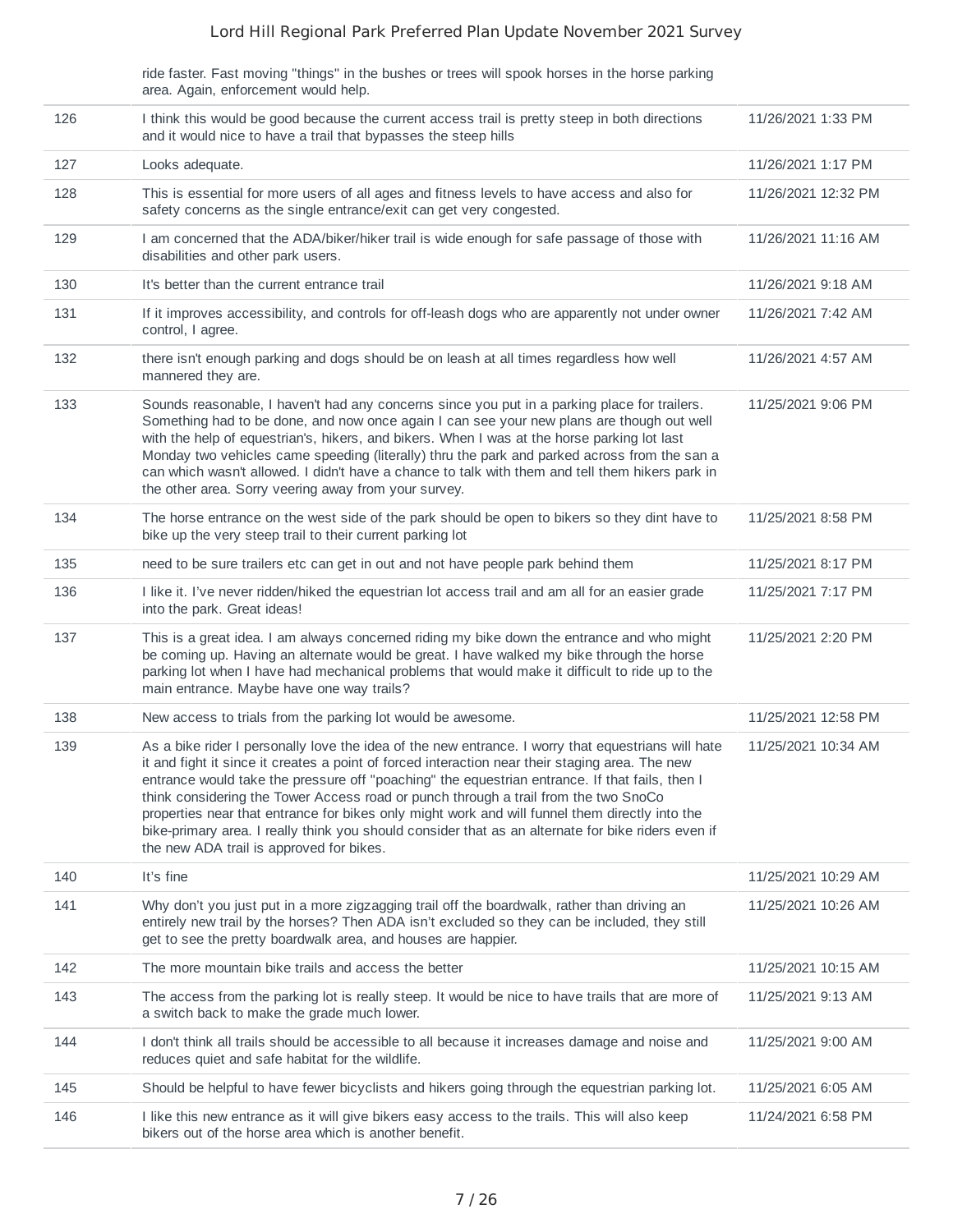| 147 | This new entrance trail will be excellent for ADA access and reduce the bikes going through<br>the equestrian car park.                                                                                                                                                                                                                                                                                                                                                                                                                                                      | 11/24/2021 5:24 PM  |
|-----|------------------------------------------------------------------------------------------------------------------------------------------------------------------------------------------------------------------------------------------------------------------------------------------------------------------------------------------------------------------------------------------------------------------------------------------------------------------------------------------------------------------------------------------------------------------------------|---------------------|
| 148 | I like the idea. I also believe that the Equestrian Parking Lot should remain just that. Trucks<br>and trailers ONLY should be allowed in the Equestrian Lot. It's frustrating to find cars in there<br>when planning a day to bring in horses and needing space for the trucks and trailers to enter,<br>park and exit.                                                                                                                                                                                                                                                     | 11/24/2021 4:48 PM  |
| 149 | This is really off-base. My remarks are from an 84 yo daily user who is highly ADA eligible.<br>This park is not ADA friendly and except for minor accommodations does NOT need to be.<br>ADA folks simply do not use this park extensively and are not demanding increased access.<br>This is more of either misquided direction or a ruse to provide a freeway for MTBs to get to<br>their single-track trails. Park funds should not be invested here. LHRP is not a municipal park.                                                                                      | 11/24/2021 4:22 PM  |
| 150 | Totally welcome accessibility                                                                                                                                                                                                                                                                                                                                                                                                                                                                                                                                                | 11/24/2021 3:30 PM  |
| 151 | The proposed entrance trail looks good.                                                                                                                                                                                                                                                                                                                                                                                                                                                                                                                                      | 11/24/2021 1:43 PM  |
| 152 | You are taking away from the park considerably. It sucks                                                                                                                                                                                                                                                                                                                                                                                                                                                                                                                     | 11/24/2021 1:22 PM  |
| 153 | I support accessible entrance trail                                                                                                                                                                                                                                                                                                                                                                                                                                                                                                                                          | 11/24/2021 12:09 PM |
| 154 | Since the trail system isn't accessible, it seems like a waste of money to add an accessible<br>entrance.                                                                                                                                                                                                                                                                                                                                                                                                                                                                    | 11/24/2021 11:57 AM |
| 155 | I like the idea of another access trail in. Coming back to the parking is way harder for me.<br>Would be nice for a less steep return.                                                                                                                                                                                                                                                                                                                                                                                                                                       | 11/24/2021 11:49 AM |
| 156 | Seems reasonable as I'm not a fan of the current bike/hiker entrance. I do have to say there<br>has been a lot of concern about equestrian safety in the park. Now I have only had good<br>interactions in the park with equestrian users. However, horses are probably the most<br>dangerous thing in the park. They are massive animals and if things go wrong their owners<br>have almost no control over them. I not saying we should ban them from the park but maybe if<br>your horse doesn't do well around people, dogs and bikes they shouldn't be using this park. | 11/24/2021 11:49 AM |
|     |                                                                                                                                                                                                                                                                                                                                                                                                                                                                                                                                                                              |                     |
| 157 | Great                                                                                                                                                                                                                                                                                                                                                                                                                                                                                                                                                                        | 11/24/2021 11:45 AM |
| 158 | Don't know                                                                                                                                                                                                                                                                                                                                                                                                                                                                                                                                                                   | 11/24/2021 9:38 AM  |
| 159 | οk                                                                                                                                                                                                                                                                                                                                                                                                                                                                                                                                                                           | 11/24/2021 9:34 AM  |
| 160 | Looks good.                                                                                                                                                                                                                                                                                                                                                                                                                                                                                                                                                                  | 11/24/2021 9:10 AM  |
| 161 | I feel it's a good plan                                                                                                                                                                                                                                                                                                                                                                                                                                                                                                                                                      | 11/24/2021 8:53 AM  |
| 162 | I am worried about noise and loose dogs being so close to equestrians which are tied up or<br>being mounted as well as horses coming up the bypass trail. It should remove bikes from the<br>Eq parking area. I think the other entrance should be reengineered to improve slope as many<br>people take the Beaver trail to the left and would have to go down the steep hill to the left of<br>the Eq parking gate.                                                                                                                                                         | 11/24/2021 8:44 AM  |
| 163 | ok                                                                                                                                                                                                                                                                                                                                                                                                                                                                                                                                                                           | 11/24/2021 8:34 AM  |
| 164 | I think it important to keep disabled access and utilization a key priority! Horse utilization is<br>fine but needs separate entrance and exit areas                                                                                                                                                                                                                                                                                                                                                                                                                         | 11/24/2021 7:40 AM  |
| 165 | Looks good.                                                                                                                                                                                                                                                                                                                                                                                                                                                                                                                                                                  | 11/24/2021 6:19 AM  |
| 166 | I think this trail is a good idea, not just for those with limited mobility, but to reduce the load on<br>the existing trail, which is frankly over trafficked and beat to hell.                                                                                                                                                                                                                                                                                                                                                                                             | 11/24/2021 5:15 AM  |
| 167 | ok                                                                                                                                                                                                                                                                                                                                                                                                                                                                                                                                                                           | 11/23/2021 11:33 PM |
| 168 | The accessible entrance addresses concerns and appears to meet goals as it is described.                                                                                                                                                                                                                                                                                                                                                                                                                                                                                     | 11/23/2021 11:29 PM |
| 169 | Agree that too many non equestrians go thru equestrian parking and need to create a better<br>entrance                                                                                                                                                                                                                                                                                                                                                                                                                                                                       | 11/23/2021 10:28 PM |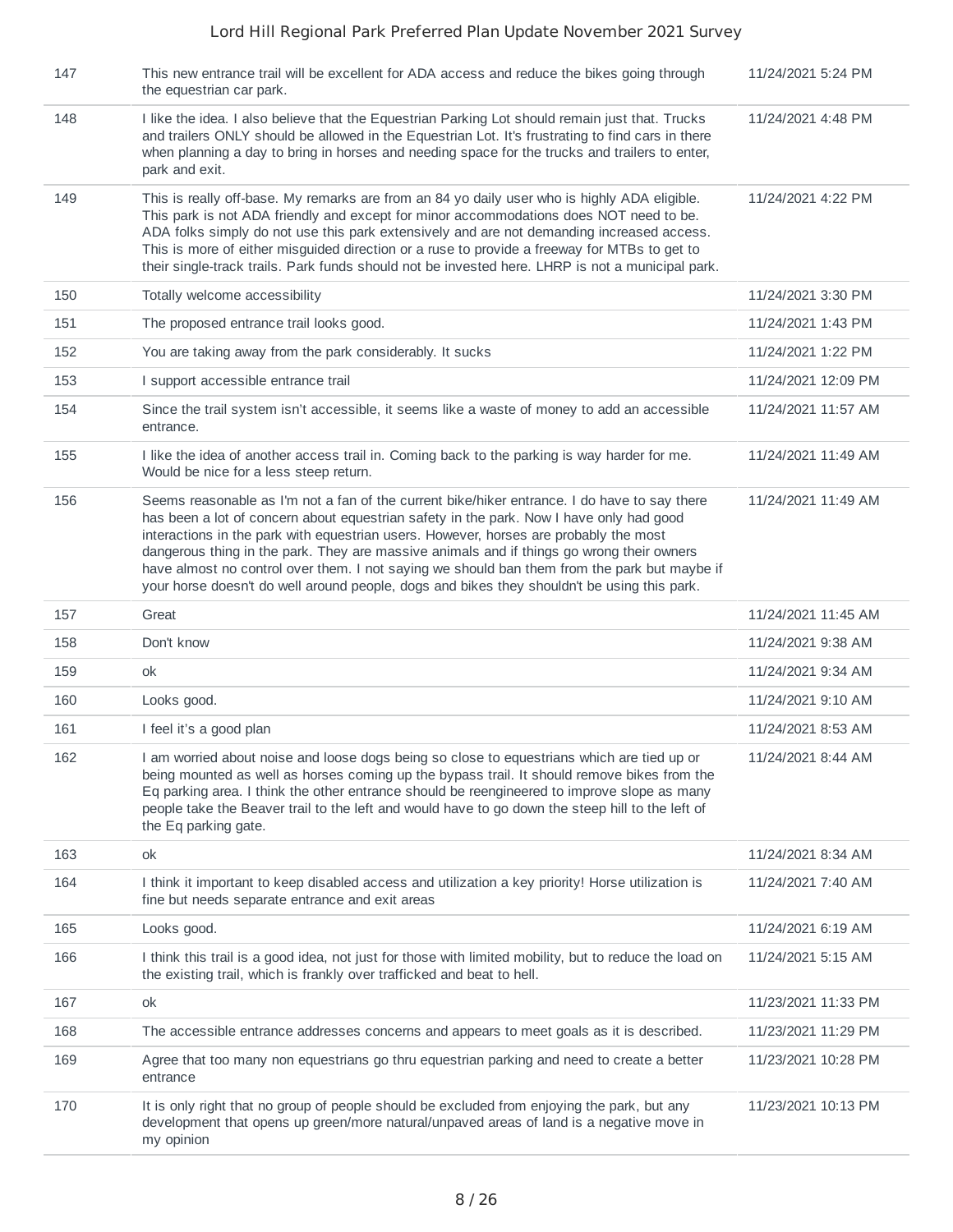| 171 | The only reliable way to address accessible trail features is for users to collect real usage data<br>from the field, not an online map.                                                                                                                                                                                                                                                                                                                                                                             | 11/23/2021 9:51 PM |
|-----|----------------------------------------------------------------------------------------------------------------------------------------------------------------------------------------------------------------------------------------------------------------------------------------------------------------------------------------------------------------------------------------------------------------------------------------------------------------------------------------------------------------------|--------------------|
| 172 | acceptable                                                                                                                                                                                                                                                                                                                                                                                                                                                                                                           | 11/23/2021 9:49 PM |
| 173 | Good idea. Off lease dogsxshoukd not allowed.                                                                                                                                                                                                                                                                                                                                                                                                                                                                        | 11/23/2021 9:46 PM |
| 174 | Okay                                                                                                                                                                                                                                                                                                                                                                                                                                                                                                                 | 11/23/2021 9:29 PM |
| 175 | As in a previous question, I do not feel that mixed heavy bike and hiker traffic are safe or<br>pleasant for either group.                                                                                                                                                                                                                                                                                                                                                                                           | 11/23/2021 9:25 PM |
| 176 | no opinion                                                                                                                                                                                                                                                                                                                                                                                                                                                                                                           | 11/23/2021 8:37 PM |
| 177 | Accessibility needs to be addressed and safety of the equestrian users in the equestrian<br>parking lot should be paramount. Unless one is an equestrian, one does not belong in the<br>equestrian parking lot!                                                                                                                                                                                                                                                                                                      | 11/23/2021 8:22 PM |
| 178 | Once this trail is built, there will be no reason for users to use the existing bike/hike entrance<br>so this "ADA" entrance will be the main entrance. If so, it needs to have speed controls and<br>good buffering between it and the equestrian lot-like thick enough vegetation for screening and<br>noise reduction and good fencing to keep dogs from running into the e lot if they're off leash. I<br>have concerns about this turning into a noisy freeway due to lack of obstacles and terrain<br>changes. | 11/23/2021 7:43 PM |
| 179 | Good. Make sure wayfinding to get to entrance is easy to find.                                                                                                                                                                                                                                                                                                                                                                                                                                                       | 11/23/2021 7:31 PM |
| 180 | Thumbs up.                                                                                                                                                                                                                                                                                                                                                                                                                                                                                                           | 11/23/2021 7:25 PM |
| 181 | No concerns. Ensure facilities and trash bins are at the new entrance. Add gate or other<br>deterrent to prevent people from accessing and defacing the area after the park closes.                                                                                                                                                                                                                                                                                                                                  | 11/23/2021 7:10 PM |
| 182 | Safety for equestrians is so important. We deal with 1,000 lb plus animals that have a mind of<br>their own. I worry about loose dogs, people that don't understand horses.                                                                                                                                                                                                                                                                                                                                          | 11/23/2021 7:08 PM |
| 183 | I like the proposal. The entrance is indeed too steep for my comfort level.                                                                                                                                                                                                                                                                                                                                                                                                                                          | 11/23/2021 7:05 PM |
| 184 | Again, I am seeing hikers/bikers mixed together. Unsafe. Conflicting user goals for park use.                                                                                                                                                                                                                                                                                                                                                                                                                        | 11/23/2021 7:05 PM |
| 185 | I am an advocate of improving accessibility. This will be great.                                                                                                                                                                                                                                                                                                                                                                                                                                                     | 11/23/2021 6:52 PM |
| 186 | I think this is important                                                                                                                                                                                                                                                                                                                                                                                                                                                                                            | 11/23/2021 6:49 PM |
| 187 | Good                                                                                                                                                                                                                                                                                                                                                                                                                                                                                                                 | 11/23/2021 6:45 PM |
| 188 | good                                                                                                                                                                                                                                                                                                                                                                                                                                                                                                                 | 11/23/2021 6:26 PM |
| 189 | It looks likeit will increase bike horse interactions                                                                                                                                                                                                                                                                                                                                                                                                                                                                | 11/23/2021 6:21 PM |
| 190 | I do not agree that the main people trail be anywhere near the horses. This includes bikes.<br>Dogs off leash, children out of control and bikers racing.                                                                                                                                                                                                                                                                                                                                                            | 11/23/2021 6:15 PM |
| 191 | Lower grade is a good idea.                                                                                                                                                                                                                                                                                                                                                                                                                                                                                          | 11/23/2021 5:52 PM |
| 192 | looks good                                                                                                                                                                                                                                                                                                                                                                                                                                                                                                           | 11/23/2021 5:49 PM |
| 193 | OK. If I am annoyed by the bikes I will take the old entrance trail.                                                                                                                                                                                                                                                                                                                                                                                                                                                 | 11/23/2021 5:29 PM |
| 194 | This seems to be a good approach. However, how does accessibility at north end relate to<br>walker-only area at opposite end of the park. This does not make sense to me                                                                                                                                                                                                                                                                                                                                             | 11/23/2021 5:29 PM |
| 195 | Sounds good. An accessible trail would allow additional usage of the park and promote a<br>shared recreational experience, allowing more users to experience natural areas.                                                                                                                                                                                                                                                                                                                                          | 11/23/2021 5:16 PM |
| 196 | Seems smart                                                                                                                                                                                                                                                                                                                                                                                                                                                                                                          | 11/23/2021 5:08 PM |
| 197 | Good job.                                                                                                                                                                                                                                                                                                                                                                                                                                                                                                            | 11/23/2021 5:01 PM |
| 198 | Much better than current one.                                                                                                                                                                                                                                                                                                                                                                                                                                                                                        | 11/23/2021 4:49 PM |
| 199 | The main trail entrance should be rerouted around the current steep area and back to the<br>boardwalks. There's ADA parking in the horse lot, and it's rarely used. Abandon the plan to<br>bring the main trail along the equestrian lot. It would result in dogs off leash running around the                                                                                                                                                                                                                       | 11/23/2021 4:45 PM |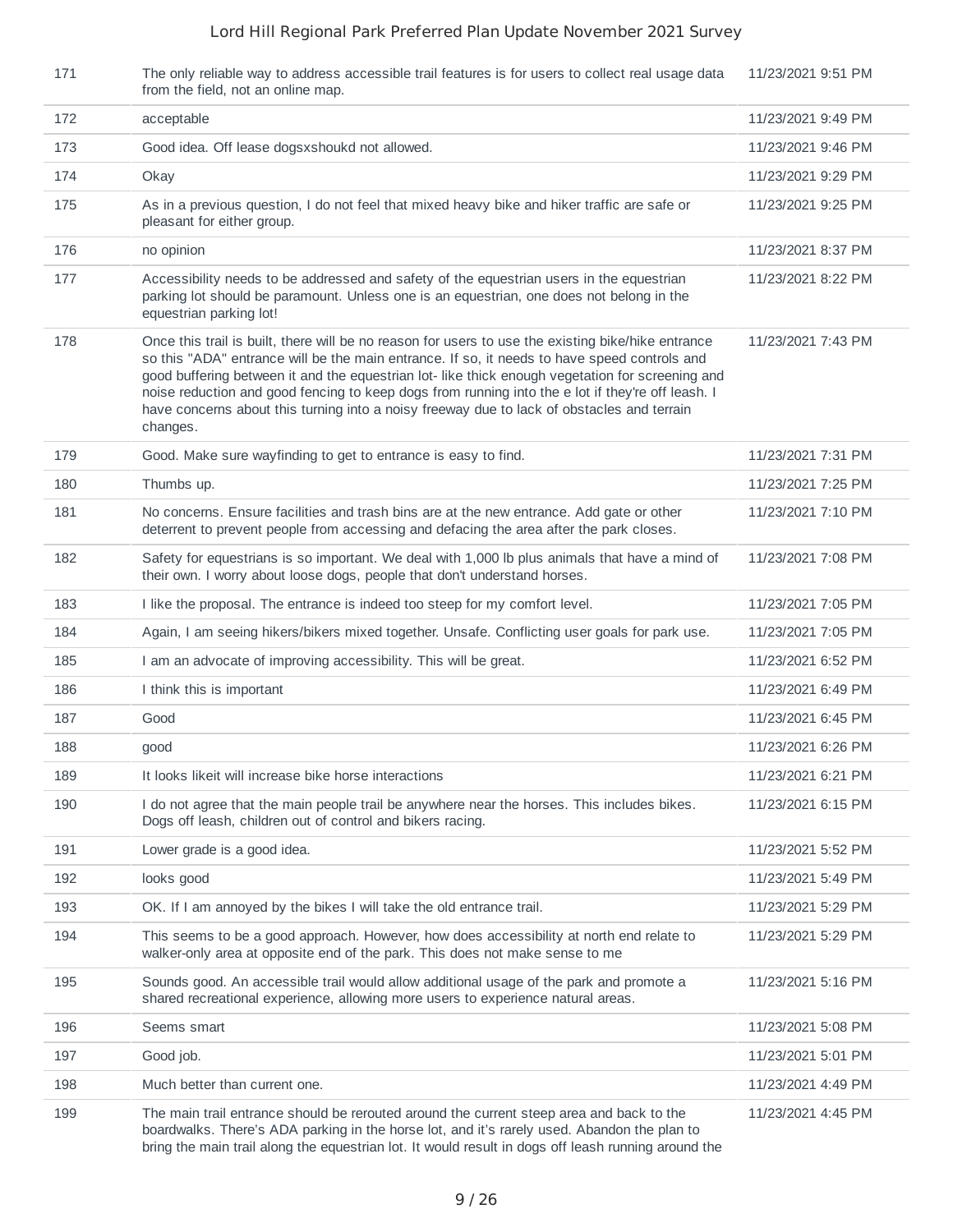fence and charging horses in the lot and on the trail. Accidents have occurred in the park from off-leash dogs running at horses. This plan also would exacerbate the problem of high-speed bikes coming through the equestrian gate toward horses who are entering the trail.

| 200 | Signage at trail entrances needs to clarify for whom the trail is (equestrians vs bikers), and for<br>whom it is not.                                                                                                                                                                                                                                                                                                                                                                                                                                                                                                                     | 11/23/2021 4:21 PM  |
|-----|-------------------------------------------------------------------------------------------------------------------------------------------------------------------------------------------------------------------------------------------------------------------------------------------------------------------------------------------------------------------------------------------------------------------------------------------------------------------------------------------------------------------------------------------------------------------------------------------------------------------------------------------|---------------------|
| 201 | Good plan                                                                                                                                                                                                                                                                                                                                                                                                                                                                                                                                                                                                                                 | 11/23/2021 2:39 PM  |
| 202 | I think the equestrian parking area needs a little space from further increases in traffic by both<br>bikes and dog walkers. People loading/unloading and saddling their large animals don't need<br>the distraction of bikers or dogs.                                                                                                                                                                                                                                                                                                                                                                                                   | 11/23/2021 11:27 AM |
| 203 | I have no concerns at this time. Until it is implemented, I don't know of any repercussions.                                                                                                                                                                                                                                                                                                                                                                                                                                                                                                                                              | 11/23/2021 10:52 AM |
| 204 | Separate parking is good                                                                                                                                                                                                                                                                                                                                                                                                                                                                                                                                                                                                                  | 11/23/2021 10:44 AM |
| 205 | I like the south parking lot. It's where I park most of the time.                                                                                                                                                                                                                                                                                                                                                                                                                                                                                                                                                                         | 11/23/2021 10:44 AM |
| 206 | It will help I hope                                                                                                                                                                                                                                                                                                                                                                                                                                                                                                                                                                                                                       | 11/23/2021 9:46 AM  |
| 207 | This isn't a great idea because it gets onto the equestrian section and can create<br>endangerment to them.                                                                                                                                                                                                                                                                                                                                                                                                                                                                                                                               | 11/23/2021 9:46 AM  |
| 208 | I'm in favor of the new access, easier for families with small children.                                                                                                                                                                                                                                                                                                                                                                                                                                                                                                                                                                  | 11/23/2021 9:14 AM  |
| 209 | Looks good and necessary                                                                                                                                                                                                                                                                                                                                                                                                                                                                                                                                                                                                                  | 11/23/2021 8:17 AM  |
| 210 | Honestly, if the planners cared about "preserving the environment" there would be far less<br>bikers. But clearly that is a lost cause. It is a shame.                                                                                                                                                                                                                                                                                                                                                                                                                                                                                    | 11/23/2021 7:14 AM  |
| 211 | Meets it but many of these problems are attitude/ways of thinking problems with usersmore<br>education is necessary                                                                                                                                                                                                                                                                                                                                                                                                                                                                                                                       | 11/23/2021 6:41 AM  |
| 212 | Equestrian only parking is very important to the safety of both equestrians and non<br>equestrians. Proposal looks good                                                                                                                                                                                                                                                                                                                                                                                                                                                                                                                   | 11/23/2021 6:24 AM  |
| 213 | I dont have an opinion on this one.                                                                                                                                                                                                                                                                                                                                                                                                                                                                                                                                                                                                       | 11/23/2021 1:38 AM  |
| 214 | It looks good. Make sure non-equestrians don't park in equestrian lot, though. When it's busy<br>then overflow is going into the equestrian lot and this trail will increase the likelihood of non<br>equestrians using it.                                                                                                                                                                                                                                                                                                                                                                                                               | 11/23/2021 1:02 AM  |
| 215 | So long as there is a designated equestrian parking lot, I don't have a preference as to where<br>it's located. There should be more signage stating that the parking lot is for equestrians only<br>and to slow down.                                                                                                                                                                                                                                                                                                                                                                                                                    | 11/22/2021 11:14 PM |
| 216 | it is ok for me                                                                                                                                                                                                                                                                                                                                                                                                                                                                                                                                                                                                                           | 11/22/2021 10:54 PM |
| 217 | If it's easier to get my trailer in and out and there's enough room.                                                                                                                                                                                                                                                                                                                                                                                                                                                                                                                                                                      | 11/22/2021 10:24 PM |
| 218 | It meets the goals                                                                                                                                                                                                                                                                                                                                                                                                                                                                                                                                                                                                                        | 11/22/2021 9:43 PM  |
| 219 | It is essential that this entrance is built from the main parking area, or that equestrians<br>consider using their large lot for more ADA parking. While many of the trails are steep at the<br>park, this entrance along with s short hike on the Main Trail would give many Snohomish<br>County residents with mobility barriers access to this park, and with a reasonable hiking loop in<br>length, this opens up the ability to enjoy additional experiences at Lord Hill, including wildlife<br>and bird watching. Lord Hill should not be for only the physically abled.                                                          | 11/22/2021 9:29 PM  |
| 220 | Still will have loose dogs, fast bikes on the new trail                                                                                                                                                                                                                                                                                                                                                                                                                                                                                                                                                                                   | 11/22/2021 8:48 PM  |
| 221 | Having Bikes crossing the Equestrian Bypass trails is unacceptable. Having an ADA access<br>trail to a park that has no trails with a 12% or less grade (ADA guidelines) makes no sense.<br>There is already ADA parking in the Equestrian Lot and it is most often unused indicating that<br>a different ADA access is NOT needed. The present access trail could be re-routed to a much<br>lesser grade that would give relief to younger hikers and bikers. If this trail is built, there must<br>be a fence between it and the equestrian park since there are so many off leash dogs. (another<br>issue of non-enforcement of rules) | 11/22/2021 7:15 PM  |
| 222 | I support this idea.                                                                                                                                                                                                                                                                                                                                                                                                                                                                                                                                                                                                                      | 11/22/2021 5:43 PM  |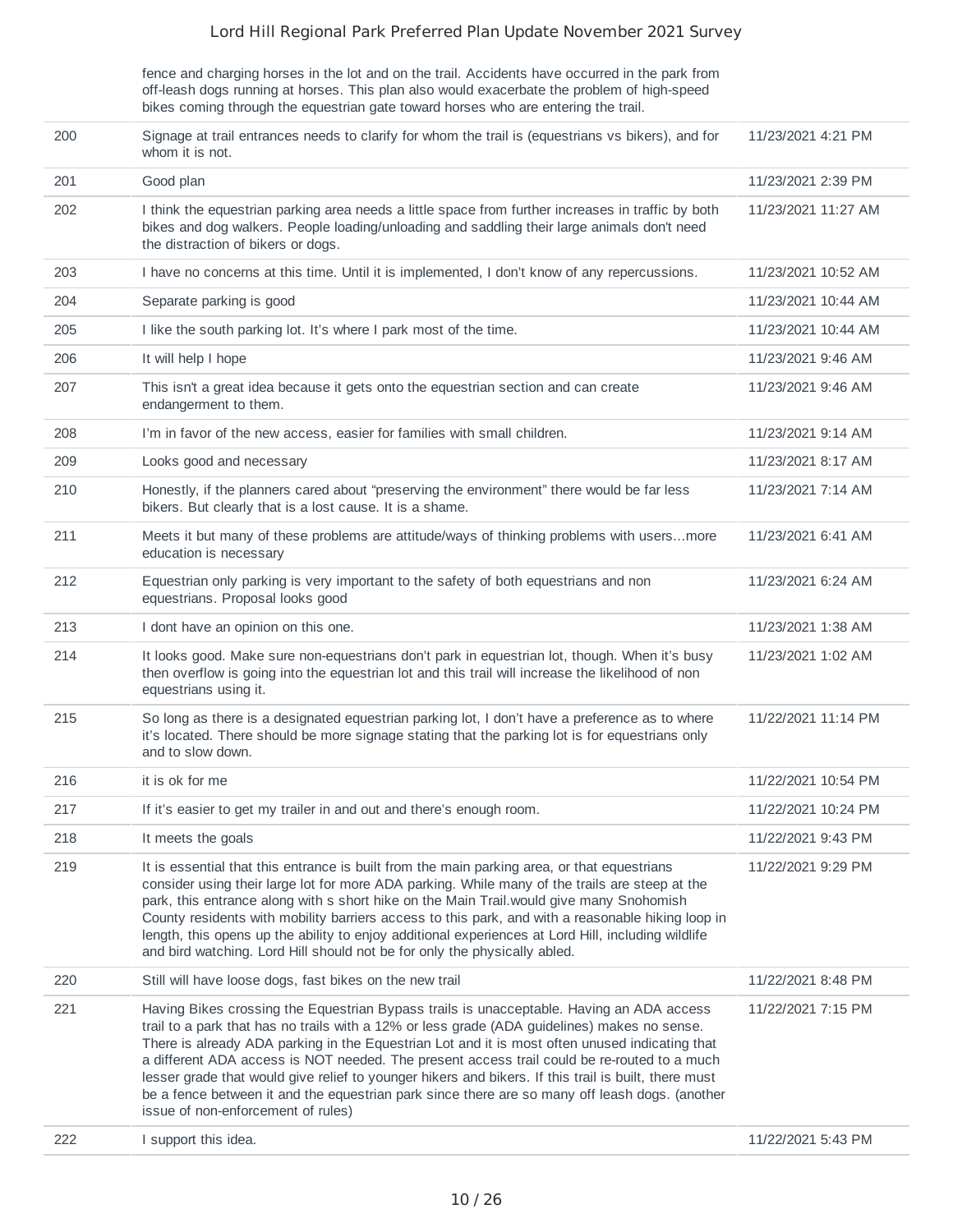| 223 | It will work fine if it deturs non equestrian users from the equestrian parking area.                                                                                                                                                                                                                                                                                                | 11/22/2021 3:24 PM  |
|-----|--------------------------------------------------------------------------------------------------------------------------------------------------------------------------------------------------------------------------------------------------------------------------------------------------------------------------------------------------------------------------------------|---------------------|
| 224 | Good                                                                                                                                                                                                                                                                                                                                                                                 | 11/22/2021 3:00 PM  |
| 225 | How does an ADA trail that includes bikers work?! If I'm disabled, I do NOT want somebody on<br>my trail zooming by me!                                                                                                                                                                                                                                                              | 11/22/2021 2:12 PM  |
| 226 | ADA, Yes. MTB, no; by putting bikes and ADA/Hikers on the same trail you are generating<br>higher risk for a negative interaction between a high speed bike and an ADA or Hiker user.                                                                                                                                                                                                | 11/22/2021 11:59 AM |
| 227 | This is awesome. I've often thought there needed to be another entrance to the trails to allow<br>for easier access due to the steep grade.                                                                                                                                                                                                                                          | 11/22/2021 11:59 AM |
| 228 | New entry trail looks good. Can't do do the steep walking entrance                                                                                                                                                                                                                                                                                                                   | 11/22/2021 9:23 AM  |
| 229 | Main trail entrance should be routed to the boardwalks.                                                                                                                                                                                                                                                                                                                              | 11/22/2021 8:16 AM  |
| 230 | Leave park as is                                                                                                                                                                                                                                                                                                                                                                     | 11/22/2021 7:09 AM  |
| 231 | New trail makes sense. Horse folks are over worried about proximity to their lot. BUY that<br>guy's property and use that area to build a new trail, further from the horse lot. He's the one<br>who's the most upset by all this.                                                                                                                                                   | 11/21/2021 10:40 PM |
| 232 | I can't quite tell from the description, but I like the idea of having an accessible/ hiker/biker<br>friendly entrance and a separate equestrian entrance. I can't tell from your description about<br>the off leash dog expectations, but that can certainly be a concern if they're coming after the<br>horses. Is there an off leash area of the park?                            | 11/21/2021 10:25 PM |
| 233 | Best way to keep bikes and walkers separate is have a one way bike only trail from the<br>parking lot out to the main park. Let bikers use the road out to the horse parking lot or create a<br>bikers only trail next to proposed ADA trail.                                                                                                                                        | 11/21/2021 9:08 PM  |
| 234 | I like it                                                                                                                                                                                                                                                                                                                                                                            | 11/21/2021 8:43 PM  |
| 235 | Im concerned about where the ADA trail meets the main equestrian access trail. It looks like<br>wheel chairs or strollers would be intersecting with horses very close to the equestrian trailer<br>lot (?) as a rider i am concerned about the safety implications of this                                                                                                          | 11/21/2021 7:25 PM  |
| 236 | Once again hard to see with a map. But I love the idea of a more accessible trail                                                                                                                                                                                                                                                                                                    | 11/21/2021 6:22 PM  |
| 237 | It does address my concerns                                                                                                                                                                                                                                                                                                                                                          | 11/21/2021 5:45 PM  |
| 238 | Great                                                                                                                                                                                                                                                                                                                                                                                | 11/21/2021 4:27 PM  |
| 239 | I love this idea. 1, people with disabilities need better access. Two, mountain bikers and other<br>users need a way to stay off of that steep old entrance                                                                                                                                                                                                                          | 11/21/2021 4:01 PM  |
| 240 | Kind of a don't care for me, because I mostly use the south entrance. (I live nearby on Tester<br>Rd.)                                                                                                                                                                                                                                                                               | 11/21/2021 3:15 PM  |
| 241 | I agree with the fencing to be put in for off leash dogs and perhaps if a less steep grade is put<br>in for others then it will lesson those that start off in the equestrian area.                                                                                                                                                                                                  | 11/21/2021 2:56 PM  |
| 242 | There is no need for new access trail as the road going towards equestrian parking lot is wider<br>than main trail and not being used much.As long as bikers walk through parking<br>area. Otherwise bikers should use south parking lot! Also the trail is too close to privat property!                                                                                            | 11/21/2021 2:29 PM  |
| 243 | As long as people are not parking in the equestrian lot. I have been there when cars are parked<br>behind the horse trailers and it makes it nearly impossible for horsetrailers to back out safely<br>without potentially hitting a parked car                                                                                                                                      | 11/21/2021 1:57 PM  |
| 244 | I don't have many concerns with this.                                                                                                                                                                                                                                                                                                                                                | 11/21/2021 1:45 PM  |
| 245 | At a minimum there will need to be fencing and visual barrier such that off leash dogs, etc will<br>not create a hazard to horses in their area.                                                                                                                                                                                                                                     | 11/21/2021 1:39 PM  |
| 246 | You need to get all user groups on site to review and discuss the alternatives.                                                                                                                                                                                                                                                                                                      | 11/21/2021 1:20 PM  |
| 247 | This is probably the biggest concern I have. I can't ride at lord hill on weekends already<br>because people park on either side of the equestrian driveway. There's not enough room to get<br>my horse trailer through safely and if it becomes too narrow to proceed forward I can't back up<br>with the congestion. The equestrian parking lot is already coveted and used by non | 11/21/2021 1:10 PM  |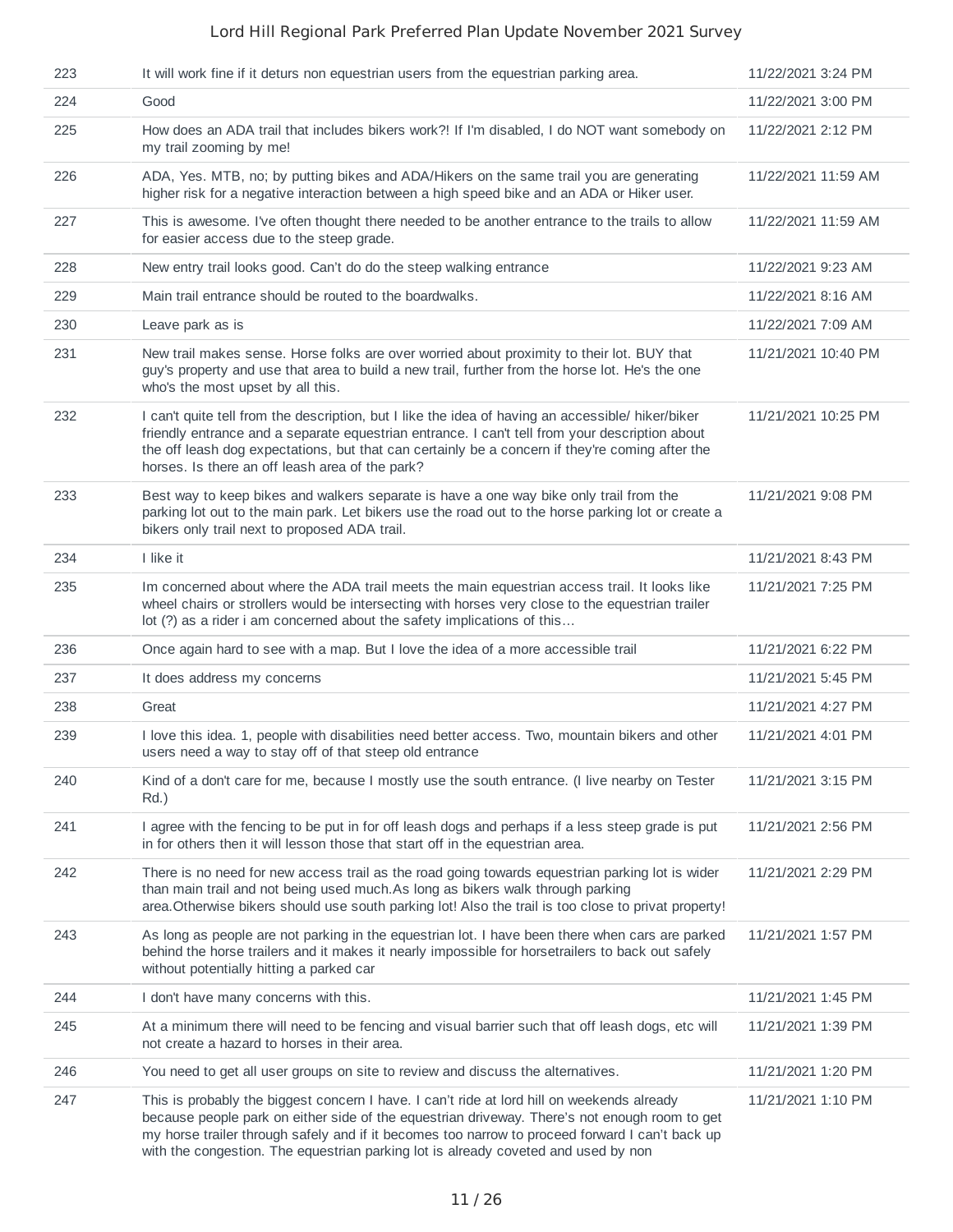|     | equestrians so to put a accessible trail closer to the equestrian lot will only invite more non-<br>equestrians making it more difficult for equestrians between parking and being subjected to the<br>abusive and unsafe behavior of the bikers who fly through the lot near tied horses.                                                                                                                                                                                                                                                                                                                                                                                                                                                                                                                                                                                                                                                                                                                                                                   |                     |
|-----|--------------------------------------------------------------------------------------------------------------------------------------------------------------------------------------------------------------------------------------------------------------------------------------------------------------------------------------------------------------------------------------------------------------------------------------------------------------------------------------------------------------------------------------------------------------------------------------------------------------------------------------------------------------------------------------------------------------------------------------------------------------------------------------------------------------------------------------------------------------------------------------------------------------------------------------------------------------------------------------------------------------------------------------------------------------|---------------------|
| 248 | Bringing bikes onto the trail just beyond the equestrian entrance is not a good idea. Looping<br>the trail around the equestrian lot will result in bikes and hikers with dogs going through the<br>equestrian lot.                                                                                                                                                                                                                                                                                                                                                                                                                                                                                                                                                                                                                                                                                                                                                                                                                                          | 11/21/2021 1:04 PM  |
| 249 | I LOVE this concept as it will make it easier for my younger kids to join me and enjoy the park<br>more often.                                                                                                                                                                                                                                                                                                                                                                                                                                                                                                                                                                                                                                                                                                                                                                                                                                                                                                                                               | 11/21/2021 11:55 AM |
| 250 | There would be less of an issue if bikes were given a corner of the park with access to lot<br>through Tester Rd. Pedestrians can continue to use the main lot and those who prefer a lesser<br>grade can park in the equestrian lot. Again allowing bikes separate access on the back side of<br>the park, with their own trails that do not intersect with equestrian trails, and have no access to<br>the rest of the park.                                                                                                                                                                                                                                                                                                                                                                                                                                                                                                                                                                                                                               | 11/21/2021 11:52 AM |
| 251 | This does meet that goal. Currently, the only way for those with limited ability to have access<br>to the park is through the equestrian entrance, which still requires non-equestrians to park in an<br>areas where they have to go down a steep hill. Reducing the grades to create an accessible<br>entrance will provide much better access. One concern I have is whether the rocky grade on<br>the main trail between the boardwalk entrance and the equestrian gate will be addressed. It is<br>dangerous for those with limited mobility. And, when icy, muddy, or lined with fallen leaves,<br>dangerous for all trail users.                                                                                                                                                                                                                                                                                                                                                                                                                       | 11/21/2021 10:30 AM |
| 252 | Easier access for everyone                                                                                                                                                                                                                                                                                                                                                                                                                                                                                                                                                                                                                                                                                                                                                                                                                                                                                                                                                                                                                                   | 11/21/2021 10:15 AM |
| 253 | Not sure but steep entrance slope should be mitigated.                                                                                                                                                                                                                                                                                                                                                                                                                                                                                                                                                                                                                                                                                                                                                                                                                                                                                                                                                                                                       | 11/21/2021 10:06 AM |
| 254 | If we convert most trails back to multi-user contour trails (leaving some hiker-only trails intact)<br>and have zero bike-only trails, then I think bikes should be the sole users of the upper<br>entrance. The ADA access should be from the equestrian parking lot where at least 4 spots<br>could be created for handicapped stickered vehicles. All other hikers, walkers, etc should<br>access the park via the proposed New entrance trail. This scenario would do away with the<br>scary idea of bikers whipping down behind the equestrian lot. No matter how many trees you<br>put in, horses will be on high alert if there are bikes back there.                                                                                                                                                                                                                                                                                                                                                                                                 | 11/21/2021 1:16 AM  |
| 255 | I support efforts to improve accessibility.                                                                                                                                                                                                                                                                                                                                                                                                                                                                                                                                                                                                                                                                                                                                                                                                                                                                                                                                                                                                                  | 11/21/2021 12:21 AM |
| 256 | Get rid of the special designation for the equestrian lot, and accessibility issues are largely<br>resolved. If we're trying to do the greatest good for the greatest number, we don't need a large<br>parking lot for one or two users of the park at any given time.                                                                                                                                                                                                                                                                                                                                                                                                                                                                                                                                                                                                                                                                                                                                                                                       | 11/20/2021 11:23 PM |
| 257 | I think this is a good plan for many reasons. Keeping traffic through the equestrian parking lot<br>to a minimum is an important safety consideration.                                                                                                                                                                                                                                                                                                                                                                                                                                                                                                                                                                                                                                                                                                                                                                                                                                                                                                       | 11/20/2021 8:20 PM  |
| 258 | Looks good.                                                                                                                                                                                                                                                                                                                                                                                                                                                                                                                                                                                                                                                                                                                                                                                                                                                                                                                                                                                                                                                  | 11/20/2021 8:10 PM  |
| 259 | Off leash dogs will be the problem here for horses—a lot of traffic will be funneled right at the<br>start of a horse settling in after a trailer ride. Possible to enforce leashes through this area with<br>fencing, a gate, and signage?                                                                                                                                                                                                                                                                                                                                                                                                                                                                                                                                                                                                                                                                                                                                                                                                                  | 11/20/2021 6:41 PM  |
| 260 | I think it would definitely help with the safety issues that occur in the equestrian lot                                                                                                                                                                                                                                                                                                                                                                                                                                                                                                                                                                                                                                                                                                                                                                                                                                                                                                                                                                     | 11/20/2021 6:34 PM  |
| 261 | This proposed trail would pose extreme hazards to equestrians. The heavy trail traffic from the<br>main lot will spook and distract horses tied to trailers and those being mounted. In addition,<br>once off-leash dogs emerge from the fenced area, some of them will charge horses coming up<br>the narrow equestrian bypass trail. if dogs chase a horse coming uphill, the horse will likely<br>spin around downhill which could easily throw the rider to the ground. In such a narrow trail,<br>there's a likelihood the rider could be trampled. Dogs could also chase horses coming through<br>the equestrian gate or could run to horses in the lot. There will continue to be the current<br>hazard as bikes come through the equestrian gate at a high speed toward oncoming<br>equestrians. And the screen of trees being planted along the fenced area will make horses<br>even spookier. Horses will hear the commotion but won't be able to see what's going on.<br>Horses are much better off if they can see what they're concerned about. | 11/20/2021 4:39 PM  |
| 262 | The usual boardwalk access is too steep for any disabled people. Your idea of going through<br>the equestrian area might work but it might spook horses. Most users don't want to spook<br>horses. The horse people need to use judgement if their horse is ready for this area.                                                                                                                                                                                                                                                                                                                                                                                                                                                                                                                                                                                                                                                                                                                                                                             | 11/20/2021 2:31 PM  |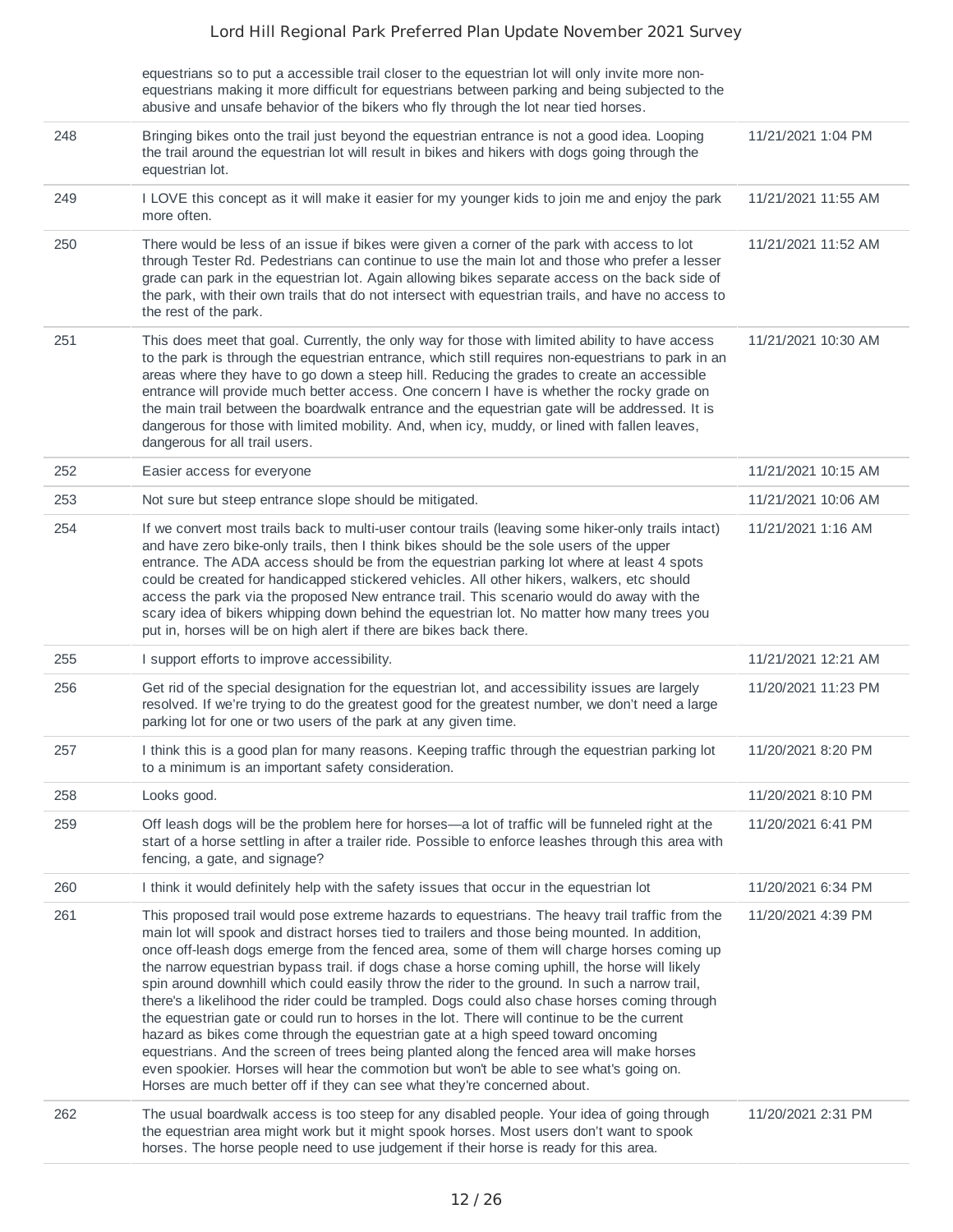| 263 | Sucks, people should be expected to look out for each other.                                                                                                                                                                                                                                                                                                                                                                                                                                                                                                                                                                                                                                                                                                                                                                                                                                                                                                                                                                                         | 11/20/2021 1:45 PM  |
|-----|------------------------------------------------------------------------------------------------------------------------------------------------------------------------------------------------------------------------------------------------------------------------------------------------------------------------------------------------------------------------------------------------------------------------------------------------------------------------------------------------------------------------------------------------------------------------------------------------------------------------------------------------------------------------------------------------------------------------------------------------------------------------------------------------------------------------------------------------------------------------------------------------------------------------------------------------------------------------------------------------------------------------------------------------------|---------------------|
| 264 | Yes please there needs to be wheel chair access for those who use mobility assistance to still<br>Be able to enjoy the park.                                                                                                                                                                                                                                                                                                                                                                                                                                                                                                                                                                                                                                                                                                                                                                                                                                                                                                                         | 11/20/2021 1:14 PM  |
| 265 | Well                                                                                                                                                                                                                                                                                                                                                                                                                                                                                                                                                                                                                                                                                                                                                                                                                                                                                                                                                                                                                                                 | 11/20/2021 1:09 PM  |
| 266 | Meets                                                                                                                                                                                                                                                                                                                                                                                                                                                                                                                                                                                                                                                                                                                                                                                                                                                                                                                                                                                                                                                | 11/20/2021 1:07 PM  |
| 267 | Less steep entrance for hikers and biker would be benefit                                                                                                                                                                                                                                                                                                                                                                                                                                                                                                                                                                                                                                                                                                                                                                                                                                                                                                                                                                                            | 11/20/2021 12:59 PM |
| 268 | You should anticipate that the ADA trail will rapidly become the preferred entry/exit trail for the<br>majority of the park users from the main parking lot due to the gentler slope.                                                                                                                                                                                                                                                                                                                                                                                                                                                                                                                                                                                                                                                                                                                                                                                                                                                                | 11/20/2021 12:43 PM |
| 269 | Again I feel it necessary for safety to have bike trails for bikes only.                                                                                                                                                                                                                                                                                                                                                                                                                                                                                                                                                                                                                                                                                                                                                                                                                                                                                                                                                                             | 11/20/2021 12:00 PM |
| 270 | Really like this idea.                                                                                                                                                                                                                                                                                                                                                                                                                                                                                                                                                                                                                                                                                                                                                                                                                                                                                                                                                                                                                               | 11/20/2021 10:27 AM |
| 271 | This appears to meet the needs. That said, this is not an off-leash dog park. Will that be<br>addressed with enforcement? Likely not as you do not seem to care about the Bob Heirman<br>Wildlife Park regarding dogs. Shame on Parks for not using this educational opportunity to get<br>people to leash their pets.                                                                                                                                                                                                                                                                                                                                                                                                                                                                                                                                                                                                                                                                                                                               | 11/20/2021 10:27 AM |
| 272 | Great idea for hikers and ADA.                                                                                                                                                                                                                                                                                                                                                                                                                                                                                                                                                                                                                                                                                                                                                                                                                                                                                                                                                                                                                       | 11/20/2021 9:32 AM  |
| 273 | should of been done long ago                                                                                                                                                                                                                                                                                                                                                                                                                                                                                                                                                                                                                                                                                                                                                                                                                                                                                                                                                                                                                         | 11/20/2021 9:27 AM  |
| 274 | I think this is a great idea. It will make the park entrance safer for hikers. It will also keep<br>bikers out of the equestrian entrance. It will make the park accessible for families easier.                                                                                                                                                                                                                                                                                                                                                                                                                                                                                                                                                                                                                                                                                                                                                                                                                                                     | 11/20/2021 8:55 AM  |
| 275 | I'm all for it. The main trail in is definitely too steep for most users. As for users going fast<br>through the equestrian parking area, I have never witnessed any mountain biker going that way<br>as the signage is very clear not to. I'm sure there are people who do, but I believe the vast<br>majority of mountain bikers are respectful and do not.                                                                                                                                                                                                                                                                                                                                                                                                                                                                                                                                                                                                                                                                                        | 11/20/2021 8:35 AM  |
| 276 | Maybe the best part of the whole plan. The current North entrance trail is currently one of the<br>steepest trails in the whole park, AND one of the highest traffic areas in the whole park. The<br>steep grade makes it tempting for bikers to go too fast down this hill, making a hotspot area for<br>potential conflict and hikers feeling unsafe right as they enter the park. Many bikers will<br>carefully control their speed on this hill, but I'd venture that just as many do not. In addition to<br>not being ADA accessible, this hill is not friendly to the very young, the very old, folks that<br>aren't very fit, or those not confident on their feet or bikes. This hill, -- and the subsequent<br>climb to where the equestrian entrance meets the main trail -- is the big barrier keeping me<br>from bringing my wife to ride with me at Lord Hill. By the time we'd get to the actual trails,<br>she'd be spent. The new entrance trail would definitely be more friendly for more park users.<br>both on foot and on bike. | 11/20/2021 8:08 AM  |
| 277 | I am thrilled there will be accessible trails and access                                                                                                                                                                                                                                                                                                                                                                                                                                                                                                                                                                                                                                                                                                                                                                                                                                                                                                                                                                                             | 11/20/2021 6:17 AM  |
| 278 | Yes                                                                                                                                                                                                                                                                                                                                                                                                                                                                                                                                                                                                                                                                                                                                                                                                                                                                                                                                                                                                                                                  | 11/20/2021 6:14 AM  |
| 279 | I have no concerns                                                                                                                                                                                                                                                                                                                                                                                                                                                                                                                                                                                                                                                                                                                                                                                                                                                                                                                                                                                                                                   | 11/20/2021 5:54 AM  |
| 280 | No opinion. I use the lower lot.                                                                                                                                                                                                                                                                                                                                                                                                                                                                                                                                                                                                                                                                                                                                                                                                                                                                                                                                                                                                                     | 11/19/2021 11:09 PM |
| 281 | I think it's great to have an Ada entrance by the horse trail. I personally prefer the challenging<br>ride up the hill to get back to the parking area and hope that stays in place as an option                                                                                                                                                                                                                                                                                                                                                                                                                                                                                                                                                                                                                                                                                                                                                                                                                                                     | 11/19/2021 10:32 PM |
| 282 |                                                                                                                                                                                                                                                                                                                                                                                                                                                                                                                                                                                                                                                                                                                                                                                                                                                                                                                                                                                                                                                      | 11/19/2021 10:06 PM |
|     | Parking lots need to be separated by user groups. Parking is a problem when card and trailers<br>are combined.                                                                                                                                                                                                                                                                                                                                                                                                                                                                                                                                                                                                                                                                                                                                                                                                                                                                                                                                       |                     |
| 283 | Bikes are entering on the same main trail as equestrians. Whereas currently bikes are more<br>likely to take the easier trail and not go up hill to the trail equestrians enter on.                                                                                                                                                                                                                                                                                                                                                                                                                                                                                                                                                                                                                                                                                                                                                                                                                                                                  | 11/19/2021 10:04 PM |
| 284 | This new access trail is way over due and should be built as quickly as possible. At the<br>meeting some horse ppl complained about ppl going thru there lot but yet don't want this new<br>trail built. It feels like they want an axe to grind. It is in the best interest of all user groups to<br>have this new trailI'll help build it.                                                                                                                                                                                                                                                                                                                                                                                                                                                                                                                                                                                                                                                                                                         | 11/19/2021 9:30 PM  |
| 285 | I applaud the gesture of accessibility for those who need it.                                                                                                                                                                                                                                                                                                                                                                                                                                                                                                                                                                                                                                                                                                                                                                                                                                                                                                                                                                                        | 11/19/2021 8:45 PM  |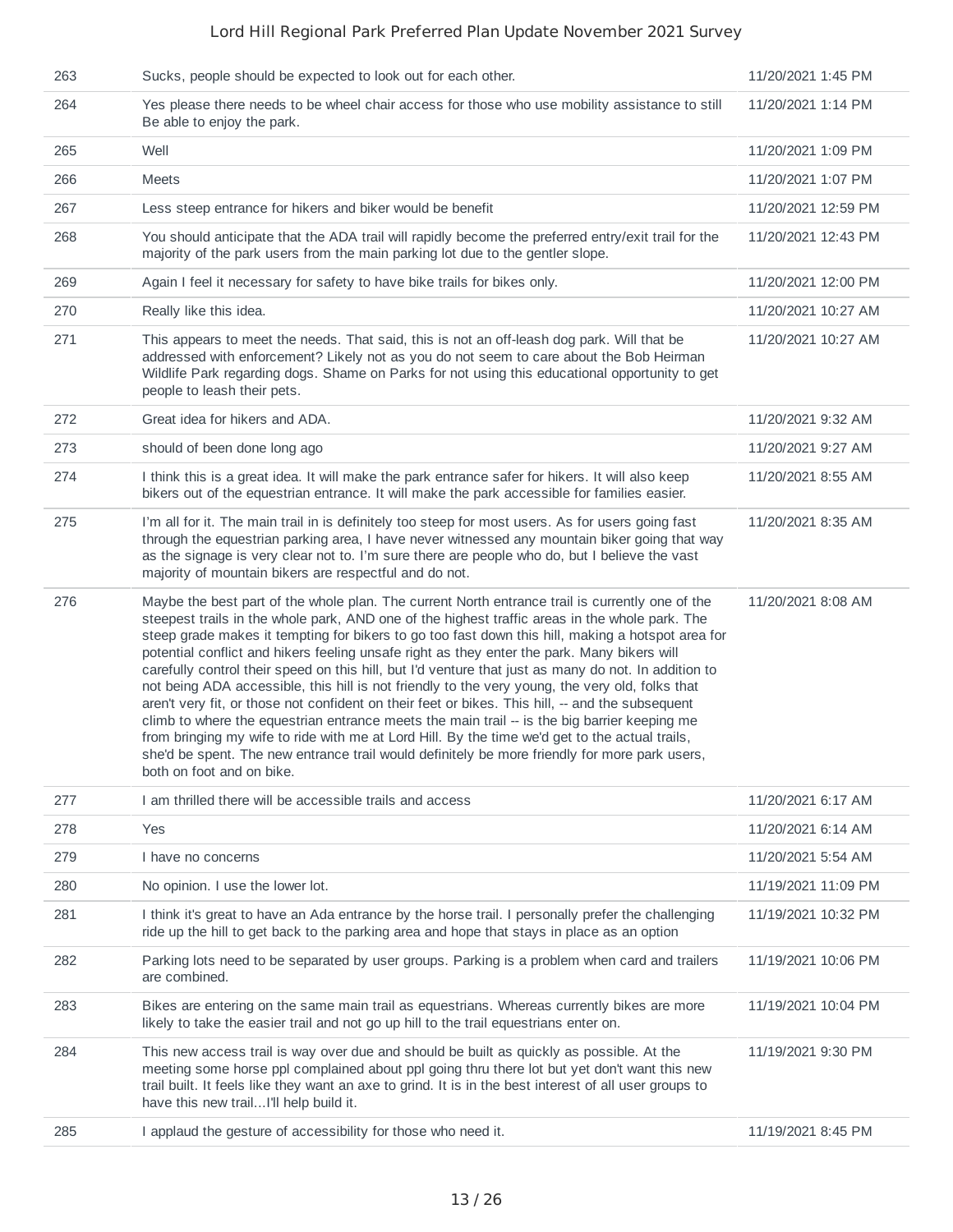| 286 | This is very important                                                                                                                                                                                                                                                                                                            | 11/19/2021 8:09 PM |
|-----|-----------------------------------------------------------------------------------------------------------------------------------------------------------------------------------------------------------------------------------------------------------------------------------------------------------------------------------|--------------------|
| 287 | I think this is also acceptable for the ADA concerns and rightfully so!. Keeping the existing<br>entrance for bikers and hikers is again optimal - easy access for all group types!                                                                                                                                               | 11/19/2021 7:22 PM |
| 288 | I don't use the north lot to really understand the issue, but this sounds reasonable.                                                                                                                                                                                                                                             | 11/19/2021 7:18 PM |
| 289 | I think it will keep mountain bike speeds down, and result in fewer surprises for hikers.                                                                                                                                                                                                                                         | 11/19/2021 7:17 PM |
| 290 | The accessibility of the park                                                                                                                                                                                                                                                                                                     | 11/19/2021 7:10 PM |
| 291 | It looks to be similar to where it presently is                                                                                                                                                                                                                                                                                   | 11/19/2021 6:53 PM |
| 292 | With the plan as I understand it, there should be plenty of separation from the horses and this<br>new trail is so important in making access to the trails for so many trail users. Children,<br>elderly, less able people cannot easily use the current steep trail and a new access trail is<br>really needed.                 | 11/19/2021 6:49 PM |
| 293 | Fantastic idea. Do it.                                                                                                                                                                                                                                                                                                            | 11/19/2021 6:48 PM |
| 294 | This is great. No issues with the approach.                                                                                                                                                                                                                                                                                       | 11/19/2021 6:44 PM |
| 295 | Love the additional access especially the ADA access!                                                                                                                                                                                                                                                                             | 11/19/2021 6:43 PM |
| 296 | It does                                                                                                                                                                                                                                                                                                                           | 11/19/2021 6:40 PM |
| 297 | This is a great idea and a much needed improvement. This will make the park more accessible<br>and welcoming for all.                                                                                                                                                                                                             | 11/19/2021 6:37 PM |
| 298 | I'm most excited about the new access trail. This will make it easier to bring my kids to ride<br>bikes in the park.                                                                                                                                                                                                              | 11/19/2021 6:22 PM |
| 299 | This is much better!! The trail down for hikers and bikers was too steep                                                                                                                                                                                                                                                          | 11/19/2021 6:20 PM |
| 300 | Love the ADA trail addition. Took my parents on a hike at Lord Hill a number of years ago & I<br>had forgotten how steep some of those sections could be. An ADA trail would have been a<br>much bette option. Also, as a new mountain biker, the ADA entrance feels a lot more<br>accessible as a place to gently enter the park | 11/19/2021 5:36 PM |
| 301 | Better. Existing entrance is not great                                                                                                                                                                                                                                                                                            | 11/19/2021 5:19 PM |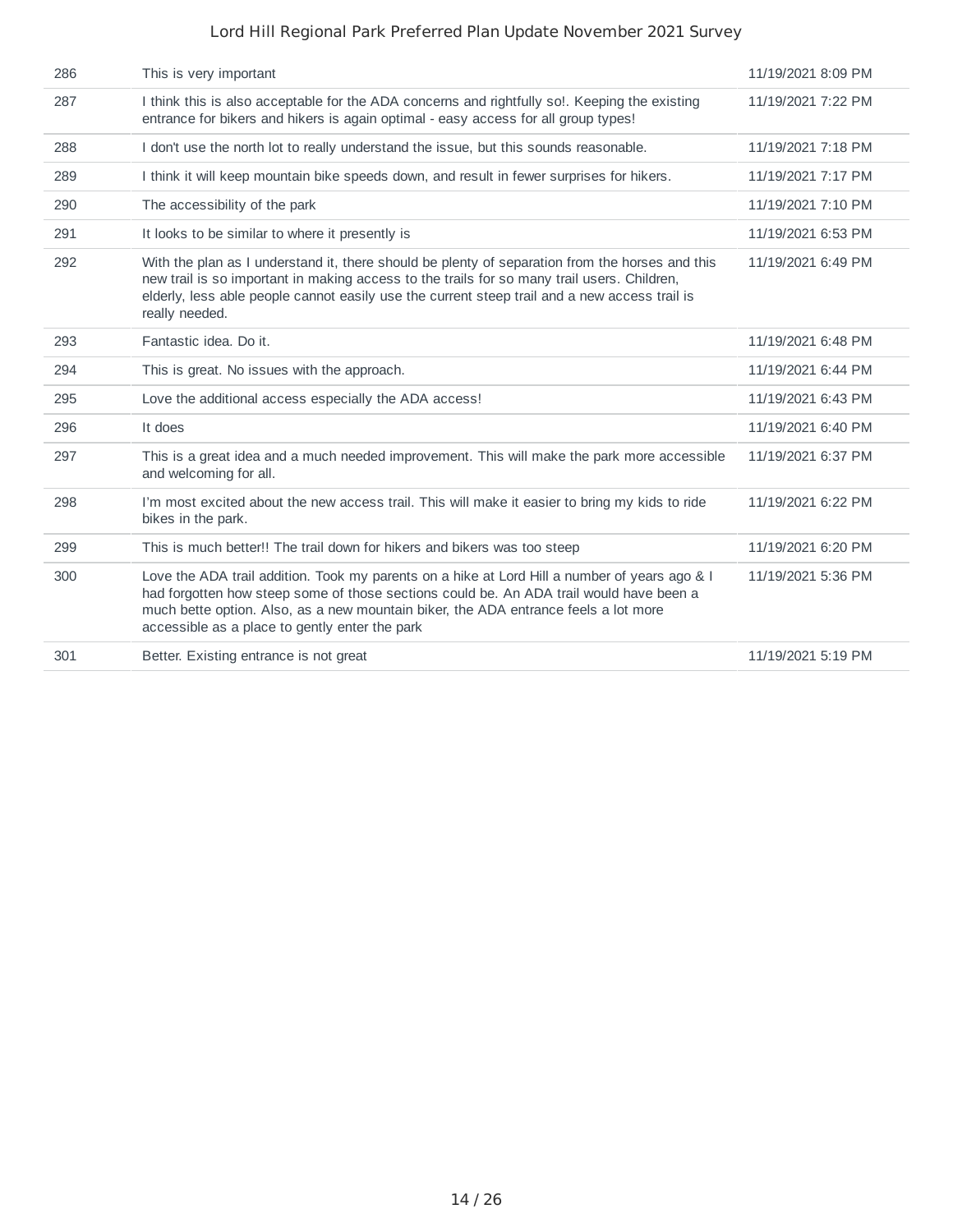## Q8 How do you feel the potential parking lot expansion and paving improvements meet the goals for the process? How do you feel the potential updates to the parking lot do or do not address your concerns?

Answered: 298 Skipped: 404

| #  | <b>RESPONSES</b>                                                                                                                                                                                                                                                                                                                                                                                                                                                             | <b>DATE</b>         |
|----|------------------------------------------------------------------------------------------------------------------------------------------------------------------------------------------------------------------------------------------------------------------------------------------------------------------------------------------------------------------------------------------------------------------------------------------------------------------------------|---------------------|
| 1  | Definitely needed. Safe and secure while protecting the soil and runoff.                                                                                                                                                                                                                                                                                                                                                                                                     | 12/11/2021 7:21 PM  |
| 2  | More parking is great but also brings more vandalism and need for a proper bathroom and trash<br>control. Staff is needed to supervise. Everyone will use the ADA trail which is too close to the<br>EQ Parking lot for safety.                                                                                                                                                                                                                                              | 12/11/2021 9:02 AM  |
| 3  | Paving is fine. I hope you don't add more parking because the park is already getting ruined<br>with too many bikers and other inconsiderate people with off leash dogs. There always will be<br>overflow no matter how much parking you add.                                                                                                                                                                                                                                | 12/10/2021 10:56 PM |
| 4  | I support minimally increasing the parking to allow for the overflow parking to park where the<br>damage doesn't occur. If the parking is expanded to the proposed capacity it will cause<br>problems on 127th Ave. SE - that road is a rural, 2 lane home lined with country homes.<br>Homeowners in the area quite frequently ride horses on that road on their way to the park. The<br>increased parking will result in increased traffic which will cause safety issues. | 12/10/2021 9:02 PM  |
| 5  | Great plan                                                                                                                                                                                                                                                                                                                                                                                                                                                                   | 12/10/2021 4:51 PM  |
| 6  | No comment                                                                                                                                                                                                                                                                                                                                                                                                                                                                   | 12/10/2021 4:12 PM  |
| 7  | See previous comments                                                                                                                                                                                                                                                                                                                                                                                                                                                        | 12/10/2021 4:06 PM  |
| 8  | Its necessary                                                                                                                                                                                                                                                                                                                                                                                                                                                                | 12/10/2021 10:25 AM |
| 9  | Expanded parking will impact traffic and safety in the neighborhood and will take away from the<br>quiet and natural nature of the park.                                                                                                                                                                                                                                                                                                                                     | 12/10/2021 10:20 AM |
| 10 | Aggree parking needs to be expanded.                                                                                                                                                                                                                                                                                                                                                                                                                                         | 12/10/2021 6:08 AM  |
| 11 | Not sure may be okay but worry about control of general public activity in parking areas<br>near bordering properties.                                                                                                                                                                                                                                                                                                                                                       | 12/10/2021 5:33 AM  |
| 12 | Upper lot needs more room.                                                                                                                                                                                                                                                                                                                                                                                                                                                   | 12/10/2021 1:46 AM  |
| 13 | A needed improvement                                                                                                                                                                                                                                                                                                                                                                                                                                                         | 12/9/2021 11:47 PM  |
| 14 | I walk into the park from my neighborhood, parking is not the concern here unless you need<br>more parking for people coming from outside the area to ride their bikes.                                                                                                                                                                                                                                                                                                      | 12/9/2021 9:33 PM   |
| 15 | Large turn around for four horse trailers, thank you                                                                                                                                                                                                                                                                                                                                                                                                                         | 12/9/2021 9:28 PM   |
| 16 | Looks to me like SCP&R wants to provide more parking and easy access to LHRP for lazy<br>bikers under the smoke screen of an ADA trail. Adequate ADA parking can be provided in the<br>equestrian parking lot with thoughtful planning.                                                                                                                                                                                                                                      | 12/9/2021 9:18 PM   |
| 17 | more parking is needed                                                                                                                                                                                                                                                                                                                                                                                                                                                       | 12/9/2021 7:33 PM   |
| 18 | It does need more parking but forward thinking consider a shuttle service.                                                                                                                                                                                                                                                                                                                                                                                                   | 12/9/2021 5:43 PM   |
| 19 | All the areas should be made into parking. The over parking in the last five years this has been<br>in process has damaged current parking and new areas will have the same issue if there is not<br>enough. And some of the parking spots should be designed disabled so if there is enough<br>general, the special parking designation spaces will not be taken by general users.                                                                                          | 12/9/2021 4:49 PM   |
| 20 | I have no concerns about this topic.                                                                                                                                                                                                                                                                                                                                                                                                                                         | 12/9/2021 4:03 PM   |
| 21 | Needed                                                                                                                                                                                                                                                                                                                                                                                                                                                                       | 12/9/2021 2:19 PM   |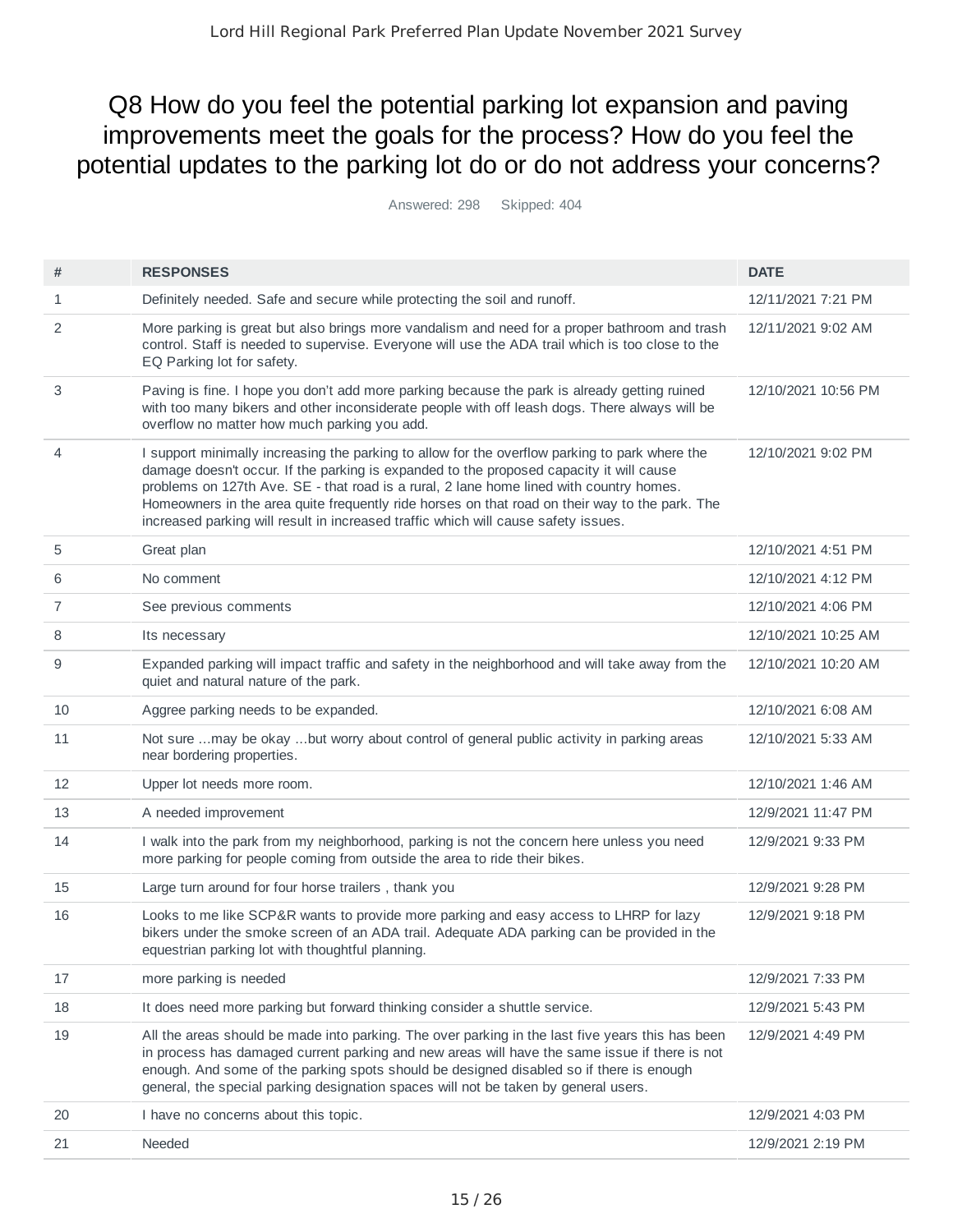| 22 | It is better than current                                                                                                                                                                                                                                                                                                                                                                                                                                                                                  | 12/9/2021 1:19 PM  |
|----|------------------------------------------------------------------------------------------------------------------------------------------------------------------------------------------------------------------------------------------------------------------------------------------------------------------------------------------------------------------------------------------------------------------------------------------------------------------------------------------------------------|--------------------|
| 23 | Looks good                                                                                                                                                                                                                                                                                                                                                                                                                                                                                                 | 12/9/2021 12:53 PM |
| 24 | I am concerned that expanded parking will affect the traffic and safety in the neighborhood.                                                                                                                                                                                                                                                                                                                                                                                                               | 12/9/2021 11:30 AM |
| 25 | Main parking lot expansion needs to happen. Monitoring of the equestrian parking lot and<br>maintenance of the south parking lot should also be prioritized. Traffic impacts to 127th must<br>be addressed.                                                                                                                                                                                                                                                                                                | 12/9/2021 11:21 AM |
| 26 | N/A for me personally, but the proposed plan seems good.                                                                                                                                                                                                                                                                                                                                                                                                                                                   | 12/9/2021 10:16 AM |
| 27 | It is difficult to tell from the schematic where you are putting all the parking however something<br>DOES need to be done for the hikers and the bikers since when the park is busy they park<br>along the road to the equestrian lot and make it difficult to get in and out of the lot. There<br>needs to be no parking signs on BOTH sides of the road not just one. Equestrians hauling into<br>the park have a hard enough time getting in and out of the lot with people parking along the<br>side. | 12/9/2021 9:46 AM  |
| 28 | Safety is Important!!! Looks Good                                                                                                                                                                                                                                                                                                                                                                                                                                                                          | 12/9/2021 6:44 AM  |
| 29 | Good idea.                                                                                                                                                                                                                                                                                                                                                                                                                                                                                                 | 12/9/2021 6:06 AM  |
| 30 | I think the impact on the area should be the #1 concern, and again having a ranger to enforce<br>parking would be helpful.                                                                                                                                                                                                                                                                                                                                                                                 | 12/8/2021 11:00 PM |
| 31 | Adding more parking without adding park use supervision and bathrooms is dangerous for park<br>users and the surrounding neighborhood. Let's delay adding more users until we can manage<br>the safety of those currently using the park                                                                                                                                                                                                                                                                   | 12/8/2021 9:24 PM  |
| 32 | good plan                                                                                                                                                                                                                                                                                                                                                                                                                                                                                                  | 12/8/2021 4:29 PM  |
| 33 | Agree that additional parking for multi use is needed                                                                                                                                                                                                                                                                                                                                                                                                                                                      | 12/8/2021 3:25 PM  |
| 34 | No comment                                                                                                                                                                                                                                                                                                                                                                                                                                                                                                 | 12/8/2021 12:54 PM |
| 35 | It looks well thought out. Certainly much safer for those super busy days.                                                                                                                                                                                                                                                                                                                                                                                                                                 | 12/7/2021 8:05 PM  |
| 36 | Seem reasonable to me. I don't think there would be a need to expand much more. Perhaps<br>allow people to park on the side of the access road to the horse lot if the hiker/biker lot fills.                                                                                                                                                                                                                                                                                                              | 12/7/2021 7:49 PM  |
| 37 | Visibility is key for safety and to decrease vandalism                                                                                                                                                                                                                                                                                                                                                                                                                                                     | 12/7/2021 6:55 PM  |
| 38 | Need more parking. Get the most parking for the least dollars.                                                                                                                                                                                                                                                                                                                                                                                                                                             | 12/7/2021 1:57 PM  |
| 39 | 15 years ago, I was often the only car in the parking lot. Now parking is definitely inadequate.                                                                                                                                                                                                                                                                                                                                                                                                           | 12/7/2021 12:00 PM |
| 40 | Yes.                                                                                                                                                                                                                                                                                                                                                                                                                                                                                                       | 12/7/2021 9:21 AM  |
| 41 | All good. I arrive late in the day and rarely have a problem with parking.                                                                                                                                                                                                                                                                                                                                                                                                                                 | 12/6/2021 8:21 PM  |
| 42 | Good They do address some of my concerns                                                                                                                                                                                                                                                                                                                                                                                                                                                                   | 12/6/2021 6:32 PM  |
| 43 | I think it's important to improve the existing parking lot. As long as adding new spaces helps to<br>preserve the character of the park, that is fine. Some people may continue to part irresponsibly<br>because that seems to be what some people do.                                                                                                                                                                                                                                                     | 12/6/2021 6:26 PM  |
| 44 | This plan is much better.                                                                                                                                                                                                                                                                                                                                                                                                                                                                                  | 12/6/2021 6:04 PM  |
| 45 | Again, I think you're overdeveloping. Sure, maybe some more parking, definitely need to<br>address drainage and maintenance, but ultimately, the parking lot will be full. You can't keep up<br>by creating parking places that in turn create even more pressure on the park itself.                                                                                                                                                                                                                      | 12/6/2021 5:10 PM  |
| 46 | Paving should eliminate potholes and drainage will make a safer area.                                                                                                                                                                                                                                                                                                                                                                                                                                      | 12/6/2021 3:56 PM  |
| 47 | there is, and will always be, a need for additional parking how will this parking be monitored?                                                                                                                                                                                                                                                                                                                                                                                                            | 12/6/2021 3:56 PM  |
| 48 | I believe adding some additional parking would be beneficial and might prevent people from<br>parking in undesignated areas. This would meet the goal of updating the park to accommodate<br>its capacity. For safety I would also recommend security cameras and/or regular parking lot<br>patrols to prevent break ins. Additional signage encouraging people to not leave valuables in<br>their car may also be helpful.                                                                                | 12/6/2021 3:36 PM  |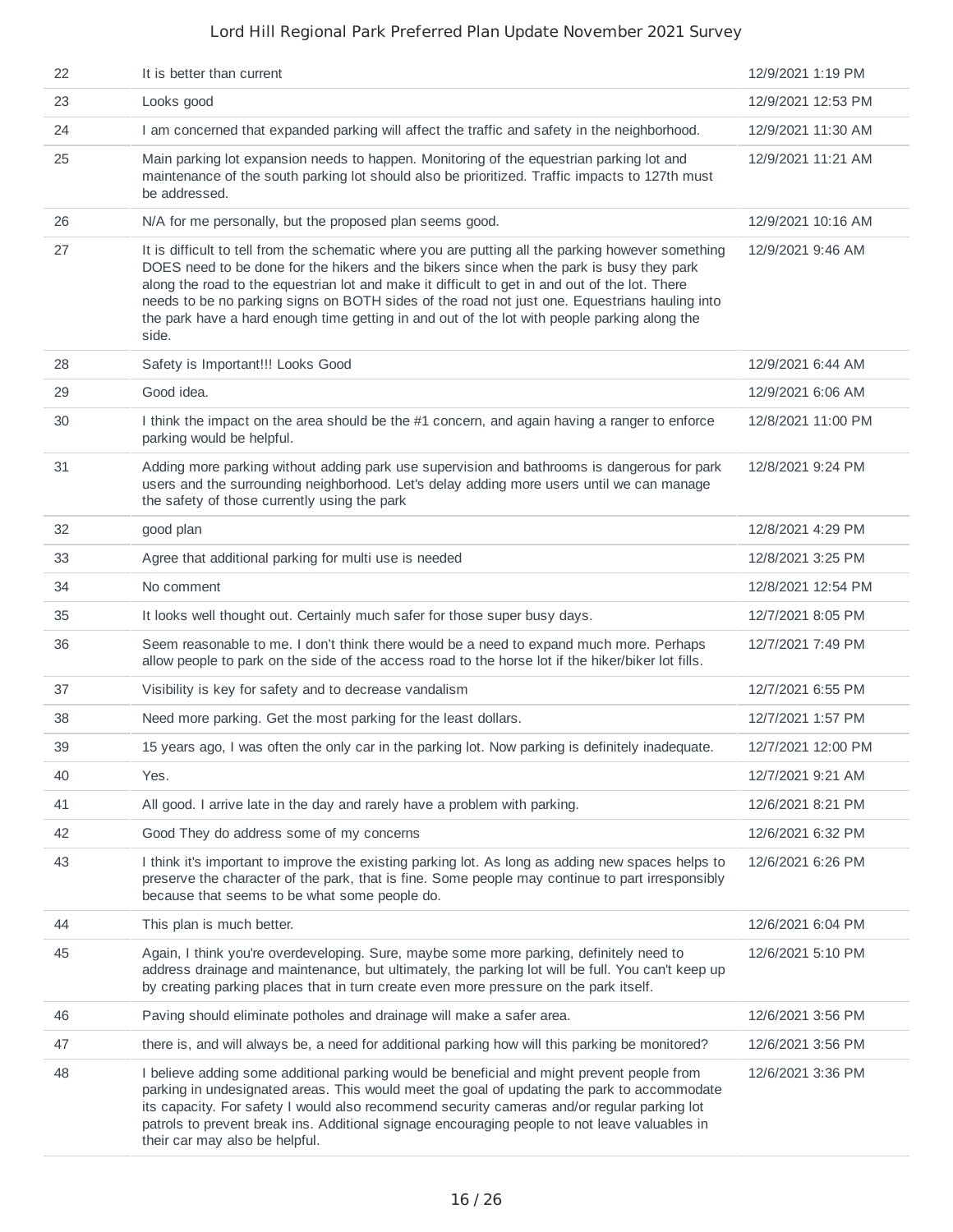| 49 | Seems adequate as long as equal space is available for all users.                                                                                                                                                                                                                                                                                                                                                                                                                                                                                                                                                                                                                                                                                                                                                                                                                                                                                                                                                                                                                                                                                                            | 12/6/2021 12:47 PM |
|----|------------------------------------------------------------------------------------------------------------------------------------------------------------------------------------------------------------------------------------------------------------------------------------------------------------------------------------------------------------------------------------------------------------------------------------------------------------------------------------------------------------------------------------------------------------------------------------------------------------------------------------------------------------------------------------------------------------------------------------------------------------------------------------------------------------------------------------------------------------------------------------------------------------------------------------------------------------------------------------------------------------------------------------------------------------------------------------------------------------------------------------------------------------------------------|--------------------|
| 50 | I guess paving is good and also keeping a little picnic area at the parking north entrance is<br>advised.                                                                                                                                                                                                                                                                                                                                                                                                                                                                                                                                                                                                                                                                                                                                                                                                                                                                                                                                                                                                                                                                    | 12/6/2021 11:21 AM |
| 51 | More parking sounds good                                                                                                                                                                                                                                                                                                                                                                                                                                                                                                                                                                                                                                                                                                                                                                                                                                                                                                                                                                                                                                                                                                                                                     | 12/6/2021 10:40 AM |
| 52 | A little more parking is ok. Please do not remove the play area. Adding some benches, picnic<br>tables, and shade structures would provide a welcome area for families to linger and wait with<br>their kids while they wait for the rest of their party to finish hiking.                                                                                                                                                                                                                                                                                                                                                                                                                                                                                                                                                                                                                                                                                                                                                                                                                                                                                                   | 12/6/2021 9:11 AM  |
| 53 | Looks good.                                                                                                                                                                                                                                                                                                                                                                                                                                                                                                                                                                                                                                                                                                                                                                                                                                                                                                                                                                                                                                                                                                                                                                  | 12/5/2021 10:23 PM |
| 54 | Yes, good idea, way overdue.                                                                                                                                                                                                                                                                                                                                                                                                                                                                                                                                                                                                                                                                                                                                                                                                                                                                                                                                                                                                                                                                                                                                                 | 12/5/2021 10:03 PM |
| 55 | There needs to be more parking at the main entrance so that users don't overflow into critical<br>areas.                                                                                                                                                                                                                                                                                                                                                                                                                                                                                                                                                                                                                                                                                                                                                                                                                                                                                                                                                                                                                                                                     | 12/5/2021 10:02 PM |
| 56 | Does not apply to me. I have access to the park from the back of my property.                                                                                                                                                                                                                                                                                                                                                                                                                                                                                                                                                                                                                                                                                                                                                                                                                                                                                                                                                                                                                                                                                                | 12/5/2021 9:43 PM  |
| 57 | No concerns                                                                                                                                                                                                                                                                                                                                                                                                                                                                                                                                                                                                                                                                                                                                                                                                                                                                                                                                                                                                                                                                                                                                                                  | 12/5/2021 4:32 PM  |
| 58 | Only explained parking for capabilities. I think there could be a concrete parking instead of<br>gravel and expanding that area.                                                                                                                                                                                                                                                                                                                                                                                                                                                                                                                                                                                                                                                                                                                                                                                                                                                                                                                                                                                                                                             | 12/5/2021 4:05 PM  |
| 59 | Does                                                                                                                                                                                                                                                                                                                                                                                                                                                                                                                                                                                                                                                                                                                                                                                                                                                                                                                                                                                                                                                                                                                                                                         | 12/5/2021 1:50 PM  |
| 60 | Will there be horse trailer parking in the ADA lot? Will there be ADA parking in the equine lot?                                                                                                                                                                                                                                                                                                                                                                                                                                                                                                                                                                                                                                                                                                                                                                                                                                                                                                                                                                                                                                                                             | 12/5/2021 11:46 AM |
| 61 | Good                                                                                                                                                                                                                                                                                                                                                                                                                                                                                                                                                                                                                                                                                                                                                                                                                                                                                                                                                                                                                                                                                                                                                                         | 12/5/2021 11:22 AM |
| 62 | I have mixed thoughts about this. While new spaces would alleviate the problem with people<br>parking where they shouldn't, I don't know if those people will still park where they should<br>because they park in the equestrian driveway regardless out of convenience. I've also seen<br>them park in the ditch along the road and get stuck or damage the area. But the hope would be<br>that they would use the designated parking area. It absolutely would make me sad if the<br>playground were taken away to add parking. I love the daily laughter and play that comes from<br>that play area. The laughter and kid voices bring me joy and happiness and they aren't even<br>my kids. I can't imagine how many families would miss that playground. I often see neighbors<br>bringing their kids and grandchildren there on a daily or weekly basis and that truly would be<br>awful if they lost that play area to parking. Couldn't there be parking in front of the play area?<br>There is an entire grass lot that just grows weeds that isn't being used. Seems to me putting in<br>adequate drainage in order to open that space would make the most sense. | 12/5/2021 10:32 AM |
| 63 | Meets goals                                                                                                                                                                                                                                                                                                                                                                                                                                                                                                                                                                                                                                                                                                                                                                                                                                                                                                                                                                                                                                                                                                                                                                  | 12/5/2021 9:58 AM  |
| 64 | More trailer parking is much needed.                                                                                                                                                                                                                                                                                                                                                                                                                                                                                                                                                                                                                                                                                                                                                                                                                                                                                                                                                                                                                                                                                                                                         | 12/5/2021 9:49 AM  |
| 65 | I haven't been in that lot for years, but do we really want to add THAT many spots? I can<br>imagine weekends will be a total crush on the trails.                                                                                                                                                                                                                                                                                                                                                                                                                                                                                                                                                                                                                                                                                                                                                                                                                                                                                                                                                                                                                           | 12/5/2021 8:15 AM  |
| 66 | This will be helpful and improve relationships with the residents who are impacted by illegal<br>parking.                                                                                                                                                                                                                                                                                                                                                                                                                                                                                                                                                                                                                                                                                                                                                                                                                                                                                                                                                                                                                                                                    | 12/5/2021 6:24 AM  |
| 67 | This seems like a good plan                                                                                                                                                                                                                                                                                                                                                                                                                                                                                                                                                                                                                                                                                                                                                                                                                                                                                                                                                                                                                                                                                                                                                  | 12/5/2021 6:23 AM  |
| 68 | If bikers were banned from this equestrian/hiking park, there would be no reason to expand<br>parking.                                                                                                                                                                                                                                                                                                                                                                                                                                                                                                                                                                                                                                                                                                                                                                                                                                                                                                                                                                                                                                                                       | 12/5/2021 5:41 AM  |
| 69 | Fits more people                                                                                                                                                                                                                                                                                                                                                                                                                                                                                                                                                                                                                                                                                                                                                                                                                                                                                                                                                                                                                                                                                                                                                             | 12/4/2021 9:47 PM  |
| 70 | Expanding parking may further impact wildlife and natural habitat. A shuttle system may be<br>more appropriate                                                                                                                                                                                                                                                                                                                                                                                                                                                                                                                                                                                                                                                                                                                                                                                                                                                                                                                                                                                                                                                               | 12/4/2021 9:05 PM  |
| 71 | The expanded parking lot makes sense, the park is getting used by more people and that<br>means more spots.                                                                                                                                                                                                                                                                                                                                                                                                                                                                                                                                                                                                                                                                                                                                                                                                                                                                                                                                                                                                                                                                  | 12/4/2021 7:01 PM  |
| 72 | More parking is always an improvement. Much planning and preparation goes into hauling<br>horses in. It can be very disappointing to find that non -equestrians have used up all of the<br>trailer parking.                                                                                                                                                                                                                                                                                                                                                                                                                                                                                                                                                                                                                                                                                                                                                                                                                                                                                                                                                                  | 12/4/2021 6:59 PM  |
| 73 | looks good                                                                                                                                                                                                                                                                                                                                                                                                                                                                                                                                                                                                                                                                                                                                                                                                                                                                                                                                                                                                                                                                                                                                                                   | 12/4/2021 6:54 PM  |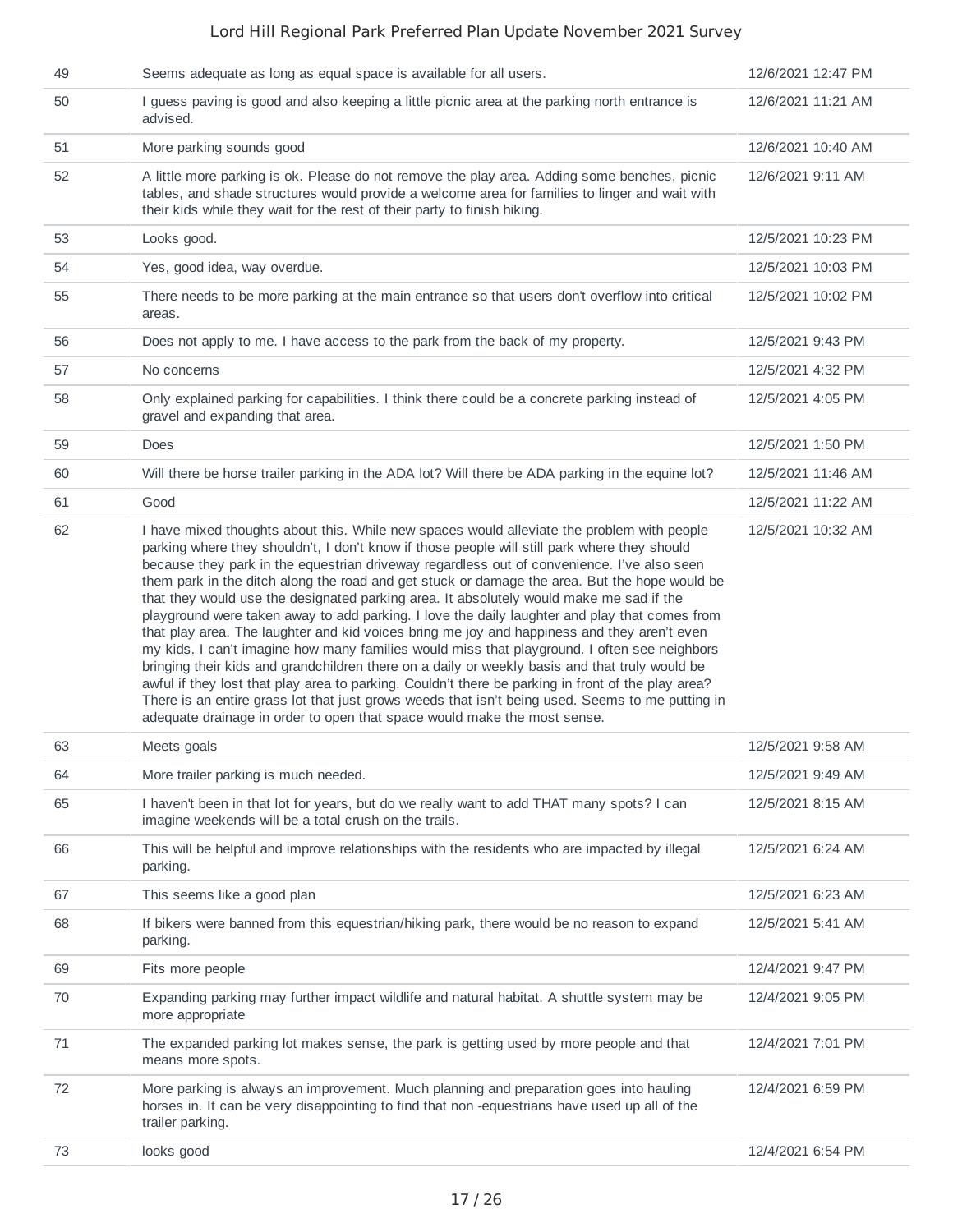| 74  | O <sub>0</sub>                                                                                                                                                                                                                                                                                                                                                            | 12/4/2021 6:47 PM   |
|-----|---------------------------------------------------------------------------------------------------------------------------------------------------------------------------------------------------------------------------------------------------------------------------------------------------------------------------------------------------------------------------|---------------------|
| 75  | I feel you are trying to bring in too many people. Lets keep this a open space, natural setting<br>limited use area. Less parking not more. The existing roads are rural and are not set up for<br>additional traffic. The existing homes are paying high property taxs to be out in the country<br>away from crowds. Lets stop trying to make this into a people magnet. | 12/4/2021 5:54 PM   |
| 76  | Ok                                                                                                                                                                                                                                                                                                                                                                        | 12/4/2021 5:22 PM   |
| 77  | Clearly we need more availability for parking so we don't damage the area.                                                                                                                                                                                                                                                                                                | 12/4/2021 5:16 PM   |
| 78  | More parking would be nice. Especially on busy weekends.                                                                                                                                                                                                                                                                                                                  | 12/4/2021 3:18 PM   |
| 79  | Need to ensure enough equestrian parking is available and signage clear                                                                                                                                                                                                                                                                                                   | 12/4/2021 8:55 AM   |
| 80  | It's smart to provide for emergency service access.                                                                                                                                                                                                                                                                                                                       | 12/3/2021 9:22 PM   |
| 81  | Good.                                                                                                                                                                                                                                                                                                                                                                     | 12/3/2021 8:00 PM   |
| 82  | Not sure                                                                                                                                                                                                                                                                                                                                                                  | 12/3/2021 8:06 AM   |
| 83  | Whatever we need to do!                                                                                                                                                                                                                                                                                                                                                   | 12/2/2021 5:03 PM   |
| 84  | I'm not seeing designated parking for horse trailers.                                                                                                                                                                                                                                                                                                                     | 12/1/2021 10:37 PM  |
| 85  | Just make sure we don't lose trailer parking for equestrians and the trailer parking is protected.                                                                                                                                                                                                                                                                        | 12/1/2021 10:11 PM  |
| 86  | YES! More Parking please!                                                                                                                                                                                                                                                                                                                                                 | 12/1/2021 4:10 PM   |
| 87  | Are we expanding parking to meet county resident's needs? Or increase access for users<br>outside the county?                                                                                                                                                                                                                                                             | 12/1/2021 3:51 PM   |
| 88  | I think expanding parking is a great idea. The local population is only growing and you need to<br>accommodate that. I say create as much parking as you can!                                                                                                                                                                                                             | 12/1/2021 12:12 PM  |
| 89  | Need way more parking                                                                                                                                                                                                                                                                                                                                                     | 12/1/2021 10:37 AM  |
| 90  | Added parking is needed. I go there often when it is ok as is, but especially on nice weekends<br>or if you want to bring a group out there it does fill up.                                                                                                                                                                                                              | 12/1/2021 8:28 AM   |
| 91  | The parking definitely needs expansion so people stop filling in the road. Or you need an actual<br>person there to limit the amount of people parking. Or consider adding a fee so people actually<br>consider before they park                                                                                                                                          | 12/1/2021 7:54 AM   |
| 92  | EPA studies need to be released in order to reply.                                                                                                                                                                                                                                                                                                                        | 12/1/2021 6:44 AM   |
| 93  | I like it                                                                                                                                                                                                                                                                                                                                                                 | 12/1/2021 5:28 AM   |
| 94  | I am happy with the potential parking lot expansion and plan. I believe it will lead to a more<br>enjoyable experience at Lord Hill and eliminate frustration with the current parking.                                                                                                                                                                                   | 11/30/2021 9:12 PM  |
| 95  | These are good plans                                                                                                                                                                                                                                                                                                                                                      | 11/30/2021 8:00 PM  |
| 96  | much needed                                                                                                                                                                                                                                                                                                                                                               | 11/30/2021 4:18 PM  |
| 97  | Good idea                                                                                                                                                                                                                                                                                                                                                                 | 11/30/2021 3:40 PM  |
| 98  | I would feel better about a more modest expansion. 90 seems high to me.                                                                                                                                                                                                                                                                                                   | 11/30/2021 2:22 PM  |
| 99  | Seems fine                                                                                                                                                                                                                                                                                                                                                                | 11/30/2021 2:13 PM  |
| 100 | I would not recommend expanding the lot to accommodate more than 10 other cars to avoid<br>overcrowding and over stressing the park                                                                                                                                                                                                                                       | 11/30/2021 12:25 PM |
| 101 | Support.                                                                                                                                                                                                                                                                                                                                                                  | 11/29/2021 9:20 PM  |
| 102 | This is much needed                                                                                                                                                                                                                                                                                                                                                       | 11/29/2021 1:19 PM  |
| 103 | Parking should be expanded                                                                                                                                                                                                                                                                                                                                                | 11/29/2021 12:02 PM |
| 104 | Consider equestrians                                                                                                                                                                                                                                                                                                                                                      | 11/29/2021 5:55 AM  |
| 105 | Long overdue. But seriously, can we do something about the off leash dogs?                                                                                                                                                                                                                                                                                                | 11/28/2021 9:58 PM  |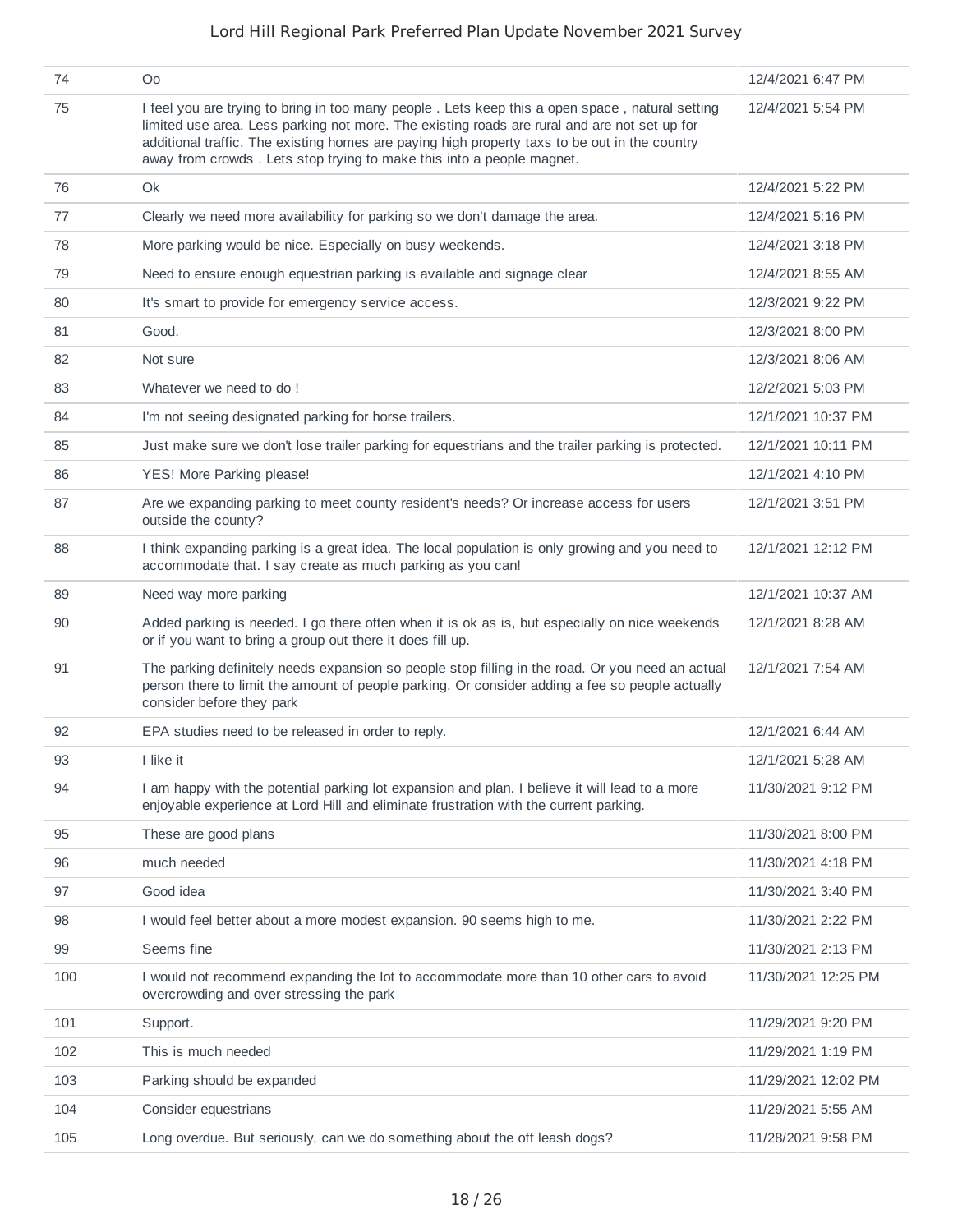| 106 | I like the approach of studying different options and picking the best, instead of just trying to<br>get the maximum number of parking spaces added.                                                                                                                              | 11/28/2021 4:34 PM  |
|-----|-----------------------------------------------------------------------------------------------------------------------------------------------------------------------------------------------------------------------------------------------------------------------------------|---------------------|
| 107 | The park doesn't need more parking. It needs less users, not more.                                                                                                                                                                                                                | 11/28/2021 1:53 PM  |
| 108 | I think not does well.                                                                                                                                                                                                                                                            | 11/27/2021 4:09 PM  |
| 109 | Very good                                                                                                                                                                                                                                                                         | 11/27/2021 2:42 PM  |
| 110 | Do not add much parking. This park is getting overused. There will always be overflow parking.                                                                                                                                                                                    | 11/27/2021 12:31 PM |
| 111 | I am concerned about needing to pave natural areas to provide more parking spaces, thereby<br>increasing traffic, reducing natural areas and increasing more harm to flora and fauna.                                                                                             | 11/27/2021 11:35 AM |
| 112 | Yes, need more parking                                                                                                                                                                                                                                                            | 11/27/2021 9:29 AM  |
| 113 | I recognize the need for more parking. Just means the park will be more heavily used and<br>additional policing of visitor behavior will be needed.                                                                                                                               | 11/27/2021 8:56 AM  |
| 114 | I agree with the proposed plan                                                                                                                                                                                                                                                    | 11/27/2021 8:50 AM  |
| 115 | Seems good                                                                                                                                                                                                                                                                        | 11/26/2021 8:09 PM  |
| 116 | No comment.                                                                                                                                                                                                                                                                       | 11/26/2021 8:08 PM  |
| 117 | In crease spaces farthest from private property first.                                                                                                                                                                                                                            | 11/26/2021 8:00 PM  |
| 118 | Improvements are needed. Would gravel save cost over paving? Please retain the children's<br>climbing stone, even it means relocating to a location (perhaps ADA parking area).                                                                                                   | 11/26/2021 7:48 PM  |
| 119 | Parking is always a concern as is drainage. Will adding additional address the trailer parking or<br>lack of parking for trailers. I realize this parking is often used by passenger vehicles not only at<br>this facility but at most trailheads                                 | 11/26/2021 5:47 PM  |
| 120 | Limit parking, charge for Park use, have a reservation system, use the fees to pay for<br>enforcement of rules.                                                                                                                                                                   | 11/26/2021 1:57 PM  |
| 121 | I like the idea of expanding the parking lot because on certain days of the week and at certain<br>times the parking is way too full and overflowing out of the lot. I think developing just one of<br>the proposed areas would be enough to fix the parking situation.           | 11/26/2021 1:35 PM  |
| 122 | Agree that more parking is needed. Breaking up parking into smaller lots seems useful.                                                                                                                                                                                            | 11/26/2021 1:19 PM  |
| 123 | We definitely need more parking available!!! This is a huge deterrent to recreating on a nice<br>day, because there is not enough parking available, unless you are there very early or very late<br>in the day.                                                                  | 11/26/2021 12:34 PM |
| 124 | It's needed and welcome!                                                                                                                                                                                                                                                          | 11/26/2021 11:17 AM |
| 125 | Very good improvement.                                                                                                                                                                                                                                                            | 11/26/2021 9:19 AM  |
| 126 | Good.                                                                                                                                                                                                                                                                             | 11/26/2021 7:43 AM  |
| 127 | that would be awesome if parking was expanded but not paved. it should be gravel. horses slip<br>on pavement with shoes and that does cause for concern. stick with gravel                                                                                                        | 11/26/2021 5:01 AM  |
| 128 | I have no input, your plan looks feasible. I'm sure in the near future you will also have to limit<br>the number of people using the area.                                                                                                                                        | 11/25/2021 9:10 PM  |
| 129 | Don't take out the rockwall                                                                                                                                                                                                                                                       | 11/25/2021 8:59 PM  |
| 130 | If people pick up after themselves                                                                                                                                                                                                                                                | 11/25/2021 8:19 PM  |
| 131 | No comments other than I welcome more pavement and more spaces. I trust y'all to sort out<br>how much and where.                                                                                                                                                                  | 11/25/2021 7:20 PM  |
| 132 | I feel like if you get to the park after 9, you are going to walk/ride a ways to get to the<br>entrance. Adding parking spots would be great. It would also be great if there would be stakes<br>at the front of the parking lot to prevent people from taking up too much space. | 11/25/2021 2:22 PM  |
| 133 | I am not the right person to ask about where the parking lot should go.                                                                                                                                                                                                           | 11/25/2021 1:00 PM  |
| 134 | I agree that additional parking is necessary. The only input I have is to not make some of the                                                                                                                                                                                    | 11/25/2021 10:37 AM |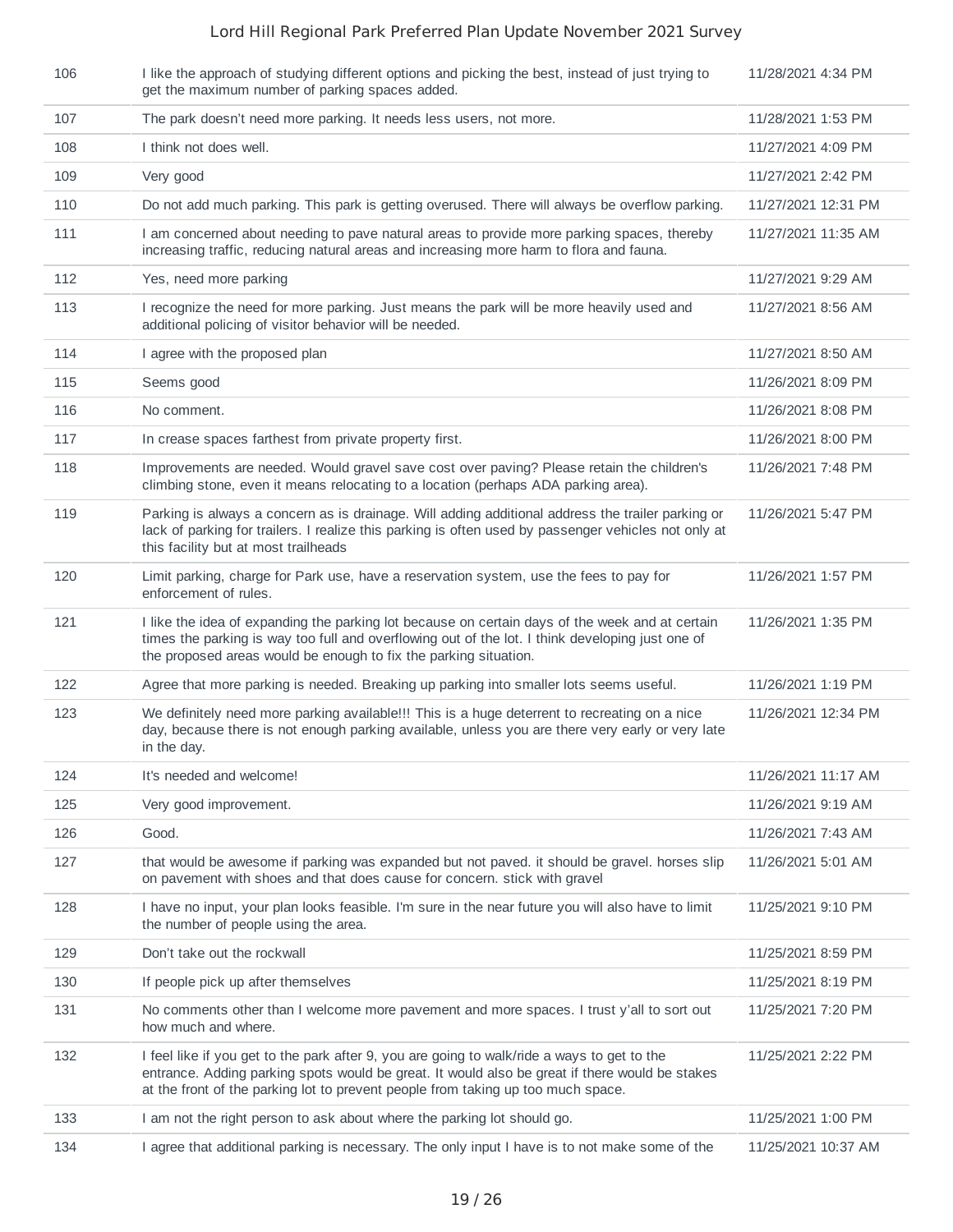parking areas too remote and sheltered so as not to encourage more break-ins. Consider lighting as well, even though park is only open dawn til dusk. possibly have lighting for 2-4 hours after dusk for stragglers.

| 135 | It's great keep the hoardes out of the equestrian lot                                                                                                                                                                                                                                                                                                                                                                                 | 11/25/2021 10:31 AM |
|-----|---------------------------------------------------------------------------------------------------------------------------------------------------------------------------------------------------------------------------------------------------------------------------------------------------------------------------------------------------------------------------------------------------------------------------------------|---------------------|
| 136 | Adding more spots would be nice.                                                                                                                                                                                                                                                                                                                                                                                                      | 11/25/2021 10:28 AM |
| 137 | The more mountain bike trails and access the better                                                                                                                                                                                                                                                                                                                                                                                   | 11/25/2021 10:16 AM |
| 138 | I don't go during peak times so I have never had times where parking was a problem.                                                                                                                                                                                                                                                                                                                                                   | 11/25/2021 9:40 AM  |
| 139 | yes                                                                                                                                                                                                                                                                                                                                                                                                                                   | 11/25/2021 7:33 AM  |
| 140 | Improved parking and drainage would be a big benefit.                                                                                                                                                                                                                                                                                                                                                                                 | 11/25/2021 6:07 AM  |
| 141 | Certainly makes more room for bikers who don't know the rules. Don't let people without horse<br>trailers park in the equestrian area. With more people there will be more mess, prepare for that<br>with a big dumpster and real bathrooms                                                                                                                                                                                           | 11/24/2021 9:47 PM  |
| 142 | More parking is always better. Improves safety and makes the park feel more official.                                                                                                                                                                                                                                                                                                                                                 | 11/24/2021 6:59 PM  |
| 143 | Increasing the spaces will help, but I feel security should also be considered due to the high<br>number of car break in's.                                                                                                                                                                                                                                                                                                           | 11/24/2021 5:26 PM  |
| 144 | Very glad to see that potential parking lot expansion and paving improvements are planned.<br>Please give enough space for cars to park so that they don't have to spill into the Equestrian<br>Parking Lot.                                                                                                                                                                                                                          | 11/24/2021 4:50 PM  |
| 145 | Probably the worst part of the plan. There will never be enough parking. More parking, like<br>more freeways will only bring more and more vehicles and hasten the destruction of LHRP's<br>treasures. Improvements yes. Expansion no. Also, how is Parks permitted to plan expansion<br>of this nature with NO coordination with increased traffic on 127th? I live in Lord Hill Park and<br>experience the increased traffic daily. | 11/24/2021 4:30 PM  |
| 146 | Horse trailer parking has always been lacking. Any improvement to horse, and accessible<br>parking is welcome                                                                                                                                                                                                                                                                                                                         | 11/24/2021 3:32 PM  |
| 147 | Adding some parking spaces, but not all the spaces indicated in the map, would be good. At<br>some point, potential visitors need to consider visiting some other park, in order to avoid<br>overcrowding.                                                                                                                                                                                                                            | 11/24/2021 1:47 PM  |
| 148 | Don't pave it - put gravel down as that seems to be cheaper. Especially if people are pulling big<br>horse trucks and trailers in there - seems like the pavement will just continually need repairs<br>instead of a bit of raking.                                                                                                                                                                                                   | 11/24/2021 1:43 PM  |
| 149 | I don't feel that parking is a concern at the park                                                                                                                                                                                                                                                                                                                                                                                    | 11/24/2021 1:30 PM  |
| 150 | <b>NO</b>                                                                                                                                                                                                                                                                                                                                                                                                                             | 11/24/2021 1:23 PM  |
| 151 | I support more parking                                                                                                                                                                                                                                                                                                                                                                                                                | 11/24/2021 12:10 PM |
| 152 | The southern lot is always open. Just add signs directing people to other end and fill in<br>potholes as needed.                                                                                                                                                                                                                                                                                                                      | 11/24/2021 11:58 AM |
| 153 | The population is increasing and as I stated before we don't have many parks like this in<br>Snohomish county. Parking should absolutely be improved and increased at the park. The park<br>is quite large and 35 spaces won't cut it.                                                                                                                                                                                                | 11/24/2021 11:52 AM |
| 154 | more parking is always better. thanks                                                                                                                                                                                                                                                                                                                                                                                                 | 11/24/2021 11:49 AM |
| 155 | Expansion is necessary, but there is a fine line on size. Too big could encourage over use.<br>Maybe a time limit on free parking followed by paid parking would work. Also restroom<br>facilities--needed.                                                                                                                                                                                                                           | 11/24/2021 9:51 AM  |
| 156 | ok                                                                                                                                                                                                                                                                                                                                                                                                                                    | 11/24/2021 9:34 AM  |
| 157 | Equestrian parking only should be maintained as is.                                                                                                                                                                                                                                                                                                                                                                                   | 11/24/2021 9:12 AM  |
| 158 | Definitely need more parking. Whatever plan allows for the most additional parking is the best<br>plan                                                                                                                                                                                                                                                                                                                                | 11/24/2021 8:55 AM  |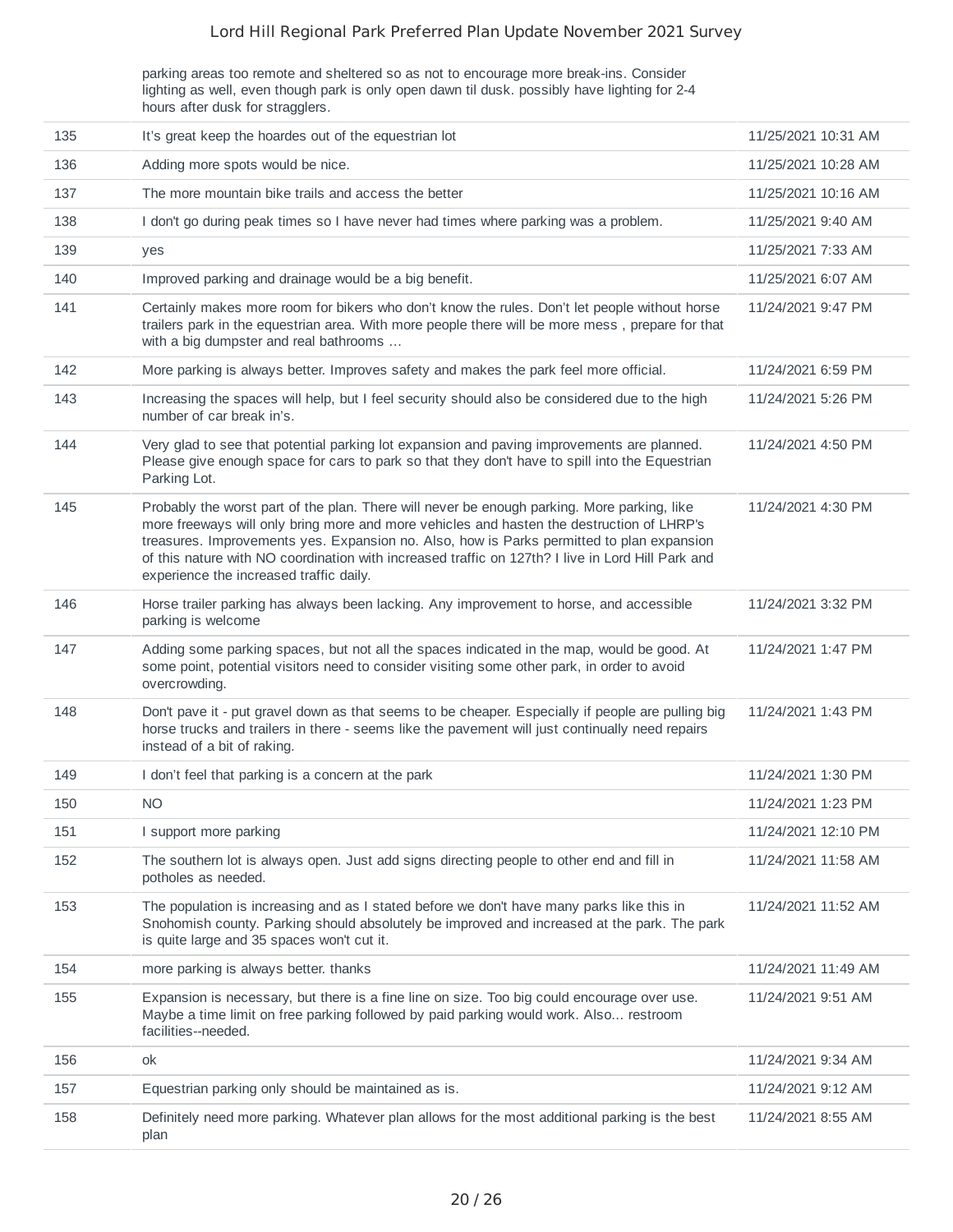| 159 | parking needs to be increased or enforced as the current situation is not desirable with people<br>parking everywhere. Concurrently traffic speed on 127th Ave needs to be addressed                                                                                                                                   | 11/24/2021 8:47 AM  |
|-----|------------------------------------------------------------------------------------------------------------------------------------------------------------------------------------------------------------------------------------------------------------------------------------------------------------------------|---------------------|
| 160 | control overuse with parking controls                                                                                                                                                                                                                                                                                  | 11/24/2021 8:36 AM  |
| 161 | Must look at alternatives to paving disruptive to the environment and changes water flow and<br>sets up flooding and contamination issues No to paving using traditional methodology                                                                                                                                   | 11/24/2021 7:43 AM  |
| 162 | Parking area should have ample space for trucks with trailers only. People block the rigs so<br>when the riders get back from the ride they cant even tie up to un tack.                                                                                                                                               | 11/24/2021 7:31 AM  |
| 163 | Looks good                                                                                                                                                                                                                                                                                                             | 11/24/2021 6:27 AM  |
| 164 | It's all about more spaces, so I think this fits the bill.                                                                                                                                                                                                                                                             | 11/24/2021 5:16 AM  |
| 165 | Additional paving and parki big areas would help the usage of the park. If possible it would help<br>to potentially add speed bumps while fixing pavement to prevent excessive speeds by drivers<br>entering or exiting parking areas to create safety for all all users, whether they are human,<br>dogs, or equines. | 11/23/2021 11:35 PM |
| 166 | looks like habitat loss                                                                                                                                                                                                                                                                                                | 11/23/2021 11:34 PM |
| 167 | Agree - as cars tend to overflow into equestrian parking and also causes problems on the road                                                                                                                                                                                                                          | 11/23/2021 10:30 PM |
| 168 | See answer to previous question.                                                                                                                                                                                                                                                                                       | 11/23/2021 10:14 PM |
| 169 | Protecting the ecosysyem should be a primary.                                                                                                                                                                                                                                                                          | 11/23/2021 9:52 PM  |
| 170 | acceptable                                                                                                                                                                                                                                                                                                             | 11/23/2021 9:49 PM  |
| 171 | Parking for horses ok                                                                                                                                                                                                                                                                                                  | 11/23/2021 9:30 PM  |
| 172 | no opinion                                                                                                                                                                                                                                                                                                             | 11/23/2021 8:38 PM  |
| 173 | Parking areas must not be built adjacent to sensitive or critical areas. This additional access<br>will only degrade sensitive or critical areas (we all know that not all users of the park will be<br>respectful of these areas if they have adjacent parking).                                                      | 11/23/2021 8:24 PM  |
| 174 | I'm ok with the parking upgrades, they need to be done.                                                                                                                                                                                                                                                                | 11/23/2021 7:44 PM  |
| 175 | Good                                                                                                                                                                                                                                                                                                                   | 11/23/2021 7:32 PM  |
| 176 | Excellent                                                                                                                                                                                                                                                                                                              | 11/23/2021 7:25 PM  |
| 177 | Do not want all proposed areas to be developed into parking spaces. Natural deterrents such<br>as boulders could be used to prevent illegal parking                                                                                                                                                                    | 11/23/2021 7:17 PM  |
| 178 | as populations expand, it's important for people to have a place to go and be safe and<br>respectful to neighbors.                                                                                                                                                                                                     | 11/23/2021 7:09 PM  |
| 179 | Parking near the bike only areas will be appreciated.                                                                                                                                                                                                                                                                  | 11/23/2021 7:07 PM  |
| 180 | I have no concerns                                                                                                                                                                                                                                                                                                     | 11/23/2021 6:54 PM  |
| 181 | This is important                                                                                                                                                                                                                                                                                                      | 11/23/2021 6:50 PM  |
| 182 | Good                                                                                                                                                                                                                                                                                                                   | 11/23/2021 6:45 PM  |
| 183 | good                                                                                                                                                                                                                                                                                                                   | 11/23/2021 6:27 PM  |
| 184 | Increased parking will likely increase usage and therefore stress on the park and its wildlife                                                                                                                                                                                                                         | 11/23/2021 6:22 PM  |
| 185 | Prefer no parking lot of people and bikes anywhere near the hirses                                                                                                                                                                                                                                                     | 11/23/2021 6:16 PM  |
| 186 | More parking is definitely needed. Water quality should be a primary concern & so should<br>minimizing impact on wildlife and natural areas                                                                                                                                                                            | 11/23/2021 5:55 PM  |
| 187 | looks good                                                                                                                                                                                                                                                                                                             | 11/23/2021 5:50 PM  |
| 188 | Appears to be good solution                                                                                                                                                                                                                                                                                            | 11/23/2021 5:47 PM  |
| 189 | I guess paving is needed to promote accessibility, but it also promotes water runoff. What<br>about open-block paving?                                                                                                                                                                                                 | 11/23/2021 5:32 PM  |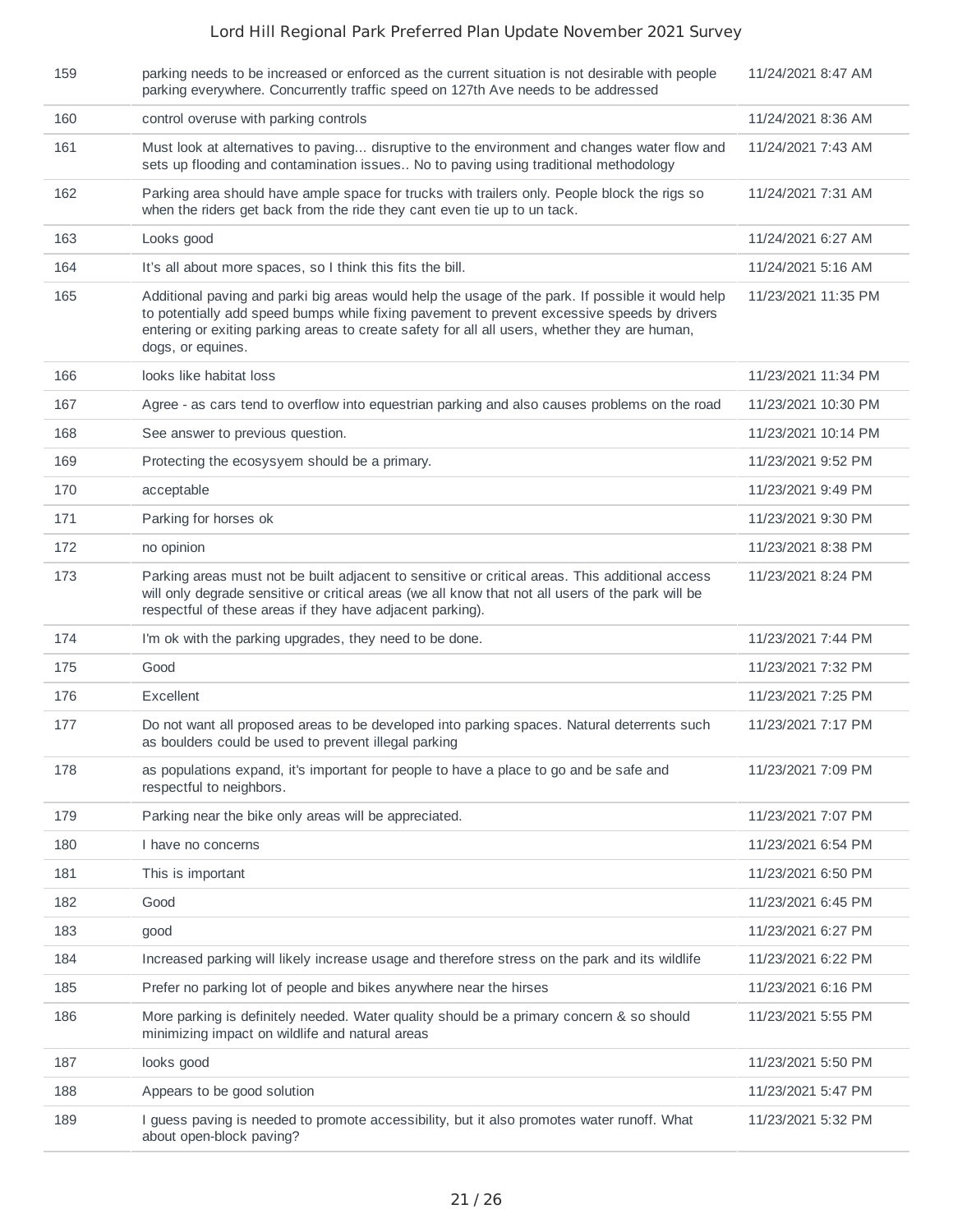| 190 | OK                                                                                                                                                                                                                                                                                                                                                                                                                                                                           | 11/23/2021 5:30 PM  |
|-----|------------------------------------------------------------------------------------------------------------------------------------------------------------------------------------------------------------------------------------------------------------------------------------------------------------------------------------------------------------------------------------------------------------------------------------------------------------------------------|---------------------|
| 191 | Additional parking would allow more users to enjoy the natural environment provided at Lord<br>Hill.                                                                                                                                                                                                                                                                                                                                                                         | 11/23/2021 5:20 PM  |
| 192 | Good                                                                                                                                                                                                                                                                                                                                                                                                                                                                         | 11/23/2021 5:08 PM  |
| 193 | I think this is a terrible idea. The park is overused and overextended in its capacity to<br>accommodate more people.                                                                                                                                                                                                                                                                                                                                                        | 11/23/2021 5:03 PM  |
| 194 | A definite improvement                                                                                                                                                                                                                                                                                                                                                                                                                                                       | 11/23/2021 4:50 PM  |
| 195 | No opinion on parking spaces.                                                                                                                                                                                                                                                                                                                                                                                                                                                | 11/23/2021 4:23 PM  |
| 196 | Good plan                                                                                                                                                                                                                                                                                                                                                                                                                                                                    | 11/23/2021 2:40 PM  |
| 197 | I'm really against increasing parking at the park very much. We live on 127th, the main road<br>accessing the park. We have seen a significant increase of vehicle traffic and speed on 127th<br>since the park was opened to bikers. We would like to see the entire length of 127th slowed<br>down to 25 mph, not just up by the park. People driving 45 mph and faster is a common<br>occurrence, rarely committed by equestrian riders towing their trailer to the park. | 11/23/2021 11:48 AM |
| 198 | I know funding such a project is a concern. I would propose you use all four proposed parking<br>area improvements now, as increased usage of the park is inevitable. If you don't do it now, it<br>will take forever for you to expand in the future. Overflow problems will occur sooner than later.                                                                                                                                                                       | 11/23/2021 10:58 AM |
| 199 | It's all good                                                                                                                                                                                                                                                                                                                                                                                                                                                                | 11/23/2021 10:45 AM |
| 200 | Good plan                                                                                                                                                                                                                                                                                                                                                                                                                                                                    | 11/23/2021 10:44 AM |
| 201 | As long as it doesn't interfere with the equestrian area I think it's ok but I do feel it should be a<br>hiker only or equestrian area only.                                                                                                                                                                                                                                                                                                                                 | 11/23/2021 9:50 AM  |
| 202 | I'm only concerned with the horse lot                                                                                                                                                                                                                                                                                                                                                                                                                                        | 11/23/2021 9:46 AM  |
| 203 | I go to a park on Camano where the are 15 spots. Once these spots are full you have to turn<br>around and go home. This keeps the amount of people using the park hopefully to a<br>manageable amount for impact on wildlife and trail infrastructure. It creates a less crowded<br>outdoor experience. Maybe Lord Hill needs to consider something like that.                                                                                                               | 11/23/2021 9:18 AM  |
| 204 | It's fine                                                                                                                                                                                                                                                                                                                                                                                                                                                                    | 11/23/2021 8:29 AM  |
| 205 | Don't know                                                                                                                                                                                                                                                                                                                                                                                                                                                                   | 11/23/2021 8:19 AM  |
| 206 | Expanding current parking may reduce number of vehicles parking on side roads.                                                                                                                                                                                                                                                                                                                                                                                               | 11/23/2021 8:00 AM  |
| 207 | If your goal is to continue to advertise Lord Hill Park in biking magazines, making it a<br>destination for bikers (clearly not for a peaceful hiking or horse riding experience) then I<br>suppose you will need more parking. I suppose I should be glad that those in charge aren't into<br>motorized 4 wheelers. Is that next?                                                                                                                                           | 11/23/2021 7:20 AM  |
| 208 | Pave paradise to put up a parking lot?                                                                                                                                                                                                                                                                                                                                                                                                                                       | 11/23/2021 6:42 AM  |
| 209 | I feel parking capacity of 90 is excessive and should be closer to 50.                                                                                                                                                                                                                                                                                                                                                                                                       | 11/23/2021 6:26 AM  |
| 210 | That could help with some parking issues. But hikers and bikers use the horse trailer parking<br>whenever they feel like it.                                                                                                                                                                                                                                                                                                                                                 | 11/23/2021 1:39 AM  |
| 211 | I don't like the area that shows 26 spots. I like having a playground there instead.                                                                                                                                                                                                                                                                                                                                                                                         | 11/23/2021 1:05 AM  |
| 212 | I don't have concerns about this particular plan.                                                                                                                                                                                                                                                                                                                                                                                                                            | 11/22/2021 11:16 PM |
| 213 | does not effect horse rideronly allows more users into the parksoon it will be a freeway of<br>bikers, horsemens, hikers                                                                                                                                                                                                                                                                                                                                                     | 11/22/2021 10:57 PM |
| 214 | Sounds better                                                                                                                                                                                                                                                                                                                                                                                                                                                                | 11/22/2021 10:25 PM |
| 215 | Meets the goals                                                                                                                                                                                                                                                                                                                                                                                                                                                              | 11/22/2021 9:45 PM  |
| 216 | There is definitely not enough parking on this side of the park, and people park unreasonably<br>sometimes at peak use.                                                                                                                                                                                                                                                                                                                                                      | 11/22/2021 9:30 PM  |
| 217 | This I ark is going to be over crowded                                                                                                                                                                                                                                                                                                                                                                                                                                       | 11/22/2021 8:50 PM  |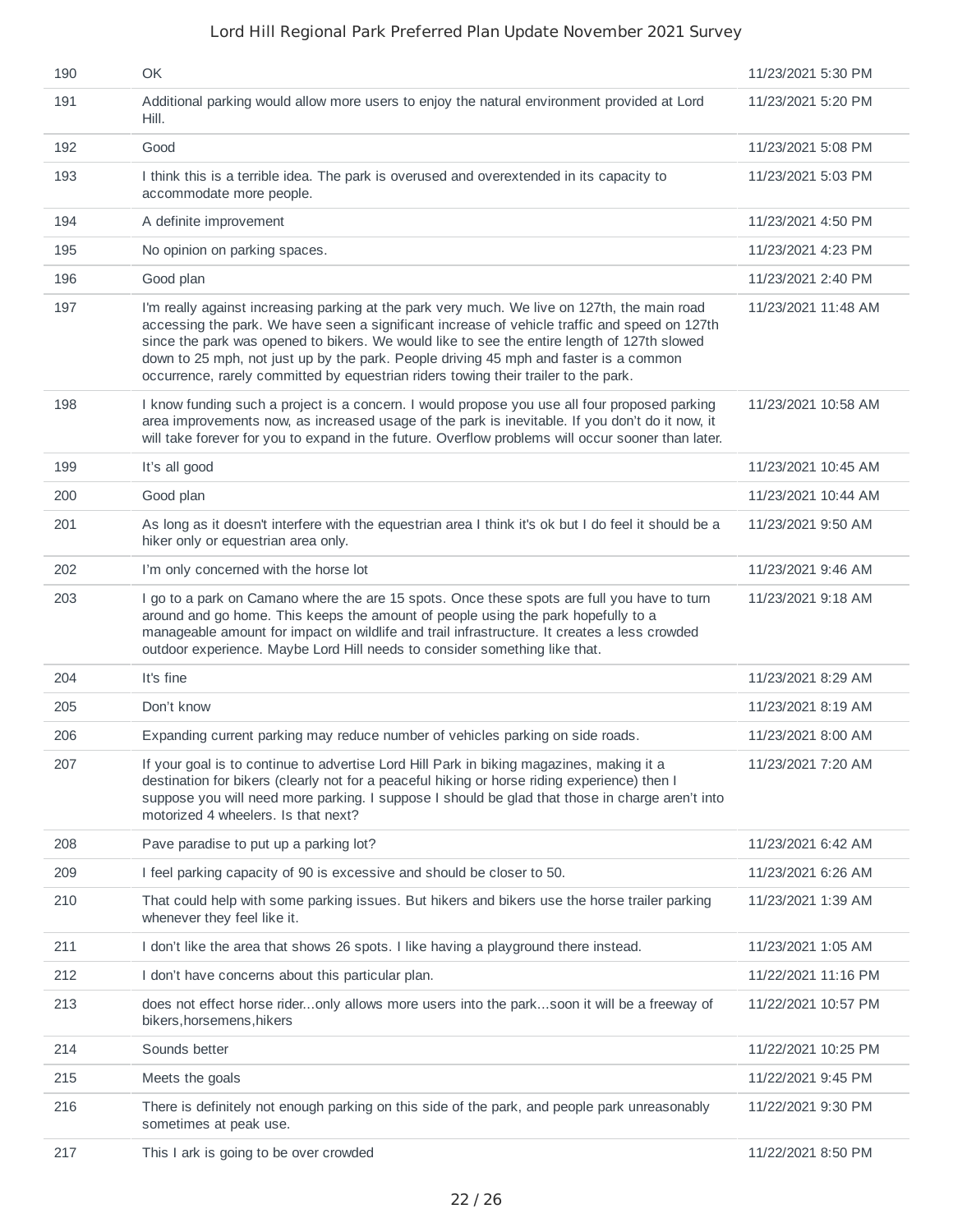| 218 | Since I ride my horse more often then hike, this is not a high concern. I am more concerned<br>with 127th being improved for a safer access for all. Also, there is a need for additional space<br>in the Equestrian Lot.                                                                                  | 11/22/2021 7:17 PM  |
|-----|------------------------------------------------------------------------------------------------------------------------------------------------------------------------------------------------------------------------------------------------------------------------------------------------------------|---------------------|
| 219 | I support this. Having people park outside of parking spots also makes the area unsafe.                                                                                                                                                                                                                    | 11/22/2021 5:44 PM  |
| 220 | Yes, non equestrians do need more space.                                                                                                                                                                                                                                                                   | 11/22/2021 3:26 PM  |
| 221 | Parking currently is sub par for the amount of visitors. More parking is needed                                                                                                                                                                                                                            | 11/22/2021 3:02 PM  |
| 222 | I honestly don't know.                                                                                                                                                                                                                                                                                     | 11/22/2021 2:13 PM  |
| 223 | Additional parking is always a bonus                                                                                                                                                                                                                                                                       | 11/22/2021 12:01 PM |
| 224 | Excellent; removing ADA from Equestrian to main lot is an excellent idea                                                                                                                                                                                                                                   | 11/22/2021 11:59 AM |
| 225 | Looks good                                                                                                                                                                                                                                                                                                 | 11/22/2021 9:24 AM  |
| 226 | Not sure                                                                                                                                                                                                                                                                                                   | 11/22/2021 8:17 AM  |
| 227 | No opinion                                                                                                                                                                                                                                                                                                 | 11/22/2021 7:10 AM  |
| 228 | Good. No concerns. As growth happens, you'll end up needing more space than this Unless<br>you create more parks in Snohomish County.                                                                                                                                                                      | 11/21/2021 10:42 PM |
| 229 | I don't have an opinion on this                                                                                                                                                                                                                                                                            | 11/21/2021 10:27 PM |
| 230 | Make parking for as many cars as possible.                                                                                                                                                                                                                                                                 | 11/21/2021 9:11 PM  |
| 231 | I like it                                                                                                                                                                                                                                                                                                  | 11/21/2021 8:44 PM  |
| 232 | Looks a lot better                                                                                                                                                                                                                                                                                         | 11/21/2021 8:16 PM  |
| 233 | Paving is great!                                                                                                                                                                                                                                                                                           | 11/21/2021 8:06 PM  |
| 234 | I think it is needed                                                                                                                                                                                                                                                                                       | 11/21/2021 7:26 PM  |
| 235 | Parking is great!                                                                                                                                                                                                                                                                                          | 11/21/2021 6:23 PM  |
| 236 | I do not support additional parking. Drainage and pavement should be fixed, but we have<br>enough people speeding up the road to the park on a daily basis past our homes. People that<br>do not park legally, should be cited.                                                                            | 11/21/2021 5:47 PM  |
| 237 | Any upgrades to parking is a great addition. Security measures (somehow) at the equestrian<br>lot would help. Many break ins, theft and vehicles damaged with the seclusion of the parking<br>area. Trail theft has been a problem and has resulted in less equestrian use with the<br>reoccurring issues. | 11/21/2021 4:32 PM  |
| 238 | Need more parking yes!!!! While you're at it, make the equestrian lot smaller or scede some of<br>its space to non equestrian Users.                                                                                                                                                                       | 11/21/2021 4:01 PM  |
| 239 | Hopefully more than one or a good size parking lot can be achieved without much<br>environmental loss. With so many more people getting into the outdoors there needs to be an<br>expansion.                                                                                                               | 11/21/2021 3:38 PM  |
| 240 | Looks nice, but while you're at it, could you occasionally run a grader through the south<br>entrance parking lot and/or fill in the potholes? Also, how about some porta-potties at the south<br>entrance?                                                                                                | 11/21/2021 3:16 PM  |
| 241 | New parking between Barn and privat access road should not be allowed.                                                                                                                                                                                                                                     | 11/21/2021 2:31 PM  |
| 242 | if it keeps people from parking along the road into the equestrian lot. When it is full if you are<br>pulling in you have to back up and vice a versa since two trucks and trailers can not then pass<br>when cars are parked alongside the road.                                                          | 11/21/2021 1:59 PM  |
| 243 | As long as it does not limit capacity at the equestrian lot I would have no concerns.                                                                                                                                                                                                                      | 11/21/2021 1:48 PM  |
| 244 | Same concerns/comments stated in question #7. Just so these do not create a hazard to the<br>horse area                                                                                                                                                                                                    | 11/21/2021 1:40 PM  |
| 245 | The parking lot expansion should depend on a review of the traffic impact on the 127th Ave.<br>neighborhood                                                                                                                                                                                                | 11/21/2021 1:21 PM  |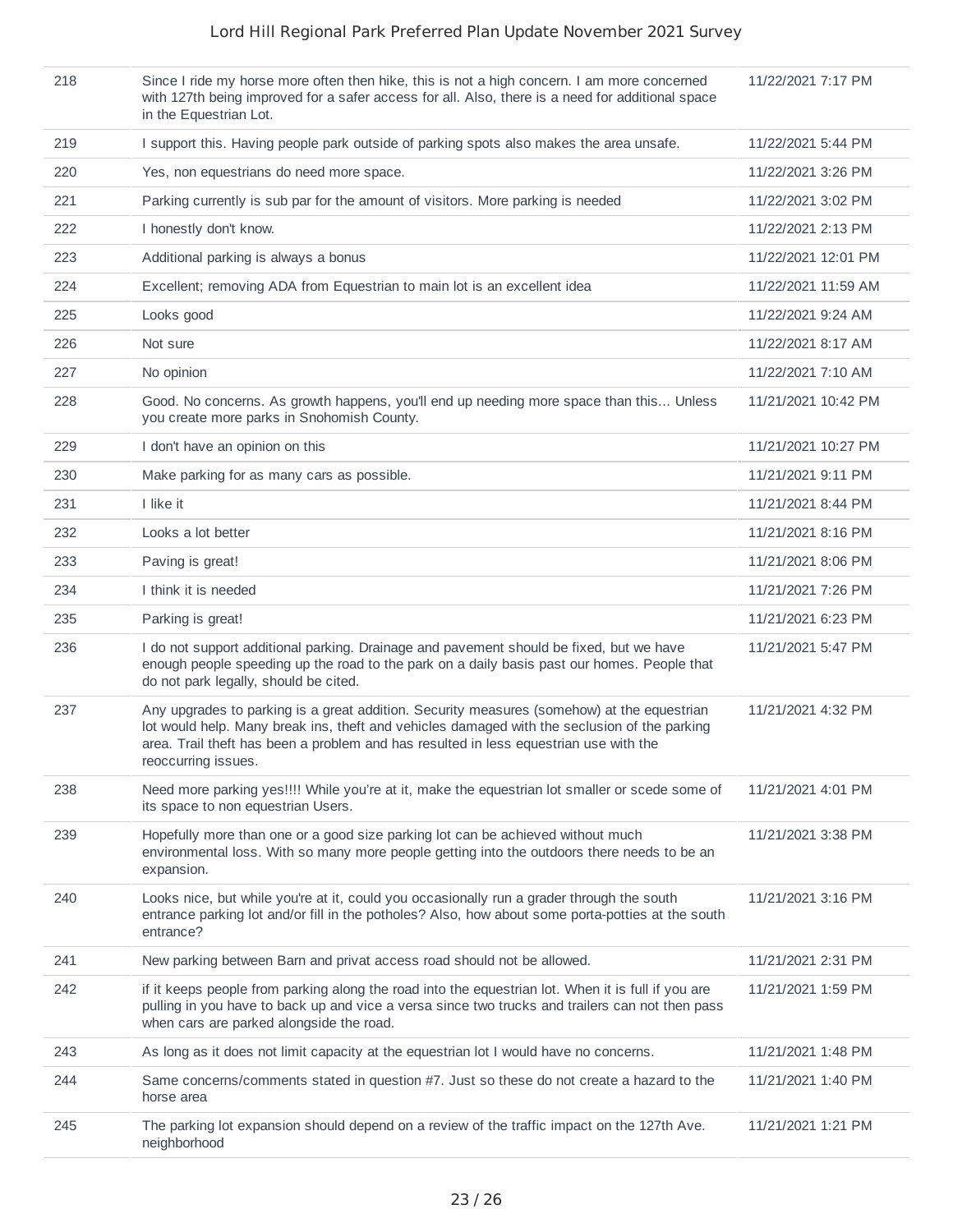| 246 | The parking lot doesn't affect me as an equestrian. Hopefully improving the general parking lot<br>will free up the equestrian lot from non equestrian users                                                                                                                                                                                                                                                                                                                          | 11/21/2021 1:12 PM  |
|-----|---------------------------------------------------------------------------------------------------------------------------------------------------------------------------------------------------------------------------------------------------------------------------------------------------------------------------------------------------------------------------------------------------------------------------------------------------------------------------------------|---------------------|
| 247 | Don't use it, don't care.                                                                                                                                                                                                                                                                                                                                                                                                                                                             | 11/21/2021 1:05 PM  |
| 248 | As long as you inforce the equestrian parking and keep people from parking down both sides of<br>the drive way in . Because if they do a Dually truck can not make it through. This happened to<br>me last year wedged inbetween vehicles.                                                                                                                                                                                                                                            | 11/21/2021 12:27 PM |
| 249 | More parking is needed.                                                                                                                                                                                                                                                                                                                                                                                                                                                               | 11/21/2021 11:55 AM |
| 250 | Utilizing the Tester Rd entrance for bikers would rescue the need for major parking lot<br>expansions on the equestrian side of the park.                                                                                                                                                                                                                                                                                                                                             | 11/21/2021 11:53 AM |
| 251 | This addresses parking concerns. How will this affect the play area for little kids? Families use<br>that area regularly. I see making that into a parking lot will negatively affect families and<br>children, which is one (or two) user groups.                                                                                                                                                                                                                                    | 11/21/2021 10:33 AM |
| 252 | This will help everyone                                                                                                                                                                                                                                                                                                                                                                                                                                                               | 11/21/2021 10:17 AM |
| 253 | Helps reduce use of equestrian parking area by hiker/bikers, provides ADA access, and<br>improved parking lot safety.                                                                                                                                                                                                                                                                                                                                                                 | 11/21/2021 10:08 AM |
| 254 | Great idea. Except I suggest ADA parking should be in the equestrian lot, behind the<br>portapotty on both sides, where they won't interfere with trailer parking on busy days. The<br>access is SO much flatter than what they could get from traveling the proposed new trail.<br>(More and more often I count 12 trailers coming and going during my visits. Some days are<br>very quiet, but I've had to return home due to lack of trailer parking space twice this past<br>year | 11/21/2021 1:21 AM  |
| 255 | It makes sense to expand and improve parking to limit unintended impacts to the environment<br>due to illegal parking                                                                                                                                                                                                                                                                                                                                                                 | 11/21/2021 12:22 AM |
| 256 | We wouldn't need to make the investment if we just opened the equestrian lot to all users. It<br>seems like a massive subsidy for very few park users.                                                                                                                                                                                                                                                                                                                                | 11/20/2021 11:24 PM |
| 257 | Regardless of the number of designated parking spots people will continue to park anywhere<br>they can if the spots are full. Barriers would need to be installed to maintain any areas critical<br>to the environment.                                                                                                                                                                                                                                                               | 11/20/2021 8:24 PM  |
| 258 | Yes                                                                                                                                                                                                                                                                                                                                                                                                                                                                                   | 11/20/2021 8:11 PM  |
| 259 | Again, only a problem as this lot will be funneling so many people close to the equestrian trail.                                                                                                                                                                                                                                                                                                                                                                                     | 11/20/2021 6:42 PM  |
| 260 | Parking lot expansion is necessary especially since the over flow parks on the equestrian lot<br>road making it nearly impossible to get in and out of the lot                                                                                                                                                                                                                                                                                                                        | 11/20/2021 6:37 PM  |
| 261 | There will never be enough parking. There will always be overflow. To preserve the natural quiet<br>slow nature of the park, I hope you minimize expanded parking. Since COVID, the park trails<br>have been congested at times. Please preserve Lord Hill as the unique urban oasis it has<br>always been.                                                                                                                                                                           | 11/20/2021 4:52 PM  |
| 262 | They look fine.                                                                                                                                                                                                                                                                                                                                                                                                                                                                       | 11/20/2021 2:32 PM  |
| 263 | Parking gorse horse trails needs to be explicitly marked and a tow tuck company sign in hand<br>to tow those with card who park in the horse trailer parking lot. Accessibility marked spots also<br>need to be clearly marked.                                                                                                                                                                                                                                                       | 11/20/2021 1:15 PM  |
| 264 | Well                                                                                                                                                                                                                                                                                                                                                                                                                                                                                  | 11/20/2021 1:09 PM  |
| 265 | <b>Meets</b>                                                                                                                                                                                                                                                                                                                                                                                                                                                                          | 11/20/2021 1:08 PM  |
| 266 | Would be helpful                                                                                                                                                                                                                                                                                                                                                                                                                                                                      | 11/20/2021 1:00 PM  |
| 267 | I think that it would be good to improve drainage and the road and parking lot                                                                                                                                                                                                                                                                                                                                                                                                        | 11/20/2021 12:01 PM |
| 268 | Having more parking spaces is a good thing. Be sure to create enough handicapped spaces<br>near the trail head. We do not need all of what is proposed but phasing parking expansion is a<br>good idea to protect the ecosystem, drainage and infrastructure.                                                                                                                                                                                                                         | 11/20/2021 10:30 AM |
| 269 | More parking is needed. No other concerns                                                                                                                                                                                                                                                                                                                                                                                                                                             | 11/20/2021 10:29 AM |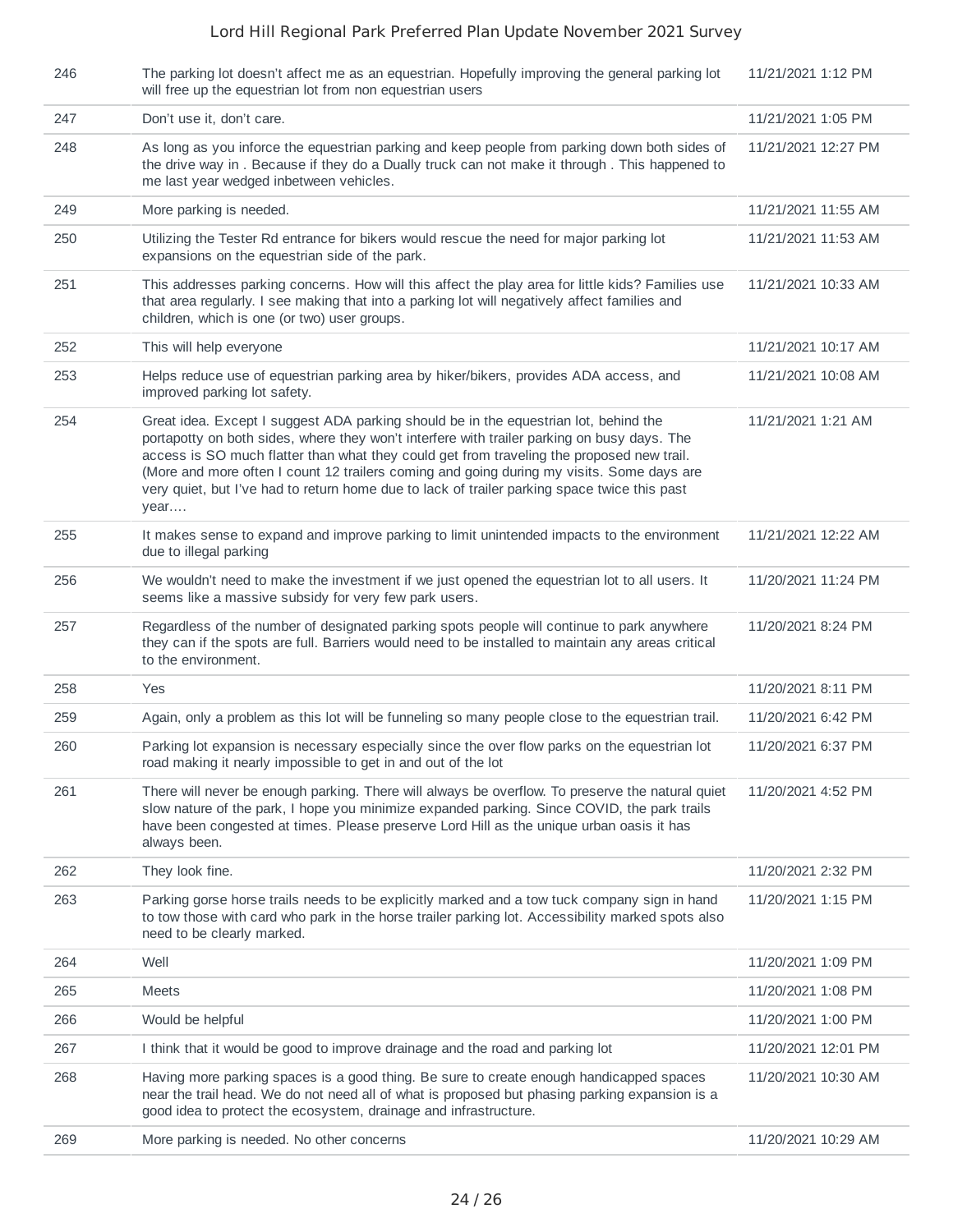| 270 | As the county grows in population, as well as the region, more users will be coming to recreate<br>at Lord Hill Park. Parking will be important to accommodate users. Also, there is a huge<br>concern that the roads leading to the park will be impacted as well, and safety is again an<br>issue. These issues needs to be resolved. | 11/20/2021 10:06 AM |
|-----|-----------------------------------------------------------------------------------------------------------------------------------------------------------------------------------------------------------------------------------------------------------------------------------------------------------------------------------------|---------------------|
| 271 | Vote to expand on the 39 and 26 location spots. Others are to small and to close to the<br>neighbors house.                                                                                                                                                                                                                             | 11/20/2021 9:35 AM  |
| 272 | yep                                                                                                                                                                                                                                                                                                                                     | 11/20/2021 9:28 AM  |
| 273 | Expanding the parking lot is a great idea.                                                                                                                                                                                                                                                                                              | 11/20/2021 8:56 AM  |
| 274 | My biggest concern with parking is vehicle safety. I don't feel safe leaving my vehicle for fear<br>of being broken into.                                                                                                                                                                                                               | 11/20/2021 8:39 AM  |
| 275 | More parking is good. It gets pretty packed in the summer and on weekends. Any solution to<br>fit more cars here is a good one as long as it doesn't become an eyesore for the surrounding<br>properties.                                                                                                                               | 11/20/2021 8:10 AM  |
| 276 | It's ok but needs security                                                                                                                                                                                                                                                                                                              | 11/20/2021 7:06 AM  |
| 277 | <b>Nice</b>                                                                                                                                                                                                                                                                                                                             | 11/20/2021 6:18 AM  |
| 278 | I don't know if they all need to be paved. A couple paved for ADA would be fine. The rest of<br>the users would be ok with gravel to preserve the water drainage.                                                                                                                                                                       | 11/20/2021 6:15 AM  |
| 279 | Expanding the parking seems like a good idea                                                                                                                                                                                                                                                                                            | 11/20/2021 5:55 AM  |
| 280 | I may use the upper lot more                                                                                                                                                                                                                                                                                                            | 11/19/2021 11:11 PM |
| 281 | I think this looks good and would address all must parking concerns. I would prefer the larger<br>parking spaces.                                                                                                                                                                                                                       | 11/19/2021 10:35 PM |
| 282 | Let's not study this to death. Just use some common sense and expand the parking so it's not<br>such a mess on sunny days. Security is an issue, several friends have had windows smashed<br>in this lot. I always try to park in front of the camera. More cameras would be great.                                                     | 11/19/2021 9:32 PM  |
| 283 | Also needed are security cameras to determine theft.                                                                                                                                                                                                                                                                                    | 11/19/2021 8:46 PM  |
| 284 | Expansion would be awesome - tired of always battling for a parking spot and seeing people<br>park in unauthorized areas. I welcome expanded parking!                                                                                                                                                                                   | 11/19/2021 7:23 PM  |
| 285 | I feel like we should focus on lots that lead to less clear cutting of the nearby tress which<br>luckily enough happen to be the ones with the most potential capacity.                                                                                                                                                                 | 11/19/2021 7:20 PM  |
| 286 | If mountain bikes will be limited to the north west part of the park, expanding parking is a great<br>idea. As is, it's tough to find parking.                                                                                                                                                                                          | 11/19/2021 7:18 PM  |
| 287 | Yes totally cool with that idea                                                                                                                                                                                                                                                                                                         | 11/19/2021 7:11 PM  |
| 288 | That would be great!                                                                                                                                                                                                                                                                                                                    | 11/19/2021 6:54 PM  |
| 289 | Do we currently have enough parking for the current amount of park users? How about as the<br>area becomes even more populated? Yes please expand the parking lot. Why hasn't there<br>been more discussion about the lower parking lot by the River? Can that area be improved? A<br>new access trail from into the park.              | 11/19/2021 6:52 PM  |
| 290 | I don't have an opinion                                                                                                                                                                                                                                                                                                                 | 11/19/2021 6:49 PM  |
| 291 | I'm no expert but I'll curious if paving is really the best approach. Is there a lower cost option<br>such as gravel or chip seal? Perhaps a permeable surface like gravel would address some of<br>the drainage issues?                                                                                                                | 11/19/2021 6:47 PM  |
| 292 | I don't always agree with more parking without mitigating everything else I.e. residential street<br>traffic, trail access, mileage of useable trails etc.                                                                                                                                                                              | 11/19/2021 6:45 PM  |
| 293 | It does                                                                                                                                                                                                                                                                                                                                 | 11/19/2021 6:40 PM  |
| 294 | This entrance needs more parking and would make the most sense if it was closest to the<br>ADA entrance (option above with 16 spaces). Make the park accessible to all!                                                                                                                                                                 | 11/19/2021 6:40 PM  |
| 295 | Great idea. LH has gained a lot of popularity and the lot is often full. I support more parking.                                                                                                                                                                                                                                        | 11/19/2021 6:23 PM  |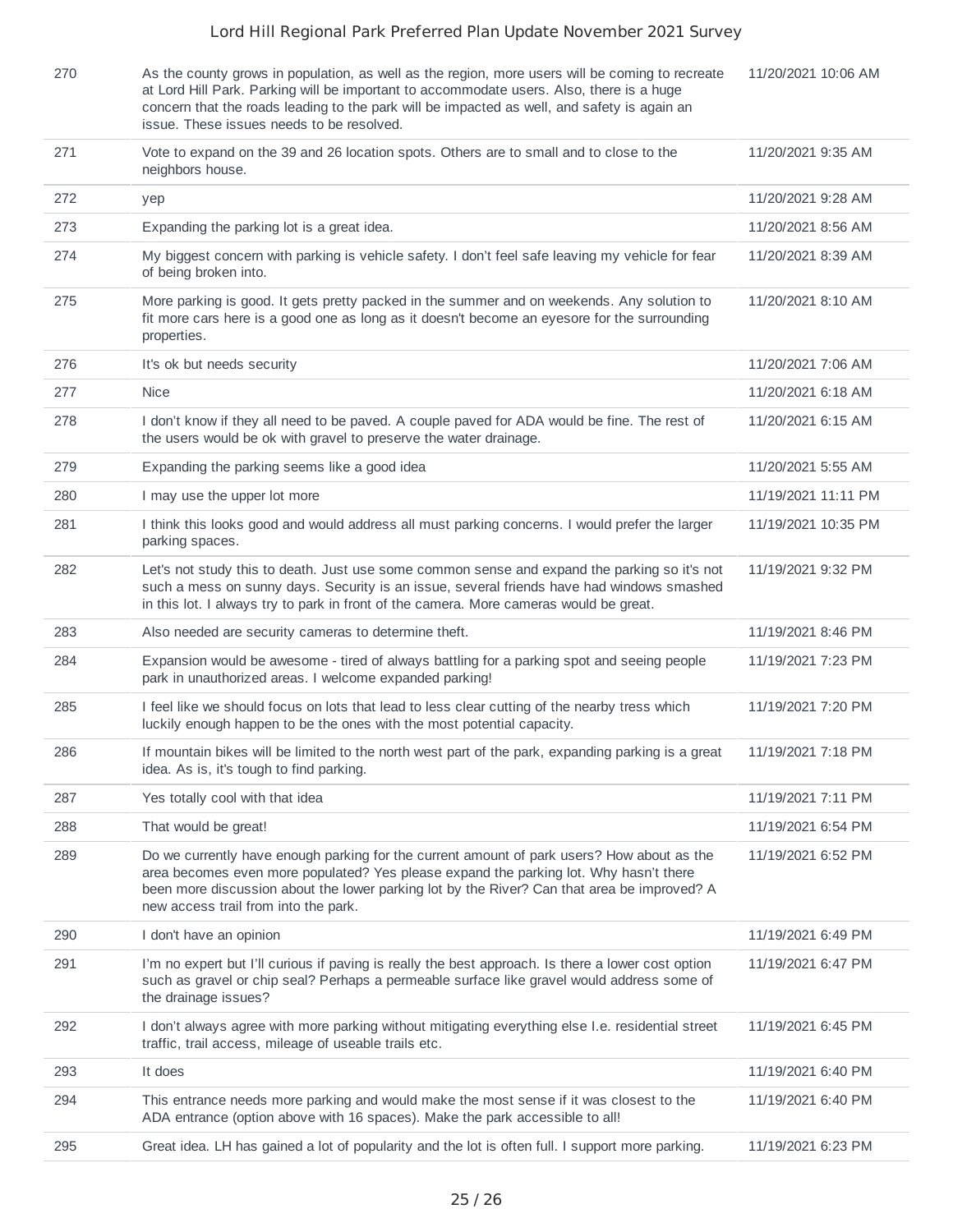| 296 | We need more parking and any expansion is better than existing | 11/19/2021 6:21 PM |
|-----|----------------------------------------------------------------|--------------------|
| 297 | Looks great                                                    | 11/19/2021 5:37 PM |
| 298 | More parking-good                                              | 11/19/2021 5:19 PM |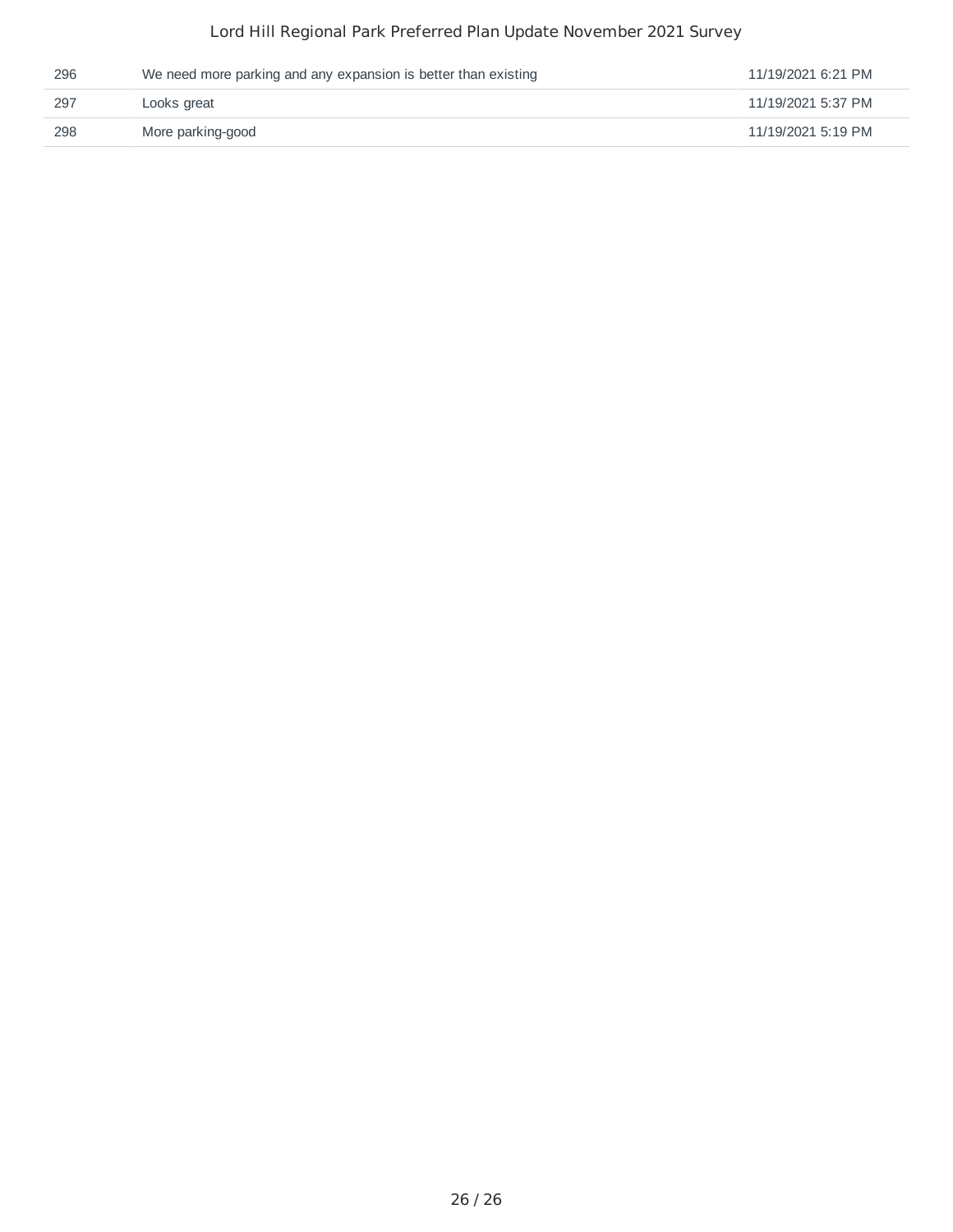# Q9 Do you have any additional comments on the Lord Hill Regional Park Preferred Plan Update?

Answered: 265 Skipped: 437

| #  | <b>RESPONSES</b>                                                                                                                                                                                                                                                                                                                                                                                                                                                                                                                                                                                                                                                                                                                                                                                                                                                                                                                                                                                                                                                                     | <b>DATE</b>         |
|----|--------------------------------------------------------------------------------------------------------------------------------------------------------------------------------------------------------------------------------------------------------------------------------------------------------------------------------------------------------------------------------------------------------------------------------------------------------------------------------------------------------------------------------------------------------------------------------------------------------------------------------------------------------------------------------------------------------------------------------------------------------------------------------------------------------------------------------------------------------------------------------------------------------------------------------------------------------------------------------------------------------------------------------------------------------------------------------------|---------------------|
| 1  | Thanks for your work on this project!                                                                                                                                                                                                                                                                                                                                                                                                                                                                                                                                                                                                                                                                                                                                                                                                                                                                                                                                                                                                                                                | 12/11/2021 7:22 PM  |
| 2  | I rarely ride my horse at Lord Hill as the risk of injury and vandalism is too high without ranger<br>supervision. Memorial Day car parking at the entrance to the EQ parking and the residential<br>street outside prevented me from bringing in my horse trailer. We need a ranger!                                                                                                                                                                                                                                                                                                                                                                                                                                                                                                                                                                                                                                                                                                                                                                                                | 12/11/2021 9:05 AM  |
| 3  | Please take safety seriously. Park users are in danger with rude bikers racing on trails                                                                                                                                                                                                                                                                                                                                                                                                                                                                                                                                                                                                                                                                                                                                                                                                                                                                                                                                                                                             | 12/10/2021 10:58 PM |
| 4  | It would be an amazing addition to our community if mountain bike trails, jump lines, feature<br>trails, skills park were added similar to the Duthie Hill park in Issaquah.                                                                                                                                                                                                                                                                                                                                                                                                                                                                                                                                                                                                                                                                                                                                                                                                                                                                                                         | 12/10/2021 4:52 PM  |
| 5  | Restore Ewe Tube and 12th Gear to multi-use. Continue to allow hikers on all trails. The park<br>needs to be safe for 4H events to resume                                                                                                                                                                                                                                                                                                                                                                                                                                                                                                                                                                                                                                                                                                                                                                                                                                                                                                                                            | 12/10/2021 4:15 PM  |
| 6  | High speed biking is not compatible with the queit and natrural nature of the park and it is not<br>safe for families with children and equestrians.                                                                                                                                                                                                                                                                                                                                                                                                                                                                                                                                                                                                                                                                                                                                                                                                                                                                                                                                 | 12/10/2021 10:21 AM |
| 7  | No.                                                                                                                                                                                                                                                                                                                                                                                                                                                                                                                                                                                                                                                                                                                                                                                                                                                                                                                                                                                                                                                                                  | 12/10/2021 7:20 AM  |
| 8  | No. Thanks. Fingers crossed that it all works!                                                                                                                                                                                                                                                                                                                                                                                                                                                                                                                                                                                                                                                                                                                                                                                                                                                                                                                                                                                                                                       | 12/10/2021 5:34 AM  |
| 9  | me 1 answer of OK, indicating that I agree with decided approaches to the Preferred Plan. The<br>comments box is there to induce the idea my comments matter to parks. Master plan was in<br>place at 7/2019 public meeting. Preferred plan was suggested, not adopted or approved by<br>public vote or survey. Preferred plan chosen by parks does not address safety issues with<br>High speed bike groupss s                                                                                                                                                                                                                                                                                                                                                                                                                                                                                                                                                                                                                                                                      | 12/10/2021 2:22 AM  |
| 10 | There are so few quiet spaces left for families to enjoy nature. Please do not allow a single<br>group from outside to dictate what happens to this local treasure. Please look at what has<br>happened in other areas where bicyclists have "taken over".                                                                                                                                                                                                                                                                                                                                                                                                                                                                                                                                                                                                                                                                                                                                                                                                                           | 12/9/2021 9:35 PM   |
| 11 | LHRP used to be the crown jewel of Snohomish County until SCP&R decided to turn it into a<br>destination high speed downhill mountain bike park                                                                                                                                                                                                                                                                                                                                                                                                                                                                                                                                                                                                                                                                                                                                                                                                                                                                                                                                      | 12/9/2021 9:21 PM   |
| 12 | The county needs to come up with a master plan instead of a preferred plan so that it can't be<br>easily messed with in the future. There was a moratorium on building new trails but the bikers<br>went ahead and built trails for themselves without any permission. I suggest that you look at<br>the Lord Hill Riders Group face book page. It's fairly obvious that they intend to ignore this<br>Preferred plan. There is no enforcement in the park so they think that they can do what ever<br>they want. Lord Hill is a wonderful peaceful sanctuary in this ever crowded county. People go<br>there to get away from the rat race and enjoy nature. Please don't turn it into a thrill seekers<br>down hill race track. The bikers that we use to encounter were for the most part were nice<br>courteous people who came to ride the trails and enjoy nature, not adrenalin junkies' I'm<br>seventy four years old and won't get to enjoy the park that much longer but I would like to think<br>that it will still be a quiet peaceful place for my grand kids to visit. | 12/9/2021 7:33 PM   |
| 13 | I love Lord Hill for it's diversity of habitat. Bettet access to the river would be great.                                                                                                                                                                                                                                                                                                                                                                                                                                                                                                                                                                                                                                                                                                                                                                                                                                                                                                                                                                                           | 12/9/2021 5:43 PM   |
| 14 | You can never have enough parking it has to be a priority in all parks for safety and<br>usability. Again, this is about Lords Hill but Paradise parking has gone from bad to worse.<br>Accccessibility is the key - lots of rage and resentment happens in the parking lot                                                                                                                                                                                                                                                                                                                                                                                                                                                                                                                                                                                                                                                                                                                                                                                                          | 12/9/2021 4:51 PM   |
| 15 | none                                                                                                                                                                                                                                                                                                                                                                                                                                                                                                                                                                                                                                                                                                                                                                                                                                                                                                                                                                                                                                                                                 | 12/9/2021 4:03 PM   |
| 16 | 1) need Measures to reduce speed on road to n. Entrance and bike lane on old snohomish Rd                                                                                                                                                                                                                                                                                                                                                                                                                                                                                                                                                                                                                                                                                                                                                                                                                                                                                                                                                                                            | 12/9/2021 2:22 PM   |
| 17 | Park should for equestrian and pedestrian use only.                                                                                                                                                                                                                                                                                                                                                                                                                                                                                                                                                                                                                                                                                                                                                                                                                                                                                                                                                                                                                                  | 12/9/2021 1:19 PM   |
|    |                                                                                                                                                                                                                                                                                                                                                                                                                                                                                                                                                                                                                                                                                                                                                                                                                                                                                                                                                                                                                                                                                      |                     |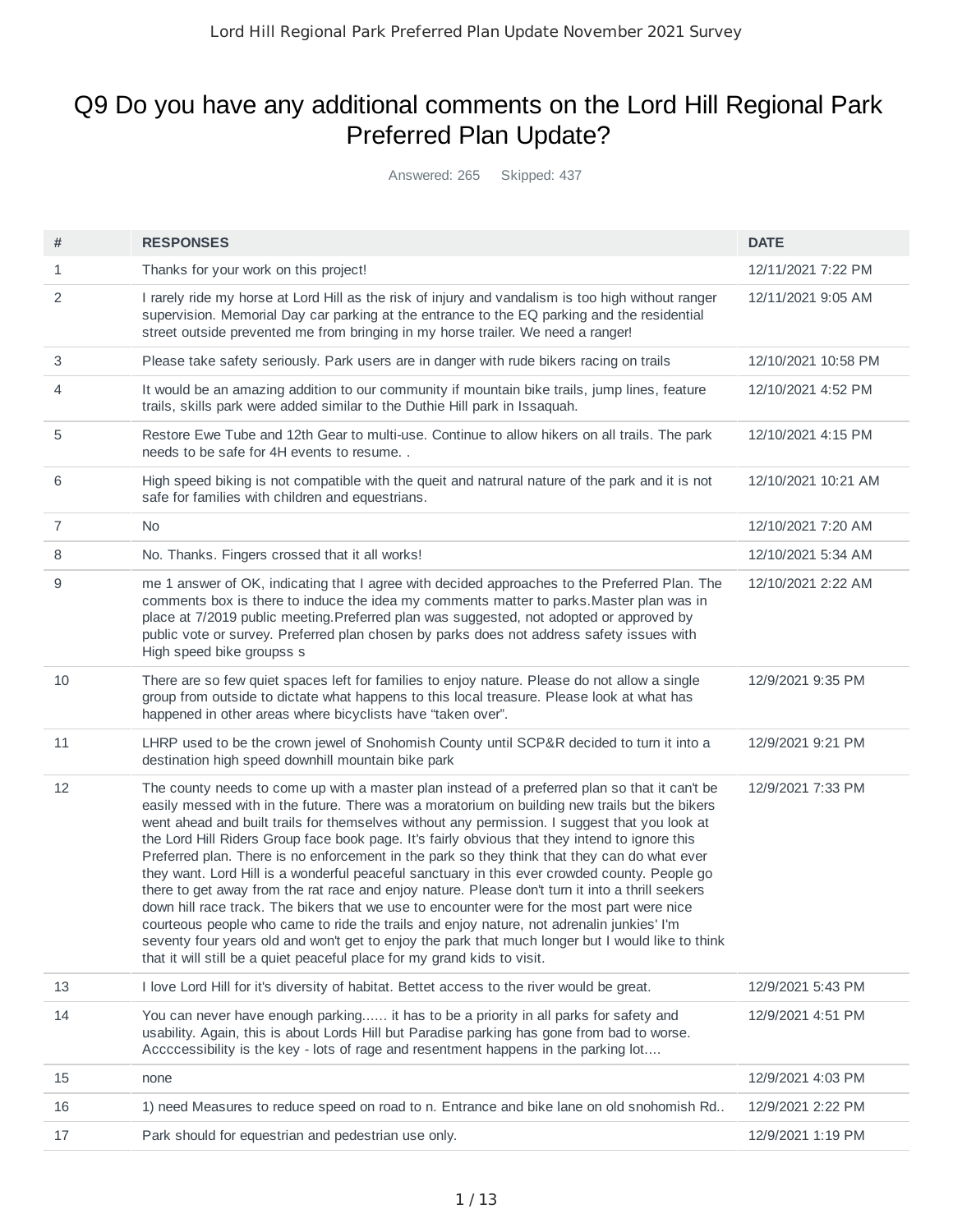| 18 | This plan looks great to me! Really happy to see P&R putting so much thought and effort into<br>it.                                                                                                                                                                                                                                                                                                                                                                                                                                                                                                                                                                                                                                                                                                                                                                                                                                                                                                                                                                                                                                                                                                                                                                              | 12/9/2021 12:54 PM |
|----|----------------------------------------------------------------------------------------------------------------------------------------------------------------------------------------------------------------------------------------------------------------------------------------------------------------------------------------------------------------------------------------------------------------------------------------------------------------------------------------------------------------------------------------------------------------------------------------------------------------------------------------------------------------------------------------------------------------------------------------------------------------------------------------------------------------------------------------------------------------------------------------------------------------------------------------------------------------------------------------------------------------------------------------------------------------------------------------------------------------------------------------------------------------------------------------------------------------------------------------------------------------------------------|--------------------|
| 19 | Dramatically altering the focus of park use to accommodate more bikes/bikers and high-speed<br>trails degrades the quiet nature of this beautiful one-of-a-kind regional park and significantly<br>impacts the safety of equestrians (and horses) and hikers (and accompanying children). The<br>Preferred Plan must take these issues into account.                                                                                                                                                                                                                                                                                                                                                                                                                                                                                                                                                                                                                                                                                                                                                                                                                                                                                                                             | 12/9/2021 11:46 AM |
| 20 | I have to say I'm highly disappointed in the design. It seems like the department has taken<br>very little consideration of the most frequent users, the pedestrians, who enjoy this park as<br>much as other specialty user groups. Safety for all users must be prioritized and the<br>department should not be encouraging dangerous, high-speed activities by designing specific<br>"zones" for subset user groups. Multi-use parks can be successfully designed and managed. I<br>feel like the dept and the consultants needs to take a harder look at maintaining access for all<br>and reducing safety through thoughtful, accessible design and maintenance, AND<br>enforcement. The continued destruction/disruption of the park through rogue trail builds,<br>introduction of new, unauthorized features, and allowing motor vehicles in the park have all set<br>expectations that anything is allowed and no standards or rules will be enforced. Holding bad<br>actors accountable should be a priority and would go far to make sure future improvements<br>have the desired impact on behavior.                                                                                                                                                                 | 12/9/2021 11:34 AM |
| 21 | All plans proposals should be designed to minimize negative impact on natural wildlife - plants,<br>animals, riparian areas,, etc.                                                                                                                                                                                                                                                                                                                                                                                                                                                                                                                                                                                                                                                                                                                                                                                                                                                                                                                                                                                                                                                                                                                                               | 12/9/2021 10:17 AM |
| 22 | I rarely ride in the park anymore due to the problems with the bikers who ignore the rules. All of<br>your updates don't seem to really address the safety issues for hikers and equestrians.                                                                                                                                                                                                                                                                                                                                                                                                                                                                                                                                                                                                                                                                                                                                                                                                                                                                                                                                                                                                                                                                                    | 12/9/2021 9:48 AM  |
| 23 | Thank You !!! I liked it!                                                                                                                                                                                                                                                                                                                                                                                                                                                                                                                                                                                                                                                                                                                                                                                                                                                                                                                                                                                                                                                                                                                                                                                                                                                        | 12/9/2021 6:44 AM  |
| 24 | Thanks for all the efforts you have put into this project.                                                                                                                                                                                                                                                                                                                                                                                                                                                                                                                                                                                                                                                                                                                                                                                                                                                                                                                                                                                                                                                                                                                                                                                                                       | 12/9/2021 6:06 AM  |
| 25 | I love the park have been in there for years. And it's sad to see the way it has changed. I<br>now, as both a hiker/runner and equestrian have to watch out for bikers. High speed bikers.<br>Bikers with dogs off leash. And I see less wildlife! It used to be common to see more birds,<br>deer, otters now I feel lucky to see something once every few weeks. The park is losing its<br>calmness. Why? Don't we all go there to see the beauty? It seems that only some of the user<br>groups do, and they are being forced out by the one group who does the most damage to the<br>trails in the form of obstacles. Why reward them with bike only trails? And trail signs are fine if<br>you are going slow enough to see-read-follow them. However I see lots of bike rider, head<br>down, earbuds in, hauling down a trail towards me and my horse, oblivious to ANYTHING but<br>their front tire. How is that enjoyng the calmness of the park? I feel like there has been a lot of<br>eye rolling when the equestrians voice their concerns, and yet our biggest concern is safety!<br>Make it safe for our kids to ride their horses in the park, please! I stopped letting my daughter<br>ride in there a few years ago due to bikes. I wish I could bring her back | 12/8/2021 11:11 PM |
| 26 | It has some good points on paper but the population using the park need supervision and a<br>means to address the dangerous behaviors currently happening                                                                                                                                                                                                                                                                                                                                                                                                                                                                                                                                                                                                                                                                                                                                                                                                                                                                                                                                                                                                                                                                                                                        | 12/8/2021 9:26 PM  |
| 27 | In trying to make the county, health department, national safety standards, mountain bikers,<br>residents, equestrians, hikers, you will only become more restricted and consumed with<br>useless debates.                                                                                                                                                                                                                                                                                                                                                                                                                                                                                                                                                                                                                                                                                                                                                                                                                                                                                                                                                                                                                                                                       | 12/8/2021 7:36 PM  |
| 28 | I just would like to say that Lord Hill is - or has been a unique park, very beautiful, quiet and<br>serene. I would like to see that preserved if possible. Bike race tracks and bike only trails<br>destroy that character and atmosphere. I do understand mountain bikers have other goals, that<br>is fair enough, but maybe they also have other parks to go to?                                                                                                                                                                                                                                                                                                                                                                                                                                                                                                                                                                                                                                                                                                                                                                                                                                                                                                            | 12/8/2021 4:34 PM  |
| 29 | Enforce park regulations: Schedule a full-time ranger at Lord Hill to address problems with<br>high-speed bikers, off-leash dogs, parking problems, etc. Consider equestrian children: It's not<br>acceptable that 4H equestrian children are no longer safe on the trails because of dangerous<br>bike encounters. The park needs to be safe for 4H events to resume.                                                                                                                                                                                                                                                                                                                                                                                                                                                                                                                                                                                                                                                                                                                                                                                                                                                                                                           | 12/8/2021 3:25 PM  |
| 30 | None                                                                                                                                                                                                                                                                                                                                                                                                                                                                                                                                                                                                                                                                                                                                                                                                                                                                                                                                                                                                                                                                                                                                                                                                                                                                             | 12/8/2021 12:55 PM |
| 31 | Thanks for all the hard work that has gone into this plan.                                                                                                                                                                                                                                                                                                                                                                                                                                                                                                                                                                                                                                                                                                                                                                                                                                                                                                                                                                                                                                                                                                                                                                                                                       | 12/7/2021 8:06 PM  |
| 32 | I just want to say thank you for being proactive with this special area and I'm super excited to<br>see the park evolve and meet the needs of Snohomish county!                                                                                                                                                                                                                                                                                                                                                                                                                                                                                                                                                                                                                                                                                                                                                                                                                                                                                                                                                                                                                                                                                                                  | 12/7/2021 7:50 PM  |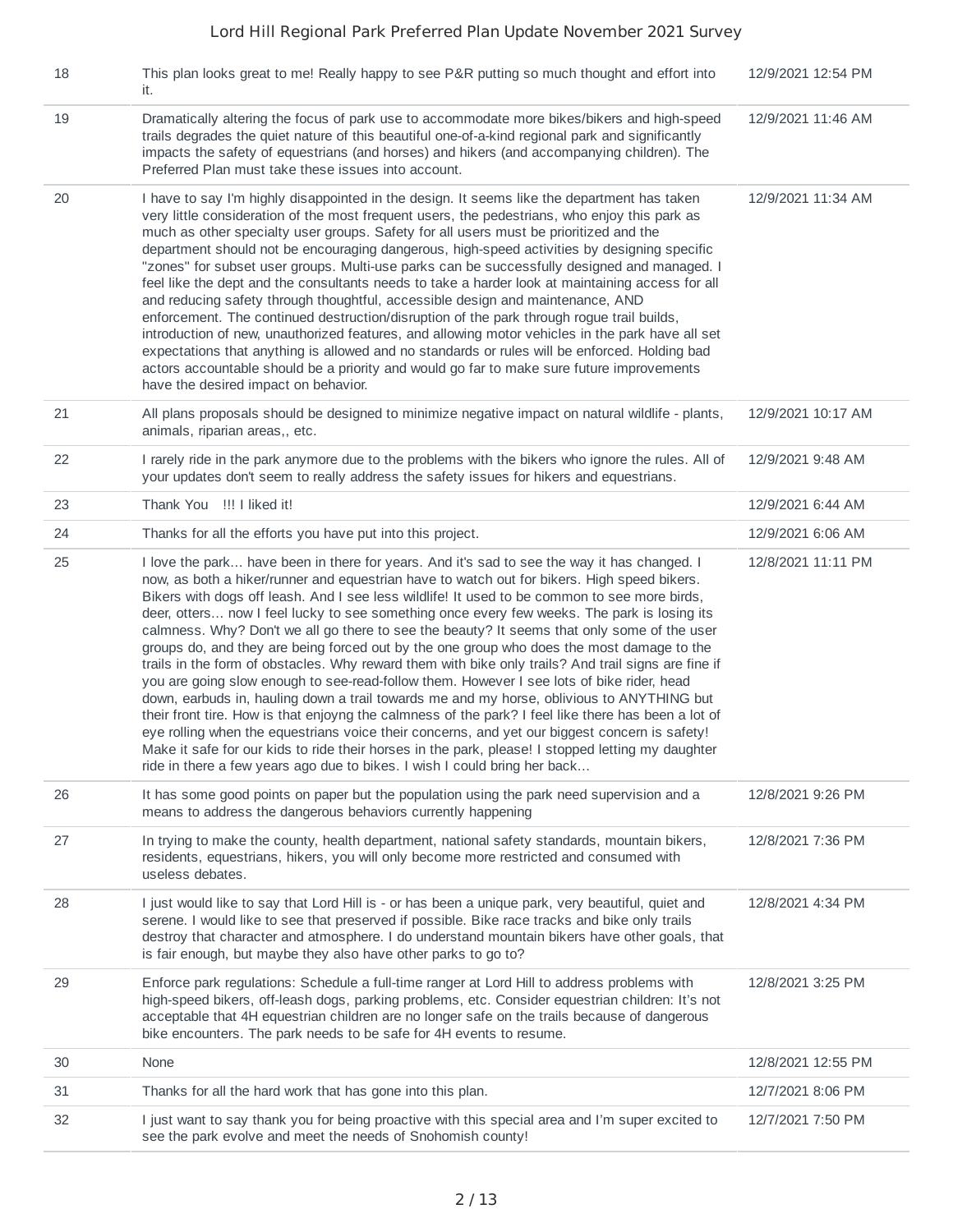| 33 | Snohomish county has a large number of active residents that ride horse                                                                                                                                                                                                                                                                                                                                                                                                                                                                                                                                                                                                                                                                                                                                                                                                                                                                                                                                                                                                                                                                                                                                                                                                                                            | 12/7/2021 6:57 PM  |
|----|--------------------------------------------------------------------------------------------------------------------------------------------------------------------------------------------------------------------------------------------------------------------------------------------------------------------------------------------------------------------------------------------------------------------------------------------------------------------------------------------------------------------------------------------------------------------------------------------------------------------------------------------------------------------------------------------------------------------------------------------------------------------------------------------------------------------------------------------------------------------------------------------------------------------------------------------------------------------------------------------------------------------------------------------------------------------------------------------------------------------------------------------------------------------------------------------------------------------------------------------------------------------------------------------------------------------|--------------------|
| 34 | I appreciate the planning which has gone into this effort. I keep hearing rumors that the high<br>speed bicyclists are trying to take over the park. From this careful analysis, I have much hope<br>that fairness and good judgement will prevail.                                                                                                                                                                                                                                                                                                                                                                                                                                                                                                                                                                                                                                                                                                                                                                                                                                                                                                                                                                                                                                                                | 12/7/2021 2:00 PM  |
| 35 | Hikers and horses are compatible. Bikes are not.                                                                                                                                                                                                                                                                                                                                                                                                                                                                                                                                                                                                                                                                                                                                                                                                                                                                                                                                                                                                                                                                                                                                                                                                                                                                   | 12/7/2021 12:01 PM |
| 36 | Thank you for the work you are doing to try and address all users concerns / needs.                                                                                                                                                                                                                                                                                                                                                                                                                                                                                                                                                                                                                                                                                                                                                                                                                                                                                                                                                                                                                                                                                                                                                                                                                                | 12/7/2021 9:22 AM  |
| 37 | More mtb trails please! More trails that are mtb only so less hikers are getting hit.                                                                                                                                                                                                                                                                                                                                                                                                                                                                                                                                                                                                                                                                                                                                                                                                                                                                                                                                                                                                                                                                                                                                                                                                                              | 12/6/2021 8:22 PM  |
| 38 | No.                                                                                                                                                                                                                                                                                                                                                                                                                                                                                                                                                                                                                                                                                                                                                                                                                                                                                                                                                                                                                                                                                                                                                                                                                                                                                                                | 12/6/2021 6:32 PM  |
| 39 | It is a good, thoughtful plan and reflects a lot of work to preserve this beautiful park and make<br>it user friendly to various groups.                                                                                                                                                                                                                                                                                                                                                                                                                                                                                                                                                                                                                                                                                                                                                                                                                                                                                                                                                                                                                                                                                                                                                                           | 12/6/2021 6:27 PM  |
| 40 | No, thank you                                                                                                                                                                                                                                                                                                                                                                                                                                                                                                                                                                                                                                                                                                                                                                                                                                                                                                                                                                                                                                                                                                                                                                                                                                                                                                      | 12/6/2021 6:05 PM  |
| 41 | Just how will the area be maintained?                                                                                                                                                                                                                                                                                                                                                                                                                                                                                                                                                                                                                                                                                                                                                                                                                                                                                                                                                                                                                                                                                                                                                                                                                                                                              | 12/6/2021 3:57 PM  |
| 42 | not at this point in time - thank you                                                                                                                                                                                                                                                                                                                                                                                                                                                                                                                                                                                                                                                                                                                                                                                                                                                                                                                                                                                                                                                                                                                                                                                                                                                                              | 12/6/2021 3:57 PM  |
| 43 | I believe having a full time ranger would be valuable to help enforce existing policies which are<br>often not followed. That may help to avoid some confrontations that are currently occurring. I<br>would also recommend banning electric bikes.                                                                                                                                                                                                                                                                                                                                                                                                                                                                                                                                                                                                                                                                                                                                                                                                                                                                                                                                                                                                                                                                | 12/6/2021 3:39 PM  |
| 44 | LHP should remain devoted to multi use. Efforts to creat a Disney World attraction for high<br>speed activities should be abandoned.                                                                                                                                                                                                                                                                                                                                                                                                                                                                                                                                                                                                                                                                                                                                                                                                                                                                                                                                                                                                                                                                                                                                                                               | 12/6/2021 12:48 PM |
| 45 | Not really. I came to the site expecting to be arrived with orange, but I'm not. Seems thoughtful<br>and I appreciate that.                                                                                                                                                                                                                                                                                                                                                                                                                                                                                                                                                                                                                                                                                                                                                                                                                                                                                                                                                                                                                                                                                                                                                                                        | 12/6/2021 11:22 AM |
| 46 | This park should prioritize equestrian riders most as there aren't that many places left for<br>people with horses to ride. Keep it as safe and accessible to everyone as possible- which to<br>me means complete separation of mountain bikes and anyone else. That is a known risk that<br>doesn't need to be there.                                                                                                                                                                                                                                                                                                                                                                                                                                                                                                                                                                                                                                                                                                                                                                                                                                                                                                                                                                                             | 12/6/2021 10:42 AM |
| 47 | Updates look like appropriate improvements. Have the parking lot safety issues been<br>addressed. Many feel their vehicles are not safe when they are left in lots. Numerous break-<br>ins.                                                                                                                                                                                                                                                                                                                                                                                                                                                                                                                                                                                                                                                                                                                                                                                                                                                                                                                                                                                                                                                                                                                        | 12/6/2021 10:11 AM |
| 48 | It is very frustrating that equestrians, bikers, and hikers have to make this a territorial war.                                                                                                                                                                                                                                                                                                                                                                                                                                                                                                                                                                                                                                                                                                                                                                                                                                                                                                                                                                                                                                                                                                                                                                                                                   | 12/6/2021 9:14 AM  |
| 49 | The need to develop the park is misguided. It seems that the driving interest is to 'fix' a<br>problem that doesn't exist. Nature needs it places too. Will theses developments enhance or<br>diminish this jewel? I'm not a fan.                                                                                                                                                                                                                                                                                                                                                                                                                                                                                                                                                                                                                                                                                                                                                                                                                                                                                                                                                                                                                                                                                  | 12/6/2021 7:43 AM  |
| 50 | I really appreciate all the thought and care used in the improvements you have presented.                                                                                                                                                                                                                                                                                                                                                                                                                                                                                                                                                                                                                                                                                                                                                                                                                                                                                                                                                                                                                                                                                                                                                                                                                          | 12/5/2021 10:24 PM |
| 51 | The community of Lord Hill home owners have had to put up with too many speeding cars and<br>recklessness on 127th. The County needs to address this overused road that has NO<br>shoulders. This is just as important as other safety features in getting to the park.                                                                                                                                                                                                                                                                                                                                                                                                                                                                                                                                                                                                                                                                                                                                                                                                                                                                                                                                                                                                                                            | 12/5/2021 10:06 PM |
| 52 | I support the position of Friends of Lord Hill, Pilchuck Audubon Society and many members of<br>other organizations regarding the future of Lord Hill Regional Park. I want the park to be a slow<br>and safe park for all users to enjoy now and in the future. I want Snohomish County to protect<br>the environment and the diversity of birds and wildlife. I have been informed that high-speed<br>bike trails were allowed to be built without going through the usual permitting process, and<br>Snohomish County Parks needs to roll back those changes and require that all trails meet the<br>U.S. Forest Service standards. All the trails need to be open to hikers, the largest user group<br>of the park. I do not want any bike-only trails, which lead to faster speeds which jeopardize the<br>safety for all other users. Please also enforce no E-bikes in the park. The plan needs to review<br>the impact of bikes in the park as required by the 1996 Master Plan and needs to preserve the<br>equestrian parking lot as a no-bike area. Do not build a multi-use trail through that horse<br>parking lot. To ensure everyone's safety, there is a need for a full-time park ranger at Lord Hill<br>Regional Park, and the county needs to budget for one. Thank you for your consideration. | 12/5/2021 10:03 PM |
| 53 | I visit Lord Hill Park approximately three to five days a week. I don't mind sharing the trails, but<br>please don't turn it into a biking venue.                                                                                                                                                                                                                                                                                                                                                                                                                                                                                                                                                                                                                                                                                                                                                                                                                                                                                                                                                                                                                                                                                                                                                                  | 12/5/2021 9:44 PM  |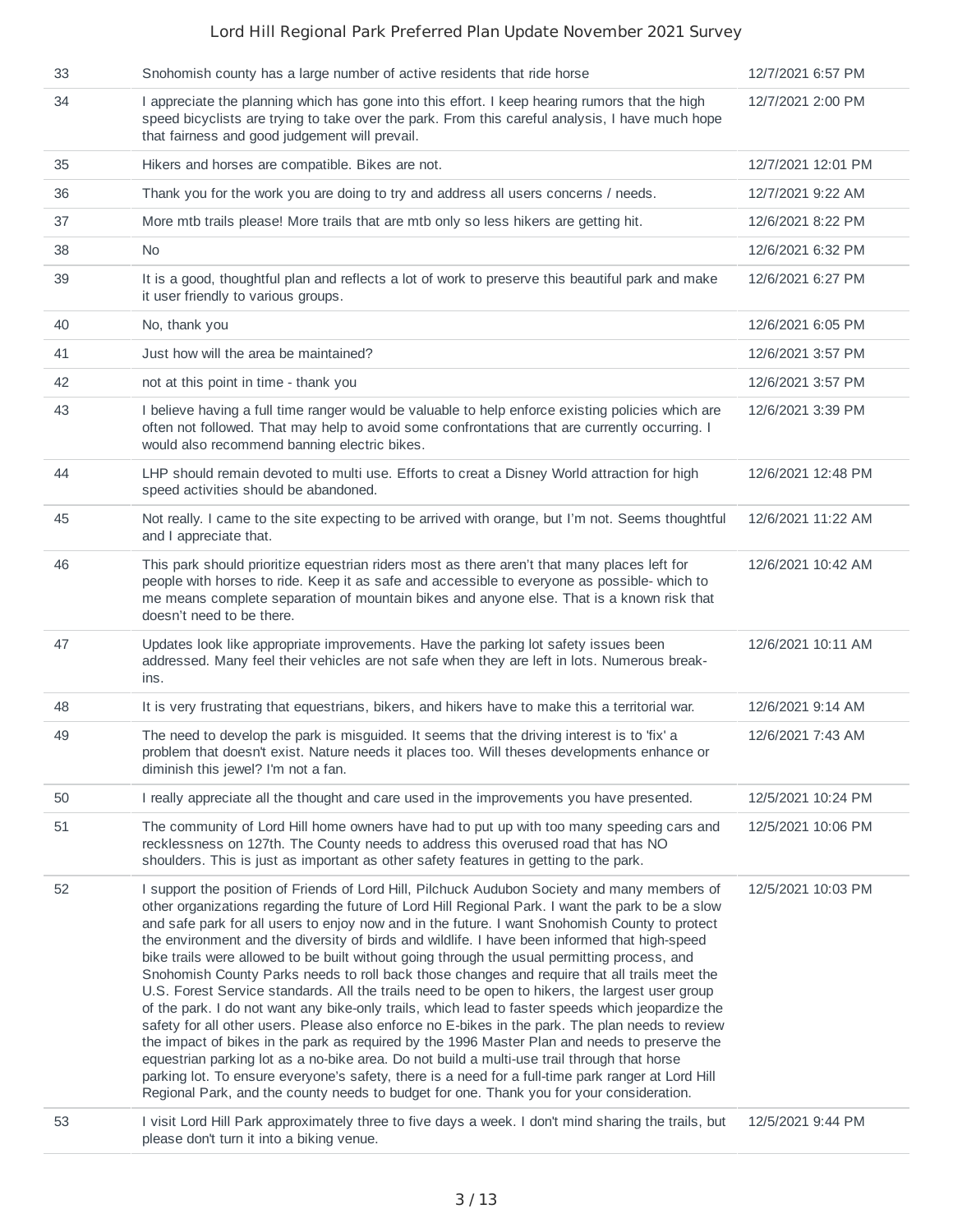| 54 | I hope this is something the parks dept will reconsider if/when issues arise.                                                                                                                                                                                                                                                                                                                                                                                                                                                                                                                                                                                                                                                                                                                          | 12/5/2021 4:35 PM  |
|----|--------------------------------------------------------------------------------------------------------------------------------------------------------------------------------------------------------------------------------------------------------------------------------------------------------------------------------------------------------------------------------------------------------------------------------------------------------------------------------------------------------------------------------------------------------------------------------------------------------------------------------------------------------------------------------------------------------------------------------------------------------------------------------------------------------|--------------------|
| 55 | Thanks for this survey. I really care about the outdoors and am happy this park is getting the<br>attention it needs:)                                                                                                                                                                                                                                                                                                                                                                                                                                                                                                                                                                                                                                                                                 | 12/5/2021 4:06 PM  |
| 56 | Any plan must increase safety for equestrians by decreasing speeds of bicycles                                                                                                                                                                                                                                                                                                                                                                                                                                                                                                                                                                                                                                                                                                                         | 12/5/2021 1:50 PM  |
| 57 | No, I'm guessing this effort is in vain.                                                                                                                                                                                                                                                                                                                                                                                                                                                                                                                                                                                                                                                                                                                                                               | 12/5/2021 11:47 AM |
| 58 | We can all get along. Not all trails need to be designed for one thing only. Despite the what the<br>horse people say.                                                                                                                                                                                                                                                                                                                                                                                                                                                                                                                                                                                                                                                                                 | 12/5/2021 11:22 AM |
| 59 | Overall I think parks is doing their best and it is a difficult task to make everyone happy.<br>Separating the park trails is not the answer. Having a program setup to educate all park users<br>is important to build community and understanding. I, like others, would be willing to help do<br>that. My concern is that if we have segregated areas, it is too easy to not be held accountable<br>for misusing those areas. The park should continue to be a place for community to share.<br>Another concern I have regarding the parking is litter and not enough trash cans. I see<br>wrappers in my pastures from people in the park and on the trails people leave dog poop bags<br>on the side but don't often come back and pick them up. Perhaps more trash cans would<br>alleviate that. | 12/5/2021 10:46 AM |
| 60 | I support multi use trails, and have mostly had very good interactions with hikers and bikers. I<br>do worry about high speed bikes and have seen unsafe interactions between bikers and hikers.<br>I appreciate the thoughtful approach.                                                                                                                                                                                                                                                                                                                                                                                                                                                                                                                                                              | 12/5/2021 8:16 AM  |
| 61 | The addition of a ranger at a nominal fee (can be a Park Ranger I) even if a 'user fee' needs to<br>be implemented. Use some of the grant money to implement the oversight.                                                                                                                                                                                                                                                                                                                                                                                                                                                                                                                                                                                                                            | 12/5/2021 6:27 AM  |
| 62 | Yes. Please, please, please get oversight. If that is addressed, the other issues will be<br>addressed. I am in favor of user fees if that's what it takes. Thank you for all the time and<br>effort you have put into finding solutions.                                                                                                                                                                                                                                                                                                                                                                                                                                                                                                                                                              | 12/5/2021 6:26 AM  |
| 63 | BAN BIKE RIDING AND RETURN THE PARK TO THE EQUESTRIAN AND HIKING<br>COMMUNITY.                                                                                                                                                                                                                                                                                                                                                                                                                                                                                                                                                                                                                                                                                                                         | 12/5/2021 5:43 AM  |
| 64 | As an Equestrian Park user I'm thankful to have this amazing park nearby. I hope that<br>upgrades can help it be useful and safe for all and not drive the horse rider out.                                                                                                                                                                                                                                                                                                                                                                                                                                                                                                                                                                                                                            | 12/4/2021 9:49 PM  |
| 65 | I don't think there will be any conflict resolution between two overly entitled groups like<br>equestrians and mountain bikers. I think designating the park for one or the other is the only<br>feasible solution.                                                                                                                                                                                                                                                                                                                                                                                                                                                                                                                                                                                    | 12/4/2021 9:07 PM  |
| 66 | My answers reflect an equestrian bias only because if horses are allowwed, they must be<br>accomodated for the safety of all. Lack of consideration and poor judgement are traits that are<br>evenly distributed among all users.                                                                                                                                                                                                                                                                                                                                                                                                                                                                                                                                                                      | 12/4/2021 7:03 PM  |
| 67 | I appreciate that hard work that went into designing a plan that allows all users to enjoy it while<br>reducing conflict,                                                                                                                                                                                                                                                                                                                                                                                                                                                                                                                                                                                                                                                                              | 12/4/2021 7:03 PM  |
| 68 | Thank you                                                                                                                                                                                                                                                                                                                                                                                                                                                                                                                                                                                                                                                                                                                                                                                              | 12/4/2021 6:54 PM  |
| 69 | <b>No</b>                                                                                                                                                                                                                                                                                                                                                                                                                                                                                                                                                                                                                                                                                                                                                                                              | 12/4/2021 6:47 PM  |
| 70 | Less is more . Think nature, open space, natural surrounding's                                                                                                                                                                                                                                                                                                                                                                                                                                                                                                                                                                                                                                                                                                                                         | 12/4/2021 6:01 PM  |
| 71 | We love the park                                                                                                                                                                                                                                                                                                                                                                                                                                                                                                                                                                                                                                                                                                                                                                                       | 12/4/2021 5:22 PM  |
| 72 | Thank you for all the hard work you have done to improve this gem!                                                                                                                                                                                                                                                                                                                                                                                                                                                                                                                                                                                                                                                                                                                                     | 12/4/2021 5:17 PM  |
| 73 | It would be nice to be given permission to build more trails for mountain bikes. With more<br>difficulty and technical features.                                                                                                                                                                                                                                                                                                                                                                                                                                                                                                                                                                                                                                                                       | 12/4/2021 3:18 PM  |
| 74 | Restore Ewe Tube and 12rh gear trails to multi use                                                                                                                                                                                                                                                                                                                                                                                                                                                                                                                                                                                                                                                                                                                                                     | 12/4/2021 9:13 AM  |
| 75 | Keep bikes and horses/hikers Completely separate. Fast-moving mountain bikers are<br>dangerous. If you've ever been almost run over by one you'll know what I mean                                                                                                                                                                                                                                                                                                                                                                                                                                                                                                                                                                                                                                     | 12/4/2021 7:08 AM  |
| 76 | Please make this mote hiker and horae ridding friendly. People ridding and walking shouldn't be<br>terrified of being ran over a biker.                                                                                                                                                                                                                                                                                                                                                                                                                                                                                                                                                                                                                                                                | 12/4/2021 6:42 AM  |
| 77 | I'm against bikes in the park. It used to be a beautiful, peaceful place to go for a trailride. I                                                                                                                                                                                                                                                                                                                                                                                                                                                                                                                                                                                                                                                                                                      | 12/3/2021 9:24 PM  |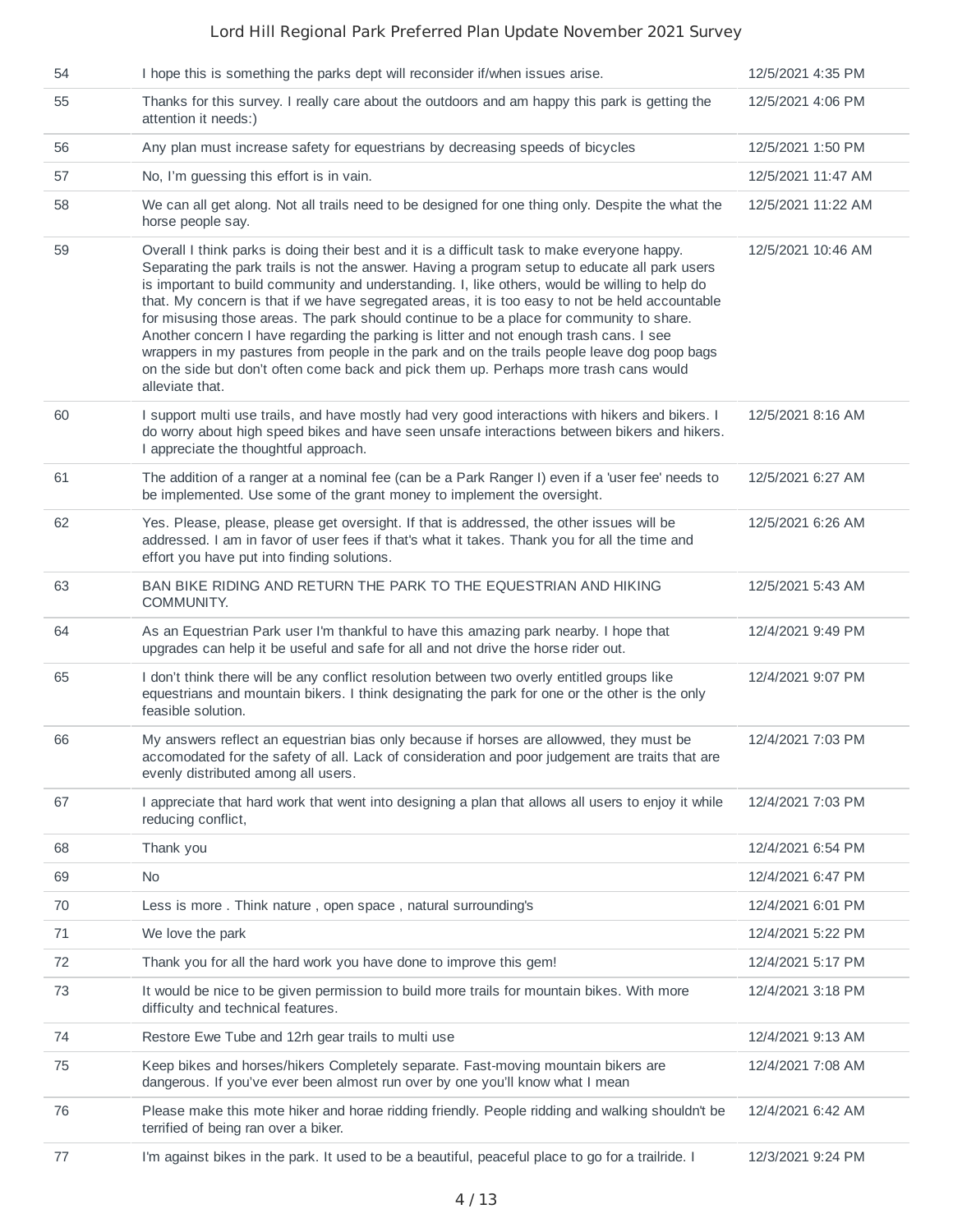|    | hope you can find another place for the bikers.                                                                                                                                                                                                                                                                                                                                                                                                                                                                                                                                                         |                     |
|----|---------------------------------------------------------------------------------------------------------------------------------------------------------------------------------------------------------------------------------------------------------------------------------------------------------------------------------------------------------------------------------------------------------------------------------------------------------------------------------------------------------------------------------------------------------------------------------------------------------|---------------------|
| 78 | MORE HIKING TRAILS needed.                                                                                                                                                                                                                                                                                                                                                                                                                                                                                                                                                                              | 12/3/2021 8:02 PM   |
| 79 | Please slow bikers down, or keep them separate. Same with dogs off leash                                                                                                                                                                                                                                                                                                                                                                                                                                                                                                                                | 12/3/2021 8:06 AM   |
| 80 | Thank you for all of your hard work. We love Lord hill!                                                                                                                                                                                                                                                                                                                                                                                                                                                                                                                                                 | 12/2/2021 5:04 PM   |
| 81 | I support a "slow park" for hikers, equestrians and nature enthusiasts. High speed sports<br>conflict with other users and wildlife.                                                                                                                                                                                                                                                                                                                                                                                                                                                                    | 12/1/2021 3:54 PM   |
| 82 | I think it would be wise to create additional mountain bike trails to attract more bikers. There is<br>a real hunger for good biking trails in this vicinity. Since you're essentially cutting territory out<br>for bikers by taking out the East side, you should make more in a safe area. Also, now that<br>you've taken these steps for safety and separating bikes and horses, please consider allowing<br>ebikes, at least type 1. Mountain biking is a growth area that you should double down on if you<br>want this park to attract enthusiastic users, not just to the park, but to the area. | 12/1/2021 12:26 PM  |
| 83 | All trails should be maintained by the user groups before new trails are built                                                                                                                                                                                                                                                                                                                                                                                                                                                                                                                          | 12/1/2021 10:37 AM  |
| 84 | Snohomish County needs a Mountain Bike destination that can match the multiple places in<br>King County. Riders are driving to Tiger Mountain, Duthie, Raging River, etc. As we are all<br>trying to reduce our carbon footprint we need to keep people closer to home by creating<br>something people will stay home for.                                                                                                                                                                                                                                                                              | 12/1/2021 8:30 AM   |
| 85 | It's heartbreaking that equestrians built trails that we enjoyed for years but now those trails are<br>hazardous and limited due to bikers finding a new fad. What happens when bikers find a new<br>fad? Are you going to cater to them and turn the park into a motorcycle track?                                                                                                                                                                                                                                                                                                                     | 12/1/2021 6:46 AM   |
| 86 | I love this park. I am looking forward to using it for a long time! Thank you for all of your hard<br>work on this project!                                                                                                                                                                                                                                                                                                                                                                                                                                                                             | 12/1/2021 5:30 AM   |
| 87 | I think the area for equestrian use is disproportionately larger than mountain bike, as well as<br>the zone selected being in a more scenic area that would also be more impacted by horse<br>fecal matter and heavier weight/erosion. It is obvious that this decision was influenced by<br>overly vocal wealthy local equestrian riders as well as their personal connection to the<br>Snohomish County Executive                                                                                                                                                                                     | 11/30/2021 8:03 PM  |
| 88 | No.                                                                                                                                                                                                                                                                                                                                                                                                                                                                                                                                                                                                     | 11/30/2021 3:41 PM  |
| 89 | I'm glad you conducted a survey. I shouldn't have to go to a meeting to influence the process. I<br>admit that I'm bothered by the introduction of trail bikes to the park. I agree that there should<br>be designated areas for bikers. However, I simply havent experienced a world where on<br>average bikers have respect for trail signs and so forth. They'll just make new trails and once<br>this is done it will be impossible to enforce standards. We need either entirely separeate<br>zones, or separate parks where people don't have to deal with the bikers.                            | 11/30/2021 2:24 PM  |
| 90 | The park is an absolute gemthanks to all who work to maintain and protect it!                                                                                                                                                                                                                                                                                                                                                                                                                                                                                                                           | 11/30/2021 2:14 PM  |
| 91 | There's been a significant increase in the number of drug deals that have gone on in the park<br>and I have routinely had to erase drug drop off Information from the signage. Having increased<br>patrols within the park and evaluation of park borders for overnight squatters would be<br>appreciated, and making sure gates to the parking lots are locked from dawn to dusk                                                                                                                                                                                                                       | 11/30/2021 12:27 PM |
| 92 | The new bike specific directional trails have been awesome. I understand the equestrian<br>community is angered about it, but it reduces trail conflicts.                                                                                                                                                                                                                                                                                                                                                                                                                                               | 11/29/2021 9:22 PM  |
| 93 | Please discuss enforcement of bike speeds and safety                                                                                                                                                                                                                                                                                                                                                                                                                                                                                                                                                    | 11/29/2021 1:19 PM  |
| 94 | Keep the park a slow safe place.                                                                                                                                                                                                                                                                                                                                                                                                                                                                                                                                                                        | 11/29/2021 12:02 PM |
| 95 | No thanks for letting us be involved                                                                                                                                                                                                                                                                                                                                                                                                                                                                                                                                                                    | 11/29/2021 5:56 AM  |
| 96 | No horses                                                                                                                                                                                                                                                                                                                                                                                                                                                                                                                                                                                               | 11/28/2021 11:12 PM |
| 97 | Can we please do something about off leash dogs? Consider an occasional park<br>ranger/manager presence to issue fines?                                                                                                                                                                                                                                                                                                                                                                                                                                                                                 | 11/28/2021 9:59 PM  |
| 98 | Thank you for this opportunity.                                                                                                                                                                                                                                                                                                                                                                                                                                                                                                                                                                         | 11/28/2021 4:34 PM  |
| 99 | Mountain bikers that do not follow the park trail rules should be fined.                                                                                                                                                                                                                                                                                                                                                                                                                                                                                                                                | 11/28/2021 2:29 PM  |
|    |                                                                                                                                                                                                                                                                                                                                                                                                                                                                                                                                                                                                         |                     |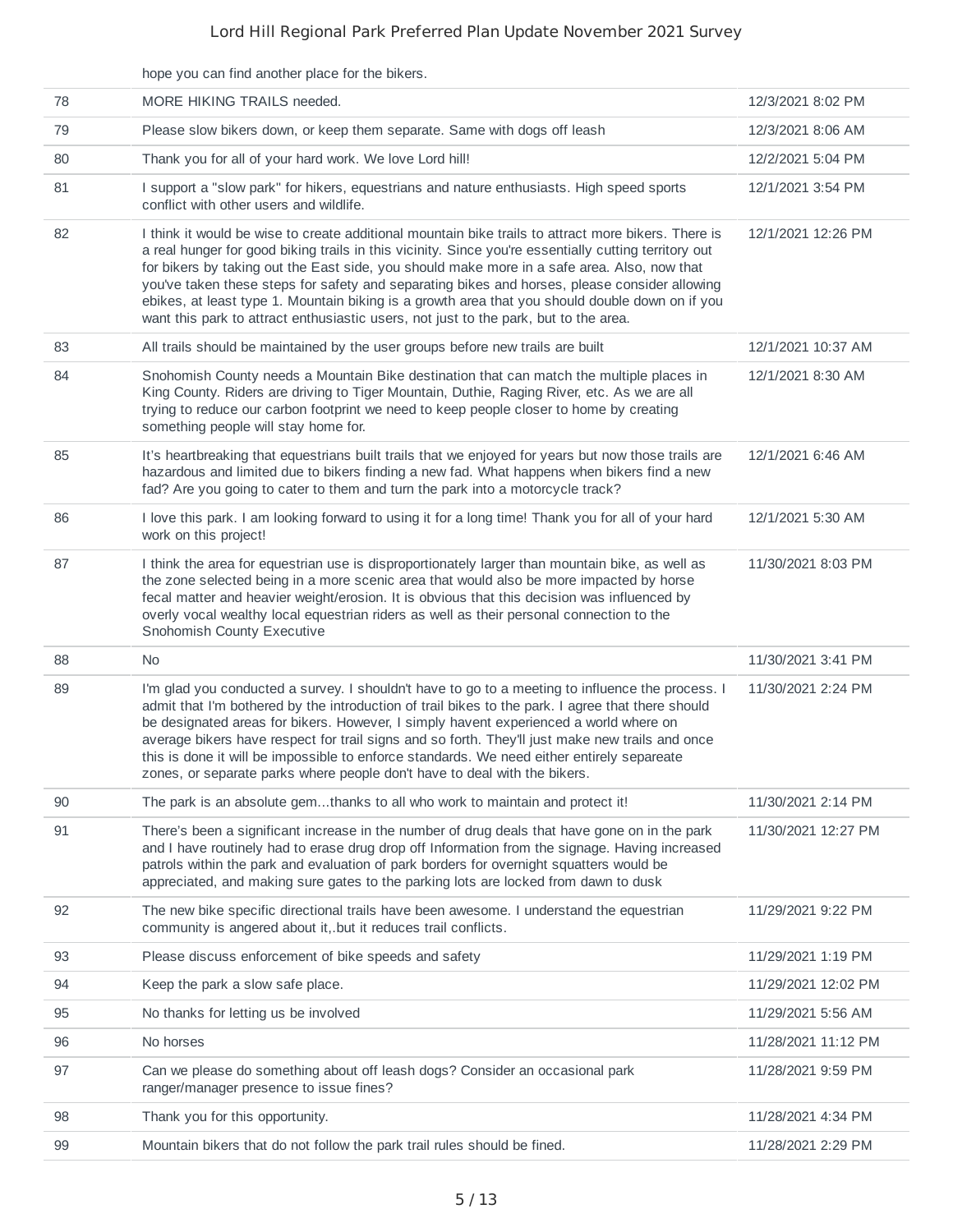| 100 | Signage and access to the highest and best viewpoints is what is most important to me.                                                                                                                                                                                                                                                                                                                                                                                                                                                                                                                                                                                                                                                                                                                                                                                                                                                                                                               | 11/27/2021 4:10 PM  |
|-----|------------------------------------------------------------------------------------------------------------------------------------------------------------------------------------------------------------------------------------------------------------------------------------------------------------------------------------------------------------------------------------------------------------------------------------------------------------------------------------------------------------------------------------------------------------------------------------------------------------------------------------------------------------------------------------------------------------------------------------------------------------------------------------------------------------------------------------------------------------------------------------------------------------------------------------------------------------------------------------------------------|---------------------|
| 101 | I like the plan                                                                                                                                                                                                                                                                                                                                                                                                                                                                                                                                                                                                                                                                                                                                                                                                                                                                                                                                                                                      | 11/27/2021 2:42 PM  |
| 102 | Please restore Lord Hill as the slow, peaceful urban oasis it was created to be. Protect wildlife.                                                                                                                                                                                                                                                                                                                                                                                                                                                                                                                                                                                                                                                                                                                                                                                                                                                                                                   | 11/27/2021 12:33 PM |
| 103 | People are part of the natural environment but we must respect and care for the rest of what<br>we love or we will wind up loving it to it's death. Thank you for the opportunity to share my<br>views. I know you have the best intentions to preserve this park for all.                                                                                                                                                                                                                                                                                                                                                                                                                                                                                                                                                                                                                                                                                                                           | 11/27/2021 11:39 AM |
| 104 | Great plan!                                                                                                                                                                                                                                                                                                                                                                                                                                                                                                                                                                                                                                                                                                                                                                                                                                                                                                                                                                                          | 11/27/2021 9:29 AM  |
| 105 | Please continue to listen to the Equine community, even though we don't appear as unified as<br>the bike community. At the end of the day being able to ride this close to home park without<br>fear of encounerting overly dangeous situations with bikes is apprecated.                                                                                                                                                                                                                                                                                                                                                                                                                                                                                                                                                                                                                                                                                                                            | 11/27/2021 8:59 AM  |
| 106 | Preventing seriously injury caused by high speed bikers is the primary concern. Access and<br>parking is the second.                                                                                                                                                                                                                                                                                                                                                                                                                                                                                                                                                                                                                                                                                                                                                                                                                                                                                 | 11/27/2021 8:51 AM  |
| 107 | N/a                                                                                                                                                                                                                                                                                                                                                                                                                                                                                                                                                                                                                                                                                                                                                                                                                                                                                                                                                                                                  | 11/26/2021 8:10 PM  |
| 108 | Remove Devils Butte Loop that is too close to private property. Have some respect for low<br>speed design.                                                                                                                                                                                                                                                                                                                                                                                                                                                                                                                                                                                                                                                                                                                                                                                                                                                                                           | 11/26/2021 8:09 PM  |
| 109 | Two things. Creat a great xc mountain bike loop route all the way around the park. 2. Make<br>some of it the trails like Tapeworm in Renton to maximize trail length and mimimize space<br>used.                                                                                                                                                                                                                                                                                                                                                                                                                                                                                                                                                                                                                                                                                                                                                                                                     | 11/26/2021 8:03 PM  |
| 110 | How do we volunteer?                                                                                                                                                                                                                                                                                                                                                                                                                                                                                                                                                                                                                                                                                                                                                                                                                                                                                                                                                                                 | 11/26/2021 7:48 PM  |
| 111 | See $#8$                                                                                                                                                                                                                                                                                                                                                                                                                                                                                                                                                                                                                                                                                                                                                                                                                                                                                                                                                                                             | 11/26/2021 5:48 PM  |
| 112 | When will Parks learn to say "no?" Years ago, the equestrian community came out in force<br>demanding equal access to County Parks, and Lord Hill in particular. Parks waved their<br>collective hands and made sounds like something would be done. Horse people do not come<br>to the Park and create our own new trails if we don't get our way. We show up and maintain the<br>trails and stay off the muddy one. Bikers have now come out in force and are asking for the<br>Park to be turned into a MTB playground. They secretly build their own trails in the Park.<br>Rather than playing the part of the parent who always says, "yes," be the parent that sets rules<br>and enforces them. Then all users would understand and play by the rules. Trying to be all<br>things to all people is creating more problems than solving them. You have Paradise Valley<br>Conservation Area; expand the MTB use there and leave Lord Hill as a natural environment to<br>enjoy in a quiet way. | 11/26/2021 2:04 PM  |
| 113 | In my exerience, bikers and hikers sharing trails leads to injuries.                                                                                                                                                                                                                                                                                                                                                                                                                                                                                                                                                                                                                                                                                                                                                                                                                                                                                                                                 | 11/26/2021 1:20 PM  |
| 114 | Let's all recreate responsibly together. All user groups should be able to enjoy this beautiful<br>location peacefully.                                                                                                                                                                                                                                                                                                                                                                                                                                                                                                                                                                                                                                                                                                                                                                                                                                                                              | 11/26/2021 12:35 PM |
| 115 | Thank you for your thoughtful work on this. I'm guessing there are some people who have<br>acted uncivil toward you all. My sister used to work as a civil servant - it's a hard job with little<br>understanding of the value and even less thanks. So thanks for what you are doing.                                                                                                                                                                                                                                                                                                                                                                                                                                                                                                                                                                                                                                                                                                               | 11/26/2021 11:19 AM |
| 116 | No                                                                                                                                                                                                                                                                                                                                                                                                                                                                                                                                                                                                                                                                                                                                                                                                                                                                                                                                                                                                   | 11/26/2021 9:19 AM  |
| 117 | updating the park would benefit the community but it should allow everyone one to use the trail<br>regardles of what trail they are on. We all have to work together and be respectful with one<br>another. electric bikes should not be allowed on the park system as it resembles a motorbike<br>and serious accident will happen. I have rode horses met with bikers and never had a bad<br>experience. We might have surprised each other but always been friendly. Like I said many<br>times we all need to come together                                                                                                                                                                                                                                                                                                                                                                                                                                                                       | 11/26/2021 5:07 AM  |
| 118 | You have worked hard along with people who use Lord's Hill. You know we all have our little<br>idiosyncrasies, mine is not overtaxing the park with bikes. I heard the women on the zoom<br>meeting telling us she brings her students that want to get in to mountain biking and they are<br>all special ed. kids. They could all hike through the park and probably get more out of what<br>nature has to offer in the fauna and flora. Thank you all for your efforts, you know in nature is<br>the wilderness of the world, smile.                                                                                                                                                                                                                                                                                                                                                                                                                                                               | 11/25/2021 9:22 PM  |
| 119 | You shouldn't need a permit to build trails and bikes should be able to build larger features on                                                                                                                                                                                                                                                                                                                                                                                                                                                                                                                                                                                                                                                                                                                                                                                                                                                                                                     | 11/25/2021 8:59 PM  |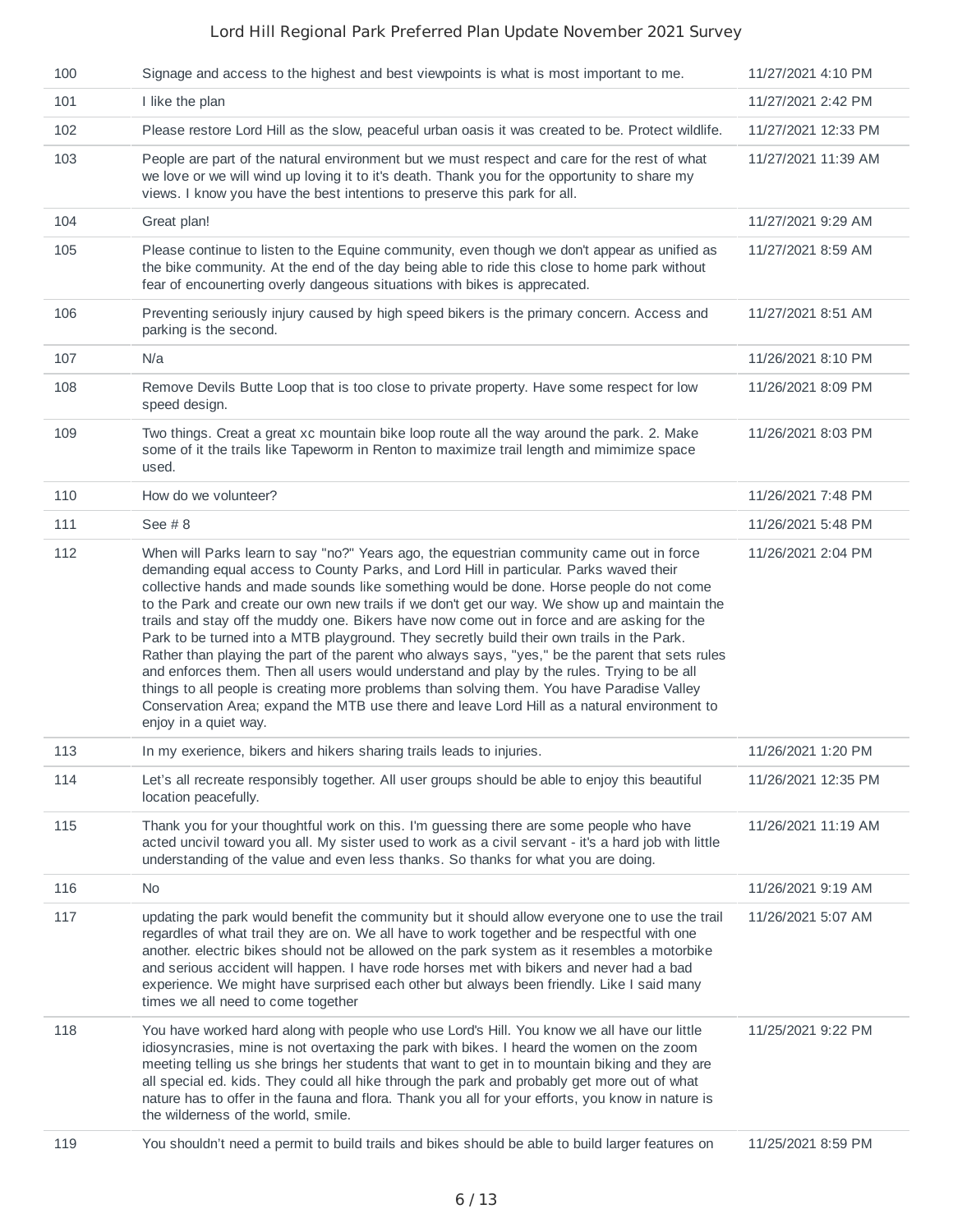|     | the trail                                                                                                                                                                                                                                                                                                                                                                                                                                                                                                                                                                                                                                                                |                     |
|-----|--------------------------------------------------------------------------------------------------------------------------------------------------------------------------------------------------------------------------------------------------------------------------------------------------------------------------------------------------------------------------------------------------------------------------------------------------------------------------------------------------------------------------------------------------------------------------------------------------------------------------------------------------------------------------|---------------------|
| 120 | leave as is, is a jewel as is                                                                                                                                                                                                                                                                                                                                                                                                                                                                                                                                                                                                                                            | 11/25/2021 8:19 PM  |
| 121 | Thank you for your hard work. I understand how difficult it is to satisfy the three competing<br>groups - horse, hike, bike - who shouldn't be competing anyway. Please know that most of us<br>are safe, sane, friendly and it is only the few bad apples who give you the most heartburn. I<br>both trail run and bike so understand both perspectives but don't understand the intense and<br>unnecessary contention between "sides." Perhaps putting up a few "Be Kind" signs at junctions<br>would help some.                                                                                                                                                       | 11/25/2021 7:24 PM  |
| 122 | Since I live in Snohomish, I ride in Lord hill frequently as part of the rotation of great biking<br>parks in the area. The changing character of the park through the seasons always means you<br>get a difference experience when you visit. I have never felt the park was crowded when I get<br>out of the parking lot. I would like to see more terrain for mountain bikes. There are many great<br>examples of terrain parks in the area. For example, there is only one tabletop in the entire park<br>and it is at the bottom of upper springboard. The alternate route has a great drop and multiple<br>jumps which means I have to decide which route to take. | 11/25/2021 2:25 PM  |
| 123 | Like I mentioned before, we really need to drill it into bike riders that there will be scared<br>horses (and hikers for that matter) in the park and that they (we) need to watch our speed in<br>those areas. Not just yield to hikers/horses, but take care around them. Pass slowly, interact<br>kindly and just be respectful.                                                                                                                                                                                                                                                                                                                                      | 11/25/2021 10:41 AM |
| 124 | The reason the bikes and the hikers and equestrians don't get a long is because there is a<br>rogue rude individual who doesn't mind the signage other than that there is no problem. I've<br>only encountered one guy on a bike who skidded up behind my horse and made her jump<br>forward. Other than that I've only had pleasant experiences with people.                                                                                                                                                                                                                                                                                                            | 11/25/2021 10:35 AM |
| 125 | Share and be nice. Wish more folks lived by that. Thanks for your work in keeping Lord Hill<br>awesome.                                                                                                                                                                                                                                                                                                                                                                                                                                                                                                                                                                  | 11/25/2021 10:29 AM |
| 126 | The more mountain bike trails and access the better                                                                                                                                                                                                                                                                                                                                                                                                                                                                                                                                                                                                                      | 11/25/2021 10:16 AM |
| 127 | My main concern is seperating the adrenaline junky mountain bikers from the equestrians.<br>Take in mind that I am a mountain biker.                                                                                                                                                                                                                                                                                                                                                                                                                                                                                                                                     | 11/25/2021 9:42 AM  |
| 128 | Thank you for making this survey available as it has raised my awareness and I can look<br>forward to visiting this park.                                                                                                                                                                                                                                                                                                                                                                                                                                                                                                                                                | 11/25/2021 9:01 AM  |
| 129 | It is a huge shame that the park has become so unsafe and that continued efforts are being<br>made to push equestrians out of the park.                                                                                                                                                                                                                                                                                                                                                                                                                                                                                                                                  | 11/25/2021 6:09 AM  |
| 130 | Emphasis on the horses and their safety . Post signs on horse etiquette for bikers and<br>hikers steps or instructions  dismount, make friendly contact, ask permission or see what<br>the horse is fine with  if they can walk by or ride by or stop for the horse to walk by                                                                                                                                                                                                                                                                                                                                                                                           | 11/24/2021 9:49 PM  |
| 131 | There's been Issues with cars parking in the equestrian parking lot and along the roadside<br>going. This has become a problem for trailers trying to access the parking lot. I've seen how<br>we've been pushed out in the past from the upper parking. Then they opened the equestrian lot<br>to solve the issue now there trying to do what happened in the past again in this lot.                                                                                                                                                                                                                                                                                   | 11/24/2021 8:07 PM  |
| 132 | I think that separating the park into different disciplines areas is a great way to allow everyone<br>to enjoy their outdoor activity of choice.                                                                                                                                                                                                                                                                                                                                                                                                                                                                                                                         | 11/24/2021 7:00 PM  |
| 133 | Thank you for providing such a great resource that has provided us with hiking and biking<br>opportunities.                                                                                                                                                                                                                                                                                                                                                                                                                                                                                                                                                              | 11/24/2021 5:27 PM  |
| 134 | I am 84 yo (disabled) neighbor who has continuously used LHRP for more than 20 years. I am<br>a horse-owner and a dog-owner and a past trail riding cyclist. I have seen, firsthand, the<br>qualitative decline of LHRP due to the huge growth in unregulated use and neglect by its<br>stewards. I have collected my own database of vehicle traffic and parking trends as well as<br>keeping detailed records of numbers and types of park users for two full years (August 2019-<br>July 2021). The facts therein are often in abundant conflict with assumptions of ideas floated<br>by County staff who lack real field experience.                                 | 11/24/2021 4:51 PM  |
| 135 | Thank you for keeping the park alive and accessible for horses! There are not a lot of places<br>where we can enjoy our recreational activity, and Lord Hill has been a beautiful and wonderful<br>place to go trail riding.                                                                                                                                                                                                                                                                                                                                                                                                                                             | 11/24/2021 4:51 PM  |
|     |                                                                                                                                                                                                                                                                                                                                                                                                                                                                                                                                                                                                                                                                          |                     |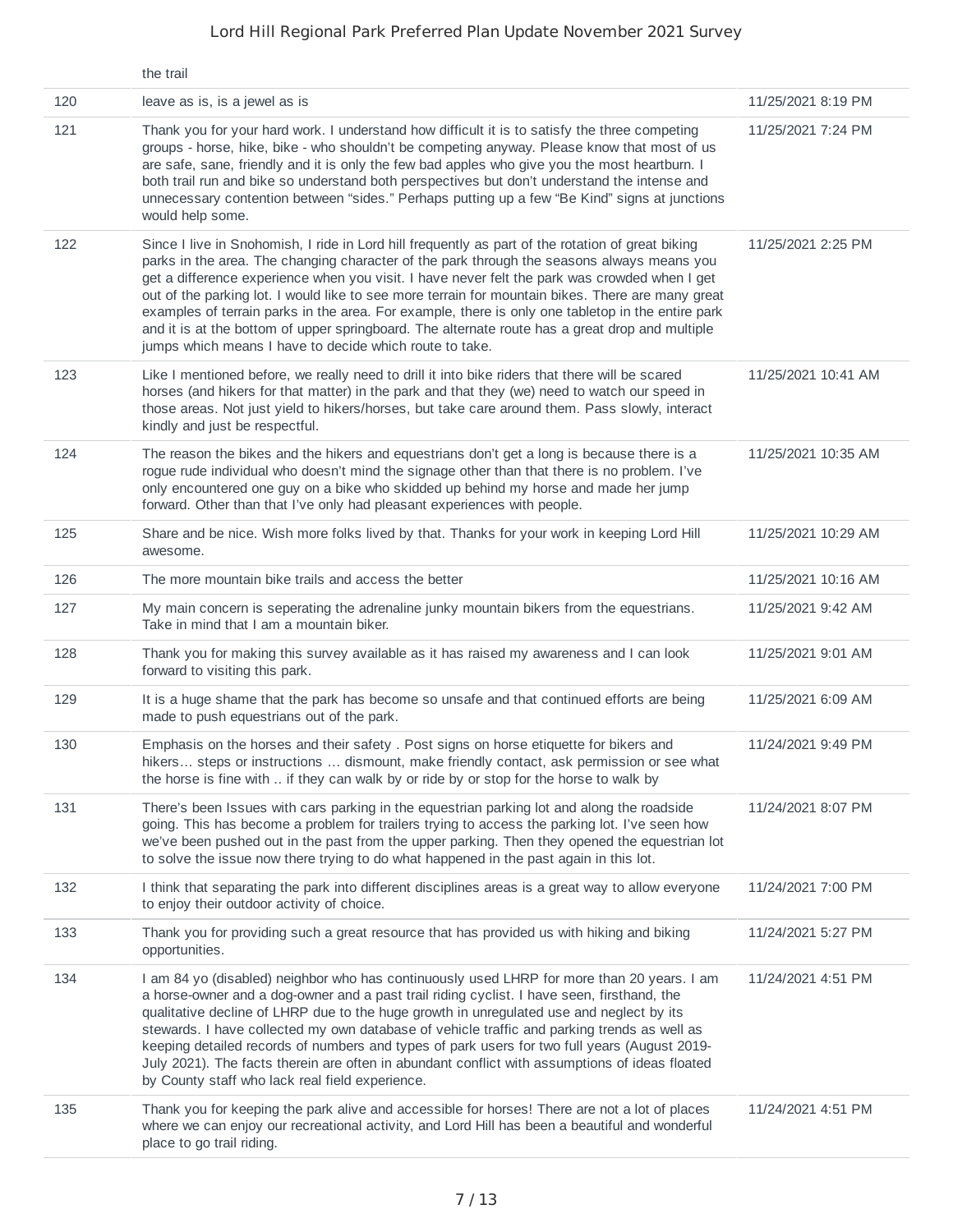| 136 | Snohomish County has for years has a huge equestrian presence but places to ride are<br>declining. Lord Hill has always been a wonderful place to ride. It needs to be preserved                                                                                                                                                                                                                                                                                                                                                                                          | 11/24/2021 3:35 PM  |
|-----|---------------------------------------------------------------------------------------------------------------------------------------------------------------------------------------------------------------------------------------------------------------------------------------------------------------------------------------------------------------------------------------------------------------------------------------------------------------------------------------------------------------------------------------------------------------------------|---------------------|
| 137 | Thanks for making this survey available!                                                                                                                                                                                                                                                                                                                                                                                                                                                                                                                                  | 11/24/2021 1:47 PM  |
| 138 | It is disappointing that there are so few options in Snohomish county to go mountain biking,<br>when in King county there are many. My family has to drive 45 minutes to two hours to ride our<br>bikes if we don't go to Lord Hill. With the significant increase in mountain bikers over the last<br>few years it seems mountain bike trails and skills parks should be a high priority at Lord Hill.                                                                                                                                                                   | 11/24/2021 1:45 PM  |
| 139 | As a mountain biker and a hiker, I feel that there is unjustified animosity based on historical<br>biases within the current user groups. The entirety of my experience at Lord Hill has been<br>positive and courteous amongst users. We have also seen very positive multi user group<br>recreational areas in the region which Lord Hill should strive for. I appreciate the efforts<br>currently underway and look forward to these new plans. Thanks!                                                                                                                | 11/24/2021 1:34 PM  |
| 140 | Newly created high speed bike trails do not belong there and especially e-bikes. As someone<br>who has walked these trails alot, an occasional biker is fine - but it is one of few horse friendly<br>parks around, along with family hikers and daily walkers, runners. The impact to horse riders,<br>as high speed bikes bear down on them or approach from the rear is especially very<br>dangerous.                                                                                                                                                                  | 11/24/2021 1:24 PM  |
| 141 | We should be looking at ways to increase the useablity of the park for all and should be<br>building new trails for all the activites.                                                                                                                                                                                                                                                                                                                                                                                                                                    | 11/24/2021 11:54 AM |
| 142 | thanks you for trying to resolve the user issues.                                                                                                                                                                                                                                                                                                                                                                                                                                                                                                                         | 11/24/2021 11:49 AM |
| 143 | As both a horse rider and a hiker, I love sharing the natural resources with all. I only wish rules<br>of the road, and common courtesy would be followed by bicycles.                                                                                                                                                                                                                                                                                                                                                                                                    | 11/24/2021 11:21 AM |
| 144 | Keep it habitat friendly and natural. No motorized trail vehicles                                                                                                                                                                                                                                                                                                                                                                                                                                                                                                         | 11/24/2021 9:53 AM  |
| 145 | Less horses more prople                                                                                                                                                                                                                                                                                                                                                                                                                                                                                                                                                   | 11/24/2021 9:34 AM  |
| 146 | The percentage of horse usage to hiker/biker is very low. This plan focuses too heavily on<br>horse usage. The plan focus should be on keeping the existing trails how they are and putting<br>up educational signage to explain how we can all use the trails safely together                                                                                                                                                                                                                                                                                            | 11/24/2021 9:00 AM  |
| 147 | I believe it is well thought out and presented. The most important issues are high speed<br>crossings which can't be allowed and warning of impending bike crossing. The proposed 32<br>miles seems fair but there needs to be so assurances that these will be maintained for some<br>period of 5-10 years since there are bikers saying that the proposed plan is just a starting<br>point for their expansion!!                                                                                                                                                        | 11/24/2021 8:55 AM  |
| 148 | consider a plan to limit overuse. Permits or parking should be considered.                                                                                                                                                                                                                                                                                                                                                                                                                                                                                                | 11/24/2021 8:39 AM  |
| 149 | This pristine area is a mature preserve for birds in the area one of the last of its type<br>please take that into consideration look at the proposed users and their history of<br>environmental awareness and sensitivities or lack there of you have the opportunity to<br>make something of lasting environmental value try not to destroy it meeting everyone's<br>"needs"                                                                                                                                                                                           | 11/24/2021 7:46 AM  |
| 150 | Hope to visit in 2022                                                                                                                                                                                                                                                                                                                                                                                                                                                                                                                                                     | 11/24/2021 7:31 AM  |
| 151 | NO.                                                                                                                                                                                                                                                                                                                                                                                                                                                                                                                                                                       | 11/24/2021 6:27 AM  |
| 152 | I endorse the plan you've proposed as being a fine compromise between multiple needs.<br>Bravo.                                                                                                                                                                                                                                                                                                                                                                                                                                                                           | 11/24/2021 5:16 AM  |
| 153 | While some of the updates are beneficial. The zoning and segregation of users will not create<br>unity, and prevent community use of the regional park. The park should not be referred to as<br>regional or community if there is a clear preference to a certain user group it is not correctly<br>labeled as a regional park as it does not benefit the whole region but only the certain users,<br>while the the minority users who are getting areas that are really only seasonal at best, will no<br>longer be able to use the park as it was originally intended. | 11/23/2021 11:43 PM |
| 154 | nope, thanks                                                                                                                                                                                                                                                                                                                                                                                                                                                                                                                                                              | 11/23/2021 11:34 PM |
| 155 | I would like to think that as much as possible will be done to keep the area as natural as<br>possible with as little disturbance as possible. There is already too great a loss of                                                                                                                                                                                                                                                                                                                                                                                       | 11/23/2021 10:19 PM |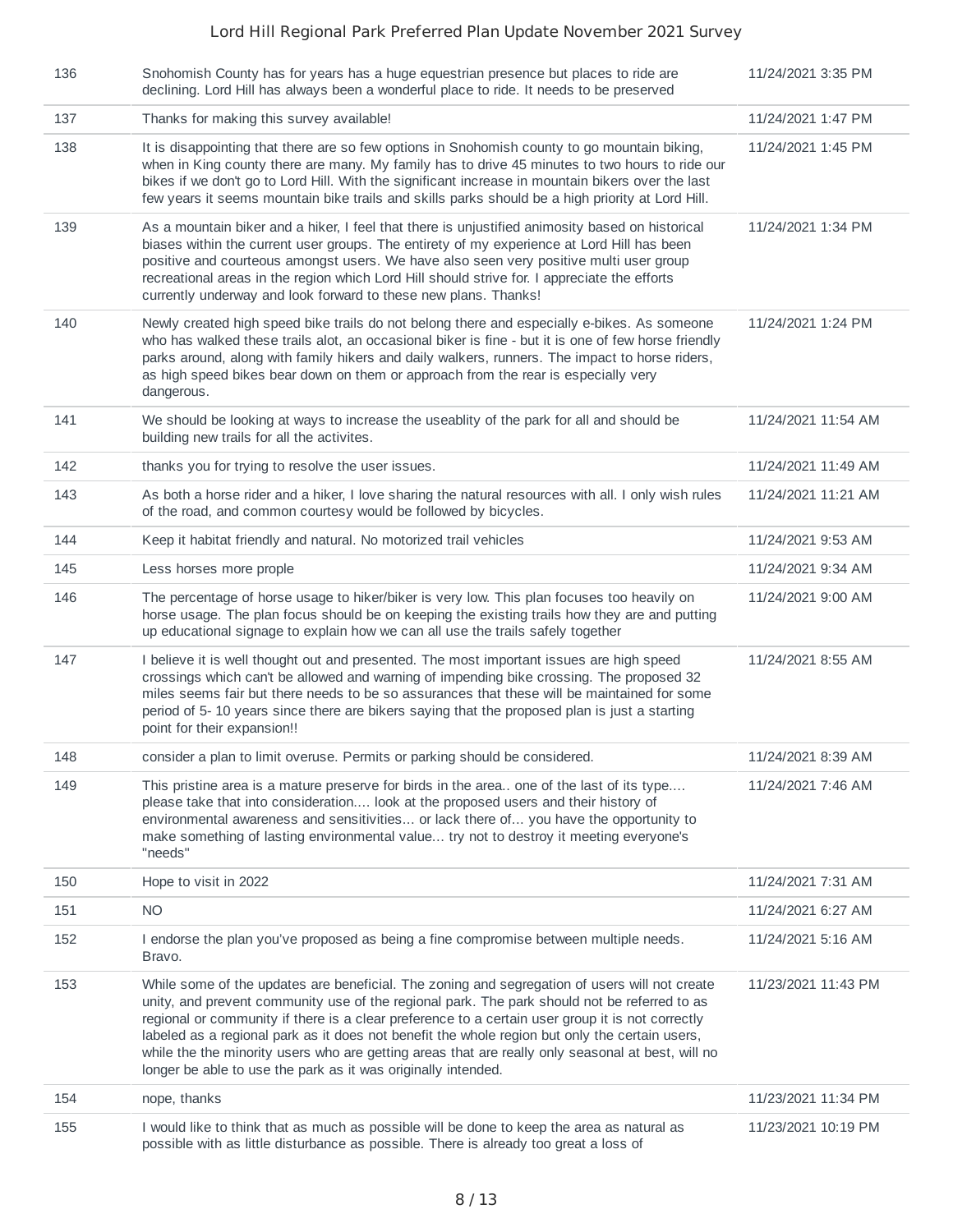|     | land/trees/plants/habitat.                                                                                                                                                                                                                                                                                                                                                                                                                                                                                                              |                     |
|-----|-----------------------------------------------------------------------------------------------------------------------------------------------------------------------------------------------------------------------------------------------------------------------------------------------------------------------------------------------------------------------------------------------------------------------------------------------------------------------------------------------------------------------------------------|---------------------|
| 156 | None                                                                                                                                                                                                                                                                                                                                                                                                                                                                                                                                    | 11/23/2021 9:30 PM  |
| 157 | Only the wider trails should allow both bike and hiker traffic. The Temple Pond loop should be<br>closed to bikes.                                                                                                                                                                                                                                                                                                                                                                                                                      | 11/23/2021 9:26 PM  |
| 158 | I would very much appreciate more signage tht encourages visitors to be quiet in the park and<br>to mind their children.                                                                                                                                                                                                                                                                                                                                                                                                                | 11/23/2021 8:38 PM  |
| 159 | I think there's a lot of good things in this plan, my main concern is that it won't prevent the park<br>from becoming a destination for aggressive mountain biking to the detriment of all the other<br>users. Most users are hikers, make the trails safe for them and the equestrians (and mellow<br>bike riders, the ones that talked about riding with their families at the meeting ) will be fine<br>because they have pretty much the same needs, to not get surprised by a biker going 40 mph<br>so they can put it on YouTube. | 11/23/2021 7:59 PM  |
| 160 | Porta Potty                                                                                                                                                                                                                                                                                                                                                                                                                                                                                                                             | 11/23/2021 7:32 PM  |
| 161 | I hope that everyones concerns can be met, it's hard to have one area with several types of<br>users.                                                                                                                                                                                                                                                                                                                                                                                                                                   | 11/23/2021 7:10 PM  |
| 162 | I'd like to be able to use my e mountain bike. It is an electric assist so speed is not an issue<br>but it helps be get up hills at age 70                                                                                                                                                                                                                                                                                                                                                                                              | 11/23/2021 7:09 PM  |
| 163 | No                                                                                                                                                                                                                                                                                                                                                                                                                                                                                                                                      | 11/23/2021 6:54 PM  |
| 164 | I would love to ride in the park if safety improvements were made                                                                                                                                                                                                                                                                                                                                                                                                                                                                       | 11/23/2021 6:50 PM  |
| 165 | Yes. Bikers need to keep their heads up so they can see horses are coming. Be more<br>respectful to others who also enjoy the park not just for the bikes.                                                                                                                                                                                                                                                                                                                                                                              | 11/23/2021 6:17 PM  |
| 166 | Are there any plans for new restrooms or other buildings?                                                                                                                                                                                                                                                                                                                                                                                                                                                                               | 11/23/2021 5:55 PM  |
| 167 | Preserving habitat for wildlife and needs to be a priority                                                                                                                                                                                                                                                                                                                                                                                                                                                                              | 11/23/2021 5:51 PM  |
| 168 | Sensitive bird species inhabit the park and we must take utmost care to protect them from<br>excessive noise and vehicular traffic if the two-wheel variety. Even the pipeline trail has<br>sensitive species, because they can hunt the grassy areas from the edge                                                                                                                                                                                                                                                                     | 11/23/2021 5:36 PM  |
| 169 | No.                                                                                                                                                                                                                                                                                                                                                                                                                                                                                                                                     | 11/23/2021 5:30 PM  |
| 170 | <b>No</b>                                                                                                                                                                                                                                                                                                                                                                                                                                                                                                                               | 11/23/2021 5:09 PM  |
| 171 | Please reconsider your value system. A Snohomish County analogy is the Legion Park golf<br>course that resulted in a clear cut forest that cannot recover from multiple users. This loss<br>remains a tragedy.                                                                                                                                                                                                                                                                                                                          | 11/23/2021 5:04 PM  |
| 172 | Thank you for the time and effort towards such improvements. Lord Hill Park is a treasure.                                                                                                                                                                                                                                                                                                                                                                                                                                              | 11/23/2021 4:51 PM  |
| 173 | The Devils Butte Trail zigs and zags too close to private property. Parks claims to want to<br>work with neighbors, and perhaps someday aquire more property. This is not the way to<br>respect private property. Set backs of 50 feet should be required, at minimum. Trail design<br>should dictate speed of bikers, not signage. The ultimate solution for bikers is a new and huge<br>mtn bike location. Snohomish County is the largest land "owner" in the County. We should be<br>able to do this.                               | 11/23/2021 4:27 PM  |
| 174 | Thanks for your work on explaining the new park plan. It's an excellent plan and<br>understandable proposal.                                                                                                                                                                                                                                                                                                                                                                                                                            | 11/23/2021 2:42 PM  |
| 175 | Just remember, some of us live here.                                                                                                                                                                                                                                                                                                                                                                                                                                                                                                    | 11/23/2021 11:49 AM |
| 176 | Is there a plan to enlarge the Equestrian parking lot, as it gets pretty full also. It also has<br>gotten dangerous to leave your vehicle there while riding. Too may thefts and smashed<br>windows                                                                                                                                                                                                                                                                                                                                     | 11/23/2021 11:44 AM |
| 177 | Putting mor3 gravel down in excessive muddy areas would be nice. I know it takes labor.<br>Equestrians are the loudest complainers, yet do the least amount of volunteering. Public<br>pleading for help needs to be addressed. As a hiker and equestrian, I never hear of help being<br>needed. Somehow you need to get information out more often as to where and when we can<br>help.                                                                                                                                                | 11/23/2021 11:05 AM |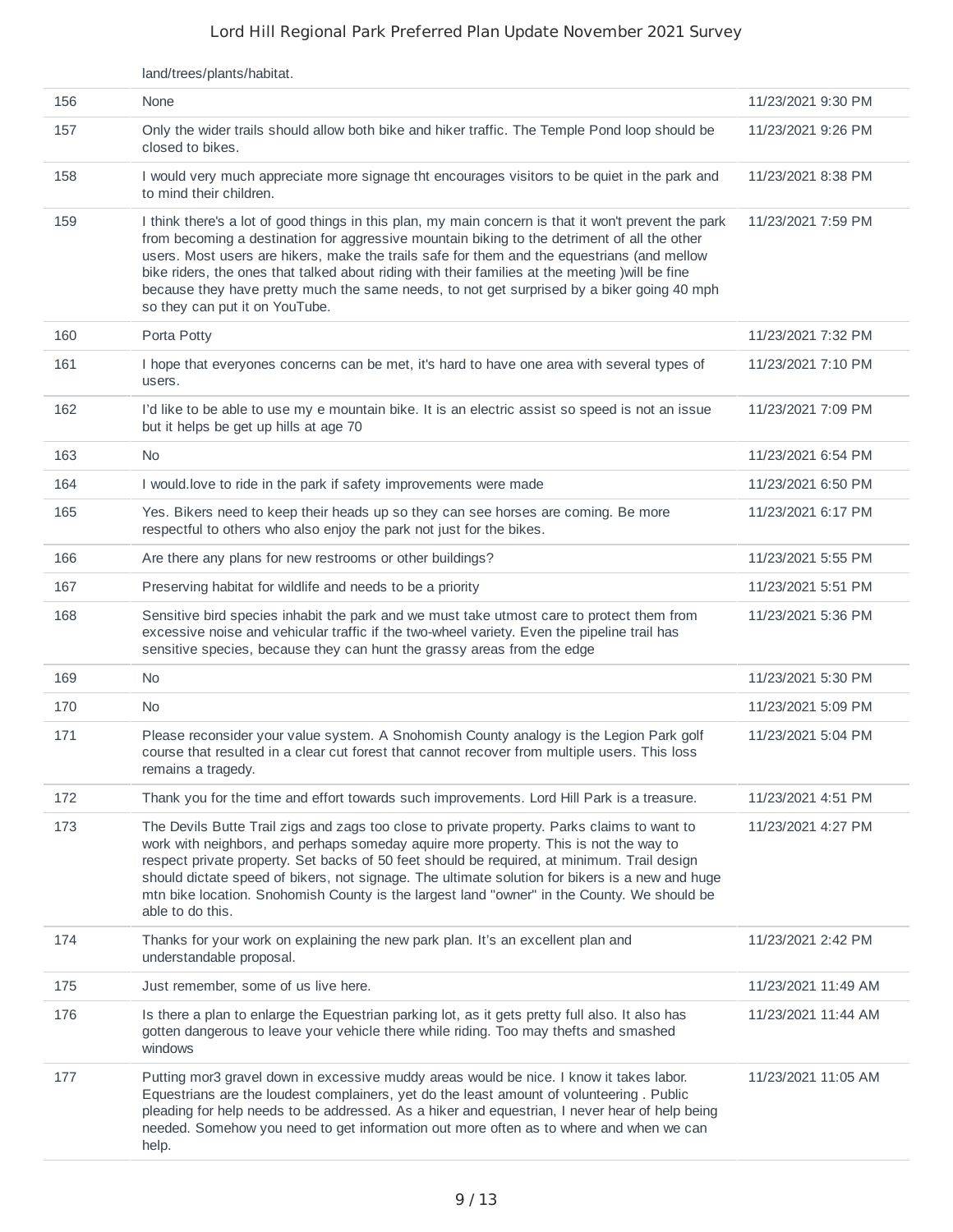| 178 | I wish that we did't have trails taken away from us horse riders                                                                                                                                                                                                                                                                                                                                                                                                                                                                                                                                                                                                                                                                                                                                                                                                                                                                                                                                                                                                                                                                                                      | 11/23/2021 10:46 AM |
|-----|-----------------------------------------------------------------------------------------------------------------------------------------------------------------------------------------------------------------------------------------------------------------------------------------------------------------------------------------------------------------------------------------------------------------------------------------------------------------------------------------------------------------------------------------------------------------------------------------------------------------------------------------------------------------------------------------------------------------------------------------------------------------------------------------------------------------------------------------------------------------------------------------------------------------------------------------------------------------------------------------------------------------------------------------------------------------------------------------------------------------------------------------------------------------------|---------------------|
| 179 | As one of the many horseback riders that have been attacked and injured by off-leash dogs. I<br>would really like a firm solution to that. Off leash dogs will effect bikers and the environment<br>also.                                                                                                                                                                                                                                                                                                                                                                                                                                                                                                                                                                                                                                                                                                                                                                                                                                                                                                                                                             | 11/23/2021 9:48 AM  |
| 180 | Looking forward to seeing these improvements to the park, I'm glad that the equestrians will<br>have their own area as long as they are given as much consideration as the other user groups.<br>Equestrians have historically been using the trails in the park longer than the mountain bikers.                                                                                                                                                                                                                                                                                                                                                                                                                                                                                                                                                                                                                                                                                                                                                                                                                                                                     | 11/23/2021 9:21 AM  |
| 181 | No  other than please keep this a safe wonderful prom for equestrians and hikers.                                                                                                                                                                                                                                                                                                                                                                                                                                                                                                                                                                                                                                                                                                                                                                                                                                                                                                                                                                                                                                                                                     | 11/23/2021 8:30 AM  |
| 182 | Please make equestrian trails at least equitable to bikes                                                                                                                                                                                                                                                                                                                                                                                                                                                                                                                                                                                                                                                                                                                                                                                                                                                                                                                                                                                                                                                                                                             | 11/23/2021 8:20 AM  |
| 183 | Do you even listen to the community?                                                                                                                                                                                                                                                                                                                                                                                                                                                                                                                                                                                                                                                                                                                                                                                                                                                                                                                                                                                                                                                                                                                                  | 11/23/2021 7:20 AM  |
| 184 | This trail system has been a safe, relaxed venue for so many years, I hope the plan keeps it<br>that way                                                                                                                                                                                                                                                                                                                                                                                                                                                                                                                                                                                                                                                                                                                                                                                                                                                                                                                                                                                                                                                              | 11/23/2021 6:27 AM  |
| 185 | You are ruining the park more and more over the years.                                                                                                                                                                                                                                                                                                                                                                                                                                                                                                                                                                                                                                                                                                                                                                                                                                                                                                                                                                                                                                                                                                                | 11/23/2021 1:40 AM  |
| 186 | The plan doesn't address safety. Trail designs and signs help but don't solve the problem.<br>Parks needs to slow down bikers. Restore bike trails to USFS standards and continue to allow<br>hikers on all trails. No bike-only trails. No one-way trails. It's not acceptable that 4H equestrian<br>children are no longer safe on the trails because of dangerous bike encounters. The park<br>needs to be safe for 4H events to resume. The main trail entrance should be rerouted around<br>the current steep area and back to the boardwalks. There's ADA parking in the horse lot, and<br>it's rarely used. Abandon the plan to bring the main trail along the equestrian lot. It would result<br>in dogs off leash running around the fence and charging horses in the lot and on the trail. Dogs<br>will charge hi horses coming up the narrow equestrian bypass trail. Accidents have occurred in<br>the park from off-leash dogs running at horses. This plan also would exacerbate the problem of<br>high-speed bikes coming through the equestrian gate toward horses who are entering the trail.<br>Restore Ewe Tube and 12th Gear trails to multi-use. | 11/23/2021 1:07 AM  |
| 187 | I am concerned that equestrians will be prohibited from using the park.                                                                                                                                                                                                                                                                                                                                                                                                                                                                                                                                                                                                                                                                                                                                                                                                                                                                                                                                                                                                                                                                                               | 11/22/2021 11:16 PM |
| 188 | limit users by reservations only for parking on all types of users                                                                                                                                                                                                                                                                                                                                                                                                                                                                                                                                                                                                                                                                                                                                                                                                                                                                                                                                                                                                                                                                                                    | 11/22/2021 10:58 PM |
| 189 | Only that I'd hope that the park keeps its equestrian roots intact.                                                                                                                                                                                                                                                                                                                                                                                                                                                                                                                                                                                                                                                                                                                                                                                                                                                                                                                                                                                                                                                                                                   | 11/22/2021 10:26 PM |
| 190 | I support the full implementation of this plan                                                                                                                                                                                                                                                                                                                                                                                                                                                                                                                                                                                                                                                                                                                                                                                                                                                                                                                                                                                                                                                                                                                        | 11/22/2021 9:31 PM  |
| 191 | I am most concerned with the bike trails encouraging the advanced, higher speed riders to this<br>"quiet" park. The attitude of some Bikers is that they can build anything they want to in this<br>Park and that no one will stop them. We've seen it happen for the last 4-5 years. New trails<br>during a moratorium that Horse folks honored, trails we ridden (and sometimes built at<br>recognized work parties) suddenly becoming "No Horses" or Bikes Only" It has been very<br>distressing to see!                                                                                                                                                                                                                                                                                                                                                                                                                                                                                                                                                                                                                                                           | 11/22/2021 7:21 PM  |
| 192 | I refrain from riding my horse there on the weekends because of the amount of bikers on the<br>trails. Pedestrian traffic has not been a problem.                                                                                                                                                                                                                                                                                                                                                                                                                                                                                                                                                                                                                                                                                                                                                                                                                                                                                                                                                                                                                     | 11/22/2021 3:28 PM  |
| 193 | <b>No</b>                                                                                                                                                                                                                                                                                                                                                                                                                                                                                                                                                                                                                                                                                                                                                                                                                                                                                                                                                                                                                                                                                                                                                             | 11/22/2021 3:02 PM  |
| 194 | Please know that this park opened in ?1995 when I moved to Lords Hill that year (I live 1 block<br>from the park). It was an amazing gift to hikers and equestrians. It is NOT the park that I knew<br>25 years ago. It has been taken over by mountain bikers who have NO respect for hikers, 4H<br>children, or equestrians. Mountain bikers have made this park unsafe, period!                                                                                                                                                                                                                                                                                                                                                                                                                                                                                                                                                                                                                                                                                                                                                                                    | 11/22/2021 2:16 PM  |
| 195 | Signage everywhere that dogs must be leashed is appreciated. Hikers and equestrians alike<br>are constantly up there with dogs running loose and the signage would be appreciated.                                                                                                                                                                                                                                                                                                                                                                                                                                                                                                                                                                                                                                                                                                                                                                                                                                                                                                                                                                                    | 11/22/2021 12:02 PM |
| 196 | Need to follow the master plan process, which gives the public more say through the county<br>council. Need to follow the existing Master Plan requirement for an impact study on mountain<br>bikes on the park. If you refuse to follow the existing master plan, what good is any plan?                                                                                                                                                                                                                                                                                                                                                                                                                                                                                                                                                                                                                                                                                                                                                                                                                                                                             | 11/22/2021 12:01 PM |
| 197 | horses and bkes don't mix. bike parks can be anywhere, this park was set up for equestrian<br>use long ago and the neighborhood relies on it to remain this way.                                                                                                                                                                                                                                                                                                                                                                                                                                                                                                                                                                                                                                                                                                                                                                                                                                                                                                                                                                                                      | 11/22/2021 8:42 AM  |
| 198 | Yes. The homeless population in the park needs to be addressed and removed. If this is a<br>leashed dog only park, police that. Consider signage to advise people to be visible and audible                                                                                                                                                                                                                                                                                                                                                                                                                                                                                                                                                                                                                                                                                                                                                                                                                                                                                                                                                                           | 11/22/2021 8:31 AM  |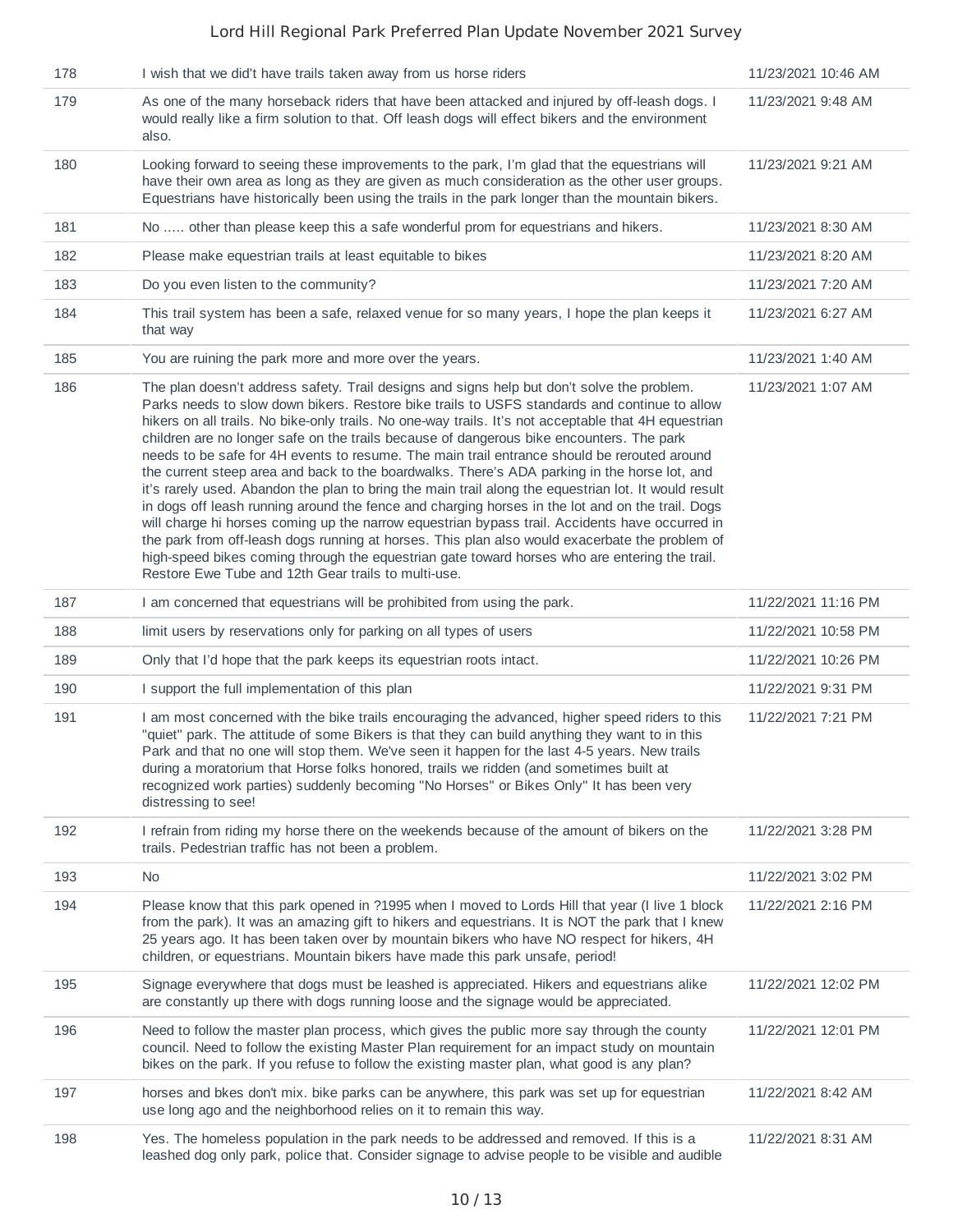to equestrians. Stepping off the trail and getting behind a tree can be problematic. Security in the parking lots needs work. Cameras are easy and inexpensive.

| 199 | Restore Ewe Tube and 12th Gear trails to multi use.                                                                                                                                                                                                                                                                                                                                                                                                                                                           | 11/22/2021 8:17 AM  |
|-----|---------------------------------------------------------------------------------------------------------------------------------------------------------------------------------------------------------------------------------------------------------------------------------------------------------------------------------------------------------------------------------------------------------------------------------------------------------------------------------------------------------------|---------------------|
| 200 | No bikes                                                                                                                                                                                                                                                                                                                                                                                                                                                                                                      | 11/22/2021 7:10 AM  |
| 201 | Dedicated equestrian trails are appreciated                                                                                                                                                                                                                                                                                                                                                                                                                                                                   | 11/22/2021 1:21 AM  |
| 202 | Get rid of current mt bike trail builder, get EVERGREEN to help build the new trails and do the<br>maintenance with volunteers. He has create most of the problems in the last few years with<br>the updated mt bike trails, not up to code and pissing off the horse folks.                                                                                                                                                                                                                                  | 11/21/2021 10:44 PM |
| 203 | I was sorry to miss the meeting on the 16th, thanks for being open and transparent in this<br>process. And for caring for this important park.                                                                                                                                                                                                                                                                                                                                                                | 11/21/2021 10:29 PM |
| 204 | Thanks for making Lord Hill such a great place to visit. Thanks for all your hard work.                                                                                                                                                                                                                                                                                                                                                                                                                       | 11/21/2021 9:13 PM  |
| 205 | No.                                                                                                                                                                                                                                                                                                                                                                                                                                                                                                           | 11/21/2021 8:44 PM  |
| 206 | I am concerned about high speed bike trails (as an equestrian). Please look into ways to keep<br>bike speeds down in multi-use areas                                                                                                                                                                                                                                                                                                                                                                          | 11/21/2021 7:27 PM  |
| 207 | Just that equestrian use is a priority to me. As the area becomes more urban our options are<br>limited.                                                                                                                                                                                                                                                                                                                                                                                                      | 11/21/2021 6:25 PM  |
| 208 | I think it's a good plan overall, and meets the changing needs of the community. I am not in<br>favor of additional quantities of users from additional parking.                                                                                                                                                                                                                                                                                                                                              | 11/21/2021 5:48 PM  |
| 209 | Somehow helping to stop theft in the equestrian lot would be very helpful. It has detoured use<br>by the horse community. Many times I have left and not ridden when I was the only truck<br>there. Less people parked increases the chances of getting broken into.                                                                                                                                                                                                                                          | 11/21/2021 4:35 PM  |
| 210 | Listen less to the equestrian users. They are the noisiest group, but they're the smallest group.                                                                                                                                                                                                                                                                                                                                                                                                             | 11/21/2021 4:02 PM  |
| 211 | Not at this time.                                                                                                                                                                                                                                                                                                                                                                                                                                                                                             | 11/21/2021 3:40 PM  |
| 212 | Please do your best to keep the park quiet, peaceful, and natural. Thanks!                                                                                                                                                                                                                                                                                                                                                                                                                                    | 11/21/2021 3:17 PM  |
| 213 | Park ranger needs to be present to enforce the laws of no one to be allowed after dark and no<br>more off leash dogs!                                                                                                                                                                                                                                                                                                                                                                                         | 11/21/2021 2:35 PM  |
| 214 | Please keep in mind that there are very few places to ride with horses that are safe. Lords Hill<br>offers this to the equestrian rider. Lords Hill is very important to the equestrian community                                                                                                                                                                                                                                                                                                             | 11/21/2021 2:00 PM  |
| 215 | I am just very saddened that it has come to this. I used to bring my grandkids and kids to this<br>park. Now it is too dangerous. We now have to go into skagit county to fell safe. Why are<br>equestrians being forced out? I have lived and taught school in this county for over 40 yrs.<br>Just seeing one of the last safe places to enjoy quiet natural nature and beauty from the back<br>of a horse being destroyed is outrageous. Please rethink adding fast paced activities to Lord<br>Hill Park. | 11/21/2021 1:53 PM  |
| 216 | The plan should be to return the park to the intentions and status of the 1996 plan, maintaining<br>the "island of Nature in the urban fabric of Snohomish County" this does not mean a race track<br>for a privileged few from Bellevue and Seattle.                                                                                                                                                                                                                                                         | 11/21/2021 1:42 PM  |
| 217 | A good first draft by the Parks Department.                                                                                                                                                                                                                                                                                                                                                                                                                                                                   | 11/21/2021 1:22 PM  |
| 218 | I'm very sad to learn that 4h equestrian kid groups don't feel safe bringing their students to lord<br>hill because of bikers. All the talk about mountain biking being great recreation for kids but no<br>respect for kids with equestrian interests.                                                                                                                                                                                                                                                       | 11/21/2021 1:14 PM  |
| 219 | Do not promote or encourage more bicycle use of the park. It has historically been a quiet<br>place for slower-paced activities such as hiking and horseback riding. Keep it that way.                                                                                                                                                                                                                                                                                                                        | 11/21/2021 1:08 PM  |
| 220 | I really feel the park and trails need to open to all user. Except for some of the walking trails.<br>No high speed bikes                                                                                                                                                                                                                                                                                                                                                                                     | 11/21/2021 12:28 PM |
| 221 | I am a mountain biker and I go to lords at least 3 times a week. I love the park and look<br>forward to continued improvements on the trails and parking lots.                                                                                                                                                                                                                                                                                                                                                | 11/21/2021 11:56 AM |
| 222 | I am willing to pay to use Lords Hil to ride my horse if bikers are either elongated from the park                                                                                                                                                                                                                                                                                                                                                                                                            | 11/21/2021 11:54 AM |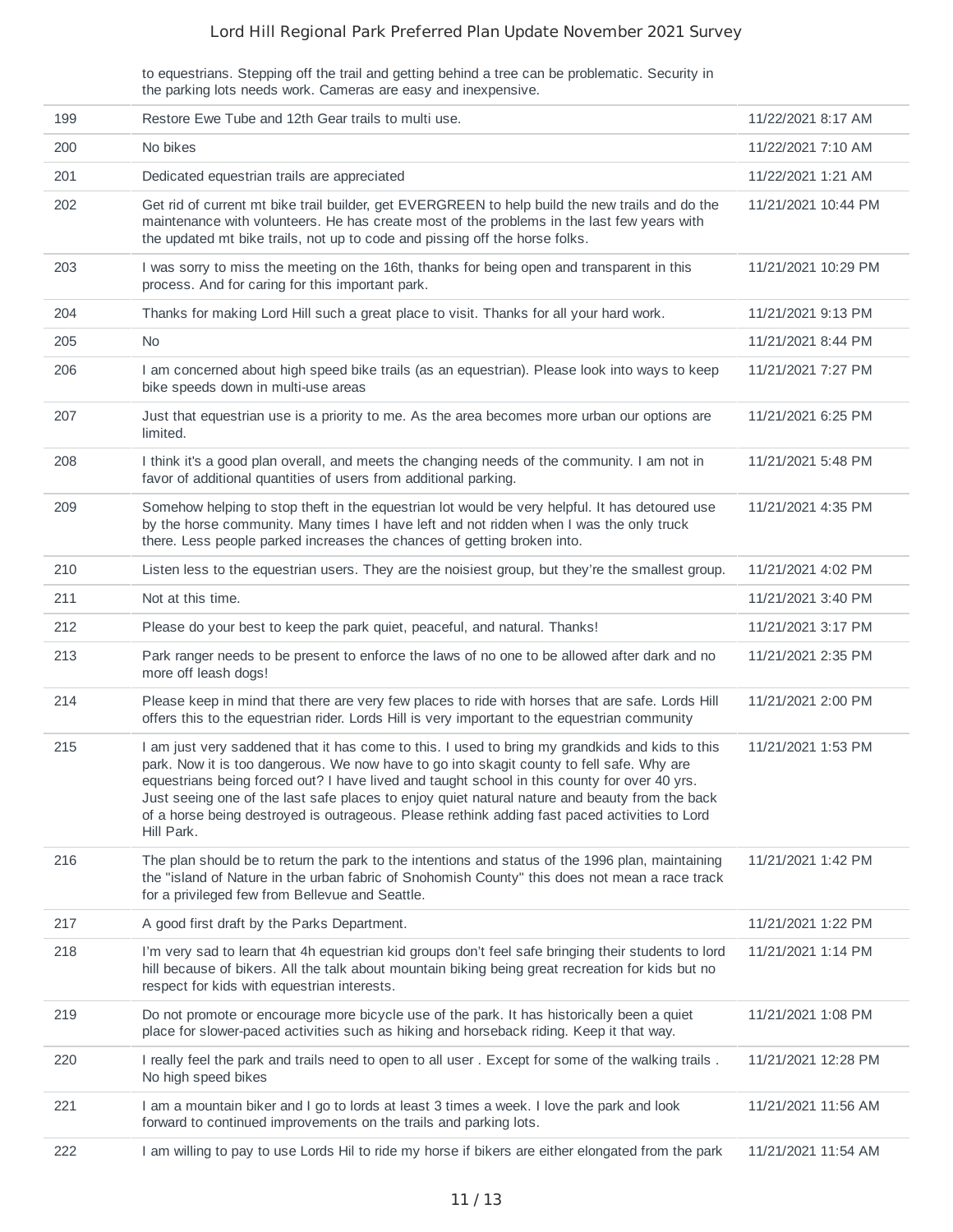|     | or directed to a specific corner of the park.                                                                                                                                                                                                                                                                                                                                                                                                                                                                                                                                                                                                                                                                                                                                           |                     |
|-----|-----------------------------------------------------------------------------------------------------------------------------------------------------------------------------------------------------------------------------------------------------------------------------------------------------------------------------------------------------------------------------------------------------------------------------------------------------------------------------------------------------------------------------------------------------------------------------------------------------------------------------------------------------------------------------------------------------------------------------------------------------------------------------------------|---------------------|
| 223 | Again just to review what the various groups are asking for. Equestrian and hiker are asking for<br>a much different level of risk                                                                                                                                                                                                                                                                                                                                                                                                                                                                                                                                                                                                                                                      | 11/21/2021 10:19 AM |
| 224 | Equestrian use should be a priority. There are many other parks offering hiker/biker trails, very<br>few equestrian trails.                                                                                                                                                                                                                                                                                                                                                                                                                                                                                                                                                                                                                                                             | 11/21/2021 10:09 AM |
| 225 | No need to do the review of impacts of bikes on the park as described in the 1996 update: we<br>all know the downhill trails have made it into AllTrails and Strava and are inviting huge<br>numbers of new adrenalin-seeking downhill bikers. Let's just say no to the high speed sort of<br>biker by rerouting all the downhill trails back to their contour trail origins. There is NO reason to<br>feel a need to give access to high speed elements. Despite what the bikers claim in public<br>meetings, they are faster than any other user and are way scarier to hikers, joggers, mothers<br>of small children, and horses. Let downhill bikers do what eventer horseback riders do: get<br>individuals to buy property and create challenging courses away from public parks. | 11/21/2021 1:30 AM  |
| 226 | I hope that you strongly limit the number of mountain bike and multi user trails. It's a myth that<br>hikers and bikers can enjoy the same trail, especially when the park is crowded. The power<br>differential between someone on bike and someone on foot is such that hikers are always the<br>ones that yield to bikers                                                                                                                                                                                                                                                                                                                                                                                                                                                            | 11/21/2021 12:24 AM |
| 227 | The park is great. Besides limiting horse access, I'd say the only improvement I could see is<br>maybe a garbage can or two in the interior to help with litter.                                                                                                                                                                                                                                                                                                                                                                                                                                                                                                                                                                                                                        | 11/20/2021 11:26 PM |
| 228 | Safety for all users is an important goal. Inviting more mountain bike traffic flies in the face of<br>creating a safe experience for all users. In the ten years I've been riding my horse at the park<br>the encounters with cyclists have become less safe.                                                                                                                                                                                                                                                                                                                                                                                                                                                                                                                          | 11/20/2021 8:29 PM  |
| 229 | No.                                                                                                                                                                                                                                                                                                                                                                                                                                                                                                                                                                                                                                                                                                                                                                                     | 11/20/2021 8:11 PM  |
| 230 | I am concerned about the safety of the park for hikers on foot and equestrians. These new<br>proposals may fix some issues and exacerbate others—namely that mountain bikers are<br>taking up more trail and behaving badly while doing it. A ranger seems like the only way to help<br>keep all users safe, and that's not part of the plan.                                                                                                                                                                                                                                                                                                                                                                                                                                           | 11/20/2021 6:44 PM  |
| 231 | No.                                                                                                                                                                                                                                                                                                                                                                                                                                                                                                                                                                                                                                                                                                                                                                                     | 11/20/2021 6:38 PM  |
| 232 | Allow hikers on all trails. No one-way trails. No bike-only trails. Restore bike trails to USFS<br>standards. Please return Ewe Tube and 12th Gear to multi-use. It's unacceptable that 4H<br>children are no longer safe to ride horses on these trails. Please fix your plan by making the<br>park safe again for all users. Please stop the increasing onslaught of high-speed bikers to fast<br>flow trails. Many professional mountain bikers enjoy riding at Lord Hill. Although beginners and<br>intermediate bikers can find places to ride in the park, many of the trails provide a challenge<br>for advanced bikers.                                                                                                                                                         | 11/20/2021 4:52 PM  |
| 233 | I've said enough.                                                                                                                                                                                                                                                                                                                                                                                                                                                                                                                                                                                                                                                                                                                                                                       | 11/20/2021 2:33 PM  |
| 234 | Let the horses continue to ride it's one of the only few scenic places left to safely ride in that is<br>still within reach of town.                                                                                                                                                                                                                                                                                                                                                                                                                                                                                                                                                                                                                                                    | 11/20/2021 1:16 PM  |
| 235 | Na                                                                                                                                                                                                                                                                                                                                                                                                                                                                                                                                                                                                                                                                                                                                                                                      | 11/20/2021 1:10 PM  |
| 236 | <b>No</b>                                                                                                                                                                                                                                                                                                                                                                                                                                                                                                                                                                                                                                                                                                                                                                               | 11/20/2021 1:08 PM  |
| 237 | Do not give preference to bikers. They are the worst offenders                                                                                                                                                                                                                                                                                                                                                                                                                                                                                                                                                                                                                                                                                                                          | 11/20/2021 1:01 PM  |
| 238 | Please continue to expedite the completion of the proposed trails in the southeast part of the<br>park to bring the equestrian-accessible trails miles up to par with the bike trail miles.                                                                                                                                                                                                                                                                                                                                                                                                                                                                                                                                                                                             | 11/20/2021 12:44 PM |
| 239 | I know it is not possible to be permanent, but I do feel have a full time Ranger at the park<br>during peak season would be very helpful for education, monitoring and hopefully discouraging<br>theft.                                                                                                                                                                                                                                                                                                                                                                                                                                                                                                                                                                                 | 11/20/2021 12:02 PM |
| 240 | Honor your County committments made in the past. No one user group should be given special<br>consideration over another and the areas for wildlife and conservation should be protected and<br>enforce that protection.                                                                                                                                                                                                                                                                                                                                                                                                                                                                                                                                                                | 11/20/2021 10:31 AM |
| 241 | None                                                                                                                                                                                                                                                                                                                                                                                                                                                                                                                                                                                                                                                                                                                                                                                    | 11/20/2021 10:29 AM |
| 242 | Keep up the great work. Excited to see this park development come to life!!                                                                                                                                                                                                                                                                                                                                                                                                                                                                                                                                                                                                                                                                                                             | 11/20/2021 9:35 AM  |